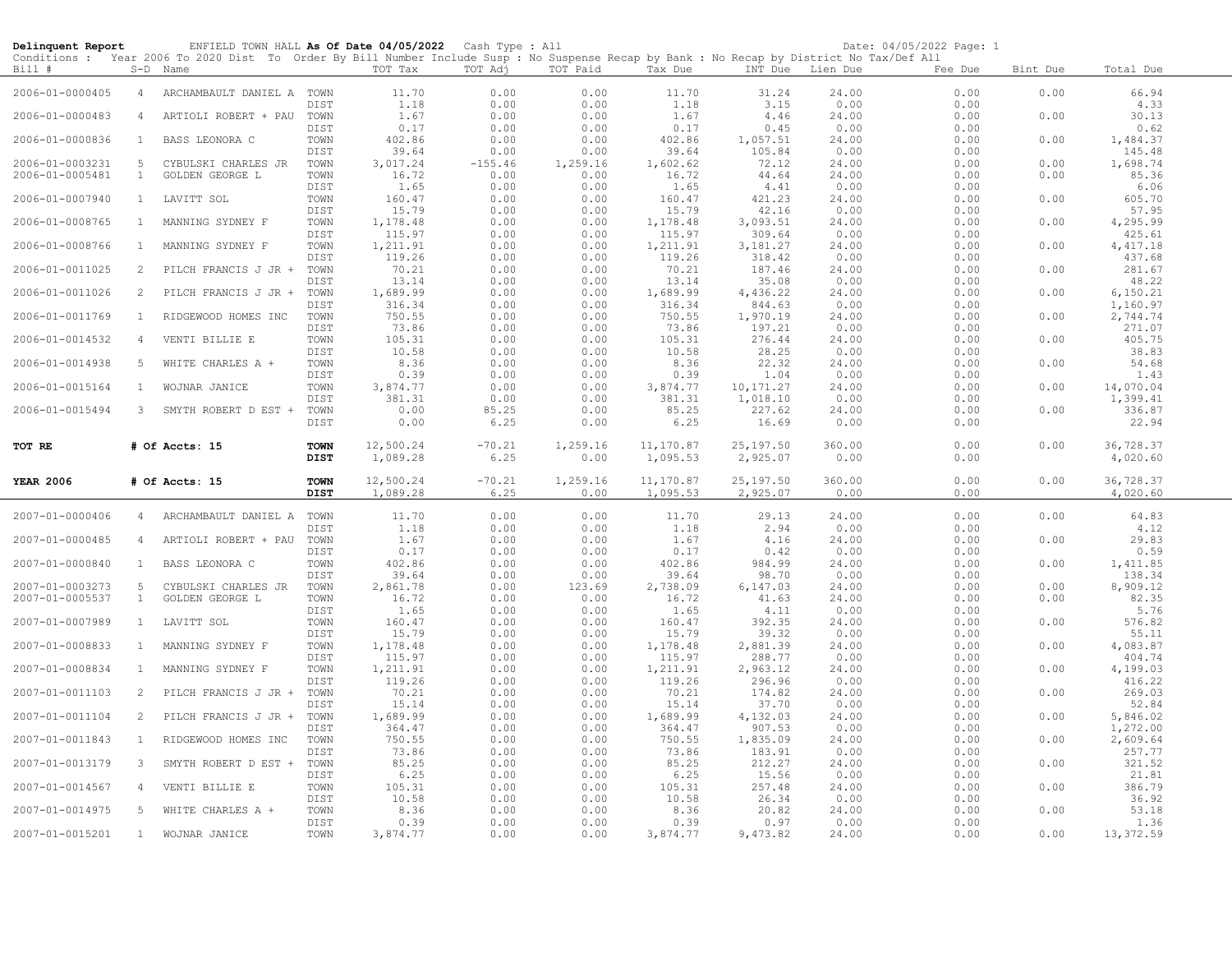| Delinquent Report | ENFIELD TOWN HALL As Of Date 04/05/2022                                                                                                                |              |                    | Cash Type : All |              |                    |                    |                         | Date: 04/05/2022 Page: 2 |          |                      |  |
|-------------------|--------------------------------------------------------------------------------------------------------------------------------------------------------|--------------|--------------------|-----------------|--------------|--------------------|--------------------|-------------------------|--------------------------|----------|----------------------|--|
| Bill #            | Conditions : Year 2006 To 2020 Dist To Order By Bill Number Include Susp : No Suspense Recap by Bank : No Recap by District No Tax/Def All<br>S-D Name |              | TOT Tax            | TOT Adj         | TOT Paid     | Tax Due            | INT Due            | Lien Due                | Fee Due                  | Bint Due | Total Due            |  |
|                   |                                                                                                                                                        |              |                    |                 |              |                    |                    |                         |                          |          |                      |  |
|                   |                                                                                                                                                        | DIST         | 381.31             | 0.00            | 0.00         | 381.31             | 949.46             | 0.00                    | 0.00                     |          | 1,330.77             |  |
| TOT RE            | # Of Accts: 15                                                                                                                                         | <b>TOWN</b>  | 12,430.03          | 0.00            | 123.69       | 12,306.34          | 29,550.13          | 360.00                  | 0.00                     | 0.00     | 42, 216.47           |  |
|                   |                                                                                                                                                        | DIST         | 1,145.66           | 0.00            | 0.00         | 1,145.66           | 2,852.69           | 0.00                    | 0.00                     |          | 3,998.35             |  |
| <b>YEAR 2007</b>  | # Of Accts: 15                                                                                                                                         | <b>TOWN</b>  | 12,430.03          | 0.00            | 123.69       | 12,306.34          | 29,550.13          | 360.00                  | 0.00                     | 0.00     | 42, 216.47           |  |
|                   |                                                                                                                                                        | <b>DIST</b>  | 1,145.66           | 0.00            | 0.00         | 1,145.66           | 2,852.69           | 0.00                    | 0.00                     |          | 3,998.35             |  |
| 2008-01-0000371   | 2<br>ANDUAGA WILLIAM + JU                                                                                                                              | TOWN         | 3,699.25           | 0.00            | 0.00         | 3,699.25           | 8,378.80           | 24.00                   | 0.00                     | 0.00     | 12,102.05            |  |
|                   |                                                                                                                                                        | DIST         | 797.79             | 0.00            | 0.00         | 797.79             | 1,842.89           | 0.00                    | 0.00                     |          | 2,640.68             |  |
| 2008-01-0000419   | ARCHAMBAULT DANIEL A<br>4                                                                                                                              | TOWN         | 11.70              | 0.00            | 0.00         | 11.70              | 27.03<br>2.73      | 24.00                   | 0.00                     | 0.00     | 62.73                |  |
| 2008-01-0000499   | $\overline{4}$<br>ARTIOLI ROBERT + PAU                                                                                                                 | DIST<br>TOWN | 1.18<br>1.67       | 0.00<br>0.00    | 0.00<br>0.00 | 1.18<br>1.67       | 3.86               | 0.00<br>24.00           | 0.00<br>0.00             | 0.00     | 3.91<br>29.53        |  |
|                   |                                                                                                                                                        | DIST         | 0.17               | 0.00            | 0.00         | 0.17               | 0.39               | 0.00                    | 0.00                     |          | 0.56                 |  |
| 2008-01-0000842   | BASS LEONORA C<br>$\mathbf{1}$                                                                                                                         | TOWN         | 402.86             | 0.00            | 0.00         | 402.86             | 912.47             | 24.00                   | 0.00                     | 0.00     | 1,339.33             |  |
| 2008-01-0003268   | 5<br>CYBULSKI CHARLES JR                                                                                                                               | DIST<br>TOWN | 39.64<br>2,861.78  | 0.00<br>0.00    | 0.00<br>0.00 | 39.64<br>2,861.78  | 91.57<br>6,481.94  | 0.00<br>24.00           | 0.00<br>0.00             | 0.00     | 131.21<br>9,367.72   |  |
|                   |                                                                                                                                                        | DIST         | 203.73             | 0.00            | 0.00         | 203.73             | 470.62             | 0.00                    | 0.00                     |          | 674.35               |  |
| 2008-01-0005528   | GOLDEN GEORGE L<br>$\mathbf{1}$                                                                                                                        | TOWN         | 16.72              | 0.00            | 0.00         | 16.72              | 38.62              | 24.00                   | 0.00                     | 0.00     | 79.34                |  |
| 2008-01-0007999   | $\mathbf{1}$<br>LAVITT SOL                                                                                                                             | DIST<br>TOWN | 1.65<br>160.47     | 0.00<br>0.00    | 0.00<br>0.00 | 1.65<br>160.47     | 3.81<br>363.46     | 0.00<br>24.00           | 0.00<br>0.00             | 0.00     | 5.46<br>547.93       |  |
|                   |                                                                                                                                                        | DIST         | 15.79              | 0.00            | 0.00         | 15.79              | 36.47              | 0.00                    | 0.00                     |          | 52.26                |  |
| 2008-01-0008853   | MANNING SYDNEY F<br>$\mathbf{1}$                                                                                                                       | TOWN         | 1,178.48           | 0.00            | 0.00         | 1,178.48           | 2,669.25           | 24.00                   | 0.00                     | 0.00     | 3,871.73             |  |
| 2008-01-0008854   | MANNING SYDNEY F<br>$\mathbf{1}$                                                                                                                       | DIST<br>TOWN | 115.97<br>1,211.91 | 0.00<br>0.00    | 0.00<br>0.00 | 115.97<br>1,211.91 | 267.89<br>2,744.97 | 0.00<br>24.00           | 0.00<br>0.00             | 0.00     | 383.86<br>3,980.88   |  |
|                   |                                                                                                                                                        | DIST         | 119.26             | 0.00            | 0.00         | 119.26             | 275.49             | 0.00                    | 0.00                     |          | 394.75               |  |
| 2008-01-0011113   | PILCH FRANCIS J JR +<br>2                                                                                                                              | TOWN         | 70.21              | 0.00            | 0.00         | 70.21              | 162.19             | 24.00                   | 0.00                     | 0.00     | 256.40               |  |
|                   |                                                                                                                                                        | DIST         | 15.14              | 0.00            | 0.00         | 15.14              | 34.97              | 0.00                    | 0.00                     |          | 50.11                |  |
| 2008-01-0011114   | 2<br>PILCH FRANCIS J JR +                                                                                                                              | TOWN<br>DIST | 1,689.99<br>364.47 | 0.00<br>0.00    | 0.00<br>0.00 | 1,689.99<br>364.47 | 3,827.83<br>841.93 | 24.00<br>0.00           | 0.00<br>0.00             | 0.00     | 5,541.82<br>1,206.40 |  |
| 2008-01-0011850   | $\mathbf{1}$<br>RIDGEWOOD HOMES INC                                                                                                                    | TOWN         | 750.55             | 0.00            | 0.00         | 750.55             | 1,699.99           | 24.00                   | 0.00                     | 0.00     | 2,474.54             |  |
|                   |                                                                                                                                                        | DIST         | 73.86              | 0.00            | 0.00         | 73.86              | 170.62             | 0.00                    | 0.00                     |          | 244.48               |  |
| 2008-01-0013184   | SMYTH ROBERT D EST +<br>3                                                                                                                              | TOWN<br>DIST | 85.25<br>6.25      | 0.00<br>0.00    | 0.00<br>0.00 | 85.25<br>6.25      | 196.93<br>14.44    | 24.00<br>0.00           | 0.00<br>0.00             | 0.00     | 306.18<br>20.69      |  |
| 2008-01-0014571   | VENTI BILLIE E<br>$\overline{4}$                                                                                                                       | TOWN         | 105.31             | 0.00            | 0.00         | 105.31             | 238.53             | 24.00                   | 0.00                     | 0.00     | 367.84               |  |
|                   |                                                                                                                                                        | DIST         | 10.58              | 0.00            | 0.00         | 10.58              | 24.44              | 0.00                    | 0.00                     |          | 35.02                |  |
| 2008-01-0014979   | WHITE CHARLES A +<br>5                                                                                                                                 | TOWN<br>DIST | 8.36<br>0.60       | 0.00<br>0.00    | 0.00<br>0.00 | 8.36<br>0.60       | 19.31<br>1.39      | 24.00<br>0.00           | 0.00<br>0.00             | 0.00     | 51.67<br>1.99        |  |
| 2008-01-0015191   | WOJNAR JANICE<br>$\mathbf{1}$                                                                                                                          | TOWN         | 3,874.77           | 0.00            | 0.00         | 3,874.77           | 8,776.36           | 24.00                   | 0.00                     | 0.00     | 12,675.13            |  |
|                   |                                                                                                                                                        | DIST         | 381.31             | 0.00            | 0.00         | 381.31             | 880.83             | 0.00                    | 0.00                     |          | 1,262.14             |  |
| 2008-01-0015452   | 2<br>ZEBROWSKI JANE W                                                                                                                                  | TOWN         | 635.21             | 0.00            | 317.60       | 317.61             | 455.60             | 24.00                   | 0.00                     | 0.00     | 797.21               |  |
| TOT RE            | # Of Accts: 17                                                                                                                                         | <b>TOWN</b>  | 16,764.49          | 0.00            | 317.60       | 16,446.89          | 36,997.14          | 408.00                  | 0.00                     | 0.00     | 53,852.03            |  |
|                   |                                                                                                                                                        | DIST         | 2,147.39           | 0.00            | 0.00         | 2,147.39           | 4,960.48           | 0.00                    | 0.00                     |          | 7,107.87             |  |
| <b>YEAR 2008</b>  | # Of Accts: 17                                                                                                                                         | <b>TOWN</b>  | 16,764.49          | 0.00            | 317.60       | 16,446.89          | 36,997.14          | 408.00                  | 0.00                     | 0.00     | 53,852.03            |  |
|                   |                                                                                                                                                        | DIST         | 2,147.39           | 0.00            | 0.00         | 2,147.39           | 4,960.48           | 0.00                    | 0.00                     |          | 7,107.87             |  |
| 2009-01-0000380   | $\mathbf{2}$<br>ANDUAGA WILLIAM + JU                                                                                                                   | TOWN         | 3,699.25           | 0.00            | 0.00         | 3,699.25           | 7,712.94           | 24.00                   | 0.00                     | 0.00     | 11,436.19            |  |
|                   |                                                                                                                                                        | DIST         | 797.79             | 0.00            | 0.00         | 797.79             | 1,699.29           | 0.00                    | 0.00                     |          | 2,497.08             |  |
| 2009-01-0000426   | $\overline{4}$<br>ARCHAMBAULT DANIEL A                                                                                                                 | TOWN         | 11.70              | 0.00            | 0.00         | 11.70              | 24.92              | 24.00                   | 0.00                     | 0.00     | 60.62                |  |
| 2009-01-0000504   | $\overline{4}$<br>ARTIOLI ROBERT + PAU                                                                                                                 | DIST<br>TOWN | 1.18<br>1.67       | 0.00<br>0.00    | 0.00<br>0.00 | 1.18<br>1.67       | 2.51<br>3.56       | 0.00<br>$2\,4$ . $0\,0$ | 0.00<br>0.00             | 0.00     | 3.69<br>29.23        |  |
|                   |                                                                                                                                                        | DIST         | 0.17               | 0.00            | 0.00         | 0.17               | 0.36               | 0.00                    | 0.00                     |          | 0.53                 |  |
| 2009-01-0000844   | BASS LEONORA C<br>$\mathbf{1}$                                                                                                                         | TOWN         | 402.86             | 0.00            | 0.00         | 402.86             | 839.97             | 24.00                   | 0.00                     | 0.00     | 1,266.83             |  |
| 2009-01-0003278   | 5<br>CYBULSKI CHARLES JR                                                                                                                               | DIST<br>TOWN | 42.18<br>2,861.78  | 0.00<br>0.00    | 0.00<br>0.00 | 42.18<br>2,861.78  | 89.84<br>5,966.82  | 0.00<br>24.00           | 0.00<br>0.00             | 0.00     | 132.02<br>8,852.60   |  |
|                   |                                                                                                                                                        | DIST         | 203.73             | 0.00            | 0.00         | 203.73             | 433.94             | 0.00                    | 0.00                     |          | 637.67               |  |
| 2009-01-0005539   | $\mathbf{1}$<br>GOLDEN GEORGE L                                                                                                                        | TOWN         | 16.72              | 0.00            | 0.00         | 16.72              | 35.61              | 24.00                   | 0.00                     | 0.00     | 76.33                |  |
| 2009-01-0007987   | $\mathbf{1}$<br>LAVITT SOL                                                                                                                             | DIST<br>TOWN | 1.75<br>160.47     | 0.00<br>0.00    | 0.00<br>0.00 | 1.75<br>160.47     | 3.73<br>334.58     | 0.00<br>24.00           | 0.00<br>0.00             | 0.00     | 5.48<br>519.05       |  |
|                   |                                                                                                                                                        | DIST         | 16.80              | 0.00            | 0.00         | 16.80              | 35.78              | 0.00                    | 0.00                     |          | 52.58                |  |
| 2009-01-0008858   | $\mathbf{1}$<br>MANNING SYDNEY F                                                                                                                       | TOWN         | 1,178.48           | 0.00            | 0.00         | 1,178.48           | 2,457.13           | 24.00                   | 0.00                     | 0.00     | 3,659.61             |  |
|                   |                                                                                                                                                        | DIST         | 123.38             | 0.00            | 0.00         | 123.38             | 262.80             | 0.00                    | 0.00                     |          | 386.18               |  |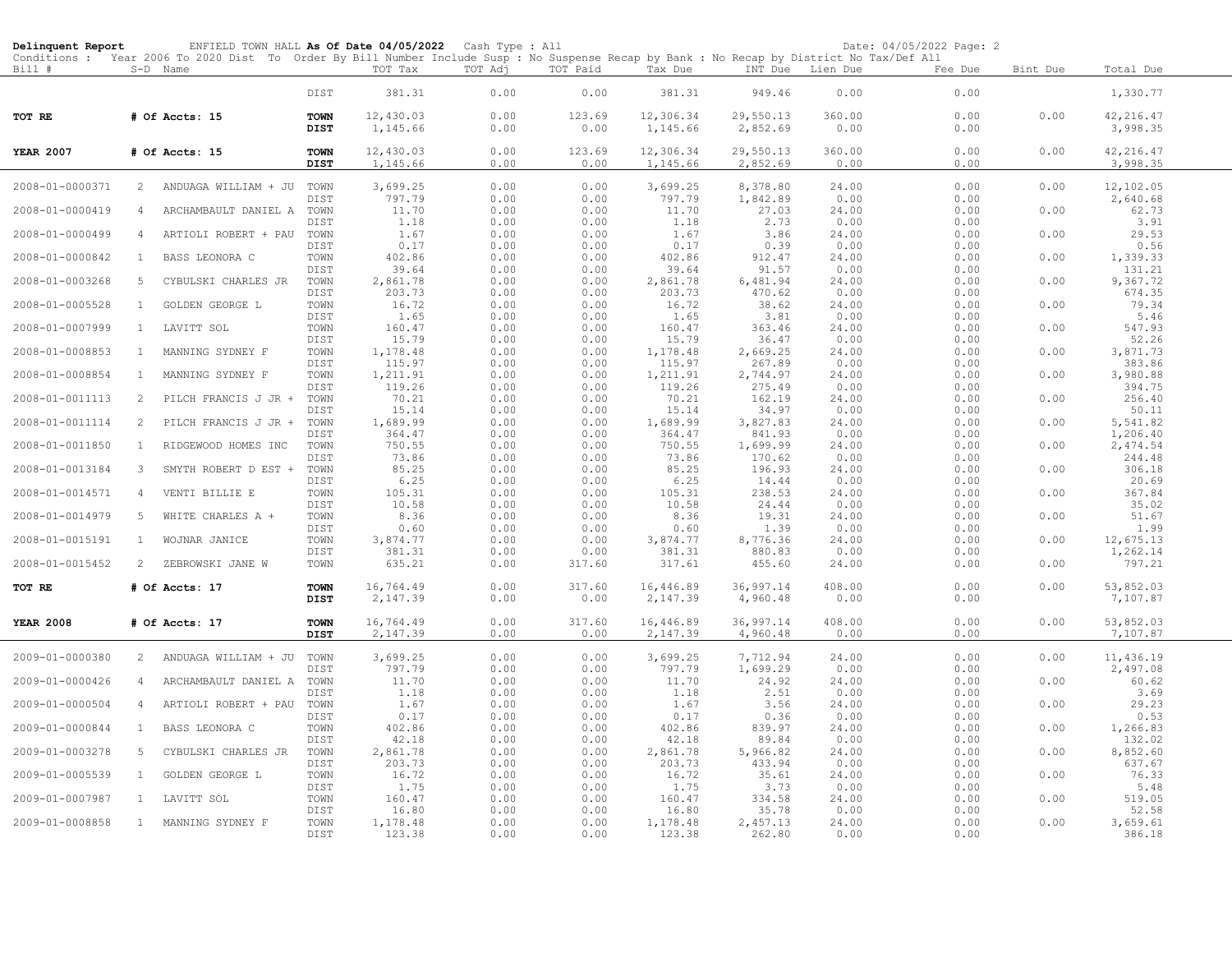| Delinquent Report | ENFIELD TOWN HALL As Of Date 04/05/2022                                                                                                                |                            |                            | Cash Type : All      |                      |                            |                              |                       | Date: 04/05/2022 Page: 3 |          |                                |
|-------------------|--------------------------------------------------------------------------------------------------------------------------------------------------------|----------------------------|----------------------------|----------------------|----------------------|----------------------------|------------------------------|-----------------------|--------------------------|----------|--------------------------------|
| Bill #            | Conditions : Year 2006 To 2020 Dist To Order By Bill Number Include Susp : No Suspense Recap by Bank : No Recap by District No Tax/Def All<br>S-D Name |                            | TOT Tax                    | TOT Adj              | TOT Paid             | Tax Due                    |                              | INT Due Lien Due      | Fee Due                  | Bint Due | Total Due                      |
| 2009-01-0008859   | 1 MANNING SYDNEY F                                                                                                                                     | TOWN                       | 1,211.91                   | 0.00                 | 0.00                 | 1,211.91                   | 2,526.83                     | 24.00                 | 0.00                     | 0.00     | 3,762.74                       |
| 2009-01-0011114   | PILCH FRANCIS J JR +<br>2                                                                                                                              | DIST<br>TOWN               | 126.88<br>70.21            | 0.00<br>0.00         | 0.00<br>0.00         | 126.88<br>70.21            | 270.25<br>149.55             | 0.00<br>24.00         | 0.00<br>0.00             | 0.00     | 397.13<br>243.76               |
| 2009-01-0011115   | 2<br>PILCH FRANCIS J JR +                                                                                                                              | DIST<br>TOWN               | 15.14<br>1,689.99          | 0.00<br>0.00         | 0.00<br>0.00         | 15.14<br>1,689.99          | 32.25<br>3,523.63            | 0.00<br>24.00         | 0.00<br>0.00             | 0.00     | 47.39<br>5,237.62              |
| 2009-01-0011852   | $\mathbf{1}$<br>RIDGEWOOD HOMES INC                                                                                                                    | DIST<br>TOWN               | 364.47<br>750.55           | 0.00<br>0.00         | 0.00<br>0.00         | 364.47<br>750.55           | 776.32<br>1,564.90           | 0.00<br>24.00         | 0.00<br>0.00             | 0.00     | 1,140.79<br>2,339.45           |
| 2009-01-0013175   | 3<br>SMYTH ROBERT D EST +                                                                                                                              | DIST<br>TOWN               | 78.58<br>85.25             | 0.00<br>0.00         | 0.00<br>0.00         | 78.58<br>85.25             | 167.38<br>181.58             | 0.00<br>24.00         | 0.00<br>0.00             | 0.00     | 245.96<br>290.83               |
| 2009-01-0014560   | VENTI BILLIE E<br>$\overline{4}$                                                                                                                       | DIST<br>TOWN               | 6.25<br>105.31             | 0.00<br>0.00         | 0.00<br>0.00         | 6.25<br>105.31             | 13.31<br>219.57              | 0.00<br>24.00         | 0.00<br>0.00             | 0.00     | 19.56<br>348.88                |
| 2009-01-0014975   | 5<br>WHITE CHARLES A +                                                                                                                                 | DIST<br>TOWN               | 10.58<br>8.36              | 0.00<br>0.00         | 0.00<br>0.00         | 10.58<br>8.36              | 22.54<br>17.81               | 0.00<br>24.00         | 0.00<br>0.00             | 0.00     | 33.12<br>50.17                 |
| 2009-01-0015188   | WOJNAR JANICE<br>1                                                                                                                                     | DIST<br>TOWN               | 0.60<br>3,874.77           | 0.00<br>0.00         | 0.00<br>0.00         | 0.60<br>3,874.77           | 1.28<br>8,078.90             | 0.00<br>24.00         | 0.00<br>0.00             | 0.00     | 1.88<br>11,977.67              |
| 2009-01-0015443   | 2<br>ZEBROWSKI JANE W                                                                                                                                  | DIST<br>TOWN               | 405.65<br>635.21           | 0.00<br>0.00         | 0.00<br>0.00         | 405.65<br>635.21           | 864.03<br>1,324.41           | 0.00<br>24.00         | 0.00<br>0.00             | 0.00     | 1,269.68<br>1,983.62           |
|                   |                                                                                                                                                        | DIST                       | 136.99                     | 0.00                 | 0.00                 | 136.99                     | 291.79                       | 0.00                  | 0.00                     |          | 428.78                         |
| TOT RE            | # Of Accts: 17                                                                                                                                         | <b>TOWN</b><br><b>DIST</b> | 16,764.49<br>2,332.12      | 0.00<br>0.00         | 0.00<br>0.00         | 16,764.49<br>2,332.12      | 34,962.71<br>4,967.40        | 408.00<br>0.00        | 0.00<br>0.00             | 0.00     | 52, 135.20<br>7,299.52         |
| <b>YEAR 2009</b>  | # Of Accts: 17                                                                                                                                         | <b>TOWN</b><br><b>DIST</b> | 16,764.49<br>2,332.12      | 0.00<br>0.00         | 0.00<br>0.00         | 16,764.49<br>2,332.12      | 34,962.71<br>4,967.40        | 408.00<br>0.00        | 0.00<br>0.00             | 0.00     | 52, 135.20<br>7,299.52         |
| 2010-01-0000384   | 2<br>ANDUAGA WILLIAM + JU                                                                                                                              | TOWN                       | 3,699.25                   | 0.00                 | 0.00                 | 3,699.25                   | 7,047.07                     | 24.00                 | 0.00                     | 0.00     | 10,770.32                      |
| 2010-01-0000427   | $\overline{4}$<br>ARCHAMBAULT DANIEL A                                                                                                                 | DIST<br>TOWN               | 867.50<br>11.70            | 0.00<br>0.00         | 0.00<br>0.00         | 867.50<br>11.70            | 1,691.63<br>22.82            | 0.00<br>24.00         | 0.00<br>0.00             | 0.00     | 2,559.13<br>58.52              |
| 2010-01-0000844   | BASS LEONORA C<br>$\mathbf{1}$                                                                                                                         | DIST<br>TOWN               | 1.18<br>402.86             | 0.00<br>0.00         | 0.00<br>0.00         | 1.18<br>402.86             | 2.30<br>767.45               | 0.00<br>24.00         | 0.00<br>0.00             | 0.00     | 3.48<br>1,194.31               |
| 2010-01-0003281   | 5<br>CYBULSKI CHARLES JR                                                                                                                               | DIST<br>TOWN               | 44.71<br>2,861.78          | 0.00<br>0.00         | 0.00<br>0.00         | 44.71<br>2,861.78          | 87.18<br>5,451.70            | 0.00<br>24.00         | 0.00<br>0.00             | 0.00     | 131.89<br>8,337.48             |
| 2010-01-0005542   | $\mathbf{1}$<br>GOLDEN GEORGE L                                                                                                                        | DIST<br>TOWN               | 203.73<br>16.72            | 0.00<br>0.00         | 0.00<br>0.00         | 203.73<br>16.72            | 397.27<br>32.60              | 0.00<br>24.00         | 0.00<br>0.00             | 0.00     | 601.00<br>73.32                |
| 2010-01-0007992   | $\mathbf{1}$<br>LAVITT SOL                                                                                                                             | DIST<br>TOWN               | 1.86<br>160.47             | 0.00<br>0.00         | 0.00<br>0.00         | 1.86<br>160.47             | 3.63<br>305.70               | 0.00<br>24.00         | 0.00<br>0.00             | 0.00     | 5.49<br>490.17                 |
| 2010-01-0008859   | $\mathbf{1}$<br>MANNING SYDNEY F                                                                                                                       | DIST<br>TOWN               | 17.81<br>1,178.48          | 0.00<br>0.00         | 0.00<br>0.00         | 17.81<br>1,178.48          | 34.73<br>2,245.01            | 0.00<br>24.00         | 0.00<br>0.00             | 0.00     | 52.54<br>3,447.49              |
| 2010-01-0008860   | MANNING SYDNEY F<br>1                                                                                                                                  | DIST<br>TOWN               | 130.78<br>1,211.91         | 0.00<br>0.00         | 0.00<br>0.00         | 130.78<br>1,211.91         | 255.02<br>2,308.69           | 0.00<br>24.00         | 0.00<br>0.00             | 0.00     | 385.80<br>3,544.60             |
| 2010-01-0011130   | 2<br>PILCH FRANCIS J JR +                                                                                                                              | DIST<br>TOWN               | 134.49<br>70.21            | 0.00<br>0.00         | 0.00<br>0.00         | 134.49<br>70.21            | 262.26<br>136.91             | 0.00<br>24.00         | 0.00<br>0.00             | 0.00     | 396.75<br>231.12               |
| 2010-01-0011131   | 2<br>PILCH FRANCIS J JR +                                                                                                                              | DIST<br>TOWN               | 16.46<br>1,689.99          | 0.00<br>0.00         | 0.00<br>0.00         | 16.46<br>1,689.99          | 32.10<br>3,219.43            | 0.00<br>24.00         | 0.00<br>0.00             | 0.00     | 48.56<br>4,933.42              |
| 2010-01-0011870   | $\mathbf{1}$<br>RIDGEWOOD HOMES INC                                                                                                                    | DIST<br>TOWN               | 396.31<br>750.55           | 0.00<br>0.00         | 0.00<br>0.00         | 396.31<br>750.55           | 772.80<br>1,429.80           | 0.00<br>24.00         | 0.00<br>0.00             | 0.00     | 1,169.11<br>2,204.35           |
| 2010-01-0013200   | 3<br>SMYTH ROBERT D EST +                                                                                                                              | DIST<br>TOWN               | 83.29<br>85.25             | 0.00<br>0.00         | 0.00<br>0.00         | 83.29<br>85.25             | 162.42<br>166.24             | 0.00<br>24.00         | 0.00<br>0.00             | 0.00     | 245.71<br>275.49               |
| 2010-01-0014578   | VENTI BILLIE E<br>4                                                                                                                                    | DIST<br>TOWN               | 6.25<br>105.31             | 0.00<br>0.00         | 0.00<br>0.00         | 6.25<br>105.31             | 12.19<br>200.62              | 0.00<br>24.00         | 0.00<br>0.00             | 0.00     | 18.44<br>329.93                |
| 2010-01-0014987   | 5<br>WHITE CHARLES A + BR                                                                                                                              | DIST<br>TOWN               | 10.58<br>8.36              | 0.00<br>0.00         | 0.00<br>0.00         | 10.58<br>8.36              | 20.63<br>16.30               | 0.00<br>24.00         | 0.00<br>0.00             | 0.00     | 31.21<br>48.66                 |
| 2010-01-0015194   | $\mathbf{1}$<br>WOJNAR JANICE                                                                                                                          | DIST<br>TOWN               | 0.60<br>3,874.77           | 0.00<br>0.00         | 0.00<br>0.00         | 0.60<br>3,874.77           | 1.17<br>7,381.44             | 0.00<br>24.00         | 0.00<br>0.00             | 0.00     | 1.77<br>11,280.21              |
| 2010-01-0015438   | 2<br>ZEBROWSKI JANE W                                                                                                                                  | DIST<br>TOWN<br>DIST       | 429.99<br>635.21<br>148.96 | 0.00<br>0.00<br>0.00 | 0.00<br>0.00<br>0.00 | 429.99<br>635.21<br>148.96 | 838.48<br>1,210.07<br>290.47 | 0.00<br>24.00<br>0.00 | 0.00<br>0.00<br>0.00     | 0.00     | 1,268.47<br>1,869.28<br>439.43 |
| TOT RE            | # Of Accts: 16                                                                                                                                         | <b>TOWN</b><br>DIST        | 16,762.82<br>2,494.50      | 0.00<br>0.00         | 0.00<br>0.00         | 16,762.82<br>2,494.50      | 31,941.85<br>4,864.28        | 384.00<br>0.00        | 0.00<br>0.00             | 0.00     | 49,088.67<br>7,358.78          |
| <b>YEAR 2010</b>  | # Of Accts: 16                                                                                                                                         | <b>TOWN</b><br><b>DIST</b> | 16,762.82<br>2,494.50      | 0.00<br>0.00         | 0.00<br>0.00         | 16,762.82<br>2,494.50      | 31,941.85<br>4,864.28        | 384.00<br>0.00        | 0.00<br>0.00             | 0.00     | 49,088.67<br>7,358.78          |

2011-01-0000411 2 ANDUAGA WILLIAM + JU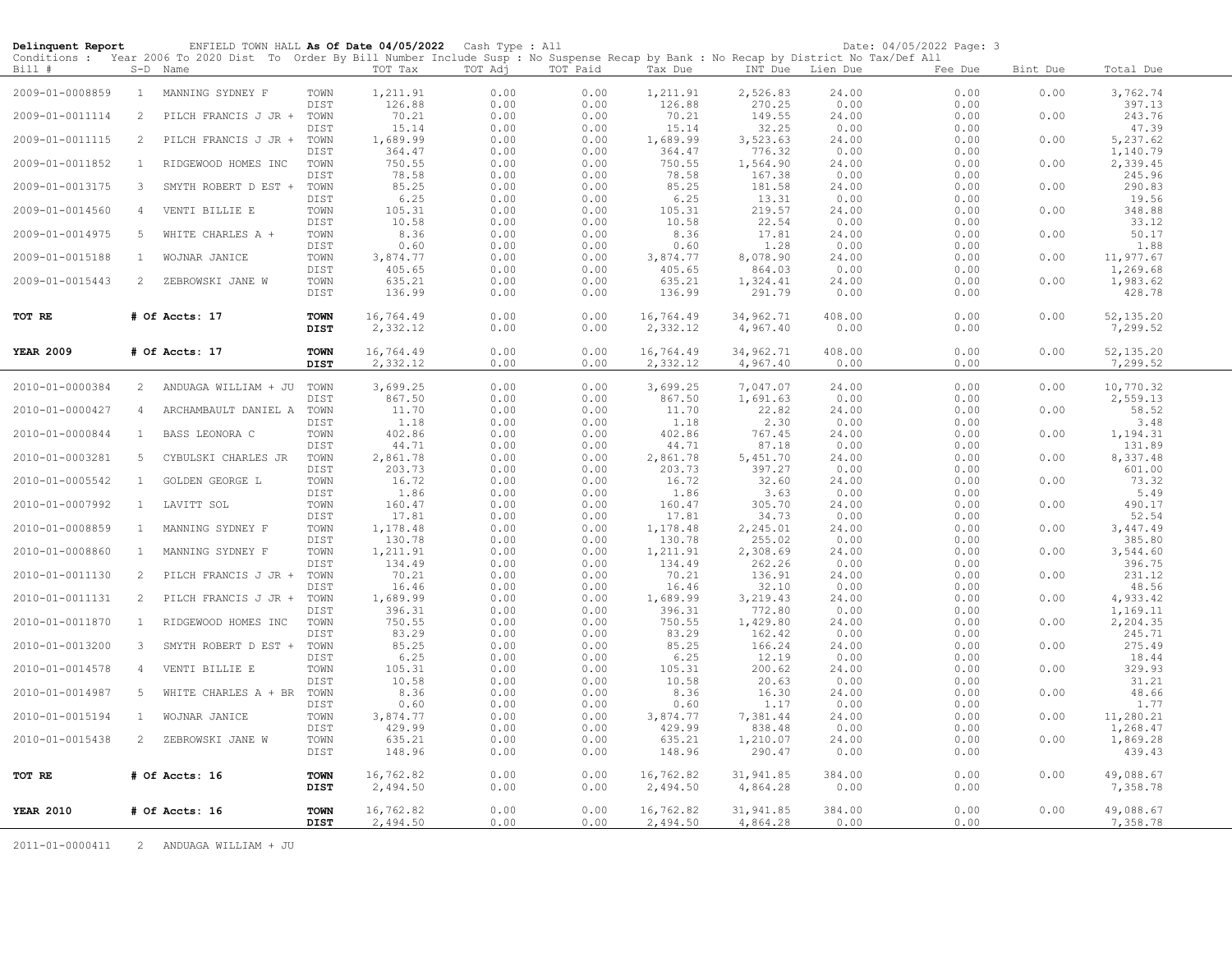| Conditions : Year 2006 To 2020 Dist To Order By Bill Number Include Susp : No Suspense Recap by Bank : No Recap by District No Tax/Def All<br>TOT Paid<br>Bill #<br>S-D Name<br>TOT Tax<br>TOT Adj<br>Tax Due<br>INT Due Lien Due<br>Fee Due<br>Bint Due<br>Total Due<br>3,679.88<br>3,679.88<br>6,347.79<br>24.00<br>10,051.67<br>TOWN<br>0.00<br>0.00<br>0.00<br>0.00<br>872.38<br>0.00<br>872.38<br>1,544.11<br>0.00<br>2,416.49<br>DIST<br>0.00<br>0.00<br>17.54<br>17.54<br>31.05<br>72.59<br>2011-01-0000455<br>ARCHAMBAULT DANIEL A TOWN<br>0.00<br>0.00<br>24.00<br>0.00<br>0.00<br>$\overline{4}$<br><b>DIST</b><br>1.82<br>0.00<br>0.00<br>1.82<br>3.22<br>0.00<br>0.00<br>5.04<br>TOWN<br>340.76<br>0.00<br>0.00<br>340.76<br>587.81<br>24.00<br>0.00<br>0.00<br>952.57<br>2011-01-0000874<br>BASS LEONORA C<br>$\mathbf{1}$<br>37.32<br>DIST<br>37.32<br>0.00<br>0.00<br>103.38<br>0.00<br>66.06<br>0.00<br>TOWN<br>2,145.06<br>0.00<br>2,145.06<br>24.00<br>0.00<br>0.00<br>5,869.29<br>2011-01-0003296<br>5 <sub>5</sub><br>CYBULSKI CHARLES JR<br>0.00<br>3,700.23<br>169.50<br>469.52<br>0.00<br>169.50<br>300.02<br>0.00<br>0.00<br>DIST<br>0.00<br>16.14<br>2011-01-0005525<br>1<br>GOLDEN GEORGE L<br>TOWN<br>0.00<br>0.00<br>16.14<br>28.57<br>24.00<br>0.00<br>0.00<br>68.71<br>1.76<br>0.00<br>1.76<br>3.12<br>0.00<br>4.88<br>DIST<br>0.00<br>0.00<br>134.74<br>0.00<br>134.74<br>232.42<br>24.00<br>0.00<br>0.00<br>391.16<br>2011-01-0007957<br>$\mathbf{1}$<br>LAVITT SOL<br>TOWN<br>0.00<br>14.76<br>0.00<br>14.76<br>26.13<br>0.00<br>40.89<br>DIST<br>0.00<br>0.00<br>1,368.34<br>1,368.34<br>2,360.39<br>3,752.73<br>2011-01-0008817<br>TOWN<br>0.00<br>0.00<br>24.00<br>0.00<br>0.00<br><sup>1</sup><br>MANNING SYDNEY F<br>DIST<br>149.90<br>0.00<br>0.00<br>149.90<br>265.32<br>0.00<br>0.00<br>415.22<br>1,426.24<br>0.00<br>2,460.26<br>24.00<br>0.00<br>0.00<br>2011-01-0008818<br>$\mathbf{1}$<br>MANNING SYDNEY F<br>TOWN<br>0.00<br>1,426.24<br>3,910.50<br>0.00<br>DIST<br>156.24<br>0.00<br>0.00<br>156.24<br>276.54<br>0.00<br>432.78<br>2011-01-0011089<br>57.06<br>0.00<br>57.06<br>101.00<br>24.00<br>0.00<br>0.00<br>182.06<br>2<br>PILCH FRANCIS J JR +<br>TOWN<br>0.00<br>13.52<br>13.52<br>23.93<br>0.00<br>37.45<br>DIST<br>0.00<br>0.00<br>0.00<br>2,027.86<br>0.00<br>2,027.86<br>3,498.06<br>0.00<br>5,549.92<br>2011-01-0011090<br>2<br>PILCH FRANCIS J JR +<br>TOWN<br>0.00<br>24.00<br>0.00<br>480.74<br>0.00<br>480.74<br>0.00<br>1,331.65<br>DIST<br>0.00<br>850.91<br>0.00<br>2011-01-0011822<br>TOWN<br>1,414.54<br>0.00<br>0.00<br>1,414.54<br>2,440.08<br>24.00<br>0.00<br>0.00<br>3,878.62<br>$\mathbf{1}$<br>RIDGEWOOD HOMES INC<br>154.96<br>154.96<br>0.00<br>DIST<br>0.00<br>0.00<br>274.28<br>0.00<br>429.24<br>$\mathbf{3}$<br>TOWN<br>65.98<br>0.00<br>65.98<br>116.78<br>24.00<br>0.00<br>206.76<br>2011-01-0013151<br>SMYTH ROBERT D EST +<br>0.00<br>0.00<br>4.98<br>0.00<br>0.00<br>4.98<br>8.81<br>0.00<br>0.00<br>13.79<br>DIST<br>2011-01-0014531<br>96.60<br>0.00<br>0.00<br>96.60<br>170.98<br>24.00<br>0.00<br>0.00<br>291.58<br>$\overline{4}$<br>VENTI BILLIE E<br>TOWN<br>10.06<br>10.06<br>17.81<br>0.00<br>27.87<br>DIST<br>0.00<br>0.00<br>0.00<br>13.36<br>0.00<br>13.36<br>23.65<br>0.00<br>0.00<br>61.01<br>2011-01-0014933<br>5<br>WHITE CHARLES A + BR<br>TOWN<br>0.00<br>24.00<br>0.00<br>0.00<br>DIST<br>1.06<br>0.00<br>1.06<br>1.88<br>0.00<br>2.94<br>2011-01-0015139<br>TOWN<br>3,628.10<br>0.00<br>0.00<br>3,628.10<br>6,258.47<br>24.00<br>0.00<br>0.00<br>9,910.57<br><sup>1</sup><br>WOJNAR JANICE B<br>DIST<br>397.48<br>0.00<br>0.00<br>397.48<br>703.54<br>0.00<br>1,101.02<br>0.00<br>855.80<br>0.00<br>855.80<br>1,476.25<br>2011-01-0015382<br>2<br>ZEBROWSKI JANE W<br>TOWN<br>0.00<br>24.00<br>0.00<br>0.00<br>2,356.05<br>202.88<br>0.00<br>202.88<br>359.10<br>0.00<br>561.98<br>DIST<br>0.00<br>0.00<br>2011-01-1000002<br>2 ENFIELD COMMUNITY DE<br>773.12<br>773.12<br>1,333.63<br>2,106.75<br>TOWN<br>0.00<br>0.00<br>0.00<br>0.00<br>0.00<br>183.28<br>183.28<br>324.41<br>DIST<br>0.00<br>0.00<br>0.00<br>507.69<br>0.00<br>17,288.00<br>0.00<br>384.00<br>0.00<br>0.00<br>49,612.54<br>TOT RE<br># Of Accts: 17<br><b>TOWN</b><br>773.12<br>18,061.12<br>31,167.42<br>2,669.36<br>183.28<br>2,852.64<br>5,049.19<br>0.00<br>7,901.83<br><b>DIST</b><br>0.00<br>0.00<br>773.12<br>0.00<br>0.00<br>17,288.00<br>18,061.12<br>31, 167. 42<br>384.00<br>0.00<br>49,612.54<br><b>YEAR 2011</b><br># Of Accts: 17<br><b>TOWN</b><br><b>DIST</b><br>2,669.36<br>183.28<br>0.00<br>2,852.64<br>5,049.19<br>0.00<br>0.00<br>7,901.83<br>9,925.84<br>2<br>3,890.70<br>0.00<br>0.00<br>3,890.70<br>6,011.14<br>24.00<br>0.00<br>0.00<br>2012-01-0010410<br>ANDUAGA WILLIAM + JU<br>TOWN<br>857.66<br>0.00<br>0.00<br>857.66<br>1,363.68<br>0.00<br>0.00<br>2,221.34<br>DIST<br>18.42<br>18.42<br>29.29<br>24.00<br>0.00<br>0.00<br>71.71<br>2012-01-0010452<br>TOWN<br>0.00<br>0.00<br>$\overline{4}$<br>ARCHAMBAULT DANIEL A<br>1.92<br>0.00<br>1.92<br>3.05<br>0.00<br>0.00<br>4.97<br>DIST<br>0.00<br>358.14<br>0.00<br>0.00<br>358.14<br>553.33<br>24.00<br>0.00<br>0.00<br>935.47<br>2012-01-0010884<br>$\mathbf{1}$<br>BASS LEONORA C<br>TOWN<br>38.56<br>38.56<br>0.00<br>99.87<br>DIST<br>0.00<br>0.00<br>61.31<br>0.00<br>2012-01-0013293<br>TOWN<br>2,254.48<br>0.00<br>0.00<br>2,254.48<br>3,483.17<br>24.00<br>0.00<br>0.00<br>5,761.65<br>5<br>CYBULSKI CHARLES JR<br>177.22<br>0.00<br>177.22<br>281.78<br>0.00<br>459.00<br>DIST<br>0.00<br>0.00<br>67.93<br>TOWN<br>16.96<br>0.00<br>26.97<br>0.00<br>0.00<br>2012-01-0015534<br>$\mathbf{1}$<br>GOLDEN GEORGE L<br>0.00<br>16.96<br>24.00<br>1.82<br>0.00<br>2.89<br>0.00<br>4.71<br>DIST<br>0.00<br>1.82<br>0.00<br>218.81<br>384.43<br>2012-01-0017963<br>TOWN<br>141.62<br>0.00<br>0.00<br>141.62<br>24.00<br>0.00<br>0.00<br>1<br>LAVITT SOL<br>15.24<br>0.00<br>15.24<br>0.00<br>DIST<br>0.00<br>24.23<br>0.00<br>39.47<br>TOWN<br>1,438.12<br>0.00<br>0.00<br>1,438.12<br>2,221.90<br>24.00<br>0.00<br>3,684.02<br>2012-01-0018808<br>$\mathbf{1}$<br>MANNING SYDNEY F<br>0.00<br>0.00<br>DIST<br>154.82<br>0.00<br>154.82<br>246.16<br>0.00<br>0.00<br>400.98<br>2012-01-0018809<br>1,498.98<br>0.00<br>0.00<br>1,498.98<br>2,315.93<br>24.00<br>0.00<br>0.00<br>3,838.91<br>$\mathbf{1}$<br>MANNING SYDNEY F<br>TOWN<br>161.36<br>0.00<br>161.36<br>0.00<br>417.92<br>DIST<br>0.00<br>256.56<br>0.00<br>98.30<br>0.00<br>98.30<br>156.30<br>0.00<br>0.00<br>278.60<br>2012-01-0018938<br>$\overline{4}$<br>MARTEL URBAIN R + VI<br>TOWN<br>0.00<br>24.00<br>10.24<br>0.00<br>10.24<br>16.28<br>0.00<br>26.52<br>DIST<br>0.00<br>0.00<br>59.98<br>95.37<br>179.35<br>2012-01-0021093<br>2<br>TOWN<br>0.00<br>0.00<br>59.98<br>24.00<br>0.00<br>0.00<br>PILCH FRANCIS J JR +<br>DIST<br>13.22<br>0.00<br>0.00<br>13.22<br>21.02<br>0.00<br>0.00<br>34.24<br>2,131.30<br>3,292.86<br>5,448.16<br>2012-01-0021094<br>2<br>PILCH FRANCIS J JR +<br>TOWN<br>2,131.30<br>0.00<br>0.00<br>24.00<br>0.00<br>0.00<br>469.82<br>747.01<br>0.00<br>1,216.83<br>DIST<br>469.82<br>0.00<br>0.00<br>0.00<br>2012-01-0021820<br>1 RIDGEWOOD HOMES INC<br>0.00<br>TOWN<br>0.00<br>0.00<br>24.00<br>0.00 | Delinquent Report | ENFIELD TOWN HALL As Of Date 04/05/2022 Cash Type : All |          |  |          |          | Date: 04/05/2022 Page: 4 |          |
|----------------------------------------------------------------------------------------------------------------------------------------------------------------------------------------------------------------------------------------------------------------------------------------------------------------------------------------------------------------------------------------------------------------------------------------------------------------------------------------------------------------------------------------------------------------------------------------------------------------------------------------------------------------------------------------------------------------------------------------------------------------------------------------------------------------------------------------------------------------------------------------------------------------------------------------------------------------------------------------------------------------------------------------------------------------------------------------------------------------------------------------------------------------------------------------------------------------------------------------------------------------------------------------------------------------------------------------------------------------------------------------------------------------------------------------------------------------------------------------------------------------------------------------------------------------------------------------------------------------------------------------------------------------------------------------------------------------------------------------------------------------------------------------------------------------------------------------------------------------------------------------------------------------------------------------------------------------------------------------------------------------------------------------------------------------------------------------------------------------------------------------------------------------------------------------------------------------------------------------------------------------------------------------------------------------------------------------------------------------------------------------------------------------------------------------------------------------------------------------------------------------------------------------------------------------------------------------------------------------------------------------------------------------------------------------------------------------------------------------------------------------------------------------------------------------------------------------------------------------------------------------------------------------------------------------------------------------------------------------------------------------------------------------------------------------------------------------------------------------------------------------------------------------------------------------------------------------------------------------------------------------------------------------------------------------------------------------------------------------------------------------------------------------------------------------------------------------------------------------------------------------------------------------------------------------------------------------------------------------------------------------------------------------------------------------------------------------------------------------------------------------------------------------------------------------------------------------------------------------------------------------------------------------------------------------------------------------------------------------------------------------------------------------------------------------------------------------------------------------------------------------------------------------------------------------------------------------------------------------------------------------------------------------------------------------------------------------------------------------------------------------------------------------------------------------------------------------------------------------------------------------------------------------------------------------------------------------------------------------------------------------------------------------------------------------------------------------------------------------------------------------------------------------------------------------------------------------------------------------------------------------------------------------------------------------------------------------------------------------------------------------------------------------------------------------------------------------------------------------------------------------------------------------------------------------------------------------------------------------------------------------------------------------------------------------------------------------------------------------------------------------------------------------------------------------------------------------------------------------------------------------------------------------------------------------------------------------------------------------------------------------------------------------------------------------------------------------------------------------------------------------------------------------------------------------------------------------------------------------------------------------------------------------------------------------------------------------------------------------------------------------------------------------------------------------------------------------------------------------------------------------------------------------------------------------------------------------------------------------------------------------------------------------------------------------------------------------------------------------------------------------------------------------------------------------------------------------------------------------------------------------------------------------------------------------------------------------------------------------------------------------------------------------------------------------------------------------------------------------------------------------------------------------------------------------------------------------------------------------------------------------------------------------------------------------------------------------------------------------------------------------------------------------------------------------------------------------------------------------------------------------------------------------------------------------------------------------------------------------------------------------------------|-------------------|---------------------------------------------------------|----------|--|----------|----------|--------------------------|----------|
|                                                                                                                                                                                                                                                                                                                                                                                                                                                                                                                                                                                                                                                                                                                                                                                                                                                                                                                                                                                                                                                                                                                                                                                                                                                                                                                                                                                                                                                                                                                                                                                                                                                                                                                                                                                                                                                                                                                                                                                                                                                                                                                                                                                                                                                                                                                                                                                                                                                                                                                                                                                                                                                                                                                                                                                                                                                                                                                                                                                                                                                                                                                                                                                                                                                                                                                                                                                                                                                                                                                                                                                                                                                                                                                                                                                                                                                                                                                                                                                                                                                                                                                                                                                                                                                                                                                                                                                                                                                                                                                                                                                                                                                                                                                                                                                                                                                                                                                                                                                                                                                                                                                                                                                                                                                                                                                                                                                                                                                                                                                                                                                                                                                                                                                                                                                                                                                                                                                                                                                                                                                                                                                                                                                                                                                                                                                                                                                                                                                                                                                                                                                                                                                                                                                                                                                                                                                                                                                                                                                                                                                                                                                                                                                                                                                                            |                   |                                                         |          |  |          |          |                          |          |
|                                                                                                                                                                                                                                                                                                                                                                                                                                                                                                                                                                                                                                                                                                                                                                                                                                                                                                                                                                                                                                                                                                                                                                                                                                                                                                                                                                                                                                                                                                                                                                                                                                                                                                                                                                                                                                                                                                                                                                                                                                                                                                                                                                                                                                                                                                                                                                                                                                                                                                                                                                                                                                                                                                                                                                                                                                                                                                                                                                                                                                                                                                                                                                                                                                                                                                                                                                                                                                                                                                                                                                                                                                                                                                                                                                                                                                                                                                                                                                                                                                                                                                                                                                                                                                                                                                                                                                                                                                                                                                                                                                                                                                                                                                                                                                                                                                                                                                                                                                                                                                                                                                                                                                                                                                                                                                                                                                                                                                                                                                                                                                                                                                                                                                                                                                                                                                                                                                                                                                                                                                                                                                                                                                                                                                                                                                                                                                                                                                                                                                                                                                                                                                                                                                                                                                                                                                                                                                                                                                                                                                                                                                                                                                                                                                                                            |                   |                                                         |          |  |          |          |                          |          |
|                                                                                                                                                                                                                                                                                                                                                                                                                                                                                                                                                                                                                                                                                                                                                                                                                                                                                                                                                                                                                                                                                                                                                                                                                                                                                                                                                                                                                                                                                                                                                                                                                                                                                                                                                                                                                                                                                                                                                                                                                                                                                                                                                                                                                                                                                                                                                                                                                                                                                                                                                                                                                                                                                                                                                                                                                                                                                                                                                                                                                                                                                                                                                                                                                                                                                                                                                                                                                                                                                                                                                                                                                                                                                                                                                                                                                                                                                                                                                                                                                                                                                                                                                                                                                                                                                                                                                                                                                                                                                                                                                                                                                                                                                                                                                                                                                                                                                                                                                                                                                                                                                                                                                                                                                                                                                                                                                                                                                                                                                                                                                                                                                                                                                                                                                                                                                                                                                                                                                                                                                                                                                                                                                                                                                                                                                                                                                                                                                                                                                                                                                                                                                                                                                                                                                                                                                                                                                                                                                                                                                                                                                                                                                                                                                                                                            |                   |                                                         |          |  |          |          |                          |          |
|                                                                                                                                                                                                                                                                                                                                                                                                                                                                                                                                                                                                                                                                                                                                                                                                                                                                                                                                                                                                                                                                                                                                                                                                                                                                                                                                                                                                                                                                                                                                                                                                                                                                                                                                                                                                                                                                                                                                                                                                                                                                                                                                                                                                                                                                                                                                                                                                                                                                                                                                                                                                                                                                                                                                                                                                                                                                                                                                                                                                                                                                                                                                                                                                                                                                                                                                                                                                                                                                                                                                                                                                                                                                                                                                                                                                                                                                                                                                                                                                                                                                                                                                                                                                                                                                                                                                                                                                                                                                                                                                                                                                                                                                                                                                                                                                                                                                                                                                                                                                                                                                                                                                                                                                                                                                                                                                                                                                                                                                                                                                                                                                                                                                                                                                                                                                                                                                                                                                                                                                                                                                                                                                                                                                                                                                                                                                                                                                                                                                                                                                                                                                                                                                                                                                                                                                                                                                                                                                                                                                                                                                                                                                                                                                                                                                            |                   |                                                         |          |  |          |          |                          |          |
|                                                                                                                                                                                                                                                                                                                                                                                                                                                                                                                                                                                                                                                                                                                                                                                                                                                                                                                                                                                                                                                                                                                                                                                                                                                                                                                                                                                                                                                                                                                                                                                                                                                                                                                                                                                                                                                                                                                                                                                                                                                                                                                                                                                                                                                                                                                                                                                                                                                                                                                                                                                                                                                                                                                                                                                                                                                                                                                                                                                                                                                                                                                                                                                                                                                                                                                                                                                                                                                                                                                                                                                                                                                                                                                                                                                                                                                                                                                                                                                                                                                                                                                                                                                                                                                                                                                                                                                                                                                                                                                                                                                                                                                                                                                                                                                                                                                                                                                                                                                                                                                                                                                                                                                                                                                                                                                                                                                                                                                                                                                                                                                                                                                                                                                                                                                                                                                                                                                                                                                                                                                                                                                                                                                                                                                                                                                                                                                                                                                                                                                                                                                                                                                                                                                                                                                                                                                                                                                                                                                                                                                                                                                                                                                                                                                                            |                   |                                                         |          |  |          |          |                          |          |
|                                                                                                                                                                                                                                                                                                                                                                                                                                                                                                                                                                                                                                                                                                                                                                                                                                                                                                                                                                                                                                                                                                                                                                                                                                                                                                                                                                                                                                                                                                                                                                                                                                                                                                                                                                                                                                                                                                                                                                                                                                                                                                                                                                                                                                                                                                                                                                                                                                                                                                                                                                                                                                                                                                                                                                                                                                                                                                                                                                                                                                                                                                                                                                                                                                                                                                                                                                                                                                                                                                                                                                                                                                                                                                                                                                                                                                                                                                                                                                                                                                                                                                                                                                                                                                                                                                                                                                                                                                                                                                                                                                                                                                                                                                                                                                                                                                                                                                                                                                                                                                                                                                                                                                                                                                                                                                                                                                                                                                                                                                                                                                                                                                                                                                                                                                                                                                                                                                                                                                                                                                                                                                                                                                                                                                                                                                                                                                                                                                                                                                                                                                                                                                                                                                                                                                                                                                                                                                                                                                                                                                                                                                                                                                                                                                                                            |                   |                                                         |          |  |          |          |                          |          |
|                                                                                                                                                                                                                                                                                                                                                                                                                                                                                                                                                                                                                                                                                                                                                                                                                                                                                                                                                                                                                                                                                                                                                                                                                                                                                                                                                                                                                                                                                                                                                                                                                                                                                                                                                                                                                                                                                                                                                                                                                                                                                                                                                                                                                                                                                                                                                                                                                                                                                                                                                                                                                                                                                                                                                                                                                                                                                                                                                                                                                                                                                                                                                                                                                                                                                                                                                                                                                                                                                                                                                                                                                                                                                                                                                                                                                                                                                                                                                                                                                                                                                                                                                                                                                                                                                                                                                                                                                                                                                                                                                                                                                                                                                                                                                                                                                                                                                                                                                                                                                                                                                                                                                                                                                                                                                                                                                                                                                                                                                                                                                                                                                                                                                                                                                                                                                                                                                                                                                                                                                                                                                                                                                                                                                                                                                                                                                                                                                                                                                                                                                                                                                                                                                                                                                                                                                                                                                                                                                                                                                                                                                                                                                                                                                                                                            |                   |                                                         |          |  |          |          |                          |          |
|                                                                                                                                                                                                                                                                                                                                                                                                                                                                                                                                                                                                                                                                                                                                                                                                                                                                                                                                                                                                                                                                                                                                                                                                                                                                                                                                                                                                                                                                                                                                                                                                                                                                                                                                                                                                                                                                                                                                                                                                                                                                                                                                                                                                                                                                                                                                                                                                                                                                                                                                                                                                                                                                                                                                                                                                                                                                                                                                                                                                                                                                                                                                                                                                                                                                                                                                                                                                                                                                                                                                                                                                                                                                                                                                                                                                                                                                                                                                                                                                                                                                                                                                                                                                                                                                                                                                                                                                                                                                                                                                                                                                                                                                                                                                                                                                                                                                                                                                                                                                                                                                                                                                                                                                                                                                                                                                                                                                                                                                                                                                                                                                                                                                                                                                                                                                                                                                                                                                                                                                                                                                                                                                                                                                                                                                                                                                                                                                                                                                                                                                                                                                                                                                                                                                                                                                                                                                                                                                                                                                                                                                                                                                                                                                                                                                            |                   |                                                         |          |  |          |          |                          |          |
|                                                                                                                                                                                                                                                                                                                                                                                                                                                                                                                                                                                                                                                                                                                                                                                                                                                                                                                                                                                                                                                                                                                                                                                                                                                                                                                                                                                                                                                                                                                                                                                                                                                                                                                                                                                                                                                                                                                                                                                                                                                                                                                                                                                                                                                                                                                                                                                                                                                                                                                                                                                                                                                                                                                                                                                                                                                                                                                                                                                                                                                                                                                                                                                                                                                                                                                                                                                                                                                                                                                                                                                                                                                                                                                                                                                                                                                                                                                                                                                                                                                                                                                                                                                                                                                                                                                                                                                                                                                                                                                                                                                                                                                                                                                                                                                                                                                                                                                                                                                                                                                                                                                                                                                                                                                                                                                                                                                                                                                                                                                                                                                                                                                                                                                                                                                                                                                                                                                                                                                                                                                                                                                                                                                                                                                                                                                                                                                                                                                                                                                                                                                                                                                                                                                                                                                                                                                                                                                                                                                                                                                                                                                                                                                                                                                                            |                   |                                                         |          |  |          |          |                          |          |
|                                                                                                                                                                                                                                                                                                                                                                                                                                                                                                                                                                                                                                                                                                                                                                                                                                                                                                                                                                                                                                                                                                                                                                                                                                                                                                                                                                                                                                                                                                                                                                                                                                                                                                                                                                                                                                                                                                                                                                                                                                                                                                                                                                                                                                                                                                                                                                                                                                                                                                                                                                                                                                                                                                                                                                                                                                                                                                                                                                                                                                                                                                                                                                                                                                                                                                                                                                                                                                                                                                                                                                                                                                                                                                                                                                                                                                                                                                                                                                                                                                                                                                                                                                                                                                                                                                                                                                                                                                                                                                                                                                                                                                                                                                                                                                                                                                                                                                                                                                                                                                                                                                                                                                                                                                                                                                                                                                                                                                                                                                                                                                                                                                                                                                                                                                                                                                                                                                                                                                                                                                                                                                                                                                                                                                                                                                                                                                                                                                                                                                                                                                                                                                                                                                                                                                                                                                                                                                                                                                                                                                                                                                                                                                                                                                                                            |                   |                                                         |          |  |          |          |                          |          |
|                                                                                                                                                                                                                                                                                                                                                                                                                                                                                                                                                                                                                                                                                                                                                                                                                                                                                                                                                                                                                                                                                                                                                                                                                                                                                                                                                                                                                                                                                                                                                                                                                                                                                                                                                                                                                                                                                                                                                                                                                                                                                                                                                                                                                                                                                                                                                                                                                                                                                                                                                                                                                                                                                                                                                                                                                                                                                                                                                                                                                                                                                                                                                                                                                                                                                                                                                                                                                                                                                                                                                                                                                                                                                                                                                                                                                                                                                                                                                                                                                                                                                                                                                                                                                                                                                                                                                                                                                                                                                                                                                                                                                                                                                                                                                                                                                                                                                                                                                                                                                                                                                                                                                                                                                                                                                                                                                                                                                                                                                                                                                                                                                                                                                                                                                                                                                                                                                                                                                                                                                                                                                                                                                                                                                                                                                                                                                                                                                                                                                                                                                                                                                                                                                                                                                                                                                                                                                                                                                                                                                                                                                                                                                                                                                                                                            |                   |                                                         |          |  |          |          |                          |          |
|                                                                                                                                                                                                                                                                                                                                                                                                                                                                                                                                                                                                                                                                                                                                                                                                                                                                                                                                                                                                                                                                                                                                                                                                                                                                                                                                                                                                                                                                                                                                                                                                                                                                                                                                                                                                                                                                                                                                                                                                                                                                                                                                                                                                                                                                                                                                                                                                                                                                                                                                                                                                                                                                                                                                                                                                                                                                                                                                                                                                                                                                                                                                                                                                                                                                                                                                                                                                                                                                                                                                                                                                                                                                                                                                                                                                                                                                                                                                                                                                                                                                                                                                                                                                                                                                                                                                                                                                                                                                                                                                                                                                                                                                                                                                                                                                                                                                                                                                                                                                                                                                                                                                                                                                                                                                                                                                                                                                                                                                                                                                                                                                                                                                                                                                                                                                                                                                                                                                                                                                                                                                                                                                                                                                                                                                                                                                                                                                                                                                                                                                                                                                                                                                                                                                                                                                                                                                                                                                                                                                                                                                                                                                                                                                                                                                            |                   |                                                         |          |  |          |          |                          |          |
|                                                                                                                                                                                                                                                                                                                                                                                                                                                                                                                                                                                                                                                                                                                                                                                                                                                                                                                                                                                                                                                                                                                                                                                                                                                                                                                                                                                                                                                                                                                                                                                                                                                                                                                                                                                                                                                                                                                                                                                                                                                                                                                                                                                                                                                                                                                                                                                                                                                                                                                                                                                                                                                                                                                                                                                                                                                                                                                                                                                                                                                                                                                                                                                                                                                                                                                                                                                                                                                                                                                                                                                                                                                                                                                                                                                                                                                                                                                                                                                                                                                                                                                                                                                                                                                                                                                                                                                                                                                                                                                                                                                                                                                                                                                                                                                                                                                                                                                                                                                                                                                                                                                                                                                                                                                                                                                                                                                                                                                                                                                                                                                                                                                                                                                                                                                                                                                                                                                                                                                                                                                                                                                                                                                                                                                                                                                                                                                                                                                                                                                                                                                                                                                                                                                                                                                                                                                                                                                                                                                                                                                                                                                                                                                                                                                                            |                   |                                                         |          |  |          |          |                          |          |
|                                                                                                                                                                                                                                                                                                                                                                                                                                                                                                                                                                                                                                                                                                                                                                                                                                                                                                                                                                                                                                                                                                                                                                                                                                                                                                                                                                                                                                                                                                                                                                                                                                                                                                                                                                                                                                                                                                                                                                                                                                                                                                                                                                                                                                                                                                                                                                                                                                                                                                                                                                                                                                                                                                                                                                                                                                                                                                                                                                                                                                                                                                                                                                                                                                                                                                                                                                                                                                                                                                                                                                                                                                                                                                                                                                                                                                                                                                                                                                                                                                                                                                                                                                                                                                                                                                                                                                                                                                                                                                                                                                                                                                                                                                                                                                                                                                                                                                                                                                                                                                                                                                                                                                                                                                                                                                                                                                                                                                                                                                                                                                                                                                                                                                                                                                                                                                                                                                                                                                                                                                                                                                                                                                                                                                                                                                                                                                                                                                                                                                                                                                                                                                                                                                                                                                                                                                                                                                                                                                                                                                                                                                                                                                                                                                                                            |                   |                                                         |          |  |          |          |                          |          |
|                                                                                                                                                                                                                                                                                                                                                                                                                                                                                                                                                                                                                                                                                                                                                                                                                                                                                                                                                                                                                                                                                                                                                                                                                                                                                                                                                                                                                                                                                                                                                                                                                                                                                                                                                                                                                                                                                                                                                                                                                                                                                                                                                                                                                                                                                                                                                                                                                                                                                                                                                                                                                                                                                                                                                                                                                                                                                                                                                                                                                                                                                                                                                                                                                                                                                                                                                                                                                                                                                                                                                                                                                                                                                                                                                                                                                                                                                                                                                                                                                                                                                                                                                                                                                                                                                                                                                                                                                                                                                                                                                                                                                                                                                                                                                                                                                                                                                                                                                                                                                                                                                                                                                                                                                                                                                                                                                                                                                                                                                                                                                                                                                                                                                                                                                                                                                                                                                                                                                                                                                                                                                                                                                                                                                                                                                                                                                                                                                                                                                                                                                                                                                                                                                                                                                                                                                                                                                                                                                                                                                                                                                                                                                                                                                                                                            |                   |                                                         |          |  |          |          |                          |          |
|                                                                                                                                                                                                                                                                                                                                                                                                                                                                                                                                                                                                                                                                                                                                                                                                                                                                                                                                                                                                                                                                                                                                                                                                                                                                                                                                                                                                                                                                                                                                                                                                                                                                                                                                                                                                                                                                                                                                                                                                                                                                                                                                                                                                                                                                                                                                                                                                                                                                                                                                                                                                                                                                                                                                                                                                                                                                                                                                                                                                                                                                                                                                                                                                                                                                                                                                                                                                                                                                                                                                                                                                                                                                                                                                                                                                                                                                                                                                                                                                                                                                                                                                                                                                                                                                                                                                                                                                                                                                                                                                                                                                                                                                                                                                                                                                                                                                                                                                                                                                                                                                                                                                                                                                                                                                                                                                                                                                                                                                                                                                                                                                                                                                                                                                                                                                                                                                                                                                                                                                                                                                                                                                                                                                                                                                                                                                                                                                                                                                                                                                                                                                                                                                                                                                                                                                                                                                                                                                                                                                                                                                                                                                                                                                                                                                            |                   |                                                         |          |  |          |          |                          |          |
|                                                                                                                                                                                                                                                                                                                                                                                                                                                                                                                                                                                                                                                                                                                                                                                                                                                                                                                                                                                                                                                                                                                                                                                                                                                                                                                                                                                                                                                                                                                                                                                                                                                                                                                                                                                                                                                                                                                                                                                                                                                                                                                                                                                                                                                                                                                                                                                                                                                                                                                                                                                                                                                                                                                                                                                                                                                                                                                                                                                                                                                                                                                                                                                                                                                                                                                                                                                                                                                                                                                                                                                                                                                                                                                                                                                                                                                                                                                                                                                                                                                                                                                                                                                                                                                                                                                                                                                                                                                                                                                                                                                                                                                                                                                                                                                                                                                                                                                                                                                                                                                                                                                                                                                                                                                                                                                                                                                                                                                                                                                                                                                                                                                                                                                                                                                                                                                                                                                                                                                                                                                                                                                                                                                                                                                                                                                                                                                                                                                                                                                                                                                                                                                                                                                                                                                                                                                                                                                                                                                                                                                                                                                                                                                                                                                                            |                   |                                                         |          |  |          |          |                          |          |
|                                                                                                                                                                                                                                                                                                                                                                                                                                                                                                                                                                                                                                                                                                                                                                                                                                                                                                                                                                                                                                                                                                                                                                                                                                                                                                                                                                                                                                                                                                                                                                                                                                                                                                                                                                                                                                                                                                                                                                                                                                                                                                                                                                                                                                                                                                                                                                                                                                                                                                                                                                                                                                                                                                                                                                                                                                                                                                                                                                                                                                                                                                                                                                                                                                                                                                                                                                                                                                                                                                                                                                                                                                                                                                                                                                                                                                                                                                                                                                                                                                                                                                                                                                                                                                                                                                                                                                                                                                                                                                                                                                                                                                                                                                                                                                                                                                                                                                                                                                                                                                                                                                                                                                                                                                                                                                                                                                                                                                                                                                                                                                                                                                                                                                                                                                                                                                                                                                                                                                                                                                                                                                                                                                                                                                                                                                                                                                                                                                                                                                                                                                                                                                                                                                                                                                                                                                                                                                                                                                                                                                                                                                                                                                                                                                                                            |                   |                                                         |          |  |          |          |                          |          |
|                                                                                                                                                                                                                                                                                                                                                                                                                                                                                                                                                                                                                                                                                                                                                                                                                                                                                                                                                                                                                                                                                                                                                                                                                                                                                                                                                                                                                                                                                                                                                                                                                                                                                                                                                                                                                                                                                                                                                                                                                                                                                                                                                                                                                                                                                                                                                                                                                                                                                                                                                                                                                                                                                                                                                                                                                                                                                                                                                                                                                                                                                                                                                                                                                                                                                                                                                                                                                                                                                                                                                                                                                                                                                                                                                                                                                                                                                                                                                                                                                                                                                                                                                                                                                                                                                                                                                                                                                                                                                                                                                                                                                                                                                                                                                                                                                                                                                                                                                                                                                                                                                                                                                                                                                                                                                                                                                                                                                                                                                                                                                                                                                                                                                                                                                                                                                                                                                                                                                                                                                                                                                                                                                                                                                                                                                                                                                                                                                                                                                                                                                                                                                                                                                                                                                                                                                                                                                                                                                                                                                                                                                                                                                                                                                                                                            |                   |                                                         |          |  |          |          |                          |          |
|                                                                                                                                                                                                                                                                                                                                                                                                                                                                                                                                                                                                                                                                                                                                                                                                                                                                                                                                                                                                                                                                                                                                                                                                                                                                                                                                                                                                                                                                                                                                                                                                                                                                                                                                                                                                                                                                                                                                                                                                                                                                                                                                                                                                                                                                                                                                                                                                                                                                                                                                                                                                                                                                                                                                                                                                                                                                                                                                                                                                                                                                                                                                                                                                                                                                                                                                                                                                                                                                                                                                                                                                                                                                                                                                                                                                                                                                                                                                                                                                                                                                                                                                                                                                                                                                                                                                                                                                                                                                                                                                                                                                                                                                                                                                                                                                                                                                                                                                                                                                                                                                                                                                                                                                                                                                                                                                                                                                                                                                                                                                                                                                                                                                                                                                                                                                                                                                                                                                                                                                                                                                                                                                                                                                                                                                                                                                                                                                                                                                                                                                                                                                                                                                                                                                                                                                                                                                                                                                                                                                                                                                                                                                                                                                                                                                            |                   |                                                         |          |  |          |          |                          |          |
|                                                                                                                                                                                                                                                                                                                                                                                                                                                                                                                                                                                                                                                                                                                                                                                                                                                                                                                                                                                                                                                                                                                                                                                                                                                                                                                                                                                                                                                                                                                                                                                                                                                                                                                                                                                                                                                                                                                                                                                                                                                                                                                                                                                                                                                                                                                                                                                                                                                                                                                                                                                                                                                                                                                                                                                                                                                                                                                                                                                                                                                                                                                                                                                                                                                                                                                                                                                                                                                                                                                                                                                                                                                                                                                                                                                                                                                                                                                                                                                                                                                                                                                                                                                                                                                                                                                                                                                                                                                                                                                                                                                                                                                                                                                                                                                                                                                                                                                                                                                                                                                                                                                                                                                                                                                                                                                                                                                                                                                                                                                                                                                                                                                                                                                                                                                                                                                                                                                                                                                                                                                                                                                                                                                                                                                                                                                                                                                                                                                                                                                                                                                                                                                                                                                                                                                                                                                                                                                                                                                                                                                                                                                                                                                                                                                                            |                   |                                                         |          |  |          |          |                          |          |
|                                                                                                                                                                                                                                                                                                                                                                                                                                                                                                                                                                                                                                                                                                                                                                                                                                                                                                                                                                                                                                                                                                                                                                                                                                                                                                                                                                                                                                                                                                                                                                                                                                                                                                                                                                                                                                                                                                                                                                                                                                                                                                                                                                                                                                                                                                                                                                                                                                                                                                                                                                                                                                                                                                                                                                                                                                                                                                                                                                                                                                                                                                                                                                                                                                                                                                                                                                                                                                                                                                                                                                                                                                                                                                                                                                                                                                                                                                                                                                                                                                                                                                                                                                                                                                                                                                                                                                                                                                                                                                                                                                                                                                                                                                                                                                                                                                                                                                                                                                                                                                                                                                                                                                                                                                                                                                                                                                                                                                                                                                                                                                                                                                                                                                                                                                                                                                                                                                                                                                                                                                                                                                                                                                                                                                                                                                                                                                                                                                                                                                                                                                                                                                                                                                                                                                                                                                                                                                                                                                                                                                                                                                                                                                                                                                                                            |                   |                                                         |          |  |          |          |                          |          |
|                                                                                                                                                                                                                                                                                                                                                                                                                                                                                                                                                                                                                                                                                                                                                                                                                                                                                                                                                                                                                                                                                                                                                                                                                                                                                                                                                                                                                                                                                                                                                                                                                                                                                                                                                                                                                                                                                                                                                                                                                                                                                                                                                                                                                                                                                                                                                                                                                                                                                                                                                                                                                                                                                                                                                                                                                                                                                                                                                                                                                                                                                                                                                                                                                                                                                                                                                                                                                                                                                                                                                                                                                                                                                                                                                                                                                                                                                                                                                                                                                                                                                                                                                                                                                                                                                                                                                                                                                                                                                                                                                                                                                                                                                                                                                                                                                                                                                                                                                                                                                                                                                                                                                                                                                                                                                                                                                                                                                                                                                                                                                                                                                                                                                                                                                                                                                                                                                                                                                                                                                                                                                                                                                                                                                                                                                                                                                                                                                                                                                                                                                                                                                                                                                                                                                                                                                                                                                                                                                                                                                                                                                                                                                                                                                                                                            |                   |                                                         |          |  |          |          |                          |          |
|                                                                                                                                                                                                                                                                                                                                                                                                                                                                                                                                                                                                                                                                                                                                                                                                                                                                                                                                                                                                                                                                                                                                                                                                                                                                                                                                                                                                                                                                                                                                                                                                                                                                                                                                                                                                                                                                                                                                                                                                                                                                                                                                                                                                                                                                                                                                                                                                                                                                                                                                                                                                                                                                                                                                                                                                                                                                                                                                                                                                                                                                                                                                                                                                                                                                                                                                                                                                                                                                                                                                                                                                                                                                                                                                                                                                                                                                                                                                                                                                                                                                                                                                                                                                                                                                                                                                                                                                                                                                                                                                                                                                                                                                                                                                                                                                                                                                                                                                                                                                                                                                                                                                                                                                                                                                                                                                                                                                                                                                                                                                                                                                                                                                                                                                                                                                                                                                                                                                                                                                                                                                                                                                                                                                                                                                                                                                                                                                                                                                                                                                                                                                                                                                                                                                                                                                                                                                                                                                                                                                                                                                                                                                                                                                                                                                            |                   |                                                         |          |  |          |          |                          |          |
|                                                                                                                                                                                                                                                                                                                                                                                                                                                                                                                                                                                                                                                                                                                                                                                                                                                                                                                                                                                                                                                                                                                                                                                                                                                                                                                                                                                                                                                                                                                                                                                                                                                                                                                                                                                                                                                                                                                                                                                                                                                                                                                                                                                                                                                                                                                                                                                                                                                                                                                                                                                                                                                                                                                                                                                                                                                                                                                                                                                                                                                                                                                                                                                                                                                                                                                                                                                                                                                                                                                                                                                                                                                                                                                                                                                                                                                                                                                                                                                                                                                                                                                                                                                                                                                                                                                                                                                                                                                                                                                                                                                                                                                                                                                                                                                                                                                                                                                                                                                                                                                                                                                                                                                                                                                                                                                                                                                                                                                                                                                                                                                                                                                                                                                                                                                                                                                                                                                                                                                                                                                                                                                                                                                                                                                                                                                                                                                                                                                                                                                                                                                                                                                                                                                                                                                                                                                                                                                                                                                                                                                                                                                                                                                                                                                                            |                   |                                                         |          |  |          |          |                          |          |
|                                                                                                                                                                                                                                                                                                                                                                                                                                                                                                                                                                                                                                                                                                                                                                                                                                                                                                                                                                                                                                                                                                                                                                                                                                                                                                                                                                                                                                                                                                                                                                                                                                                                                                                                                                                                                                                                                                                                                                                                                                                                                                                                                                                                                                                                                                                                                                                                                                                                                                                                                                                                                                                                                                                                                                                                                                                                                                                                                                                                                                                                                                                                                                                                                                                                                                                                                                                                                                                                                                                                                                                                                                                                                                                                                                                                                                                                                                                                                                                                                                                                                                                                                                                                                                                                                                                                                                                                                                                                                                                                                                                                                                                                                                                                                                                                                                                                                                                                                                                                                                                                                                                                                                                                                                                                                                                                                                                                                                                                                                                                                                                                                                                                                                                                                                                                                                                                                                                                                                                                                                                                                                                                                                                                                                                                                                                                                                                                                                                                                                                                                                                                                                                                                                                                                                                                                                                                                                                                                                                                                                                                                                                                                                                                                                                                            |                   |                                                         |          |  |          |          |                          |          |
|                                                                                                                                                                                                                                                                                                                                                                                                                                                                                                                                                                                                                                                                                                                                                                                                                                                                                                                                                                                                                                                                                                                                                                                                                                                                                                                                                                                                                                                                                                                                                                                                                                                                                                                                                                                                                                                                                                                                                                                                                                                                                                                                                                                                                                                                                                                                                                                                                                                                                                                                                                                                                                                                                                                                                                                                                                                                                                                                                                                                                                                                                                                                                                                                                                                                                                                                                                                                                                                                                                                                                                                                                                                                                                                                                                                                                                                                                                                                                                                                                                                                                                                                                                                                                                                                                                                                                                                                                                                                                                                                                                                                                                                                                                                                                                                                                                                                                                                                                                                                                                                                                                                                                                                                                                                                                                                                                                                                                                                                                                                                                                                                                                                                                                                                                                                                                                                                                                                                                                                                                                                                                                                                                                                                                                                                                                                                                                                                                                                                                                                                                                                                                                                                                                                                                                                                                                                                                                                                                                                                                                                                                                                                                                                                                                                                            |                   |                                                         |          |  |          |          |                          |          |
|                                                                                                                                                                                                                                                                                                                                                                                                                                                                                                                                                                                                                                                                                                                                                                                                                                                                                                                                                                                                                                                                                                                                                                                                                                                                                                                                                                                                                                                                                                                                                                                                                                                                                                                                                                                                                                                                                                                                                                                                                                                                                                                                                                                                                                                                                                                                                                                                                                                                                                                                                                                                                                                                                                                                                                                                                                                                                                                                                                                                                                                                                                                                                                                                                                                                                                                                                                                                                                                                                                                                                                                                                                                                                                                                                                                                                                                                                                                                                                                                                                                                                                                                                                                                                                                                                                                                                                                                                                                                                                                                                                                                                                                                                                                                                                                                                                                                                                                                                                                                                                                                                                                                                                                                                                                                                                                                                                                                                                                                                                                                                                                                                                                                                                                                                                                                                                                                                                                                                                                                                                                                                                                                                                                                                                                                                                                                                                                                                                                                                                                                                                                                                                                                                                                                                                                                                                                                                                                                                                                                                                                                                                                                                                                                                                                                            |                   |                                                         |          |  |          |          |                          |          |
|                                                                                                                                                                                                                                                                                                                                                                                                                                                                                                                                                                                                                                                                                                                                                                                                                                                                                                                                                                                                                                                                                                                                                                                                                                                                                                                                                                                                                                                                                                                                                                                                                                                                                                                                                                                                                                                                                                                                                                                                                                                                                                                                                                                                                                                                                                                                                                                                                                                                                                                                                                                                                                                                                                                                                                                                                                                                                                                                                                                                                                                                                                                                                                                                                                                                                                                                                                                                                                                                                                                                                                                                                                                                                                                                                                                                                                                                                                                                                                                                                                                                                                                                                                                                                                                                                                                                                                                                                                                                                                                                                                                                                                                                                                                                                                                                                                                                                                                                                                                                                                                                                                                                                                                                                                                                                                                                                                                                                                                                                                                                                                                                                                                                                                                                                                                                                                                                                                                                                                                                                                                                                                                                                                                                                                                                                                                                                                                                                                                                                                                                                                                                                                                                                                                                                                                                                                                                                                                                                                                                                                                                                                                                                                                                                                                                            |                   |                                                         |          |  |          |          |                          |          |
|                                                                                                                                                                                                                                                                                                                                                                                                                                                                                                                                                                                                                                                                                                                                                                                                                                                                                                                                                                                                                                                                                                                                                                                                                                                                                                                                                                                                                                                                                                                                                                                                                                                                                                                                                                                                                                                                                                                                                                                                                                                                                                                                                                                                                                                                                                                                                                                                                                                                                                                                                                                                                                                                                                                                                                                                                                                                                                                                                                                                                                                                                                                                                                                                                                                                                                                                                                                                                                                                                                                                                                                                                                                                                                                                                                                                                                                                                                                                                                                                                                                                                                                                                                                                                                                                                                                                                                                                                                                                                                                                                                                                                                                                                                                                                                                                                                                                                                                                                                                                                                                                                                                                                                                                                                                                                                                                                                                                                                                                                                                                                                                                                                                                                                                                                                                                                                                                                                                                                                                                                                                                                                                                                                                                                                                                                                                                                                                                                                                                                                                                                                                                                                                                                                                                                                                                                                                                                                                                                                                                                                                                                                                                                                                                                                                                            |                   |                                                         |          |  |          |          |                          |          |
|                                                                                                                                                                                                                                                                                                                                                                                                                                                                                                                                                                                                                                                                                                                                                                                                                                                                                                                                                                                                                                                                                                                                                                                                                                                                                                                                                                                                                                                                                                                                                                                                                                                                                                                                                                                                                                                                                                                                                                                                                                                                                                                                                                                                                                                                                                                                                                                                                                                                                                                                                                                                                                                                                                                                                                                                                                                                                                                                                                                                                                                                                                                                                                                                                                                                                                                                                                                                                                                                                                                                                                                                                                                                                                                                                                                                                                                                                                                                                                                                                                                                                                                                                                                                                                                                                                                                                                                                                                                                                                                                                                                                                                                                                                                                                                                                                                                                                                                                                                                                                                                                                                                                                                                                                                                                                                                                                                                                                                                                                                                                                                                                                                                                                                                                                                                                                                                                                                                                                                                                                                                                                                                                                                                                                                                                                                                                                                                                                                                                                                                                                                                                                                                                                                                                                                                                                                                                                                                                                                                                                                                                                                                                                                                                                                                                            |                   |                                                         |          |  |          |          |                          |          |
|                                                                                                                                                                                                                                                                                                                                                                                                                                                                                                                                                                                                                                                                                                                                                                                                                                                                                                                                                                                                                                                                                                                                                                                                                                                                                                                                                                                                                                                                                                                                                                                                                                                                                                                                                                                                                                                                                                                                                                                                                                                                                                                                                                                                                                                                                                                                                                                                                                                                                                                                                                                                                                                                                                                                                                                                                                                                                                                                                                                                                                                                                                                                                                                                                                                                                                                                                                                                                                                                                                                                                                                                                                                                                                                                                                                                                                                                                                                                                                                                                                                                                                                                                                                                                                                                                                                                                                                                                                                                                                                                                                                                                                                                                                                                                                                                                                                                                                                                                                                                                                                                                                                                                                                                                                                                                                                                                                                                                                                                                                                                                                                                                                                                                                                                                                                                                                                                                                                                                                                                                                                                                                                                                                                                                                                                                                                                                                                                                                                                                                                                                                                                                                                                                                                                                                                                                                                                                                                                                                                                                                                                                                                                                                                                                                                                            |                   |                                                         |          |  |          |          |                          |          |
|                                                                                                                                                                                                                                                                                                                                                                                                                                                                                                                                                                                                                                                                                                                                                                                                                                                                                                                                                                                                                                                                                                                                                                                                                                                                                                                                                                                                                                                                                                                                                                                                                                                                                                                                                                                                                                                                                                                                                                                                                                                                                                                                                                                                                                                                                                                                                                                                                                                                                                                                                                                                                                                                                                                                                                                                                                                                                                                                                                                                                                                                                                                                                                                                                                                                                                                                                                                                                                                                                                                                                                                                                                                                                                                                                                                                                                                                                                                                                                                                                                                                                                                                                                                                                                                                                                                                                                                                                                                                                                                                                                                                                                                                                                                                                                                                                                                                                                                                                                                                                                                                                                                                                                                                                                                                                                                                                                                                                                                                                                                                                                                                                                                                                                                                                                                                                                                                                                                                                                                                                                                                                                                                                                                                                                                                                                                                                                                                                                                                                                                                                                                                                                                                                                                                                                                                                                                                                                                                                                                                                                                                                                                                                                                                                                                                            |                   |                                                         |          |  |          |          |                          |          |
|                                                                                                                                                                                                                                                                                                                                                                                                                                                                                                                                                                                                                                                                                                                                                                                                                                                                                                                                                                                                                                                                                                                                                                                                                                                                                                                                                                                                                                                                                                                                                                                                                                                                                                                                                                                                                                                                                                                                                                                                                                                                                                                                                                                                                                                                                                                                                                                                                                                                                                                                                                                                                                                                                                                                                                                                                                                                                                                                                                                                                                                                                                                                                                                                                                                                                                                                                                                                                                                                                                                                                                                                                                                                                                                                                                                                                                                                                                                                                                                                                                                                                                                                                                                                                                                                                                                                                                                                                                                                                                                                                                                                                                                                                                                                                                                                                                                                                                                                                                                                                                                                                                                                                                                                                                                                                                                                                                                                                                                                                                                                                                                                                                                                                                                                                                                                                                                                                                                                                                                                                                                                                                                                                                                                                                                                                                                                                                                                                                                                                                                                                                                                                                                                                                                                                                                                                                                                                                                                                                                                                                                                                                                                                                                                                                                                            |                   |                                                         |          |  |          |          |                          |          |
|                                                                                                                                                                                                                                                                                                                                                                                                                                                                                                                                                                                                                                                                                                                                                                                                                                                                                                                                                                                                                                                                                                                                                                                                                                                                                                                                                                                                                                                                                                                                                                                                                                                                                                                                                                                                                                                                                                                                                                                                                                                                                                                                                                                                                                                                                                                                                                                                                                                                                                                                                                                                                                                                                                                                                                                                                                                                                                                                                                                                                                                                                                                                                                                                                                                                                                                                                                                                                                                                                                                                                                                                                                                                                                                                                                                                                                                                                                                                                                                                                                                                                                                                                                                                                                                                                                                                                                                                                                                                                                                                                                                                                                                                                                                                                                                                                                                                                                                                                                                                                                                                                                                                                                                                                                                                                                                                                                                                                                                                                                                                                                                                                                                                                                                                                                                                                                                                                                                                                                                                                                                                                                                                                                                                                                                                                                                                                                                                                                                                                                                                                                                                                                                                                                                                                                                                                                                                                                                                                                                                                                                                                                                                                                                                                                                                            |                   |                                                         |          |  |          |          |                          |          |
|                                                                                                                                                                                                                                                                                                                                                                                                                                                                                                                                                                                                                                                                                                                                                                                                                                                                                                                                                                                                                                                                                                                                                                                                                                                                                                                                                                                                                                                                                                                                                                                                                                                                                                                                                                                                                                                                                                                                                                                                                                                                                                                                                                                                                                                                                                                                                                                                                                                                                                                                                                                                                                                                                                                                                                                                                                                                                                                                                                                                                                                                                                                                                                                                                                                                                                                                                                                                                                                                                                                                                                                                                                                                                                                                                                                                                                                                                                                                                                                                                                                                                                                                                                                                                                                                                                                                                                                                                                                                                                                                                                                                                                                                                                                                                                                                                                                                                                                                                                                                                                                                                                                                                                                                                                                                                                                                                                                                                                                                                                                                                                                                                                                                                                                                                                                                                                                                                                                                                                                                                                                                                                                                                                                                                                                                                                                                                                                                                                                                                                                                                                                                                                                                                                                                                                                                                                                                                                                                                                                                                                                                                                                                                                                                                                                                            |                   |                                                         |          |  |          |          |                          |          |
|                                                                                                                                                                                                                                                                                                                                                                                                                                                                                                                                                                                                                                                                                                                                                                                                                                                                                                                                                                                                                                                                                                                                                                                                                                                                                                                                                                                                                                                                                                                                                                                                                                                                                                                                                                                                                                                                                                                                                                                                                                                                                                                                                                                                                                                                                                                                                                                                                                                                                                                                                                                                                                                                                                                                                                                                                                                                                                                                                                                                                                                                                                                                                                                                                                                                                                                                                                                                                                                                                                                                                                                                                                                                                                                                                                                                                                                                                                                                                                                                                                                                                                                                                                                                                                                                                                                                                                                                                                                                                                                                                                                                                                                                                                                                                                                                                                                                                                                                                                                                                                                                                                                                                                                                                                                                                                                                                                                                                                                                                                                                                                                                                                                                                                                                                                                                                                                                                                                                                                                                                                                                                                                                                                                                                                                                                                                                                                                                                                                                                                                                                                                                                                                                                                                                                                                                                                                                                                                                                                                                                                                                                                                                                                                                                                                                            |                   |                                                         |          |  |          |          |                          |          |
|                                                                                                                                                                                                                                                                                                                                                                                                                                                                                                                                                                                                                                                                                                                                                                                                                                                                                                                                                                                                                                                                                                                                                                                                                                                                                                                                                                                                                                                                                                                                                                                                                                                                                                                                                                                                                                                                                                                                                                                                                                                                                                                                                                                                                                                                                                                                                                                                                                                                                                                                                                                                                                                                                                                                                                                                                                                                                                                                                                                                                                                                                                                                                                                                                                                                                                                                                                                                                                                                                                                                                                                                                                                                                                                                                                                                                                                                                                                                                                                                                                                                                                                                                                                                                                                                                                                                                                                                                                                                                                                                                                                                                                                                                                                                                                                                                                                                                                                                                                                                                                                                                                                                                                                                                                                                                                                                                                                                                                                                                                                                                                                                                                                                                                                                                                                                                                                                                                                                                                                                                                                                                                                                                                                                                                                                                                                                                                                                                                                                                                                                                                                                                                                                                                                                                                                                                                                                                                                                                                                                                                                                                                                                                                                                                                                                            |                   |                                                         |          |  |          |          |                          |          |
|                                                                                                                                                                                                                                                                                                                                                                                                                                                                                                                                                                                                                                                                                                                                                                                                                                                                                                                                                                                                                                                                                                                                                                                                                                                                                                                                                                                                                                                                                                                                                                                                                                                                                                                                                                                                                                                                                                                                                                                                                                                                                                                                                                                                                                                                                                                                                                                                                                                                                                                                                                                                                                                                                                                                                                                                                                                                                                                                                                                                                                                                                                                                                                                                                                                                                                                                                                                                                                                                                                                                                                                                                                                                                                                                                                                                                                                                                                                                                                                                                                                                                                                                                                                                                                                                                                                                                                                                                                                                                                                                                                                                                                                                                                                                                                                                                                                                                                                                                                                                                                                                                                                                                                                                                                                                                                                                                                                                                                                                                                                                                                                                                                                                                                                                                                                                                                                                                                                                                                                                                                                                                                                                                                                                                                                                                                                                                                                                                                                                                                                                                                                                                                                                                                                                                                                                                                                                                                                                                                                                                                                                                                                                                                                                                                                                            |                   |                                                         |          |  |          |          |                          |          |
|                                                                                                                                                                                                                                                                                                                                                                                                                                                                                                                                                                                                                                                                                                                                                                                                                                                                                                                                                                                                                                                                                                                                                                                                                                                                                                                                                                                                                                                                                                                                                                                                                                                                                                                                                                                                                                                                                                                                                                                                                                                                                                                                                                                                                                                                                                                                                                                                                                                                                                                                                                                                                                                                                                                                                                                                                                                                                                                                                                                                                                                                                                                                                                                                                                                                                                                                                                                                                                                                                                                                                                                                                                                                                                                                                                                                                                                                                                                                                                                                                                                                                                                                                                                                                                                                                                                                                                                                                                                                                                                                                                                                                                                                                                                                                                                                                                                                                                                                                                                                                                                                                                                                                                                                                                                                                                                                                                                                                                                                                                                                                                                                                                                                                                                                                                                                                                                                                                                                                                                                                                                                                                                                                                                                                                                                                                                                                                                                                                                                                                                                                                                                                                                                                                                                                                                                                                                                                                                                                                                                                                                                                                                                                                                                                                                                            |                   |                                                         |          |  |          |          |                          |          |
|                                                                                                                                                                                                                                                                                                                                                                                                                                                                                                                                                                                                                                                                                                                                                                                                                                                                                                                                                                                                                                                                                                                                                                                                                                                                                                                                                                                                                                                                                                                                                                                                                                                                                                                                                                                                                                                                                                                                                                                                                                                                                                                                                                                                                                                                                                                                                                                                                                                                                                                                                                                                                                                                                                                                                                                                                                                                                                                                                                                                                                                                                                                                                                                                                                                                                                                                                                                                                                                                                                                                                                                                                                                                                                                                                                                                                                                                                                                                                                                                                                                                                                                                                                                                                                                                                                                                                                                                                                                                                                                                                                                                                                                                                                                                                                                                                                                                                                                                                                                                                                                                                                                                                                                                                                                                                                                                                                                                                                                                                                                                                                                                                                                                                                                                                                                                                                                                                                                                                                                                                                                                                                                                                                                                                                                                                                                                                                                                                                                                                                                                                                                                                                                                                                                                                                                                                                                                                                                                                                                                                                                                                                                                                                                                                                                                            |                   |                                                         |          |  |          |          |                          |          |
|                                                                                                                                                                                                                                                                                                                                                                                                                                                                                                                                                                                                                                                                                                                                                                                                                                                                                                                                                                                                                                                                                                                                                                                                                                                                                                                                                                                                                                                                                                                                                                                                                                                                                                                                                                                                                                                                                                                                                                                                                                                                                                                                                                                                                                                                                                                                                                                                                                                                                                                                                                                                                                                                                                                                                                                                                                                                                                                                                                                                                                                                                                                                                                                                                                                                                                                                                                                                                                                                                                                                                                                                                                                                                                                                                                                                                                                                                                                                                                                                                                                                                                                                                                                                                                                                                                                                                                                                                                                                                                                                                                                                                                                                                                                                                                                                                                                                                                                                                                                                                                                                                                                                                                                                                                                                                                                                                                                                                                                                                                                                                                                                                                                                                                                                                                                                                                                                                                                                                                                                                                                                                                                                                                                                                                                                                                                                                                                                                                                                                                                                                                                                                                                                                                                                                                                                                                                                                                                                                                                                                                                                                                                                                                                                                                                                            |                   |                                                         |          |  |          |          |                          |          |
|                                                                                                                                                                                                                                                                                                                                                                                                                                                                                                                                                                                                                                                                                                                                                                                                                                                                                                                                                                                                                                                                                                                                                                                                                                                                                                                                                                                                                                                                                                                                                                                                                                                                                                                                                                                                                                                                                                                                                                                                                                                                                                                                                                                                                                                                                                                                                                                                                                                                                                                                                                                                                                                                                                                                                                                                                                                                                                                                                                                                                                                                                                                                                                                                                                                                                                                                                                                                                                                                                                                                                                                                                                                                                                                                                                                                                                                                                                                                                                                                                                                                                                                                                                                                                                                                                                                                                                                                                                                                                                                                                                                                                                                                                                                                                                                                                                                                                                                                                                                                                                                                                                                                                                                                                                                                                                                                                                                                                                                                                                                                                                                                                                                                                                                                                                                                                                                                                                                                                                                                                                                                                                                                                                                                                                                                                                                                                                                                                                                                                                                                                                                                                                                                                                                                                                                                                                                                                                                                                                                                                                                                                                                                                                                                                                                                            |                   |                                                         |          |  |          |          |                          |          |
|                                                                                                                                                                                                                                                                                                                                                                                                                                                                                                                                                                                                                                                                                                                                                                                                                                                                                                                                                                                                                                                                                                                                                                                                                                                                                                                                                                                                                                                                                                                                                                                                                                                                                                                                                                                                                                                                                                                                                                                                                                                                                                                                                                                                                                                                                                                                                                                                                                                                                                                                                                                                                                                                                                                                                                                                                                                                                                                                                                                                                                                                                                                                                                                                                                                                                                                                                                                                                                                                                                                                                                                                                                                                                                                                                                                                                                                                                                                                                                                                                                                                                                                                                                                                                                                                                                                                                                                                                                                                                                                                                                                                                                                                                                                                                                                                                                                                                                                                                                                                                                                                                                                                                                                                                                                                                                                                                                                                                                                                                                                                                                                                                                                                                                                                                                                                                                                                                                                                                                                                                                                                                                                                                                                                                                                                                                                                                                                                                                                                                                                                                                                                                                                                                                                                                                                                                                                                                                                                                                                                                                                                                                                                                                                                                                                                            |                   |                                                         |          |  |          |          |                          |          |
|                                                                                                                                                                                                                                                                                                                                                                                                                                                                                                                                                                                                                                                                                                                                                                                                                                                                                                                                                                                                                                                                                                                                                                                                                                                                                                                                                                                                                                                                                                                                                                                                                                                                                                                                                                                                                                                                                                                                                                                                                                                                                                                                                                                                                                                                                                                                                                                                                                                                                                                                                                                                                                                                                                                                                                                                                                                                                                                                                                                                                                                                                                                                                                                                                                                                                                                                                                                                                                                                                                                                                                                                                                                                                                                                                                                                                                                                                                                                                                                                                                                                                                                                                                                                                                                                                                                                                                                                                                                                                                                                                                                                                                                                                                                                                                                                                                                                                                                                                                                                                                                                                                                                                                                                                                                                                                                                                                                                                                                                                                                                                                                                                                                                                                                                                                                                                                                                                                                                                                                                                                                                                                                                                                                                                                                                                                                                                                                                                                                                                                                                                                                                                                                                                                                                                                                                                                                                                                                                                                                                                                                                                                                                                                                                                                                                            |                   |                                                         |          |  |          |          |                          |          |
|                                                                                                                                                                                                                                                                                                                                                                                                                                                                                                                                                                                                                                                                                                                                                                                                                                                                                                                                                                                                                                                                                                                                                                                                                                                                                                                                                                                                                                                                                                                                                                                                                                                                                                                                                                                                                                                                                                                                                                                                                                                                                                                                                                                                                                                                                                                                                                                                                                                                                                                                                                                                                                                                                                                                                                                                                                                                                                                                                                                                                                                                                                                                                                                                                                                                                                                                                                                                                                                                                                                                                                                                                                                                                                                                                                                                                                                                                                                                                                                                                                                                                                                                                                                                                                                                                                                                                                                                                                                                                                                                                                                                                                                                                                                                                                                                                                                                                                                                                                                                                                                                                                                                                                                                                                                                                                                                                                                                                                                                                                                                                                                                                                                                                                                                                                                                                                                                                                                                                                                                                                                                                                                                                                                                                                                                                                                                                                                                                                                                                                                                                                                                                                                                                                                                                                                                                                                                                                                                                                                                                                                                                                                                                                                                                                                                            |                   |                                                         |          |  |          |          |                          |          |
|                                                                                                                                                                                                                                                                                                                                                                                                                                                                                                                                                                                                                                                                                                                                                                                                                                                                                                                                                                                                                                                                                                                                                                                                                                                                                                                                                                                                                                                                                                                                                                                                                                                                                                                                                                                                                                                                                                                                                                                                                                                                                                                                                                                                                                                                                                                                                                                                                                                                                                                                                                                                                                                                                                                                                                                                                                                                                                                                                                                                                                                                                                                                                                                                                                                                                                                                                                                                                                                                                                                                                                                                                                                                                                                                                                                                                                                                                                                                                                                                                                                                                                                                                                                                                                                                                                                                                                                                                                                                                                                                                                                                                                                                                                                                                                                                                                                                                                                                                                                                                                                                                                                                                                                                                                                                                                                                                                                                                                                                                                                                                                                                                                                                                                                                                                                                                                                                                                                                                                                                                                                                                                                                                                                                                                                                                                                                                                                                                                                                                                                                                                                                                                                                                                                                                                                                                                                                                                                                                                                                                                                                                                                                                                                                                                                                            |                   |                                                         |          |  |          |          |                          |          |
|                                                                                                                                                                                                                                                                                                                                                                                                                                                                                                                                                                                                                                                                                                                                                                                                                                                                                                                                                                                                                                                                                                                                                                                                                                                                                                                                                                                                                                                                                                                                                                                                                                                                                                                                                                                                                                                                                                                                                                                                                                                                                                                                                                                                                                                                                                                                                                                                                                                                                                                                                                                                                                                                                                                                                                                                                                                                                                                                                                                                                                                                                                                                                                                                                                                                                                                                                                                                                                                                                                                                                                                                                                                                                                                                                                                                                                                                                                                                                                                                                                                                                                                                                                                                                                                                                                                                                                                                                                                                                                                                                                                                                                                                                                                                                                                                                                                                                                                                                                                                                                                                                                                                                                                                                                                                                                                                                                                                                                                                                                                                                                                                                                                                                                                                                                                                                                                                                                                                                                                                                                                                                                                                                                                                                                                                                                                                                                                                                                                                                                                                                                                                                                                                                                                                                                                                                                                                                                                                                                                                                                                                                                                                                                                                                                                                            |                   |                                                         |          |  |          |          |                          |          |
|                                                                                                                                                                                                                                                                                                                                                                                                                                                                                                                                                                                                                                                                                                                                                                                                                                                                                                                                                                                                                                                                                                                                                                                                                                                                                                                                                                                                                                                                                                                                                                                                                                                                                                                                                                                                                                                                                                                                                                                                                                                                                                                                                                                                                                                                                                                                                                                                                                                                                                                                                                                                                                                                                                                                                                                                                                                                                                                                                                                                                                                                                                                                                                                                                                                                                                                                                                                                                                                                                                                                                                                                                                                                                                                                                                                                                                                                                                                                                                                                                                                                                                                                                                                                                                                                                                                                                                                                                                                                                                                                                                                                                                                                                                                                                                                                                                                                                                                                                                                                                                                                                                                                                                                                                                                                                                                                                                                                                                                                                                                                                                                                                                                                                                                                                                                                                                                                                                                                                                                                                                                                                                                                                                                                                                                                                                                                                                                                                                                                                                                                                                                                                                                                                                                                                                                                                                                                                                                                                                                                                                                                                                                                                                                                                                                                            |                   |                                                         |          |  |          |          |                          |          |
|                                                                                                                                                                                                                                                                                                                                                                                                                                                                                                                                                                                                                                                                                                                                                                                                                                                                                                                                                                                                                                                                                                                                                                                                                                                                                                                                                                                                                                                                                                                                                                                                                                                                                                                                                                                                                                                                                                                                                                                                                                                                                                                                                                                                                                                                                                                                                                                                                                                                                                                                                                                                                                                                                                                                                                                                                                                                                                                                                                                                                                                                                                                                                                                                                                                                                                                                                                                                                                                                                                                                                                                                                                                                                                                                                                                                                                                                                                                                                                                                                                                                                                                                                                                                                                                                                                                                                                                                                                                                                                                                                                                                                                                                                                                                                                                                                                                                                                                                                                                                                                                                                                                                                                                                                                                                                                                                                                                                                                                                                                                                                                                                                                                                                                                                                                                                                                                                                                                                                                                                                                                                                                                                                                                                                                                                                                                                                                                                                                                                                                                                                                                                                                                                                                                                                                                                                                                                                                                                                                                                                                                                                                                                                                                                                                                                            |                   |                                                         |          |  |          |          |                          |          |
|                                                                                                                                                                                                                                                                                                                                                                                                                                                                                                                                                                                                                                                                                                                                                                                                                                                                                                                                                                                                                                                                                                                                                                                                                                                                                                                                                                                                                                                                                                                                                                                                                                                                                                                                                                                                                                                                                                                                                                                                                                                                                                                                                                                                                                                                                                                                                                                                                                                                                                                                                                                                                                                                                                                                                                                                                                                                                                                                                                                                                                                                                                                                                                                                                                                                                                                                                                                                                                                                                                                                                                                                                                                                                                                                                                                                                                                                                                                                                                                                                                                                                                                                                                                                                                                                                                                                                                                                                                                                                                                                                                                                                                                                                                                                                                                                                                                                                                                                                                                                                                                                                                                                                                                                                                                                                                                                                                                                                                                                                                                                                                                                                                                                                                                                                                                                                                                                                                                                                                                                                                                                                                                                                                                                                                                                                                                                                                                                                                                                                                                                                                                                                                                                                                                                                                                                                                                                                                                                                                                                                                                                                                                                                                                                                                                                            |                   |                                                         |          |  |          |          |                          |          |
|                                                                                                                                                                                                                                                                                                                                                                                                                                                                                                                                                                                                                                                                                                                                                                                                                                                                                                                                                                                                                                                                                                                                                                                                                                                                                                                                                                                                                                                                                                                                                                                                                                                                                                                                                                                                                                                                                                                                                                                                                                                                                                                                                                                                                                                                                                                                                                                                                                                                                                                                                                                                                                                                                                                                                                                                                                                                                                                                                                                                                                                                                                                                                                                                                                                                                                                                                                                                                                                                                                                                                                                                                                                                                                                                                                                                                                                                                                                                                                                                                                                                                                                                                                                                                                                                                                                                                                                                                                                                                                                                                                                                                                                                                                                                                                                                                                                                                                                                                                                                                                                                                                                                                                                                                                                                                                                                                                                                                                                                                                                                                                                                                                                                                                                                                                                                                                                                                                                                                                                                                                                                                                                                                                                                                                                                                                                                                                                                                                                                                                                                                                                                                                                                                                                                                                                                                                                                                                                                                                                                                                                                                                                                                                                                                                                                            |                   |                                                         | 1,486.70 |  | 1,486.70 | 2,296.96 |                          | 3,807.66 |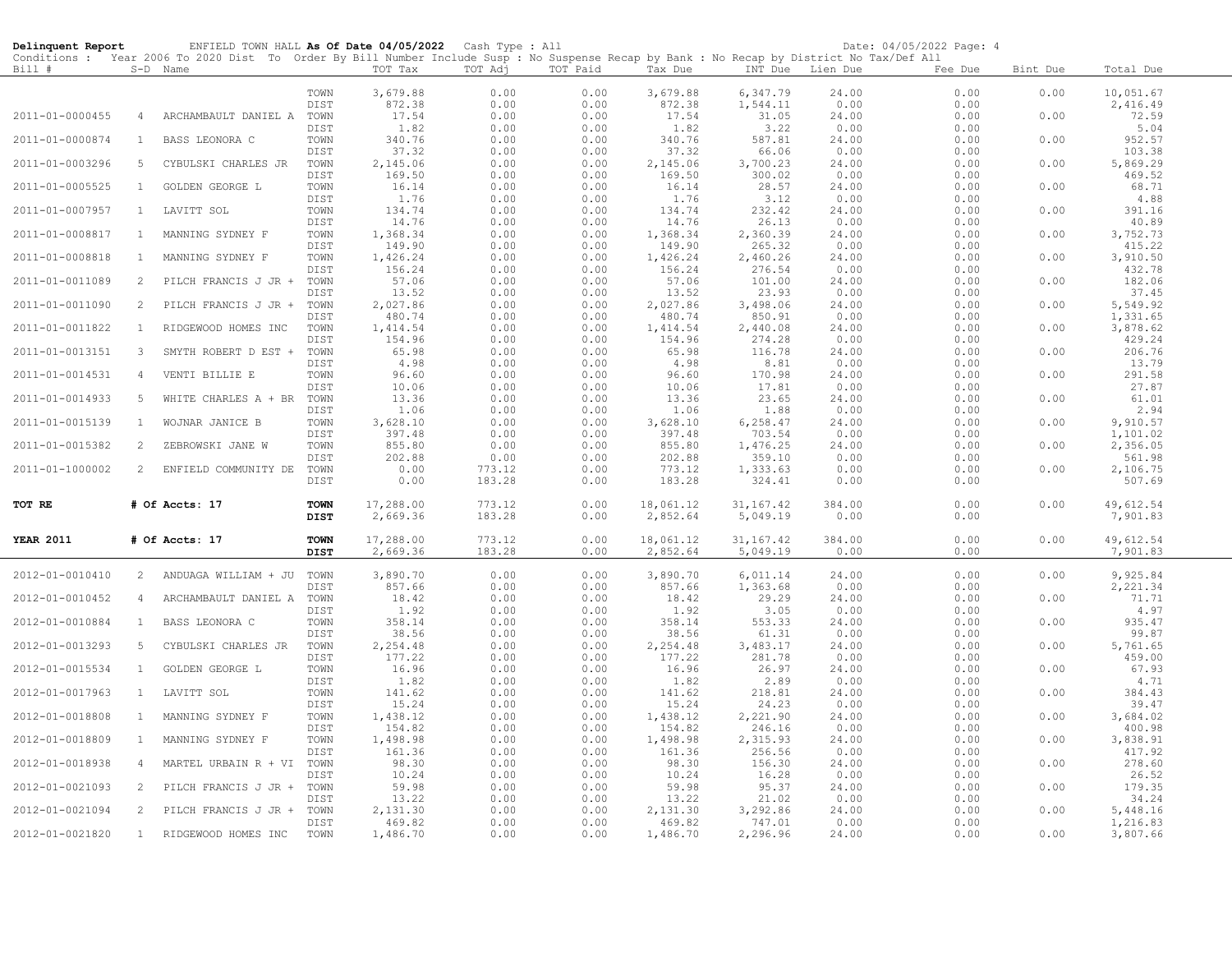| Delinquent Report | ENFIELD TOWN HALL As Of Date 04/05/2022 Cash Type : All                                                                                                  |              |                    |                    |                |                    |                    |                  | Date: 04/05/2022 Page: 5 |          |                      |
|-------------------|----------------------------------------------------------------------------------------------------------------------------------------------------------|--------------|--------------------|--------------------|----------------|--------------------|--------------------|------------------|--------------------------|----------|----------------------|
| Bill #            | Conditions : Year 2006 To 2020 Dist To Order By Bill Number Include Susp : No Suspense Recap by Bank : No Recap by District No Tax/Def All<br>$S-D$ Name |              | TOT Tax            | TOT Adj            | TOT Paid       | Tax Due            |                    | INT Due Lien Due | Fee Due                  | Bint Due | Total Due            |
|                   |                                                                                                                                                          | DIST         | 160.04             | 0.00               | 0.00           | 160.04             | 254.46             | 0.00             | 0.00                     |          | 414.50               |
| 2012-01-0023152   | $\mathcal{S}$<br>SMYTH ROBERT D EST +                                                                                                                    | TOWN         | 69.34              | 0.00               | 0.00           | 69.34              | 110.25             | 24.00            | 0.00                     | 0.00     | 203.59               |
|                   |                                                                                                                                                          | DIST         | 4.98               | 0.00               | 0.00           | 4.98               | 7.92               | 0.00             | 0.00                     |          | 12.90                |
| 2012-01-0024526   | VENTI BILLIE E<br>$\overline{4}$                                                                                                                         | TOWN         | 101.52             | 0.00               | 0.00           | 101.52             | 156.85             | 24.00            | 0.00                     | 0.00     | 282.37               |
|                   |                                                                                                                                                          | DIST         | 10.58              | 0.00               | 0.00           | 10.58              | 16.82              | 0.00             | 0.00                     |          | 27.40                |
| 2012-01-0024918   | 5<br>WHITE CHARLES A + BR                                                                                                                                | TOWN         | 14.04              | 0.00               | 0.00           | 14.04              | 22.32              | 24.00            | 0.00                     | 0.00     | 60.36                |
|                   |                                                                                                                                                          | DIST         | 1.10               | 0.00               | 0.00           | 1.10               | 1.75               | 0.00             | 0.00                     |          | 2.85                 |
| 2012-01-0025118   | WOJNAR JANICE B<br>$\mathbf{1}$                                                                                                                          | TOWN         | 3,813.16           | 0.00               | 0.00           | 3,813.16           | 5,891.33           | 24.00            | 0.00                     | 0.00     | 9,728.49             |
|                   |                                                                                                                                                          | DIST         | 410.50             | 0.00               | 0.00           | 410.50             | 652.70             | 0.00             | 0.00                     |          | 1,063.20             |
| 2012-01-0025367   | 2<br>ZEBROWSKI JANE W                                                                                                                                    | TOWN         | 899.44             | 0.00               | 0.00           | 899.44             | 1,389.63           | 24.00            | 0.00                     | 0.00     | 2,313.07             |
|                   |                                                                                                                                                          | DIST         | 198.26             | 0.00               | 0.00           | 198.26             | 315.23             | 0.00             | 0.00                     |          | 513.49               |
| 2012-01-0025455   | 2 ENFIELD COMMUNITY DE                                                                                                                                   | TOWN<br>DIST | 0.00<br>0.00       | 3,172.94<br>699.44 | 625.99<br>0.00 | 2,546.95<br>699.44 | 3,690.75           | 0.00<br>0.00     | 0.00<br>0.00             | 0.00     | 6,237.70<br>1,811.55 |
|                   |                                                                                                                                                          |              |                    |                    |                |                    | 1,112.11           |                  |                          |          |                      |
| TOT RE            | # Of Accts: 18                                                                                                                                           | <b>TOWN</b>  | 18,291.20          | 3,172.94           | 625.99         | 20,838.15          | 31,963.16          | 408.00           | 0.00                     | 0.00     | 53,209.31            |
|                   |                                                                                                                                                          | <b>DIST</b>  | 2,687.34           | 699.44             | 0.00           | 3,386.78           | 5,384.96           | 0.00             | 0.00                     |          | 8,771.74             |
|                   |                                                                                                                                                          |              |                    |                    |                |                    |                    |                  |                          |          |                      |
| <b>YEAR 2012</b>  | # Of Accts: 18                                                                                                                                           | TOWN         | 18,291.20          | 3,172.94           | 625.99         | 20,838.15          | 31,963.16          | 408.00           | 0.00                     | 0.00     | 53,209.31            |
|                   |                                                                                                                                                          | DIST         | 2,687.34           | 699.44             | 0.00           | 3,386.78           | 5,384.96           | 0.00             | 0.00                     |          | 8,771.74             |
|                   |                                                                                                                                                          |              |                    |                    |                |                    |                    |                  |                          |          |                      |
| 2013-01-0010422   | 2 ANDUAGA WILLIAM + JU                                                                                                                                   | TOWN<br>DIST | 3,873.42           | 0.00               | 0.00           | 3,873.42           | 5,287.22           | 24.00            | 0.00                     | 0.00     | 9,184.64             |
|                   |                                                                                                                                                          | TOWN         | 964.02<br>18.34    | 0.00               | 0.00           | 964.02<br>18.34    | 1,359.27<br>25.86  | 0.00<br>24.00    | 0.00<br>0.00             |          | 2,323.29             |
| 2013-01-0010463   | ARCHAMBAULT DANIEL A<br>4                                                                                                                                | DIST         | 1.98               | 0.00<br>0.00       | 0.00<br>0.00   | 1.98               | 2.79               | 0.00             | 0.00                     | 0.00     | 68.20<br>4.77        |
| 2013-01-0010888   | BASS LEONORA C<br>$\mathbf{1}$                                                                                                                           | TOWN         | 356.54             | 0.00               | 0.00           | 356.54             | 486.68             | 24.00            | 0.00                     | 0.00     | 867.22               |
|                   |                                                                                                                                                          | DIST         | 39.78              | 0.00               | 0.00           | 39.78              | 56.09              | 0.00             | 0.00                     |          | 95.87                |
| 2013-01-0013297   | 5<br>CYBULSKI CHARLES JR                                                                                                                                 | TOWN         | 2,244.46           | 0.00               | 0.00           | 2,244.46           | 3,063.68           | 24.00            | 0.00                     | 0.00     | 5,332.14             |
|                   |                                                                                                                                                          | DIST         | 177.22             | 0.00               | 0.00           | 177.22             | 249.88             | 0.00             | 0.00                     |          | 427.10               |
| 2013-01-0015153   | $\mathbf{1}$<br>GAGNER BARBARA                                                                                                                           | TOWN         | 2,587.62           | $-1,000.00$        | 779.25         | 808.37             | 1,758.65           | 24.00            | 0.00                     | 0.00     | 2,591.02             |
| 2013-01-0015511   | $\mathbf{1}$<br>GOLDEN GEORGE L                                                                                                                          | TOWN         | 16.90              | 0.00               | 0.00           | 16.90              | 23.83              | 24.00            | 0.00                     | 0.00     | 64.73                |
|                   |                                                                                                                                                          | DIST         | 1.88               | 0.00               | 0.00           | 1.88               | 2.65               | 0.00             | 0.00                     |          | 4.53                 |
| 2013-01-0017950   | $\mathbf{1}$<br>LAVITT SOL                                                                                                                               | TOWN         | 140.98             | 0.00               | 0.00           | 140.98             | 192.44             | 24.00            | 0.00                     | 0.00     | 357.42               |
|                   |                                                                                                                                                          | DIST         | 15.72              | 0.00               | 0.00           | 15.72              | 22.17<br>1,954.33  | 0.00             | 0.00                     |          | 37.89<br>3,410.07    |
| 2013-01-0018792   | $\mathbf{1}$<br>MANNING SYDNEY F                                                                                                                         | TOWN<br>DIST | 1,431.74<br>159.74 | 0.00<br>0.00       | 0.00<br>0.00   | 1,431.74<br>159.74 | 225.23             | 24.00<br>0.00    | 0.00<br>0.00             | 0.00     | 384.97               |
| 2013-01-0018793   | MANNING SYDNEY F<br>$\mathbf{1}$                                                                                                                         | TOWN         | 1,492.32           | 0.00               | 0.00           | 1,492.32           | 2,037.02           | 24.00            | 0.00                     | 0.00     | 3,553.34             |
|                   |                                                                                                                                                          | DIST         | 166.50             | 0.00               | 0.00           | 166.50             | 234.77             | 0.00             | 0.00                     |          | 401.27               |
| 2013-01-0018922   | MARTEL URBAIN R + VI<br>4                                                                                                                                | TOWN         | 97.88              | 0.00               | 0.00           | 97.88              | 138.01             | 24.00            | 0.00                     | 0.00     | 259.89               |
|                   |                                                                                                                                                          | DIST         | 10.58              | 0.00               | 0.00           | 10.58              | 14.92              | 0.00             | 0.00                     |          | 25.50                |
| 2013-01-0021126   | 2<br>PILCH FRANCIS J JR +                                                                                                                                | TOWN         | 59.72              | 0.00               | 0.00           | 59.72              | 84.21              | 24.00            | 0.00                     | 0.00     | 167.93               |
|                   |                                                                                                                                                          | DIST         | 14.86              | 0.00               | 0.00           | 14.86              | 20.95              | 0.00             | 0.00                     |          | 35.81                |
| 2013-01-0021127   | 2<br>PILCH FRANCIS J JR +                                                                                                                                | TOWN         | 2,121.82           | 0.00               | 0.00           | 2,121.82           | 2,896.28           | 24.00            | 0.00                     | 0.00     | 5,042.10             |
|                   |                                                                                                                                                          | DIST         | 528.08             | 0.00               | 0.00           | 528.08             | 744.59             | 0.00             | 0.00                     |          | 1,272.67             |
| 2013-01-0021849   | RIDGEWOOD HOMES INC<br>$\mathbf{1}$                                                                                                                      | TOWN<br>DIST | 1,480.10<br>165.12 | 0.00<br>0.00       | 0.00<br>0.00   | 1,480.10<br>165.12 | 2,020.34<br>232.82 | 24.00<br>0.00    | 0.00<br>0.00             | 0.00     | 3,524.44<br>397.94   |
| 2013-01-0023163   | 3<br>SMYTH ROBERT D EST +                                                                                                                                | TOWN         | 69.04              | 0.00               | 0.00           | 69.04              | 97.35              | 24.00            | 0.00                     | 0.00     | 190.39               |
|                   |                                                                                                                                                          | DIST         | 5.68               | 0.00               | 0.00           | 5.68               | 8.01               | 0.00             | 0.00                     |          | 13.69                |
| 2013-01-0024535   | $\overline{4}$<br>VENTI BILLIE E                                                                                                                         | TOWN         | 101.08             | 0.00               | 0.00           | 101.08             | 137.97             | 24.00            | 0.00                     | 0.00     | 263.05               |
|                   |                                                                                                                                                          | DIST         | 10.92              | 0.00               | 0.00           | 10.92              | 15.40              | 0.00             | 0.00                     |          | 26.32                |
| 2013-01-0024929   | 5<br>WHITE CHARLES A + BR                                                                                                                                | TOWN         | 13.98              | 0.00               | 0.00           | 13.98              | 19.71              | 24.00            | 0.00                     | 0.00     | 57.69                |
|                   |                                                                                                                                                          | DIST         | 1.10               | 0.00               | 0.00           | 1.10               | 1.55               | 0.00             | 0.00                     |          | 2.65                 |
| 2013-01-0025128   | WOJNAR JANICE B<br>$\mathbf{1}$                                                                                                                          | TOWN         | 3,796.22           | 0.00               | 0.00           | 3,796.22           | 5,181.85           | 24.00            | 0.00                     | 0.00     | 9,002.07             |
|                   |                                                                                                                                                          | DIST         | 423.54             | 0.00               | 0.00           | 423.54             | 597.19             | 0.00             | 0.00                     |          | 1,020.73             |
| 2013-01-0025375   | ZEBROWSKI JANE W<br>$\mathbf{2}$                                                                                                                         | TOWN         | 895.46             | 0.00               | 0.00           | 895.46             | 1,222.30           | 24.00            | 0.00                     | 0.00     | 2,141.76             |
|                   |                                                                                                                                                          | DIST         | 222.86             | 0.00               | 0.00           | 222.86             | 314.23             | 0.00             | 0.00                     |          | 537.09               |
| TOT RE            | # Of Accts: 18                                                                                                                                           | <b>TOWN</b>  | 20,797.62          | $-1,000.00$        | 779.25         | 19,018.37          | 26,627.73          | 432.00           | 0.00                     | 0.00     | 46,078.10            |
|                   |                                                                                                                                                          | <b>DIST</b>  | 2,909.58           | 0.00               | 0.00           | 2,909.58           | 4,102.51           | 0.00             | 0.00                     |          | 7,012.09             |
|                   |                                                                                                                                                          |              |                    |                    |                |                    |                    |                  |                          |          |                      |
| <b>YEAR 2013</b>  | # Of Accts: 18                                                                                                                                           | <b>TOWN</b>  | 20,797.62          | $-1,000.00$        | 779.25         | 19,018.37          | 26,627.73          | 432.00           | 0.00                     | 0.00     | 46,078.10            |
|                   |                                                                                                                                                          | <b>DIST</b>  | 2,909.58           | 0.00               | 0.00           | 2,909.58           | 4,102.51           | 0.00             | 0.00                     |          | 7,012.09             |
|                   |                                                                                                                                                          |              |                    |                    |                |                    |                    |                  |                          |          |                      |
| 2014-01-0010432   | 2 ANDUAGA WILLIAM + JU                                                                                                                                   | TOWN         | 3,974.46           | 0.00               | 0.00           | 3,974.46           | 4,709.73           | 24.00            | 0.00                     | 0.00     | 8,708.19             |
|                   |                                                                                                                                                          | DIST         | 1,108.96           | 0.00               | 0.00           | 1,108.96           | 1,364.02           | 0.00             | 0.00                     |          | 2,472.98             |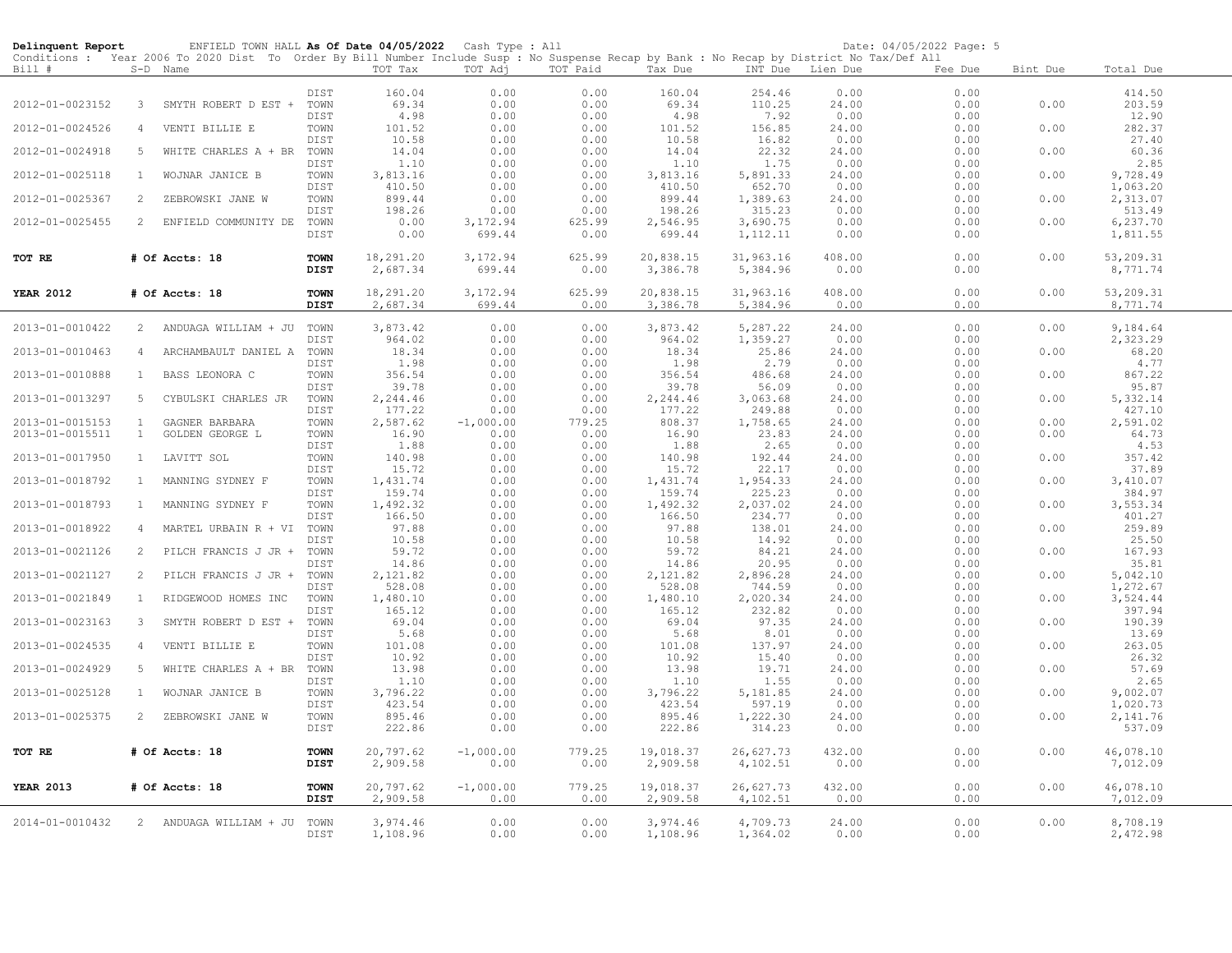| Delinquent Report                  |                                  | ENFIELD TOWN HALL As Of Date 04/05/2022 Cash Type : All                                                                                                |                            |                          |                      |                      |                          |                          |                        | Date: 04/05/2022 Page: 6 |              |                          |
|------------------------------------|----------------------------------|--------------------------------------------------------------------------------------------------------------------------------------------------------|----------------------------|--------------------------|----------------------|----------------------|--------------------------|--------------------------|------------------------|--------------------------|--------------|--------------------------|
| Bill #                             |                                  | Conditions : Year 2006 To 2020 Dist To Order By Bill Number Include Susp : No Suspense Recap by Bank : No Recap by District No Tax/Def All<br>S-D Name |                            | TOT Tax                  | TOT Adj              | TOT Paid             | Tax Due                  |                          | INT Due Lien Due       | Fee Due                  | Bint Due     | Total Due                |
| 2014-01-0010474                    |                                  | 4 ARCHAMBAULT DANIEL A TOWN                                                                                                                            |                            | 18.82                    | 0.00                 | 0.00                 | 18.82                    | 23.15                    | 24.00                  | 0.00                     | 0.00         | 65.97                    |
| 2014-01-0010896                    | $\mathbf{1}$                     | BASS LEONORA C                                                                                                                                         | DIST<br>TOWN<br>DIST       | 1.98<br>365.84<br>41.00  | 0.00<br>0.00<br>0.00 | 0.00<br>0.00<br>0.00 | 1.98<br>365.84<br>41.00  | 2.44<br>433.52<br>50.43  | 0.00<br>24.00<br>0.00  | 0.00<br>0.00<br>0.00     | 0.00         | 4.42<br>823.36<br>91.43  |
| 2014-01-0011054                    | $\mathbf{1}$                     | BELISLE MABEL R EST                                                                                                                                    | TOWN<br>DIST               | 2,945.06<br>330.08       | $-1,500.00$<br>0.00  | 0.00<br>0.00         | 1,445.06<br>330.08       | 2,752.86<br>658.51       | 24.00<br>0.00          | 0.00<br>0.00             | 0.00         | 4,221.92<br>988.59       |
| 2014-01-0013332                    | -5                               | CYBULSKI CHARLES JR                                                                                                                                    | TOWN<br>DIST               | 2,303.02<br>177.22       | 0.00<br>0.00         | 0.00<br>0.00         | 2,303.02<br>177.22       | 2,729.08<br>217.98       | 24.00<br>0.00          | 0.00<br>0.00             | 0.00         | 5,056.10<br>395.20       |
| 2014-01-0015427                    | $\mathbf{1}$                     | GAGNER BARBARA                                                                                                                                         | TOWN<br>DIST               | 2,655.12<br>297.58       | $-1,000.00$<br>0.00  | 0.00<br>0.00         | 1,655.12<br>297.58       | 3,153.00<br>593.67       | 24.00<br>0.00          | 0.00<br>0.00             | 0.00         | 4,832.12<br>891.25       |
| 2014-01-0015779                    | $\mathbf{1}$                     | GOLDEN GEORGE L                                                                                                                                        | TOWN<br>DIST               | 17.34<br>1.94            | 0.00<br>0.00         | 0.00<br>0.00         | 17.34<br>1.94            | 21.33<br>2.39            | 24.00<br>0.00          | 0.00<br>0.00             | 0.00         | 62.67<br>4.33            |
| 2014-01-0018333                    | $\mathbf{1}$                     | LAVITT SOL                                                                                                                                             | TOWN<br>DIST               | 144.66<br>16.20          | 0.00<br>0.00         | 0.00<br>0.00         | 144.66<br>16.20          | 171.43<br>19.93          | 24.00<br>0.00          | 0.00<br>0.00             | 0.00         | 340.09<br>36.13          |
| 2014-01-0019167                    | <sup>1</sup>                     | MANNING SYDNEY F                                                                                                                                       | TOWN<br>DIST               | 1,469.08<br>164.64       | 0.00<br>0.00         | 0.00<br>0.00         | 1,469.08<br>164.64       | 1,740.86<br>202.51       | 24.00<br>0.00          | 0.00<br>0.00             | 0.00         | 3,233.94<br>367.15       |
| 2014-01-0019168                    | $\mathbf{1}$                     | MANNING SYDNEY F                                                                                                                                       | TOWN<br>DIST               | 1,531.26<br>171.62       | 0.00<br>0.00         | 0.00<br>0.00         | 1,531.26<br>171.62       | 1,814.54<br>211.09       | 24.00<br>0.00          | 0.00<br>0.00             | 0.00         | 3,369.80<br>382.71       |
| 2014-01-0019296                    | $\overline{4}$                   | MARTEL URBAIN R + VI                                                                                                                                   | TOWN<br>DIST               | 100.42<br>10.58          | 0.00<br>0.00         | 0.00<br>0.00         | 100.42<br>10.58          | 119.00<br>13.01          | 24.00<br>0.00          | 0.00<br>0.00             | 0.00         | 243.42<br>23.59          |
| 2014-01-0020702                    | 4                                | NUGER ROBERT AND SYL                                                                                                                                   | TOWN<br>DIST               | 1,051.82<br>110.84       | 0.00<br>0.00         | 0.00<br>0.00         | 1,051.82<br>110.84       | 1,246.41<br>136.33       | 24.00<br>0.00          | 0.00<br>0.00             | 0.00         | 2,322.23<br>247.17       |
| 2014-01-0021522                    | 2                                | PILCH FRANCIS J JR +                                                                                                                                   | TOWN<br><b>DIST</b>        | 61.26<br>17.10           | 0.00<br>0.00         | 0.00<br>0.00         | 61.26<br>17.10           | 75.35<br>21.03           | 24.00<br>0.00          | 0.00<br>0.00             | 0.00         | 160.61<br>38.13          |
| 2014-01-0021523                    | 2                                | PILCH FRANCIS J JR +                                                                                                                                   | TOWN<br>DIST               | 2,177.18<br>607.48       | 0.00<br>0.00         | 0.00<br>0.00         | 2,177.18<br>607.48       | 2,579.96<br>747.20       | 24.00<br>0.00          | 0.00<br>0.00             | 0.00         | 4,781.14<br>1,354.68     |
| 2014-01-0022251                    | $\mathbf{1}$                     | RIDGEWOOD HOMES INC                                                                                                                                    | TOWN<br>DIST               | 1,518.70<br>170.20       | 0.00<br>0.00         | 0.00<br>0.00         | 1,518.70<br>170.20       | 1,799.66<br>209.35       | 24.00<br>0.00          | 0.00<br>0.00             | 0.00         | 3,342.36<br>379.55       |
| 2014-01-0023570                    | $\overline{3}$                   | SMYTH ROBERT D EST +                                                                                                                                   | TOWN<br>DIST               | 70.84<br>5.80            | 0.00<br>0.00         | 0.00<br>0.00         | 70.84<br>5.80            | 87.13<br>7.13            | 24.00<br>0.00          | 0.00<br>0.00             | 0.00         | 181.97<br>12.93          |
| 2014-01-0024973<br>2014-01-0025372 | $\overline{4}$<br>5              | VENTI BILLIE E<br>WHITE CHARLES A + BR                                                                                                                 | TOWN<br>DIST<br>TOWN       | 103.72<br>10.92<br>14.34 | 0.00<br>0.00<br>0.00 | 0.00<br>0.00<br>0.00 | 103.72<br>10.92<br>14.34 | 122.91<br>13.43<br>17.64 | 24.00<br>0.00<br>24.00 | 0.00<br>0.00<br>0.00     | 0.00<br>0.00 | 250.63<br>24.35<br>55.98 |
| 2014-01-0025569                    | $\mathbf{1}$                     | WOJNAR JANICE B                                                                                                                                        | DIST<br>TOWN               | 1.10<br>3,895.26         | 0.00<br>0.00         | 0.00<br>0.00         | 1.10<br>3,895.26         | 1.35<br>4,615.88         | 0.00<br>24.00          | 0.00<br>0.00             | 0.00         | 2.45<br>8,535.14         |
| 2014-01-0025822                    | 2                                | ZEBROWSKI JANE W                                                                                                                                       | DIST<br>TOWN               | 436.56<br>918.82         | 0.00<br>0.00         | 0.00<br>0.00         | 436.56<br>918.82         | 536.97<br>1,088.80       | 0.00<br>24.00          | 0.00<br>0.00             | 0.00         | 973.53<br>2,031.62       |
|                                    |                                  |                                                                                                                                                        | DIST                       | 256.36                   | 0.00                 | 0.00                 | 256.36                   | 315.32                   | 0.00                   | 0.00                     |              | 571.68                   |
| TOT RE                             |                                  | # Of Accts: 20                                                                                                                                         | <b>TOWN</b><br><b>DIST</b> | 25, 337.02<br>3,938.16   | $-2,500.00$<br>0.00  | 0.00<br>0.00         | 22,837.02<br>3,938.16    | 29,302.24<br>5,324.09    | 480.00<br>0.00         | 0.00<br>0.00             | 0.00         | 52,619.26<br>9,262.25    |
| <b>YEAR 2014</b>                   |                                  | # Of Accts: 20                                                                                                                                         | <b>TOWN</b><br><b>DIST</b> | 25, 337.02<br>3,938.16   | $-2,500.00$<br>0.00  | 0.00<br>0.00         | 22,837.02<br>3,938.16    | 29,302.24<br>5,324.09    | 480.00<br>0.00         | 0.00<br>0.00             | 0.00         | 52,619.26<br>9,262.25    |
| 2015-01-0010431                    |                                  | 2 ANDUAGA WILLIAM + JU                                                                                                                                 | TOWN<br>DIST               | 4,103.44<br>1,108.96     | 0.00<br>0.00         | 0.00<br>0.00         | 4,103.44<br>1,108.96     | 4,123.96<br>1,164.41     | 24.00<br>0.00          | 0.00<br>0.00             | 0.00         | 8,251.40<br>2,273.37     |
| 2015-01-0010471                    | 4                                | ARCHAMBAULT DANIEL A                                                                                                                                   | TOWN<br>DIST               | 19.44<br>1.98            | 0.00<br>0.00         | 0.00<br>0.00         | 19.44<br>1.98            | 20.41<br>2.08            | 24.00<br>0.00          | 0.00<br>0.00             | 0.00         | 63.85<br>4.06            |
| 2015-01-0010898                    | $\mathbf{1}$                     | BASS LEONORA C                                                                                                                                         | TOWN<br>DIST               | 377.72<br>42.22          | 0.00<br>0.00         | 0.00<br>0.00         | 377.72<br>42.22          | 379.61<br>44.33          | 24.00<br>0.00          | 0.00<br>0.00             | 0.00         | 781.33<br>86.55          |
| 2015-01-0011058                    | $\mathbf{1}$                     | BELISLE MABEL R EST                                                                                                                                    | TOWN<br><b>DIST</b>        | 3,040.64<br>339.92       | 0.00<br>0.00         | 0.00<br>0.00         | 3,040.64<br>339.92       | 4,697.80<br>555.76       | 24.00<br>0.00          | 0.00<br>0.00             | 0.00         | 7,762.44<br>895.68       |
| 2015-01-0011077<br>2015-01-0013295 | $\overline{4}$<br>5              | BELLOMO JOSEPH F + P<br>CYBULSKI CHARLES JR                                                                                                            | TOWN<br>TOWN               | 2,941.88<br>2,377.76     | 0.00<br>0.00         | 1,470.94<br>0.00     | 1,470.94<br>2,377.76     | 1,412.10<br>2,389.64     | 24.00<br>24.00         | 0.00<br>0.00             | 0.00<br>0.00 | 2,907.04<br>4,791.40     |
| 2015-01-0013550                    | $\overline{4}$                   | DEGREGORIO PAUL A +                                                                                                                                    | DIST<br>TOWN               | 177.22<br>3,436.56       | 0.00<br>0.00         | 0.00<br>1,718.28     | 177.22<br>1,718.28       | 186.08<br>1,649.55       | 0.00<br>24.00          | 0.00<br>0.00             | 0.00         | 363.30<br>3,391.83       |
| 2015-01-0015155                    | $\mathbf{1}$                     | GAGNER BARBARA                                                                                                                                         | TOWN<br>DIST               | 2,741.28<br>306.46       | 0.00<br>0.00         | 0.00<br>0.00         | 2,741.28<br>306.46       | 4,235.28<br>501.06       | 24.00<br>0.00          | 0.00<br>0.00             | 0.00         | 7,000.56<br>807.52       |
| 2015-01-0015242<br>2015-01-0015243 | $\overline{4}$<br>$\overline{4}$ | GARROW SARAH A<br>GARROW SARAH A                                                                                                                       | TOWN<br>TOWN<br>DIST       | 4,058.40<br>306.44       | 0.00<br>0.00         | 263.94<br>0.00       | 3,794.46<br>306.44       | 3,358.10<br>307.97       | 0.00<br>24.00          | 0.00<br>0.00             | 0.00<br>0.00 | 7,152.56<br>638.41       |
| 2015-01-0015506                    | $\mathbf{1}$                     | GOLDEN GEORGE L                                                                                                                                        | TOWN<br>DIST               | 31.28<br>17.90<br>2.00   | 0.00<br>0.00<br>0.00 | 0.00<br>0.00<br>0.00 | 31.28<br>17.90<br>2.00   | 32.84<br>18.80<br>2.10   | 0.00<br>24.00<br>0.00  | 0.00<br>0.00<br>0.00     | 0.00         | 64.12<br>60.70<br>4.10   |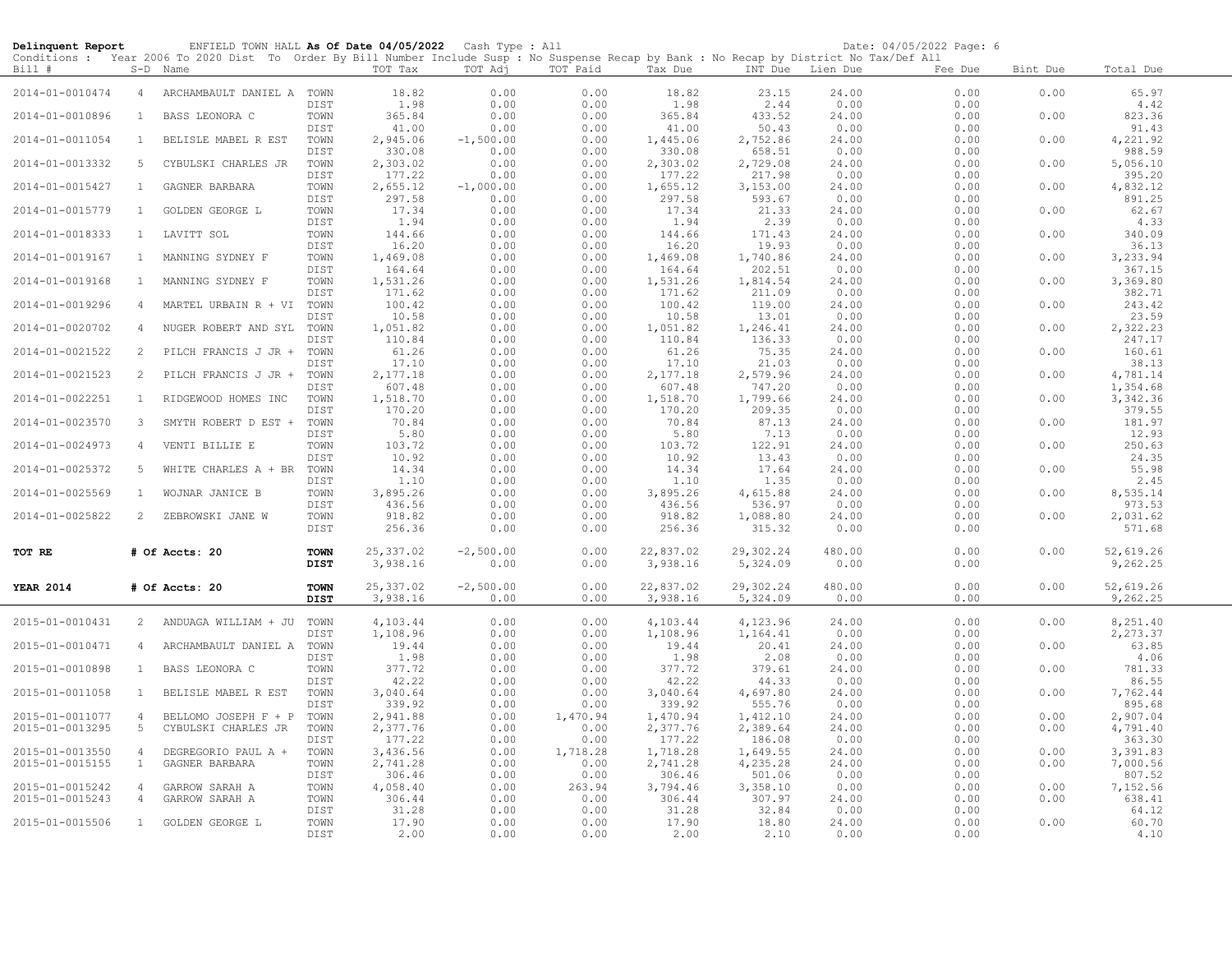| Delinquent Report |                | ENFIELD TOWN HALL As Of Date 04/05/2022 Cash Type : All                                                                                                |             |           |         |          |           |                  |        | Date: 04/05/2022 Page: 7 |          |            |
|-------------------|----------------|--------------------------------------------------------------------------------------------------------------------------------------------------------|-------------|-----------|---------|----------|-----------|------------------|--------|--------------------------|----------|------------|
| Bill #            |                | Conditions : Year 2006 To 2020 Dist To Order By Bill Number Include Susp : No Suspense Recap by Bank : No Recap by District No Tax/Def All<br>S-D Name |             | TOT Tax   | TOT Adj | TOT Paid | Tax Due   | INT Due Lien Due |        | Fee Due                  | Bint Due | Total Due  |
|                   |                |                                                                                                                                                        |             |           |         |          |           |                  |        |                          |          |            |
| 2015-01-0015839   | $\overline{4}$ | GUILLEMETTE THOMAS + TOWN                                                                                                                              |             | 3,256.34  | 0.00    | 1,259.99 | 1,996.35  | 958.25           | 24.00  | 0.00                     | 0.00     | 2,978.60   |
| 2015-01-0017799   | 5              | LANGLOIS EDGAR R                                                                                                                                       | TOWN        | 2,545.02  | 0.00    | 1,272.51 | 1,272.51  | 1,221.61         | 24.00  | 0.00                     | 0.00     | 2,518.12   |
| 2015-01-0017940   | $\mathbf{1}$   | LAVITT SOL                                                                                                                                             | TOWN        | 149.36    | 0.00    | 0.00     | 149.36    | 150.10           | 24.00  | 0.00                     | 0.00     | 323.46     |
|                   |                |                                                                                                                                                        | DIST        | 16.70     | 0.00    | 0.00     | 16.70     | 17.54            | 0.00   | 0.00                     |          | 34.24      |
| 2015-01-0018755   | 1              | MANNING SYDNEY F                                                                                                                                       | TOWN        | 1,516.76  | 0.00    | 0.00     | 1,516.76  | 1,524.34         | 24.00  | 0.00                     | 0.00     | 3,065.10   |
|                   |                |                                                                                                                                                        | DIST        | 169.56    | 0.00    | 0.00     | 169.56    | 178.04           | 0.00   | 0.00                     |          | 347.60     |
| 2015-01-0018756   | $\mathbf{1}$   | MANNING SYDNEY F                                                                                                                                       | TOWN        | 1,580.96  | 0.00    | 0.00     | 1,580.96  | 1,588.86         | 24.00  | 0.00                     | 0.00     | 3,193.82   |
|                   |                |                                                                                                                                                        | DIST        | 176.74    | 0.00    | 0.00     | 176.74    | 185.58           | 0.00   | 0.00                     |          | 362.32     |
| 2015-01-0018882   | $\overline{4}$ | MARTEL URBAIN R + VI                                                                                                                                   | TOWN        | 103.68    | 0.00    | 0.00     | 103.68    | 104.20           | 24.00  | 0.00                     | 0.00     | 231.88     |
|                   |                |                                                                                                                                                        | DIST        | 10.58     | 0.00    | 0.00     | 10.58     | 11.11            | 0.00   | 0.00                     |          | 21.69      |
| 2015-01-0020261   | $\overline{4}$ | NUGER ROBERT AND SYL                                                                                                                                   | TOWN        | 1,085.96  | 0.00    | 0.00     | 1,085.96  | 1,091.39         | 24.00  | 0.00                     | 0.00     | 2,201.35   |
|                   |                |                                                                                                                                                        | DIST        | 110.84    | 0.00    | 0.00     | 110.84    | 116.38           | 0.00   | 0.00                     |          | 227.22     |
| 2015-01-0021078   | 2              | PILCH FRANCIS J JR +                                                                                                                                   | TOWN        | 63.26     | 0.00    | 0.00     | 63.26     | 66.42            | 24.00  | 0.00                     | 0.00     | 153.68     |
|                   |                |                                                                                                                                                        | DIST        | 17.10     | 0.00    | 0.00     | 17.10     | 17.96            | 0.00   | 0.00                     |          | 35.06      |
| 2015-01-0021079   | 2              | PILCH FRANCIS J JR + TOWN                                                                                                                              |             | 2,247.84  | 0.00    | 0.00     | 2,247.84  | 2,259.08         | 24.00  | 0.00                     | 0.00     | 4,530.92   |
|                   |                |                                                                                                                                                        | DIST        | 607.48    | 0.00    | 0.00     | 607.48    | 637.85           | 0.00   | 0.00                     |          | 1,245.33   |
| 2015-01-0021788   | $\mathbf{1}$   | RIDGEWOOD HOMES INC                                                                                                                                    | TOWN        | 1,568.00  | 0.00    | 0.00     | 1,568.00  | 1,575.84         | 24.00  | 0.00                     | 0.00     | 3,167.84   |
|                   |                |                                                                                                                                                        | DIST        | 175.28    | 0.00    | 0.00     | 175.28    | 184.04           | 0.00   | 0.00                     |          | 359.32     |
| 2015-01-0022604   | 2              | SCICOLONE MICHELLE C                                                                                                                                   | TOWN        | 4,777.74  | 0.00    | 0.00     | 4,777.74  | 3,878.65         | 24.00  | 0.00                     | 0.00     | 8,680.39   |
|                   |                |                                                                                                                                                        | DIST        | 1,291.20  | 0.00    | 0.00     | 1,291.20  | 697.25           | 0.00   | 0.00                     |          | 1,988.45   |
| 2015-01-0022658   | 2              | SECRETARY OF HOUSING                                                                                                                                   | TOWN        | 3,548.58  | 0.00    | 1,774.29 | 1,774.29  | 1,703.32         | 24.00  | 0.00                     | 0.00     | 3,501.61   |
| 2015-01-0022915   | 5              | SIMONEAU ROBERT J JR                                                                                                                                   | TOWN        | 3,588.70  | 0.00    | 344.11   | 3,244.59  | 2,325.46         | 0.00   | 0.00                     | 0.00     | 5,570.05   |
| 2015-01-0023135   | $\mathbf{3}$   | SMYTH ROBERT D EST +                                                                                                                                   | TOWN        | 73.14     | 0.00    | 0.00     | 73.14     | 76.80            | 24.00  | 0.00                     | 0.00     | 173.94     |
|                   |                |                                                                                                                                                        | DIST        | 5.92      | 0.00    | 0.00     | 5.92      | 6.22             | 0.00   | 0.00                     |          | 12.14      |
| 2015-01-0024527   | $\overline{4}$ | VENTI BILLIE E                                                                                                                                         | TOWN        | 107.08    | 0.00    | 0.00     | 107.08    | 107.62           | 24.00  | 0.00                     | 0.00     | 238.70     |
|                   |                |                                                                                                                                                        | DIST        | 10.92     | 0.00    | 0.00     | 10.92     | 11.47            | 0.00   | 0.00                     |          | 22.39      |
| 2015-01-0024931   | 5              | WHITE CHARLES A + BR                                                                                                                                   | TOWN        | 14.80     | 0.00    | 0.00     | 14.80     | 15.54            | 24.00  | 0.00                     | 0.00     | 54.34      |
|                   |                |                                                                                                                                                        | DIST        | 1.10      | 0.00    | 0.00     | 1.10      | 1.16             | 0.00   | 0.00                     |          | 2.26       |
| 2015-01-0025120   | $\mathbf{1}$   | WOJNAR JANICE B                                                                                                                                        | TOWN        | 4,021.68  | 0.00    | 0.00     | 4,021.68  | 4,041.79         | 24.00  | 0.00                     | 0.00     | 8,087.47   |
|                   |                |                                                                                                                                                        | DIST        | 449.60    | 0.00    | 0.00     | 449.60    | 472.08           | 0.00   | 0.00                     |          | 921.68     |
| 2015-01-0025375   | 2              | ZEBROWSKI JANE W                                                                                                                                       | TOWN        | 948.64    | 0.00    | 0.00     | 948.64    | 953.39           | 24.00  | 0.00                     | 0.00     | 1,926.03   |
|                   |                |                                                                                                                                                        | DIST        | 256.36    | 0.00    | 0.00     | 256.36    | 269.18           | 0.00   | 0.00                     |          | 525.54     |
| TOT RE            |                | # Of Accts: 29                                                                                                                                         | <b>TOWN</b> | 54,619.00 | 0.00    | 8,104.06 | 46,514.94 | 46,235.88        | 648.00 | 0.00                     | 0.00     | 93,398.82  |
|                   |                |                                                                                                                                                        | <b>DIST</b> | 5,309.42  | 0.00    | 0.00     | 5,309.42  | 5,294.52         | 0.00   | 0.00                     |          | 10,603.94  |
|                   |                |                                                                                                                                                        |             |           |         |          |           |                  |        |                          |          |            |
| <b>YEAR 2015</b>  |                | # Of Accts: 29                                                                                                                                         | <b>TOWN</b> | 54,619.00 | 0.00    | 8,104.06 | 46,514.94 | 46,235.88        | 648.00 | 0.00                     | 0.00     | 93, 398.82 |
|                   |                |                                                                                                                                                        | <b>DIST</b> | 5,309.42  | 0.00    | 0.00     | 5,309.42  | 5,294.52         | 0.00   | 0.00                     |          | 10,603.94  |
|                   |                |                                                                                                                                                        |             |           |         |          |           |                  |        |                          |          |            |
| 2016-01-0010385   | 2              | AMJAM PROPERTIES LLC                                                                                                                                   | TOWN        | 4,218.52  | 0.00    | 0.00     | 4,218.52  | 2,024.88         | 24.00  | 0.00                     | 0.00     | 6, 267.40  |
|                   |                |                                                                                                                                                        | DIST        | 1,119.38  | 0.00    | 608.05   | 511.33    | 245.44           | 0.00   | 0.00                     |          | 756.77     |
| 2016-01-0010449   | 2              | ANDUAGA WILLIAM + JU TOWN                                                                                                                              |             | 3,528.02  | 0.00    | 0.00     | 3,528.02  | 2,910.62         | 24.00  | 0.00                     | 0.00     | 6,462.64   |
|                   |                |                                                                                                                                                        | DIST        | 936.16    | 0.00    | 0.00     | 936.16    | 814.46           | 0.00   | 0.00                     |          | 1,750.62   |
| 2016-01-0010488   | $\overline{4}$ | ARCHAMBAULT DANIEL A TOWN                                                                                                                              |             | 19.80     | 0.00    | 0.00     | 19.80     | 17.23            | 24.00  | 0.00                     | 0.00     | 61.03      |
|                   |                |                                                                                                                                                        | DIST        | 1.98      | 0.00    | 0.00     | 1.98      | 1.72             | 0.00   | 0.00                     |          | 3.70       |
| 2016-01-0010907   | 2              | BASILLE KATRINA                                                                                                                                        | TOWN        | 2,314.82  | 0.00    | 0.00     | 2,314.82  | 1,562.50         | 24.00  | 0.00                     | 0.00     | 3,901.32   |
|                   |                |                                                                                                                                                        | DIST        | 614.24    | 0.00    | 532.99   | 81.25     | 54.84            | 0.00   | 0.00                     |          | 136.09     |
| 2016-01-0010909   | $\mathbf{1}$   | DOW CHERYL                                                                                                                                             | TOWN        | 4,083.70  | 0.00    | 2,041.85 | 2,041.85  | 1,592.64         | 24.00  | 0.00                     | 0.00     | 3,658.49   |
| 2016-01-0010910   | $\mathbf{1}$   | BASS LEONORA C                                                                                                                                         | TOWN        | 384.70    | 0.00    | 0.00     | 384.70    | 317.37           | 24.00  | 0.00                     | 0.00     | 726.07     |
|                   |                |                                                                                                                                                        | DIST        | 42.84     | 0.00    | 0.00     | 42.84     | 37.27            | 0.00   | 0.00                     |          | 80.11      |
| 2016-01-0011072   | $\mathbf{1}$   | BELISLE MABEL R EST                                                                                                                                    | TOWN        | 3,239.48  | 0.00    | 0.00     | 3,239.48  | 3,838.78         | 24.00  | 0.00                     | 0.00     | 7,102.26   |
|                   |                |                                                                                                                                                        | DIST        | 360.74    | 0.00    | 0.00     | 360.74    | 459.94           | 0.00   | 0.00                     |          | 820.68     |
| 2016-01-0011091   | $\overline{4}$ | BELLOMO JOSEPH F + P                                                                                                                                   | TOWN        | 3,041.16  | 0.00    | 0.00     | 3,041.16  | 2,508.95         | 24.00  | 0.00                     | 0.00     | 5,574.11   |
|                   |                |                                                                                                                                                        | DIST        | 304.78    | 0.00    | 0.00     | 304.78    | 265.16           | 0.00   | 0.00                     |          | 569.94     |
| 2016-01-0011970   | 3              | BUSSIERE ROGER + VAL                                                                                                                                   | TOWN        | 4,376.94  | 0.00    | 2,187.09 | 2,189.85  | 1,708.09         | 24.00  | 0.00                     | 0.00     | 3,921.94   |
| 2016-01-0012613   | $\mathbf{1}$   | CHRISTENSEN ARNOLD H                                                                                                                                   | TOWN        | 3,596.52  | 0.00    | 3,137.20 | 459.32    | 41.34            | 24.00  | 0.00                     | 0.00     | 524.66     |
| 2016-01-0013311   | $5^{\circ}$    | CYBULSKI CHARLES JR                                                                                                                                    | TOWN        | 2,306.02  | 0.00    | 0.00     | 2,306.02  | 1,902.47         | 24.00  | 0.00                     | 0.00     | 4,232.49   |
|                   |                |                                                                                                                                                        | DIST        | 220.10    | 0.00    | 0.00     | 220.10    | 191.49           | 0.00   | 0.00                     |          | 411.59     |
| 2016-01-0013374   | 2              | DALLAIRE HENRY J                                                                                                                                       | TOWN        | 4,931.36  | 0.00    | 1,409.08 | 3,522.28  | 690.69           | 24.00  | 0.00                     | 0.00     | 4,236.97   |
| 2016-01-0013564   | $\overline{4}$ | DEGREGORIO PAUL A +                                                                                                                                    | TOWN        | 1,100.04  | 0.00    | 0.00     | 1,100.04  | 907.54           | 24.00  | 0.00                     | 0.00     | 2,031.58   |
|                   |                |                                                                                                                                                        | DIST        | 110.24    | 0.00    | 0.00     | 110.24    | 95.91            | 0.00   | 0.00                     |          | 206.15     |
| 2016-01-0015141   | $\mathbf{1}$   | GAGNER BARBARA                                                                                                                                         | TOWN        | 2,717.74  | 0.00    | 0.00     | 2,717.74  | 3,220.50         | 24.00  | 0.00                     | 0.00     | 5,962.24   |
|                   |                |                                                                                                                                                        | DIST        | 302.64    | 0.00    | 0.00     | 302.64    | 385.87           | 0.00   | 0.00                     |          | 688.51     |
| 2016-01-0015226   | 4              | GARROW SARAH A                                                                                                                                         | TOWN        | 905.80    | 0.00    | 0.00     | 905.80    | 747.28           | 24.00  | 0.00                     | 0.00     | 1,677.08   |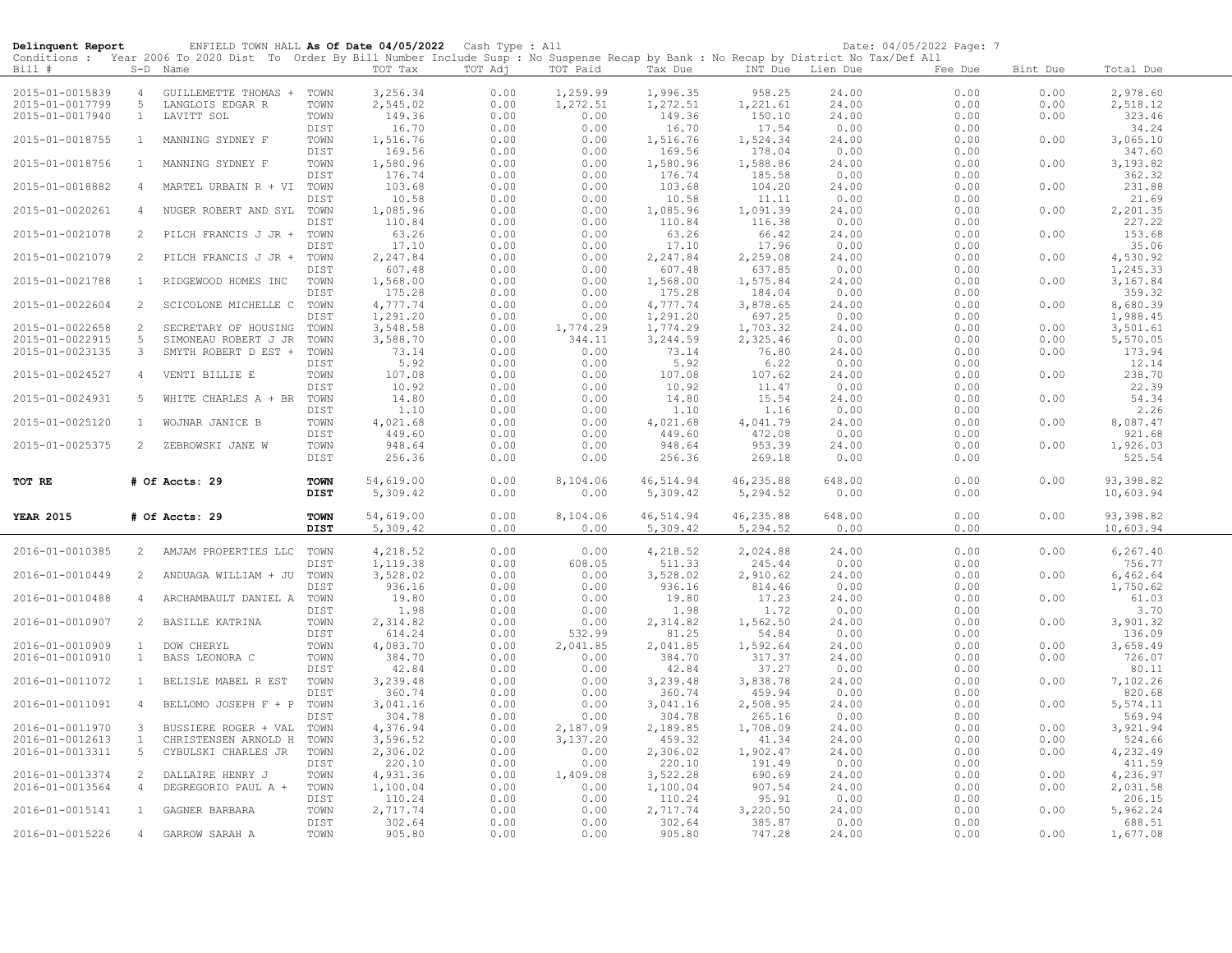| Delinquent Report |                | ENFIELD TOWN HALL As Of Date 04/05/2022 Cash Type : All                                                                                    |              |                    |              |                  |                    |                  |                  | Date: 04/05/2022 Page: 8 |          |                      |
|-------------------|----------------|--------------------------------------------------------------------------------------------------------------------------------------------|--------------|--------------------|--------------|------------------|--------------------|------------------|------------------|--------------------------|----------|----------------------|
|                   |                | Conditions : Year 2006 To 2020 Dist To Order By Bill Number Include Susp : No Suspense Recap by Bank : No Recap by District No Tax/Def All |              |                    |              |                  |                    |                  |                  |                          |          |                      |
| Bill #            |                | S-D Name                                                                                                                                   |              | TOT Tax            | TOT Adj      | TOT Paid         | Tax Due            |                  | INT Due Lien Due | Fee Due                  | Bint Due | Total Due            |
|                   |                |                                                                                                                                            | DIST         | 90.78              | 0.00         | 0.00             | 90.78              | 78.98            | 0.00             | 0.00                     |          | 169.76               |
| 2016-01-0015228   | $\overline{4}$ | GARROW SARAH A                                                                                                                             | TOWN         | 278.46             | 0.00         | 0.00             | 278.46             | 229.73           | 24.00            | 0.00                     | 0.00     | 532.19               |
|                   |                |                                                                                                                                            | DIST         | 27.90              | 0.00         | 0.00             | 27.90              | 24.27            | 0.00             | 0.00                     |          | 52.17                |
| 2016-01-0015489   | $\mathbf{1}$   | GOLDEN GEORGE L                                                                                                                            | TOWN         | 18.22              | 0.00         | 0.00             | 18.22              | 15.85            | 24.00            | 0.00                     | 0.00     | 58.07                |
|                   |                |                                                                                                                                            | DIST         | 2.02               | 0.00         | 0.00             | 2.02               | 1.76             | 0.00             | 0.00                     |          | 3.78                 |
| 2016-01-0015820   | 4              | GUILLEMETTE THOMAS +                                                                                                                       | TOWN         | 3,201.76           | 0.00         | 0.00             | 3,201.76           | 2,641.46         | 24.00            | 0.00                     | 0.00     | 5,867.22             |
|                   |                |                                                                                                                                            | DIST         | 320.88             | 0.00         | 0.00             | 320.88             | 279.17           | 0.00             | 0.00                     |          | 600.05               |
| 2016-01-0016619   | 3              | IRISH BEND FARM LLP                                                                                                                        | TOWN         | 1,383.22           | 0.00         | 263.54           | 1,119.68           | 554.24           | 24.00            | 0.00                     | 0.00     | 1,697.92             |
| 2016-01-0017779   | 5              | LANGLOIS EDGAR R                                                                                                                           | TOWN         | 2,651.42           | 0.00         | 0.00             | 2,651.42           | 2,187.42         | 24.00            | 0.00                     | 0.00     | 4,862.84             |
| 2016-01-0017921   | $\mathbf{1}$   | LAVITT SOL                                                                                                                                 | DIST<br>TOWN | 253.08<br>152.12   | 0.00<br>0.00 | 0.00<br>0.00     | 253.08<br>152.12   | 220.18<br>125.50 | 0.00<br>24.00    | 0.00<br>0.00             | 0.00     | 473.26<br>301.62     |
|                   |                |                                                                                                                                            | DIST         | 16.94              | 0.00         | 0.00             | 16.94              | 14.74            | 0.00             | 0.00                     |          | 31.68                |
| 2016-01-0018723   | $\mathbf{1}$   | MANNING SYDNEY F                                                                                                                           | TOWN         | 1,544.78           | 0.00         | 0.00             | 1,544.78           | 1,274.44         | 24.00            | 0.00                     | 0.00     | 2,843.22             |
|                   |                |                                                                                                                                            | DIST         | 172.02             | 0.00         | 0.00             | 172.02             | 149.66           | 0.00             | 0.00                     |          | 321.68               |
| 2016-01-0018724   | $\mathbf{1}$   | MANNING SYDNEY F                                                                                                                           | TOWN         | 1,610.16           | 0.00         | 0.00             | 1,610.16           | 1,328.38         | 24.00            | 0.00                     | 0.00     | 2,962.54             |
|                   |                |                                                                                                                                            | DIST         | 179.30             | 0.00         | 0.00             | 179.30             | 155.99           | 0.00             | 0.00                     |          | 335.29               |
| 2016-01-0018843   | 4              | MARTEL URBAIN R + VI TOWN                                                                                                                  |              | 105.60             | 0.00         | 0.00             | 105.60             | 87.12            | 24.00            | 0.00                     | 0.00     | 216.72               |
|                   |                |                                                                                                                                            | DIST         | 10.58              | 0.00         | 0.00             | 10.58              | 9.20             | 0.00             | 0.00                     |          | 19.78                |
| 2016-01-0019699   | $\overline{4}$ | MORGAN BEVERLY ANN                                                                                                                         | TOWN         | 3,275.94           | 0.00         | 1,914.76         | 1,361.18           | 837.13           | 24.00            | 0.00                     | 0.00     | 2,222.31             |
| 2016-01-0019872   | 3              | MURRAY ALLAN M + JAN                                                                                                                       | TOWN         | 3,909.26           | 0.00         | 0.00             | 3,909.26           | 2,243.81         | 24.00            | 0.00                     | 0.00     | 6,177.07             |
| 2016-01-0020217   | 4              |                                                                                                                                            | DIST<br>TOWN | 329.60<br>1,106.02 | 0.00<br>0.00 | 0.00<br>0.00     | 329.60<br>1,106.02 | 168.10<br>912.47 | 0.00<br>24.00    | 0.00<br>0.00             | 0.00     | 497.70<br>2,042.49   |
|                   |                | NUGER ROBERT AND SYL                                                                                                                       | DIST         | 110.84             | 0.00         | 0.00             | 110.84             | 96.43            | 0.00             | 0.00                     |          | 207.27               |
| 2016-01-0021014   | 2              | PILCH FRANCIS J JR + TOWN                                                                                                                  |              | 64.42              | 0.00         | 0.00             | 64.42              | 56.05            | 24.00            | 0.00                     | 0.00     | 144.47               |
|                   |                |                                                                                                                                            | DIST         | 17.10              | 0.00         | 0.00             | 17.10              | 14.88            | 0.00             | 0.00                     |          | 31.98                |
| 2016-01-0021015   | $\overline{2}$ | PILCH FRANCIS J JR + TOWN                                                                                                                  |              | 2,289.36           | 0.00         | 0.00             | 2,289.36           | 1,888.72         | 24.00            | 0.00                     | 0.00     | 4,202.08             |
|                   |                |                                                                                                                                            | DIST         | 607.48             | 0.00         | 0.00             | 607.48             | 528.51           | 0.00             | 0.00                     |          | 1,135.99             |
| 2016-01-0021725   | $\mathbf{1}$   | RIDGEWOOD HOMES INC                                                                                                                        | TOWN         | 1,451.74           | 0.00         | 0.00             | 1,451.74           | 1,197.69         | 24.00            | 0.00                     | 0.00     | 2,673.43             |
|                   |                |                                                                                                                                            | DIST         | 161.66             | 0.00         | 0.00             | 161.66             | 140.64           | 0.00             | 0.00                     |          | 302.30               |
| 2016-01-0022559   | $\overline{2}$ | SCICOLONE MICHELLE C                                                                                                                       | TOWN         | 4,640.94           | $-2,500.00$  | 0.00             | 2,140.94           | 1,766.28         | 24.00            | 0.00                     | 0.00     | 3,931.22             |
|                   |                |                                                                                                                                            | DIST         | 1,231.48           | 0.00         | 0.00             | 1,231.48           | 1,071.39         | 0.00             | 0.00                     |          | 2,302.87             |
| 2016-01-0022609   | 2              | SECRETARY OF HOUSING                                                                                                                       | TOWN         | 3,682.64           | 0.00         | 0.00             | 3,682.64           | 3,038.18         | 24.00            | 0.00                     | 0.00     | 6,744.82             |
| 2016-01-0022653   | $\overline{4}$ | SENIO LINDA J                                                                                                                              | DIST<br>TOWN | 977.20<br>3,336.92 | 0.00<br>0.00 | 0.00<br>1,536.93 | 977.20<br>1,799.99 | 850.16<br>593.99 | 0.00<br>24.00    | 0.00<br>0.00             | 0.00     | 1,827.36<br>2,417.98 |
| 2016-01-0022879   | 5              | SIMONEAU ROBERT J JR TOWN                                                                                                                  |              | 3,707.16           | 0.00         | 0.00             | 3,707.16           | 3,058.40         | 24.00            | 0.00                     | 0.00     | 6,789.56             |
|                   |                |                                                                                                                                            | DIST         | 353.84             | 0.00         | 0.00             | 353.84             | 307.84           | 0.00             | 0.00                     |          | 661.68               |
| 2016-01-0023097   | 3              | SMYTH ROBERT D EST +                                                                                                                       | TOWN         | 74.48              | 0.00         | 0.00             | 74.48              | 64.80            | 24.00            | 0.00                     | 0.00     | 163.28               |
|                   |                |                                                                                                                                            | DIST         | 6.28               | 0.00         | 0.00             | 6.28               | 5.46             | 0.00             | 0.00                     |          | 11.74                |
| 2016-01-0023367   | 2              | ZALDIVAR REINA                                                                                                                             | TOWN         | 16.66              | 0.00         | 0.00             | 16.66              | 14.49            | 24.00            | 0.00                     | 0.00     | 55.15                |
|                   |                |                                                                                                                                            | DIST         | 4.42               | 0.00         | 0.00             | 4.42               | 3.85             | 0.00             | 0.00                     |          | 8.27                 |
| 2016-01-0024131   | $\mathbf{1}$   | TRACEY TIMOTHY J                                                                                                                           | TOWN         | 2,677.84           | 0.00         | 0.00             | 2,677.84           | 1,928.04         | 24.00            | 0.00                     | 0.00     | 4,629.88             |
|                   |                |                                                                                                                                            | DIST         | 298.20             | 0.00         | 174.09           | 124.11             | 89.36            | 0.00             | 0.00                     |          | 213.47               |
| 2016-01-0024184   | 2              | TRIOLO SEBASTIAN C+M                                                                                                                       | TOWN         | 4,424.40           | 0.00         | 3,097.08         | 1,327.32           | 1,035.31         | 24.00            | 0.00                     | 0.00     | 2,386.63             |
| 2016-01-0024504   | $\overline{4}$ | VENTI BILLIE E                                                                                                                             | TOWN<br>DIST | 109.06<br>10.92    | 0.00<br>0.00 | 0.00<br>0.00     | 109.06<br>10.92    | 89.97<br>9.50    | 24.00<br>0.00    | 0.00<br>0.00             | 0.00     | 223.03<br>20.42      |
| 2016-01-0024915   | 5              | WHITE CHARLES A + BR TOWN                                                                                                                  |              | 15.08              | 0.00         | 0.00             | 15.08              | 13.12            | 24.00            | 0.00                     | 0.00     | 52.20                |
|                   |                |                                                                                                                                            | DIST         | 1.44               | 0.00         | 0.00             | 1.44               | 1.25             | 0.00             | 0.00                     |          | 2.69                 |
| 2016-01-0025113   | $\mathbf{1}$   | WOJNAR JANICE B                                                                                                                            | TOWN         | 4,095.96           | 0.00         | 0.00             | 4,095.96           | 3,379.16         | 24.00            | 0.00                     | 0.00     | 7,499.12             |
|                   |                |                                                                                                                                            | DIST         | 456.12             | 0.00         | 0.00             | 456.12             | 396.82           | 0.00             | 0.00                     |          | 852.94               |
| 2016-01-0025366   | 2              | ZEBROWSKI JANE W                                                                                                                           | TOWN         | 966.16             | 0.00         | 0.00             | 966.16             | 797.08           | 24.00            | 0.00                     | 0.00     | 1,787.24             |
|                   |                |                                                                                                                                            | DIST         | 256.36             | 0.00         | 0.00             | 256.36             | 223.03           | 0.00             | 0.00                     |          | 479.39               |
|                   |                |                                                                                                                                            |              |                    |              |                  |                    |                  |                  |                          |          |                      |
| TOT RE            |                | # Of Accts: 42                                                                                                                             | <b>TOWN</b>  | 91,554.40          | $-2,500.00$  | 15,587.53        | 73,466.87          | 55,349.71        | 1,008.00         | 0.00                     | 0.00     | 129,824.58           |
|                   |                |                                                                                                                                            | <b>DIST</b>  | 9,909.54           | 0.00         | 1,315.13         | 8,594.41           | 7,393.27         | 0.00             | 0.00                     |          | 15,987.68            |
| <b>YEAR 2016</b>  |                | # Of Accts: 42                                                                                                                             | <b>TOWN</b>  | 91,554.40          | $-2,500.00$  | 15,587.53        | 73,466.87          | 55,349.71        | 1,008.00         | 0.00                     | 0.00     | 129,824.58           |
|                   |                |                                                                                                                                            | DIST         | 9,909.54           | 0.00         | 1,315.13         | 8,594.41           | 7,393.27         | 0.00             | 0.00                     |          | 15,987.68            |
|                   |                |                                                                                                                                            |              |                    |              |                  |                    |                  |                  |                          |          |                      |
| 2017-01-0010136   | 5              | ACKER LOUISE A                                                                                                                             | TOWN         | 4,552.10           | 0.00         | 602.67           | 3,949.43           | 770.14           | 24.00            | 0.00                     | 0.00     | 4,743.57             |
| 2017-01-0010383   | 2              | AMJAM PROPERTIES LLC                                                                                                                       | TOWN         | 4,931.18           | 0.00         | 0.00             | 4,931.18           | 3,180.61         | 24.00            | 0.00                     | 0.00     | 8,135.79             |
|                   |                |                                                                                                                                            | DIST         | 993.62             | 0.00         | 0.00             | 993.62             | 685.60           | 0.00             | 0.00                     |          | 1,679.22             |
| 2017-01-0010451   | 2              | ANDUAGA WILLIAM + JU TOWN                                                                                                                  |              | 3,749.16           | 0.00         | 0.00             | 3,749.16           | 2,418.21         | 24.00            | 0.00                     | 0.00     | 6,191.37             |
|                   |                |                                                                                                                                            | DIST         | 755.44             | 0.00         | 0.00             | 755.44             | 521.25           | 0.00             | 0.00                     |          | 1,276.69             |
| 2017-01-0010496   |                | 4 ARCHAMBAULT DANIEL A TOWN                                                                                                                |              | 21.04              | 0.00         | 0.00             | 21.04              | 14.52            | 24.00            | 0.00                     | 0.00     | 59.56                |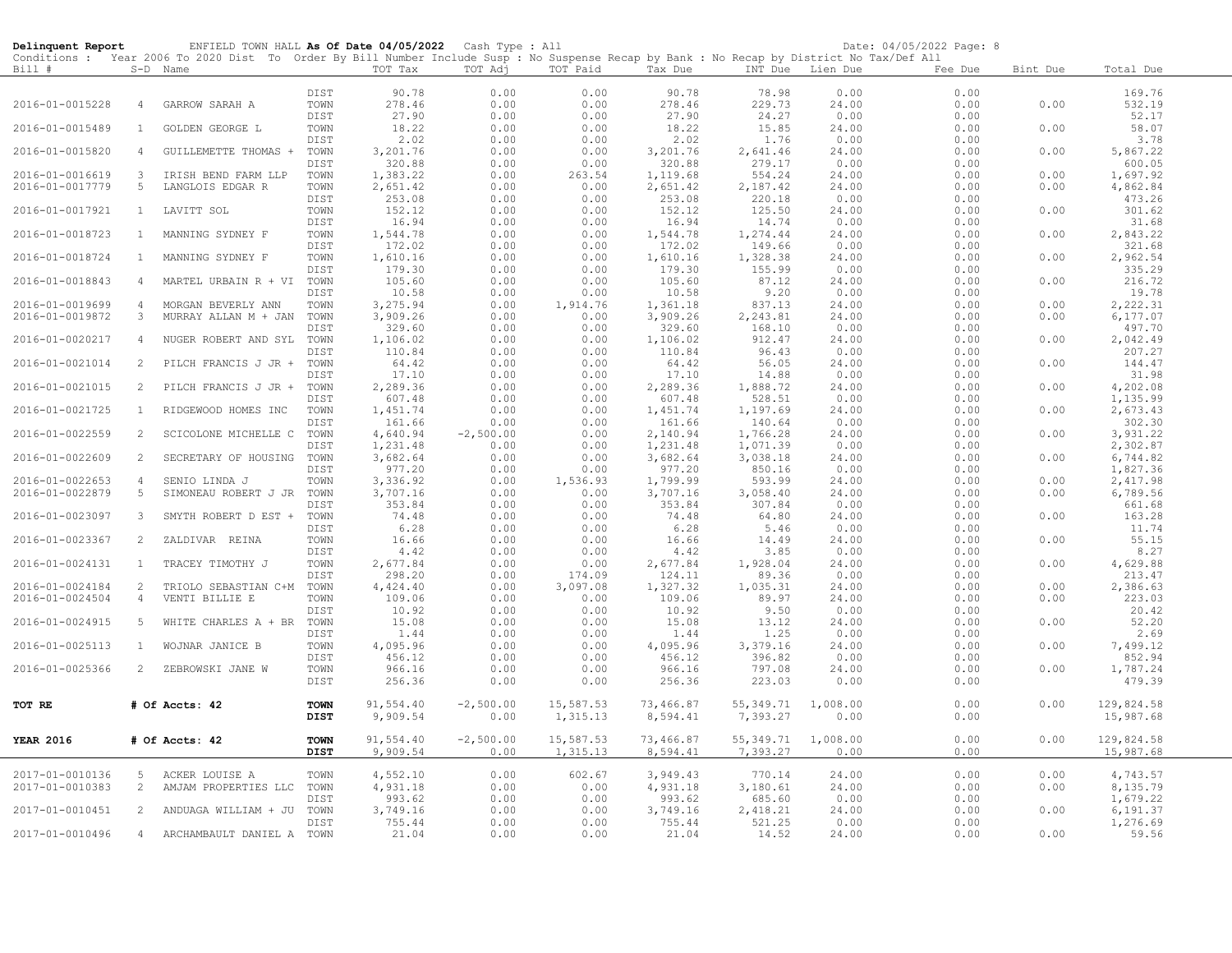| Delinquent Report |                | ENFIELD TOWN HALL As Of Date 04/05/2022 Cash Type : All                                                                                    |              |                    |              |               |                    |                  |                  | Date: 04/05/2022 Page: 9 |          |                    |
|-------------------|----------------|--------------------------------------------------------------------------------------------------------------------------------------------|--------------|--------------------|--------------|---------------|--------------------|------------------|------------------|--------------------------|----------|--------------------|
|                   |                | Conditions : Year 2006 To 2020 Dist To Order By Bill Number Include Susp : No Suspense Recap by Bank : No Recap by District No Tax/Def All |              |                    |              |               |                    |                  |                  |                          |          |                    |
| Bill #            |                | S-D Name                                                                                                                                   |              | TOT Tax            | TOT Adj      | TOT Paid      | Tax Due            |                  | INT Due Lien Due | Fee Due                  | Bint Due | Total Due          |
|                   |                |                                                                                                                                            | DIST         | 1.98               | 0.00         | 0.00          | 1.98               | 1.37             | 0.00             | 0.00                     |          | 3.35               |
| 2017-01-0010907   | 2              | BASILLE KATRINA                                                                                                                            | TOWN         | 4,385.42           | 0.00         | 0.00          | 4,385.42           | 2,828.60         | 24.00            | 0.00                     | 0.00     | 7,238.02           |
|                   |                |                                                                                                                                            | DIST         | 883.65             | 0.00         | 0.00          | 883.65             | 609.72           | 0.00             | 0.00                     |          | 1,493.37           |
| 2017-01-0010908   | 2              | BASILLE KATRINA                                                                                                                            | TOWN         | 2,705.74           | 0.00         | 0.00          | 2,705.74           | 1,745.20         | 24.00            | 0.00                     | 0.00     | 4,474.94           |
|                   |                |                                                                                                                                            | DIST         | 545.20             | 0.00         | 0.00          | 545.20             | 376.19           | 0.00             | 0.00                     |          | 921.39             |
| 2017-01-0010910   | 1              | BASS LEONORA C                                                                                                                             | TOWN         | 408.82             | 0.00         | 0.00          | 408.82             | 263.69           | 24.00            | 0.00                     | 0.00     | 696.51             |
|                   |                |                                                                                                                                            | DIST         | 44.06              | 0.00         | 0.00          | 44.06              | 30.40            | 0.00             | 0.00                     |          | 74.46              |
| 2017-01-0011047   | 2              | BEEBE RICHARD II + D                                                                                                                       | TOWN         | 5,032.72           | 0.00         | 0.00          | 5,032.72           | 3,246.11         | 24.00            | 0.00                     | 0.00     | 8,302.83           |
|                   |                |                                                                                                                                            | DIST         | 1,014.08           | 0.00         | 0.00          | 1,014.08           | 699.72           | 0.00             | 0.00                     |          | 1,713.80           |
| 2017-01-0011073   | $\mathbf{1}$   | BELISLE MABEL R EST                                                                                                                        | TOWN         | 3,442.54           | 100.20       | 0.00          | 3,542.74           | 2,868.66         | 24.00            | 0.00                     | 0.00     | 6,435.40           |
|                   |                |                                                                                                                                            | DIST         | 371.05             | 10.80        | 0.00          | 381.85             | 342.60           | 0.00             | 0.00                     |          | 724.45             |
| 2017-01-0011091   | 4              | BELLOMO JOSEPH F + P                                                                                                                       | TOWN         | 3,231.78           | 0.00         | 0.00          | 3,231.78           | 2,084.49         | 24.00            | 0.00                     | 0.00     | 5,340.27           |
|                   |                |                                                                                                                                            | DIST         | 304.79             | 0.00         | 0.00          | 304.79             | 210.31           | 0.00             | 0.00                     |          | 515.10             |
| 2017-01-0011605   | 5              | BOVAT PAUL + ANGELA                                                                                                                        | TOWN         | 6,368.72           | 0.00         | 0.00          | 6,368.72           | 1,232.56         | 24.00            | 0.00                     | 0.00     | 7,625.28           |
|                   |                |                                                                                                                                            | DIST         | 572.04             | 0.00         | 0.00          | 572.04             | 102.97           | 0.00             | 0.00                     |          | 675.01             |
| 2017-01-0011978   | 3              | BUSSIERE ROGER + VAL TOWN                                                                                                                  |              | 4,651.28           | 0.00         | 0.00          | 4,651.28           | 3,000.07         | 24.00            | 0.00                     | 0.00     | 7,675.35           |
|                   |                |                                                                                                                                            | DIST         | 399.68             | 0.00         | 0.00          | 399.68             | 275.78           | 0.00             | 0.00                     |          | 675.46             |
| 2017-01-0012034   | 2              | CADENA J GUADALUPE +                                                                                                                       | TOWN         | 2,963.92           | 0.00         | 0.00          | 2,963.92           | 1,911.73         | 24.00            | 0.00                     | 0.00     | 4,899.65           |
|                   |                |                                                                                                                                            | DIST         | 597.22             | 0.00         | 0.00          | 597.22             | 412.08           | 0.00             | 0.00                     |          | 1,009.30           |
| 2017-01-0012267   | 1              | CARRASQUILLO LYNN +                                                                                                                        | TOWN         | 3,994.98           | 0.00         | 1,325.55      | 2,669.43           | 40.04            | 24.00            | 0.00                     | 0.00     | 2,733.47           |
| 2017-01-0012622   | $\mathbf{1}$   | CHRISTENSEN ARNOLD H TOWN                                                                                                                  |              | 3,821.96           | 0.00         | 0.00          | 3,821.96           | 2,465.17         | 24.00            | 0.00                     | 0.00     | 6,311.13           |
|                   |                |                                                                                                                                            | DIST         | 411.95             | 0.00         | 0.00          | 411.95             | 284.25           | 0.00             | 0.00                     |          | 696.20             |
| 2017-01-0013014   | $\mathbf{1}$   | CORMIER DIANNA M                                                                                                                           | TOWN         | 4,084.16           | 0.00         | 2,042.08      | 2,042.08           | 1,225.25         | 24.00            | 0.00                     | 0.00     | 3,291.33           |
| 2017-01-0013204   | $\overline{4}$ | CRISCITELLI FRANCES+ TOWN                                                                                                                  |              | 5,070.80           | 0.00         | 0.00          | 5,070.80           | 3,270.67         | 24.00            | 0.00                     | 0.00     | 8,365.47           |
| 2017-01-0013208   | $\overline{4}$ |                                                                                                                                            | DIST         | 478.23<br>440.56   | 0.00<br>0.00 | 0.00<br>92.79 | 478.23<br>347.77   | 329.98<br>220.14 | 0.00<br>24.00    | 0.00<br>0.00             | 0.00     | 808.21<br>591.91   |
| 2017-01-0013209   | $\overline{4}$ | CRISCITELLI PATRICIA TOWN                                                                                                                  |              | 171.02             | 0.00         | 0.00          | 171.02             | 110.31           | 24.00            | 0.00                     | 0.00     | 305.33             |
|                   |                | CRISCITELLI PATRICIA TOWN                                                                                                                  | DIST         | 16.13              | 0.00         | 0.00          | 16.13              | 11.13            | 0.00             | 0.00                     |          | 27.26              |
| 2017-01-0013210   | $\overline{4}$ | CRISCITELLI PATRICIA                                                                                                                       | TOWN         | 186.72             | 0.00         | 0.00          | 186.72             | 120.44           | 24.00            | 0.00                     | 0.00     | 331.16             |
|                   |                |                                                                                                                                            | DIST         | 17.61              | 0.00         | 0.00          | 17.61              | 12.15            | 0.00             | 0.00                     |          | 29.76              |
| 2017-01-0013361   | 5              | CYBULSKI CHARLES JR                                                                                                                        | TOWN         | 2,450.56           | 0.00         | 0.00          | 2,450.56           | 1,580.61         | 24.00            | 0.00                     | 0.00     | 4,055.17           |
|                   |                |                                                                                                                                            | DIST         | 220.11             | 0.00         | 0.00          | 220.11             | 151.88           | 0.00             | 0.00                     |          | 371.99             |
| 2017-01-0013428   | 2              | DALLAIRE HENRY J                                                                                                                           | TOWN         | 5,240.46           | 0.00         | 0.00          | 5,240.46           | 3,380.10         | 24.00            | 0.00                     | 0.00     | 8,644.56           |
|                   |                |                                                                                                                                            | DIST         | 1,055.94           | 0.00         | 0.00          | 1,055.94           | 728.60           | 0.00             | 0.00                     |          | 1,784.54           |
| 2017-01-0013444   | $\overline{4}$ | DAMATO RAYMOND A                                                                                                                           | TOWN         | 5,640.26           | 0.00         | 5,338.59      | 301.67             | 95.03            | 24.00            | 0.00                     | 0.00     | 420.70             |
| 2017-01-0013493   | $\overline{4}$ | DAUNIS PAUL J SR                                                                                                                           | TOWN         | 2,753.16           | 0.00         | 230.36        | 2,522.80           | 1,210.95         | 24.00            | 0.00                     | 0.00     | 3,757.75           |
| 2017-01-0013613   | $\overline{4}$ | DEGREGORIO PAUL A +                                                                                                                        | TOWN         | 1,169.00           | 0.00         | 0.00          | 1,169.00           | 754.01           | 24.00            | 0.00                     | 0.00     | 1,947.01           |
|                   |                |                                                                                                                                            | DIST         | 110.25             | 0.00         | 0.00          | 110.25             | 76.07            | 0.00             | 0.00                     |          | 186.32             |
| 2017-01-0013722   | 4              | DEPERGOLA FRANK                                                                                                                            | TOWN         | 4,974.26           | 0.00         | 2,487.13      | 2,487.13           | 1,492.28         | 24.00            | 0.00                     | 0.00     | 4,003.41           |
| 2017-01-0013886   | 2              | DIFRANCO SUSAN M                                                                                                                           | TOWN         | 3,001.66           | 0.00         | 1,372.18      | 1,629.48           | 122.21           | 24.00            | 0.00                     | 0.00     | 1,775.69           |
| 2017-01-0013962   | 3              | DOBITSKY GEORGE J JR TOWN                                                                                                                  |              | 2,694.38           | 0.00         | 0.00          | 2,694.38           | 295.65           | 24.00            | 0.00                     | 0.00     | 3,014.03           |
|                   |                |                                                                                                                                            | DIST         | 274.49             | 0.00         | 169.52        | 104.97             | 3.15             | 0.00             | 0.00                     |          | 108.12             |
| 2017-01-0014052   | $\mathbf{1}$   | DOW CHERYL                                                                                                                                 | TOWN         | 4,339.66           | 0.00         | 0.00          | 4,339.66           | 2,799.08         | 24.00            | 0.00                     | 0.00     | 7,162.74           |
|                   |                |                                                                                                                                            | DIST         | 467.75             | 0.00         | 0.00          | 467.75             | 322.75           | 0.00             | 0.00                     |          | 790.50             |
| 2017-01-0015194   | 5              | FORTIN CHARLES G                                                                                                                           | TOWN<br>DIST | 3,857.70<br>346.50 | 0.00<br>0.00 | 0.00<br>0.00  | 3,857.70<br>346.50 | 454.63<br>5.20   | 24.00<br>0.00    | 0.00<br>0.00             | 0.00     | 4,336.33<br>351.70 |
| 2017-01-0015443   | $\mathbf{1}$   | GAGNER BARBARA                                                                                                                             | TOWN         | 2,888.10           | 0.00         | 0.00          | 2,888.10           | 2,382.68         | 24.00            | 0.00                     | 0.00     | 5,294.78           |
|                   |                |                                                                                                                                            | DIST         | 311.29             | 0.00         | 0.00          | 311.29             | 284.83           | 0.00             | 0.00                     |          | 596.12             |
| 2017-01-0015530   | 4              | GARROW SARAH A                                                                                                                             | TOWN         | 962.60             | 0.00         | 0.00          | 962.60             | 620.88           | 24.00            | 0.00                     | 0.00     | 1,607.48           |
|                   |                |                                                                                                                                            | DIST         | 90.78              | 0.00         | 0.00          | 90.78              | 62.64            | 0.00             | 0.00                     |          | 153.42             |
| 2017-01-0015532   | 4              | GARROW SARAH A                                                                                                                             | TOWN         | 295.92             | 0.00         | 0.00          | 295.92             | 190.87           | 24.00            | 0.00                     | 0.00     | 510.79             |
|                   |                |                                                                                                                                            | DIST         | 27.91              | 0.00         | 0.00          | 27.91              | 19.26            | 0.00             | 0.00                     |          | 47.17              |
| 2017-01-0015792   | $\mathbf{1}$   | GOLDEN GEORGE L                                                                                                                            | TOWN         | 19.37              | 0.00         | 0.00          | 19.37              | 13.37            | 24.00            | 0.00                     | 0.00     | 56.74              |
|                   |                |                                                                                                                                            | DIST         | 2.09               | 0.00         | 0.00          | 2.09               | 1.44             | 0.00             | 0.00                     |          | 3.53               |
| 2017-01-0016122   | 4              | GUILLEMETTE THOMAS +                                                                                                                       | TOWN         | 3,402.46           | 0.00         | 0.00          | 3,402.46           | 2,194.59         | 24.00            | 0.00                     | 0.00     | 5,621.05           |
|                   |                |                                                                                                                                            | DIST         | 320.89             | 0.00         | 0.00          | 320.89             | 221.41           | 0.00             | 0.00                     |          | 542.30             |
| 2017-01-0016502   | $\mathbf{1}$   | HEINEMAN GREG + SENT TOWN                                                                                                                  |              | 4,789.24           | 0.00         | 0.00          | 4,789.24           | 3,089.06         | 24.00            | 0.00                     | 0.00     | 7,902.30           |
|                   |                |                                                                                                                                            | DIST         | 516.20             | 0.00         | 0.00          | 516.20             | 356.18           | 0.00             | 0.00                     |          | 872.38             |
| 2017-01-0017027   | 3              | IRISH BEND FARM LLP                                                                                                                        | TOWN         | 1,469.94           | 0.00         | 0.00          | 1,469.94           | 948.11           | 24.00            | 0.00                     | 0.00     | 2,442.05           |
|                   |                |                                                                                                                                            | DIST         | 126.31             | 0.00         | 0.00          | 126.31             | 87.15            | 0.00             | 0.00                     |          | 213.46             |
| 2017-01-0017687   | 2              | KING ETHEL (LU) + LEO                                                                                                                      | TOWN         | 5,079.14           | 0.00         | 3,048.29      | 2,030.85           | 1,035.73         | 24.00            | 0.00                     | 0.00     | 3,090.58           |
| 2017-01-0018072   | $\overline{c}$ | LAING KEVIN ALAN + H                                                                                                                       | TOWN         | 4,721.76           | 0.00         | 0.00          | 4,721.76           | 3,045.54         | 24.00            | 0.00                     | 0.00     | 7,791.30           |
|                   |                |                                                                                                                                            | DIST         | 951.42             | 0.00         | 0.00          | 951.42             | 656.48           | 0.00             | 0.00                     |          | 1,607.90           |
| 2017-01-0018171   | 5              | LANGLOIS EDGAR R                                                                                                                           | TOWN         | 2,817.62           | 0.00         | 0.00          | 2,817.62           | 1,817.37         | 24.00            | 0.00                     | 0.00     | 4,658.99           |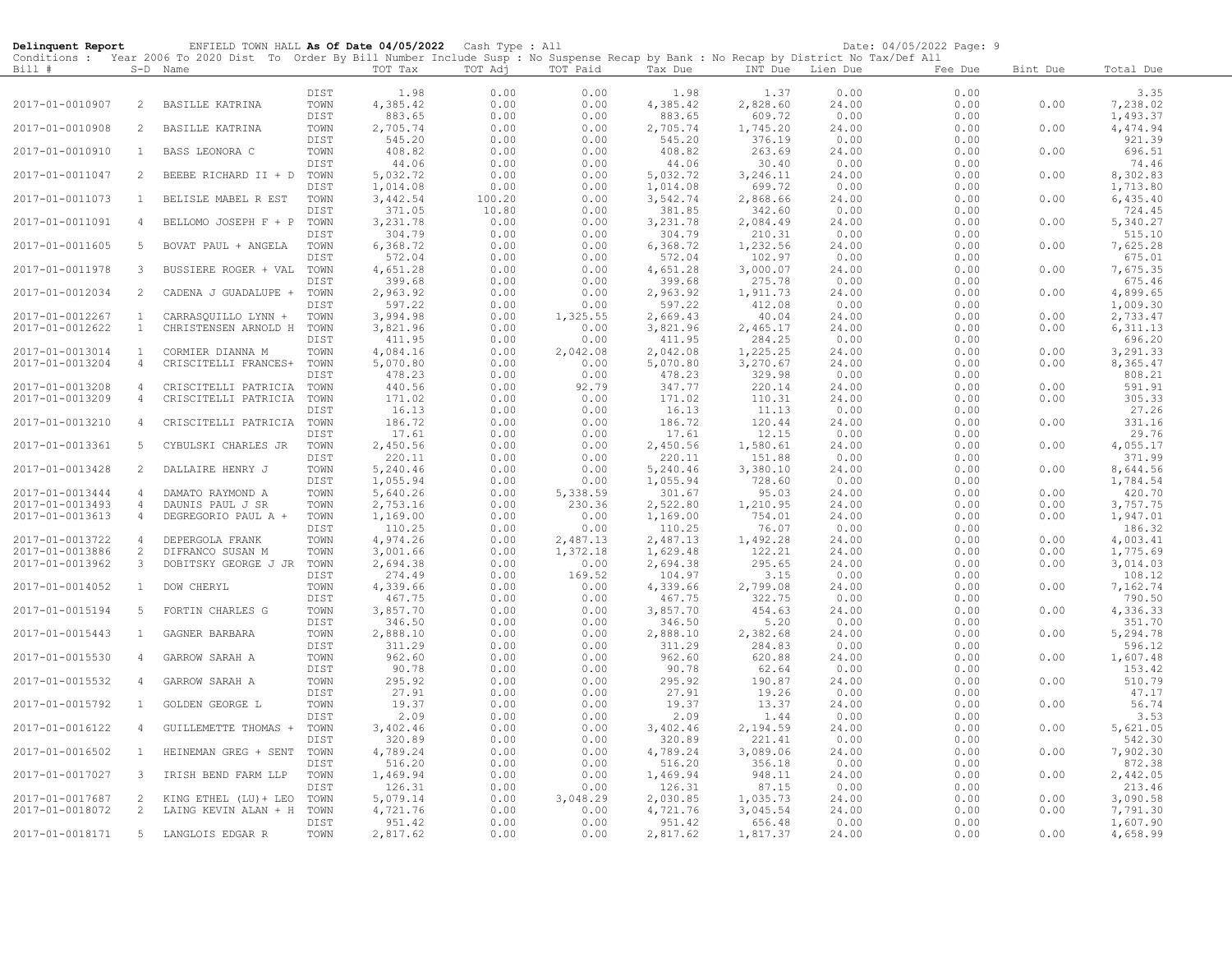| Delinquent Report                  |                     | ENFIELD TOWN HALL As Of Date 04/05/2022 Cash Type : All                                                                                    |              |                      |              |                  |                      |                      |                | Date: 04/05/2022 Page: 10 |              |                      |
|------------------------------------|---------------------|--------------------------------------------------------------------------------------------------------------------------------------------|--------------|----------------------|--------------|------------------|----------------------|----------------------|----------------|---------------------------|--------------|----------------------|
|                                    |                     | Conditions : Year 2006 To 2020 Dist To Order By Bill Number Include Susp : No Suspense Recap by Bank : No Recap by District No Tax/Def All |              |                      |              |                  |                      |                      |                |                           |              |                      |
| Bill #                             |                     | S-D Name                                                                                                                                   |              | TOT Tax              | TOT Adj      | TOT Paid         | Tax Due              | INT Due              | Lien Due       | Fee Due                   | Bint Due     | Total Due            |
|                                    |                     |                                                                                                                                            | DIST         | 253.08               | 0.00         | 0.00             | 253.08               | 174.63               | 0.00           | 0.00                      |              | 427.71               |
| 2017-01-0018313                    | $\mathbf{1}$        | LAVITT SOL                                                                                                                                 | TOWN         | 161.66               | 0.00         | 0.00             | 161.66               | 104.27               | 24.00          | 0.00                      | 0.00         | 289.93               |
|                                    |                     |                                                                                                                                            | <b>DIST</b>  | 17.42                | 0.00         | 0.00             | 17.42                | 12.02                | 0.00           | 0.00                      |              | 29.44                |
| 2017-01-0018348                    | 3                   | LAYNE GLENN L JR + J TOWN                                                                                                                  |              | 3,748.48             | 0.00         | 836.33           | 2,912.15             | 1,223.10             | 24.00          | 0.00                      | 0.00         | 4,159.25             |
| 2017-01-0019130                    | $\mathbf{1}$        | MANNING SYDNEY F                                                                                                                           | TOWN         | 1,641.62             | 0.00         | 0.00             | 1,641.62             | 1,058.85             | 24.00          | 0.00                      | 0.00         | 2,724.47             |
|                                    |                     |                                                                                                                                            | DIST         | 176.94               | 0.00         | 0.00             | 176.94               | 122.09               | 0.00           | 0.00                      |              | 299.03               |
| 2017-01-0019131                    | $\mathbf{1}$        | MANNING SYDNEY F                                                                                                                           | TOWN         | 1,711.08             | 0.00         | 0.00             | 1,711.08             | 1,103.64             | 24.00          | 0.00                      | 0.00         | 2,838.72             |
|                                    |                     |                                                                                                                                            | DIST         | 184.43               | 0.00         | 0.00             | 184.43               | 127.26               | 0.00           | 0.00                      |              | 311.69               |
| 2017-01-0019247                    | 4                   | MARTEL URBAIN R + VI                                                                                                                       | TOWN         | 112.22               | 0.00         | 0.00             | 112.22               | 72.39                | 24.00          | 0.00                      | 0.00         | 208.61               |
| 2017-01-0020097                    |                     |                                                                                                                                            | DIST<br>TOWN | 10.58<br>3,481.28    | 0.00<br>0.00 | 0.00<br>0.00     | 10.58<br>3,481.28    | 7.30<br>2,245.42     | 0.00<br>24.00  | 0.00<br>0.00              | 0.00         | 17.88<br>5,750.70    |
|                                    | 4                   | MORGAN BEVERLY ANN                                                                                                                         | DIST         | 328.32               | 0.00         | 0.00             | 328.32               | 226.54               | 0.00           | 0.00                      |              | 554.86               |
| 2017-01-0020271                    | 3                   | MURRAY ALLAN M + JAN                                                                                                                       | TOWN         | 4,154.30             | 0.00         | 0.00             | 4,154.30             | 2,218.76             | 24.00          | 0.00                      | 0.00         | 6,397.06             |
|                                    |                     |                                                                                                                                            | DIST         | 356.97               | 0.00         | 0.00             | 356.97               | 107.09               | 0.00           | 0.00                      |              | 464.06               |
| 2017-01-0020362                    | 4                   | NASIATKA JAMES + POS TOWN                                                                                                                  |              | 4,144.62             | 0.00         | 0.00             | 4,144.62             | 345.14               | 24.00          | 0.00                      | 0.00         | 4,513.76             |
|                                    |                     |                                                                                                                                            | DIST         | 390.88               | 0.00         | 284.36           | 106.52               | 1.60                 | 0.00           | 0.00                      |              | 108.12               |
| 2017-01-0020401                    | $\mathbf{1}$        | NELLIGAN FRANCIS R + TOWN                                                                                                                  |              | 1,672.52             | 0.00         | 0.00             | 1,672.52             | 1,078.78             | 24.00          | 0.00                      | 0.00         | 2,775.30             |
|                                    |                     |                                                                                                                                            | DIST         | 249.55               | 0.00         | 0.00             | 249.55               | 172.19               | 0.00           | 0.00                      |              | 421.74               |
| 2017-01-0020628                    | 4                   | NUGER ROBERT AND SYL                                                                                                                       | TOWN         | 1,175.36             | 0.00         | 0.00             | 1,175.36             | 758.11               | 24.00          | 0.00                      | 0.00         | 1,957.47             |
|                                    |                     |                                                                                                                                            | DIST         | 110.85               | 0.00         | 0.00             | 110.85               | 76.49                | 0.00           | 0.00                      |              | 187.34               |
| 2017-01-0020956                    | $\mathbf{1}$        | PALMIERI PATRICK                                                                                                                           | TOWN         | 245.50               | 0.00         | 245.50           | 0.00                 | 0.00                 | 4.10           | 0.00                      | 0.00         | 4.10                 |
| 2017-01-0021009                    | $\mathbf{1}$        | PARAKILAS THOMAS EST                                                                                                                       | TOWN         | 1,760.86             | 0.00         | 880.43           | 880.43               | 528.26               | 24.00          | 0.00                      | 0.00         | 1,432.69             |
| 2017-01-0021236                    | $\mathbf{1}$        | PERCY LUCIE A                                                                                                                              | TOWN         | 3,364.72             | 0.00         | 0.00             | 3,364.72             | 866.09               | 24.00          | 0.00                      | 0.00         | 4,254.81             |
|                                    |                     |                                                                                                                                            | DIST         | 362.66               | 0.00         | 0.00             | 362.66               | 54.40                | 0.00           | 0.00                      |              | 417.06               |
| 2017-01-0021421                    | 2                   | PILCH FRANCIS J JR + TOWN                                                                                                                  | DIST         | 68.47<br>13.80       | 0.00<br>0.00 | 0.00             | 68.47<br>13.80       | 47.24                | 24.00          | 0.00                      | 0.00         | 139.71<br>23.32      |
| 2017-01-0021422                    | $\overline{2}$      | PILCH FRANCIS J JR + TOWN                                                                                                                  |              | 2,432.86             | 0.00         | 0.00<br>0.00     | 2,432.86             | 9.52<br>1,569.20     | 0.00<br>24.00  | 0.00<br>0.00              | 0.00         | 4,026.06             |
|                                    |                     |                                                                                                                                            | DIST         | 490.21               | 0.00         | 0.00             | 490.21               | 338.24               | 0.00           | 0.00                      |              | 828.45               |
| 2017-01-0021545                    | 3                   | POLINSKI SOPHIE Z                                                                                                                          | TOWN         | 3,458.90             | 0.00         | 0.00             | 3,458.90             | 2,230.99             | 24.00          | 0.00                      | 0.00         | 5,713.89             |
|                                    |                     |                                                                                                                                            | DIST         | 297.22               | 0.00         | 0.00             | 297.22               | 205.08               | 0.00           | 0.00                      |              | 502.30               |
| 2017-01-0021745                    | $\mathbf{1}$        | PUZIA DIANA M EST OF                                                                                                                       | TOWN         | 2,755.84             | 0.00         | 0.00             | 2,755.84             | 1,777.51             | 24.00          | 0.00                      | 0.00         | 4,557.35             |
|                                    |                     |                                                                                                                                            | DIST         | 297.04               | 0.00         | 0.00             | 297.04               | 204.96               | 0.00           | 0.00                      |              | 502.00               |
| 2017-01-0022136                    | $\mathbf{1}$        | RIDGEWOOD HOMES INC                                                                                                                        | TOWN         | 1,542.76             | 0.00         | 0.00             | 1,542.76             | 995.08               | 24.00          | 0.00                      | 0.00         | 2,561.84             |
|                                    |                     |                                                                                                                                            | DIST         | 166.28               | 0.00         | 0.00             | 166.28               | 114.73               | 0.00           | 0.00                      |              | 281.01               |
| 2017-01-0022971                    | 2                   | SCICOLONE MICHELLE C                                                                                                                       | TOWN         | 2,431.84             | 0.00         | 0.00             | 2,431.84             | 1,568.53             | 24.00          | 0.00                      | 0.00         | 4,024.37             |
|                                    |                     |                                                                                                                                            | DIST         | 993.75               | 0.00         | 0.00             | 993.75               | 685.69               | 0.00           | 0.00                      |              | 1,679.44             |
| 2017-01-0023013                    | 2                   | SEC OF HOUSING + UR TOWN                                                                                                                   |              | 3,913.48             | 0.00         | 0.00             | 3,913.48             | 2,524.19             | 24.00          | 0.00                      | 0.00         | 6,461.67             |
|                                    |                     |                                                                                                                                            | DIST         | 788.55               | 0.00         | 0.00             | 788.55               | 544.10               | 0.00           | 0.00                      |              | 1,332.65             |
| 2017-01-0023064                    | $\overline{4}$      | SENIO LINDA J                                                                                                                              | TOWN         | 3,546.08             | 0.00         | 0.00             | 3,546.08             | 2,287.22             | 24.00          | 0.00                      | 0.00         | 5,857.30             |
|                                    |                     |                                                                                                                                            | <b>DIST</b>  | 334.44               | 0.00         | 0.00             | 334.44               | 230.76               | 0.00           | 0.00                      |              | 565.20               |
| 2017-01-0023167<br>2017-01-0023299 | $\overline{4}$<br>5 | SHELLEY JOHN<br>SIMONEAU ROBERT J JR                                                                                                       | TOWN<br>TOWN | 3,371.40<br>3,939.54 | 0.00<br>0.00 | 1,685.70<br>0.00 | 1,685.70<br>3,939.54 | 1,011.42<br>2,541.00 | 24.00<br>24.00 | 0.00<br>0.00              | 0.00<br>0.00 | 2,721.12<br>6,504.54 |
|                                    |                     |                                                                                                                                            | DIST         | 353.85               | 0.00         | 0.00             | 353.85               | 244.16               | 0.00           | 0.00                      |              | 598.01               |
| 2017-01-0023522                    | 3                   | SMYTH ROBERT D EST + TOWN                                                                                                                  |              | 79.16                | 0.00         | 0.00             | 79.16                | 54.62                | 24.00          | 0.00                      | 0.00         | 157.78               |
|                                    |                     |                                                                                                                                            | DIST         | 6.80                 | 0.00         | 0.00             | 6.80                 | 4.69                 | 0.00           | 0.00                      |              | 11.49                |
| 2017-01-0024576                    | $\mathbf{1}$        | TRACEY TIMOTHY J                                                                                                                           | TOWN         | 2,845.68             | 0.00         | 0.00             | 2,845.68             | 1,835.46             | 24.00          | 0.00                      | 0.00         | 4,705.14             |
|                                    |                     |                                                                                                                                            | DIST         | 306.72               | 0.00         | 0.00             | 306.72               | 211.64               | 0.00           | 0.00                      |              | 518.36               |
| 2017-01-0024629                    | 2                   | TRIOLO SEBASTIAN C+M TOWN                                                                                                                  |              | 4,701.72             | 0.00         | 0.00             | 4,701.72             | 3,032.61             | 24.00          | 0.00                      | 0.00         | 7,758.33             |
|                                    |                     |                                                                                                                                            | DIST         | 947.38               | 0.00         | 0.00             | 947.38               | 653.69               | 0.00           | 0.00                      |              | 1,601.07             |
| 2017-01-0024956                    | $\overline{4}$      | VENTI BILLIE E                                                                                                                             | TOWN         | 115.90               | 0.00         | 0.00             | 115.90               | 74.76                | 24.00          | 0.00                      | 0.00         | 214.66               |
|                                    |                     |                                                                                                                                            | DIST         | 10.93                | 0.00         | 0.00             | 10.93                | 7.54                 | 0.00           | 0.00                      |              | 18.47                |
| 2017-01-0025364                    | $\overline{4}$      | SMITH LINDA L                                                                                                                              | TOWN         | 4,057.78             | 0.00         | 4,042.90         | 14.88                | 2.46                 | 24.00          | 0.00                      | 0.00         | 41.34                |
| 2017-01-0025369                    | 5                   | WHITE CHARLES A + BR                                                                                                                       | TOWN         | 16.03                | 0.00         | 0.00             | 16.03                | 11.06                | 24.00          | 0.00                      | 0.00         | 51.09                |
|                                    |                     |                                                                                                                                            | DIST         | 1.44                 | 0.00         | 0.00             | 1.44                 | 0.99                 | 0.00           | 0.00                      |              | 2.43                 |
| 2017-01-0025571                    | $\mathbf{1}$        | WOJNAR JANICE B                                                                                                                            | TOWN         | 4,352.70             | 0.00         | 0.00             | 4,352.70             | 2,807.49             | 24.00          | 0.00                      | 0.00         | 7,184.19             |
| 2017-01-0025808                    | 2                   |                                                                                                                                            | DIST<br>TOWN | 469.15               | 0.00<br>0.00 | 0.00<br>640.31   | 469.15<br>547.05     | 323.71<br>139.50     | 0.00<br>24.00  | 0.00<br>0.00              | 0.00         | 792.86<br>710.55     |
| 2017-01-0025829                    | 2                   | ZAPOLSKI SHARON J<br>ZEBROWSKI JANE W                                                                                                      | TOWN         | 1,187.36<br>1,026.72 | 0.00         | 0.00             | 1,026.72             | 662.24               | 24.00          | 0.00                      | 0.00         | 1,712.96             |
|                                    |                     |                                                                                                                                            | DIST         | 206.88               | 0.00         | 0.00             | 206.88               | 142.75               | 0.00           | 0.00                      |              | 349.63               |
|                                    |                     |                                                                                                                                            |              |                      |              |                  |                      |                      |                |                           |              |                      |
| TOT RE                             |                     | # Of Accts: 72                                                                                                                             | <b>TOWN</b>  | 200,000.31           | 100.20       | 24,870.81        | 175,229.70           | 97, 314.75           | 1,708.10       | 0.00                      | 0.00         | 274, 252.55          |
|                                    |                     |                                                                                                                                            | <b>DIST</b>  | 20,354.78            | 10.80        | 453.88           | 19,911.70            | 12,886.40            | 0.00           | 0.00                      |              | 32,798.10            |
|                                    |                     |                                                                                                                                            |              |                      |              |                  |                      |                      |                |                           |              |                      |
| <b>YEAR 2017</b>                   |                     | # Of Accts: 72                                                                                                                             | <b>TOWN</b>  | 200,000.31           | 100.20       | 24,870.81        | 175,229.70           | 97, 314.75           | 1,708.10       | 0.00                      | 0.00         | 274, 252.55          |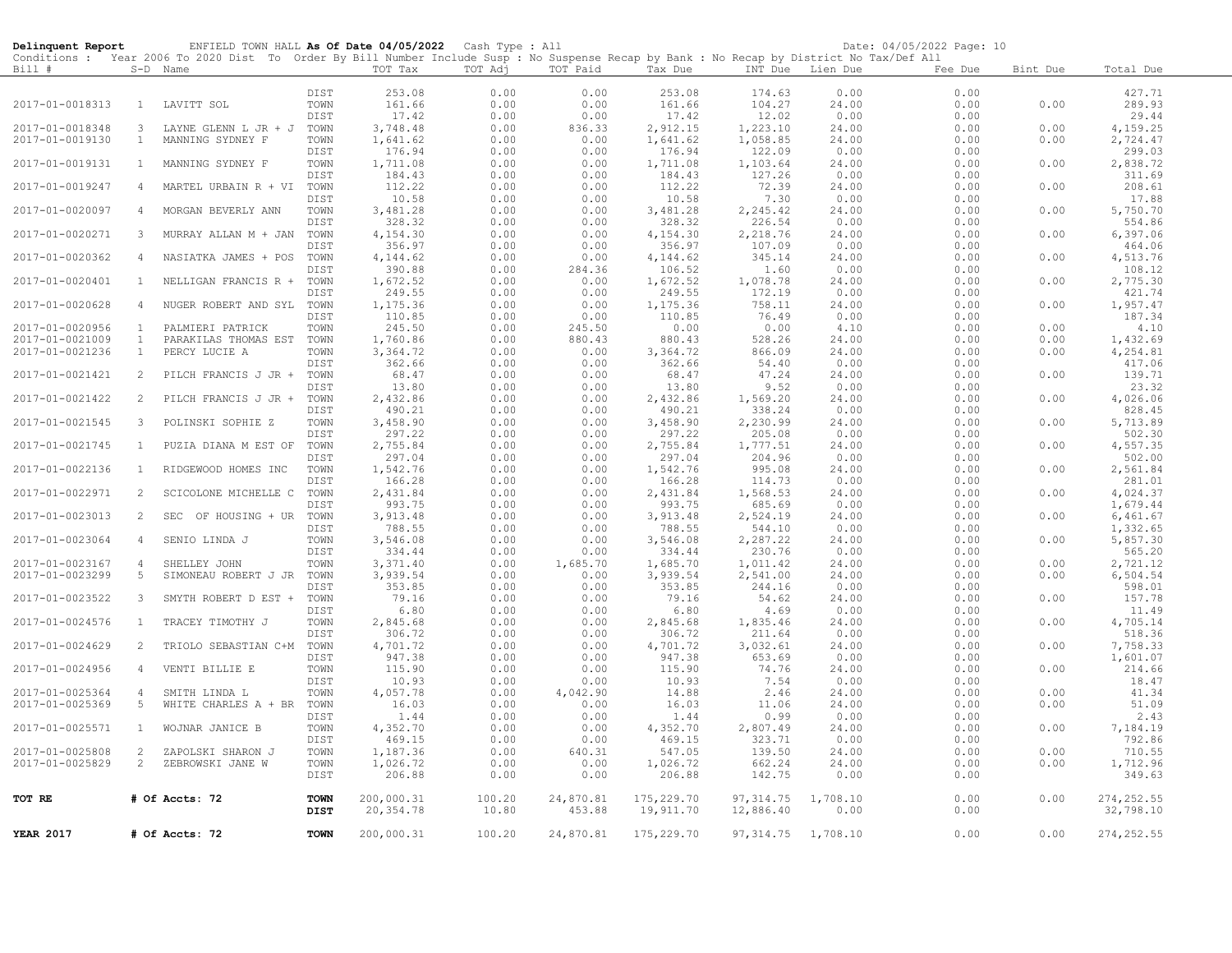| Delinquent Report |                | ENFIELD TOWN HALL As Of Date 04/05/2022 Cash Type : All                                                                                                |              |                   |         |          |                      |                  | Date: 04/05/2022 Page: 11 |         |          |                      |
|-------------------|----------------|--------------------------------------------------------------------------------------------------------------------------------------------------------|--------------|-------------------|---------|----------|----------------------|------------------|---------------------------|---------|----------|----------------------|
| Bill #            |                | Conditions : Year 2006 To 2020 Dist To Order By Bill Number Include Susp : No Suspense Recap by Bank : No Recap by District No Tax/Def All<br>S-D Name |              | TOT Tax           | TOT Adj | TOT Paid | Tax Due              | INT Due Lien Due |                           | Fee Due | Bint Due | Total Due            |
|                   |                |                                                                                                                                                        | <b>DIST</b>  | 20, 354.78        | 10.80   | 453.88   | 19,911.70            | 12,886.40        | 0.00                      | 0.00    |          | 32,798.10            |
| 2018-01-0010146   |                | 5 ACKER LOUISE A                                                                                                                                       | TOWN         | 4,665.22          | 0.00    | 0.00     | 4,665.22             | 2,169.33         | 24.00                     | 0.00    | 0.00     | 6,858.55             |
|                   |                |                                                                                                                                                        | <b>DIST</b>  | 408.87            | 0.00    | 0.00     | 408.87               | 208.53           | 0.00                      | 0.00    |          | 617.40               |
| 2018-01-0010365   | $\mathbf{3}$   | AMBROSINO AUGUSTUS +                                                                                                                                   | TOWN         | 3,528.98          | 0.00    | 1,968.03 | 1,560.95             | 46.83            | 24.00                     | 0.00    | 0.00     | 1,631.78             |
| 2018-01-0010379   | 2              | AMJAM PROPERTIES LLC                                                                                                                                   | TOWN         | 5,053.72          | 0.00    | 0.00     | 5,053.72             | 2,349.98         | 24.00                     | 0.00    | 0.00     | 7,427.70             |
|                   |                |                                                                                                                                                        | DIST         | 1,002.48          | 0.00    | 0.00     | 1,002.48             | 511.26           | 0.00                      | 0.00    |          | 1,513.74             |
| 2018-01-0010441   | 2              | ANDUAGA WILLIAM + JU                                                                                                                                   | TOWN         | 3,842.32          | 0.00    | 0.00     | 3,842.32             | 1,786.68         | 24.00                     | 0.00    | 0.00     | 5,653.00             |
|                   |                |                                                                                                                                                        | DIST         | 762.18            | 0.00    | 0.00     | 762.18               | 388.71           | 0.00                      | 0.00    |          | 1,150.89             |
| 2018-01-0010484   | $\overline{4}$ | ARCHAMBAULT DANIEL A                                                                                                                                   | TOWN         | 21.56             | 0.00    | 0.00     | 21.56                | 11.00            | 24.00                     | 0.00    | 0.00     | 56.56                |
|                   |                |                                                                                                                                                        | DIST         | 1.98              | 0.00    | 0.00     | 1.98                 | 1.01             | 0.00                      | 0.00    |          | 2.99                 |
| 2018-01-0010769   | 2              | NUNES HELDER                                                                                                                                           | TOWN         | 1,646.46          | 0.00    | 0.00     | 1,646.46             | 765.61           | 24.00                     | 0.00    | 0.00     | 2,436.07             |
|                   |                |                                                                                                                                                        | DIST         | 326.60            | 0.00    | 0.00     | 326.60               | 166.57           | 0.00                      | 0.00    |          | 493.17               |
| 2018-01-0010891   | 2              | BASILLE KATRINA                                                                                                                                        | TOWN         | 4,165.12          | 0.00    | 0.00     | 4,165.12             | 1,936.79         | 24.00                     | 0.00    | 0.00     | 6, 125.91            |
|                   |                |                                                                                                                                                        | DIST         | 826.21            | 0.00    | 0.00     | 826.21               | 421.37           | 0.00                      | 0.00    |          | 1,247.58             |
| 2018-01-0010892   | -2             | BASILLE KATRINA                                                                                                                                        | TOWN         | 4,494.40          | 0.00    | 0.00     | 4,494.40             | 2,089.89         | 24.00                     | 0.00    | 0.00     | 6,608.29             |
|                   |                |                                                                                                                                                        | DIST         | 891.53            | 0.00    | 0.00     | 891.53               | 454.68           | 0.00                      | 0.00    |          | 1,346.21             |
| 2018-01-0010893   | 2              | BASILLE KATRINA                                                                                                                                        | TOWN         | 2,772.98          | 0.00    | 0.00     | 2,772.98             | 1,289.44         | 24.00                     | 0.00    | 0.00     | 4,086.42             |
|                   |                |                                                                                                                                                        | DIST         | 550.06            | 0.00    | 0.00     | 550.06               | 280.53           | 0.00                      | 0.00    |          | 830.59               |
| 2018-01-0010896   | $\mathbf{1}$   | BASS LEONORA C                                                                                                                                         | TOWN         | 418.98            | 0.00    | 0.00     | 418.98               | 194.83           | 24.00                     | 0.00    | 0.00     | 637.81               |
|                   |                |                                                                                                                                                        |              |                   |         | 0.00     | 41.62                | 21.23            |                           | 0.00    |          |                      |
| 2018-01-0011033   | 2              | BEEBE RICHARD II + D                                                                                                                                   | DIST<br>TOWN | 41.62<br>5,157.78 | 0.00    |          |                      | 2,398.36         | 0.00                      | 0.00    | 0.00     | 62.85                |
|                   |                |                                                                                                                                                        | DIST         | 1,023.12          | 0.00    | 0.00     | 5,157.78<br>1,023.12 | 521.79           | 24.00                     | 0.00    |          | 7,580.14<br>1,544.91 |
|                   |                |                                                                                                                                                        |              | 3,528.10          | 0.00    | 0.00     |                      |                  | 0.00                      |         |          |                      |
| 2018-01-0011060   | <sup>1</sup>   | BELISLE MABEL R EST                                                                                                                                    | TOWN         |                   | 102.68  | 0.00     | 3,630.78             | 1,828.59         | 24.00                     | 0.00    | 0.00     | 5,483.37             |
|                   |                |                                                                                                                                                        | DIST         | 350.44            | 10.20   | 0.00     | 360.64               | 213.17           | 0.00                      | 0.00    |          | 573.81               |
| 2018-01-0011080   | $\overline{4}$ | BELLOMO JOSEPH F + P TOWN                                                                                                                              |              | 3,312.10          | 0.00    | 0.00     | 3,312.10             | 1,540.13         | 24.00                     | 0.00    | 0.00     | 4,876.23             |
|                   |                |                                                                                                                                                        | DIST         | 304.79            | 0.00    | 0.00     | 304.79               | 155.44           | 0.00                      | 0.00    |          | 460.23               |
| 2018-01-0011588   | 5              | BOVAT PAUL + ANGELA                                                                                                                                    | TOWN         | 6,526.98          | 0.00    | 0.00     | 6,526.98             | 3,035.05         | 24.00                     | 0.00    | 0.00     | 9,586.03             |
|                   |                |                                                                                                                                                        | DIST         | 572.04            | 0.00    | 0.00     | 572.04               | 291.74           | 0.00                      | 0.00    |          | 863.78               |
| 2018-01-0011630   | $\mathbf{1}$   | BOZDOGAN FEVZI JOHN                                                                                                                                    | TOWN         | 2,396.10          | 0.00    | 1,198.05 | 1,198.05             | 503.18           | 24.00                     | 0.00    | 0.00     | 1,725.23             |
| 2018-01-0011947   | $\mathbf{3}$   | BUSSIERE ROGER + VAL                                                                                                                                   | TOWN         | 4,766.88          | 0.00    | 0.00     | 4,766.88             | 2,216.59         | 24.00                     | 0.00    | 0.00     | 7,007.47             |
|                   |                |                                                                                                                                                        | DIST         | 423.35            | 0.00    | 0.00     | 423.35               | 215.91           | 0.00                      | 0.00    |          | 639.26               |
| 2018-01-0012004   | 2              | CADENA J GUADALUPE +                                                                                                                                   | TOWN         | 3,037.58          | 0.00    | 0.00     | 3,037.58             | 1,412.47         | 24.00                     | 0.00    | 0.00     | 4,474.05             |
|                   |                |                                                                                                                                                        | DIST         | 602.54            | 0.00    | 0.00     | 602.54               | 307.30           | 0.00                      | 0.00    |          | 909.84               |
| 2018-01-0012007   | 1              | CADRAIN JOANNE E                                                                                                                                       | TOWN         | 3,527.40          | 0.00    | 2,063.51 | 1,463.89             | 131.75           | 24.00                     | 0.00    | 0.00     | 1,619.64             |
| 2018-01-0012128   | 2              | CARAMAZZA PATRICIA                                                                                                                                     | TOWN         | 2,793.04          | 0.00    | 1,548.60 | 1,244.44             | 168.00           | 24.00                     | 0.00    | 0.00     | 1,436.44             |
| 2018-01-0012232   | $\mathbf{1}$   | CARRASQUILLO LYNN +                                                                                                                                    | TOWN         | 4,094.26          | 0.00    | 0.00     | 4,094.26             | 1,903.83         | 24.00                     | 0.00    | 0.00     | 6,022.09             |
|                   |                |                                                                                                                                                        | DIST         | 406.67            | 0.00    | 0.00     | 406.67               | 207.40           | 0.00                      | 0.00    |          | 614.07               |
| 2018-01-0012586   | $\mathbf{1}$   | CHRISTENSEN ARNOLD H                                                                                                                                   | TOWN         | 3,916.94          | 0.00    | 0.00     | 3,916.94             | 1,821.38         | 24.00                     | 0.00    | 0.00     | 5,762.32             |
|                   |                |                                                                                                                                                        | DIST         | 389.06            | 0.00    | 0.00     | 389.06               | 198.42           | 0.00                      | 0.00    |          | 587.48               |
| 2018-01-0012953   | $\mathbf{1}$   | CORMIER DIANNA M                                                                                                                                       | TOWN         | 4,185.64          | 0.00    | 0.00     | 4,185.64             | 1,946.32         | 24.00                     | 0.00    | 0.00     | 6,155.96             |
|                   |                |                                                                                                                                                        | DIST         | 415.75            | 0.00    | 0.00     | 415.75               | 212.03           | 0.00                      | 0.00    |          | 627.78               |
| 2018-01-0012974   | $\overline{4}$ | QUESNEL DALE J SR TR                                                                                                                                   | TOWN         | 3,728.34          | 0.00    | 0.00     | 3,728.34             | 1,733.68         | 24.00                     | 0.00    | 0.00     | 5,486.02             |
|                   |                |                                                                                                                                                        | DIST         | 343.10            | 0.00    | 0.00     | 343.10               | 174.98           | 0.00                      | 0.00    |          | 518.08               |
| 2018-01-0013099   | 2              | BOREK KYLE ANDREW                                                                                                                                      | TOWN         | 3,885.80          | 0.00    | 0.00     | 3,885.80             | 1,398.88         | 24.00                     | 0.00    | 0.00     | 5,308.68             |
|                   |                |                                                                                                                                                        | DIST         | 770.80            | 0.00    | 534.57   | 236.23               | 85.04            | 0.00                      | 0.00    |          | 321.27               |
| 2018-01-0013136   | 4              | CRISCITELLI FRANCES+                                                                                                                                   | TOWN         | 5,196.80          | 0.00    | 0.00     | 5,196.80             | 2,416.51         | 24.00                     | 0.00    | 0.00     | 7,637.31             |
|                   |                |                                                                                                                                                        | DIST         | 478.23            | 0.00    | 0.00     | 478.23               | 243.90           | 0.00                      | 0.00    |          | 722.13               |
| 2018-01-0013139   | $\overline{4}$ | CRISCITELLI PATRICIA                                                                                                                                   | TOWN         | 56.14             | 0.00    | 0.00     | 56.14                | 28.63            | 24.00                     | 0.00    | 0.00     | 108.77               |
|                   |                |                                                                                                                                                        | DIST         | 5.17              | 0.00    | 0.00     | 5.17                 | 2.64             | 0.00                      | 0.00    |          | 7.81                 |
| 2018-01-0013140   | $\overline{4}$ | CRISCITELLI PATRICIA                                                                                                                                   | TOWN         | 451.50            | 0.00    | 0.00     | 451.50               | 209.95           | 24.00                     | 0.00    | 0.00     | 685.45               |
|                   |                |                                                                                                                                                        | DIST         | 41.55             | 0.00    | 0.00     | 41.55                | 21.19            | 0.00                      | 0.00    |          | 62.74                |
| 2018-01-0013141   | $\overline{4}$ | CRISCITELLI PATRICIA                                                                                                                                   | TOWN         | 175.26            | 0.00    | 0.00     | 175.26               | 81.49            | 24.00                     | 0.00    | 0.00     | 280.75               |
|                   |                |                                                                                                                                                        | DIST         | 16.13             | 0.00    | 0.00     | 16.13                | 8.23             | 0.00                      | 0.00    |          | 24.36                |
| 2018-01-0013142   | 4              | CRISCITELLI PATRICIA                                                                                                                                   | TOWN         | 191.36            | 0.00    | 0.00     | 191.36               | 88.99            | 24.00                     | 0.00    | 0.00     | 304.35               |
|                   |                |                                                                                                                                                        | DIST         | 17.61             | 0.00    | 0.00     | 17.61                | 8.98             | 0.00                      | 0.00    |          | 26.59                |
| 2018-01-0013292   | -5             | CYBULSKI CHARLES JR                                                                                                                                    | TOWN         | 2,511.46          | 0.00    | 0.00     | 2,511.46             | 1,167.83         | 24.00                     | 0.00    | 0.00     | 3,703.29             |
|                   |                |                                                                                                                                                        | DIST         | 220.11            | 0.00    | 0.00     | 220.11               | 112.26           | 0.00                      | 0.00    |          | 332.37               |
| 2018-01-0013363   | 2              | DALLAIRE HENRY J                                                                                                                                       | TOWN         | 5,370.70          | 0.00    | 0.00     | 5,370.70             | 2,497.38         | 24.00                     | 0.00    | 0.00     | 7,892.08             |
|                   |                |                                                                                                                                                        | DIST         | 1,065.35          | 0.00    | 0.00     | 1,065.35             | 543.33           | 0.00                      | 0.00    |          | 1,608.68             |
| 2018-01-0013377   | 4              | DAMATO RAYMOND A                                                                                                                                       | TOWN         | 5,780.42          | 0.00    | 0.00     | 5,780.42             | 2,687.90         | 24.00                     | 0.00    | 0.00     | 8,492.32             |
|                   |                |                                                                                                                                                        | DIST         | 531.94            | 0.00    | 0.00     | 531.94               | 271.29           | 0.00                      | 0.00    |          | 803.23               |
| 2018-01-0013420   | $\overline{4}$ | DAUNIS PAUL J SR                                                                                                                                       | TOWN         | 2,821.58          | 0.00    | 0.00     | 2,821.58             | 1,312.03         | 24.00                     | 0.00    | 0.00     | 4,157.61             |
|                   |                |                                                                                                                                                        | DIST         | 259.65            | 0.00    | 0.00     | 259.65               | 132.42           | 0.00                      | 0.00    |          | 392.07               |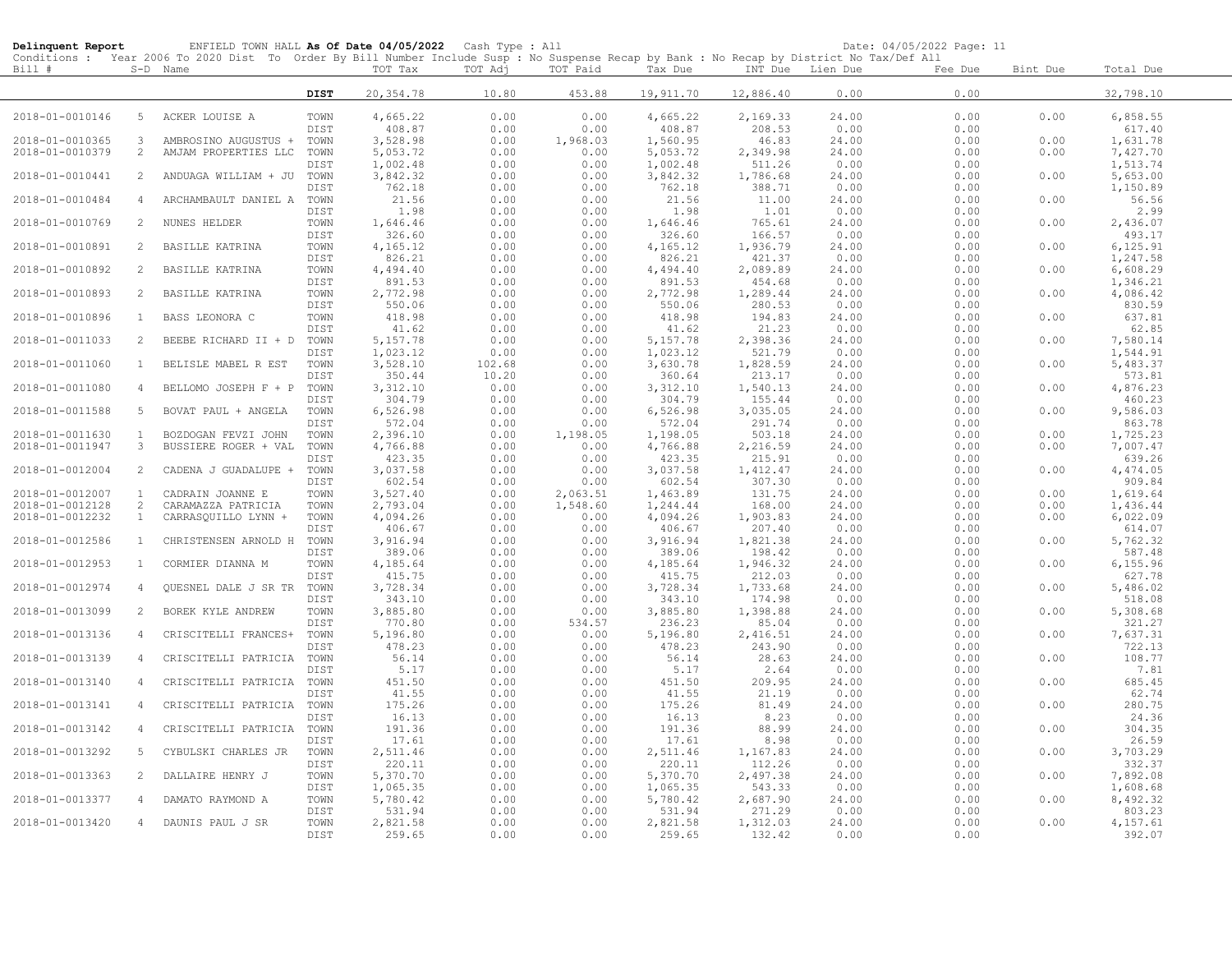| Delinquent Report                  |                   | ENFIELD TOWN HALL As Of Date 04/05/2022 Cash Type : All                                                                                                |              |                      |                  |                  |                    |                    |                  | Date: 04/05/2022 Page: 12 |              |                      |
|------------------------------------|-------------------|--------------------------------------------------------------------------------------------------------------------------------------------------------|--------------|----------------------|------------------|------------------|--------------------|--------------------|------------------|---------------------------|--------------|----------------------|
| Bill #                             |                   | Conditions : Year 2006 To 2020 Dist To Order By Bill Number Include Susp : No Suspense Recap by Bank : No Recap by District No Tax/Def All<br>S-D Name |              | TOT Tax              | TOT Adj          | TOT Paid         | Tax Due            |                    | INT Due Lien Due | Fee Due                   | Bint Due     | Total Due            |
| 2018-01-0013542                    | $\overline{4}$    | DEGREGORIO PAUL A +                                                                                                                                    | TOWN         | 1,198.06             | 0.00             | 0.00             | 1,198.06           | 557.10             | 24.00            | 0.00                      | 0.00         | 1,779.16             |
| 2018-01-0013571                    | 2                 | DELIA JUSTIN A                                                                                                                                         | DIST<br>TOWN | 110.25<br>1,250.42   | 0.00<br>0.00     | 0.00<br>0.00     | 110.25<br>1,250.42 | 56.23<br>581.45    | 0.00<br>24.00    | 0.00<br>0.00              | 0.00         | 166.48<br>1,855.87   |
|                                    |                   |                                                                                                                                                        | DIST         | 248.04               | 0.00             | 0.00             | 248.04             | 126.50             | 0.00             | 0.00                      |              | 374.54               |
| 2018-01-0013653                    | $\overline{4}$    | DEPERGOLA FRANK                                                                                                                                        | TOWN<br>DIST | 5,097.88<br>469.13   | 0.00<br>0.00     | 0.00<br>0.00     | 5,097.88<br>469.13 | 2,370.51<br>239.26 | 24.00<br>0.00    | 0.00<br>0.00              | 0.00         | 7,492.39<br>708.39   |
| 2018-01-0013737                    | 5                 | DESROSIERS TONIE L                                                                                                                                     | TOWN         | 3,226.86             | 0.00             | 0.00             | 3,226.86           | 1,500.49           | 24.00            | 0.00                      | 0.00         | 4,751.35             |
| 2018-01-0013818                    | 2                 | DIFRANCO SUSAN M                                                                                                                                       | DIST<br>TOWN | 282.81<br>3,076.26   | 0.00<br>0.00     | 0.00<br>0.00     | 282.81<br>3,076.26 | 144.23<br>1,430.46 | 0.00<br>24.00    | 0.00<br>0.00              | 0.00         | 427.04<br>4,530.72   |
| 2018-01-0013898                    | 3                 | DOBITSKY GEORGE J JR                                                                                                                                   | DIST<br>TOWN | 610.22<br>2,739.54   | 0.00<br>$-34.24$ | 0.00<br>0.00     | 610.22<br>2,705.30 | 311.21<br>568.12   | 0.00<br>24.00    | 0.00<br>0.00              | 0.00         | 921.43<br>3,297.42   |
| 2018-01-0013988                    | $\mathbf{1}$      | DOW CHERYL                                                                                                                                             | DIST<br>TOWN | 287.71<br>4,447.50   | $-3.04$<br>0.00  | 198.01<br>0.00   | 86.66<br>4,447.50  | 18.20<br>2,068.09  | 0.00<br>24.00    | 0.00<br>0.00              | 0.00         | 104.86<br>6,539.59   |
|                                    |                   |                                                                                                                                                        | DIST         | 441.76               | 0.00             | 0.00             | 441.76             | 225.30             | 0.00             | 0.00                      |              | 667.06               |
| 2018-01-0014386                    | $\mathbf{1}$      | ENFIELD PROPERTIES L                                                                                                                                   | TOWN<br>DIST | 3,643.78<br>361.93   | 0.00<br>0.00     | 0.00<br>0.00     | 3,643.78<br>361.93 | 1,694.35<br>184.58 | 24.00<br>0.00    | 0.00<br>0.00              | 0.00         | 5,362.13<br>546.51   |
| 2018-01-0014878                    | 5                 | FORTIN CHARLES G                                                                                                                                       | TOWN<br>DIST | 3,953.58<br>346.50   | 0.00<br>0.00     | 0.00<br>0.00     | 3,953.58<br>346.50 | 1,838.41<br>176.72 | 24.00<br>0.00    | 0.00<br>0.00              | 0.00         | 5,815.99<br>523.22   |
| 2018-01-0015125                    | $\mathbf{1}$      | GAGNER BARBARA                                                                                                                                         | TOWN         | 2,959.88             | 0.00             | 0.00             | 2,959.88           | 1,509.54           | 24.00            | 0.00                      | 0.00         | 4,493.42             |
| 2018-01-0015216                    | $\overline{4}$    | GARROW SARAH A                                                                                                                                         | DIST<br>TOWN | 294.00<br>957.08     | 0.00<br>0.00     | 0.00<br>0.00     | 294.00<br>957.08   | 176.40<br>445.05   | 0.00<br>24.00    | 0.00<br>0.00              | 0.00         | 470.40<br>1,426.13   |
| 2018-01-0015217                    | 4                 | GARROW SARAH A                                                                                                                                         | DIST<br>TOWN | 88.07<br>986.52      | 0.00<br>0.00     | 0.00<br>0.00     | 88.07<br>986.52    | 44.92<br>458.73    | 0.00<br>24.00    | 0.00<br>0.00              | 0.00         | 132.99<br>1,469.25   |
|                                    |                   |                                                                                                                                                        | DIST         | 90.78                | 0.00             | 0.00             | 90.78              | 46.30              | 0.00             | 0.00                      |              | 137.08               |
| 2018-01-0015218                    | $\overline{4}$    | GARROW SARAH A                                                                                                                                         | TOWN<br>DIST | 4,038.12<br>371.61   | 0.00<br>0.00     | 0.00<br>0.00     | 4,038.12<br>371.61 | 1,877.73<br>189.52 | 24.00<br>0.00    | 0.00<br>0.00              | 0.00         | 5,939.85<br>561.13   |
| 2018-01-0015219                    | $\overline{4}$    | GARROW SARAH A                                                                                                                                         | TOWN<br>DIST | 303.28<br>27.91      | 0.00<br>0.00     | 0.00<br>0.00     | 303.28<br>27.91    | 141.03<br>14.23    | 24.00<br>0.00    | 0.00<br>0.00              | 0.00         | 468.31<br>42.14      |
| 2018-01-0015281                    | 3                 | GEMME ANN K + NIKOLA                                                                                                                                   | TOWN         | 4,261.64             | 0.00             | 0.00             | 4,261.64           | 1,981.66           | 24.00            | 0.00                      | 0.00         | 6,267.30             |
| 2018-01-0015299                    | 3                 | GEORGE DOROTHY A(LU)                                                                                                                                   | DIST<br>TOWN | 378.48<br>4,308.20   | 0.00<br>0.00     | 0.00<br>0.00     | 378.48<br>4,308.20 | 193.02<br>2,003.31 | 0.00<br>24.00    | 0.00<br>0.00              | 0.00         | 571.50<br>6,335.51   |
| 2018-01-0015477                    | $\mathbf{1}$      | GOLDEN GEORGE L                                                                                                                                        | DIST<br>TOWN | 382.61<br>19.85      | 0.00<br>0.00     | 0.00<br>0.00     | 382.61<br>19.85    | 195.13<br>10.12    | 0.00<br>24.00    | 0.00<br>0.00              | 0.00         | 577.74<br>53.97      |
|                                    |                   |                                                                                                                                                        | DIST         | 1.97                 | 0.00             | 0.00             | 1.97               | 1.00               | 0.00             | 0.00                      |              | 2.97                 |
| 2018-01-0015534<br>2018-01-0015627 | 2<br>$\mathbf{1}$ | GORDON JOSEPHINE A +<br>GRECO JANET M                                                                                                                  | TOWN<br>TOWN | 2,902.36<br>4,849.02 | 0.00<br>0.00     | 1,987.15<br>0.00 | 915.21<br>4,849.02 | 68.64<br>72.74     | 24.00<br>24.00   | 0.00<br>0.00              | 0.00<br>0.00 | 1,007.85<br>4,945.76 |
| 2018-01-0015808                    | $\overline{4}$    | GUILLEMETTE THOMAS +                                                                                                                                   | DIST<br>TOWN | 481.64<br>3,487.02   | 0.00<br>0.00     | 353.03<br>0.00   | 128.61<br>3,487.02 | 1.93<br>1,621.46   | 0.00<br>24.00    | 0.00<br>0.00              | 0.00         | 130.54<br>5, 132.48  |
|                                    |                   |                                                                                                                                                        | DIST         | 320.89               | 0.00             | 0.00             | 320.89             | 163.65             | 0.00             | 0.00                      |              | 484.54               |
| 2018-01-0016184                    | $\mathbf{1}$      | SENTER DAVID H SR                                                                                                                                      | TOWN<br>DIST | 5,391.24<br>535.50   | 0.00<br>0.00     | 0.00<br>0.00     | 5,391.24<br>535.50 | 2,506.93<br>273.11 | 24.00<br>0.00    | 0.00<br>0.00              | 0.00         | 7,922.17<br>808.61   |
| 2018-01-0016355                    | $\mathbf{1}$      | HOLDEN HERBERT W JR                                                                                                                                    | TOWN<br>DIST | 5,941.64<br>590.17   | 0.00<br>0.00     | 0.00<br>0.00     | 5,941.64<br>590.17 | 2,762.86<br>300.99 | 24.00<br>0.00    | 0.00<br>0.00              | 0.00         | 8,728.50<br>891.16   |
| 2018-01-0016460                    | 2                 | HOWIE MAUREEN + GARY                                                                                                                                   | TOWN<br>DIST | 942.02<br>186.86     | 0.00<br>0.00     | 0.00<br>0.00     | 942.02<br>186.86   | 438.04<br>95.30    | 24.00<br>0.00    | 0.00<br>0.00              | 0.00         | 1,404.06<br>282.16   |
| 2018-01-0016603                    | $\mathbf{3}$      | IRISH BEND FARM LLP                                                                                                                                    | TOWN         | 203.68               | 0.00             | 101.84           | 101.84             | 42.77              | 24.00            | 0.00                      | 0.00         | 168.61               |
| 2018-01-0016604                    | 3                 | IRISH BEND FARM LLP                                                                                                                                    | TOWN<br>DIST | 1,506.46<br>133.79   | 0.00<br>0.00     | 0.00<br>0.00     | 1,506.46<br>133.79 | 700.51<br>68.23    | 24.00<br>0.00    | 0.00<br>0.00              | 0.00         | 2,230.97<br>202.02   |
| 2018-01-0016607                    | $\mathbf{3}$      | IRISH FAY A                                                                                                                                            | TOWN<br>DIST | 4,070.64<br>361.52   | 0.00<br>0.00     | 0.00<br>0.00     | 4,070.64<br>361.52 | 1,892.84<br>184.38 | 24.00<br>0.00    | 0.00<br>0.00              | 0.00         | 5,987.48<br>545.90   |
| 2018-01-0016644                    | 3                 | IZZO THERESA                                                                                                                                           | TOWN         | 4,592.98             | 0.00             | 0.00             | 4,592.98           | 1,227.63           | 24.00            | 0.00                      | 0.00         | 5,844.61             |
| 2018-01-0016876                    | $\mathbf{1}$      | JOHNSTON GREGORY R +                                                                                                                                   | DIST<br>TOWN | 407.91<br>4,588.20   | 0.00<br>0.00     | 0.00<br>0.00     | 407.91<br>4,588.20 | 73.42<br>2,133.51  | 0.00<br>24.00    | 0.00<br>0.00              | 0.00         | 481.33<br>6,745.71   |
| 2018-01-0016902                    | 5                 | JONES MICHAEL C + BR                                                                                                                                   | DIST<br>TOWN | 455.74<br>4,838.76   | 0.00<br>0.00     | 0.00<br>0.00     | 455.74<br>4,838.76 | 232.43<br>2,250.02 | 0.00<br>24.00    | 0.00<br>0.00              | 0.00         | 688.17<br>7,112.78   |
|                                    |                   |                                                                                                                                                        | DIST         | 424.08               | 0.00             | 0.00             | 424.08             | 216.28             | 0.00             | 0.00                      |              | 640.36               |
| 2018-01-0017001                    | 3                 | KANE MARY C EST OF +                                                                                                                                   | TOWN<br>DIST | 4,154.84<br>369.00   | 0.00<br>0.00     | 0.00<br>0.00     | 4,154.84<br>369.00 | 1,286.99<br>33.21  | 24.00<br>0.00    | 0.00<br>0.00              | 0.00         | 5,465.83<br>402.21   |
| 2018-01-0017209<br>2018-01-0017264 | $5^{\circ}$<br>2  | KERTENIS MADELINE R<br>KING ETHEL (LU) + LEO                                                                                                           | TOWN<br>TOWN | 1,612.92<br>5,205.36 | 0.00<br>0.00     | 806.46<br>0.00   | 806.46<br>5,205.36 | 338.71<br>2,420.50 | 24.00<br>24.00   | 0.00<br>0.00              | 0.00<br>0.00 | 1,169.17<br>7,649.86 |
|                                    |                   |                                                                                                                                                        | DIST         | 1,032.56             | 0.00             | 0.00             | 1,032.56           | 526.61             | 0.00             | 0.00                      |              | 1,559.17             |
| 2018-01-0017646                    | 2                 | LAING KEVIN ALAN + H                                                                                                                                   | TOWN<br>DIST | 4,839.10<br>959.90   | 0.00<br>0.00     | 0.00<br>0.00     | 4,839.10<br>959.90 | 2,250.18<br>489.55 | 24.00<br>0.00    | 0.00<br>0.00              | 0.00         | 7,113.28<br>1,449.45 |
| 2018-01-0017743                    |                   | 4 LANGH JOHN III                                                                                                                                       | TOWN         | 4,736.06             | 0.00             | 0.00             | 4,736.06           | 2,202.27           | 24.00            | 0.00                      | 0.00         | 6,962.33             |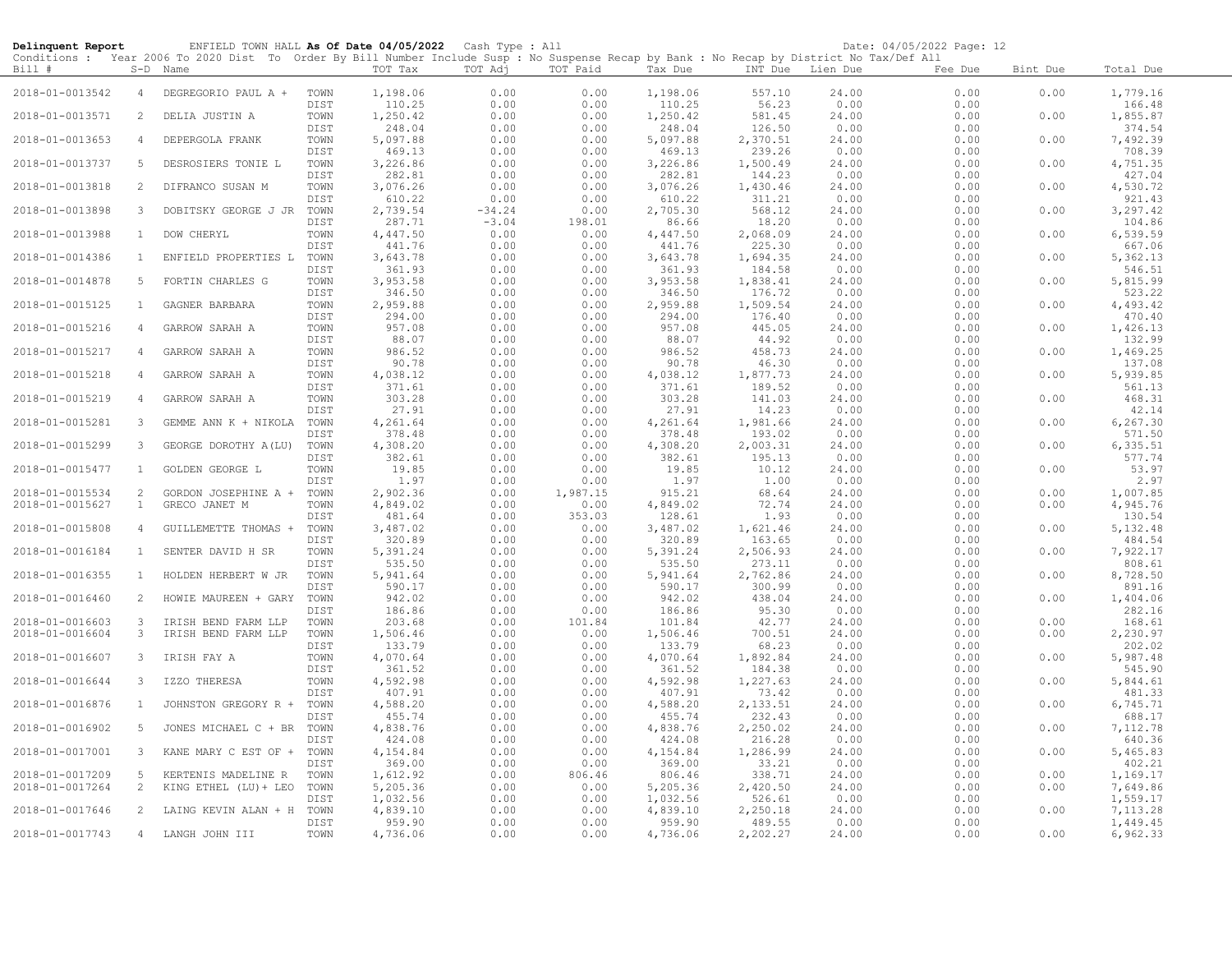| Delinquent Report                  |                | ENFIELD TOWN HALL As Of Date 04/05/2022 Cash Type : All                                                                                    |              |                        |              |                   |                       |                    |                  | Date: 04/05/2022 Page: 13 |          |                       |
|------------------------------------|----------------|--------------------------------------------------------------------------------------------------------------------------------------------|--------------|------------------------|--------------|-------------------|-----------------------|--------------------|------------------|---------------------------|----------|-----------------------|
|                                    |                | Conditions : Year 2006 To 2020 Dist To Order By Bill Number Include Susp : No Suspense Recap by Bank : No Recap by District No Tax/Def All |              |                        |              |                   |                       |                    |                  |                           |          |                       |
| Bill #                             |                | S-D Name                                                                                                                                   |              | TOT Tax                | TOT Adj      | TOT Paid          | Tax Due               |                    | INT Due Lien Due | Fee Due                   | Bint Due | Total Due             |
|                                    |                |                                                                                                                                            | DIST         | 435.83                 | 0.00         | 0.00              | 435.83                | 222.27             | 0.00             | 0.00                      |          | 658.10                |
| 2018-01-0017747                    | 5              | LANGLOIS EDGAR R                                                                                                                           | TOWN         | 2,887.64               | 0.00         | 0.00              | 2,887.64              | 1,342.75           | 24.00            | 0.00                      | 0.00     | 4,254.39              |
|                                    |                |                                                                                                                                            | DIST         | 253.08                 | 0.00         | 0.00              | 253.08                | 129.07             | 0.00             | 0.00                      |          | 382.15                |
| 2018-01-0017889                    | $\mathbf{1}$   | LAVITT SOL                                                                                                                                 | TOWN         | 165.68                 | 0.00         | 0.00              | 165.68                | 77.04              | 24.00            | 0.00                      | 0.00     | 266.72                |
|                                    |                |                                                                                                                                            | DIST         | 16.46                  | 0.00         | 0.00              | 16.46                 | 8.39               | 0.00             | 0.00                      |          | 24.85                 |
| 2018-01-0017923                    | 3              | LAYNE GLENN L JR + J TOWN                                                                                                                  |              | 3,841.64               | 0.00         | 0.00              | 3,841.64              | 1,786.36           | 24.00            | 0.00                      | 0.00     | 5,652.00              |
|                                    |                |                                                                                                                                            | DIST         | 341.18                 | 0.00         | 0.00              | 341.18                | 174.00             | 0.00             | 0.00                      |          | 515.18                |
| 2018-01-0018688                    | $\overline{1}$ | MANNING SYDNEY F                                                                                                                           | TOWN         | 1,682.40               | 0.00         | 0.00              | 1,682.40              | 782.31             | 24.00            | 0.00                      | 0.00     | 2,488.71              |
|                                    |                |                                                                                                                                            | DIST         | 167.11                 | 0.00         | 0.00              | 167.11                | 85.23              | 0.00             | 0.00                      |          | 252.34                |
| 2018-01-0018689                    | $\mathbf{1}$   | MANNING SYDNEY F                                                                                                                           | TOWN         | 1,753.60               | 0.00         | 0.00              | 1,753.60              | 815.43             | 24.00            | 0.00                      | 0.00     | 2,593.03              |
|                                    |                |                                                                                                                                            | DIST         | 174.18                 | 0.00         | 0.00              | 174.18                | 88.83              | 0.00             | 0.00                      |          | 263.01                |
| 2018-01-0018800                    | 3              | MARSTERS LYNN M                                                                                                                            | TOWN<br>DIST | 6,065.90<br>538.72     | 0.00<br>0.00 | 0.00<br>0.00      | 6,065.90<br>538.72    | 2,820.64<br>274.75 | 24.00<br>0.00    | 0.00<br>0.00              | 0.00     | 8,910.54<br>813.47    |
| 2018-01-0018803                    | $\overline{4}$ | MARTEL URBAIN R + VI TOWN                                                                                                                  |              | 115.02                 | 0.00         | 0.00              | 115.02                | 53.48              | 24.00            | 0.00                      | 0.00     | 192.50                |
|                                    |                |                                                                                                                                            | DIST         | 10.58                  | 0.00         | 0.00              | 10.58                 | 5.40               | 0.00             | 0.00                      |          | 15.98                 |
| 2018-01-0019648                    | $\overline{4}$ | MORGAN BEVERLY ANN                                                                                                                         | TOWN         | 3,567.80               | 0.00         | 0.00              | 3,567.80              | 1,659.03           | 24.00            | 0.00                      | 0.00     | 5,250.83              |
|                                    |                |                                                                                                                                            | DIST         | 328.32                 | 0.00         | 0.00              | 328.32                | 167.44             | 0.00             | 0.00                      |          | 495.76                |
| 2018-01-0019803                    | $\overline{4}$ | MURPHY DOUGLAS R +                                                                                                                         | TOWN         | 3,977.54               | 0.00         | 1,988.77          | 1,988.77              | 835.28             | 24.00            | 0.00                      | 0.00     | 2,848.05              |
| 2018-01-0019820                    | $\mathbf{3}$   | MURRAY ALLAN M + JAN                                                                                                                       | TOWN         | 4,257.54               | 937.90       | 1,290.56          | 3,904.88              | 412.31             | 24.00            | 0.00                      | 0.00     | 4,341.19              |
|                                    |                |                                                                                                                                            | DIST         | 378.12                 | 83.29        | 378.12            | 83.29                 | 5.00               | 0.00             | 0.00                      |          | 88.29                 |
| 2018-01-0019912                    | $\overline{4}$ | NASIATKA JAMES + POS                                                                                                                       | TOWN         | 4,247.60               | 0.00         | 0.00              | 4,247.60              | 1,975.14           | 24.00            | 0.00                      | 0.00     | 6,246.74              |
|                                    |                |                                                                                                                                            | DIST         | 390.88                 | 0.00         | 0.00              | 390.88                | 199.35             | 0.00             | 0.00                      |          | 590.23                |
| 2018-01-0019950                    | $\overline{1}$ | NELLIGAN FRANCIS R +                                                                                                                       | TOWN         | 1,714.08               | 0.00         | 0.00              | 1,714.08              | 797.05             | 24.00            | 0.00                      | 0.00     | 2,535.13              |
| 2018-01-0020067                    | $\overline{4}$ | NOHMY LORA ANNE                                                                                                                            | DIST<br>TOWN | 235.69<br>3,725.94     | 0.00<br>0.00 | 0.00<br>3,023.61  | 235.69<br>702.33      | 120.20<br>84.28    | 0.00<br>24.00    | 0.00<br>0.00              | 0.00     | 355.89<br>810.61      |
| 2018-01-0020163                    | $\overline{4}$ | NUGER ROBERT AND SYL TOWN                                                                                                                  |              | 1,204.56               | 0.00         | 0.00              | 1,204.56              | 560.12             | 24.00            | 0.00                      | 0.00     | 1,788.68              |
|                                    |                |                                                                                                                                            | DIST         | 110.85                 | 0.00         | 0.00              | 110.85                | 56.53              | 0.00             | 0.00                      |          | 167.38                |
| 2018-01-0020181                    | $\overline{4}$ | OBRIEN DAVID J                                                                                                                             | TOWN         | 4,891.48               | 0.00         | 0.00              | 4,891.48              | 2,274.54           | 24.00            | 0.00                      | 0.00     | 7,190.02              |
|                                    |                |                                                                                                                                            | DIST         | 450.14                 | 0.00         | 0.00              | 450.14                | 229.57             | 0.00             | 0.00                      |          | 679.71                |
| 2018-01-0020422                    | $\mathbf{1}$   | P + J VENTURES LLC                                                                                                                         | TOWN         | 4,080.22               | 0.00         | 730.83            | 3,349.39              | 552.65             | 24.00            | 0.00                      | 0.00     | 3,926.04              |
| 2018-01-0020478                    | $\perp$        | PALMIERI PATRICK                                                                                                                           | TOWN         | 251.60                 | 0.00         | 0.00              | 251.60                | 117.00             | 24.00            | 0.00                      | 0.00     | 392.60                |
|                                    |                |                                                                                                                                            | DIST         | 24.99                  | 0.00         | 0.00              | 24.99                 | 12.74              | 0.00             | 0.00                      |          | 37.73                 |
| 2018-01-0020532                    | $\mathbf{1}$   | PARAKILAS MICHAEL +                                                                                                                        | TOWN         | 1,804.62               | 0.00         | 0.00              | 1,804.62              | 839.15             | 24.00            | 0.00                      | 0.00     | 2,667.77              |
|                                    |                |                                                                                                                                            | DIST         | 179.25                 | 0.00         | 0.00              | 179.25                | 91.42              | 0.00             | 0.00                      |          | 270.67                |
| 2018-01-0020766                    | $\mathbf{1}$   | PERCY LUCIE A                                                                                                                              | TOWN<br>DIST | 3,448.34               | 0.00         | 0.00              | 3,448.34              | 1,603.48           | 24.00            | 0.00<br>0.00              | 0.00     | 5,075.82<br>517.21    |
| 2018-01-0020952                    | 2              | PILCH FRANCIS J JR + TOWN                                                                                                                  |              | 342.52<br>70.17        | 0.00<br>0.00 | 0.00<br>0.00      | 342.52<br>70.17       | 174.69<br>35.79    | 0.00<br>24.00    | 0.00                      | 0.00     | 129.96                |
|                                    |                |                                                                                                                                            | DIST         | 13.92                  | 0.00         | 0.00              | 13.92                 | 7.10               | 0.00             | 0.00                      |          | 21.02                 |
| 2018-01-0020953                    | 2              | PILCH FRANCIS J JR +                                                                                                                       | TOWN         | 2,493.32               | 0.00         | 0.00              | 2,493.32              | 1,159.40           | 24.00            | 0.00                      | 0.00     | 3,676.72              |
|                                    |                |                                                                                                                                            | DIST         | 494.58                 | 0.00         | 0.00              | 494.58                | 252.24             | 0.00             | 0.00                      |          | 746.82                |
| 2018-01-0021075                    | 3              | POLINSKI SOPHIE Z                                                                                                                          | TOWN         | 3,544.86               | 0.00         | 0.00              | 3,544.86              | 1,648.36           | 24.00            | 0.00                      | 0.00     | 5, 217.22             |
|                                    |                |                                                                                                                                            | DIST         | 314.82                 | 0.00         | 0.00              | 314.82                | 160.56             | 0.00             | 0.00                      |          | 475.38                |
| 2018-01-0021232                    | 3              | PROVENCHER DAVID J                                                                                                                         | TOWN         | 2,976.64               | 0.00         | 1,488.32          | 1,488.32              | 625.09             | 24.00            | 0.00                      | 0.00     | 2,137.41              |
| 2018-01-0021285                    | $\perp$        | PUZIA DIANA M EST OF                                                                                                                       | TOWN         | 2,824.32               | 0.00         | 0.00              | 2,824.32              | 1,313.31           | 24.00            | 0.00                      | 0.00     | 4,161.63              |
|                                    |                |                                                                                                                                            | DIST         | 280.53                 | 0.00         | 0.00              | 280.53                | 143.07             | 0.00             | 0.00                      |          | 423.60                |
| 2018-01-0021307                    | $\overline{4}$ | QUESNEL JEANETTE M                                                                                                                         | TOWN<br>DIST | 4,487.56<br>412.97     | 0.00<br>0.00 | 0.00<br>0.00      | 4,487.56<br>412.97    | 2,086.72<br>210.61 | 24.00<br>0.00    | 0.00<br>0.00              | 0.00     | 6,598.28<br>623.58    |
| 2018-01-0021330                    | 3              | RABB MERLINE EST OF                                                                                                                        | TOWN         | 3,930.64               | 0.00         | 0.00              | 3,930.64              | 1,827.74           | 24.00            | 0.00                      | 0.00     | 5,782.38              |
|                                    |                |                                                                                                                                            | DIST         | 349.08                 | 0.00         | 0.00              | 349.08                | 178.03             | 0.00             | 0.00                      |          | 527.11                |
| 2018-01-0021460                    | 1              | RATHBUN CHARLES M                                                                                                                          | TOWN         | 5,003.74               | 0.00         | 0.00              | 5,003.74              | 2,326.74           | 24.00            | 0.00                      | 0.00     | 7,354.48              |
|                                    |                |                                                                                                                                            | DIST         | 497.01                 | 0.00         | 0.00              | 497.01                | 253.48             | 0.00             | 0.00                      |          | 750.49                |
| 2018-01-0021663                    | $\mathbf{1}$   | RICHARDS HEATHER A                                                                                                                         | TOWN         | 4,818.56               | 0.00         | 0.00              | 4,818.56              | 561.29             | 24.00            | 0.00                      | 0.00     | 5,403.85              |
|                                    |                |                                                                                                                                            | DIST         | 478.62                 | 0.00         | 118.90            | 359.72                | 37.77              | 0.00             | 0.00                      |          | 397.49                |
| 2018-01-0021682                    | $\mathbf{1}$   | RIDGEWOOD HOMES INC                                                                                                                        | TOWN         | 1,581.08               | 0.00         | 0.00              | 1,581.08              | 735.21             | 24.00            | 0.00                      | 0.00     | 2,340.29              |
|                                    |                |                                                                                                                                            | DIST         | 157.05                 | 0.00         | 0.00              | 157.05                | 80.10              | 0.00             | 0.00                      |          | 237.15                |
| 2018-01-0021785                    | 2              | ROBERTS SCOTT                                                                                                                              | TOWN         | 3,718.40               | 0.00         | 0.00              | 3,718.40              | 1,729.05           | 24.00            | 0.00                      | 0.00     | 5,471.45              |
|                                    | 2              |                                                                                                                                            | DIST<br>TOWN | 737.60                 | 0.00         | 0.00              | 737.60                | 376.18             | 0.00<br>24.00    | 0.00                      | 0.00     | 1,113.78              |
| 2018-01-0022281<br>2018-01-0022528 | 2              | SAMSON DENTAL LLC<br>SCICOLONE MICHELLE C TOWN                                                                                             |              | 22, 163.24<br>5,054.40 | 0.00<br>0.00 | 10,337.69<br>0.00 | 11,825.55<br>5,054.40 | 532.15<br>2,350.29 | 24.00            | 0.00<br>0.00              | 0.00     | 12,381.70<br>7,428.69 |
|                                    |                |                                                                                                                                            | DIST         | 1,002.61               | 0.00         | 0.00              | 1,002.61              | 511.33             | 0.00             | 0.00                      |          | 1,513.94              |
| 2018-01-0022569                    | 2              | SEC OF HOUSING + UR                                                                                                                        | TOWN         | 4,010.74               | 0.00         | 0.00              | 4,010.74              | 1,865.00           | 24.00            | 0.00                      | 0.00     | 5,899.74              |
|                                    |                |                                                                                                                                            | DIST         | 795.58                 | 0.00         | 0.00              | 795.58                | 405.75             | 0.00             | 0.00                      |          | 1,201.33              |
| 2018-01-0022570                    | $\mathbf{3}$   | DECOURCEY HEIDI                                                                                                                            | TOWN         | 4,450.58               | 0.00         | 2,225.29          | 2,225.29              | 934.62             | 24.00            | 0.00                      | 0.00     | 3,183.91              |
| 2018-01-0022614                    | $\overline{4}$ | SENIO LINDA J                                                                                                                              | TOWN         | 3,634.20               | 0.00         | 0.00              | 3,634.20              | 1,689.90           | 24.00            | 0.00                      | 0.00     | 5,348.10              |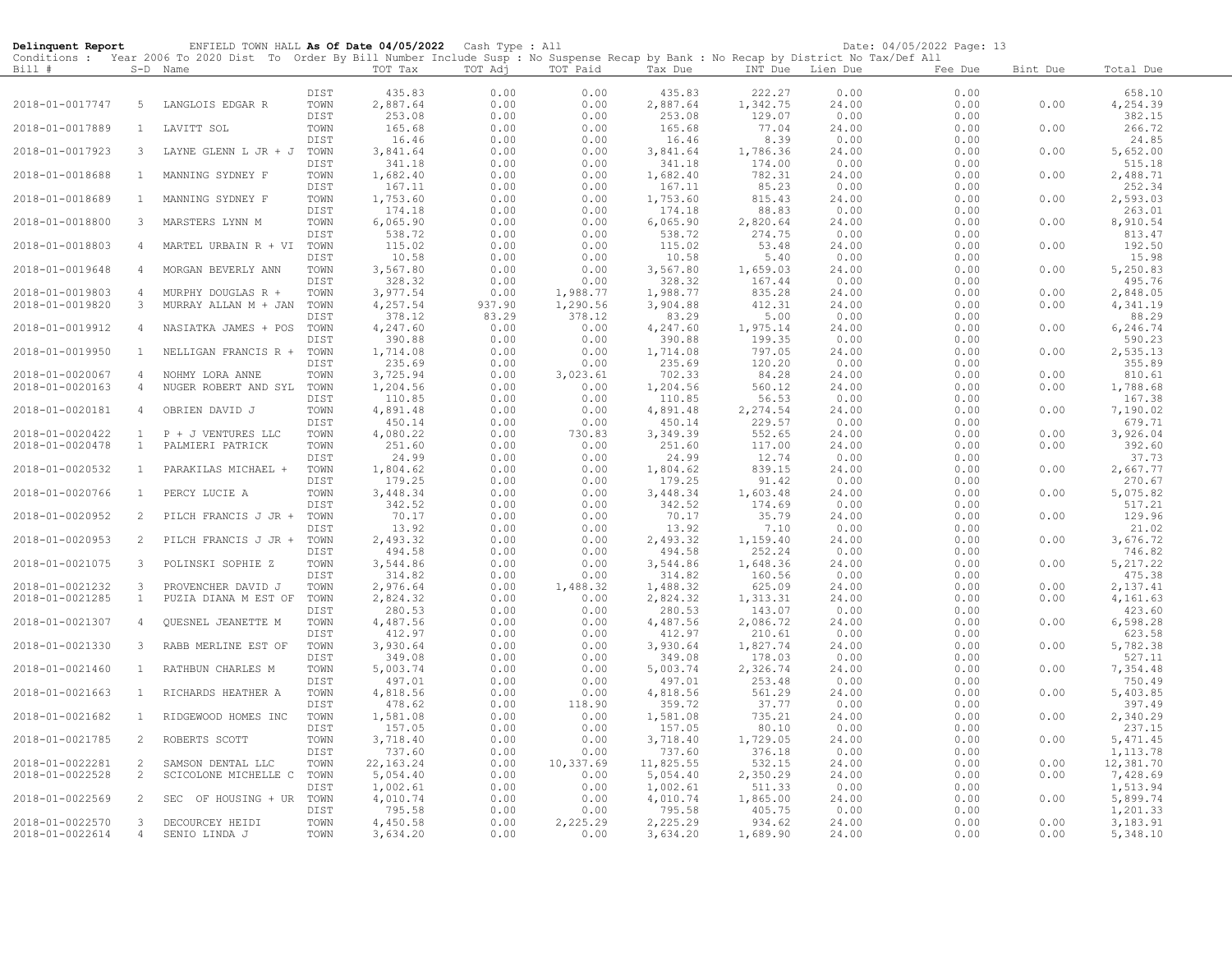| Delinquent Report |                | ENFIELD TOWN HALL As Of Date 04/05/2022 Cash Type : All                                                                                                |              |                    |              |                  |                    |                    |                  | Date: 04/05/2022 Page: 14 |          |                      |
|-------------------|----------------|--------------------------------------------------------------------------------------------------------------------------------------------------------|--------------|--------------------|--------------|------------------|--------------------|--------------------|------------------|---------------------------|----------|----------------------|
| Bill #            |                | Conditions : Year 2006 To 2020 Dist To Order By Bill Number Include Susp : No Suspense Recap by Bank : No Recap by District No Tax/Def All<br>S-D Name |              | TOT Tax            | TOT Adj      | TOT Paid         | Tax Due            |                    | INT Due Lien Due | Fee Due                   | Bint Due | Total Due            |
|                   |                |                                                                                                                                                        | DIST         | 334.44             | 0.00         | 0.00             | 334.44             | 170.56             | 0.00             | 0.00                      |          | 505.00               |
| 2018-01-0022706   | $\overline{4}$ | SHELLEY JOHN                                                                                                                                           | TOWN         | 3,455.18           | 0.00         | 0.00             | 3,455.18           | 1,606.66           | 24.00            | 0.00                      | 0.00     | 5,085.84             |
|                   |                |                                                                                                                                                        | DIST         | 317.96             | 0.00         | 0.00             | 317.96             | 162.16             | 0.00             | 0.00                      |          | 480.12               |
| 2018-01-0022825   | 2              | SIMLICK STELLA H + J TOWN                                                                                                                              | DIST         | 3,493.52<br>692.99 | 0.00<br>0.00 | 0.00<br>0.00     | 3,493.52<br>692.99 | 1,624.49<br>353.42 | 24.00<br>0.00    | 0.00<br>0.00              | 0.00     | 5,142.01<br>1,046.41 |
| 2018-01-0022836   | 5              | SIMONEAU ROBERT J JR                                                                                                                                   | TOWN         | 4,037.44           | 0.00         | 0.00             | 4,037.44           | 1,877.41           | 24.00            | 0.00                      | 0.00     | 5,938.85             |
|                   |                |                                                                                                                                                        | DIST         | 353.85             | 0.00         | 0.00             | 353.85             | 180.46             | 0.00             | 0.00                      |          | 534.31               |
| 2018-01-0022966   | $\mathbf{1}$   | SMITH ELLEN C                                                                                                                                          | TOWN         | 3,187.16           | 0.00         | 146.85           | 3,040.31           | 91.21              | 24.00            | 0.00                      | 0.00     | 3,155.52             |
| 2018-01-0023001   | $\overline{4}$ | SMITH LINDA L                                                                                                                                          | TOWN<br>DIST | 3,204.48<br>386.91 | 0.00<br>0.00 | 0.00<br>0.00     | 3,204.48<br>386.91 | 1,490.08<br>197.32 | 24.00<br>0.00    | 0.00<br>0.00              | 0.00     | 4,718.56<br>584.23   |
| 2018-01-0023060   | 3              | SMYTH ROBERT D EST +                                                                                                                                   | TOWN         | 81.13              | 0.00         | 0.00             | 81.13              | 41.38              | 24.00            | 0.00                      | 0.00     | 146.51               |
|                   |                |                                                                                                                                                        | DIST         | 7.20               | 0.00         | 0.00             | 7.20               | 3.67               | 0.00             | 0.00                      |          | 10.87                |
| 2018-01-0023063   | $\overline{2}$ | SMYTH SISTERS LLC                                                                                                                                      | TOWN         | 193.74             | 0.00         | 0.00             | 193.74             | 90.09              | 24.00            | 0.00                      | 0.00     | 307.83               |
| 2018-01-0023514   | 2              | STROUTH-FELTAULT TAM TOWN                                                                                                                              | DIST         | 38.43<br>2, 115.42 | 0.00<br>0.00 | 0.00<br>146.52   | 38.43<br>1,968.90  | 19.60<br>443.00    | 0.00<br>24.00    | 0.00<br>0.00              | 0.00     | 58.03<br>2,435.90    |
|                   |                |                                                                                                                                                        | DIST         | 419.62             | 0.00         | 351.17           | 68.45              | 15.40              | 0.00             | 0.00                      |          | 83.85                |
| 2018-01-0024053   | 5              | TORMAIN REALTY LLC                                                                                                                                     | TOWN         | 55,807.92          | 0.00         | 31,582.34        | 24, 225.58         | 363.38             | 24.00            | 0.00                      | 0.00     | 24,612.96            |
| 2018-01-0024090   | $\mathbf{1}$   | TRACEY TIMOTHY J                                                                                                                                       | TOWN         | 2,916.40           | 0.00         | 0.00             | 2,916.40           | 1,356.12           | 24.00            | 0.00                      | 0.00     | 4,296.52             |
| 2018-01-0024142   | 2              | TRIOLO SEBASTIAN C+M                                                                                                                                   | DIST<br>TOWN | 289.68<br>4,818.56 | 0.00<br>0.00 | 0.00<br>0.00     | 289.68<br>4,818.56 | 147.74<br>2,240.63 | 0.00<br>24.00    | 0.00<br>0.00              | 0.00     | 437.42<br>7,083.19   |
|                   |                |                                                                                                                                                        | DIST         | 955.83             | 0.00         | 0.00             | 955.83             | 487.47             | 0.00             | 0.00                      |          | 1,443.30             |
| 2018-01-0024161   | 2              | TROIANO FRANK JOSEPH                                                                                                                                   | TOWN         | 1,317.18           | 0.00         | 0.00             | 1,317.18           | 612.49             | 24.00            | 0.00                      | 0.00     | 1,953.67             |
|                   |                |                                                                                                                                                        | DIST         | 261.28             | 0.00         | 0.00             | 261.28             | 133.25             | 0.00             | 0.00                      |          | 394.53               |
| 2018-01-0024421   | 2              | VARGAS THOMAS                                                                                                                                          | TOWN<br>DIST | 4,541.30<br>900.83 | 0.00<br>0.00 | 0.00<br>453.19   | 4,541.30<br>447.64 | 885.56<br>87.29    | 24.00<br>0.00    | 0.00<br>0.00              | 0.00     | 5,450.86<br>534.93   |
| 2018-01-0024475   | 4              | VENTI BILLIE E                                                                                                                                         | TOWN         | 118.78             | 0.00         | 0.00             | 118.78             | 55.23              | 24.00            | 0.00                      | 0.00     | 198.01               |
|                   |                |                                                                                                                                                        | DIST         | 10.93              | 0.00         | 0.00             | 10.93              | 5.57               | 0.00             | 0.00                      |          | 16.50                |
| 2018-01-0024488   | 2              | VERSA LLC                                                                                                                                              | TOWN         | 4,960.62           | 0.00         | 0.00             | 4,960.62           | 2,306.69           | 24.00            | 0.00                      | 0.00     | 7,291.31             |
| 2018-01-0024882   | 5              | WHITE CHARLES A + BR                                                                                                                                   | DIST<br>TOWN | 984.01<br>16.43    | 0.00<br>0.00 | 0.00<br>0.00     | 984.01<br>16.43    | 501.85<br>8.38     | 0.00<br>24.00    | 0.00<br>0.00              | 0.00     | 1,485.86<br>48.81    |
|                   |                |                                                                                                                                                        | DIST         | 1.44               | 0.00         | 0.00             | 1.44               | 0.73               | 0.00             | 0.00                      |          | 2.17                 |
| 2018-01-0025090   | $\mathbf{1}$   | WOJNAR JANICE B                                                                                                                                        | TOWN         | 4,460.86           | 0.00         | 0.00             | 4,460.86           | 2,074.30           | 24.00            | 0.00                      | 0.00     | 6, 559.16            |
| 2018-01-0025324   | 2              |                                                                                                                                                        | DIST         | 443.09<br>1,266.58 | 0.00         | 0.00             | 443.09<br>1,266.58 | 225.98             | 0.00             | 0.00<br>0.00              | 0.00     | 669.07<br>1,879.54   |
|                   |                | ZAPOLSKI SHARON J                                                                                                                                      | TOWN<br>DIST | 647.97             | 0.00<br>0.00 | 0.00<br>0.00     | 647.97             | 588.96<br>330.46   | 24.00<br>0.00    | 0.00                      |          | 978.43               |
| 2018-01-0025343   | $\overline{2}$ | ZEBROWSKI JANE W                                                                                                                                       | TOWN         | 1,052.24           | 0.00         | 0.00             | 1,052.24           | 489.29             | 24.00            | 0.00                      | 0.00     | 1,565.53             |
|                   |                |                                                                                                                                                        | DIST         | 208.72             | 0.00         | 0.00             | 208.72             | 106.45             | 0.00             | 0.00                      |          | 315.17               |
| 2018-01-0025400   | $\overline{2}$ | ZUKAUSKAS SANDRA D                                                                                                                                     | TOWN<br>DIST | 3,957.34<br>784.99 | 0.00<br>0.00 | 0.00<br>0.00     | 3,957.34<br>784.99 | 1,840.16<br>400.34 | 24.00<br>0.00    | 0.00                      | 0.00     | 5,821.50<br>1,185.33 |
|                   |                |                                                                                                                                                        |              |                    |              |                  |                    |                    |                  | 0.00                      |          |                      |
| TOT RE            |                | # Of Accts: 122                                                                                                                                        | <b>TOWN</b>  | 451,800.58         | 1,006.34     | 62,634.42        | 390, 172.50        | 151,316.26         | 2,928.00         | 0.00                      | 0.00     | 544, 416.76          |
|                   |                |                                                                                                                                                        | DIST         | 42,054.71          | 90.45        | 2,386.99         | 39,758.17          | 19,574.01          | 0.00             | 0.00                      |          | 59, 332.18           |
| <b>YEAR 2018</b>  |                | # Of Accts: 122                                                                                                                                        | <b>TOWN</b>  | 451,800.58         | 1,006.34     | 62,634.42        | 390, 172.50        | 151,316.26         | 2,928.00         | 0.00                      | 0.00     | 544, 416.76          |
|                   |                |                                                                                                                                                        | <b>DIST</b>  | 42,054.71          | 90.45        | 2,386.99         | 39,758.17          | 19,574.01          | 0.00             | 0.00                      |          | 59, 332.18           |
| 2019-01-0010111   | 2              | 841 ENFIELD STREET L                                                                                                                                   |              | 17,322.10          | 0.00         | 5,823.62         | 11,498.48          | 1,724.77           | 24.00            | 0.00                      | 0.00     | 13,247.25            |
| 2019-01-0010156   | 5              | ACKER LOUISE A                                                                                                                                         | TOWN<br>TOWN | 4,665.22           | 0.00         | 1,500.00         | 3, 165.22          | 1,059.59           | 24.00            | 0.00                      | 0.00     | 4,248.81             |
|                   |                |                                                                                                                                                        | DIST         | 545.16             | 0.00         | 0.00             | 545.16             | 179.90             | 0.00             | 0.00                      |          | 725.06               |
| 2019-01-0010302   | 2              | ALL SEASONS CONTRACT                                                                                                                                   | TOWN         | 2,695.28           | 0.00         | 2,483.03         | 212.25             | 15.92              | 24.00            | 0.00                      | 0.00     | 252.17               |
| 2019-01-0010376   | 3              | AMBROSINO AUGUSTUS +                                                                                                                                   | TOWN<br>DIST | 3,528.98<br>408.84 | 0.00<br>0.00 | 0.00<br>0.00     | 3,528.98<br>408.84 | 1,005.76<br>134.92 | 24.00<br>0.00    | 0.00<br>0.00              | 0.00     | 4,558.74<br>543.76   |
| 2019-01-0010390   | $\overline{2}$ | AMJAM PROPERTIES LLC                                                                                                                                   | TOWN         | 5,053.72           | 0.00         | 0.00             | 5,053.72           | 1,440.31           | 24.00            | 0.00                      | 0.00     | 6,518.03             |
|                   |                |                                                                                                                                                        | DIST         | 953.75             | 0.00         | 0.00             | 953.75             | 314.74             | 0.00             | 0.00                      |          | 1,268.49             |
| 2019-01-0010453   | $\overline{2}$ | ANDUAGA WILLIAM + JU                                                                                                                                   | TOWN         | 3,842.32           | 0.00         | 0.00             | 3,842.32           | 1,095.06           | 24.00            | 0.00                      | 0.00     | 4,961.38             |
| 2019-01-0010465   | 5              | ANGILLY DOUGLAS J ES                                                                                                                                   | DIST<br>TOWN | 725.14<br>2,670.98 | 0.00<br>0.00 | 0.00<br>1,335.49 | 725.14<br>1,335.49 | 239.30<br>320.52   | 0.00<br>24.00    | 0.00<br>0.00              | 0.00     | 964.44<br>1,680.01   |
| 2019-01-0010901   | $\overline{2}$ | BASILLE KATRINA                                                                                                                                        | TOWN         | 4,165.12           | 0.00         | 0.00             | 4,165.12           | 1,187.05           | 24.00            | 0.00                      | 0.00     | 5,376.17             |
|                   |                |                                                                                                                                                        | DIST         | 786.05             | 0.00         | 0.00             | 786.05             | 259.40             | 0.00             | 0.00                      |          | 1,045.45             |
| 2019-01-0010902   | 2              | BASILLE KATRINA                                                                                                                                        | TOWN<br>DIST | 4,494.40           | 0.00         | 0.00<br>0.00     | 4,494.40           | 1,280.91           | 24.00            | 0.00                      | 0.00     | 5,799.31             |
| 2019-01-0010903   | $\overline{2}$ | BASILLE KATRINA                                                                                                                                        | TOWN         | 848.20<br>2,772.98 | 0.00<br>0.00 | 0.00             | 848.20<br>2,772.98 | 279.91<br>790.30   | 0.00<br>24.00    | 0.00<br>0.00              | 0.00     | 1,128.11<br>3,587.28 |
|                   |                |                                                                                                                                                        | DIST         | 523.32             | 0.00         | 0.00             | 523.32             | 172.70             | 0.00             | 0.00                      |          | 696.02               |
| 2019-01-0010905   | 1              | BASS ANDREA                                                                                                                                            | TOWN         | 3,730.40           | 0.00         | 3,693.05         | 37.35              | 5.04               | 24.00            | 0.00                      | 0.00     | 66.39                |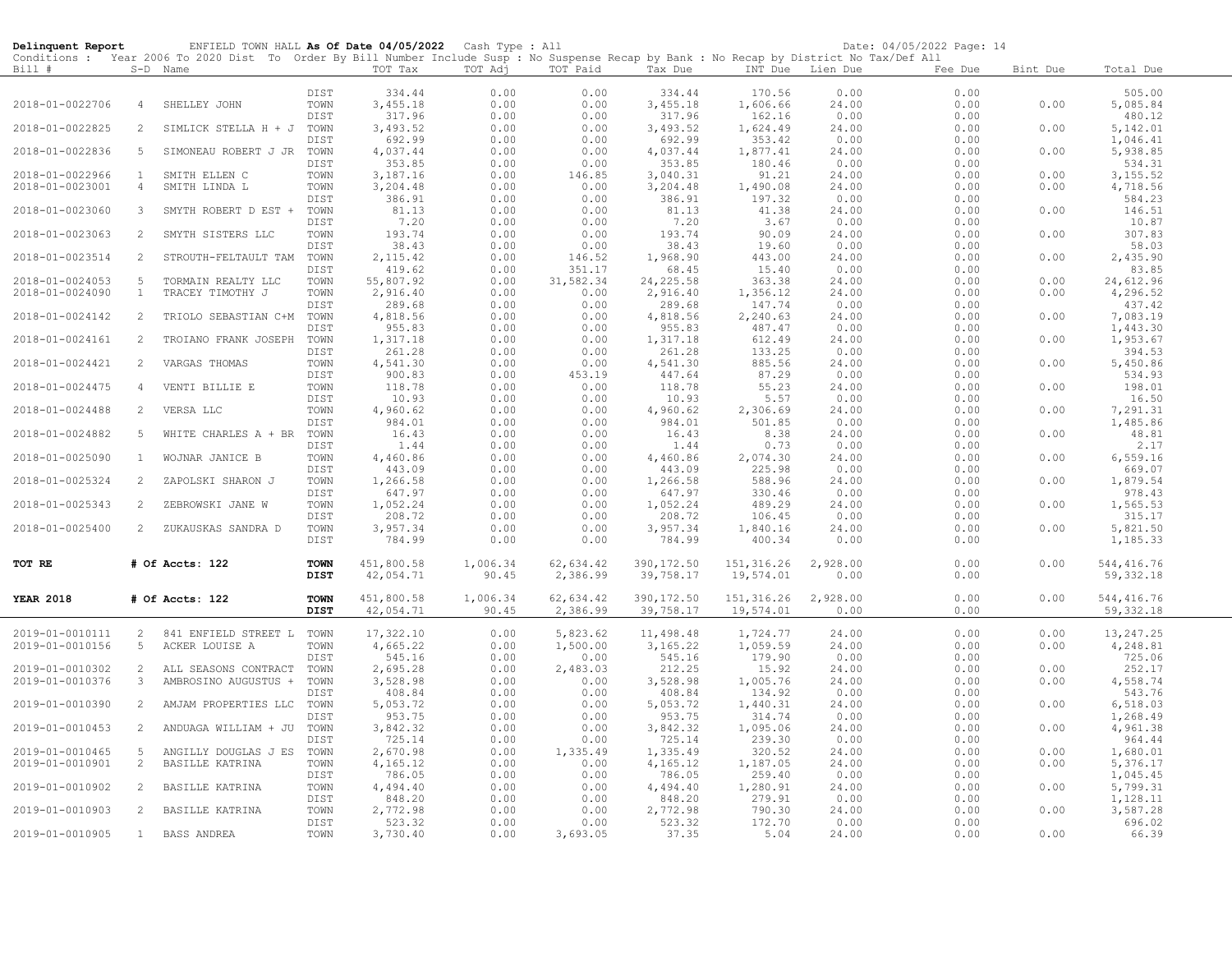| Delinquent Report                  |                              | ENFIELD TOWN HALL As Of Date 04/05/2022 Cash Type : All                                                                                    |              |                      |                |                  |                      |                    |                | Date: 04/05/2022 Page: 15 |              |                      |
|------------------------------------|------------------------------|--------------------------------------------------------------------------------------------------------------------------------------------|--------------|----------------------|----------------|------------------|----------------------|--------------------|----------------|---------------------------|--------------|----------------------|
|                                    |                              | Conditions : Year 2006 To 2020 Dist To Order By Bill Number Include Susp : No Suspense Recap by Bank : No Recap by District No Tax/Def All |              |                      |                |                  |                      |                    |                |                           |              |                      |
| Bill #                             |                              | S-D Name                                                                                                                                   |              | TOT Tax              | TOT Adj        | TOT Paid         | Tax Due              | INT Due            | Lien Due       | Fee Due                   | Bint Due     | Total Due            |
| 2019-01-0010906                    | 1                            | BASS LEONORA C                                                                                                                             | TOWN<br>DIST | 418.98<br>40.39      | 0.00<br>0.00   | 0.00<br>0.00     | 418.98<br>40.39      | 119.41<br>13.33    | 24.00<br>0.00  | 0.00<br>0.00              | 0.00         | 562.39<br>53.72      |
| 2019-01-0011041                    | 2                            | BEEBE RICHARD II + D                                                                                                                       | TOWN         | 5, 157.78            | 0.00           | 0.00             | 5, 157.78            | 1,469.96           | 24.00          | 0.00                      | 0.00         | 6,651.74             |
| 2019-01-0011072                    | $\mathbf{1}$                 | BELISLE MABEL R                                                                                                                            | DIST<br>TOWN | 973.39<br>3,528.10   | 0.00<br>102.68 | 0.00<br>0.00     | 973.39<br>3,630.78   | 321.22<br>1,032.46 | 0.00<br>24.00  | 0.00<br>0.00              | 0.00         | 1,294.61<br>4,687.24 |
|                                    |                              |                                                                                                                                            | DIST         | 340.13               | 9.90           | 0.00             | 350.03               | 115.06             | 0.00           | 0.00                      |              | 465.09               |
| 2019-01-0011090                    | $\overline{4}$               | BELLOMO JOSEPH F + P                                                                                                                       | TOWN<br>DIST | 3,312.10<br>304.79   | 0.00<br>0.00   | 0.00<br>0.00     | 3,312.10<br>304.79   | 943.95<br>100.58   | 24.00<br>0.00  | 0.00<br>0.00              | 0.00         | 4,280.05<br>405.37   |
| 2019-01-0011370                    | 1                            | <b>BLIER BRIAN</b>                                                                                                                         | TOWN         | 3, 144.72            | 0.00           | 0.00             | 3, 144.72            | 896.25             | 24.00          | 0.00                      | 0.00         | 4,064.97             |
| 2019-01-0011476                    | 2                            | BOREK KYLE ANDREW                                                                                                                          | DIST<br>TOWN | 303.17<br>3,885.80   | 0.00<br>0.00   | 0.00<br>0.00     | 303.17<br>3,885.80   | 100.05<br>1,107.46 | 0.00<br>24.00  | 0.00<br>0.00              | 0.00         | 403.22<br>5,017.26   |
| 2019-01-0011599                    | 5                            | BOVAT PAUL + ANGELA                                                                                                                        | DIST<br>TOWN | 733.34<br>6,526.98   | 0.00<br>0.00   | 0.00<br>0.00     | 733.34<br>6,526.98   | 242.00<br>1,860.19 | 0.00<br>24.00  | 0.00<br>0.00              | 0.00         | 975.34<br>8, 411.17  |
| 2019-01-0011961                    | 3                            | BUSSIERE ROGER + VAL                                                                                                                       | DIST<br>TOWN | 762.72<br>5,243.70   | 0.00<br>0.00   | 0.00<br>0.00     | 762.72<br>5,243.70   | 251.70<br>1,494.45 | 0.00<br>24.00  | 0.00<br>0.00              | 0.00         | 1,014.42<br>6,762.15 |
|                                    |                              |                                                                                                                                            | DIST         | 473.36               | 0.00           | 0.00             | 473.36               | 156.21             | 0.00           | 0.00                      |              | 629.57               |
| 2019-01-0012018                    | 2                            | CADENA J GUADALUPE +                                                                                                                       | TOWN         | 3,037.58             | 0.00           | 0.00             | 3,037.58             | 865.71             | 24.00          | 0.00                      | 0.00         | 3,927.29             |
| 2019-01-0012021                    | $\mathbf{1}$                 | CADRAIN JOANNE E                                                                                                                           | DIST<br>TOWN | 573.26<br>3,527.40   | 0.00<br>0.00   | 0.00<br>0.00     | 573.26<br>3,527.40   | 189.18<br>1,005.31 | 0.00<br>24.00  | 0.00<br>0.00              | 0.00         | 762.44<br>4,556.71   |
|                                    |                              |                                                                                                                                            | DIST         | 340.07               | 0.00           | 0.00             | 340.07               | 112.22             | 0.00           | 0.00                      |              | 452.29               |
| 2019-01-0012136                    | 2                            | CARAMAZZA PATRICIA                                                                                                                         | TOWN<br>DIST | 2,793.04<br>715.83   | 0.00<br>0.00   | 0.00<br>0.00     | 2,793.04<br>715.83   | 796.01<br>236.22   | 24.00<br>0.00  | 0.00<br>0.00              | 0.00         | 3,613.05<br>952.05   |
| 2019-01-0012244                    | $\mathbf{1}$                 | CARRASQUILLO LYNN +                                                                                                                        | TOWN         | 4,094.26             | 0.00           | 0.00             | 4,094.26             | 1,166.86           | 24.00          | 0.00                      | 0.00         | 5,285.12             |
|                                    |                              |                                                                                                                                            | DIST         | 394.71               | 0.00           | 0.00             | 394.71               | 130.25             | 0.00           | 0.00                      |              | 524.96               |
| 2019-01-0012475<br>2019-01-0012590 | $\mathbf{1}$<br>$\mathbf{1}$ | CHARETTE ROGER EST O<br>CHRISTENSEN ARNOLD H                                                                                               | TOWN<br>TOWN | 3,966.58<br>3,916.94 | 0.00<br>0.00   | 1,983.29<br>0.00 | 1,983.29<br>3,916.94 | 475.99<br>1,116.33 | 24.00<br>24.00 | 0.00<br>0.00              | 0.00<br>0.00 | 2,483.28<br>5,057.27 |
|                                    |                              |                                                                                                                                            | DIST         | 377.62               | 0.00           | 0.00             | 377.62               | 124.61             | 0.00           | 0.00                      |              | 502.23               |
| 2019-01-0012924                    | $\mathbf{1}$                 | COOLEY DONALD M + CY                                                                                                                       | TOWN         | 4,599.14             | 0.00           | 1,969.06         | 2,630.08             | 512.87             | 24.00          | 0.00                      | 0.00         | 3,166.95             |
| 2019-01-0012958                    | $\mathbf{1}$                 | CORMIER DIANNA M                                                                                                                           | TOWN<br>DIST | 4,185.64<br>403.52   | 0.00<br>0.00   | 0.00<br>0.00     | 4,185.64<br>403.52   | 1,192.91<br>133.16 | 24.00<br>0.00  | 0.00<br>0.00              | 0.00         | 5,402.55<br>536.68   |
| 2019-01-0013139                    | 4                            | CRISCITELLI FRANCES+                                                                                                                       | TOWN<br>DIST | 5,196.80<br>478.23   | 0.00<br>0.00   | 0.00<br>0.00     | 5,196.80<br>478.23   | 1,481.09<br>157.82 | 24.00<br>0.00  | 0.00<br>0.00              | 0.00         | 6,701.89<br>636.05   |
| 2019-01-0013142                    | 4                            | CRISCITELLI PATRICIA                                                                                                                       | TOWN         | 56.14                | 0.00           | 0.00             | 56.14                | 18.53              | 24.00          | 0.00                      | 0.00         | 98.67                |
|                                    |                              |                                                                                                                                            | DIST         | 5.17                 | 0.00           | 0.00             | 5.17                 | 1.71               | 0.00           | 0.00                      |              | 6.88                 |
| 2019-01-0013143                    | 4                            | CRISCITELLI PATRICIA TOWN                                                                                                                  | DIST         | 451.50<br>41.55      | 0.00<br>0.00   | 0.00<br>0.00     | 451.50<br>41.55      | 128.68<br>13.71    | 24.00<br>0.00  | 0.00<br>0.00              | 0.00         | 604.18<br>55.26      |
| 2019-01-0013144                    | 4                            | CRISCITELLI PATRICIA TOWN                                                                                                                  |              | 175.26               | 0.00           | 0.00             | 175.26               | 49.95              | 24.00          | 0.00                      | 0.00         | 249.21               |
| 2019-01-0013145                    | $\overline{4}$               | CRISCITELLI PATRICIA                                                                                                                       | DIST<br>TOWN | 16.13<br>191.36      | 0.00<br>0.00   | 0.00<br>0.00     | 16.13<br>191.36      | 5.32<br>54.53      | 0.00<br>24.00  | 0.00<br>0.00              | 0.00         | 21.45<br>269.89      |
|                                    |                              |                                                                                                                                            | DIST         | 17.61                | 0.00           | 0.00             | 17.61                | 5.81               | 0.00           | 0.00                      |              | 23.42                |
| 2019-01-0013293                    | 5                            | CYBULSKI CHARLES JR                                                                                                                        | TOWN         | 2,511.46             | 0.00           | 0.00             | 2,511.46             | 715.77             | 24.00          | 0.00                      | 0.00         | 3, 251.23            |
| 2019-01-0013339                    | $\mathbf{1}$                 | DAIGLE ROGER + JEAN                                                                                                                        | DIST<br>TOWN | 293.48<br>4,186.34   | 0.00<br>0.00   | 0.00<br>2,093.17 | 293.48<br>2,093.17   | 96.85<br>502.36    | 0.00<br>24.00  | 0.00<br>0.00              | 0.00         | 390.33<br>2,619.53   |
| 2019-01-0013362                    | $\overline{c}$               | DALLAIRE HENRY J                                                                                                                           | TOWN         | 6,122.04             | 0.00           | 0.00             | 6,122.04             | 1,744.78           | 24.00          | 0.00                      | 0.00         | 7,890.82             |
|                                    |                              |                                                                                                                                            | DIST         | 1,155.37             | 0.00           | 0.00             | 1,155.37             | 381.27             | 0.00           | 0.00                      |              | 1,536.64             |
| 2019-01-0013374<br>2019-01-0013376 | 2<br>$\overline{4}$          | DAMATO JAMES P + GUY TOWN<br>DAMATO RAYMOND A                                                                                              | TOWN         | 3,526.04<br>5,780.42 | 0.00<br>0.00   | 1,812.73<br>0.00 | 1,713.31<br>5,780.42 | 334.10<br>1,647.42 | 24.00<br>24.00 | 0.00<br>0.00              | 0.00<br>0.00 | 2,071.41<br>7,451.84 |
|                                    |                              |                                                                                                                                            | DIST         | 531.94               | 0.00           | 0.00             | 531.94               | 175.54             | 0.00           | 0.00                      |              | 707.48               |
| 2019-01-0013420                    | $\overline{4}$               | DAUNIS PAUL J SR                                                                                                                           | TOWN<br>DIST | 2,821.58<br>259.65   | 0.00<br>0.00   | 0.00<br>0.00     | 2,821.58<br>259.65   | 804.15<br>85.68    | 24.00<br>0.00  | 0.00<br>0.00              | 0.00         | 3,649.73<br>345.33   |
| 2019-01-0013515                    | 3                            | DECOURCEY HEIDI                                                                                                                            | TOWN         | 4,450.58             | 0.00           | 0.00             | 4,450.58             | 1,268.42           | 24.00          | 0.00                      | 0.00         | 5,743.00             |
| 2019-01-0013538                    | 4                            | DEGREGORIO PAUL A +                                                                                                                        | DIST<br>TOWN | 401.76<br>1,198.06   | 0.00<br>0.00   | 0.00<br>0.00     | 401.76<br>1,198.06   | 132.58<br>341.45   | 0.00<br>24.00  | 0.00<br>0.00              | 0.00         | 534.34<br>1,563.51   |
|                                    |                              |                                                                                                                                            | DIST         | 110.25               | 0.00           | 0.00             | 110.25               | 36.38              | 0.00           | 0.00                      |              | 146.63               |
| 2019-01-0013567                    | 2                            | DELIA JUSTIN A                                                                                                                             | TOWN<br>DIST | 1,250.42<br>235.98   | 0.00<br>0.00   | 0.00<br>0.00     | 1,250.42<br>235.98   | 356.37<br>77.87    | 24.00<br>0.00  | 0.00<br>0.00              | 0.00         | 1,630.79<br>313.85   |
| 2019-01-0013656                    | 4                            | DEPERGOLA FRANK                                                                                                                            | TOWN<br>DIST | 5,097.88<br>469.13   | 0.00<br>0.00   | 0.00<br>0.00     | 5,097.88<br>469.13   | 1,452.90<br>154.81 | 24.00<br>0.00  | 0.00<br>0.00              | 0.00         | 6,574.78<br>623.94   |
| 2019-01-0013740                    | 5                            | DESROSIERS TONIE L                                                                                                                         | TOWN         | 3,226.86             | 0.00           | 0.00             | 3,226.86             | 919.65             | 24.00          | 0.00                      | 0.00         | 4,170.51             |
|                                    |                              |                                                                                                                                            | DIST         | 377.08               | 0.00           | 0.00             | 377.08               | 124.44             | 0.00           | 0.00                      |              | 501.52               |
| 2019-01-0013815                    | 2                            | DIFRANCO SUSAN M                                                                                                                           | TOWN<br>DIST | 3,076.26<br>580.56   | 0.00<br>0.00   | 0.00<br>0.00     | 3,076.26<br>580.56   | 876.73<br>191.58   | 24.00<br>0.00  | 0.00<br>0.00              | 0.00         | 3,976.99<br>772.14   |
| 2019-01-0013894                    | 3                            | DOBITSKY GEORGE J JR                                                                                                                       | TOWN<br>DIST | 1,239.54<br>292.44   | 0.00<br>0.00   | 0.00<br>0.00     | 1,239.54<br>292.44   | 353.26<br>96.51    | 24.00<br>0.00  | 0.00<br>0.00              | 0.00         | 1,616.80<br>388.95   |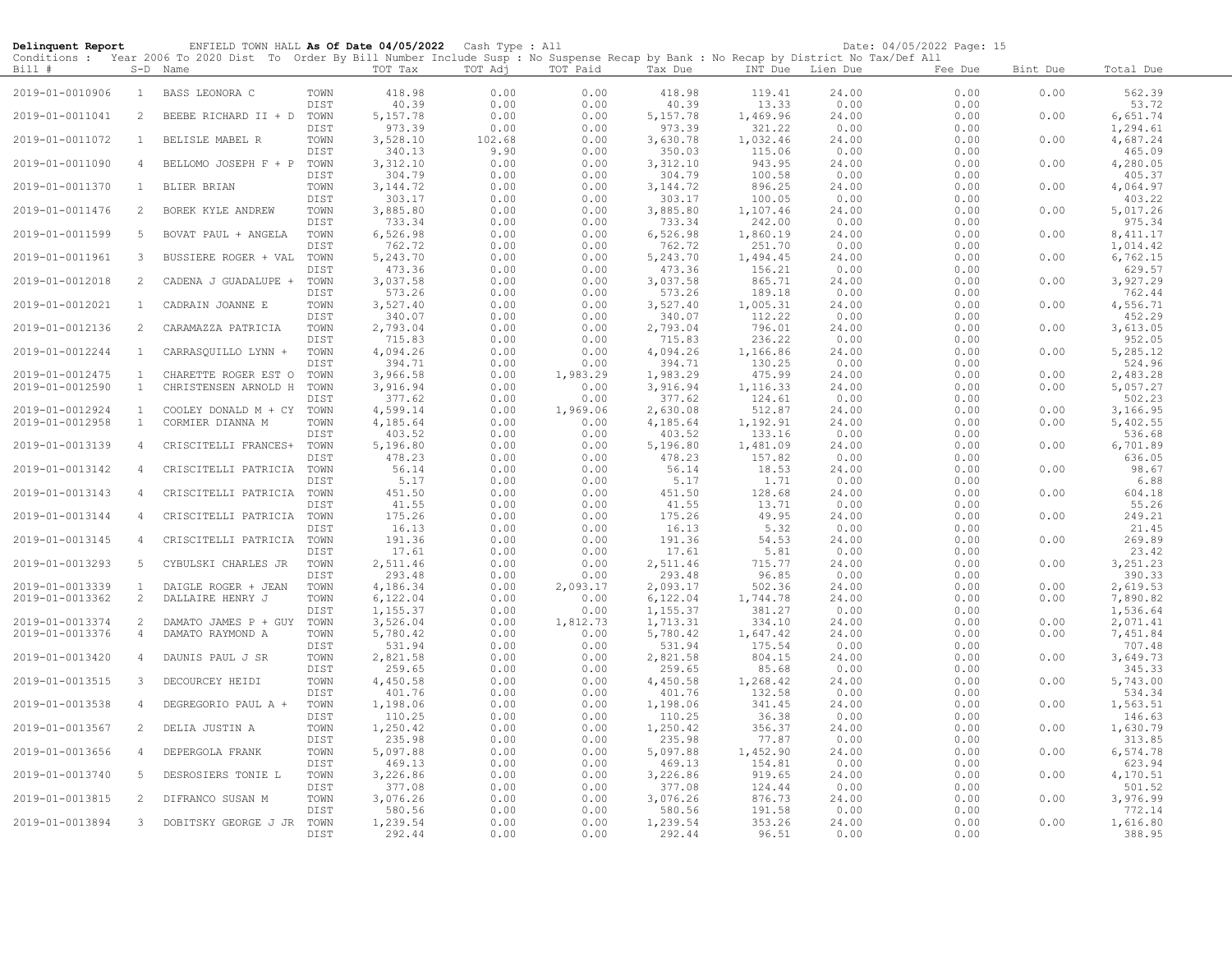| Delinquent Report                  |                         | ENFIELD TOWN HALL As Of Date 04/05/2022 Cash Type : All                                                                                                |              |                    |              |                  |                    |                    |                | Date: 04/05/2022 Page: 16 |              |                      |
|------------------------------------|-------------------------|--------------------------------------------------------------------------------------------------------------------------------------------------------|--------------|--------------------|--------------|------------------|--------------------|--------------------|----------------|---------------------------|--------------|----------------------|
| Bill #                             |                         | Conditions : Year 2006 To 2020 Dist To Order By Bill Number Include Susp : No Suspense Recap by Bank : No Recap by District No Tax/Def All<br>S-D Name |              | TOT Tax            | TOT Adj      | TOT Paid         | Tax Due            | INT Due Lien Due   |                | Fee Due                   | Bint Due     | Total Due            |
| 2019-01-0013979                    | $\mathbf{1}$            | DOW CHERYL                                                                                                                                             | TOWN         | 4,447.50           | 0.00         | 0.00             | 4,447.50           | 1,267.54           | 24,00          | 0.00                      | 0.00         | 5,739.04             |
| 2019-01-0014052                    | $\mathbf{1}$            | DRABKIN JOHN                                                                                                                                           | DIST<br>TOWN | 428.77<br>4,065.84 | 0.00<br>0.00 | 0.00<br>2,032.92 | 428.77<br>2,032.92 | 141.49<br>487.90   | 0.00<br>24.00  | 0.00<br>0.00              | 0.00         | 570.26<br>2,544.82   |
| 2019-01-0014084                    | $\mathbf{1}$            | DUCLOS RENE J                                                                                                                                          | TOWN         | 4,288.00           | 0.00         | 0.00             | 4,288.00           | 1,222.08           | 24.00          | 0.00                      | 0.00         | 5,534.08             |
|                                    |                         |                                                                                                                                                        | DIST         | 413.39             | 0.00         | 0.00             | 413.39             | 136.42             | 0.00           | 0.00                      |              | 549.81               |
| 2019-01-0014151                    | $\mathbf{3}$            | DUNN ROSEMARY                                                                                                                                          | TOWN         | 3,843.34           | 0.00         | 0.00             | 3,843.34           | 404.66             | 24.00          | 0.00                      | 0.00         | 4,272.00             |
| 2019-01-0014375                    | $\mathbf{1}$            | ENFIELD PROPERTIES L                                                                                                                                   | DIST<br>TOWN | 346.95<br>3,643.78 | 0.00<br>0.00 | 0.00<br>0.00     | 346.95             | 5.20               | 0.00<br>24.00  | 0.00<br>0.00              | 0.00         | 352.15<br>4,706.25   |
|                                    |                         |                                                                                                                                                        | DIST         | 351.29             | 0.00         | 0.00             | 3,643.78<br>351.29 | 1,038.47<br>115.93 | 0.00           | 0.00                      |              | 467.22               |
| 2019-01-0014860                    | -5                      | FORTIN CHARLES G                                                                                                                                       | TOWN         | 3,453.58           | 0.00         | 0.00             | 3,453.58           | 984.27             | 24.00          | 0.00                      | 0.00         | 4,461.85             |
|                                    |                         |                                                                                                                                                        | DIST         | 462.00             | 0.00         | 0.00             | 462.00             | 152.46             | 0.00           | 0.00                      |              | 614.46               |
| 2019-01-0015100                    | $\mathbf{1}$            | GAGNER BARBARA                                                                                                                                         | TOWN         | 2,959.88           | 0.00         | 0.00             | 2,959.88           | 843.57             | 24.00          | 0.00                      | 0.00         | 3,827.45             |
| 2019-01-0015190                    | $\overline{4}$          | GARROW SARAH A                                                                                                                                         | DIST<br>TOWN | 285.35<br>957.08   | 0.00<br>0.00 | 0.00<br>0.00     | 285.35<br>957.08   | 94.17<br>272.77    | 0.00<br>24.00  | 0.00<br>0.00              | 0.00         | 379.52<br>1,253.85   |
|                                    |                         |                                                                                                                                                        | DIST         | 88.07              | 0.00         | 0.00             | 88.07              | 29.06              | 0.00           | 0.00                      |              | 117.13               |
| 2019-01-0015191                    | 4                       | GARROW SARAH A                                                                                                                                         | TOWN         | 986.52             | 0.00         | 0.00             | 986.52             | 281.16             | 24.00          | 0.00                      | 0.00         | 1,291.68             |
|                                    |                         |                                                                                                                                                        | DIST         | 90.78              | 0.00         | 0.00             | 90.78              | 29.96              | 0.00           | 0.00                      |              | 120.74               |
| 2019-01-0015192                    | $\overline{4}$          | GARROW SARAH A                                                                                                                                         | TOWN<br>DIST | 4,038.12<br>371.61 | 0.00<br>0.00 | 0.00<br>0.00     | 4,038.12<br>371.61 | 1,150.86<br>122.63 | 24.00<br>0.00  | 0.00<br>0.00              | 0.00         | 5,212.98<br>494.24   |
| 2019-01-0015193                    | $\overline{4}$          | GARROW SARAH A                                                                                                                                         | TOWN         | 303.28             | 0.00         | 0.00             | 303.28             | 86.43              | 24.00          | 0.00                      | 0.00         | 413.71               |
|                                    |                         |                                                                                                                                                        | DIST         | 27.91              | 0.00         | 0.00             | 27.91              | 9.21               | 0.00           | 0.00                      |              | 37.12                |
| 2019-01-0015256                    | 3                       | GEMME ANN K + NIKOLA                                                                                                                                   | TOWN         | 4,261.64           | 0.00         | 0.00             | 4,261.64           | 1,214.57           | 24.00          | 0.00                      | 0.00         | 5,500.21             |
|                                    |                         |                                                                                                                                                        | DIST         | 384.71             | 0.00         | 0.00             | 384.71             | 126.95             | 0.00           | 0.00                      |              | 511.66               |
| 2019-01-0015279                    | 3                       | GEORGE DOROTHY A(LU)                                                                                                                                   | TOWN<br>DIST | 4,308.20<br>388.91 | 0.00<br>0.00 | 0.00<br>0.00     | 4,308.20<br>388.91 | 1,227.83<br>128.34 | 24.00<br>0.00  | 0.00<br>0.00              | 0.00         | 5,560.03<br>517.25   |
| 2019-01-0015411                    | $\overline{4}$          | GLEMBOSKI STANLEY J                                                                                                                                    | TOWN         | 8,804.30           | 0.00         | 6,407.16         | 2,397.14           | 35.96              | 24.00          | 0.00                      | 0.00         | 2,457.10             |
| 2019-01-0015455                    | $\mathbf{1}$            | GOLDEN GEORGE L                                                                                                                                        | TOWN         | 19.85              | 0.00         | 0.00             | 19.85              | 6.55               | 24.00          | 0.00                      | 0.00         | 50.40                |
|                                    |                         |                                                                                                                                                        | DIST         | 1.91               | 0.00         | 0.00             | 1.91               | 0.63               | 0.00           | 0.00                      |              | 2.54                 |
| 2019-01-0015514                    | 2                       | GORDON JOSEPHINE A +                                                                                                                                   | TOWN<br>DIST | 2,902.36<br>547.74 | 0.00<br>0.00 | 0.00<br>0.00     | 2,902.36<br>547.74 | 827.17<br>180.75   | 24.00<br>0.00  | 0.00<br>0.00              | 0.00         | 3,753.53<br>728.49   |
| 2019-01-0015607                    | $\mathbf{1}$            | GRECO JANET M                                                                                                                                          | TOWN         | 4,849.02           | 0.00         | 0.00             | 4,849.02           | 1,381.97           | 24.00          | 0.00                      | 0.00         | 6,254.99             |
|                                    |                         |                                                                                                                                                        | DIST         | 467.48             | 0.00         | 0.00             | 467.48             | 154.27             | 0.00           | 0.00                      |              | 621.75               |
| 2019-01-0015781                    | $\overline{4}$          | GUILLEMETTE THOMAS +                                                                                                                                   | TOWN         | 3,487.02           | 0.00         | 0.00             | 3,487.02           | 993.80             | 24.00          | 0.00                      | 0.00         | 4,504.82             |
|                                    | 5                       |                                                                                                                                                        | DIST         | 320.89             | 0.00         | 0.00             | 320.89             | 105.89             | 0.00           | 0.00                      |              | 426.78               |
| 2019-01-0015808<br>2019-01-0015826 | $\overline{\mathbf{3}}$ | GUTTILLA PHILLIP P +<br>H I O TRUST INC TRUS                                                                                                           | TOWN<br>TOWN | 4,437.92<br>62.64  | 0.00<br>0.00 | 2,218.96<br>0.00 | 2,218.96<br>62.64  | 532.55<br>20.67    | 24.00<br>24.00 | 0.00<br>0.00              | 0.00<br>0.00 | 2,775.51<br>107.31   |
|                                    |                         |                                                                                                                                                        | DIST         | 5.65               | 0.00         | 0.00             | 5.65               | 1.86               | 0.00           | 0.00                      |              | 7.51                 |
| 2019-01-0016056                    | $\mathbf{3}$            | HASTINGS PAULA                                                                                                                                         | TOWN         | 3,283.34           | 0.00         | 199.78           | 3,083.56           | 462.53             | 24.00          | 0.00                      | 0.00         | 3,570.09             |
| 2019-01-0016180                    | $\mathbf{3}$            | HENNEBERGER JOHN A J                                                                                                                                   | TOWN         | 3,071.80           | 0.00         | 0.00             | 3,071.80           | 552.92             | 24.00          | 0.00                      | 0.00         | 3,648.72             |
| 2019-01-0016332                    | $\mathbf{1}$            | HOLDEN HERBERT W JR                                                                                                                                    | DIST<br>TOWN | 277.30<br>5,941.64 | 0.00<br>0.00 | 95.86<br>0.00    | 181.44<br>5,941.64 | 32.66<br>1,693.37  | 0.00<br>24.00  | 0.00<br>0.00              | 0.00         | 214.10<br>7,659.01   |
|                                    |                         |                                                                                                                                                        | DIST         | 572.81             | 0.00         | 0.00             | 572.81             | 189.03             | 0.00           | 0.00                      |              | 761.84               |
| 2019-01-0016334                    | 5                       | HOLDEN PATRICIA B +                                                                                                                                    | TOWN         | 3,362.08           | 0.00         | 0.00             | 3,362.08           | 534.80             | 24.00          | 0.00                      | 0.00         | 3,920.88             |
|                                    |                         |                                                                                                                                                        | DIST         | 392.88             | 0.00         | 0.00             | 392.88             | 53.04              | 0.00           | 0.00                      |              | 445.92               |
| 2019-01-0016364<br>2019-01-0016435 | 1<br>2                  | HEWITT ERIC ALLEN<br>HOWIE MAUREEN + GARY                                                                                                              | TOWN<br>TOWN | 5,416.90<br>942.02 | 0.00<br>0.00 | 2,461.28<br>0.00 | 2,955.62<br>942.02 | 177.34<br>268.47   | 24.00<br>24.00 | 0.00<br>0.00              | 0.00<br>0.00 | 3,156.96<br>1,234.49 |
|                                    |                         |                                                                                                                                                        | DIST         | 177.78             | 0.00         | 0.00             | 177.78             | 58.67              | 0.00           | 0.00                      |              | 236.45               |
| 2019-01-0016493                    | 2                       | HUNT RUTH E                                                                                                                                            | TOWN         | 1,646.46           | 0.00         | 823.23           | 823.23             | 197.58             | 24.00          | 0.00                      | 0.00         | 1,044.81             |
| 2019-01-0016583                    | 3                       | IRISH BEND FARM LLP                                                                                                                                    | TOWN         | 12.32              | 0.00         | 0.00             | 12.32              | 4.07               | 24.00          | 0.00                      | 0.00         | 40.39                |
| 2019-01-0016584                    | $\mathbf{3}$            |                                                                                                                                                        | DIST<br>TOWN | 1.11<br>99.96      | 0.00<br>0.00 | 0.00             | 1.11<br>99.96      | 0.37               | 0.00           | 0.00<br>0.00              | 0.00         | 1.48<br>156.95       |
|                                    |                         | IRISH BEND FARM LLP                                                                                                                                    | DIST         | 9.02               | 0.00         | 0.00<br>0.00     | 9.02               | 32.99<br>2.98      | 24.00<br>0.00  | 0.00                      |              | 12.00                |
| 2019-01-0016585                    | 3                       | IRISH BEND FARM LLP                                                                                                                                    | TOWN         | 203.68             | 0.00         | 0.00             | 203.68             | 58.05              | 24.00          | 0.00                      | 0.00         | 285.73               |
|                                    |                         |                                                                                                                                                        | DIST         | 18.39              | 0.00         | 0.00             | 18.39              | 6.07               | 0.00           | 0.00                      |              | 24.46                |
| 2019-01-0016586                    | $\mathbf{3}$            | IRISH BEND FARM LLP                                                                                                                                    | TOWN         | 1,506.46           | 0.00         | 0.00             | 1,506.46           | 429.35             | 24.00          | 0.00                      | 0.00         | 1,959.81             |
| 2019-01-0016589                    | 3                       | IRISH FAY A                                                                                                                                            | DIST<br>TOWN | 135.99<br>4,070.64 | 0.00<br>0.00 | 0.00<br>0.00     | 135.99<br>4,070.64 | 44.88<br>1,160.14  | 0.00<br>24.00  | 0.00<br>0.00              | 0.00         | 180.87<br>5,254.78   |
|                                    |                         |                                                                                                                                                        | DIST         | 367.46             | 0.00         | 0.00             | 367.46             | 121.26             | 0.00           | 0.00                      |              | 488.72               |
| 2019-01-0016624                    | 3                       | IZZO THERESA                                                                                                                                           | TOWN         | 4,592.98           | 0.00         | 0.00             | 4,592.98           | 1,309.00           | 24.00          | 0.00                      | 0.00         | 5,925.98             |
|                                    |                         |                                                                                                                                                        | DIST         | 414.62             | 0.00         | 0.00             | 414.62             | 136.82             | 0.00           | 0.00                      |              | 551.44               |
| 2019-01-0016652                    | $\mathbf{1}$            | JACOBS EDWARD + LUCI                                                                                                                                   | TOWN         | 5,472.02           | 0.00         | 2,736.01         | 2,736.01           | 656.64             | 24.00          | 0.00                      | 0.00         | 3,416.65             |
| 2019-01-0016740                    | 5                       | JASMINKSI DANIEL + F                                                                                                                                   | TOWN<br>DIST | 3,787.22<br>442.56 | 0.00<br>0.00 | 0.00<br>0.00     | 3,787.22<br>442.56 | 426.23<br>39.83    | 24.00<br>0.00  | 0.00<br>0.00              | 0.00         | 4,237.45<br>482.39   |
| 2019-01-0016859                    | $\mathbf{1}$            | JOHNSTON GREGORY R + TOWN                                                                                                                              |              | 4,588.20           | 0.00         | 0.00             | 4,588.20           | 1,307.63           | 24.00          | 0.00                      | 0.00         | 5,919.83             |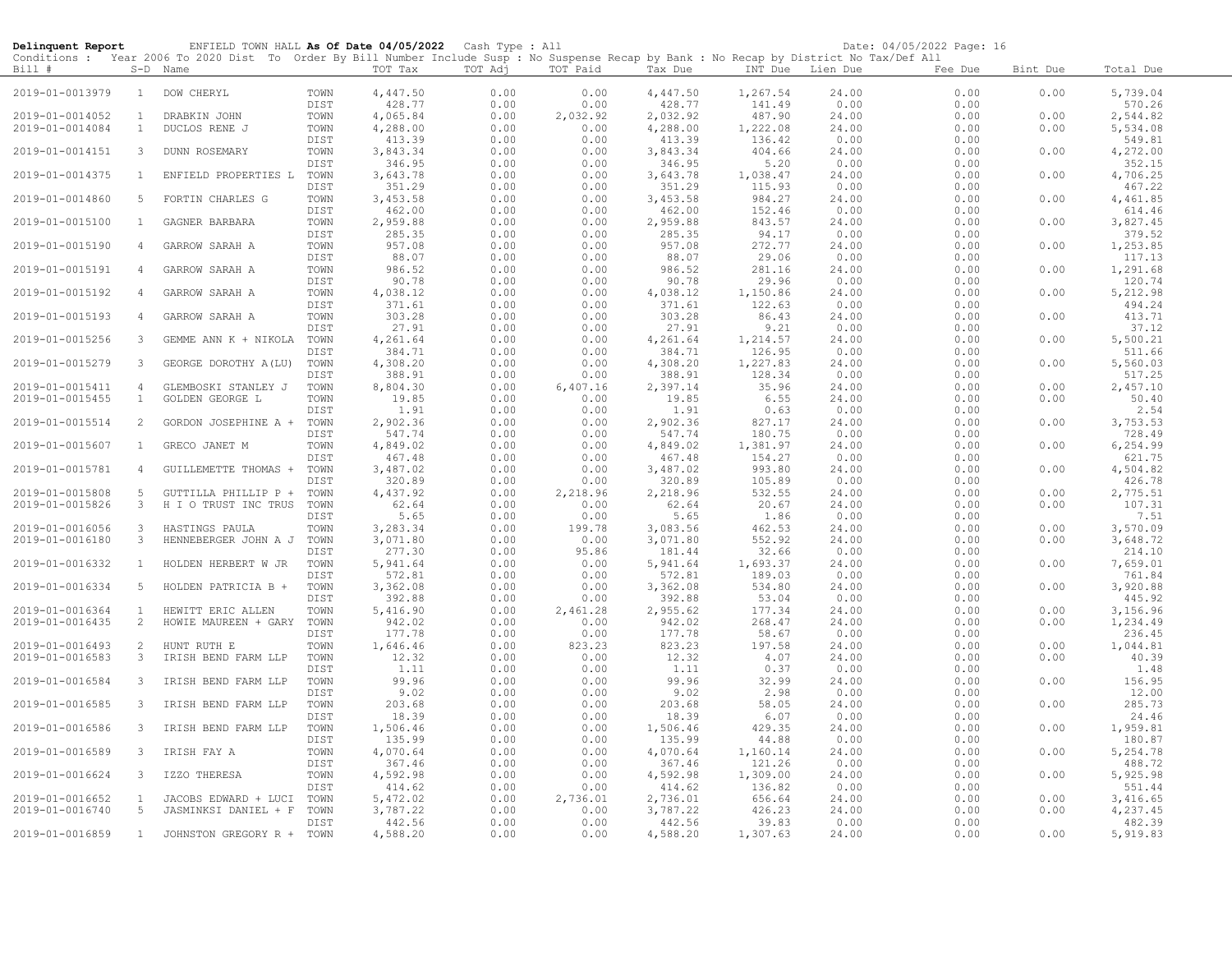| Conditions : Year 2006 To 2020 Dist To Order By Bill Number Include Susp : No Suspense Recap by Bank : No Recap by District No Tax/Def All<br>TOT Tax<br>TOT Adj<br>TOT Paid<br>Bill #<br>S-D Name<br>Tax Due<br>INT Due Lien Due<br>Fee Due<br>Bint Due<br>Total Due<br>442.33<br>0.00<br>DIST<br>0.00<br>442.33<br>145.97<br>0.00<br>0.00<br>588.30<br>1,379.05<br>2019-01-0016887<br>5<br>4,838.76<br>0.00<br>0.00<br>4,838.76<br>0.00<br>6,241.81<br>JONES MICHAEL C + BR<br>TOWN<br>24.00<br>0.00<br>565.44<br>0.00<br>565.44<br>186.60<br>0.00<br>752.04<br>DIST<br>0.00<br>0.00<br>4,257.54<br>0.00<br>4,087.55<br>374.44<br>24.00<br>4,485.99<br>2019-01-0016975<br>$\mathbf{3}$<br>TOWN<br>169.99<br>0.00<br>0.00<br>KANE MARY C EST OF +<br>2019-01-0017079<br>2<br>TOWN<br>1,892.58<br>0.00<br>338.84<br>1,553.74<br>93.22<br>24.00<br>0.00<br>0.00<br>1,670.96<br>KEDZIOR LORI ANN<br>2019-01-0017179<br>5<br>1,612.92<br>0.00<br>1,612.92<br>459.68<br>0.00<br>2,096.60<br>KERTENIS MADELINE R<br>TOWN<br>0.00<br>24.00<br>0.00<br>188.48<br>0.00<br>0.00<br>62.20<br>0.00<br>250.68<br>DIST<br>188.48<br>0.00<br>2019-01-0017232<br>5,205.36<br>0.00<br>5,205.36<br>1,483.52<br>0.00<br>6,712.88<br>2<br>KING ETHEL (LU) + LEO<br>TOWN<br>0.00<br>24.00<br>0.00<br>982.37<br>982.37<br>324.18<br>1,306.55<br>DIST<br>0.00<br>0.00<br>0.00<br>0.00<br>2019-01-0017558<br>3,428.14<br>0.00<br>1,714.07<br>1,714.07<br>411.38<br>24.00<br>0.00<br>0.00<br>2,149.45<br>$\overline{4}$<br>LACHAPELLE SEAN M +<br>TOWN<br>4,839.10<br>0.00<br>4,839.10<br>1,379.14<br>6,242.24<br>2019-01-0017611<br>$\overline{c}$<br>LAING KEVIN ALAN + H<br>TOWN<br>0.00<br>24.00<br>0.00<br>0.00<br>913.25<br>0.00<br>0.00<br>301.37<br>1,214.62<br>DIST<br>913.25<br>0.00<br>0.00<br>4,736.06<br>0.00<br>0.00<br>4,736.06<br>1,349.78<br>6,109.84<br>2019-01-0017711<br>$\overline{4}$<br>LANGH JOHN III<br>TOWN<br>24.00<br>0.00<br>0.00<br>435.83<br>435.83<br>0.00<br>0.00<br>143.82<br>0.00<br>579.65<br>DIST<br>0.00<br>2,887.64<br>0.00<br>2,887.64<br>24.00<br>3,734.62<br>2019-01-0017715<br>5<br>LANGLOIS EDGAR R<br>TOWN<br>0.00<br>822.98<br>0.00<br>0.00<br>337.44<br>0.00<br>0.00<br>337.44<br>111.36<br>0.00<br>0.00<br>448.80<br>DIST<br>2,396.10<br>0.00<br>489.12<br>7.34<br>0.00<br>0.00<br>520.46<br>2019-01-0017732<br>$\mathbf{1}$<br>LAPA ALLAN P<br>TOWN<br>1,906.98<br>24.00<br>165.68<br>0.00<br>165.68<br>47.22<br>0.00<br>236.90<br>2019-01-0017853<br>LAVITT SOL<br>TOWN<br>0.00<br>24.00<br>0.00<br>$\mathbf{1}$<br>15.97<br>21.24<br>DIST<br>0.00<br>0.00<br>15.97<br>5.27<br>0.00<br>0.00<br>2019-01-0017889<br>3,841.64<br>0.00<br>3,841.64<br>3<br>LAYNE GLENN L JR + J<br>TOWN<br>0.00<br>1,094.87<br>24.00<br>0.00<br>0.00<br>4,960.51<br>346.79<br>DIST<br>0.00<br>0.00<br>346.79<br>114.44<br>0.00<br>0.00<br>461.23<br>4,757.30<br>0.00<br>3,472.94<br>19.27<br>1,327.63<br>2019-01-0018101<br>$\mathbf{1}$<br>LEVESQUE JASON<br>TOWN<br>1,284.36<br>24.00<br>0.00<br>0.00<br>3,426.08<br>0.00<br>2,737.05<br>689.03<br>806.05<br>2019-01-0018247<br>$\overline{4}$<br>LOCARIO ELIZABETH<br>TOWN<br>93.02<br>24.00<br>0.00<br>0.00<br>MANNING SYDNEY F<br>0.00<br>479.49<br>2,185.89<br>2019-01-0018673<br>$\mathbf{1}$<br>1,682.40<br>0.00<br>1,682.40<br>24.00<br>0.00<br>TOWN<br>0.00<br>162.20<br>0.00<br>53.53<br>215.73<br>DIST<br>0.00<br>162.20<br>0.00<br>0.00<br>1,753.60<br>0.00<br>1,753.60<br>499.77<br>2,277.37<br>2019-01-0018674<br>MANNING SYDNEY F<br>TOWN<br>0.00<br>24.00<br>0.00<br>0.00<br>$\mathbf{1}$<br>169.06<br>0.00<br>0.00<br>169.06<br>55.79<br>0.00<br>224.85<br>DIST<br>0.00<br>2019-01-0018788<br>$\mathbf{3}$<br>MARSTERS LYNN M<br>TOWN<br>6,065.90<br>0.00<br>0.00<br>6,065.90<br>1,728.78<br>24.00<br>0.00<br>0.00<br>7,818.68<br>547.58<br>728.28<br>DIST<br>0.00<br>0.00<br>547.58<br>180.70<br>0.00<br>0.00<br>115.02<br>0.00<br>0.00<br>171.80<br>2019-01-0018792<br>$\overline{4}$<br>MARTEL URBAIN R + VI<br>TOWN<br>115.02<br>32.78<br>24.00<br>0.00<br>0.00<br>14.07<br>DIST<br>10.58<br>0.00<br>0.00<br>10.58<br>3.49<br>0.00<br>0.00<br>2<br>1,864.86<br>0.00<br>1,260.59<br>54.38<br>0.00<br>682.65<br>2019-01-0018925<br>MATUSIK KRZYSZTOF<br>TOWN<br>604.27<br>24.00<br>0.00<br>4,463.88<br>169.47<br>2019-01-0019153<br>-5<br>MCMAHON GERALD P<br>TOWN<br>4,587.16<br>0.00<br>123.28<br>22.19<br>24.00<br>0.00<br>0.00<br>3,705.60<br>2019-01-0019288<br>$\mathbf{1}$<br>MERRILL VERNON C<br>TOWN<br>2,865.06<br>0.00<br>0.00<br>2,865.06<br>816.54<br>24.00<br>0.00<br>0.00<br>276.21<br>0.00<br>276.21<br>91.15<br>367.36<br>DIST<br>0.00<br>0.00<br>0.00<br>3,788.58<br>0.00<br>2,400.33<br>360.05<br>0.00<br>2,784.38<br>2019-01-0019631<br>$\mathbf{3}$<br>MORENCY DARCY L<br>TOWN<br>1,388.25<br>24.00<br>0.00<br>3,567.80<br>0.00<br>3,567.80<br>1,016.83<br>0.00<br>0.00<br>4,608.63<br>2019-01-0019634<br>MORGAN BEVERLY ANN<br>TOWN<br>0.00<br>24.00<br>4<br>328.32<br>0.00<br>0.00<br>328.32<br>108.35<br>0.00<br>0.00<br>436.67<br>DIST<br>2019-01-0019790<br>3,977.54<br>0.00<br>0.00<br>3,977.54<br>1,133.59<br>0.00<br>0.00<br>5, 135. 13<br>$\overline{4}$<br>AHLBERG JOHN E + AMA<br>TOWN<br>24.00<br>0.00<br>DIST<br>366.03<br>0.00<br>366.03<br>120.79<br>0.00<br>0.00<br>486.82<br>4,257.54<br>937.90<br>5,929.33<br>2019-01-0019811<br>$\mathbf{3}$<br>TOWN<br>0.00<br>5,195.44<br>709.89<br>24.00<br>0.00<br>0.00<br>MURRAY ALLAN M + JAN<br>384.33<br>84.67<br>0.00<br>7.04<br>476.04<br>DIST<br>469.00<br>0.00<br>0.00<br>5,482.16<br>2019-01-0019903<br>TOWN<br>4,247.60<br>0.00<br>0.00<br>4,247.60<br>1,210.56<br>24.00<br>0.00<br>0.00<br>$\overline{4}$<br>NASIATKA JAMES + POS<br>390.88<br>0.00<br>0.00<br>390.88<br>128.99<br>0.00<br>0.00<br>519.87<br>DIST<br>0.00<br>1,688.40<br>481.20<br>24.00<br>2,193.60<br>2019-01-0019940<br>$\mathbf{1}$<br>NELLIGAN FRANCIS R +<br>1,688.40<br>0.00<br>0.00<br>0.00<br>TOWN<br>DIST<br>218.86<br>0.00<br>0.00<br>218.86<br>72.22<br>0.00<br>0.00<br>291.08<br>2019-01-0020059<br>3,725.94<br>0.00<br>3,725.94<br>1,061.89<br>0.00<br>0.00<br>4,811.83<br>$\overline{4}$<br>NOHMY LORA ANNE<br>TOWN<br>0.00<br>24.00<br>0.00<br>456.03<br>DIST<br>342.88<br>0.00<br>342.88<br>113.15<br>0.00<br>0.00<br>1,571.86<br>2019-01-0020155<br>1,204.56<br>0.00<br>0.00<br>1,204.56<br>343.30<br>24.00<br>0.00<br>0.00<br>$\overline{4}$<br>NUGER ROBERT AND SYL TOWN<br>0.00<br>36.58<br>147.43<br>110.85<br>0.00<br>110.85<br>0.00<br>0.00<br>DIST<br>2019-01-0020156<br>2<br>TOWN<br>1,646.46<br>0.00<br>0.00<br>1,646.46<br>469.25<br>24.00<br>0.00<br>2,139.71<br>NUNES HELDER<br>0.00<br>0.00<br>0.00<br>310.73<br>102.54<br>413.27<br>DIST<br>310.73<br>0.00<br>0.00<br>4,891.48<br>0.00<br>0.00<br>4,891.48<br>1,394.07<br>0.00<br>6,309.55<br>2019-01-0020174<br>4<br>OBRIEN DAVID J<br>TOWN<br>24.00<br>0.00<br>598.69<br>DIST<br>450.14<br>0.00<br>0.00<br>450.14<br>148.55<br>0.00<br>0.00<br>4,181.54<br>0.00<br>2,090.77<br>2,090.77<br>501.78<br>24.00<br>0.00<br>2,616.55<br>2019-01-0020267<br>$\mathbf{1}$<br>TOWN<br>0.00<br>OLIVER ERIC<br>2019-01-0020276<br>$\mathbf{1}$<br>OLIVER ROAD HOLDING<br>2,444.36<br>0.00<br>0.00<br>2,444.36<br>696.64<br>24.00<br>0.00<br>0.00<br>3,165.00<br>TOWN<br>235.65<br>0.00<br>0.00<br>235.65<br>77.76<br>0.00<br>313.41<br>DIST<br>0.00<br>2019-01-0020424<br>P + J VENTURES LLC<br>4,080.22<br>0.00<br>0.00<br>4,080.22<br>1,162.87<br>0.00<br>0.00<br>5,267.09<br>1<br>TOWN<br>24.00<br>393.36<br>0.00<br>393.36<br>129.81<br>0.00<br>523.17<br>DIST<br>0.00<br>0.00<br>82, 237.58<br>0.00<br>19,053.73<br>2019-01-0020426<br>5<br>PA ENFIELD LLC<br>TOWN<br>63,489.08<br>18,748.50<br>281.23<br>24.00<br>0.00<br>0.00<br>2019-01-0020476<br>PALMIERI PATRICK<br>251.60<br>0.00<br>0.00<br>251.60<br>71.70<br>24.00<br>0.00<br>347.30<br>$\mathbf{1}$<br>TOWN<br>0.00<br>0.00<br>32.27<br>DIST<br>24.26<br>0.00<br>24.26<br>8.01<br>0.00<br>0.00<br>2019-01-0020494<br>2<br>PANELLA MICHAEL T<br>15,587.32<br>0.00<br>15,330.70<br>11.55<br>0.00<br>292.17<br>TOWN<br>256.62<br>24.00<br>0.00<br>2019-01-0020512<br>$\mathbf{1}$<br>PAPPAS MARGARET R<br>TOWN<br>276.92<br>$-276.92$<br>0.00<br>0.00<br>0.00<br>24.00<br>0.00<br>0.00<br>24.00 | Delinquent Report | ENFIELD TOWN HALL As Of Date 04/05/2022 Cash Type : All |  |  |  | Date: 04/05/2022 Page: 17 |  |
|----------------------------------------------------------------------------------------------------------------------------------------------------------------------------------------------------------------------------------------------------------------------------------------------------------------------------------------------------------------------------------------------------------------------------------------------------------------------------------------------------------------------------------------------------------------------------------------------------------------------------------------------------------------------------------------------------------------------------------------------------------------------------------------------------------------------------------------------------------------------------------------------------------------------------------------------------------------------------------------------------------------------------------------------------------------------------------------------------------------------------------------------------------------------------------------------------------------------------------------------------------------------------------------------------------------------------------------------------------------------------------------------------------------------------------------------------------------------------------------------------------------------------------------------------------------------------------------------------------------------------------------------------------------------------------------------------------------------------------------------------------------------------------------------------------------------------------------------------------------------------------------------------------------------------------------------------------------------------------------------------------------------------------------------------------------------------------------------------------------------------------------------------------------------------------------------------------------------------------------------------------------------------------------------------------------------------------------------------------------------------------------------------------------------------------------------------------------------------------------------------------------------------------------------------------------------------------------------------------------------------------------------------------------------------------------------------------------------------------------------------------------------------------------------------------------------------------------------------------------------------------------------------------------------------------------------------------------------------------------------------------------------------------------------------------------------------------------------------------------------------------------------------------------------------------------------------------------------------------------------------------------------------------------------------------------------------------------------------------------------------------------------------------------------------------------------------------------------------------------------------------------------------------------------------------------------------------------------------------------------------------------------------------------------------------------------------------------------------------------------------------------------------------------------------------------------------------------------------------------------------------------------------------------------------------------------------------------------------------------------------------------------------------------------------------------------------------------------------------------------------------------------------------------------------------------------------------------------------------------------------------------------------------------------------------------------------------------------------------------------------------------------------------------------------------------------------------------------------------------------------------------------------------------------------------------------------------------------------------------------------------------------------------------------------------------------------------------------------------------------------------------------------------------------------------------------------------------------------------------------------------------------------------------------------------------------------------------------------------------------------------------------------------------------------------------------------------------------------------------------------------------------------------------------------------------------------------------------------------------------------------------------------------------------------------------------------------------------------------------------------------------------------------------------------------------------------------------------------------------------------------------------------------------------------------------------------------------------------------------------------------------------------------------------------------------------------------------------------------------------------------------------------------------------------------------------------------------------------------------------------------------------------------------------------------------------------------------------------------------------------------------------------------------------------------------------------------------------------------------------------------------------------------------------------------------------------------------------------------------------------------------------------------------------------------------------------------------------------------------------------------------------------------------------------------------------------------------------------------------------------------------------------------------------------------------------------------------------------------------------------------------------------------------------------------------------------------------------------------------------------------------------------------------------------------------------------------------------------------------------------------------------------------------------------------------------------------------------------------------------------------------------------------------------------------------------------------------------------------------------------------------------------------------------------------------------------------------------------------------------------------------------------------------------------------------------------------------------------------------------------------------------------------------------------------------------------------------------------------------------------------------------------------------------------------------------------------------------------------------------------------------------------------------------------------------------------------------------------------------------------------------------------------------------------------------------------------------------------------------------------------------------------------------------------------------------------------------------------------------------------------------------------------------------------------------------------------------------------------------------------------------------------------------------------------------------------------------------------------------------------------------------|-------------------|---------------------------------------------------------|--|--|--|---------------------------|--|
|                                                                                                                                                                                                                                                                                                                                                                                                                                                                                                                                                                                                                                                                                                                                                                                                                                                                                                                                                                                                                                                                                                                                                                                                                                                                                                                                                                                                                                                                                                                                                                                                                                                                                                                                                                                                                                                                                                                                                                                                                                                                                                                                                                                                                                                                                                                                                                                                                                                                                                                                                                                                                                                                                                                                                                                                                                                                                                                                                                                                                                                                                                                                                                                                                                                                                                                                                                                                                                                                                                                                                                                                                                                                                                                                                                                                                                                                                                                                                                                                                                                                                                                                                                                                                                                                                                                                                                                                                                                                                                                                                                                                                                                                                                                                                                                                                                                                                                                                                                                                                                                                                                                                                                                                                                                                                                                                                                                                                                                                                                                                                                                                                                                                                                                                                                                                                                                                                                                                                                                                                                                                                                                                                                                                                                                                                                                                                                                                                                                                                                                                                                                                                                                                                                                                                                                                                                                                                                                                                                                                                                                                                                                                                                                                                                                                                                                                                                                                                                                                                                                                                                                                                                                                                                                                                                                                                                                                                                                                                                                                                                                                                                                                                                                                                                                                      |                   |                                                         |  |  |  |                           |  |
|                                                                                                                                                                                                                                                                                                                                                                                                                                                                                                                                                                                                                                                                                                                                                                                                                                                                                                                                                                                                                                                                                                                                                                                                                                                                                                                                                                                                                                                                                                                                                                                                                                                                                                                                                                                                                                                                                                                                                                                                                                                                                                                                                                                                                                                                                                                                                                                                                                                                                                                                                                                                                                                                                                                                                                                                                                                                                                                                                                                                                                                                                                                                                                                                                                                                                                                                                                                                                                                                                                                                                                                                                                                                                                                                                                                                                                                                                                                                                                                                                                                                                                                                                                                                                                                                                                                                                                                                                                                                                                                                                                                                                                                                                                                                                                                                                                                                                                                                                                                                                                                                                                                                                                                                                                                                                                                                                                                                                                                                                                                                                                                                                                                                                                                                                                                                                                                                                                                                                                                                                                                                                                                                                                                                                                                                                                                                                                                                                                                                                                                                                                                                                                                                                                                                                                                                                                                                                                                                                                                                                                                                                                                                                                                                                                                                                                                                                                                                                                                                                                                                                                                                                                                                                                                                                                                                                                                                                                                                                                                                                                                                                                                                                                                                                                                                      |                   |                                                         |  |  |  |                           |  |
|                                                                                                                                                                                                                                                                                                                                                                                                                                                                                                                                                                                                                                                                                                                                                                                                                                                                                                                                                                                                                                                                                                                                                                                                                                                                                                                                                                                                                                                                                                                                                                                                                                                                                                                                                                                                                                                                                                                                                                                                                                                                                                                                                                                                                                                                                                                                                                                                                                                                                                                                                                                                                                                                                                                                                                                                                                                                                                                                                                                                                                                                                                                                                                                                                                                                                                                                                                                                                                                                                                                                                                                                                                                                                                                                                                                                                                                                                                                                                                                                                                                                                                                                                                                                                                                                                                                                                                                                                                                                                                                                                                                                                                                                                                                                                                                                                                                                                                                                                                                                                                                                                                                                                                                                                                                                                                                                                                                                                                                                                                                                                                                                                                                                                                                                                                                                                                                                                                                                                                                                                                                                                                                                                                                                                                                                                                                                                                                                                                                                                                                                                                                                                                                                                                                                                                                                                                                                                                                                                                                                                                                                                                                                                                                                                                                                                                                                                                                                                                                                                                                                                                                                                                                                                                                                                                                                                                                                                                                                                                                                                                                                                                                                                                                                                                                                      |                   |                                                         |  |  |  |                           |  |
|                                                                                                                                                                                                                                                                                                                                                                                                                                                                                                                                                                                                                                                                                                                                                                                                                                                                                                                                                                                                                                                                                                                                                                                                                                                                                                                                                                                                                                                                                                                                                                                                                                                                                                                                                                                                                                                                                                                                                                                                                                                                                                                                                                                                                                                                                                                                                                                                                                                                                                                                                                                                                                                                                                                                                                                                                                                                                                                                                                                                                                                                                                                                                                                                                                                                                                                                                                                                                                                                                                                                                                                                                                                                                                                                                                                                                                                                                                                                                                                                                                                                                                                                                                                                                                                                                                                                                                                                                                                                                                                                                                                                                                                                                                                                                                                                                                                                                                                                                                                                                                                                                                                                                                                                                                                                                                                                                                                                                                                                                                                                                                                                                                                                                                                                                                                                                                                                                                                                                                                                                                                                                                                                                                                                                                                                                                                                                                                                                                                                                                                                                                                                                                                                                                                                                                                                                                                                                                                                                                                                                                                                                                                                                                                                                                                                                                                                                                                                                                                                                                                                                                                                                                                                                                                                                                                                                                                                                                                                                                                                                                                                                                                                                                                                                                                                      |                   |                                                         |  |  |  |                           |  |
|                                                                                                                                                                                                                                                                                                                                                                                                                                                                                                                                                                                                                                                                                                                                                                                                                                                                                                                                                                                                                                                                                                                                                                                                                                                                                                                                                                                                                                                                                                                                                                                                                                                                                                                                                                                                                                                                                                                                                                                                                                                                                                                                                                                                                                                                                                                                                                                                                                                                                                                                                                                                                                                                                                                                                                                                                                                                                                                                                                                                                                                                                                                                                                                                                                                                                                                                                                                                                                                                                                                                                                                                                                                                                                                                                                                                                                                                                                                                                                                                                                                                                                                                                                                                                                                                                                                                                                                                                                                                                                                                                                                                                                                                                                                                                                                                                                                                                                                                                                                                                                                                                                                                                                                                                                                                                                                                                                                                                                                                                                                                                                                                                                                                                                                                                                                                                                                                                                                                                                                                                                                                                                                                                                                                                                                                                                                                                                                                                                                                                                                                                                                                                                                                                                                                                                                                                                                                                                                                                                                                                                                                                                                                                                                                                                                                                                                                                                                                                                                                                                                                                                                                                                                                                                                                                                                                                                                                                                                                                                                                                                                                                                                                                                                                                                                                      |                   |                                                         |  |  |  |                           |  |
|                                                                                                                                                                                                                                                                                                                                                                                                                                                                                                                                                                                                                                                                                                                                                                                                                                                                                                                                                                                                                                                                                                                                                                                                                                                                                                                                                                                                                                                                                                                                                                                                                                                                                                                                                                                                                                                                                                                                                                                                                                                                                                                                                                                                                                                                                                                                                                                                                                                                                                                                                                                                                                                                                                                                                                                                                                                                                                                                                                                                                                                                                                                                                                                                                                                                                                                                                                                                                                                                                                                                                                                                                                                                                                                                                                                                                                                                                                                                                                                                                                                                                                                                                                                                                                                                                                                                                                                                                                                                                                                                                                                                                                                                                                                                                                                                                                                                                                                                                                                                                                                                                                                                                                                                                                                                                                                                                                                                                                                                                                                                                                                                                                                                                                                                                                                                                                                                                                                                                                                                                                                                                                                                                                                                                                                                                                                                                                                                                                                                                                                                                                                                                                                                                                                                                                                                                                                                                                                                                                                                                                                                                                                                                                                                                                                                                                                                                                                                                                                                                                                                                                                                                                                                                                                                                                                                                                                                                                                                                                                                                                                                                                                                                                                                                                                                      |                   |                                                         |  |  |  |                           |  |
|                                                                                                                                                                                                                                                                                                                                                                                                                                                                                                                                                                                                                                                                                                                                                                                                                                                                                                                                                                                                                                                                                                                                                                                                                                                                                                                                                                                                                                                                                                                                                                                                                                                                                                                                                                                                                                                                                                                                                                                                                                                                                                                                                                                                                                                                                                                                                                                                                                                                                                                                                                                                                                                                                                                                                                                                                                                                                                                                                                                                                                                                                                                                                                                                                                                                                                                                                                                                                                                                                                                                                                                                                                                                                                                                                                                                                                                                                                                                                                                                                                                                                                                                                                                                                                                                                                                                                                                                                                                                                                                                                                                                                                                                                                                                                                                                                                                                                                                                                                                                                                                                                                                                                                                                                                                                                                                                                                                                                                                                                                                                                                                                                                                                                                                                                                                                                                                                                                                                                                                                                                                                                                                                                                                                                                                                                                                                                                                                                                                                                                                                                                                                                                                                                                                                                                                                                                                                                                                                                                                                                                                                                                                                                                                                                                                                                                                                                                                                                                                                                                                                                                                                                                                                                                                                                                                                                                                                                                                                                                                                                                                                                                                                                                                                                                                                      |                   |                                                         |  |  |  |                           |  |
|                                                                                                                                                                                                                                                                                                                                                                                                                                                                                                                                                                                                                                                                                                                                                                                                                                                                                                                                                                                                                                                                                                                                                                                                                                                                                                                                                                                                                                                                                                                                                                                                                                                                                                                                                                                                                                                                                                                                                                                                                                                                                                                                                                                                                                                                                                                                                                                                                                                                                                                                                                                                                                                                                                                                                                                                                                                                                                                                                                                                                                                                                                                                                                                                                                                                                                                                                                                                                                                                                                                                                                                                                                                                                                                                                                                                                                                                                                                                                                                                                                                                                                                                                                                                                                                                                                                                                                                                                                                                                                                                                                                                                                                                                                                                                                                                                                                                                                                                                                                                                                                                                                                                                                                                                                                                                                                                                                                                                                                                                                                                                                                                                                                                                                                                                                                                                                                                                                                                                                                                                                                                                                                                                                                                                                                                                                                                                                                                                                                                                                                                                                                                                                                                                                                                                                                                                                                                                                                                                                                                                                                                                                                                                                                                                                                                                                                                                                                                                                                                                                                                                                                                                                                                                                                                                                                                                                                                                                                                                                                                                                                                                                                                                                                                                                                                      |                   |                                                         |  |  |  |                           |  |
|                                                                                                                                                                                                                                                                                                                                                                                                                                                                                                                                                                                                                                                                                                                                                                                                                                                                                                                                                                                                                                                                                                                                                                                                                                                                                                                                                                                                                                                                                                                                                                                                                                                                                                                                                                                                                                                                                                                                                                                                                                                                                                                                                                                                                                                                                                                                                                                                                                                                                                                                                                                                                                                                                                                                                                                                                                                                                                                                                                                                                                                                                                                                                                                                                                                                                                                                                                                                                                                                                                                                                                                                                                                                                                                                                                                                                                                                                                                                                                                                                                                                                                                                                                                                                                                                                                                                                                                                                                                                                                                                                                                                                                                                                                                                                                                                                                                                                                                                                                                                                                                                                                                                                                                                                                                                                                                                                                                                                                                                                                                                                                                                                                                                                                                                                                                                                                                                                                                                                                                                                                                                                                                                                                                                                                                                                                                                                                                                                                                                                                                                                                                                                                                                                                                                                                                                                                                                                                                                                                                                                                                                                                                                                                                                                                                                                                                                                                                                                                                                                                                                                                                                                                                                                                                                                                                                                                                                                                                                                                                                                                                                                                                                                                                                                                                                      |                   |                                                         |  |  |  |                           |  |
|                                                                                                                                                                                                                                                                                                                                                                                                                                                                                                                                                                                                                                                                                                                                                                                                                                                                                                                                                                                                                                                                                                                                                                                                                                                                                                                                                                                                                                                                                                                                                                                                                                                                                                                                                                                                                                                                                                                                                                                                                                                                                                                                                                                                                                                                                                                                                                                                                                                                                                                                                                                                                                                                                                                                                                                                                                                                                                                                                                                                                                                                                                                                                                                                                                                                                                                                                                                                                                                                                                                                                                                                                                                                                                                                                                                                                                                                                                                                                                                                                                                                                                                                                                                                                                                                                                                                                                                                                                                                                                                                                                                                                                                                                                                                                                                                                                                                                                                                                                                                                                                                                                                                                                                                                                                                                                                                                                                                                                                                                                                                                                                                                                                                                                                                                                                                                                                                                                                                                                                                                                                                                                                                                                                                                                                                                                                                                                                                                                                                                                                                                                                                                                                                                                                                                                                                                                                                                                                                                                                                                                                                                                                                                                                                                                                                                                                                                                                                                                                                                                                                                                                                                                                                                                                                                                                                                                                                                                                                                                                                                                                                                                                                                                                                                                                                      |                   |                                                         |  |  |  |                           |  |
|                                                                                                                                                                                                                                                                                                                                                                                                                                                                                                                                                                                                                                                                                                                                                                                                                                                                                                                                                                                                                                                                                                                                                                                                                                                                                                                                                                                                                                                                                                                                                                                                                                                                                                                                                                                                                                                                                                                                                                                                                                                                                                                                                                                                                                                                                                                                                                                                                                                                                                                                                                                                                                                                                                                                                                                                                                                                                                                                                                                                                                                                                                                                                                                                                                                                                                                                                                                                                                                                                                                                                                                                                                                                                                                                                                                                                                                                                                                                                                                                                                                                                                                                                                                                                                                                                                                                                                                                                                                                                                                                                                                                                                                                                                                                                                                                                                                                                                                                                                                                                                                                                                                                                                                                                                                                                                                                                                                                                                                                                                                                                                                                                                                                                                                                                                                                                                                                                                                                                                                                                                                                                                                                                                                                                                                                                                                                                                                                                                                                                                                                                                                                                                                                                                                                                                                                                                                                                                                                                                                                                                                                                                                                                                                                                                                                                                                                                                                                                                                                                                                                                                                                                                                                                                                                                                                                                                                                                                                                                                                                                                                                                                                                                                                                                                                                      |                   |                                                         |  |  |  |                           |  |
|                                                                                                                                                                                                                                                                                                                                                                                                                                                                                                                                                                                                                                                                                                                                                                                                                                                                                                                                                                                                                                                                                                                                                                                                                                                                                                                                                                                                                                                                                                                                                                                                                                                                                                                                                                                                                                                                                                                                                                                                                                                                                                                                                                                                                                                                                                                                                                                                                                                                                                                                                                                                                                                                                                                                                                                                                                                                                                                                                                                                                                                                                                                                                                                                                                                                                                                                                                                                                                                                                                                                                                                                                                                                                                                                                                                                                                                                                                                                                                                                                                                                                                                                                                                                                                                                                                                                                                                                                                                                                                                                                                                                                                                                                                                                                                                                                                                                                                                                                                                                                                                                                                                                                                                                                                                                                                                                                                                                                                                                                                                                                                                                                                                                                                                                                                                                                                                                                                                                                                                                                                                                                                                                                                                                                                                                                                                                                                                                                                                                                                                                                                                                                                                                                                                                                                                                                                                                                                                                                                                                                                                                                                                                                                                                                                                                                                                                                                                                                                                                                                                                                                                                                                                                                                                                                                                                                                                                                                                                                                                                                                                                                                                                                                                                                                                                      |                   |                                                         |  |  |  |                           |  |
|                                                                                                                                                                                                                                                                                                                                                                                                                                                                                                                                                                                                                                                                                                                                                                                                                                                                                                                                                                                                                                                                                                                                                                                                                                                                                                                                                                                                                                                                                                                                                                                                                                                                                                                                                                                                                                                                                                                                                                                                                                                                                                                                                                                                                                                                                                                                                                                                                                                                                                                                                                                                                                                                                                                                                                                                                                                                                                                                                                                                                                                                                                                                                                                                                                                                                                                                                                                                                                                                                                                                                                                                                                                                                                                                                                                                                                                                                                                                                                                                                                                                                                                                                                                                                                                                                                                                                                                                                                                                                                                                                                                                                                                                                                                                                                                                                                                                                                                                                                                                                                                                                                                                                                                                                                                                                                                                                                                                                                                                                                                                                                                                                                                                                                                                                                                                                                                                                                                                                                                                                                                                                                                                                                                                                                                                                                                                                                                                                                                                                                                                                                                                                                                                                                                                                                                                                                                                                                                                                                                                                                                                                                                                                                                                                                                                                                                                                                                                                                                                                                                                                                                                                                                                                                                                                                                                                                                                                                                                                                                                                                                                                                                                                                                                                                                                      |                   |                                                         |  |  |  |                           |  |
|                                                                                                                                                                                                                                                                                                                                                                                                                                                                                                                                                                                                                                                                                                                                                                                                                                                                                                                                                                                                                                                                                                                                                                                                                                                                                                                                                                                                                                                                                                                                                                                                                                                                                                                                                                                                                                                                                                                                                                                                                                                                                                                                                                                                                                                                                                                                                                                                                                                                                                                                                                                                                                                                                                                                                                                                                                                                                                                                                                                                                                                                                                                                                                                                                                                                                                                                                                                                                                                                                                                                                                                                                                                                                                                                                                                                                                                                                                                                                                                                                                                                                                                                                                                                                                                                                                                                                                                                                                                                                                                                                                                                                                                                                                                                                                                                                                                                                                                                                                                                                                                                                                                                                                                                                                                                                                                                                                                                                                                                                                                                                                                                                                                                                                                                                                                                                                                                                                                                                                                                                                                                                                                                                                                                                                                                                                                                                                                                                                                                                                                                                                                                                                                                                                                                                                                                                                                                                                                                                                                                                                                                                                                                                                                                                                                                                                                                                                                                                                                                                                                                                                                                                                                                                                                                                                                                                                                                                                                                                                                                                                                                                                                                                                                                                                                                      |                   |                                                         |  |  |  |                           |  |
|                                                                                                                                                                                                                                                                                                                                                                                                                                                                                                                                                                                                                                                                                                                                                                                                                                                                                                                                                                                                                                                                                                                                                                                                                                                                                                                                                                                                                                                                                                                                                                                                                                                                                                                                                                                                                                                                                                                                                                                                                                                                                                                                                                                                                                                                                                                                                                                                                                                                                                                                                                                                                                                                                                                                                                                                                                                                                                                                                                                                                                                                                                                                                                                                                                                                                                                                                                                                                                                                                                                                                                                                                                                                                                                                                                                                                                                                                                                                                                                                                                                                                                                                                                                                                                                                                                                                                                                                                                                                                                                                                                                                                                                                                                                                                                                                                                                                                                                                                                                                                                                                                                                                                                                                                                                                                                                                                                                                                                                                                                                                                                                                                                                                                                                                                                                                                                                                                                                                                                                                                                                                                                                                                                                                                                                                                                                                                                                                                                                                                                                                                                                                                                                                                                                                                                                                                                                                                                                                                                                                                                                                                                                                                                                                                                                                                                                                                                                                                                                                                                                                                                                                                                                                                                                                                                                                                                                                                                                                                                                                                                                                                                                                                                                                                                                                      |                   |                                                         |  |  |  |                           |  |
|                                                                                                                                                                                                                                                                                                                                                                                                                                                                                                                                                                                                                                                                                                                                                                                                                                                                                                                                                                                                                                                                                                                                                                                                                                                                                                                                                                                                                                                                                                                                                                                                                                                                                                                                                                                                                                                                                                                                                                                                                                                                                                                                                                                                                                                                                                                                                                                                                                                                                                                                                                                                                                                                                                                                                                                                                                                                                                                                                                                                                                                                                                                                                                                                                                                                                                                                                                                                                                                                                                                                                                                                                                                                                                                                                                                                                                                                                                                                                                                                                                                                                                                                                                                                                                                                                                                                                                                                                                                                                                                                                                                                                                                                                                                                                                                                                                                                                                                                                                                                                                                                                                                                                                                                                                                                                                                                                                                                                                                                                                                                                                                                                                                                                                                                                                                                                                                                                                                                                                                                                                                                                                                                                                                                                                                                                                                                                                                                                                                                                                                                                                                                                                                                                                                                                                                                                                                                                                                                                                                                                                                                                                                                                                                                                                                                                                                                                                                                                                                                                                                                                                                                                                                                                                                                                                                                                                                                                                                                                                                                                                                                                                                                                                                                                                                                      |                   |                                                         |  |  |  |                           |  |
|                                                                                                                                                                                                                                                                                                                                                                                                                                                                                                                                                                                                                                                                                                                                                                                                                                                                                                                                                                                                                                                                                                                                                                                                                                                                                                                                                                                                                                                                                                                                                                                                                                                                                                                                                                                                                                                                                                                                                                                                                                                                                                                                                                                                                                                                                                                                                                                                                                                                                                                                                                                                                                                                                                                                                                                                                                                                                                                                                                                                                                                                                                                                                                                                                                                                                                                                                                                                                                                                                                                                                                                                                                                                                                                                                                                                                                                                                                                                                                                                                                                                                                                                                                                                                                                                                                                                                                                                                                                                                                                                                                                                                                                                                                                                                                                                                                                                                                                                                                                                                                                                                                                                                                                                                                                                                                                                                                                                                                                                                                                                                                                                                                                                                                                                                                                                                                                                                                                                                                                                                                                                                                                                                                                                                                                                                                                                                                                                                                                                                                                                                                                                                                                                                                                                                                                                                                                                                                                                                                                                                                                                                                                                                                                                                                                                                                                                                                                                                                                                                                                                                                                                                                                                                                                                                                                                                                                                                                                                                                                                                                                                                                                                                                                                                                                                      |                   |                                                         |  |  |  |                           |  |
|                                                                                                                                                                                                                                                                                                                                                                                                                                                                                                                                                                                                                                                                                                                                                                                                                                                                                                                                                                                                                                                                                                                                                                                                                                                                                                                                                                                                                                                                                                                                                                                                                                                                                                                                                                                                                                                                                                                                                                                                                                                                                                                                                                                                                                                                                                                                                                                                                                                                                                                                                                                                                                                                                                                                                                                                                                                                                                                                                                                                                                                                                                                                                                                                                                                                                                                                                                                                                                                                                                                                                                                                                                                                                                                                                                                                                                                                                                                                                                                                                                                                                                                                                                                                                                                                                                                                                                                                                                                                                                                                                                                                                                                                                                                                                                                                                                                                                                                                                                                                                                                                                                                                                                                                                                                                                                                                                                                                                                                                                                                                                                                                                                                                                                                                                                                                                                                                                                                                                                                                                                                                                                                                                                                                                                                                                                                                                                                                                                                                                                                                                                                                                                                                                                                                                                                                                                                                                                                                                                                                                                                                                                                                                                                                                                                                                                                                                                                                                                                                                                                                                                                                                                                                                                                                                                                                                                                                                                                                                                                                                                                                                                                                                                                                                                                                      |                   |                                                         |  |  |  |                           |  |
|                                                                                                                                                                                                                                                                                                                                                                                                                                                                                                                                                                                                                                                                                                                                                                                                                                                                                                                                                                                                                                                                                                                                                                                                                                                                                                                                                                                                                                                                                                                                                                                                                                                                                                                                                                                                                                                                                                                                                                                                                                                                                                                                                                                                                                                                                                                                                                                                                                                                                                                                                                                                                                                                                                                                                                                                                                                                                                                                                                                                                                                                                                                                                                                                                                                                                                                                                                                                                                                                                                                                                                                                                                                                                                                                                                                                                                                                                                                                                                                                                                                                                                                                                                                                                                                                                                                                                                                                                                                                                                                                                                                                                                                                                                                                                                                                                                                                                                                                                                                                                                                                                                                                                                                                                                                                                                                                                                                                                                                                                                                                                                                                                                                                                                                                                                                                                                                                                                                                                                                                                                                                                                                                                                                                                                                                                                                                                                                                                                                                                                                                                                                                                                                                                                                                                                                                                                                                                                                                                                                                                                                                                                                                                                                                                                                                                                                                                                                                                                                                                                                                                                                                                                                                                                                                                                                                                                                                                                                                                                                                                                                                                                                                                                                                                                                                      |                   |                                                         |  |  |  |                           |  |
|                                                                                                                                                                                                                                                                                                                                                                                                                                                                                                                                                                                                                                                                                                                                                                                                                                                                                                                                                                                                                                                                                                                                                                                                                                                                                                                                                                                                                                                                                                                                                                                                                                                                                                                                                                                                                                                                                                                                                                                                                                                                                                                                                                                                                                                                                                                                                                                                                                                                                                                                                                                                                                                                                                                                                                                                                                                                                                                                                                                                                                                                                                                                                                                                                                                                                                                                                                                                                                                                                                                                                                                                                                                                                                                                                                                                                                                                                                                                                                                                                                                                                                                                                                                                                                                                                                                                                                                                                                                                                                                                                                                                                                                                                                                                                                                                                                                                                                                                                                                                                                                                                                                                                                                                                                                                                                                                                                                                                                                                                                                                                                                                                                                                                                                                                                                                                                                                                                                                                                                                                                                                                                                                                                                                                                                                                                                                                                                                                                                                                                                                                                                                                                                                                                                                                                                                                                                                                                                                                                                                                                                                                                                                                                                                                                                                                                                                                                                                                                                                                                                                                                                                                                                                                                                                                                                                                                                                                                                                                                                                                                                                                                                                                                                                                                                                      |                   |                                                         |  |  |  |                           |  |
|                                                                                                                                                                                                                                                                                                                                                                                                                                                                                                                                                                                                                                                                                                                                                                                                                                                                                                                                                                                                                                                                                                                                                                                                                                                                                                                                                                                                                                                                                                                                                                                                                                                                                                                                                                                                                                                                                                                                                                                                                                                                                                                                                                                                                                                                                                                                                                                                                                                                                                                                                                                                                                                                                                                                                                                                                                                                                                                                                                                                                                                                                                                                                                                                                                                                                                                                                                                                                                                                                                                                                                                                                                                                                                                                                                                                                                                                                                                                                                                                                                                                                                                                                                                                                                                                                                                                                                                                                                                                                                                                                                                                                                                                                                                                                                                                                                                                                                                                                                                                                                                                                                                                                                                                                                                                                                                                                                                                                                                                                                                                                                                                                                                                                                                                                                                                                                                                                                                                                                                                                                                                                                                                                                                                                                                                                                                                                                                                                                                                                                                                                                                                                                                                                                                                                                                                                                                                                                                                                                                                                                                                                                                                                                                                                                                                                                                                                                                                                                                                                                                                                                                                                                                                                                                                                                                                                                                                                                                                                                                                                                                                                                                                                                                                                                                                      |                   |                                                         |  |  |  |                           |  |
|                                                                                                                                                                                                                                                                                                                                                                                                                                                                                                                                                                                                                                                                                                                                                                                                                                                                                                                                                                                                                                                                                                                                                                                                                                                                                                                                                                                                                                                                                                                                                                                                                                                                                                                                                                                                                                                                                                                                                                                                                                                                                                                                                                                                                                                                                                                                                                                                                                                                                                                                                                                                                                                                                                                                                                                                                                                                                                                                                                                                                                                                                                                                                                                                                                                                                                                                                                                                                                                                                                                                                                                                                                                                                                                                                                                                                                                                                                                                                                                                                                                                                                                                                                                                                                                                                                                                                                                                                                                                                                                                                                                                                                                                                                                                                                                                                                                                                                                                                                                                                                                                                                                                                                                                                                                                                                                                                                                                                                                                                                                                                                                                                                                                                                                                                                                                                                                                                                                                                                                                                                                                                                                                                                                                                                                                                                                                                                                                                                                                                                                                                                                                                                                                                                                                                                                                                                                                                                                                                                                                                                                                                                                                                                                                                                                                                                                                                                                                                                                                                                                                                                                                                                                                                                                                                                                                                                                                                                                                                                                                                                                                                                                                                                                                                                                                      |                   |                                                         |  |  |  |                           |  |
|                                                                                                                                                                                                                                                                                                                                                                                                                                                                                                                                                                                                                                                                                                                                                                                                                                                                                                                                                                                                                                                                                                                                                                                                                                                                                                                                                                                                                                                                                                                                                                                                                                                                                                                                                                                                                                                                                                                                                                                                                                                                                                                                                                                                                                                                                                                                                                                                                                                                                                                                                                                                                                                                                                                                                                                                                                                                                                                                                                                                                                                                                                                                                                                                                                                                                                                                                                                                                                                                                                                                                                                                                                                                                                                                                                                                                                                                                                                                                                                                                                                                                                                                                                                                                                                                                                                                                                                                                                                                                                                                                                                                                                                                                                                                                                                                                                                                                                                                                                                                                                                                                                                                                                                                                                                                                                                                                                                                                                                                                                                                                                                                                                                                                                                                                                                                                                                                                                                                                                                                                                                                                                                                                                                                                                                                                                                                                                                                                                                                                                                                                                                                                                                                                                                                                                                                                                                                                                                                                                                                                                                                                                                                                                                                                                                                                                                                                                                                                                                                                                                                                                                                                                                                                                                                                                                                                                                                                                                                                                                                                                                                                                                                                                                                                                                                      |                   |                                                         |  |  |  |                           |  |
|                                                                                                                                                                                                                                                                                                                                                                                                                                                                                                                                                                                                                                                                                                                                                                                                                                                                                                                                                                                                                                                                                                                                                                                                                                                                                                                                                                                                                                                                                                                                                                                                                                                                                                                                                                                                                                                                                                                                                                                                                                                                                                                                                                                                                                                                                                                                                                                                                                                                                                                                                                                                                                                                                                                                                                                                                                                                                                                                                                                                                                                                                                                                                                                                                                                                                                                                                                                                                                                                                                                                                                                                                                                                                                                                                                                                                                                                                                                                                                                                                                                                                                                                                                                                                                                                                                                                                                                                                                                                                                                                                                                                                                                                                                                                                                                                                                                                                                                                                                                                                                                                                                                                                                                                                                                                                                                                                                                                                                                                                                                                                                                                                                                                                                                                                                                                                                                                                                                                                                                                                                                                                                                                                                                                                                                                                                                                                                                                                                                                                                                                                                                                                                                                                                                                                                                                                                                                                                                                                                                                                                                                                                                                                                                                                                                                                                                                                                                                                                                                                                                                                                                                                                                                                                                                                                                                                                                                                                                                                                                                                                                                                                                                                                                                                                                                      |                   |                                                         |  |  |  |                           |  |
|                                                                                                                                                                                                                                                                                                                                                                                                                                                                                                                                                                                                                                                                                                                                                                                                                                                                                                                                                                                                                                                                                                                                                                                                                                                                                                                                                                                                                                                                                                                                                                                                                                                                                                                                                                                                                                                                                                                                                                                                                                                                                                                                                                                                                                                                                                                                                                                                                                                                                                                                                                                                                                                                                                                                                                                                                                                                                                                                                                                                                                                                                                                                                                                                                                                                                                                                                                                                                                                                                                                                                                                                                                                                                                                                                                                                                                                                                                                                                                                                                                                                                                                                                                                                                                                                                                                                                                                                                                                                                                                                                                                                                                                                                                                                                                                                                                                                                                                                                                                                                                                                                                                                                                                                                                                                                                                                                                                                                                                                                                                                                                                                                                                                                                                                                                                                                                                                                                                                                                                                                                                                                                                                                                                                                                                                                                                                                                                                                                                                                                                                                                                                                                                                                                                                                                                                                                                                                                                                                                                                                                                                                                                                                                                                                                                                                                                                                                                                                                                                                                                                                                                                                                                                                                                                                                                                                                                                                                                                                                                                                                                                                                                                                                                                                                                                      |                   |                                                         |  |  |  |                           |  |
|                                                                                                                                                                                                                                                                                                                                                                                                                                                                                                                                                                                                                                                                                                                                                                                                                                                                                                                                                                                                                                                                                                                                                                                                                                                                                                                                                                                                                                                                                                                                                                                                                                                                                                                                                                                                                                                                                                                                                                                                                                                                                                                                                                                                                                                                                                                                                                                                                                                                                                                                                                                                                                                                                                                                                                                                                                                                                                                                                                                                                                                                                                                                                                                                                                                                                                                                                                                                                                                                                                                                                                                                                                                                                                                                                                                                                                                                                                                                                                                                                                                                                                                                                                                                                                                                                                                                                                                                                                                                                                                                                                                                                                                                                                                                                                                                                                                                                                                                                                                                                                                                                                                                                                                                                                                                                                                                                                                                                                                                                                                                                                                                                                                                                                                                                                                                                                                                                                                                                                                                                                                                                                                                                                                                                                                                                                                                                                                                                                                                                                                                                                                                                                                                                                                                                                                                                                                                                                                                                                                                                                                                                                                                                                                                                                                                                                                                                                                                                                                                                                                                                                                                                                                                                                                                                                                                                                                                                                                                                                                                                                                                                                                                                                                                                                                                      |                   |                                                         |  |  |  |                           |  |
|                                                                                                                                                                                                                                                                                                                                                                                                                                                                                                                                                                                                                                                                                                                                                                                                                                                                                                                                                                                                                                                                                                                                                                                                                                                                                                                                                                                                                                                                                                                                                                                                                                                                                                                                                                                                                                                                                                                                                                                                                                                                                                                                                                                                                                                                                                                                                                                                                                                                                                                                                                                                                                                                                                                                                                                                                                                                                                                                                                                                                                                                                                                                                                                                                                                                                                                                                                                                                                                                                                                                                                                                                                                                                                                                                                                                                                                                                                                                                                                                                                                                                                                                                                                                                                                                                                                                                                                                                                                                                                                                                                                                                                                                                                                                                                                                                                                                                                                                                                                                                                                                                                                                                                                                                                                                                                                                                                                                                                                                                                                                                                                                                                                                                                                                                                                                                                                                                                                                                                                                                                                                                                                                                                                                                                                                                                                                                                                                                                                                                                                                                                                                                                                                                                                                                                                                                                                                                                                                                                                                                                                                                                                                                                                                                                                                                                                                                                                                                                                                                                                                                                                                                                                                                                                                                                                                                                                                                                                                                                                                                                                                                                                                                                                                                                                                      |                   |                                                         |  |  |  |                           |  |
|                                                                                                                                                                                                                                                                                                                                                                                                                                                                                                                                                                                                                                                                                                                                                                                                                                                                                                                                                                                                                                                                                                                                                                                                                                                                                                                                                                                                                                                                                                                                                                                                                                                                                                                                                                                                                                                                                                                                                                                                                                                                                                                                                                                                                                                                                                                                                                                                                                                                                                                                                                                                                                                                                                                                                                                                                                                                                                                                                                                                                                                                                                                                                                                                                                                                                                                                                                                                                                                                                                                                                                                                                                                                                                                                                                                                                                                                                                                                                                                                                                                                                                                                                                                                                                                                                                                                                                                                                                                                                                                                                                                                                                                                                                                                                                                                                                                                                                                                                                                                                                                                                                                                                                                                                                                                                                                                                                                                                                                                                                                                                                                                                                                                                                                                                                                                                                                                                                                                                                                                                                                                                                                                                                                                                                                                                                                                                                                                                                                                                                                                                                                                                                                                                                                                                                                                                                                                                                                                                                                                                                                                                                                                                                                                                                                                                                                                                                                                                                                                                                                                                                                                                                                                                                                                                                                                                                                                                                                                                                                                                                                                                                                                                                                                                                                                      |                   |                                                         |  |  |  |                           |  |
|                                                                                                                                                                                                                                                                                                                                                                                                                                                                                                                                                                                                                                                                                                                                                                                                                                                                                                                                                                                                                                                                                                                                                                                                                                                                                                                                                                                                                                                                                                                                                                                                                                                                                                                                                                                                                                                                                                                                                                                                                                                                                                                                                                                                                                                                                                                                                                                                                                                                                                                                                                                                                                                                                                                                                                                                                                                                                                                                                                                                                                                                                                                                                                                                                                                                                                                                                                                                                                                                                                                                                                                                                                                                                                                                                                                                                                                                                                                                                                                                                                                                                                                                                                                                                                                                                                                                                                                                                                                                                                                                                                                                                                                                                                                                                                                                                                                                                                                                                                                                                                                                                                                                                                                                                                                                                                                                                                                                                                                                                                                                                                                                                                                                                                                                                                                                                                                                                                                                                                                                                                                                                                                                                                                                                                                                                                                                                                                                                                                                                                                                                                                                                                                                                                                                                                                                                                                                                                                                                                                                                                                                                                                                                                                                                                                                                                                                                                                                                                                                                                                                                                                                                                                                                                                                                                                                                                                                                                                                                                                                                                                                                                                                                                                                                                                                      |                   |                                                         |  |  |  |                           |  |
|                                                                                                                                                                                                                                                                                                                                                                                                                                                                                                                                                                                                                                                                                                                                                                                                                                                                                                                                                                                                                                                                                                                                                                                                                                                                                                                                                                                                                                                                                                                                                                                                                                                                                                                                                                                                                                                                                                                                                                                                                                                                                                                                                                                                                                                                                                                                                                                                                                                                                                                                                                                                                                                                                                                                                                                                                                                                                                                                                                                                                                                                                                                                                                                                                                                                                                                                                                                                                                                                                                                                                                                                                                                                                                                                                                                                                                                                                                                                                                                                                                                                                                                                                                                                                                                                                                                                                                                                                                                                                                                                                                                                                                                                                                                                                                                                                                                                                                                                                                                                                                                                                                                                                                                                                                                                                                                                                                                                                                                                                                                                                                                                                                                                                                                                                                                                                                                                                                                                                                                                                                                                                                                                                                                                                                                                                                                                                                                                                                                                                                                                                                                                                                                                                                                                                                                                                                                                                                                                                                                                                                                                                                                                                                                                                                                                                                                                                                                                                                                                                                                                                                                                                                                                                                                                                                                                                                                                                                                                                                                                                                                                                                                                                                                                                                                                      |                   |                                                         |  |  |  |                           |  |
|                                                                                                                                                                                                                                                                                                                                                                                                                                                                                                                                                                                                                                                                                                                                                                                                                                                                                                                                                                                                                                                                                                                                                                                                                                                                                                                                                                                                                                                                                                                                                                                                                                                                                                                                                                                                                                                                                                                                                                                                                                                                                                                                                                                                                                                                                                                                                                                                                                                                                                                                                                                                                                                                                                                                                                                                                                                                                                                                                                                                                                                                                                                                                                                                                                                                                                                                                                                                                                                                                                                                                                                                                                                                                                                                                                                                                                                                                                                                                                                                                                                                                                                                                                                                                                                                                                                                                                                                                                                                                                                                                                                                                                                                                                                                                                                                                                                                                                                                                                                                                                                                                                                                                                                                                                                                                                                                                                                                                                                                                                                                                                                                                                                                                                                                                                                                                                                                                                                                                                                                                                                                                                                                                                                                                                                                                                                                                                                                                                                                                                                                                                                                                                                                                                                                                                                                                                                                                                                                                                                                                                                                                                                                                                                                                                                                                                                                                                                                                                                                                                                                                                                                                                                                                                                                                                                                                                                                                                                                                                                                                                                                                                                                                                                                                                                                      |                   |                                                         |  |  |  |                           |  |
|                                                                                                                                                                                                                                                                                                                                                                                                                                                                                                                                                                                                                                                                                                                                                                                                                                                                                                                                                                                                                                                                                                                                                                                                                                                                                                                                                                                                                                                                                                                                                                                                                                                                                                                                                                                                                                                                                                                                                                                                                                                                                                                                                                                                                                                                                                                                                                                                                                                                                                                                                                                                                                                                                                                                                                                                                                                                                                                                                                                                                                                                                                                                                                                                                                                                                                                                                                                                                                                                                                                                                                                                                                                                                                                                                                                                                                                                                                                                                                                                                                                                                                                                                                                                                                                                                                                                                                                                                                                                                                                                                                                                                                                                                                                                                                                                                                                                                                                                                                                                                                                                                                                                                                                                                                                                                                                                                                                                                                                                                                                                                                                                                                                                                                                                                                                                                                                                                                                                                                                                                                                                                                                                                                                                                                                                                                                                                                                                                                                                                                                                                                                                                                                                                                                                                                                                                                                                                                                                                                                                                                                                                                                                                                                                                                                                                                                                                                                                                                                                                                                                                                                                                                                                                                                                                                                                                                                                                                                                                                                                                                                                                                                                                                                                                                                                      |                   |                                                         |  |  |  |                           |  |
|                                                                                                                                                                                                                                                                                                                                                                                                                                                                                                                                                                                                                                                                                                                                                                                                                                                                                                                                                                                                                                                                                                                                                                                                                                                                                                                                                                                                                                                                                                                                                                                                                                                                                                                                                                                                                                                                                                                                                                                                                                                                                                                                                                                                                                                                                                                                                                                                                                                                                                                                                                                                                                                                                                                                                                                                                                                                                                                                                                                                                                                                                                                                                                                                                                                                                                                                                                                                                                                                                                                                                                                                                                                                                                                                                                                                                                                                                                                                                                                                                                                                                                                                                                                                                                                                                                                                                                                                                                                                                                                                                                                                                                                                                                                                                                                                                                                                                                                                                                                                                                                                                                                                                                                                                                                                                                                                                                                                                                                                                                                                                                                                                                                                                                                                                                                                                                                                                                                                                                                                                                                                                                                                                                                                                                                                                                                                                                                                                                                                                                                                                                                                                                                                                                                                                                                                                                                                                                                                                                                                                                                                                                                                                                                                                                                                                                                                                                                                                                                                                                                                                                                                                                                                                                                                                                                                                                                                                                                                                                                                                                                                                                                                                                                                                                                                      |                   |                                                         |  |  |  |                           |  |
|                                                                                                                                                                                                                                                                                                                                                                                                                                                                                                                                                                                                                                                                                                                                                                                                                                                                                                                                                                                                                                                                                                                                                                                                                                                                                                                                                                                                                                                                                                                                                                                                                                                                                                                                                                                                                                                                                                                                                                                                                                                                                                                                                                                                                                                                                                                                                                                                                                                                                                                                                                                                                                                                                                                                                                                                                                                                                                                                                                                                                                                                                                                                                                                                                                                                                                                                                                                                                                                                                                                                                                                                                                                                                                                                                                                                                                                                                                                                                                                                                                                                                                                                                                                                                                                                                                                                                                                                                                                                                                                                                                                                                                                                                                                                                                                                                                                                                                                                                                                                                                                                                                                                                                                                                                                                                                                                                                                                                                                                                                                                                                                                                                                                                                                                                                                                                                                                                                                                                                                                                                                                                                                                                                                                                                                                                                                                                                                                                                                                                                                                                                                                                                                                                                                                                                                                                                                                                                                                                                                                                                                                                                                                                                                                                                                                                                                                                                                                                                                                                                                                                                                                                                                                                                                                                                                                                                                                                                                                                                                                                                                                                                                                                                                                                                                                      |                   |                                                         |  |  |  |                           |  |
|                                                                                                                                                                                                                                                                                                                                                                                                                                                                                                                                                                                                                                                                                                                                                                                                                                                                                                                                                                                                                                                                                                                                                                                                                                                                                                                                                                                                                                                                                                                                                                                                                                                                                                                                                                                                                                                                                                                                                                                                                                                                                                                                                                                                                                                                                                                                                                                                                                                                                                                                                                                                                                                                                                                                                                                                                                                                                                                                                                                                                                                                                                                                                                                                                                                                                                                                                                                                                                                                                                                                                                                                                                                                                                                                                                                                                                                                                                                                                                                                                                                                                                                                                                                                                                                                                                                                                                                                                                                                                                                                                                                                                                                                                                                                                                                                                                                                                                                                                                                                                                                                                                                                                                                                                                                                                                                                                                                                                                                                                                                                                                                                                                                                                                                                                                                                                                                                                                                                                                                                                                                                                                                                                                                                                                                                                                                                                                                                                                                                                                                                                                                                                                                                                                                                                                                                                                                                                                                                                                                                                                                                                                                                                                                                                                                                                                                                                                                                                                                                                                                                                                                                                                                                                                                                                                                                                                                                                                                                                                                                                                                                                                                                                                                                                                                                      |                   |                                                         |  |  |  |                           |  |
|                                                                                                                                                                                                                                                                                                                                                                                                                                                                                                                                                                                                                                                                                                                                                                                                                                                                                                                                                                                                                                                                                                                                                                                                                                                                                                                                                                                                                                                                                                                                                                                                                                                                                                                                                                                                                                                                                                                                                                                                                                                                                                                                                                                                                                                                                                                                                                                                                                                                                                                                                                                                                                                                                                                                                                                                                                                                                                                                                                                                                                                                                                                                                                                                                                                                                                                                                                                                                                                                                                                                                                                                                                                                                                                                                                                                                                                                                                                                                                                                                                                                                                                                                                                                                                                                                                                                                                                                                                                                                                                                                                                                                                                                                                                                                                                                                                                                                                                                                                                                                                                                                                                                                                                                                                                                                                                                                                                                                                                                                                                                                                                                                                                                                                                                                                                                                                                                                                                                                                                                                                                                                                                                                                                                                                                                                                                                                                                                                                                                                                                                                                                                                                                                                                                                                                                                                                                                                                                                                                                                                                                                                                                                                                                                                                                                                                                                                                                                                                                                                                                                                                                                                                                                                                                                                                                                                                                                                                                                                                                                                                                                                                                                                                                                                                                                      |                   |                                                         |  |  |  |                           |  |
|                                                                                                                                                                                                                                                                                                                                                                                                                                                                                                                                                                                                                                                                                                                                                                                                                                                                                                                                                                                                                                                                                                                                                                                                                                                                                                                                                                                                                                                                                                                                                                                                                                                                                                                                                                                                                                                                                                                                                                                                                                                                                                                                                                                                                                                                                                                                                                                                                                                                                                                                                                                                                                                                                                                                                                                                                                                                                                                                                                                                                                                                                                                                                                                                                                                                                                                                                                                                                                                                                                                                                                                                                                                                                                                                                                                                                                                                                                                                                                                                                                                                                                                                                                                                                                                                                                                                                                                                                                                                                                                                                                                                                                                                                                                                                                                                                                                                                                                                                                                                                                                                                                                                                                                                                                                                                                                                                                                                                                                                                                                                                                                                                                                                                                                                                                                                                                                                                                                                                                                                                                                                                                                                                                                                                                                                                                                                                                                                                                                                                                                                                                                                                                                                                                                                                                                                                                                                                                                                                                                                                                                                                                                                                                                                                                                                                                                                                                                                                                                                                                                                                                                                                                                                                                                                                                                                                                                                                                                                                                                                                                                                                                                                                                                                                                                                      |                   |                                                         |  |  |  |                           |  |
|                                                                                                                                                                                                                                                                                                                                                                                                                                                                                                                                                                                                                                                                                                                                                                                                                                                                                                                                                                                                                                                                                                                                                                                                                                                                                                                                                                                                                                                                                                                                                                                                                                                                                                                                                                                                                                                                                                                                                                                                                                                                                                                                                                                                                                                                                                                                                                                                                                                                                                                                                                                                                                                                                                                                                                                                                                                                                                                                                                                                                                                                                                                                                                                                                                                                                                                                                                                                                                                                                                                                                                                                                                                                                                                                                                                                                                                                                                                                                                                                                                                                                                                                                                                                                                                                                                                                                                                                                                                                                                                                                                                                                                                                                                                                                                                                                                                                                                                                                                                                                                                                                                                                                                                                                                                                                                                                                                                                                                                                                                                                                                                                                                                                                                                                                                                                                                                                                                                                                                                                                                                                                                                                                                                                                                                                                                                                                                                                                                                                                                                                                                                                                                                                                                                                                                                                                                                                                                                                                                                                                                                                                                                                                                                                                                                                                                                                                                                                                                                                                                                                                                                                                                                                                                                                                                                                                                                                                                                                                                                                                                                                                                                                                                                                                                                                      |                   |                                                         |  |  |  |                           |  |
|                                                                                                                                                                                                                                                                                                                                                                                                                                                                                                                                                                                                                                                                                                                                                                                                                                                                                                                                                                                                                                                                                                                                                                                                                                                                                                                                                                                                                                                                                                                                                                                                                                                                                                                                                                                                                                                                                                                                                                                                                                                                                                                                                                                                                                                                                                                                                                                                                                                                                                                                                                                                                                                                                                                                                                                                                                                                                                                                                                                                                                                                                                                                                                                                                                                                                                                                                                                                                                                                                                                                                                                                                                                                                                                                                                                                                                                                                                                                                                                                                                                                                                                                                                                                                                                                                                                                                                                                                                                                                                                                                                                                                                                                                                                                                                                                                                                                                                                                                                                                                                                                                                                                                                                                                                                                                                                                                                                                                                                                                                                                                                                                                                                                                                                                                                                                                                                                                                                                                                                                                                                                                                                                                                                                                                                                                                                                                                                                                                                                                                                                                                                                                                                                                                                                                                                                                                                                                                                                                                                                                                                                                                                                                                                                                                                                                                                                                                                                                                                                                                                                                                                                                                                                                                                                                                                                                                                                                                                                                                                                                                                                                                                                                                                                                                                                      |                   |                                                         |  |  |  |                           |  |
|                                                                                                                                                                                                                                                                                                                                                                                                                                                                                                                                                                                                                                                                                                                                                                                                                                                                                                                                                                                                                                                                                                                                                                                                                                                                                                                                                                                                                                                                                                                                                                                                                                                                                                                                                                                                                                                                                                                                                                                                                                                                                                                                                                                                                                                                                                                                                                                                                                                                                                                                                                                                                                                                                                                                                                                                                                                                                                                                                                                                                                                                                                                                                                                                                                                                                                                                                                                                                                                                                                                                                                                                                                                                                                                                                                                                                                                                                                                                                                                                                                                                                                                                                                                                                                                                                                                                                                                                                                                                                                                                                                                                                                                                                                                                                                                                                                                                                                                                                                                                                                                                                                                                                                                                                                                                                                                                                                                                                                                                                                                                                                                                                                                                                                                                                                                                                                                                                                                                                                                                                                                                                                                                                                                                                                                                                                                                                                                                                                                                                                                                                                                                                                                                                                                                                                                                                                                                                                                                                                                                                                                                                                                                                                                                                                                                                                                                                                                                                                                                                                                                                                                                                                                                                                                                                                                                                                                                                                                                                                                                                                                                                                                                                                                                                                                                      |                   |                                                         |  |  |  |                           |  |
|                                                                                                                                                                                                                                                                                                                                                                                                                                                                                                                                                                                                                                                                                                                                                                                                                                                                                                                                                                                                                                                                                                                                                                                                                                                                                                                                                                                                                                                                                                                                                                                                                                                                                                                                                                                                                                                                                                                                                                                                                                                                                                                                                                                                                                                                                                                                                                                                                                                                                                                                                                                                                                                                                                                                                                                                                                                                                                                                                                                                                                                                                                                                                                                                                                                                                                                                                                                                                                                                                                                                                                                                                                                                                                                                                                                                                                                                                                                                                                                                                                                                                                                                                                                                                                                                                                                                                                                                                                                                                                                                                                                                                                                                                                                                                                                                                                                                                                                                                                                                                                                                                                                                                                                                                                                                                                                                                                                                                                                                                                                                                                                                                                                                                                                                                                                                                                                                                                                                                                                                                                                                                                                                                                                                                                                                                                                                                                                                                                                                                                                                                                                                                                                                                                                                                                                                                                                                                                                                                                                                                                                                                                                                                                                                                                                                                                                                                                                                                                                                                                                                                                                                                                                                                                                                                                                                                                                                                                                                                                                                                                                                                                                                                                                                                                                                      |                   |                                                         |  |  |  |                           |  |
|                                                                                                                                                                                                                                                                                                                                                                                                                                                                                                                                                                                                                                                                                                                                                                                                                                                                                                                                                                                                                                                                                                                                                                                                                                                                                                                                                                                                                                                                                                                                                                                                                                                                                                                                                                                                                                                                                                                                                                                                                                                                                                                                                                                                                                                                                                                                                                                                                                                                                                                                                                                                                                                                                                                                                                                                                                                                                                                                                                                                                                                                                                                                                                                                                                                                                                                                                                                                                                                                                                                                                                                                                                                                                                                                                                                                                                                                                                                                                                                                                                                                                                                                                                                                                                                                                                                                                                                                                                                                                                                                                                                                                                                                                                                                                                                                                                                                                                                                                                                                                                                                                                                                                                                                                                                                                                                                                                                                                                                                                                                                                                                                                                                                                                                                                                                                                                                                                                                                                                                                                                                                                                                                                                                                                                                                                                                                                                                                                                                                                                                                                                                                                                                                                                                                                                                                                                                                                                                                                                                                                                                                                                                                                                                                                                                                                                                                                                                                                                                                                                                                                                                                                                                                                                                                                                                                                                                                                                                                                                                                                                                                                                                                                                                                                                                                      |                   |                                                         |  |  |  |                           |  |
|                                                                                                                                                                                                                                                                                                                                                                                                                                                                                                                                                                                                                                                                                                                                                                                                                                                                                                                                                                                                                                                                                                                                                                                                                                                                                                                                                                                                                                                                                                                                                                                                                                                                                                                                                                                                                                                                                                                                                                                                                                                                                                                                                                                                                                                                                                                                                                                                                                                                                                                                                                                                                                                                                                                                                                                                                                                                                                                                                                                                                                                                                                                                                                                                                                                                                                                                                                                                                                                                                                                                                                                                                                                                                                                                                                                                                                                                                                                                                                                                                                                                                                                                                                                                                                                                                                                                                                                                                                                                                                                                                                                                                                                                                                                                                                                                                                                                                                                                                                                                                                                                                                                                                                                                                                                                                                                                                                                                                                                                                                                                                                                                                                                                                                                                                                                                                                                                                                                                                                                                                                                                                                                                                                                                                                                                                                                                                                                                                                                                                                                                                                                                                                                                                                                                                                                                                                                                                                                                                                                                                                                                                                                                                                                                                                                                                                                                                                                                                                                                                                                                                                                                                                                                                                                                                                                                                                                                                                                                                                                                                                                                                                                                                                                                                                                                      |                   |                                                         |  |  |  |                           |  |
|                                                                                                                                                                                                                                                                                                                                                                                                                                                                                                                                                                                                                                                                                                                                                                                                                                                                                                                                                                                                                                                                                                                                                                                                                                                                                                                                                                                                                                                                                                                                                                                                                                                                                                                                                                                                                                                                                                                                                                                                                                                                                                                                                                                                                                                                                                                                                                                                                                                                                                                                                                                                                                                                                                                                                                                                                                                                                                                                                                                                                                                                                                                                                                                                                                                                                                                                                                                                                                                                                                                                                                                                                                                                                                                                                                                                                                                                                                                                                                                                                                                                                                                                                                                                                                                                                                                                                                                                                                                                                                                                                                                                                                                                                                                                                                                                                                                                                                                                                                                                                                                                                                                                                                                                                                                                                                                                                                                                                                                                                                                                                                                                                                                                                                                                                                                                                                                                                                                                                                                                                                                                                                                                                                                                                                                                                                                                                                                                                                                                                                                                                                                                                                                                                                                                                                                                                                                                                                                                                                                                                                                                                                                                                                                                                                                                                                                                                                                                                                                                                                                                                                                                                                                                                                                                                                                                                                                                                                                                                                                                                                                                                                                                                                                                                                                                      |                   |                                                         |  |  |  |                           |  |
|                                                                                                                                                                                                                                                                                                                                                                                                                                                                                                                                                                                                                                                                                                                                                                                                                                                                                                                                                                                                                                                                                                                                                                                                                                                                                                                                                                                                                                                                                                                                                                                                                                                                                                                                                                                                                                                                                                                                                                                                                                                                                                                                                                                                                                                                                                                                                                                                                                                                                                                                                                                                                                                                                                                                                                                                                                                                                                                                                                                                                                                                                                                                                                                                                                                                                                                                                                                                                                                                                                                                                                                                                                                                                                                                                                                                                                                                                                                                                                                                                                                                                                                                                                                                                                                                                                                                                                                                                                                                                                                                                                                                                                                                                                                                                                                                                                                                                                                                                                                                                                                                                                                                                                                                                                                                                                                                                                                                                                                                                                                                                                                                                                                                                                                                                                                                                                                                                                                                                                                                                                                                                                                                                                                                                                                                                                                                                                                                                                                                                                                                                                                                                                                                                                                                                                                                                                                                                                                                                                                                                                                                                                                                                                                                                                                                                                                                                                                                                                                                                                                                                                                                                                                                                                                                                                                                                                                                                                                                                                                                                                                                                                                                                                                                                                                                      |                   |                                                         |  |  |  |                           |  |
|                                                                                                                                                                                                                                                                                                                                                                                                                                                                                                                                                                                                                                                                                                                                                                                                                                                                                                                                                                                                                                                                                                                                                                                                                                                                                                                                                                                                                                                                                                                                                                                                                                                                                                                                                                                                                                                                                                                                                                                                                                                                                                                                                                                                                                                                                                                                                                                                                                                                                                                                                                                                                                                                                                                                                                                                                                                                                                                                                                                                                                                                                                                                                                                                                                                                                                                                                                                                                                                                                                                                                                                                                                                                                                                                                                                                                                                                                                                                                                                                                                                                                                                                                                                                                                                                                                                                                                                                                                                                                                                                                                                                                                                                                                                                                                                                                                                                                                                                                                                                                                                                                                                                                                                                                                                                                                                                                                                                                                                                                                                                                                                                                                                                                                                                                                                                                                                                                                                                                                                                                                                                                                                                                                                                                                                                                                                                                                                                                                                                                                                                                                                                                                                                                                                                                                                                                                                                                                                                                                                                                                                                                                                                                                                                                                                                                                                                                                                                                                                                                                                                                                                                                                                                                                                                                                                                                                                                                                                                                                                                                                                                                                                                                                                                                                                                      |                   |                                                         |  |  |  |                           |  |
|                                                                                                                                                                                                                                                                                                                                                                                                                                                                                                                                                                                                                                                                                                                                                                                                                                                                                                                                                                                                                                                                                                                                                                                                                                                                                                                                                                                                                                                                                                                                                                                                                                                                                                                                                                                                                                                                                                                                                                                                                                                                                                                                                                                                                                                                                                                                                                                                                                                                                                                                                                                                                                                                                                                                                                                                                                                                                                                                                                                                                                                                                                                                                                                                                                                                                                                                                                                                                                                                                                                                                                                                                                                                                                                                                                                                                                                                                                                                                                                                                                                                                                                                                                                                                                                                                                                                                                                                                                                                                                                                                                                                                                                                                                                                                                                                                                                                                                                                                                                                                                                                                                                                                                                                                                                                                                                                                                                                                                                                                                                                                                                                                                                                                                                                                                                                                                                                                                                                                                                                                                                                                                                                                                                                                                                                                                                                                                                                                                                                                                                                                                                                                                                                                                                                                                                                                                                                                                                                                                                                                                                                                                                                                                                                                                                                                                                                                                                                                                                                                                                                                                                                                                                                                                                                                                                                                                                                                                                                                                                                                                                                                                                                                                                                                                                                      |                   |                                                         |  |  |  |                           |  |
|                                                                                                                                                                                                                                                                                                                                                                                                                                                                                                                                                                                                                                                                                                                                                                                                                                                                                                                                                                                                                                                                                                                                                                                                                                                                                                                                                                                                                                                                                                                                                                                                                                                                                                                                                                                                                                                                                                                                                                                                                                                                                                                                                                                                                                                                                                                                                                                                                                                                                                                                                                                                                                                                                                                                                                                                                                                                                                                                                                                                                                                                                                                                                                                                                                                                                                                                                                                                                                                                                                                                                                                                                                                                                                                                                                                                                                                                                                                                                                                                                                                                                                                                                                                                                                                                                                                                                                                                                                                                                                                                                                                                                                                                                                                                                                                                                                                                                                                                                                                                                                                                                                                                                                                                                                                                                                                                                                                                                                                                                                                                                                                                                                                                                                                                                                                                                                                                                                                                                                                                                                                                                                                                                                                                                                                                                                                                                                                                                                                                                                                                                                                                                                                                                                                                                                                                                                                                                                                                                                                                                                                                                                                                                                                                                                                                                                                                                                                                                                                                                                                                                                                                                                                                                                                                                                                                                                                                                                                                                                                                                                                                                                                                                                                                                                                                      |                   |                                                         |  |  |  |                           |  |
|                                                                                                                                                                                                                                                                                                                                                                                                                                                                                                                                                                                                                                                                                                                                                                                                                                                                                                                                                                                                                                                                                                                                                                                                                                                                                                                                                                                                                                                                                                                                                                                                                                                                                                                                                                                                                                                                                                                                                                                                                                                                                                                                                                                                                                                                                                                                                                                                                                                                                                                                                                                                                                                                                                                                                                                                                                                                                                                                                                                                                                                                                                                                                                                                                                                                                                                                                                                                                                                                                                                                                                                                                                                                                                                                                                                                                                                                                                                                                                                                                                                                                                                                                                                                                                                                                                                                                                                                                                                                                                                                                                                                                                                                                                                                                                                                                                                                                                                                                                                                                                                                                                                                                                                                                                                                                                                                                                                                                                                                                                                                                                                                                                                                                                                                                                                                                                                                                                                                                                                                                                                                                                                                                                                                                                                                                                                                                                                                                                                                                                                                                                                                                                                                                                                                                                                                                                                                                                                                                                                                                                                                                                                                                                                                                                                                                                                                                                                                                                                                                                                                                                                                                                                                                                                                                                                                                                                                                                                                                                                                                                                                                                                                                                                                                                                                      |                   |                                                         |  |  |  |                           |  |
|                                                                                                                                                                                                                                                                                                                                                                                                                                                                                                                                                                                                                                                                                                                                                                                                                                                                                                                                                                                                                                                                                                                                                                                                                                                                                                                                                                                                                                                                                                                                                                                                                                                                                                                                                                                                                                                                                                                                                                                                                                                                                                                                                                                                                                                                                                                                                                                                                                                                                                                                                                                                                                                                                                                                                                                                                                                                                                                                                                                                                                                                                                                                                                                                                                                                                                                                                                                                                                                                                                                                                                                                                                                                                                                                                                                                                                                                                                                                                                                                                                                                                                                                                                                                                                                                                                                                                                                                                                                                                                                                                                                                                                                                                                                                                                                                                                                                                                                                                                                                                                                                                                                                                                                                                                                                                                                                                                                                                                                                                                                                                                                                                                                                                                                                                                                                                                                                                                                                                                                                                                                                                                                                                                                                                                                                                                                                                                                                                                                                                                                                                                                                                                                                                                                                                                                                                                                                                                                                                                                                                                                                                                                                                                                                                                                                                                                                                                                                                                                                                                                                                                                                                                                                                                                                                                                                                                                                                                                                                                                                                                                                                                                                                                                                                                                                      |                   |                                                         |  |  |  |                           |  |
|                                                                                                                                                                                                                                                                                                                                                                                                                                                                                                                                                                                                                                                                                                                                                                                                                                                                                                                                                                                                                                                                                                                                                                                                                                                                                                                                                                                                                                                                                                                                                                                                                                                                                                                                                                                                                                                                                                                                                                                                                                                                                                                                                                                                                                                                                                                                                                                                                                                                                                                                                                                                                                                                                                                                                                                                                                                                                                                                                                                                                                                                                                                                                                                                                                                                                                                                                                                                                                                                                                                                                                                                                                                                                                                                                                                                                                                                                                                                                                                                                                                                                                                                                                                                                                                                                                                                                                                                                                                                                                                                                                                                                                                                                                                                                                                                                                                                                                                                                                                                                                                                                                                                                                                                                                                                                                                                                                                                                                                                                                                                                                                                                                                                                                                                                                                                                                                                                                                                                                                                                                                                                                                                                                                                                                                                                                                                                                                                                                                                                                                                                                                                                                                                                                                                                                                                                                                                                                                                                                                                                                                                                                                                                                                                                                                                                                                                                                                                                                                                                                                                                                                                                                                                                                                                                                                                                                                                                                                                                                                                                                                                                                                                                                                                                                                                      |                   |                                                         |  |  |  |                           |  |
|                                                                                                                                                                                                                                                                                                                                                                                                                                                                                                                                                                                                                                                                                                                                                                                                                                                                                                                                                                                                                                                                                                                                                                                                                                                                                                                                                                                                                                                                                                                                                                                                                                                                                                                                                                                                                                                                                                                                                                                                                                                                                                                                                                                                                                                                                                                                                                                                                                                                                                                                                                                                                                                                                                                                                                                                                                                                                                                                                                                                                                                                                                                                                                                                                                                                                                                                                                                                                                                                                                                                                                                                                                                                                                                                                                                                                                                                                                                                                                                                                                                                                                                                                                                                                                                                                                                                                                                                                                                                                                                                                                                                                                                                                                                                                                                                                                                                                                                                                                                                                                                                                                                                                                                                                                                                                                                                                                                                                                                                                                                                                                                                                                                                                                                                                                                                                                                                                                                                                                                                                                                                                                                                                                                                                                                                                                                                                                                                                                                                                                                                                                                                                                                                                                                                                                                                                                                                                                                                                                                                                                                                                                                                                                                                                                                                                                                                                                                                                                                                                                                                                                                                                                                                                                                                                                                                                                                                                                                                                                                                                                                                                                                                                                                                                                                                      |                   |                                                         |  |  |  |                           |  |
|                                                                                                                                                                                                                                                                                                                                                                                                                                                                                                                                                                                                                                                                                                                                                                                                                                                                                                                                                                                                                                                                                                                                                                                                                                                                                                                                                                                                                                                                                                                                                                                                                                                                                                                                                                                                                                                                                                                                                                                                                                                                                                                                                                                                                                                                                                                                                                                                                                                                                                                                                                                                                                                                                                                                                                                                                                                                                                                                                                                                                                                                                                                                                                                                                                                                                                                                                                                                                                                                                                                                                                                                                                                                                                                                                                                                                                                                                                                                                                                                                                                                                                                                                                                                                                                                                                                                                                                                                                                                                                                                                                                                                                                                                                                                                                                                                                                                                                                                                                                                                                                                                                                                                                                                                                                                                                                                                                                                                                                                                                                                                                                                                                                                                                                                                                                                                                                                                                                                                                                                                                                                                                                                                                                                                                                                                                                                                                                                                                                                                                                                                                                                                                                                                                                                                                                                                                                                                                                                                                                                                                                                                                                                                                                                                                                                                                                                                                                                                                                                                                                                                                                                                                                                                                                                                                                                                                                                                                                                                                                                                                                                                                                                                                                                                                                                      |                   |                                                         |  |  |  |                           |  |
|                                                                                                                                                                                                                                                                                                                                                                                                                                                                                                                                                                                                                                                                                                                                                                                                                                                                                                                                                                                                                                                                                                                                                                                                                                                                                                                                                                                                                                                                                                                                                                                                                                                                                                                                                                                                                                                                                                                                                                                                                                                                                                                                                                                                                                                                                                                                                                                                                                                                                                                                                                                                                                                                                                                                                                                                                                                                                                                                                                                                                                                                                                                                                                                                                                                                                                                                                                                                                                                                                                                                                                                                                                                                                                                                                                                                                                                                                                                                                                                                                                                                                                                                                                                                                                                                                                                                                                                                                                                                                                                                                                                                                                                                                                                                                                                                                                                                                                                                                                                                                                                                                                                                                                                                                                                                                                                                                                                                                                                                                                                                                                                                                                                                                                                                                                                                                                                                                                                                                                                                                                                                                                                                                                                                                                                                                                                                                                                                                                                                                                                                                                                                                                                                                                                                                                                                                                                                                                                                                                                                                                                                                                                                                                                                                                                                                                                                                                                                                                                                                                                                                                                                                                                                                                                                                                                                                                                                                                                                                                                                                                                                                                                                                                                                                                                                      |                   |                                                         |  |  |  |                           |  |
|                                                                                                                                                                                                                                                                                                                                                                                                                                                                                                                                                                                                                                                                                                                                                                                                                                                                                                                                                                                                                                                                                                                                                                                                                                                                                                                                                                                                                                                                                                                                                                                                                                                                                                                                                                                                                                                                                                                                                                                                                                                                                                                                                                                                                                                                                                                                                                                                                                                                                                                                                                                                                                                                                                                                                                                                                                                                                                                                                                                                                                                                                                                                                                                                                                                                                                                                                                                                                                                                                                                                                                                                                                                                                                                                                                                                                                                                                                                                                                                                                                                                                                                                                                                                                                                                                                                                                                                                                                                                                                                                                                                                                                                                                                                                                                                                                                                                                                                                                                                                                                                                                                                                                                                                                                                                                                                                                                                                                                                                                                                                                                                                                                                                                                                                                                                                                                                                                                                                                                                                                                                                                                                                                                                                                                                                                                                                                                                                                                                                                                                                                                                                                                                                                                                                                                                                                                                                                                                                                                                                                                                                                                                                                                                                                                                                                                                                                                                                                                                                                                                                                                                                                                                                                                                                                                                                                                                                                                                                                                                                                                                                                                                                                                                                                                                                      |                   |                                                         |  |  |  |                           |  |
|                                                                                                                                                                                                                                                                                                                                                                                                                                                                                                                                                                                                                                                                                                                                                                                                                                                                                                                                                                                                                                                                                                                                                                                                                                                                                                                                                                                                                                                                                                                                                                                                                                                                                                                                                                                                                                                                                                                                                                                                                                                                                                                                                                                                                                                                                                                                                                                                                                                                                                                                                                                                                                                                                                                                                                                                                                                                                                                                                                                                                                                                                                                                                                                                                                                                                                                                                                                                                                                                                                                                                                                                                                                                                                                                                                                                                                                                                                                                                                                                                                                                                                                                                                                                                                                                                                                                                                                                                                                                                                                                                                                                                                                                                                                                                                                                                                                                                                                                                                                                                                                                                                                                                                                                                                                                                                                                                                                                                                                                                                                                                                                                                                                                                                                                                                                                                                                                                                                                                                                                                                                                                                                                                                                                                                                                                                                                                                                                                                                                                                                                                                                                                                                                                                                                                                                                                                                                                                                                                                                                                                                                                                                                                                                                                                                                                                                                                                                                                                                                                                                                                                                                                                                                                                                                                                                                                                                                                                                                                                                                                                                                                                                                                                                                                                                                      |                   |                                                         |  |  |  |                           |  |
|                                                                                                                                                                                                                                                                                                                                                                                                                                                                                                                                                                                                                                                                                                                                                                                                                                                                                                                                                                                                                                                                                                                                                                                                                                                                                                                                                                                                                                                                                                                                                                                                                                                                                                                                                                                                                                                                                                                                                                                                                                                                                                                                                                                                                                                                                                                                                                                                                                                                                                                                                                                                                                                                                                                                                                                                                                                                                                                                                                                                                                                                                                                                                                                                                                                                                                                                                                                                                                                                                                                                                                                                                                                                                                                                                                                                                                                                                                                                                                                                                                                                                                                                                                                                                                                                                                                                                                                                                                                                                                                                                                                                                                                                                                                                                                                                                                                                                                                                                                                                                                                                                                                                                                                                                                                                                                                                                                                                                                                                                                                                                                                                                                                                                                                                                                                                                                                                                                                                                                                                                                                                                                                                                                                                                                                                                                                                                                                                                                                                                                                                                                                                                                                                                                                                                                                                                                                                                                                                                                                                                                                                                                                                                                                                                                                                                                                                                                                                                                                                                                                                                                                                                                                                                                                                                                                                                                                                                                                                                                                                                                                                                                                                                                                                                                                                      |                   |                                                         |  |  |  |                           |  |
|                                                                                                                                                                                                                                                                                                                                                                                                                                                                                                                                                                                                                                                                                                                                                                                                                                                                                                                                                                                                                                                                                                                                                                                                                                                                                                                                                                                                                                                                                                                                                                                                                                                                                                                                                                                                                                                                                                                                                                                                                                                                                                                                                                                                                                                                                                                                                                                                                                                                                                                                                                                                                                                                                                                                                                                                                                                                                                                                                                                                                                                                                                                                                                                                                                                                                                                                                                                                                                                                                                                                                                                                                                                                                                                                                                                                                                                                                                                                                                                                                                                                                                                                                                                                                                                                                                                                                                                                                                                                                                                                                                                                                                                                                                                                                                                                                                                                                                                                                                                                                                                                                                                                                                                                                                                                                                                                                                                                                                                                                                                                                                                                                                                                                                                                                                                                                                                                                                                                                                                                                                                                                                                                                                                                                                                                                                                                                                                                                                                                                                                                                                                                                                                                                                                                                                                                                                                                                                                                                                                                                                                                                                                                                                                                                                                                                                                                                                                                                                                                                                                                                                                                                                                                                                                                                                                                                                                                                                                                                                                                                                                                                                                                                                                                                                                                      |                   |                                                         |  |  |  |                           |  |
|                                                                                                                                                                                                                                                                                                                                                                                                                                                                                                                                                                                                                                                                                                                                                                                                                                                                                                                                                                                                                                                                                                                                                                                                                                                                                                                                                                                                                                                                                                                                                                                                                                                                                                                                                                                                                                                                                                                                                                                                                                                                                                                                                                                                                                                                                                                                                                                                                                                                                                                                                                                                                                                                                                                                                                                                                                                                                                                                                                                                                                                                                                                                                                                                                                                                                                                                                                                                                                                                                                                                                                                                                                                                                                                                                                                                                                                                                                                                                                                                                                                                                                                                                                                                                                                                                                                                                                                                                                                                                                                                                                                                                                                                                                                                                                                                                                                                                                                                                                                                                                                                                                                                                                                                                                                                                                                                                                                                                                                                                                                                                                                                                                                                                                                                                                                                                                                                                                                                                                                                                                                                                                                                                                                                                                                                                                                                                                                                                                                                                                                                                                                                                                                                                                                                                                                                                                                                                                                                                                                                                                                                                                                                                                                                                                                                                                                                                                                                                                                                                                                                                                                                                                                                                                                                                                                                                                                                                                                                                                                                                                                                                                                                                                                                                                                                      |                   |                                                         |  |  |  |                           |  |
|                                                                                                                                                                                                                                                                                                                                                                                                                                                                                                                                                                                                                                                                                                                                                                                                                                                                                                                                                                                                                                                                                                                                                                                                                                                                                                                                                                                                                                                                                                                                                                                                                                                                                                                                                                                                                                                                                                                                                                                                                                                                                                                                                                                                                                                                                                                                                                                                                                                                                                                                                                                                                                                                                                                                                                                                                                                                                                                                                                                                                                                                                                                                                                                                                                                                                                                                                                                                                                                                                                                                                                                                                                                                                                                                                                                                                                                                                                                                                                                                                                                                                                                                                                                                                                                                                                                                                                                                                                                                                                                                                                                                                                                                                                                                                                                                                                                                                                                                                                                                                                                                                                                                                                                                                                                                                                                                                                                                                                                                                                                                                                                                                                                                                                                                                                                                                                                                                                                                                                                                                                                                                                                                                                                                                                                                                                                                                                                                                                                                                                                                                                                                                                                                                                                                                                                                                                                                                                                                                                                                                                                                                                                                                                                                                                                                                                                                                                                                                                                                                                                                                                                                                                                                                                                                                                                                                                                                                                                                                                                                                                                                                                                                                                                                                                                                      |                   |                                                         |  |  |  |                           |  |
|                                                                                                                                                                                                                                                                                                                                                                                                                                                                                                                                                                                                                                                                                                                                                                                                                                                                                                                                                                                                                                                                                                                                                                                                                                                                                                                                                                                                                                                                                                                                                                                                                                                                                                                                                                                                                                                                                                                                                                                                                                                                                                                                                                                                                                                                                                                                                                                                                                                                                                                                                                                                                                                                                                                                                                                                                                                                                                                                                                                                                                                                                                                                                                                                                                                                                                                                                                                                                                                                                                                                                                                                                                                                                                                                                                                                                                                                                                                                                                                                                                                                                                                                                                                                                                                                                                                                                                                                                                                                                                                                                                                                                                                                                                                                                                                                                                                                                                                                                                                                                                                                                                                                                                                                                                                                                                                                                                                                                                                                                                                                                                                                                                                                                                                                                                                                                                                                                                                                                                                                                                                                                                                                                                                                                                                                                                                                                                                                                                                                                                                                                                                                                                                                                                                                                                                                                                                                                                                                                                                                                                                                                                                                                                                                                                                                                                                                                                                                                                                                                                                                                                                                                                                                                                                                                                                                                                                                                                                                                                                                                                                                                                                                                                                                                                                                      |                   |                                                         |  |  |  |                           |  |
|                                                                                                                                                                                                                                                                                                                                                                                                                                                                                                                                                                                                                                                                                                                                                                                                                                                                                                                                                                                                                                                                                                                                                                                                                                                                                                                                                                                                                                                                                                                                                                                                                                                                                                                                                                                                                                                                                                                                                                                                                                                                                                                                                                                                                                                                                                                                                                                                                                                                                                                                                                                                                                                                                                                                                                                                                                                                                                                                                                                                                                                                                                                                                                                                                                                                                                                                                                                                                                                                                                                                                                                                                                                                                                                                                                                                                                                                                                                                                                                                                                                                                                                                                                                                                                                                                                                                                                                                                                                                                                                                                                                                                                                                                                                                                                                                                                                                                                                                                                                                                                                                                                                                                                                                                                                                                                                                                                                                                                                                                                                                                                                                                                                                                                                                                                                                                                                                                                                                                                                                                                                                                                                                                                                                                                                                                                                                                                                                                                                                                                                                                                                                                                                                                                                                                                                                                                                                                                                                                                                                                                                                                                                                                                                                                                                                                                                                                                                                                                                                                                                                                                                                                                                                                                                                                                                                                                                                                                                                                                                                                                                                                                                                                                                                                                                                      |                   |                                                         |  |  |  |                           |  |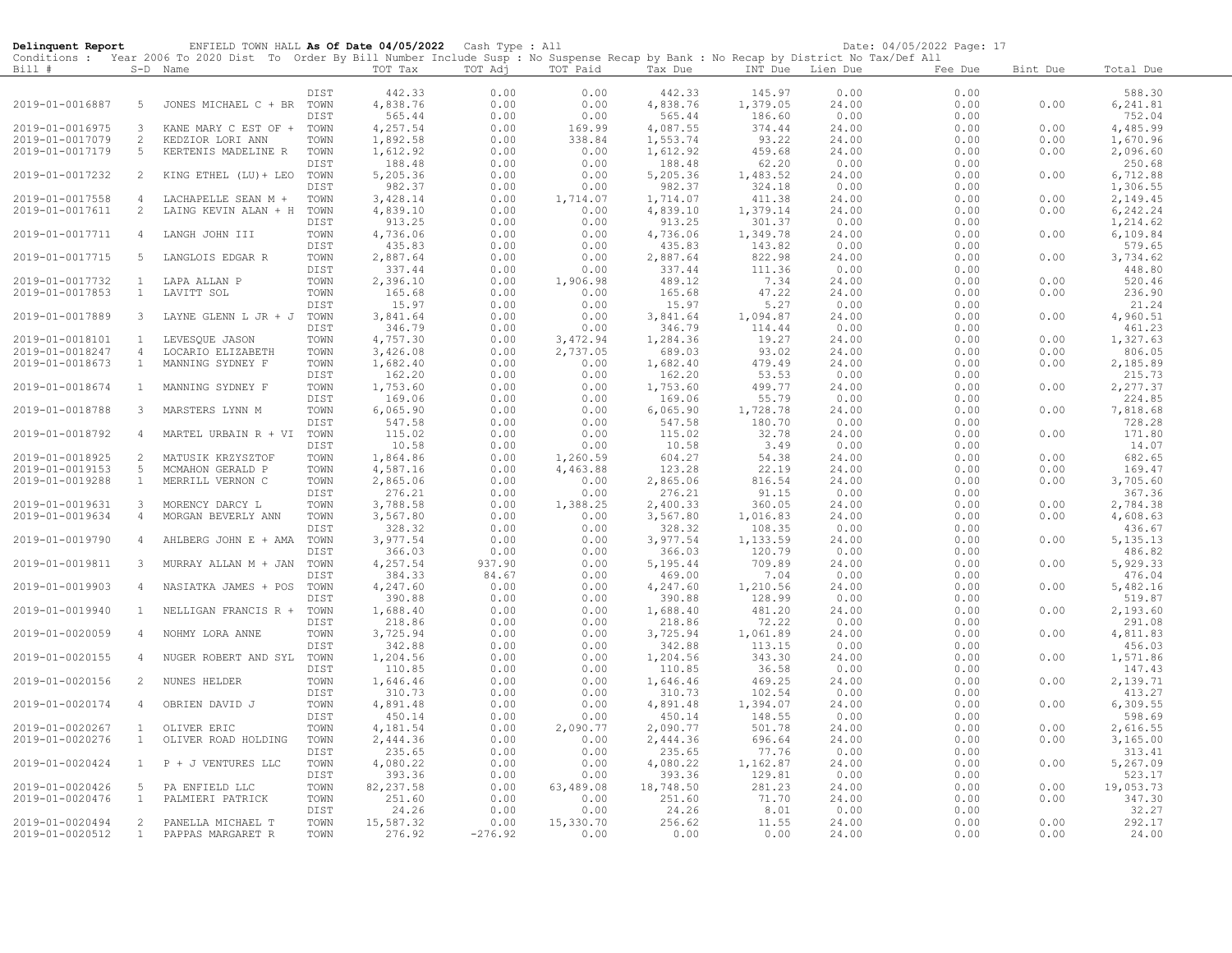| Delinquent Report                  |                              | ENFIELD TOWN HALL As Of Date 04/05/2022 Cash Type : All<br>Conditions : Year 2006 To 2020 Dist To Order By Bill Number Include Susp : No Suspense Recap by Bank : No Recap by District No Tax/Def All |              |                      |              |                  |                      |                    |                | Date: 04/05/2022 Page: 18 |              |                      |
|------------------------------------|------------------------------|-------------------------------------------------------------------------------------------------------------------------------------------------------------------------------------------------------|--------------|----------------------|--------------|------------------|----------------------|--------------------|----------------|---------------------------|--------------|----------------------|
| Bill #                             |                              | S-D Name                                                                                                                                                                                              |              | TOT Tax              | TOT Adj      | TOT Paid         | Tax Due              | INT Due Lien Due   |                | Fee Due                   | Bint Due     | Total Due            |
| 2019-01-0020532                    | $\mathbf{1}$                 | PARAKILAS MICHAEL +                                                                                                                                                                                   | TOWN<br>DIST | 1,804.62<br>173.98   | 0.00<br>0.00 | 0.00<br>0.00     | 1,804.62<br>173.98   | 514.31<br>57.41    | 24.00<br>0.00  | 0.00<br>0.00              | 0.00         | 2,342.93<br>231.39   |
| 2019-01-0020737                    | $\mathbf{1}$                 | PELLETIER ROY W                                                                                                                                                                                       | TOWN         | 3,070.10             | 0.00         | 2,693.68         | 376.42               | 5.65               | 24.00          | 0.00                      | 0.00         | 406.07               |
| 2019-01-0020776                    | $\mathbf{1}$                 | PERCY LUCIE A                                                                                                                                                                                         | TOWN         | 3,448.34             | 0.00         | 0.00             | 3,448.34             | 982.78             | 24.00          | 0.00                      | 0.00         | 4,455.12             |
|                                    |                              |                                                                                                                                                                                                       | DIST         | 332.44               | 0.00         | 0.00             | 332.44               | 109.71             | 0.00           | 0.00                      |              | 442.15               |
| 2019-01-0020963                    | 2                            | PILCH FRANCIS J JR +                                                                                                                                                                                  | TOWN         | 70.17                | 0.00         | 0.00             | 70.17                | 23.16              | 24.00          | 0.00                      | 0.00         | 117.33               |
|                                    |                              |                                                                                                                                                                                                       | DIST         | 13.24                | 0.00         | 0.00             | 13.24                | 4.37               | 0.00           | 0.00                      |              | 17.61                |
| 2019-01-0020964                    | 2                            | PILCH FRANCIS J JR +                                                                                                                                                                                  | TOWN<br>DIST | 2,493.32<br>470.55   | 0.00<br>0.00 | 0.00<br>0.00     | 2,493.32<br>470.55   | 710.60<br>155.28   | 24.00<br>0.00  | 0.00<br>0.00              | 0.00         | 3,227.92<br>625.83   |
| 2019-01-0021086                    | $\mathbf{3}$                 | POLINSKI SOPHIE Z                                                                                                                                                                                     | TOWN         | 3,544.86             | 0.00         | 0.00             | 3,544.86             | 1,010.28           | 24.00          | 0.00                      | 0.00         | 4,579.14             |
|                                    |                              |                                                                                                                                                                                                       | DIST         | 320.00               | 0.00         | 0.00             | 320.00               | 105.60             | 0.00           | 0.00                      |              | 425.60               |
| 2019-01-0021242                    | 3                            | PROVENCHER DAVID J                                                                                                                                                                                    | TOWN         | 2,976.64             | 0.00         | 0.00             | 2,976.64             | 848.35             | 24.00          | 0.00                      | 0.00         | 3,848.99             |
|                                    |                              |                                                                                                                                                                                                       | DIST         | 268.71               | 0.00         | 0.00             | 268.71               | 88.67              | 0.00           | 0.00                      |              | 357.38               |
| 2019-01-0021293                    | $\mathbf{1}$                 | PUZIA DIANA M EST OF                                                                                                                                                                                  | TOWN<br>DIST | 2,824.32             | 0.00         | 0.00             | 2,824.32             | 804.93             | 24.00          | 0.00                      | 0.00         | 3,653.25             |
| 2019-01-0021316                    | $\overline{4}$               | OUESNEL DALE J SR TR                                                                                                                                                                                  | TOWN         | 272.28<br>3,728.34   | 0.00<br>0.00 | 0.00<br>0.00     | 272.28<br>3,728.34   | 89.85<br>1,062.58  | 0.00<br>24.00  | 0.00<br>0.00              | 0.00         | 362.13<br>4,814.92   |
|                                    |                              |                                                                                                                                                                                                       | DIST         | 343.10               | 0.00         | 0.00             | 343.10               | 113.22             | 0.00           | 0.00                      |              | 456.32               |
| 2019-01-0021317                    | 4                            | QUESNEL JEANETTE M                                                                                                                                                                                    | TOWN         | 4,487.56             | 0.00         | 0.00             | 4,487.56             | 1,278.96           | 24.00          | 0.00                      | 0.00         | 5,790.52             |
|                                    |                              |                                                                                                                                                                                                       | DIST         | 412.97               | 0.00         | 0.00             | 412.97               | 136.28             | 0.00           | 0.00                      |              | 549.25               |
| 2019-01-0021338                    | 3                            | RABB MERLINE EST OF                                                                                                                                                                                   | TOWN         | 3,930.64             | 0.00         | 0.00             | 3,930.64             | 1,120.24           | 24.00          | 0.00                      | 0.00         | 5,074.88             |
|                                    |                              |                                                                                                                                                                                                       | DIST         | 354.82               | 0.00         | 0.00             | 354.82               | 117.09             | 0.00           | 0.00                      |              | 471.91               |
| 2019-01-0021391<br>2019-01-0021471 | $\mathbf{1}$<br>$\mathbf{1}$ | RAGNAUTH PROPERTY MA<br>RATHBUN CHARLES M                                                                                                                                                             | TOWN<br>TOWN | 4,914.06<br>5,003.74 | 0.00<br>0.00 | 2,457.03<br>0.00 | 2,457.03<br>5,003.74 | 589.69<br>1,426.07 | 24.00<br>24.00 | 0.00<br>0.00              | 0.00<br>0.00 | 3,070.72<br>6,453.81 |
|                                    |                              |                                                                                                                                                                                                       | DIST         | 482.39               | 0.00         | 0.00             | 482.39               | 159.19             | 0.00           | 0.00                      |              | 641.58               |
| 2019-01-0021672                    | $\mathbf{1}$                 | RICHARDS HEATHER A                                                                                                                                                                                    | TOWN         | 4,818.56             | 0.00         | 0.00             | 4,818.56             | 1,373.29           | 24.00          | 0.00                      | 0.00         | 6,215.85             |
|                                    |                              |                                                                                                                                                                                                       | DIST         | 464.54               | 0.00         | 0.00             | 464.54               | 153.30             | 0.00           | 0.00                      |              | 617.84               |
| 2019-01-0021690                    | $\mathbf{1}$                 | RIDGEWOOD HOMES INC                                                                                                                                                                                   | TOWN         | 1,581.08             | 0.00         | 0.00             | 1,581.08             | 450.61             | 24.00          | 0.00                      | 0.00         | 2,055.69             |
|                                    | 2                            |                                                                                                                                                                                                       | DIST         | 152.43               | 0.00         | 0.00             | 152.43               | 50.30              | 0.00           | 0.00                      |              | 202.73               |
| 2019-01-0021796                    |                              | ROBERTS SCOTT                                                                                                                                                                                         | TOWN<br>DIST | 3,718.40<br>701.75   | 0.00<br>0.00 | 0.00<br>0.00     | 3,718.40<br>701.75   | 1,059.75<br>231.58 | 24.00<br>0.00  | 0.00<br>0.00              | 0.00         | 4,802.15<br>933.33   |
| 2019-01-0022125                    | $\mathbf{3}$                 | RUNYON MICHELE                                                                                                                                                                                        | TOWN         | 2,881.00             | 0.00         | 1,309.89         | 1,571.11             | 47.14              | 24.00          | 0.00                      | 0.00         | 1,642.25             |
| 2019-01-0022291                    | 2                            | SAMSON DENTAL LLC                                                                                                                                                                                     | TOWN         | 22, 163.24           | 0.00         | 0.00             | 22, 163. 24          | 6,316.52           | 24.00          | 0.00                      | 0.00         | 28,503.76            |
|                                    |                              |                                                                                                                                                                                                       | DIST         | 4,182.72             | 0.00         | 0.00             | 4,182.72             | 1,380.30           | 0.00           | 0.00                      |              | 5,563.02             |
| 2019-01-0022352                    | 4                            | SANTOS YESENIA Y                                                                                                                                                                                      | TOWN         | 122.20               | 0.00         | 61.10            | 61.10                | 14.66              | 24.00          | 0.00                      | 0.00         | 99.76                |
| 2019-01-0022417                    | $\mathbf{3}$                 | SAVILONIS MARY P                                                                                                                                                                                      | TOWN<br>DIST | 2,940.56<br>355.72   | 0.00<br>0.00 | 0.00<br>0.00     | 2,940.56<br>355.72   | 755.93<br>5.34     | 24.00<br>0.00  | 0.00<br>0.00              | 0.00         | 3,720.49<br>361.06   |
| 2019-01-0022541                    | 2                            | SCICOLONE MICHELLE C                                                                                                                                                                                  | TOWN         | 5,054.40             | 0.00         | 0.00             | 5,054.40             | 1,440.51           | 24.00          | 0.00                      | 0.00         | 6,518.91             |
|                                    |                              |                                                                                                                                                                                                       | DIST         | 953.88               | 0.00         | 0.00             | 953.88               | 314.78             | 0.00           | 0.00                      |              | 1,268.66             |
| 2019-01-0022584                    | 2                            | SEC OF HOUSING + UR                                                                                                                                                                                   | TOWN         | 4,010.74             | 0.00         | 0.00             | 4,010.74             | 1,143.06           | 24.00          | 0.00                      | 0.00         | 5,177.80             |
|                                    |                              |                                                                                                                                                                                                       | DIST         | 756.92               | 0.00         | 0.00             | 756.92               | 249.78             | 0.00           | 0.00                      |              | 1,006.70             |
| 2019-01-0022636                    | $\overline{4}$               | SENIO LINDA J                                                                                                                                                                                         | TOWN         | 3,634.20<br>334.44   | 0.00<br>0.00 | 0.00<br>0.00     | 3,634.20             | 1,035.74           | 24.00<br>0.00  | 0.00<br>0.00              | 0.00         | 4,693.94<br>444.81   |
| 2019-01-0022639                    | $\mathbf{1}$                 | SENTER DAVID H SR                                                                                                                                                                                     | DIST<br>TOWN | 5,391.24             | 0.00         | 0.00             | 334.44<br>5,391.24   | 110.37<br>1,536.50 | 24.00          | 0.00                      | 0.00         | 6,951.74             |
|                                    |                              |                                                                                                                                                                                                       | DIST         | 519.75               | 0.00         | 0.00             | 519.75               | 171.52             | 0.00           | 0.00                      |              | 691.27               |
| 2019-01-0022733                    | $\overline{4}$               | SHELLEY JOHN                                                                                                                                                                                          | TOWN         | 3,455.18             | 0.00         | 0.00             | 3,455.18             | 984.72             | 24.00          | 0.00                      | 0.00         | 4,463.90             |
|                                    |                              |                                                                                                                                                                                                       | DIST         | 317.96               | 0.00         | 0.00             | 317.96               | 104.93             | 0.00           | 0.00                      |              | 422.89               |
| 2019-01-0022805                    | 4                            | SIBLEY MARIA C + FIO                                                                                                                                                                                  | TOWN         | 3,579.10             | 0.00         | 1,789.55         | 1,789.55             | 429.49             | 24.00          | 0.00                      | 0.00         | 2,243.04             |
| 2019-01-0022849<br>2019-01-0022854 | 2<br>2                       | SILVIAS INTERNATIONA<br>SIMLICK STELLA H + J                                                                                                                                                          | TOWN<br>TOWN | 6,263.76<br>3,493.52 | 0.00<br>0.00 | 3,131.88<br>0.00 | 3,131.88<br>3,493.52 | 751.65<br>995.65   | 24.00<br>24.00 | 0.00<br>0.00              | 0.00<br>0.00 | 3,907.53<br>4,513.17 |
|                                    |                              |                                                                                                                                                                                                       | DIST         | 659.31               | 0.00         | 0.00             | 659.31               | 217.57             | 0.00           | 0.00                      |              | 876.88               |
| 2019-01-0022865                    | 5                            | SIMONEAU ROBERT J JR                                                                                                                                                                                  | TOWN         | 4,037.44             | 0.00         | 0.00             | 4,037.44             | 1,150.67           | 24.00          | 0.00                      | 0.00         | 5, 212.11            |
|                                    |                              |                                                                                                                                                                                                       | DIST         | 471.80               | 0.00         | 0.00             | 471.80               | 155.69             | 0.00           | 0.00                      |              | 627.49               |
| 2019-01-0022990                    | $\mathbf{1}$                 | SMITH ELLEN C                                                                                                                                                                                         | TOWN         | 3,187.16             | 0.00         | 0.00             | 3,187.16             | 908.34             | 24.00          | 0.00                      | 0.00         | 4,119.50             |
|                                    |                              |                                                                                                                                                                                                       | DIST         | 307.26               | 0.00         | 0.00             | 307.26               | 101.40             | 0.00           | 0.00                      |              | 408.66               |
| 2019-01-0023027                    | 4                            | SMITH LINDA L                                                                                                                                                                                         | TOWN<br>DIST | 3,204.48<br>386.91   | 0.00<br>0.00 | 0.00<br>0.00     | 3,204.48<br>386.91   | 913.28<br>127.68   | 24.00<br>0.00  | 0.00<br>0.00              | 0.00         | 4,141.76<br>514.59   |
| 2019-01-0023085                    | $\mathbf{3}$                 | SMYTH ROBERT D EST +                                                                                                                                                                                  | TOWN         | 81.13                | 0.00         | 0.00             | 81.13                | 26.77              | 24.00          | 0.00                      | 0.00         | 131.90               |
|                                    |                              |                                                                                                                                                                                                       | DIST         | 7.32                 | 0.00         | 0.00             | 7.32                 | 2.42               | 0.00           | 0.00                      |              | 9.74                 |
| 2019-01-0023087                    | 2                            | SMYTH SISTERS LLC                                                                                                                                                                                     | TOWN         | 193.74               | 0.00         | 0.00             | 193.74               | 55.22              | 24.00          | 0.00                      | 0.00         | 272.96               |
|                                    |                              |                                                                                                                                                                                                       | DIST         | 36.56                | 0.00         | 0.00             | 36.56                | 12.06              | 0.00           | 0.00                      |              | 48.62                |
| 2019-01-0023413                    | $\overline{4}$               | STEVENS RANDALL L                                                                                                                                                                                     | TOWN         | 2,954.40             | 0.00<br>0.00 | 0.00             | 2,954.40             | 842.01<br>89.72    | 24.00          | 0.00                      | 0.00         | 3,820.41             |
| 2019-01-0023533                    | 2                            | STROUTH-FELTAULT TAM                                                                                                                                                                                  | DIST<br>TOWN | 271.88<br>2, 115.42  | 0.00         | 0.00<br>0.00     | 271.88<br>2, 115.42  | 602.89             | 0.00<br>24.00  | 0.00<br>0.00              | 0.00         | 361.60<br>2,742.31   |
|                                    |                              |                                                                                                                                                                                                       | DIST         | 399.23               | 0.00         | 0.00             | 399.23               | 131.75             | 0.00           | 0.00                      |              | 530.98               |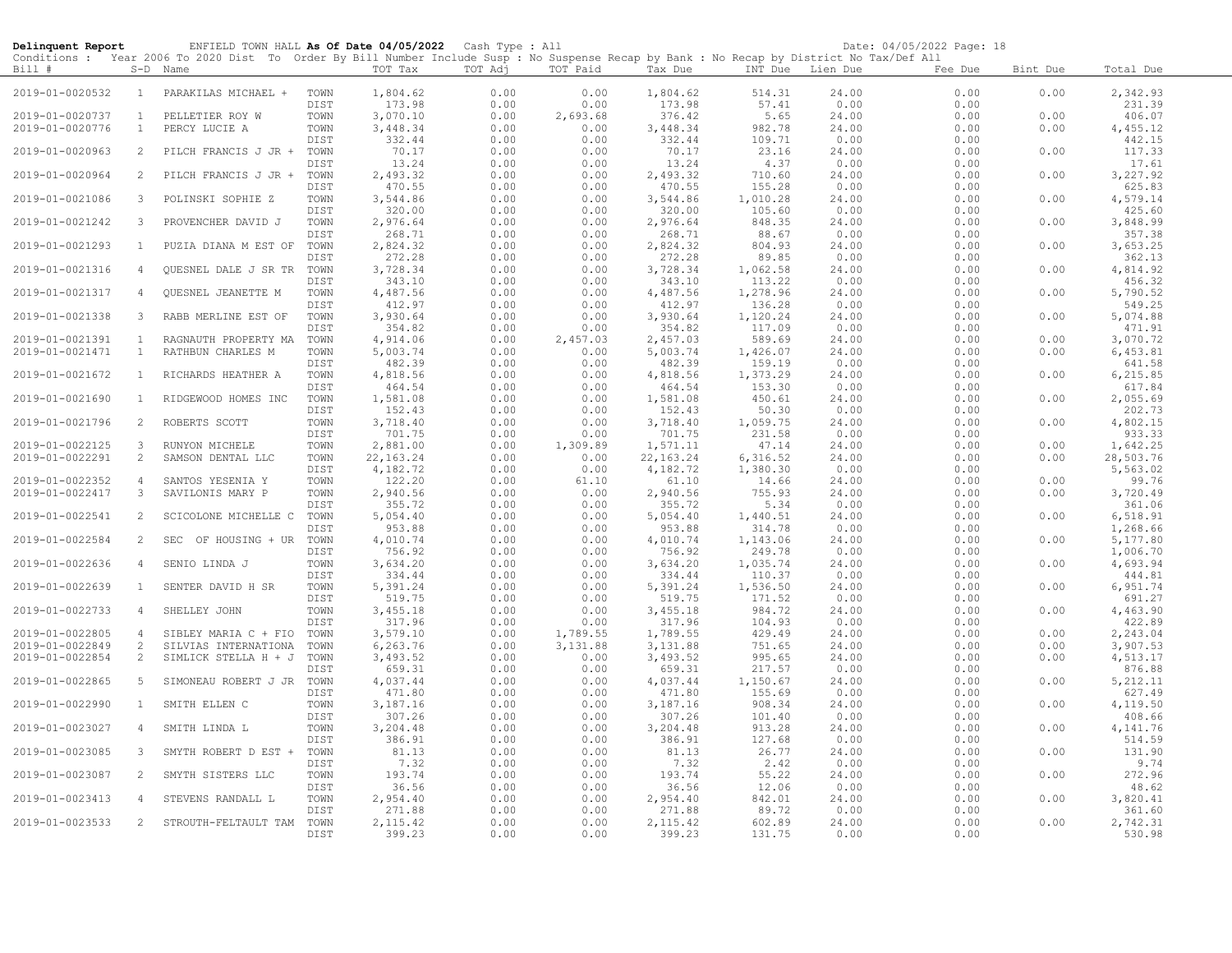| Delinquent Report                  |                | ENFIELD TOWN HALL As Of Date 04/05/2022 Cash Type : All<br>Conditions : Year 2006 To 2020 Dist To Order By Bill Number Include Susp : No Suspense Recap by Bank : No Recap by District No Tax/Def All |              |                       |              |                       |                    |                    |                  | Date: 04/05/2022 Page: 19 |              |                     |
|------------------------------------|----------------|-------------------------------------------------------------------------------------------------------------------------------------------------------------------------------------------------------|--------------|-----------------------|--------------|-----------------------|--------------------|--------------------|------------------|---------------------------|--------------|---------------------|
| Bill #                             |                | $S-D$ Name                                                                                                                                                                                            |              | TOT Tax               | TOT Adj      | TOT Paid              | Tax Due            |                    | INT Due Lien Due | Fee Due                   | Bint Due     | Total Due           |
| 2019-01-0023572                    | $\overline{4}$ | SULEWSKI MARIA B                                                                                                                                                                                      | TOWN         | 4,965.06              | 0.00         | 0.00                  | 4,965.06           | 1,415.04           | 24.00            | 0.00                      | 0.00         | 6,404.10            |
| 2019-01-0023860                    | $\mathbf{1}$   | TETREAULT JOHN PAUL                                                                                                                                                                                   | DIST<br>TOWN | 456.91<br>4,039.82    | 0.00<br>0.00 | 0.00<br>0.00          | 456.91<br>4,039.82 | 150.78<br>1,151.35 | 0.00<br>24.00    | 0.00<br>0.00              | 0.00         | 607.69<br>5, 215.17 |
|                                    |                |                                                                                                                                                                                                       | DIST         | 389.47                | 0.00         | 0.00                  | 389.47             | 128.53             | 0.00             | 0.00                      |              | 518.00              |
| 2019-01-0023981                    | $\mathbf{1}$   | TIBBITTS WILLIAM RON                                                                                                                                                                                  | TOWN         | 3,995.34              | 0.00         | 3,768.80              | 226.54             | 27.18              | 24.00            | 0.00                      | 0.00         | 277.72              |
| 2019-01-0024065                    | -5             | TORMAIN REALTY LLC                                                                                                                                                                                    | TOWN         | 55,807.92             | 0.00         | 0.00                  | 55,807.92          | 15,905.26          | 24.00            | 0.00                      | 0.00         | 71,737.18           |
|                                    |                |                                                                                                                                                                                                       | DIST<br>TOWN | 6,521.52              | 0.00         | 0.00                  | 6,521.52           | 2,152.10<br>831.18 | 0.00             | 0.00                      |              | 8,673.62            |
| 2019-01-0024101                    | $\mathbf{1}$   | TRACEY TIMOTHY J                                                                                                                                                                                      | DIST         | 2,916.40<br>281.16    | 0.00<br>0.00 | 0.00<br>0.00          | 2,916.40<br>281.16 | 92.78              | 24.00<br>0.00    | 0.00<br>0.00              | 0.00         | 3,771.58<br>373.94  |
| 2019-01-0024156                    | 2              | TRIOLO SEBASTIAN C+M                                                                                                                                                                                  | TOWN         | 4,818.56              | 0.00         | 0.00                  | 4,818.56           | 1,373.29           | 24.00            | 0.00                      | 0.00         | 6,215.85            |
|                                    |                |                                                                                                                                                                                                       | DIST         | 909.37                | 0.00         | 0.00                  | 909.37             | 300.09             | 0.00             | 0.00                      |              | 1,209.46            |
| 2019-01-0024174                    | 2              | TROIANO FRANK JOSEPH                                                                                                                                                                                  | TOWN         | 1,317.18              | 0.00         | 0.00                  | 1,317.18           | 375.39             | 24.00            | 0.00                      | 0.00         | 1,716.57            |
|                                    |                |                                                                                                                                                                                                       | DIST         | 248.58                | 0.00         | 0.00                  | 248.58             | 82.03              | 0.00             | 0.00                      |              | 330.61              |
| 2019-01-0024431                    | 2              | VARGAS THOMAS                                                                                                                                                                                         | TOWN         | 4,541.30              | 0.00         | 0.00                  | 4,541.30           | 1,294.27           | 24.00            | 0.00                      | 0.00         | 5,859.57            |
|                                    |                |                                                                                                                                                                                                       | DIST         | 857.05                | 0.00         | 0.00                  | 857.05             | 282.83             | 0.00             | 0.00                      |              | 1,139.88            |
| 2019-01-0024498                    | 2              | VERSA LLC                                                                                                                                                                                             | TOWN         | 4,960.62              | 0.00         | 0.00                  | 4,960.62           | 1,413.77           | 24.00            | 0.00                      | 0.00         | 6,398.39            |
|                                    |                |                                                                                                                                                                                                       | DIST         | 936.18                | 0.00         | 0.00                  | 936.18             | 308.94             | 0.00             | 0.00                      |              | 1,245.12            |
| 2019-01-0024884                    | -5             | WHITE CHARLES A + BR                                                                                                                                                                                  | TOWN         | 16.43                 | 0.00         | 0.00                  | 16.43              | 5.42               | 24.00            | 0.00                      | 0.00         | 45.85               |
|                                    |                |                                                                                                                                                                                                       | DIST         | 1.92                  | 0.00         | 0.00                  | 1.92               | 0.63               | 0.00             | 0.00                      |              | 2.55                |
| 2019-01-0024923                    | $\overline{3}$ | WHYTE EARLE E + CARO                                                                                                                                                                                  | TOWN         | 4,652.54              | 0.00         | 0.00                  | 4,652.54           | 1,268.86           | 24.00            | 0.00                      | 0.00         | 5,945.40            |
|                                    |                |                                                                                                                                                                                                       | DIST         | 419.99                | 0.00         | 0.00                  | 419.99             | 50.40              | 0.00             | 0.00                      |              | 470.39              |
| 2019-01-0024971                    | 3              | WILKS SHIRLEY A (LU) +                                                                                                                                                                                | TOWN         | 3,658.84              | 0.00         | 1,829.42              | 1,829.42           | 439.06             | 24.00            | 0.00                      | 0.00         | 2,292.48            |
| 2019-01-0025050                    | $\mathbf{3}$   | WINGO RANNEI                                                                                                                                                                                          | TOWN         | 3,868.68              | 0.00         | 3,868.68              | 0.00               | 0.00               | 0.01             | 0.00                      | 0.00         | 0.01                |
| 2019-01-0025093                    | $\mathbf{1}$   | WOJNAR JANICE B                                                                                                                                                                                       | TOWN<br>DIST | 4,460.86<br>430.06    | 0.00<br>0.00 | 0.00<br>0.00          | 4,460.86<br>430.06 | 1,271.34<br>141.92 | 24.00<br>0.00    | 0.00<br>0.00              | 0.00         | 5,756.20<br>571.98  |
| 2019-01-0025330                    | 2              | ZAPOLSKI SHARON J                                                                                                                                                                                     | TOWN         | 1,300.80              | 0.00         | 0.00                  | 1,300.80           | 370.73             | 24.00            | 0.00                      | 0.00         | 1,695.53            |
|                                    |                |                                                                                                                                                                                                       | DIST         | 622.94                | 0.00         | 0.00                  | 622.94             | 205.57             | 0.00             | 0.00                      |              | 828.51              |
| 2019-01-0025345                    | $\overline{2}$ | ZEBROWSKI JANE W                                                                                                                                                                                      | TOWN         | 1,052.24              | 0.00         | 0.00                  | 1,052.24           | 299.89             | 24.00            | 0.00                      | 0.00         | 1,376.13            |
|                                    |                |                                                                                                                                                                                                       | DIST         | 198.58                | 0.00         | 0.00                  | 198.58             | 65.53              | 0.00             | 0.00                      |              | 264.11              |
| 2019-01-0025402                    | 2              | ZUKAUSKAS SANDRA D                                                                                                                                                                                    | TOWN         | 3,957.34              | 0.00         | 0.00                  | 3,957.34           | 1,127.84           | 24.00            | 0.00                      | 0.00         | 5,109.18            |
|                                    |                |                                                                                                                                                                                                       | DIST         | 746.84                | 0.00         | 0.00                  | 746.84             | 246.46             | 0.00             | 0.00                      |              | 993.30              |
| 2019-01-0025911                    | 2              | HAMLET HOMES LLC                                                                                                                                                                                      | TOWN         | 0.00                  | 55.93        | 0.00                  | 55.93              | 14.26              | 24.00            | 0.00                      | 0.00         | 94.19               |
|                                    |                |                                                                                                                                                                                                       | DIST         | 0.00                  | 10.56        | 0.00                  | 10.56              | 2.69               | 0.00             | 0.00                      |              | 13.25               |
| TOT RE                             |                | # Of Accts: 172                                                                                                                                                                                       | <b>TOWN</b>  | 731,738.30            | 819.59       | 158,845.95            | 573, 711.94        | 147,934.75         | 4,104.01         | 0.00                      | 0.00         | 725,750.70          |
|                                    |                |                                                                                                                                                                                                       | <b>DIST</b>  | 61,281.67             | 105.13       | 95.86                 | 61,290.94          | 19,557.47          | 0.00             | 0.00                      |              | 80,848.41           |
| <b>YEAR 2019</b>                   |                | # Of Accts: 172                                                                                                                                                                                       | <b>TOWN</b>  | 731,738.30            | 819.59       | 158,845.95            | 573, 711.94        | 147,934.75         | 4,104.01         | 0.00                      | 0.00         | 725,750.70          |
|                                    |                |                                                                                                                                                                                                       | <b>DIST</b>  | 61,281.67             | 105.13       | 95.86                 | 61,290.94          | 19,557.47          | 0.00             | 0.00                      |              | 80,848.41           |
| 2020-01-0010001                    | 3 <sup>1</sup> | 10 WATER STREET LLC                                                                                                                                                                                   | TOWN         | 601.42                | 0.00         | 300.71                | 300.71             | 18.04              | 0.00             | 0.00                      | 0.00         | 318.75              |
| 2020-01-0010002                    | 3              | 504 HAZARD AVENUE LL                                                                                                                                                                                  | TOWN         | 17,684.60             | 0.00         | 8,842.30              | 8,842.30           | 530.54             | 0.00             | 0.00                      | 0.00         | 9,372.84            |
| 2020-01-0010003                    | 3              | 10 WATER STREET LLC                                                                                                                                                                                   | TOWN         | 251.60                | 0.00         | 125.80                | 125.80             | 7.55               | 0.00             | 0.00                      | 0.00         | 133.35              |
| 2020-01-0010019                    | $\overline{2}$ | 15 OHEAR LLC                                                                                                                                                                                          | TOWN         | 3,562.32              | 0.00         | 0.00                  | 3,562.32           | 374.04             | 0.00             | 0.00                      | 0.00         | 3,936.36            |
|                                    |                |                                                                                                                                                                                                       | DIST         | 713.92                | 0.00         | 0.00                  | 713.92             | 107.09             | 0.00             | 0.00                      |              | 821.01              |
| 2020-01-0010020                    | 3              | 165-167 HAZARD AVE L TOWN                                                                                                                                                                             |              | 8,458.92              | 0.00         | 8,332.04              | 126.88             | 3.81               | 0.00             | 0.00                      | 0.00         | 130.69              |
| 2020-01-0010021                    | 3              | 165-167 HAZARD AVE L                                                                                                                                                                                  | TOWN         | 1,653.66              | 0.00         | 1,628.86              | 24.80              | 0.74               | 0.00             | 0.00                      | 0.00         | 25.54               |
| 2020-01-0010032                    | $\mathbf{1}$   | 229 POST OFFICE ROAD                                                                                                                                                                                  | TOWN         | 4,653.92              | 0.00         | 2,326.96              | 2,326.96           | 139.62<br>5.65     | 0.00<br>0.00     | 0.00<br>0.00              | 0.00         | 2,466.58<br>193.98  |
| 2020-01-0010038<br>2020-01-0010059 | 3<br>2         | 272-276 HAZARD AVE L<br>3C ELECTRIC SYSTEMS                                                                                                                                                           | TOWN<br>TOWN | 12,555.56<br>3,795.08 | 0.00<br>0.00 | 12,367.23<br>0.00     | 188.33<br>3,795.08 | 398.48             | 0.00             | 0.00                      | 0.00<br>0.00 | 4,193.56            |
|                                    |                |                                                                                                                                                                                                       | DIST         | 760.57                | 0.00         | 0.00                  | 760.57             | 114.09             | 0.00             | 0.00                      |              | 874.66              |
| 2020-01-0010092                    | 2              | SORENSON PETER                                                                                                                                                                                        | TOWN         | 1,052.24              | 0.00         | 526.12                | 526.12             | 31.57              | 0.00             | 0.00                      | 0.00         | 557.69              |
| 2020-01-0010103                    | 2              | 660 ENFIELD STREET L                                                                                                                                                                                  | TOWN         | 12,362.16             | 0.00         | 6,181.08              | 6,181.08           | 370.86             | 0.00             | 0.00                      | 0.00         | 6,551.94            |
| 2020-01-0010107                    | $\overline{4}$ | 79-81 ENFIELD STREET                                                                                                                                                                                  | TOWN         | 13,239.82             | 0.00         | 733.74                | 12,506.08          | 187.59             | 0.00             | 0.00                      | 0.00         | 12,693.67           |
| 2020-01-0010108                    | $\overline{4}$ | 79-81 ENFIELD STREET                                                                                                                                                                                  | TOWN         | 35.94                 | 0.00         | 0.00                  | 35.94              | 5.39               | 0.00             | 0.00                      | 0.00         | 41.33               |
|                                    |                |                                                                                                                                                                                                       | DIST         | 3.31                  | 0.00         | 0.00                  | 3.31               | 0.50               | 0.00             | 0.00                      |              | 3.81                |
| 2020-01-0010114                    | 2              | 841 ENFIELD STREET L TOWN                                                                                                                                                                             |              | 17,322.10             | 0.00         | 0.00                  | 17,322.10          | 1,818.82           | 0.00             | 0.00                      | 0.00         | 19,140.92           |
|                                    |                |                                                                                                                                                                                                       | DIST         | 3,471.50              | 0.00         | 0.00                  | 3,471.50           | 520.73             | 0.00             | 0.00                      |              | 3,992.23            |
| 2020-01-0010118                    | $\overline{4}$ | ENFIELD STREET REALY                                                                                                                                                                                  | TOWN         | 11,539.28             | 0.00         | 11,334.33             | 204.95             | 12.30              | 0.00             | 0.00                      | 0.00         | 217.25              |
| 2020-01-0010162                    | 5              | ACKER LOUISE A                                                                                                                                                                                        | TOWN         | 4,665.22              | 0.00         | 0.00                  | 4,665.22           | 489.85             | 0.00             | 0.00                      | 0.00         | 5,155.07            |
| 2020-01-0010178                    | $\overline{4}$ |                                                                                                                                                                                                       | DIST<br>TOWN | 599.68                | 0.00<br>0.00 | 0.00                  | 599.68<br>2,215.37 | 89.95<br>132.92    | 0.00<br>0.00     | 0.00                      | 0.00         | 689.63<br>2,348.29  |
| 2020-01-0010191                    | $\mathbf{3}$   | ADAMS JANE AVRIL TRU<br>AES PROPERTIES LLC                                                                                                                                                            | TOWN         | 4,430.74<br>10,922.80 | 0.00         | 2,215.37<br>10,433.26 | 489.54             | 29.37              | 0.00             | 0.00<br>0.00              | 0.00         | 518.91              |
| 2020-01-0010199                    | $2^{\circ}$    | AGRO DONNA                                                                                                                                                                                            | TOWN         | 3,642.76              | 0.00         | 1,821.38              | 1,821.38           | 109.28             | 0.00             | 0.00                      | 0.00         | 1,930.66            |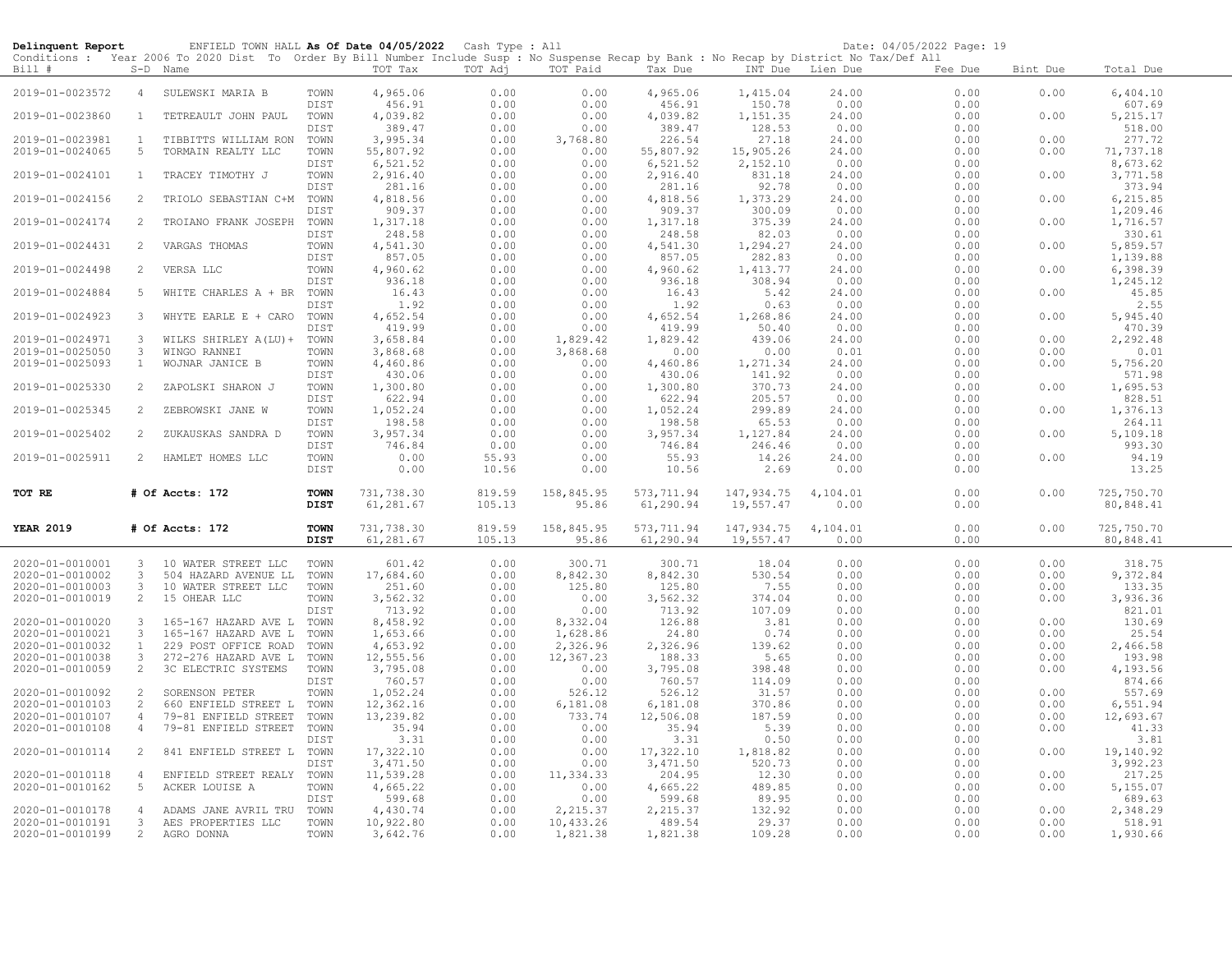| Delinquent Report                  |                | ENFIELD TOWN HALL As Of Date 04/05/2022 Cash Type : All<br>Conditions : Year 2006 To 2020 Dist To Order By Bill Number Include Susp : No Suspense Recap by Bank : No Recap by District No Tax/Def All |              |                      |              |                |                      |                  |              | Date: 04/05/2022 Page: 20 |              |                      |
|------------------------------------|----------------|-------------------------------------------------------------------------------------------------------------------------------------------------------------------------------------------------------|--------------|----------------------|--------------|----------------|----------------------|------------------|--------------|---------------------------|--------------|----------------------|
| Bill #                             |                | S-D Name                                                                                                                                                                                              |              | TOT Tax              | TOT Adj      | TOT Paid       | Tax Due              | INT Due Lien Due |              | Fee Due                   | Bint Due     | Total Due            |
| 2020-01-0010202                    | $\overline{2}$ | AGRO RICHARD                                                                                                                                                                                          | TOWN         | 1,330.18             | 0.00         | 1,295.26       | 34.92                | 2.10             | 0.00         | 0.00                      | 0.00         | 37.02                |
| 2020-01-0010204                    | $\mathbf{1}$   | AGUERO EMMANUEL                                                                                                                                                                                       | TOWN         | 2,824.32             | 0.00         | 1,412.16       | 1,412.16             | 84.73            | 0.00         | 0.00                      | 0.00         | 1,496.89             |
| 2020-01-0010211                    | $\overline{4}$ | AHLBERG JOHN E + AMA                                                                                                                                                                                  | TOWN         | 3,977.54             | 0.00         | 0.00           | 3,977.54             | 417.65           | 0.00         | 0.00                      | 0.00         | 4,395.19             |
|                                    |                |                                                                                                                                                                                                       | DIST         | 366.03               | 0.00         | 0.00           | 366.03               | 54.90            | 0.00         | 0.00                      |              | 420.93               |
| 2020-01-0010241                    | $\mathbf{3}$   | ALAIMO BENJAMIN H                                                                                                                                                                                     | TOWN         | 3,273.76             | 0.00         | 3,272.88       | 0.88                 | 2.00             | 0.00         | 0.00                      | 0.00         | 2.88                 |
| 2020-01-0010245                    | 4              | ALAIMO CHRISTINE A                                                                                                                                                                                    | TOWN         | 29.44                | 0.00         | 0.00           | 29.44                | 4.42             | 0.00         | 0.00                      | 0.00         | 33.86                |
|                                    |                |                                                                                                                                                                                                       | DIST         | 2.71                 | 0.00         | 0.00           | 2.71                 | 0.41             | 0.00         | 0.00                      |              | 3.12                 |
| 2020-01-0010252                    | $\mathbf{3}$   | ALAIMO JAMES J                                                                                                                                                                                        | TOWN         | 8,097.12             | 0.00         | 4,048.56       | 4,048.56             | 242.91           | 0.00         | 0.00                      | 0.00         | 4,291.47             |
| 2020-01-0010253                    | $\overline{4}$ | ALAIMO JAMES J JR                                                                                                                                                                                     | TOWN<br>DIST | 52.37<br>4.82        | 0.00<br>0.00 | 0.00<br>0.00   | 52.37<br>4.82        | 7.86<br>0.72     | 0.00<br>0.00 | 0.00<br>0.00              | 0.00         | 60.23<br>5.54        |
| 2020-01-0010254                    | $\overline{4}$ | ALAIMO JAMES J TRUST                                                                                                                                                                                  | TOWN         | 1,724.86             | 0.00         | 0.00           | 1,724.86             | 181.11           | 0.00         | 0.00                      | 0.00         | 1,905.97             |
|                                    |                |                                                                                                                                                                                                       | DIST         | 158.73               | 0.00         | 0.00           | 158.73               | 23.81            | 0.00         | 0.00                      |              | 182.54               |
| 2020-01-0010273                    | $\mathbf{3}$   | ALBERT BONNIE                                                                                                                                                                                         | TOWN         | 3,862.86             | 0.00         | 0.00           | 3,862.86             | 173.83           | 0.00         | 0.00                      | 0.00         | 4,036.69             |
|                                    |                |                                                                                                                                                                                                       | DIST         | 376.92               | 0.00         | 223.00         | 153.92               | 4.62             | 0.00         | 0.00                      |              | 158.54               |
| 2020-01-0010312                    | 2              | ALL SEASONS CONTRACT                                                                                                                                                                                  | TOWN         | 2,695.28             | 0.00         | 0.00           | 2,695.28             | 283.01           | 0.00         | 0.00                      | 0.00         | 2,978.29             |
|                                    |                |                                                                                                                                                                                                       | DIST         | 540.16               | 0.00         | 0.00           | 540.16               | 81.02            | 0.00         | 0.00                      |              | 621.18               |
| 2020-01-0010321                    | $\overline{4}$ | ALLBERRY DAVID E+ JA                                                                                                                                                                                  | TOWN         | 2,903.06             | 0.00         | 2,075.11       | 827.95               | 12.42            | 0.00         | 0.00                      | 0.00         | 840.37               |
| 2020-01-0010355                    | $\mathbf{1}$   | ALLISON KEVIN A + PA                                                                                                                                                                                  | TOWN         | 4,276.36<br>412.27   | 0.00<br>0.00 | 0.00<br>0.00   | 4,276.36<br>412.27   | 449.02<br>61.84  | 0.00<br>0.00 | 0.00<br>0.00              | 0.00         | 4,725.38<br>474.11   |
| 2020-01-0010371                    | $\mathbf{1}$   | ALTENHEIN GARY D + V                                                                                                                                                                                  | DIST<br>TOWN | 6,132.66             | 0.00         | 3,066.33       | 3,066.33             | 183.98           | 0.00         | 0.00                      | 0.00         | 3,250.31             |
| 2020-01-0010380                    | $\perp$        | AMADEO CONSTANCE H                                                                                                                                                                                    | TOWN         | 4,079.88             | 0.00         | 2,039.94       | 2,039.94             | 122.40           | 0.00         | 0.00                      | 0.00         | 2,162.34             |
| 2020-01-0010385                    | $\mathbf{1}$   | AMBROSINI DONALD E                                                                                                                                                                                    | TOWN         | 4,793.92             | 0.00         | 2,396.96       | 2,396.96             | 143.82           | 0.00         | 0.00                      | 0.00         | 2,540.78             |
| 2020-01-0010388                    | $\mathcal{S}$  | AMBROSINO AUGUSTUS +                                                                                                                                                                                  | TOWN         | 3,528.98             | 0.00         | 0.00           | 3,528.98             | 370.54           | 0.00         | 0.00                      | 0.00         | 3,899.52             |
|                                    |                |                                                                                                                                                                                                       | DIST         | 441.92               | 0.00         | 0.00           | 441.92               | 66.29            | 0.00         | 0.00                      |              | 508.21               |
| 2020-01-0010397                    | $\overline{4}$ | AMENTA SALVATORE                                                                                                                                                                                      | TOWN         | 3,021.48             | 0.00         | 0.00           | 3,021.48             | 317.25           | 0.00         | 0.00                      | 0.00         | 3,338.73             |
|                                    |                |                                                                                                                                                                                                       | DIST         | 278.05               | 0.00         | 0.00           | 278.05               | 41.71            | 0.00         | 0.00                      |              | 319.76               |
| 2020-01-0010405                    | 2              | AMJAM PROPERTIES LLC                                                                                                                                                                                  | TOWN<br>DIST | 5,053.72             | 0.00<br>0.00 | 0.00<br>0.00   | 5,053.72             | 530.64<br>151.92 | 0.00<br>0.00 | 0.00<br>0.00              | 0.00         | 5,584.36             |
| 2020-01-0010407                    | $\mathbf{1}$   | AMOS CAROL A                                                                                                                                                                                          | TOWN         | 1,012.81<br>4,187.56 | 0.00         | 0.00           | 1,012.81<br>4,187.56 | 439.70           | 0.00         | 0.00                      | 0.00         | 1,164.73<br>4,627.26 |
|                                    |                |                                                                                                                                                                                                       | DIST         | 500.12               | 0.00         | 0.00           | 500.12               | 75.02            | 0.00         | 0.00                      |              | 575.14               |
| 2020-01-0010429                    | $\overline{4}$ | ANDERSON GENE W + GA                                                                                                                                                                                  | TOWN         | 4,545.40             | 0.00         | 4,544.70       | 0.70                 | 2.00             | 0.00         | 0.00                      | 0.00         | 2.70                 |
| 2020-01-0010432                    | $\overline{4}$ | ANDERSON GLADYS EST                                                                                                                                                                                   | TOWN         | 33.20                | 0.00         | 0.00           | 33.20                | 4.98             | 0.00         | 0.00                      | 0.00         | 38.18                |
|                                    |                |                                                                                                                                                                                                       | DIST         | 3.06                 | 0.00         | 0.00           | 3.06                 | 0.46             | 0.00         | 0.00                      |              | 3.52                 |
| 2020-01-0010470                    | 2              | ANDUAGA WILLIAM + JU                                                                                                                                                                                  | TOWN         | 3,842.32             | 0.00         | 0.00           | 3,842.32             | 403.44           | 0.00         | 0.00                      | 0.00         | 4,245.76             |
|                                    |                |                                                                                                                                                                                                       | DIST         | 770.04               | 0.00         | 0.00           | 770.04               | 115.51           | 0.00         | 0.00                      |              | 885.55               |
| 2020-01-0010482                    | 5              | CAPE COD DREAMIN LLC                                                                                                                                                                                  | TOWN         | 2,670.98<br>343.33   | 0.00<br>0.00 | 0.00<br>0.00   | 2,670.98<br>343.33   | 280.45<br>51.50  | 0.00<br>0.00 | 0.00<br>0.00              | 0.00         | 2,951.43<br>394.83   |
| 2020-01-0010494                    | $\overline{4}$ | ANTHONY PAUL D + BAR                                                                                                                                                                                  | DIST<br>TOWN | 4, 311.28            | 0.00         | 2,155.64       | 2,155.64             | 129.34           | 0.00         | 0.00                      | 0.00         | 2,284.98             |
| 2020-01-0010506                    | 3              | AQUILIO ROBERT J + J                                                                                                                                                                                  | TOWN         | 4,959.58             | 0.00         | 2,479.79       | 2,479.79             | 148.79           | 0.00         | 0.00                      | 0.00         | 2,628.58             |
| 2020-01-0010516                    | 4              | ARCHAMBAULT DANIEL A                                                                                                                                                                                  | TOWN         | 21.56                | 0.00         | 0.00           | 21.56                | 3.23             | 0.00         | 0.00                      | 0.00         | 24.79                |
|                                    |                |                                                                                                                                                                                                       | DIST         | 1.98                 | 0.00         | 0.00           | 1.98                 | 0.30             | 0.00         | 0.00                      |              | 2.28                 |
| 2020-01-0010542                    | $\mathbf{3}$   | ARMSTRONG THOMAS W +                                                                                                                                                                                  | TOWN         | 4,889.08             | 0.00         | 4,778.54       | 110.54               | 4.97             | 0.00         | 0.00                      | 0.00         | 115.51               |
| 2020-01-0010558                    | $\overline{4}$ | ARRE MICHELLE R & CO                                                                                                                                                                                  | TOWN         | 4,101.10             | 0.00         | 3,487.57       | 613.53               | 9.20             | 0.00         | 0.00                      | 0.00         | 622.73               |
| 2020-01-0010604                    | 3              | ATKINS ELAINE                                                                                                                                                                                         | TOWN         | 4,153.48             | 0.00         | 2,076.74       | 2,076.74             | 124.60           | 0.00         | 0.00                      | 0.00         | 2,201.34             |
| 2020-01-0010607                    | 2              | ATKINSON JERRY ALLAN                                                                                                                                                                                  | TOWN<br>DIST | 3,526.72<br>706.79   | 0.00<br>0.00 | 0.00<br>0.00   | 3,526.72<br>706.79   | 370.30<br>106.02 | 0.00<br>0.00 | 0.00<br>0.00              | 0.00         | 3,897.02<br>812.81   |
| 2020-01-0010613                    | $\overline{4}$ | ATTIAS MEYER                                                                                                                                                                                          | TOWN         | 2,903.06             | 0.00         | 1,451.53       | 1,451.53             | 87.09            | 0.00         | 0.00                      | 0.00         | 1,538.62             |
| 2020-01-0010686                    | 2              | BADURA DALE A +WATER                                                                                                                                                                                  | TOWN         | 22,594.20            | 0.00         | 11,297.10      | 11,297.10            | 677.83           | 0.00         | 0.00                      | 0.00         | 11,974.93            |
| 2020-01-0010714                    | $\overline{c}$ | BAILEY-DAVIES JOINT                                                                                                                                                                                   | TOWN         | 8,063.22             | 0.00         | 4,031.61       | 4,031.61             | 241.90           | 0.00         | 0.00                      | 0.00         | 4,273.51             |
| 2020-01-0010724                    | 4              | BAJ ANDREE M                                                                                                                                                                                          | TOWN         | 2,196.74             | 333.00       | 2,196.74       | 333.00               | 19.98            | 0.00         | 0.00                      | 0.00         | 352.98               |
| 2020-01-0010747                    | 2              | <b>BAKER THOMAS</b>                                                                                                                                                                                   | TOWN         | 1,993.56             | 0.00         | 996.78         | 996.78               | 59.81            | 0.00         | 0.00                      | 0.00         | 1,056.59             |
| 2020-01-0010762                    | $\overline{4}$ | BALAKHANPOUR SHAHNAZ                                                                                                                                                                                  | TOWN         | 4,408.48             | 0.00         | 2,204.24       | 2,204.24             | 132.25           | 0.00         | 0.00                      | 0.00         | 2,336.49             |
| 2020-01-0010784                    | $\mathbf{1}$   | BALLARD WILLIAM + EL                                                                                                                                                                                  | TOWN         | 5,832.12             | 0.00         | 3,052.98       | 2,779.14             | 41.69            | 0.00         | 0.00                      | 0.00         | 2,820.83             |
| 2020-01-0010792<br>2020-01-0010793 | 2<br>2         | BALSAMO GAETANO<br>BALSAMO GAETANO                                                                                                                                                                    | TOWN<br>TOWN | 2,262.96<br>1,325.40 | 0.00<br>0.00 | 3.94<br>662.70 | 2,259.02<br>662.70   | 118.63<br>39.76  | 0.00<br>0.00 | 0.00<br>0.00              | 0.00<br>0.00 | 2,377.65<br>702.46   |
| 2020-01-0010796                    | 2              | BALSAMO MATILDA                                                                                                                                                                                       | TOWN         | 3,600.18             | 0.00         | 1,800.09       | 1,800.09             | 108.01           | 0.00         | 0.00                      | 0.00         | 1,908.10             |
| 2020-01-0010819                    | 4              | BANNING ROBERT M SR (                                                                                                                                                                                 | TOWN         | 3,341.54             | 0.00         | 1,670.77       | 1,670.77             | 100.25           | 0.00         | 0.00                      | 0.00         | 1,771.02             |
| 2020-01-0010822                    | $\overline{1}$ | BAPPY CORP                                                                                                                                                                                            | TOWN         | 4,478.32             | 0.00         | 2,239.16       | 2,239.16             | 134.35           | 0.00         | 0.00                      | 0.00         | 2,373.51             |
| 2020-01-0010830                    | 2              | CHEN HAIPING + ZHOU                                                                                                                                                                                   | TOWN         | 1,298.70             | 0.00         | 1,271.41       | 27.29                | 2.00             | 0.00         | 0.00                      | 0.00         | 29.29                |
| 2020-01-0010844                    | $\mathbf{1}$   | BARILLARO LOUISE M                                                                                                                                                                                    | TOWN         | 2,805.36             | 0.00         | 2,763.28       | 42.08                | 1.26             | 0.00         | 0.00                      | 0.00         | 43.34                |
| 2020-01-0010845                    | $\mathbf{1}$   | BARKER WILLIAM A + D                                                                                                                                                                                  | TOWN         | 5,342.62             | 0.00         | 2,671.31       | 2,671.31             | 160.28           | 0.00         | 0.00                      | 0.00         | 2,831.59             |
| 2020-01-0010933                    | $\overline{c}$ | BASILLE KATRINA                                                                                                                                                                                       | TOWN         | 4,165.12             | 0.00         | 0.00           | 4,165.12             | 437.33           | 0.00         | 0.00                      | 0.00         | 4,602.45             |
| 2020-01-0010934                    | 2              | BASILLE KATRINA                                                                                                                                                                                       | DIST<br>TOWN | 834.72<br>4,494.40   | 0.00<br>0.00 | 0.00<br>0.00   | 834.72<br>4,494.40   | 125.21<br>471.91 | 0.00<br>0.00 | 0.00<br>0.00              | 0.00         | 959.93<br>4,966.31   |
|                                    |                |                                                                                                                                                                                                       |              |                      |              |                |                      |                  |              |                           |              |                      |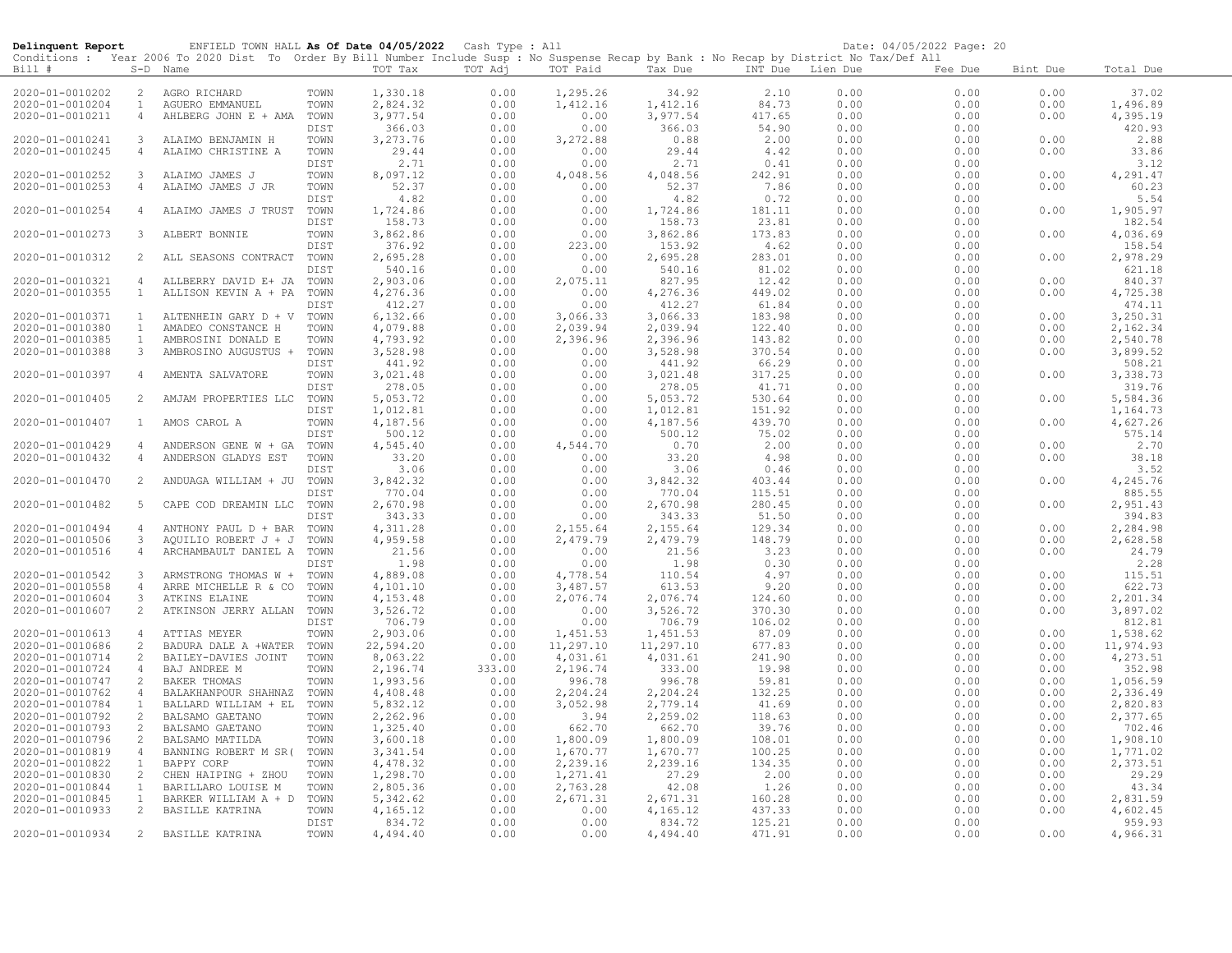| Delinquent Report                  |                     | ENFIELD TOWN HALL As Of Date 04/05/2022 Cash Type : All                                                                                                |              |                       |              |                  |                      |                  |              | Date: 04/05/2022 Page: 21 |              |                      |
|------------------------------------|---------------------|--------------------------------------------------------------------------------------------------------------------------------------------------------|--------------|-----------------------|--------------|------------------|----------------------|------------------|--------------|---------------------------|--------------|----------------------|
| Bill #                             |                     | Conditions : Year 2006 To 2020 Dist To Order By Bill Number Include Susp : No Suspense Recap by Bank : No Recap by District No Tax/Def All<br>S-D Name |              | TOT Tax               | TOT Adj      | TOT Paid         | Tax Due              | INT Due Lien Due |              | Fee Due                   | Bint Due     | Total Due            |
|                                    |                     |                                                                                                                                                        |              |                       |              |                  |                      |                  |              |                           |              |                      |
|                                    |                     |                                                                                                                                                        | DIST         | 900.72                | 0.00         | 0.00             | 900.72               | 135.11           | 0.00         | 0.00                      |              | 1,035.83             |
| 2020-01-0010935                    | $\overline{2}$      | BASILLE KATRINA                                                                                                                                        | TOWN         | 2,772.98              | 0.00         | 0.00             | 2,772.98             | 291.16           | 0.00         | 0.00                      | 0.00         | 3,064.14             |
|                                    |                     |                                                                                                                                                        | DIST         | 555.73                | 0.00         | 0.00             | 555.73               | 83.36            | 0.00         | 0.00                      |              | 639.09               |
| 2020-01-0010937                    | $\mathbf{1}$        | <b>BASS ANDREA</b>                                                                                                                                     | TOWN         | 3,730.40              | 0.00         | 0.00             | 3,730.40             | 391.69           | 0.00         | 0.00                      | 0.00         | 4,122.09             |
| 2020-01-0010938                    | $\mathbf{1}$        | BASS LEONORA C                                                                                                                                         | DIST<br>TOWN | 359.63<br>418.98      | 0.00<br>0.00 | 0.00<br>0.00     | 359.63<br>418.98     | 53.94<br>43.99   | 0.00<br>0.00 | 0.00<br>0.00              | 0.00         | 413.57<br>462.97     |
|                                    |                     |                                                                                                                                                        | DIST         | 40.39                 | 0.00         | 0.00             | 40.39                | 6.06             | 0.00         | 0.00                      |              | 46.45                |
| 2020-01-0010948                    | -5                  | BATES BARBARA                                                                                                                                          | TOWN         | 2,895.52              | 0.00         | 2,298.23         | 597.29               | 0.00             | 0.00         | 0.00                      | 0.00         | 597.29               |
| 2020-01-0011003                    | $\mathbf{1}$        | BEAUDET NANCY T                                                                                                                                        | TOWN         | 4,629.62              | 0.00         | 4,086.11         | 543.51               | 16.31            | 0.00         | 0.00                      | 0.00         | 559.82               |
| 2020-01-0011025                    | $\mathbf{3}$        | BEAUPRE MARTIN                                                                                                                                         | TOWN         | 3,770.78              | 0.00         | 1,885.39         | 1,885.39             | 113.12           | 0.00         | 0.00                      | 0.00         | 1,998.51             |
| 2020-01-0011053                    | 2                   | BEDNARSKI MARGERY G                                                                                                                                    | TOWN         | 1,665.36              | 0.00         | 832.68           | 832.68               | 49.96            | 0.00         | 0.00                      | 0.00         | 882.64               |
| 2020-01-0011068                    | 2                   | BEEBE RICHARD II + D                                                                                                                                   | TOWN<br>DIST | 5, 157.78<br>1,033.66 | 0.00<br>0.00 | 0.00<br>0.00     | 5,157.78<br>1,033.66 | 541.56<br>155.05 | 0.00<br>0.00 | 0.00<br>0.00              | 0.00         | 5,699.34<br>1,188.71 |
| 2020-01-0011073                    | 2                   | BEEZER GRAYSON M +                                                                                                                                     | TOWN         | 3, 111.16             | 0.00         | 1,846.82         | 1,264.34             | 37.93            | 0.00         | 0.00                      | 0.00         | 1,302.27             |
| 2020-01-0011097                    | $\mathbf{1}$        | BELHUMEUR PILAR A TR                                                                                                                                   | TOWN         | 3,838.90              | 0.00         | 1,919.45         | 1,919.45             | 115.17           | 0.00         | 0.00                      | 0.00         | 2,034.62             |
| 2020-01-0011100                    | $\mathbf{1}$        | BELISLE MABEL R                                                                                                                                        | TOWN         | 3,630.78              | 0.00         | 0.00             | 3,630.78             | 381.23           | 0.00         | 0.00                      | 0.00         | 4,012.01             |
|                                    |                     |                                                                                                                                                        | DIST         | 350.03                | 0.00         | 0.00             | 350.03               | 52.50            | 0.00         | 0.00                      |              | 402.53               |
| 2020-01-0011101                    | $\mathbf{3}$        | BELISLE PAMELA                                                                                                                                         | TOWN         | 1,479.08              | 0.00         | 0.00             | 1,479.08             | 155.30           | 0.00         | 0.00                      | 0.00         | 1,634.38             |
|                                    |                     |                                                                                                                                                        | DIST         | 144.32                | 0.00         | 0.00             | 144.32               | 21.65            | 0.00         | 0.00                      |              | 165.97               |
| 2020-01-0011117                    | $\overline{4}$      | BELLOMO JOSEPH F + P                                                                                                                                   | TOWN<br>DIST | 3,312.10<br>304.79    | 0.00         | 0.00<br>0.00     | 3, 312.10<br>304.79  | 347.77           | 0.00<br>0.00 | 0.00<br>0.00              | 0.00         | 3,659.87             |
| 2020-01-0011122                    | 5                   | BELLUCCI MARK ROBERT                                                                                                                                   | TOWN         | 5,467.56              | 0.00<br>0.00 | 2,733.78         | 2,733.78             | 45.72<br>164.03  | 0.00         | 0.00                      | 0.00         | 350.51<br>2,897.81   |
| 2020-01-0011191                    | $\overline{4}$      | RUSSO COMMERCIAL PRO                                                                                                                                   | TOWN         | 5,651.38              | 0.00         | 2,825.69         | 2,825.69             | 169.54           | 0.00         | 0.00                      | 0.00         | 2,995.23             |
| 2020-01-0011192                    | $\overline{4}$      | BERGAMINI VINCENT J                                                                                                                                    | TOWN         | 294.38                | 0.00         | 0.00             | 294.38               | 30.91            | 0.00         | 0.00                      | 0.00         | 325.29               |
|                                    |                     |                                                                                                                                                        | DIST         | 27.09                 | 0.00         | 0.00             | 27.09                | 4.06             | 0.00         | 0.00                      |              | 31.15                |
| 2020-01-0011193                    | $\overline{4}$      | GENTILE SAMUEL V                                                                                                                                       | TOWN         | 3,339.14              | 0.00         | 1,669.57         | 1,669.57             | 100.17           | 0.00         | 0.00                      | 0.00         | 1,769.74             |
| 2020-01-0011198                    | 1                   | BERGER-ZIROLLI LAURA                                                                                                                                   | TOWN         | 4,766.54              | 0.00         | 2,383.27         | 2,383.27             | 143.00           | 0.00         | 0.00                      | 0.00         | 2,526.27             |
| 2020-01-0011223                    | $\overline{4}$      | SHACKWAY CHRISTOPHER                                                                                                                                   | TOWN         | 1,252.82              | 0.00         | 0.00             | 1,252.82             | 131.54           | 0.00         | 0.00                      | 0.00         | 1,384.36             |
|                                    |                     |                                                                                                                                                        | DIST         | 115.29                | 0.00         | 0.00             | 115.29               | 17.29            | 0.00         | 0.00                      |              | 132.58               |
| 2020-01-0011237                    | $\overline{4}$      | PEARSON JENNIFER                                                                                                                                       | TOWN<br>DIST | 3,544.86<br>326.21    | 0.00<br>0.00 | 0.00<br>0.00     | 3,544.86<br>326.21   | 372.21<br>48.93  | 0.00<br>0.00 | 0.00<br>0.00              | 0.00         | 3,917.07<br>375.14   |
| 2020-01-0011243                    | $\mathcal{S}$       | BERRY ROBYN R                                                                                                                                          | TOWN         | 4,712.80              | 0.00         | 708.31           | 4,004.49             | 60.07            | 0.00         | 0.00                      | 0.00         | 4,064.56             |
| 2020-01-0011251                    | $\mathbf{3}$        | BERTRAND LELAND E                                                                                                                                      | TOWN         | 189.64                | 0.00         | 94.82            | 94.82                | 5.69             | 0.00         | 0.00                      | 0.00         | 100.51               |
| 2020-01-0011252                    | 5                   | BERTRAND LELAND E                                                                                                                                      | TOWN         | 2,701.16              | 0.00         | 1,350.58         | 1,350.58             | 81.03            | 0.00         | 0.00                      | 0.00         | 1,431.61             |
| 2020-01-0011271                    | $\mathcal{S}$       | BETTENCOURT MICHAEL                                                                                                                                    | TOWN         | 3,729.36              | 0.00         | 3,729.31         | 0.05                 | 2.00             | 0.00         | 0.00                      | 0.00         | 2.05                 |
| 2020-01-0011272                    | $\mathbf{3}$        | BETZ JOHN J                                                                                                                                            | TOWN         | 3,032.78              | 0.00         | 1,516.39         | 1,516.39             | 90.98            | 0.00         | 0.00                      | 0.00         | 1,607.37             |
| 2020-01-0011285                    | 4                   | BIANCO JAMES W                                                                                                                                         | TOWN         | 4,146.96              | 0.00         | 2,073.48         | 2,073.48             | 124.41           | 0.00         | 0.00                      | 0.00         | 2,197.89             |
| 2020-01-0011304                    | -3                  | BILGEN MEHMET V + BA                                                                                                                                   | TOWN         | 8,386.70              | 0.00         | 8,384.30         | 2.40                 | 2.00             | 0.00         | 0.00                      | 0.00         | 4.40                 |
| 2020-01-0011323<br>2020-01-0011329 | $\mathbf{1}$<br>3   | BIRDSEY MATTHEW B +                                                                                                                                    | TOWN         | 4,158.26<br>4,040.52  | 0.00<br>0.00 | 4,046.66         | 111.60<br>2,020.26   | 6.70             | 0.00<br>0.00 | 0.00<br>0.00              | 0.00<br>0.00 | 118.30<br>2,141.48   |
| 2020-01-0011344                    | $\overline{4}$      | BISHOP ERIN<br>BLACKBURN EDWIN M JR                                                                                                                    | TOWN<br>TOWN | 3,430.88              | 0.00         | 2,020.26<br>0.00 | 3,430.88             | 121.22<br>360.25 | 0.00         | 0.00                      | 0.00         | 3,791.13             |
|                                    |                     |                                                                                                                                                        | DIST         | 315.72                | 0.00         | 0.00             | 315.72               | 47.36            | 0.00         | 0.00                      |              | 363.08               |
| 2020-01-0011399                    | $\mathbf{1}$        | <b>BLIER BRIAN</b>                                                                                                                                     | TOWN         | 3, 144.72             | 0.00         | 0.00             | 3, 144.72            | 330.19           | 0.00         | 0.00                      | 0.00         | 3,474.91             |
|                                    |                     |                                                                                                                                                        | DIST         | 303.17                | 0.00         | 0.00             | 303.17               | 45.48            | 0.00         | 0.00                      |              | 348.65               |
| 2020-01-0011458                    | 2                   | BAZIN WILLIAM                                                                                                                                          | TOWN         | 1,518.80              | 0.00         | 0.00             | 1,518.80             | 159.47           | 0.00         | 0.00                      | 0.00         | 1,678.27             |
|                                    |                     |                                                                                                                                                        | DIST         | 304.38                | 0.00         | 0.00             | 304.38               | 45.66            | 0.00         | 0.00                      |              | 350.04               |
| 2020-01-0011487                    | 2                   | BONNAFANT CATHERINE                                                                                                                                    | TOWN         | 3,828.98              | 0.00         | 1,914.49         | 1,914.49             | 114.87           | 0.00         | 0.00                      | 0.00         | 2,029.36             |
| 2020-01-0011500                    | 2                   | BOREK KYLE ANDREW                                                                                                                                      | TOWN<br>DIST | 3,885.80<br>778.75    | 0.00<br>0.00 | 0.00<br>0.00     | 3,885.80<br>778.75   | 408.01<br>116.81 | 0.00<br>0.00 | 0.00<br>0.00              | 0.00         | 4,293.81<br>895.56   |
| 2020-01-0011512                    | 1                   | BOSCO JOSEPH C+JACQU                                                                                                                                   | TOWN         | 5,498.36              | 0.00         | 2,749.18         | 2,749.18             | 164.95           | 0.00         | 0.00                      | 0.00         | 2,914.13             |
| 2020-01-0011513                    | $\mathbf{1}$        | BOSCO JOSEPH C+JACQU                                                                                                                                   | TOWN         | 220.10                | 0.00         | 110.05           | 110.05               | 6.60             | 0.00         | 0.00                      | 0.00         | 116.65               |
| 2020-01-0011518                    | $\mathbf{1}$        | BOSTICK WILLIAM T                                                                                                                                      | TOWN         | 4,217.14              | 0.00         | 0.00             | 4,217.14             | 442.80           | 0.00         | 0.00                      | 0.00         | 4,659.94             |
|                                    |                     |                                                                                                                                                        | DIST         | 406.56                | 0.00         | 0.00             | 406.56               | 60.98            | 0.00         | 0.00                      |              | 467.54               |
| 2020-01-0011524                    | $\mathbf{3}$        | BOTTICELLO INC                                                                                                                                         | TOWN         | 4, 114.46             | 0.00         | 2,057.23         | 2,057.23             | 123.43           | 0.00         | 0.00                      | 0.00         | 2,180.66             |
| 2020-01-0011525                    | 3                   | BOTTICELLO INC                                                                                                                                         | TOWN         | 1,935.72              | 0.00         | 967.86           | 967.86               | 58.07            | 0.00         | 0.00                      | 0.00         | 1,025.93             |
| 2020-01-0011567                    | $\mathbf{1}$        | BOUDREAU RICHARD + L                                                                                                                                   | TOWN         | 5,456.96              | 0.00         | 2,728.48         | 2,728.48             | 163.71           | 0.00         | 0.00                      | 0.00         | 2,892.19             |
| 2020-01-0011600<br>2020-01-0011619 | $\overline{4}$<br>3 | BOURK LISA A<br>BOUTHIETTE LILLIAN M                                                                                                                   | TOWN<br>TOWN | 3,294.98<br>4,274.98  | 0.00<br>0.00 | 1,647.49<br>0.00 | 1,647.49<br>4,274.98 | 98.85<br>448.87  | 0.00<br>0.00 | 0.00<br>0.00              | 0.00<br>0.00 | 1,746.34<br>4,723.85 |
|                                    |                     |                                                                                                                                                        | DIST         | 417.13                | 0.00         | 0.00             | 417.13               | 62.57            | 0.00         | 0.00                      |              | 479.70               |
| 2020-01-0011621                    | -5                  | BOVAT PAUL + ANGELA                                                                                                                                    | TOWN         | 6,526.98              | 0.00         | 0.00             | 6,526.98             | 685.33           | 0.00         | 0.00                      | 0.00         | 7,212.31             |
|                                    |                     |                                                                                                                                                        | DIST         | 838.99                | 0.00         | 0.00             | 838.99               | 125.85           | 0.00         | 0.00                      |              | 964.84               |
| 2020-01-0011650                    | $\overline{1}$      | BOYD FRANK J JR + SU                                                                                                                                   | TOWN         | 3,842.66              | 0.00         | 3,785.02         | 57.64                | 1.73             | 0.00         | 0.00                      | 0.00         | 59.37                |
| 2020-01-0011665                    | 1                   | BOZDOGAN FEVZI JOHN                                                                                                                                    | TOWN         | 3,853.96              | 0.00         | 0.00             | 3,853.96             | 404.67           | 0.00         | 0.00                      | 0.00         | 4,258.63             |
|                                    |                     |                                                                                                                                                        | DIST         | 371.55                | 0.00         | 0.00             | 371.55               | 55.73            | 0.00         | 0.00                      |              | 427.28               |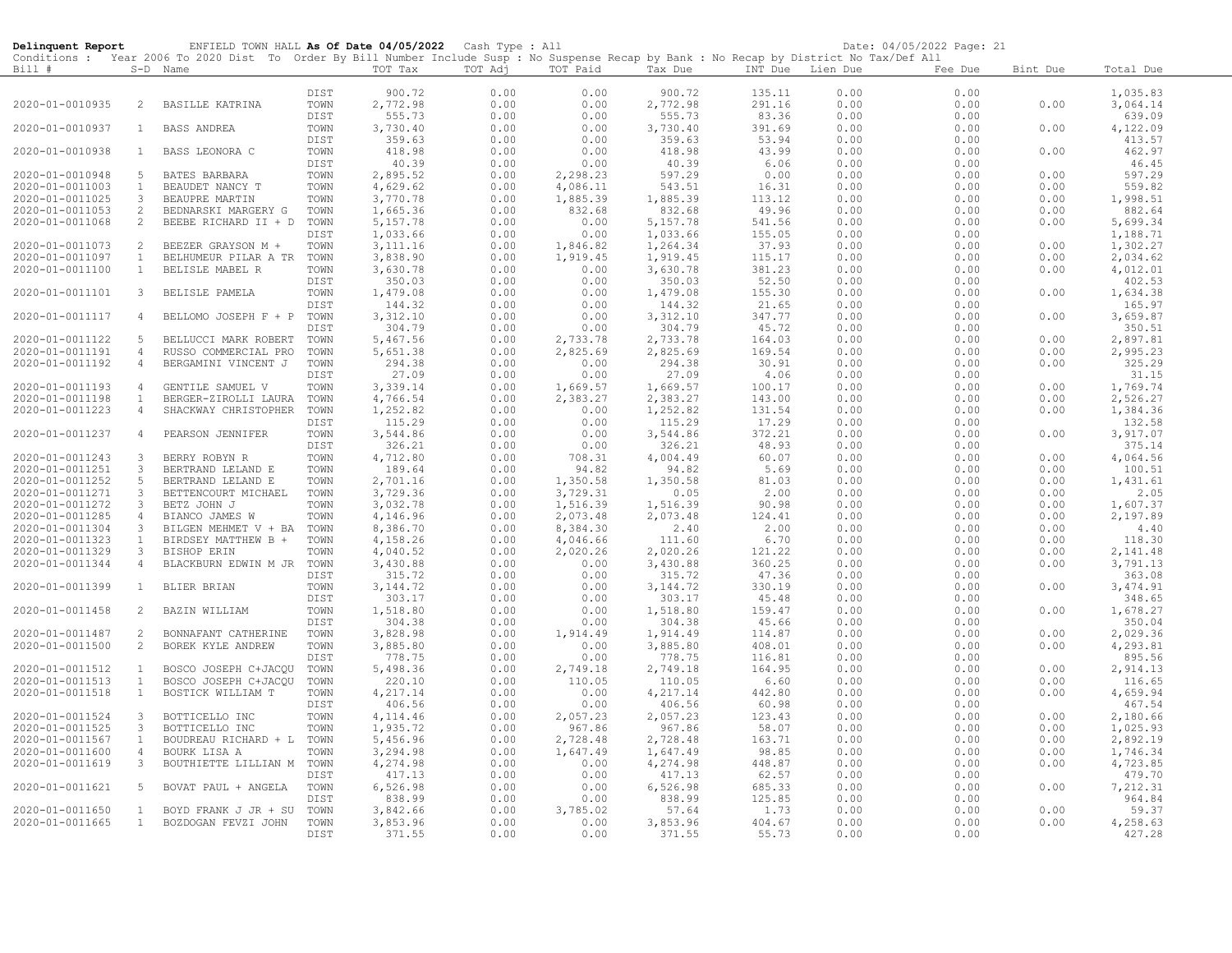| Delinquent Report |                | ENFIELD TOWN HALL As Of Date 04/05/2022 Cash Type : All                                                                                    |                     |                      |              |                    |                    |                  |              | Date: 04/05/2022 Page: 22 |          |                    |
|-------------------|----------------|--------------------------------------------------------------------------------------------------------------------------------------------|---------------------|----------------------|--------------|--------------------|--------------------|------------------|--------------|---------------------------|----------|--------------------|
|                   |                | Conditions : Year 2006 To 2020 Dist To Order By Bill Number Include Susp : No Suspense Recap by Bank : No Recap by District No Tax/Def All |                     |                      |              |                    |                    |                  |              |                           |          |                    |
| Bill #            |                | S-D Name                                                                                                                                   |                     | TOT Tax              | TOT Adj      | TOT Paid           | Tax Due            | INT Due Lien Due |              | Fee Due                   | Bint Due | Total Due          |
|                   |                |                                                                                                                                            |                     |                      |              |                    |                    |                  |              |                           |          |                    |
| 2020-01-0011679   | 3              | BRAGAN RICHARD A + R TOWN                                                                                                                  |                     | 5,405.60             | 0.00         | 2,702.80           | 2,702.80           | 162.17           | 0.00         | 0.00                      | 0.00     | 2,864.97           |
| 2020-01-0011699   | $\overline{4}$ | BRASWELL DOUGLAS J                                                                                                                         | TOWN                | 3,428.82             | 0.00         | 1,714.41           | 1,714.41           | 102.86           | 0.00         | 0.00                      | 0.00     | 1,817.27           |
| 2020-01-0011725   | $\mathbf{1}$   | BRENNAN TERRANCE S T                                                                                                                       | TOWN                | 5,034.22             | 0.00         | 0.00               | 5,034.22           | 453.08           | 0.00         | 0.00                      | 0.00     | 5,487.30           |
|                   |                |                                                                                                                                            | <b>DIST</b>         | 485.33               | 0.00         | 69.21              | 416.12             | 49.93<br>55.79   | 0.00         | 0.00                      |          | 466.05             |
| 2020-01-0011809   | 2              | BROWN CHRISTOPHER                                                                                                                          | TOWN                | 1,859.72             | 0.00         | 929.86             | 929.86             |                  | 0.00         | 0.00                      | 0.00     | 985.65             |
| 2020-01-0011864   | 1              | BRYLL SHARLENE M                                                                                                                           | TOWN                | 3,770.44             | 0.00         | 0.00               | 3,770.44           | 56.56            | 0.00         | 0.00                      | 0.00     | 3,827.00           |
| 2020-01-0011916   | $\mathbf{3}$   | BUMP JONATHAN E + RE                                                                                                                       | <b>DIST</b><br>TOWN | 363.50<br>4,698.76   | 0.00         | 111.60<br>2,349.38 | 251.90<br>2,349.38 | 3.78<br>140.96   | 0.00<br>0.00 | 0.00<br>0.00              | 0.00     | 255.68<br>2,490.34 |
| 2020-01-0011921   | $\mathbf{1}$   | BUNTING JAMES H                                                                                                                            | TOWN                | 3,625.98             | 0.00<br>0.00 | 1,812.99           | 1,812.99           | 108.78           | 0.00         | 0.00                      | 0.00     | 1,921.77           |
| 2020-01-0011922   | $\mathbf{1}$   |                                                                                                                                            | TOWN                |                      | 0.00         | 3,989.10           | 2.80               |                  | 0.00         | 0.00                      | 0.00     | 4.80               |
| 2020-01-0011929   | $\mathbf{3}$   | BUONANDUCCI MAFRED H<br>BURGESS RUSSELL + LA                                                                                               | TOWN                | 3,991.90<br>3,486.34 | 0.00         | 1,743.17           | 1,743.17           | 2.00<br>104.59   | 0.00         | 0.00                      | 0.00     | 1,847.76           |
| 2020-01-0011935   | $\mathbf{3}$   | BURKE DANIEL V III                                                                                                                         | TOWN                | 3,533.22             | 0.00         | 1,766.61           | 1,766.61           | 106.00           | 0.00         | 0.00                      | 0.00     | 1,872.61           |
| 2020-01-0011943   | $\overline{4}$ | BURLINGAME MATTHEW J                                                                                                                       | TOWN                | 4,771.32             | 0.00         | 2,385.66           | 2,385.66           | 143.14           | 0.00         | 0.00                      | 0.00     | 2,528.80           |
| 2020-01-0011955   | 3              | BURNS BRENDA                                                                                                                               | TOWN                | 4,089.46             | 0.00         | 2,044.73           | 2,044.73           | 122.68           | 0.00         | 0.00                      | 0.00     | 2,167.41           |
| 2020-01-0011956   | $\mathbf{1}$   | BURNS JOHN F + BREND                                                                                                                       | TOWN                | 4,218.52             | 0.00         | 2,109.26           | 2,109.26           | 126.56           | 0.00         | 0.00                      | 0.00     | 2,235.82           |
| 2020-01-0011988   | 3              | BUSSIERE ROGER + VAL                                                                                                                       | TOWN                | 5,243.70             | 0.00         | 0.00               | 5,243.70           | 550.59           | 0.00         | 0.00                      | 0.00     | 5,794.29           |
|                   |                |                                                                                                                                            | DIST                | 511.65               | 0.00         | 0.00               | 511.65             | 76.75            | 0.00         | 0.00                      |          | 588.40             |
| 2020-01-0012042   | 2              | CADENA J GUADALUPE +                                                                                                                       | TOWN                | 3,037.58             | 0.00         | 0.00               | 3,037.58           | 318.95           | 0.00         | 0.00                      | 0.00     | 3,356.53           |
|                   |                |                                                                                                                                            | DIST                | 608.76               | 0.00         | 0.00               | 608.76             | 91.31            | 0.00         | 0.00                      |          | 700.07             |
| 2020-01-0012045   | $\mathbf{1}$   | CADRAIN JOANNE E                                                                                                                           | TOWN                | 3,527.40             | 0.00         | 0.00               | 3,527.40           | 370.38           | 0.00         | 0.00                      | 0.00     | 3,897.78           |
|                   |                |                                                                                                                                            | DIST                | 340.07               | 0.00         | 0.00               | 340.07             | 51.01            | 0.00         | 0.00                      |          | 391.08             |
| 2020-01-0012085   | $\mathbf{3}$   | CALLAHAN CHRISTOPHER                                                                                                                       | TOWN                | 4,225.36             | 0.00         | 2,112.68           | 2,112.68           | 126.76           | 0.00         | 0.00                      | 0.00     | 2,239.44           |
| 2020-01-0012136   | $\overline{2}$ | CAMPOVERDE VICTOR                                                                                                                          | TOWN                | 3,979.92             | 0.00         | 0.00               | 3,979.92           | 417.89           | 0.00         | 0.00                      | 0.00     | 4,397.81           |
|                   |                |                                                                                                                                            | DIST                | 797.61               | 0.00         | 0.00               | 797.61             | 119.64           | 0.00         | 0.00                      |          | 917.25             |
| 2020-01-0012158   | 4              | OCONNOR CAITLIN MARY                                                                                                                       | TOWN                | 3,081.04             | 0.00         | 2,494.30           | 586.74             | 17.60            | 0.00         | 0.00                      | 0.00     | 604.34             |
| 2020-01-0012169   | $\overline{2}$ | CARAMAZZA PATRICIA                                                                                                                         | TOWN                | 2,793.04             | 0.00         | 0.00               | 2,793.04           | 293.27           | 0.00         | 0.00                      | 0.00     | 3,086.31           |
|                   |                |                                                                                                                                            | DIST                | 760.16               | 0.00         | 0.00               | 760.16             | 114.02           | 0.00         | 0.00                      |          | 874.18             |
| 2020-01-0012251   | 2              | CARONNA ANTHONY M +                                                                                                                        | TOWN                | 5,691.08             | 0.00         | 4,191.08           | 1,500.00           | 22.50            | 0.00         | 0.00                      | 0.00     | 1,522.50           |
| 2020-01-0012252   | $\overline{1}$ | CARONNA ANTHONY M JR                                                                                                                       | TOWN                | 6,702.24             | 0.00         | 5,202.24           | 1,500.00           | 22.50            | 0.00         | 0.00                      | 0.00     | 1,522.50           |
| 2020-01-0012275   | $\mathbf{1}$   | CARRASQUILLO LYNN +                                                                                                                        | TOWN                | 4,094.26             | 0.00         | 0.00               | 4,094.26           | 429.90           | 0.00         | 0.00                      | 0.00     | 4,524.16           |
|                   |                |                                                                                                                                            | DIST                | 394.71               | 0.00         | 0.00               | 394.71             | 59.21            | 0.00         | 0.00                      |          | 453.92             |
| 2020-01-0012286   | $\overline{4}$ | CARRINGTON DAVID + T                                                                                                                       | TOWN                | 4,155.86             | 0.00         | 2,077.93           | 2,077.93           | 124.68           | 0.00         | 0.00                      | 0.00     | 2,202.61           |
| 2020-01-0012304   | $\mathbf{1}$   | CARROZZO JEFFREY B                                                                                                                         | TOWN                | 3,238.50             | 0.00         | 1,619.25           | 1,619.25           | 97.16            | 0.00         | 0.00                      | 0.00     | 1,716.41           |
| 2020-01-0012318   | $\mathbf{1}$   | CARTER RICHARD H                                                                                                                           | TOWN                | 3,440.80             | 0.00         | 3,363.38           | 77.42              | 1.16             | 0.00         | 0.00                      | 0.00     | 78.58              |
| 2020-01-0012322   | $\overline{2}$ | CARTER-FARRELL CYNTH                                                                                                                       | TOWN                | 98.24                | 0.00         | 0.00               | 98.24              | 14.74            | 0.00         | 0.00                      | 0.00     | 112.98             |
|                   |                |                                                                                                                                            | DIST                | 19.69                | 0.00         | 0.00               | 19.69              | 2.95             | 0.00         | 0.00                      |          | 22.64              |
| 2020-01-0012335   | $\overline{4}$ | CASALE GAETANO                                                                                                                             | TOWN                | 2,883.88             | 0.00         | 1,441.94           | 1,441.94           | 86.52            | 0.00         | 0.00                      | 0.00     | 1,528.46           |
| 2020-01-0012340   | $\mathbf{1}$   | CASARA PROPERTY MANA                                                                                                                       | TOWN                | 11,376.34            | 0.00         | 5,688.17           | 5,688.17           | 341.29           | 0.00         | 0.00                      | 0.00     | 6,029.46           |
| 2020-01-0012352   | $\mathbf{1}$   | CASEY JASON E + JENN                                                                                                                       | TOWN                | 5,325.86             | 0.00         | 2,662.93           | 2,662.93           | 159.78           | 0.00         | 0.00                      | 0.00     | 2,822.71           |
| 2020-01-0012362   | 5              | CASSOTTA VINCENT A +                                                                                                                       | TOWN                | 4,316.40             | 0.00         | 0.00               | 4,316.40           | 64.74            | 0.00         | 0.00                      | 0.00     | 4,381.14           |
|                   |                |                                                                                                                                            | DIST                | 554.84               | 0.00         | 237.74             | 317.10             | 4.76             | 0.00         | 0.00                      |          | 321.86             |
| 2020-01-0012405   | 2              | CEKALA JAY + KATHRYN                                                                                                                       | TOWN                | 2,478.94             | 0.00         | 1,239.47           | 1,239.47           | 74.37            | 0.00         | 0.00                      | 0.00     | 1,313.84           |
| 2020-01-0012435   | $\mathbf{1}$   | CERVASIO CONCETTA P                                                                                                                        | TOWN                | 982.00               | 0.00         | 491.00             | 491.00             | 29.46            | 0.00         | 0.00                      | 0.00     | 520.46             |
| 2020-01-0012444   | $\overline{4}$ | BLACK KIMBERLY H                                                                                                                           | TOWN                | 5,148.88             | 0.00         | 2,574.44           | 2,574.44           | 154.47           | 0.00         | 0.00                      | 0.00     | 2,728.91           |
| 2020-01-0012482   | $\overline{2}$ | CHAMPOUX CLAIRE                                                                                                                            | TOWN                | 3,692.40             | 0.00         | 2,580.42           | 1,111.98           | 16.68            | 0.00         | 0.00                      | 0.00     | 1,128.66           |
| 2020-01-0012498   | 2              | CHAPLIN ROBERT M + E                                                                                                                       | TOWN                | 3,866.96             | 0.00         | 0.00               | 3,866.96           | 406.03           | 0.00         | 0.00                      | 0.00     | 4,272.99           |
|                   |                |                                                                                                                                            | DIST                | 774.97               | 0.00         | 0.00               | 774.97             | 116.25           | 0.00         | 0.00                      |          | 891.22             |
| 2020-01-0012509   | $\mathbf{1}$   | CHARETTE ROGER EST O                                                                                                                       | TOWN                | 3,966.58             | 0.00         | 0.00               | 3,966.58           | 416.49           | 0.00         | 0.00                      | 0.00     | 4,383.07           |
|                   |                |                                                                                                                                            | <b>DIST</b>         | 382.40               | 0.00         | 0.00               | 382.40             | 57.36            | 0.00         | 0.00                      |          | 439.76             |
| 2020-01-0012531   | 4              | CHATTERTON JEFFREY F                                                                                                                       | TOWN                | 4,652.88             | 0.00         | 4,617.99           | 34.89              | 1.05             | 0.00         | 0.00                      | 0.00     | 35.94              |
| 2020-01-0012542   | 2              | CHAVEZ MARIA+LLANAS                                                                                                                        | TOWN                | 2,879.10             | 0.00         | 1,439.55           | 1,439.55           | 86.37            | 0.00         | 0.00                      | 0.00     | 1,525.92           |
| 2020-01-0012631   | $\mathbf{1}$   | CHRISTENSEN ARNOLD H                                                                                                                       | TOWN                | 3,916.94             | 0.00         | 0.00               | 3,916.94           | 411.28           | 0.00         | 0.00                      | 0.00     | 4,328.22           |
|                   |                |                                                                                                                                            | DIST                | 377.62               | 0.00         | 0.00               | 377.62             | 56.64            | 0.00         | 0.00                      |          | 434.26             |
| 2020-01-0012664   | $\overline{1}$ | CIGNETTI ANN P EST O                                                                                                                       | TOWN                | 4,001.84             | 102.68       | 4,053.18           | 51.34              | 3.08             | 0.00         | 0.00                      | 0.00     | 54.42              |
| 2020-01-0012705   | 2              | CLARK LILLIAN J EST                                                                                                                        | TOWN                | 1,472.30             | 0.00         | 0.00               | 1,472.30           | 154.59           | 0.00         | 0.00                      | 0.00     | 1,626.89           |
|                   |                |                                                                                                                                            | <b>DIST</b>         | 695.88               | 0.00         | 0.00               | 695.88             | 104.38           | 0.00         | 0.00                      |          | 800.26             |
| 2020-01-0012797   | $\mathbf{3}$   | COLBURN PHILMORE H +                                                                                                                       | TOWN                | 4,284.92             | 0.00         | 4,220.60           | 64.32              | 1.93             | 0.00         | 0.00                      | 0.00     | 66.25              |
| 2020-01-0012803   | 2              | COLCA JANET M                                                                                                                              | TOWN                | 4,475.58             | 0.00         | 2,237.79           | 2,237.79           | 134.27           | 0.00         | 0.00                      | 0.00     | 2,372.06           |
| 2020-01-0012810   | 4              | COLEMAN DELACEY M TR                                                                                                                       | TOWN                | 3,510.98             | 0.00         | 0.00               | 3,510.98           | 368.65           | 0.00         | 0.00                      | 0.00     | 3,879.63           |
|                   |                |                                                                                                                                            | DIST                | 323.10               | 0.00         | 0.00               | 323.10             | 48.47            | 0.00         | 0.00                      |          | 371.57             |
| 2020-01-0012829   | $\mathbf{3}$   | COLLINS JOHN M + MAV                                                                                                                       | TOWN                | 3,673.22             | 0.00         | 1,836.61           | 1,836.61           | 110.20           | 0.00         | 0.00                      | 0.00     | 1,946.81           |
| 2020-01-0012830   | $\overline{4}$ | COLLINS KATHLEEN C                                                                                                                         | TOWN                | 4,388.30             | 0.00         | 2,049.26           | 2,339.04           | 140.34           | 0.00         | 0.00                      | 0.00     | 2,479.38           |
| 2020-01-0012846   | 2              | COLSON JEFFREY                                                                                                                             | TOWN                | 3,787.90             | 0.00         | 1,893.95           | 1,893.95           | 113.64           | 0.00         | 0.00                      | 0.00     | 2,007.59           |
| 2020-01-0012854   | 5              | COMETTE WILLIAM L+ W                                                                                                                       | TOWN                | 4,938.02             | 0.00         | 2,469.01           | 2,469.01           | 148.14           | 0.00         | 0.00                      | 0.00     | 2,617.15           |

L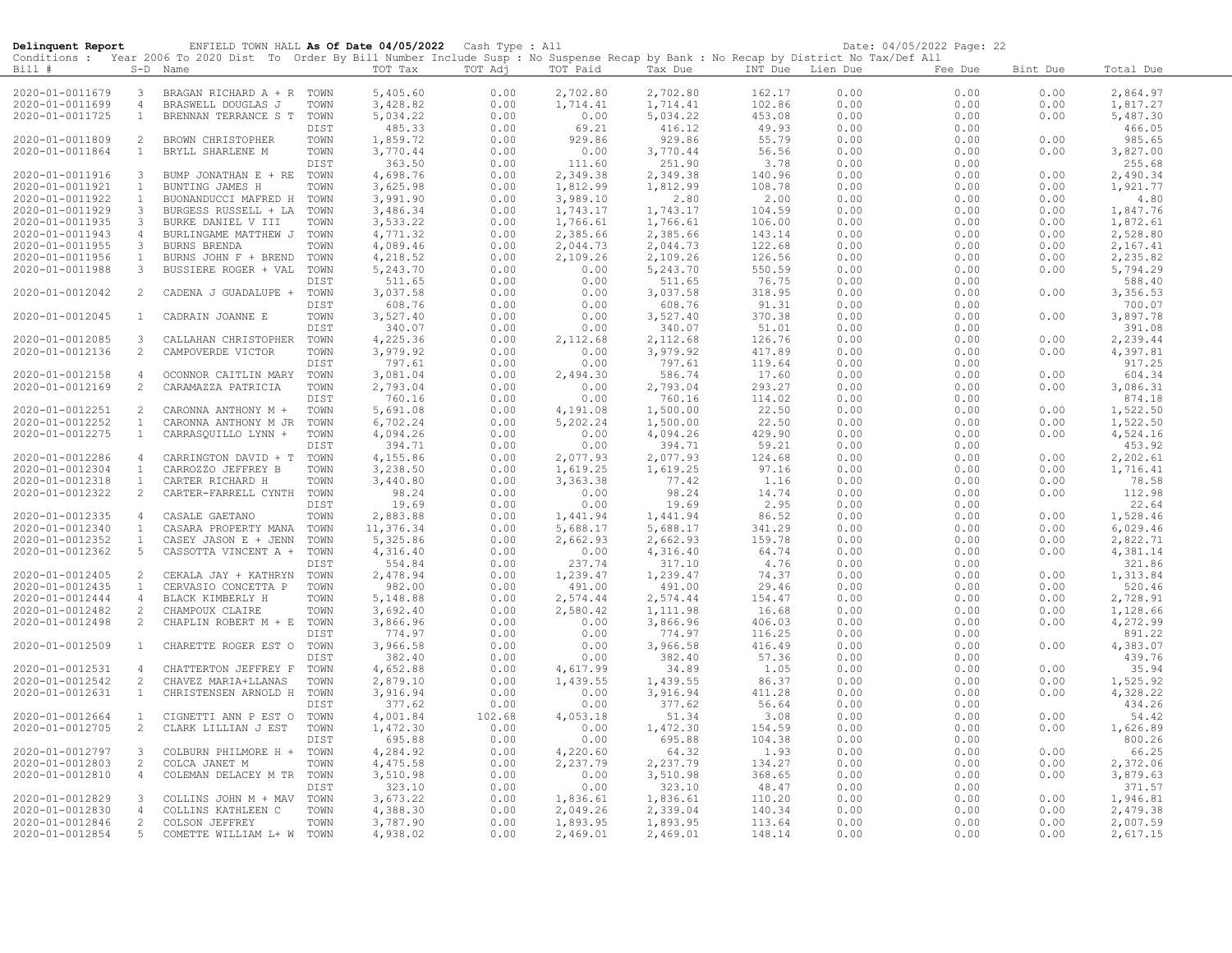| Delinquent Report                  |                   | ENFIELD TOWN HALL As Of Date 04/05/2022 Cash Type : All                                                                                    |              |                      |              |                      |                      |                  |              | Date: 04/05/2022 Page: 23 |              |                      |
|------------------------------------|-------------------|--------------------------------------------------------------------------------------------------------------------------------------------|--------------|----------------------|--------------|----------------------|----------------------|------------------|--------------|---------------------------|--------------|----------------------|
|                                    |                   | Conditions : Year 2006 To 2020 Dist To Order By Bill Number Include Susp : No Suspense Recap by Bank : No Recap by District No Tax/Def All |              |                      |              |                      |                      |                  |              |                           |              |                      |
| Bill #                             |                   | S-D Name                                                                                                                                   |              | TOT Tax              | TOT Adj      | TOT Paid             | Tax Due              | INT Due Lien Due |              | Fee Due                   | Bint Due     | Total Due            |
| 2020-01-0012857                    | $\overline{2}$    | COMMANDO PROPERTIES                                                                                                                        | TOWN         | 4,666.92             | 0.00         | 2,333.46             | 2,333.46             | 140.01           | 0.00         | 0.00                      | 0.00         | 2,473.47             |
| 2020-01-0012873                    | $\overline{4}$    | CONLEY KENNETH H + K                                                                                                                       | TOWN         | 4,628.58             | 0.00         | 3,452.52             | 1,176.06             | 70.56            | 0.00         | 0.00                      | 0.00         | 1,246.62             |
| 2020-01-0012919                    | 3                 | CONNECTICUT HAWKEYE                                                                                                                        | TOWN         | 5,857.78             | 0.00         | 5,856.89             | 0.89                 | 2.00             | 0.00         | 0.00                      | 0.00         | 2.89                 |
| 2020-01-0012923                    | $\overline{4}$    | CONNELLY ROBERT F JR                                                                                                                       | TOWN         | 3,387.06             | 0.00         | 1,693.53             | 1,693.53             | 101.61           | 0.00         | 0.00                      | 0.00         | 1,795.14             |
| 2020-01-0012948                    | $\mathbf{1}$      | CONTOIS BARBARA D                                                                                                                          | TOWN         | 5,077.68             | 0.00         | 5,073.68             | 4.00                 | 2.00             | 0.00         | 0.00                      | 0.00         | 6.00                 |
| 2020-01-0012955                    | 5                 | COOK ERIKA C TRUSTEE                                                                                                                       | TOWN         | 4,343.80             | 0.00         | 0.00                 | 4,343.80             | 456.10           | 0.00         | 0.00                      | 0.00         | 4,799.90             |
|                                    |                   |                                                                                                                                            | DIST         | 558.36               | 0.00         | 0.00                 | 558.36               | 83.75            | 0.00         | 0.00                      |              | 642.11               |
| 2020-01-0012962                    | $\overline{4}$    | DEALBA LAURA LYNN                                                                                                                          | TOWN         | 3,086.86             | 0.00         | 2,802.79             | 284.07               | 17.04            | 0.00         | 0.00                      | 0.00         | 301.11               |
| 2020-01-0012966                    | 1                 | COOLEY DONALD M + CY                                                                                                                       | TOWN         | 4,599.14             | 0.00         | 0.00                 | 4,599.14             | 482.91           | 0.00         | 0.00                      | 0.00         | 5,082.05             |
|                                    |                   |                                                                                                                                            | DIST         | 443.39               | 0.00         | 0.00                 | 443.39               | 66.51            | 0.00         | 0.00                      |              | 509.90               |
| 2020-01-0012996                    | $\overline{1}$    | CORMIER DIANE M                                                                                                                            | TOWN         | 3,637.28             | 0.00         | 1,818.64             | 1,818.64             | 109.12           | 0.00         | 0.00                      | 0.00         | 1,927.76             |
| 2020-01-0012997                    | $\mathbf{1}$      | CORMIER DIANNA M                                                                                                                           | TOWN         | 4,185.64             | 0.00         | 0.00                 | 4,185.64             | 439.49           | 0.00         | 0.00                      | 0.00         | 4,625.13             |
| 2020-01-0013000                    | <sup>1</sup>      | CORMIER GARY P TRUST                                                                                                                       | DIST<br>TOWN | 403.52<br>4,006.28   | 0.00<br>0.00 | 0.00<br>2,003.77     | 403.52<br>2,002.51   | 60.53<br>120.15  | 0.00<br>0.00 | 0.00<br>0.00              | 0.00         | 464.05<br>2,122.66   |
| 2020-01-0013080                    | $\mathbf{1}$      | COULTER MARK + ANDRE                                                                                                                       | TOWN         | 4,193.86             | 0.00         | 2,096.93             | 2,096.93             | 125.82           | 0.00         | 0.00                      | 0.00         | 2,222.75             |
| 2020-01-0013109                    | $\overline{4}$    | COVALLI MARCUS                                                                                                                             | TOWN         | 317.66               | 0.00         | 158.83               | 158.83               | 9.53             | 0.00         | 0.00                      | 0.00         | 168.36               |
| 2020-01-0013178                    | $\overline{4}$    | CRISCITELLI FRANCES+                                                                                                                       | TOWN         | 5,196.80             | 0.00         | 0.00                 | 5,196.80             | 545.66           | 0.00         | 0.00                      | 0.00         | 5,742.46             |
|                                    |                   |                                                                                                                                            | DIST         | 478.23               | 0.00         | 0.00                 | 478.23               | 71.73            | 0.00         | 0.00                      |              | 549.96               |
| 2020-01-0013179                    | 3                 | CRISCITELLI JILL D                                                                                                                         | TOWN         | 2,877.34             | 0.00         | 1,438.67             | 1,438.67             | 86.32            | 0.00         | 0.00                      | 0.00         | 1,524.99             |
| 2020-01-0013181                    | 4                 | CRISCITELLI PATRICIA                                                                                                                       | TOWN         | 56.14                | 0.00         | 0.00                 | 56.14                | 8.42             | 0.00         | 0.00                      | 0.00         | 64.56                |
|                                    |                   |                                                                                                                                            | DIST         | 5.17                 | 0.00         | 0.00                 | 5.17                 | 0.78             | 0.00         | 0.00                      |              | 5.95                 |
| 2020-01-0013182                    | 4                 | CRISCITELLI PATRICIA                                                                                                                       | TOWN         | 451.50               | 0.00         | 0.00                 | 451.50               | 47.41            | 0.00         | 0.00                      | 0.00         | 498.91               |
|                                    |                   |                                                                                                                                            | DIST         | 41.55                | 0.00         | 0.00                 | 41.55                | 6.23             | 0.00         | 0.00                      |              | 47.78                |
| 2020-01-0013183                    | 4                 | CRISCITELLI PATRICIA                                                                                                                       | TOWN         | 175.26               | 0.00         | 0.00                 | 175.26               | 18.40            | 0.00         | 0.00                      | 0.00         | 193.66               |
|                                    |                   |                                                                                                                                            | DIST         | 16.13                | 0.00         | 0.00                 | 16.13                | 2.42             | 0.00         | 0.00                      |              | 18.55                |
| 2020-01-0013184                    | $\overline{4}$    | CRISCITELLI PATRICIA                                                                                                                       | TOWN         | 191.36               | 0.00         | 0.00                 | 191.36               | 20.09            | 0.00         | 0.00                      | 0.00         | 211.45               |
|                                    |                   |                                                                                                                                            | DIST         | 17.61                | 0.00         | 0.00                 | 17.61                | 2.64             | 0.00         | 0.00                      |              | 20.25                |
| 2020-01-0013201                    | $\mathbf{1}$      | CROMPTON BEVERLEY G                                                                                                                        | TOWN         | 3,952.54             | 0.00         | 3,893.25             | 59.29                | 1.78             | 0.00         | 0.00                      | 0.00         | 61.07                |
| 2020-01-0013219<br>2020-01-0013225 | $\mathbf{1}$<br>5 | CROUSE BARBARA S<br>CROUSE STEVEN R + DO                                                                                                   | TOWN<br>TOWN | 3,467.26<br>4,344.48 | 0.00<br>0.00 | 3,467.25<br>2,172.24 | 0.01<br>2,172.24     | 2.00<br>130.33   | 0.00<br>0.00 | 0.00<br>0.00              | 0.00<br>0.00 | 2.01<br>2,302.57     |
| 2020-01-0013234                    | 2                 | CROWLEY ROSEMARIE                                                                                                                          | TOWN         | 2,586.42             | 205.38       | 2,780.39             | 11.41                | 2.00             | 0.00         | 0.00                      | 0.00         | 13.41                |
| 2020-01-0013243                    | $\overline{4}$    | CRUZ VELINDA                                                                                                                               | TOWN         | 4,669.66             | 0.00         | 0.00                 | 4,669.66             | 490.31           | 0.00         | 0.00                      | 0.00         | 5,159.97             |
|                                    |                   |                                                                                                                                            | DIST         | 429.72               | 0.00         | 0.00                 | 429.72               | 64.46            | 0.00         | 0.00                      |              | 494.18               |
| 2020-01-0013286                    | 3                 | CUMMINGS ELIZABETH M                                                                                                                       | TOWN         | 2,671.32             | 0.00         | 2,611.22             | 60.10                | 0.90             | 0.00         | 0.00                      | 0.00         | 61.00                |
| 2020-01-0013303                    | $\overline{4}$    | CUNNINGHAM TYLER C +                                                                                                                       | TOWN         | 3,376.46             | 0.00         | 3,376.45             | 0.01                 | 2.00             | 0.00         | 0.00                      | 0.00         | 2.01                 |
| 2020-01-0013329                    | $\overline{1}$    | CWIKLA HELEN                                                                                                                               | TOWN         | 4,261.30             | 0.00         | 4,258.83             | 2.47                 | 2.00             | 0.00         | 0.00                      | 0.00         | 4.47                 |
| 2020-01-0013338                    | 5                 | CYBULSKI CHARLES JR                                                                                                                        | TOWN         | 2,511.46             | 0.00         | 0.00                 | 2,511.46             | 263.70           | 0.00         | 0.00                      | 0.00         | 2,775.16             |
|                                    |                   |                                                                                                                                            | DIST         | 322.83               | 0.00         | 0.00                 | 322.83               | 48.42            | 0.00         | 0.00                      |              | 371.25               |
| 2020-01-0013385                    | $\mathbf{1}$      | DAIGLE ROGER + JEAN                                                                                                                        | TOWN         | 4,186.34             | 0.00         | 0.00                 | 4,186.34             | 439.57           | 0.00         | 0.00                      | 0.00         | 4,625.91             |
|                                    |                   |                                                                                                                                            | DIST         | 403.59               | 0.00         | 0.00                 | 403.59               | 60.54            | 0.00         | 0.00                      |              | 464.13               |
| 2020-01-0013409                    | 2                 | DALLAIRE HENRY J                                                                                                                           | TOWN         | 5,987.18             | 0.00         | 0.00                 | 5,987.18             | 628.66           | 0.00         | 0.00                      | 0.00         | 6,615.84             |
|                                    |                   |                                                                                                                                            | DIST         | 1,199.88             | 0.00         | 0.00                 | 1,199.88             | 179.98           | 0.00         | 0.00                      |              | 1,379.86             |
| 2020-01-0013413<br>2020-01-0013422 | 3<br>2            | DALY DESIRAE DIAMOND<br>DAMATO JAMES P + GUY                                                                                               | TOWN<br>TOWN | 3,996.70<br>3,526.04 | 0.00<br>0.00 | 1,998.35<br>0.00     | 1,998.35<br>3,526.04 | 119.90<br>370.23 | 0.00<br>0.00 | 0.00<br>0.00              | 0.00<br>0.00 | 2,118.25<br>3,896.27 |
|                                    |                   |                                                                                                                                            | DIST         | 706.65               | 0.00         | 0.00                 | 706.65               | 106.00           | 0.00         | 0.00                      |              | 812.65               |
| 2020-01-0013424                    | $\overline{4}$    | DAMATO RAYMOND A                                                                                                                           | TOWN         | 5,780.42             | 0.00         | 0.00                 | 5,780.42             | 606.94           | 0.00         | 0.00                      | 0.00         | 6,387.36             |
|                                    |                   |                                                                                                                                            | DIST         | 531.94               | 0.00         | 0.00                 | 531.94               | 79.79            | 0.00         | 0.00                      |              | 611.73               |
| 2020-01-0013432                    | <sup>1</sup>      | PAWLOWSKI MICHAEL                                                                                                                          | TOWN         | 4,345.50             | 0.00         | 2,172.75             | 2,172.75             | 130.37           | 0.00         | 0.00                      | 0.00         | 2,303.12             |
| 2020-01-0013458                    | 3                 | DARNA MARK R + KAREN                                                                                                                       | TOWN         | 6,905.56             | 0.00         | 3,452.78             | 3,452.78             | 207.17           | 0.00         | 0.00                      | 0.00         | 3,659.95             |
| 2020-01-0013469                    | $\overline{4}$    | DAUNIS PAUL J SR                                                                                                                           | TOWN         | 2,821.58             | 0.00         | 0.00                 | 2,821.58             | 296.27           | 0.00         | 0.00                      | 0.00         | 3,117.85             |
|                                    |                   |                                                                                                                                            | DIST         | 259.65               | 0.00         | 0.00                 | 259.65               | 38.95            | 0.00         | 0.00                      |              | 298.60               |
| 2020-01-0013475                    | $\mathbf{1}$      | PARTRIDGE ANTHONY +                                                                                                                        | TOWN         | 2,315.28             | 499.50       | 1,157.64             | 1,657.14             | 110.66           | 0.00         | 0.00                      | 0.00         | 1,767.80             |
| 2020-01-0013522                    | $\mathbf{1}$      | DAVISON SAMANTHA I                                                                                                                         | TOWN         | 2,960.22             | 0.00         | 1,480.11             | 1,480.11             | 88.81            | 0.00         | 0.00                      | 0.00         | 1,568.92             |
| 2020-01-0013533                    | $\mathbf{1}$      | HACKU LENORA M                                                                                                                             | TOWN         | 3,972.40             | 0.00         | 1,986.20             | 1,986.20             | 119.17           | 0.00         | 0.00                      | 0.00         | 2,105.37             |
| 2020-01-0013542                    | 2                 | DEAN TRINA A                                                                                                                               | TOWN         | 3,482.56             | 0.00         | 1,741.28             | 1,741.28             | 104.48           | 0.00         | 0.00                      | 0.00         | 1,845.76             |
| 2020-01-0013567                    | $\mathbf{3}$      | DECOURCEY HEIDI                                                                                                                            | TOWN         | 4,450.58             | 0.00         | 0.00                 | 4,450.58             | 467.31           | 0.00         | 0.00                      | 0.00         | 4,917.89             |
|                                    |                   |                                                                                                                                            | DIST         | 434.27               | 0.00         | 0.00                 | 434.27               | 65.14            | 0.00         | 0.00                      |              | 499.41               |
| 2020-01-0013591                    | $\overline{4}$    | DEGREGORIO PAUL A +                                                                                                                        | TOWN<br>DIST | 1,198.06<br>110.25   | 0.00<br>0.00 | 0.00<br>0.00         | 1,198.06<br>110.25   | 125.79<br>16.54  | 0.00<br>0.00 | 0.00<br>0.00              | 0.00         | 1,323.85<br>126.79   |
| 2020-01-0013618                    | 2                 | DELIA JUSTIN A                                                                                                                             | TOWN         | 1,250.42             | 0.00         | 0.00                 | 1,250.42             | 131.29           | 0.00         | 0.00                      | 0.00         | 1,381.71             |
|                                    |                   |                                                                                                                                            | DIST         | 250.60               | 0.00         | 0.00                 | 250.60               | 37.59            | 0.00         | 0.00                      |              | 288.19               |
| 2020-01-0013637                    | $5^{\circ}$       | DELORGE SCOTT + KIMB                                                                                                                       | TOWN         | 10,480.20            | 0.00         | 5,237.52             | 5,242.68             | 314.53           | 0.00         | 0.00                      | 0.00         | 5,557.21             |
| 2020-01-0013660                    | 2                 | DEMIR ADEM + AZRU                                                                                                                          | TOWN         | 3,650.30             | 0.00         | 1,825.15             | 1,825.15             | 109.51           | 0.00         | 0.00                      | 0.00         | 1,934.66             |
| 2020-01-0013702                    | $\overline{4}$    | DEPERGOLA FRANK                                                                                                                            | TOWN         | 5,097.88             | 0.00         | 0.00                 | 5,097.88             | 535.28           | 0.00         | 0.00                      | 0.00         | 5,633.16             |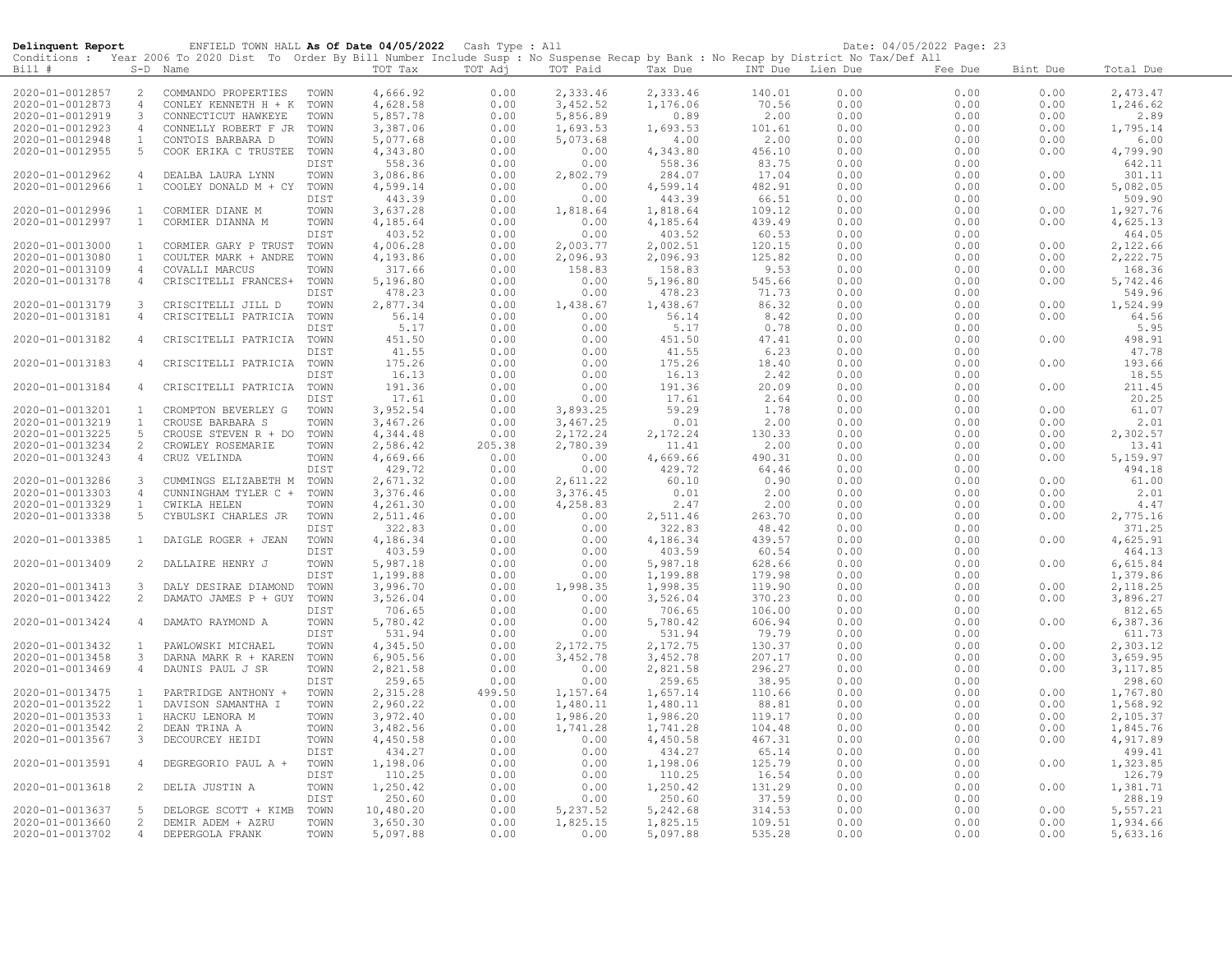| Conditions : Year 2006 To 2020 Dist To Order By Bill Number Include Susp : No Suspense Recap by Bank : No Recap by District No Tax/Def All<br>TOT Tax<br>TOT Adj<br>TOT Paid<br>Bill#<br>S-D Name<br>Tax Due<br>INT Due Lien Due<br>Fee Due<br>Bint Due<br>Total Due<br>70.37<br>DIST<br>469.13<br>0.00<br>0.00<br>469.13<br>0.00<br>0.00<br>539.50<br>1,377.36<br>20.66<br>$1,398.02$<br>2,560.92<br>2020-01-0013709<br>TOWN<br>3,018.74<br>0.00<br>1,641.38<br>0.00<br>0.00<br>0.00<br>$\overline{4}$<br>DEPRATTI PAMELA J<br>2,415.96<br>2,415.96<br>2020-01-0013737<br>4,831.92<br>0.00<br>144.96<br>0.00<br>0.00<br>0.00<br>$\overline{4}$<br>DESCHENES AUSTIN J + TOWN<br>188.79<br>2020-01-0013771<br>6,292.84<br>0.00<br>3,146.42<br>3,146.42<br>0.00<br>0.00<br>0.00<br>3,335.21<br><sup>1</sup><br>MALAWISTA ANN DAY L<br>TOWN<br>2020-01-0013779<br>2<br>4,349.26<br>0.00<br>2,174.63<br>2,174.63<br>130.48<br>0.00<br>0.00<br>0.00<br>2,305.11<br>DESROSIERS CARMELLA<br>TOWN<br>5,403.90<br>0.00<br>5,353.37<br>50.53<br>0.00<br>0.00<br>0.00<br>53.56<br>2020-01-0013782<br>$\mathbf{1}$<br>SECRETARY OF HOUSING<br>TOWN<br>3.03<br>2020-01-0013783<br>3,226.86<br>0.00<br>3,226.86<br>338.82<br>0.00<br>0.00<br>0.00<br>3,565.68<br>5<br>DESROSIERS TONIE L<br>TOWN<br>0.00<br>414.79<br>0.00<br>414.79<br>62.22<br>0.00<br>0.00<br>477.01<br>DIST<br>0.00<br>3,976.50<br>488.25<br>517.55<br>2020-01-0013817<br>TOWN<br>0.00<br>3,488.25<br>29.30<br>0.00<br>0.00<br>0.00<br>4<br>DEWEY ROBERT D SR +<br>2020-01-0013821<br>$\mathbf{3}$<br>DEXTER STEVEN R + JE<br>TOWN<br>5,125.60<br>0.00<br>2,562.80<br>2,562.80<br>153.77<br>0.00<br>0.00<br>0.00<br>2,716.57<br>$\mathbf{3}$<br>3,544.52<br>0.00<br>3,544.52<br>239.26<br>0.00<br>3,783.78<br>2020-01-0013837<br>DIBACCO KATHRYN KANE<br>TOWN<br>0.00<br>0.00<br>0.00<br>345.86<br>0.00<br>241.14<br>104.72<br>7.85<br>0.00<br>0.00<br>112.57<br>DIST<br>2020-01-0013866<br>3,076.26<br>0.00<br>3,076.26<br>323.01<br>3,399.27<br>2<br>DIFRANCO SUSAN M<br>TOWN<br>0.00<br>0.00<br>0.00<br>0.00<br>0.00<br>616.51<br>92.48<br>708.99<br>DIST<br>616.51<br>0.00<br>0.00<br>0.00<br>3,361.04<br>0.00<br>0.00<br>0.00<br>0.00<br>76.75<br>2020-01-0013920<br>$\mathbf{1}$<br>DISESSA DAVID F<br>TOWN<br>3,285.42<br>75.62<br>1.13<br>2020-01-0013922<br>2<br>3, 174.16<br>0.00<br>333.28<br>0.00<br>0.00<br>0.00<br>3,507.44<br>DISTAZIO ALBERT A JR TOWN<br>0.00<br>3, 174.16<br>636.13<br>0.00<br>0.00<br>636.13<br>95.42<br>0.00<br>0.00<br>731.55<br>DIST<br>2020-01-0013928<br>7,556.96<br>0.00<br>7,443.61<br>113.35<br>0.00<br>0.00<br>0.00<br>116.75<br>2<br>DIXON CHARLES + MARY<br>TOWN<br>3.40<br>7,412.16<br>7,300.98<br>111.18<br>114.52<br>2020-01-0013929<br>2<br>DIXON CHARLES + MARY<br>TOWN<br>0.00<br>3.34<br>0.00<br>0.00<br>0.00<br>2020-01-0013938<br>4,511.18<br>267.67<br>0.00<br>0.00<br>275.70<br>$\mathbf{1}$<br>DOAK KATHLEEN C + MA<br>TOWN<br>0.00<br>4,243.51<br>8.03<br>0.00<br>1,239.54<br>2020-01-0013940<br>$\mathbf{3}$<br>DOBITSKY GEORGE J JR<br>TOWN<br>0.00<br>0.00<br>1,239.54<br>130.16<br>0.00<br>0.00<br>0.00<br>1,369.70<br>316.10<br>0.00<br>316.10<br>47.42<br>0.00<br>363.52<br>DIST<br>0.00<br>0.00<br>1,892.58<br>0.00<br>946.29<br>946.29<br>56.78<br>0.00<br>1,003.07<br>2020-01-0013941<br>2<br>DOBITSKY TINA MARIE<br>TOWN<br>0.00<br>0.00<br>3,344.62<br>0.00<br>3,307.33<br>39.53<br>2020-01-0013942<br>TOWN<br>37.29<br>2.24<br>0.00<br>0.00<br>0.00<br>$\mathbf{1}$<br>DOBOSZ JOHN A<br>1,971.65<br>2020-01-0013987<br>5<br>3,943.30<br>0.00<br>1,971.65<br>118.30<br>0.00<br>0.00<br>2,089.95<br>DONNELLY DANIEL J<br>TOWN<br>0.00<br>4,447.50<br>0.00<br>4,447.50<br>466.99<br>0.00<br>4,914.49<br>2020-01-0014032<br>$\mathbf{1}$<br>DOW CHERYL<br>TOWN<br>0.00<br>0.00<br>0.00<br>0.00<br>428.77<br>493.09<br>428.77<br>64.32<br>0.00<br>0.00<br>DIST<br>0.00<br>437.70<br>4,606.24<br>2020-01-0014055<br>DRABKIN JOHN<br>TOWN<br>4,168.54<br>0.00<br>0.00<br>4,168.54<br>0.00<br>0.00<br>0.00<br>$\mathbf{1}$<br>401.87<br>401.87<br>462.15<br>DIST<br>0.00<br>0.00<br>60.28<br>0.00<br>0.00<br>4,071.66<br>0.00<br>2,035.83<br>2,035.83<br>122.15<br>0.00<br>0.00<br>2,157.98<br>2020-01-0014083<br>$\overline{4}$<br>DRUCIOC ION<br>TOWN<br>0.00<br>4,211.32<br>2,572.26<br>2020-01-0014107<br>$\overline{4}$<br>DUBCHY JOHN E + LISA<br>TOWN<br>0.00<br>1,784.66<br>2,426.66<br>145.60<br>0.00<br>0.00<br>0.00<br>52.91<br>3,424.72<br>0.00<br>3,373.35<br>1.54<br>0.00<br>2020-01-0014133<br>$\overline{4}$<br>DUCLOS DAVID L + LAU<br>TOWN<br>51.37<br>0.00<br>0.00<br>4,288.00<br>4,738.24<br>2020-01-0014137<br>$\mathbf{1}$<br>DUCLOS RENE J<br>TOWN<br>0.00<br>0.00<br>4,288.00<br>450.24<br>0.00<br>0.00<br>0.00<br>413.39<br>475.40<br>DIST<br>413.39<br>0.00<br>62.01<br>0.00<br>0.00<br>0.00<br>4,615.92<br>0.00<br>4,614.93<br>0.99<br>2.00<br>0.00<br>0.00<br>0.00<br>2.99<br>2020-01-0014161<br>2<br>DUGGAN BRENDA L<br>TOWN<br>4,343.35<br>260.93<br>0.00<br>2020-01-0014179<br>$\overline{1}$<br>DUMENY MELVIN J + JU<br>TOWN<br>4,604.28<br>0.00<br>0.00<br>0.00<br>0.00<br>260.93<br>2020-01-0014204<br>TOWN<br>3,843.34<br>0.00<br>0.00<br>3,843.34<br>403.55<br>0.00<br>0.00<br>4,246.89<br>3<br><b>DUNN ROSEMARY</b><br>0.00<br>375.02<br>431.27<br>DIST<br>375.02<br>0.00<br>0.00<br>56.25<br>0.00<br>0.00<br>4,737.10<br>502.73<br>510.27<br>2020-01-0014222<br>2<br>TOWN<br>0.00<br>4,234.37<br>7.54<br>0.00<br>0.00<br>0.00<br>DUPREY ROBERT R + CA<br>1,863.82<br>931.91<br>55.91<br>987.82<br>2020-01-0014241<br>TOWN<br>0.00<br>931.91<br>0.00<br>0.00<br>0.00<br>$\mathbf{1}$<br>DUSH JOHN<br>3,914.54<br>0.00<br>1,957.27<br>0.00<br>2,074.71<br>2020-01-0014329<br>$\mathbf{1}$<br>EILMUS HILKE<br>TOWN<br>1,957.27<br>117.44<br>0.00<br>0.00<br>TOWN<br>3,714.30<br>0.00<br>3,714.30<br>390.00<br>0.00<br>4,104.30<br>2020-01-0014330<br>$\overline{4}$<br>EISNOR ERIC W<br>0.00<br>0.00<br>0.00<br>341.81<br>341.81<br>51.27<br>393.08<br>DIST<br>0.00<br>0.00<br>0.00<br>0.00<br>2,607.30<br>2,763.74<br>2020-01-0014331<br>TOWN<br>5,214.60<br>0.00<br>2,607.30<br>156.44<br>0.00<br>0.00<br>0.00<br>$\overline{4}$<br>EJAZ FARHAT + ANMOL<br>0.00<br>4,364.34<br>0.00<br>2020-01-0014334<br>ELDER JACQUELINE M +<br>TOWN<br>4,364.68<br>0.34<br>2.00<br>0.00<br>0.00<br>2.34<br>$\overline{4}$<br>2020-01-0014346<br>5<br>ELLIOTT BETH<br>TOWN<br>5,126.28<br>0.00<br>2,389.59<br>2,736.69<br>164.20<br>0.00<br>0.00<br>0.00<br>2,900.89<br>TOWN<br>4,191.12<br>0.00<br>2,095.56<br>2,095.56<br>125.73<br>0.00<br>0.00<br>0.00<br>2,221.29<br>2020-01-0014350<br>ELLIS CHRISTOPHER M<br>$\mathbf{1}$<br>0.00<br>0.00<br>0.00<br>2020-01-0014352<br>ELLIS EARL S EST OF<br>TOWN<br>4,956.16<br>0.00<br>4,881.82<br>74.34<br>2.23<br>76.57<br>1<br>5,030.10<br>267.91<br>2020-01-0014367<br>ELLISON TASHA J + AD<br>0.00<br>4,762.19<br>16.07<br>0.00<br>0.00<br>0.00<br>283.98<br>TOWN<br>$\mathbf{1}$<br>7,362.54<br>3,681.27<br>3,902.15<br>2020-01-0014396<br>EN-MED INVESTORS DE<br>0.00<br>3,681.27<br>220.88<br>0.00<br>0.00<br>0.00<br>-3<br>TOWN<br>2020-01-0014397<br>$\mathbf{3}$<br>EN-MED INVESTORS DE<br>TOWN<br>4,625.84<br>0.00<br>2,312.92<br>2,312.92<br>138.78<br>0.00<br>0.00<br>0.00<br>2,451.70<br>26, 351.28<br>0.00<br>13, 175.64<br>13, 175.64<br>790.54<br>0.00<br>0.00<br>13,966.18<br>2020-01-0014414<br>$\overline{4}$<br>TOWN<br>0.00<br>ADRIENNE REALTY LLC<br>$\mathbf{1}$<br>TOWN<br>103,989.72<br>0.00<br>103,938.41<br>51.31<br>0.77<br>0.00<br>0.00<br>0.00<br>52.08<br>2020-01-0014422<br>CENTURION HOLDINGS 1<br>13,880.37<br>2020-01-0014424<br>TOWN<br>26,189.38<br>0.00<br>13,094.69<br>13,094.69<br>785.68<br>0.00<br>0.00<br>0.00<br>$\mathbf{1}$<br>ENFIELD OMEGA LLC<br>3,643.78<br>382.59<br>4,026.37<br>3,643.78<br>0.00<br>0.00<br>2020-01-0014431<br>$\mathbf{1}$<br>ENFIELD PROPERTIES L<br>0.00<br>0.00<br>0.00<br>TOWN<br>DIST<br>351.29<br>0.00<br>0.00<br>351.29<br>52.69<br>0.00<br>0.00<br>403.98<br>2020-01-0014449<br>ENFIELD DEV LLC<br>TOWN<br>8,794.04<br>0.00<br>0.00<br>8,794.04<br>923.37<br>0.00<br>0.00<br>9,717.41<br>2<br>0.00<br>1,762.40<br>2,026.76<br>1,762.40<br>0.00<br>0.00<br>264.36<br>0.00<br>0.00<br>DIST<br>4,022.48<br>0.00<br>4,022.46<br>2.00<br>0.00<br>0.00<br>0.00<br>2.02<br>2020-01-0014530<br>-5<br>FABROCINI ANGELA M<br>TOWN<br>0.02<br>0.00<br>2,323.20<br>2,194.79<br>2020-01-0014535<br>FAGIN SUSAN E<br>TOWN<br>4,393.76<br>2,070.56<br>124.23<br>0.00<br>0.00<br>0.00<br>5<br>2020-01-0014578<br>PORTH ANGELICA<br>TOWN<br>2,335.14<br>1,125.00<br>2,897.57<br>562.57<br>33.75<br>0.00<br>0.00<br>0.00<br>596.32<br>$\overline{4}$<br>$\mathbf{3}$<br>TOWN<br>3,538.90<br>333.00<br>0.00<br>2020-01-0014579<br>3,859.41<br>12.49<br>2.00<br>0.00<br>0.00<br>14.49<br>GILLESPIE WILLIAM J<br>5<br>TOWN<br>4,633.38<br>0.00<br>2,316.69<br>0.00<br>0.00<br>2,455.69<br>2020-01-0014585<br>HEBERT PATRICIA<br>2,316.69<br>139.00<br>0.00 | Delinquent Report |              | ENFIELD TOWN HALL As Of Date 04/05/2022 Cash Type : All |      |          |      |      |          |        |      | Date: 04/05/2022 Page: 24 |      |          |
|-------------------------------------------------------------------------------------------------------------------------------------------------------------------------------------------------------------------------------------------------------------------------------------------------------------------------------------------------------------------------------------------------------------------------------------------------------------------------------------------------------------------------------------------------------------------------------------------------------------------------------------------------------------------------------------------------------------------------------------------------------------------------------------------------------------------------------------------------------------------------------------------------------------------------------------------------------------------------------------------------------------------------------------------------------------------------------------------------------------------------------------------------------------------------------------------------------------------------------------------------------------------------------------------------------------------------------------------------------------------------------------------------------------------------------------------------------------------------------------------------------------------------------------------------------------------------------------------------------------------------------------------------------------------------------------------------------------------------------------------------------------------------------------------------------------------------------------------------------------------------------------------------------------------------------------------------------------------------------------------------------------------------------------------------------------------------------------------------------------------------------------------------------------------------------------------------------------------------------------------------------------------------------------------------------------------------------------------------------------------------------------------------------------------------------------------------------------------------------------------------------------------------------------------------------------------------------------------------------------------------------------------------------------------------------------------------------------------------------------------------------------------------------------------------------------------------------------------------------------------------------------------------------------------------------------------------------------------------------------------------------------------------------------------------------------------------------------------------------------------------------------------------------------------------------------------------------------------------------------------------------------------------------------------------------------------------------------------------------------------------------------------------------------------------------------------------------------------------------------------------------------------------------------------------------------------------------------------------------------------------------------------------------------------------------------------------------------------------------------------------------------------------------------------------------------------------------------------------------------------------------------------------------------------------------------------------------------------------------------------------------------------------------------------------------------------------------------------------------------------------------------------------------------------------------------------------------------------------------------------------------------------------------------------------------------------------------------------------------------------------------------------------------------------------------------------------------------------------------------------------------------------------------------------------------------------------------------------------------------------------------------------------------------------------------------------------------------------------------------------------------------------------------------------------------------------------------------------------------------------------------------------------------------------------------------------------------------------------------------------------------------------------------------------------------------------------------------------------------------------------------------------------------------------------------------------------------------------------------------------------------------------------------------------------------------------------------------------------------------------------------------------------------------------------------------------------------------------------------------------------------------------------------------------------------------------------------------------------------------------------------------------------------------------------------------------------------------------------------------------------------------------------------------------------------------------------------------------------------------------------------------------------------------------------------------------------------------------------------------------------------------------------------------------------------------------------------------------------------------------------------------------------------------------------------------------------------------------------------------------------------------------------------------------------------------------------------------------------------------------------------------------------------------------------------------------------------------------------------------------------------------------------------------------------------------------------------------------------------------------------------------------------------------------------------------------------------------------------------------------------------------------------------------------------------------------------------------------------------------------------------------------------------------------------------------------------------------------------------------------------------------------------------------------------------------------------------------------------------------------------------------------------------------------------------------------------------------------------------------------------------------------------------------------------------------------------------------------------------------------------------------------------------------------------------------------------------------------------------------------------------------------------------------------------------------------------------------------------------------------------------------------------------------------------------------------------------------------------------------------------------------------------------------------------------------------------------------------------------------------------------------------------------------------------------------------------------------------------------------------------------------------------------------------------------------------------------------------------------------------------------------------------------------------------------------------------------------------------------------------------------------------------------------------------------------------------------------------------------------------------------------------------------------------------------------------------------------------------------------------------------------------------------------------------------------------------------------------------------------------------------------------------------------------------------------------------------------------------------------------------------------------------------------------------------------------------------------------------------------------------------------------------------------------------------------------------------------------------------------------------------------|-------------------|--------------|---------------------------------------------------------|------|----------|------|------|----------|--------|------|---------------------------|------|----------|
|                                                                                                                                                                                                                                                                                                                                                                                                                                                                                                                                                                                                                                                                                                                                                                                                                                                                                                                                                                                                                                                                                                                                                                                                                                                                                                                                                                                                                                                                                                                                                                                                                                                                                                                                                                                                                                                                                                                                                                                                                                                                                                                                                                                                                                                                                                                                                                                                                                                                                                                                                                                                                                                                                                                                                                                                                                                                                                                                                                                                                                                                                                                                                                                                                                                                                                                                                                                                                                                                                                                                                                                                                                                                                                                                                                                                                                                                                                                                                                                                                                                                                                                                                                                                                                                                                                                                                                                                                                                                                                                                                                                                                                                                                                                                                                                                                                                                                                                                                                                                                                                                                                                                                                                                                                                                                                                                                                                                                                                                                                                                                                                                                                                                                                                                                                                                                                                                                                                                                                                                                                                                                                                                                                                                                                                                                                                                                                                                                                                                                                                                                                                                                                                                                                                                                                                                                                                                                                                                                                                                                                                                                                                                                                                                                                                                                                                                                                                                                                                                                                                                                                                                                                                                                                                                                                                                                                                                                                                                                                                                                                                                                                                                                                                                                                                                                                                                                                                                                                                                                                                                                                                                                                                                                                                                                                                                                                                                                                                                                                                                             |                   |              |                                                         |      |          |      |      |          |        |      |                           |      |          |
|                                                                                                                                                                                                                                                                                                                                                                                                                                                                                                                                                                                                                                                                                                                                                                                                                                                                                                                                                                                                                                                                                                                                                                                                                                                                                                                                                                                                                                                                                                                                                                                                                                                                                                                                                                                                                                                                                                                                                                                                                                                                                                                                                                                                                                                                                                                                                                                                                                                                                                                                                                                                                                                                                                                                                                                                                                                                                                                                                                                                                                                                                                                                                                                                                                                                                                                                                                                                                                                                                                                                                                                                                                                                                                                                                                                                                                                                                                                                                                                                                                                                                                                                                                                                                                                                                                                                                                                                                                                                                                                                                                                                                                                                                                                                                                                                                                                                                                                                                                                                                                                                                                                                                                                                                                                                                                                                                                                                                                                                                                                                                                                                                                                                                                                                                                                                                                                                                                                                                                                                                                                                                                                                                                                                                                                                                                                                                                                                                                                                                                                                                                                                                                                                                                                                                                                                                                                                                                                                                                                                                                                                                                                                                                                                                                                                                                                                                                                                                                                                                                                                                                                                                                                                                                                                                                                                                                                                                                                                                                                                                                                                                                                                                                                                                                                                                                                                                                                                                                                                                                                                                                                                                                                                                                                                                                                                                                                                                                                                                                                                             |                   |              |                                                         |      |          |      |      |          |        |      |                           |      |          |
|                                                                                                                                                                                                                                                                                                                                                                                                                                                                                                                                                                                                                                                                                                                                                                                                                                                                                                                                                                                                                                                                                                                                                                                                                                                                                                                                                                                                                                                                                                                                                                                                                                                                                                                                                                                                                                                                                                                                                                                                                                                                                                                                                                                                                                                                                                                                                                                                                                                                                                                                                                                                                                                                                                                                                                                                                                                                                                                                                                                                                                                                                                                                                                                                                                                                                                                                                                                                                                                                                                                                                                                                                                                                                                                                                                                                                                                                                                                                                                                                                                                                                                                                                                                                                                                                                                                                                                                                                                                                                                                                                                                                                                                                                                                                                                                                                                                                                                                                                                                                                                                                                                                                                                                                                                                                                                                                                                                                                                                                                                                                                                                                                                                                                                                                                                                                                                                                                                                                                                                                                                                                                                                                                                                                                                                                                                                                                                                                                                                                                                                                                                                                                                                                                                                                                                                                                                                                                                                                                                                                                                                                                                                                                                                                                                                                                                                                                                                                                                                                                                                                                                                                                                                                                                                                                                                                                                                                                                                                                                                                                                                                                                                                                                                                                                                                                                                                                                                                                                                                                                                                                                                                                                                                                                                                                                                                                                                                                                                                                                                                             |                   |              |                                                         |      |          |      |      |          |        |      |                           |      |          |
|                                                                                                                                                                                                                                                                                                                                                                                                                                                                                                                                                                                                                                                                                                                                                                                                                                                                                                                                                                                                                                                                                                                                                                                                                                                                                                                                                                                                                                                                                                                                                                                                                                                                                                                                                                                                                                                                                                                                                                                                                                                                                                                                                                                                                                                                                                                                                                                                                                                                                                                                                                                                                                                                                                                                                                                                                                                                                                                                                                                                                                                                                                                                                                                                                                                                                                                                                                                                                                                                                                                                                                                                                                                                                                                                                                                                                                                                                                                                                                                                                                                                                                                                                                                                                                                                                                                                                                                                                                                                                                                                                                                                                                                                                                                                                                                                                                                                                                                                                                                                                                                                                                                                                                                                                                                                                                                                                                                                                                                                                                                                                                                                                                                                                                                                                                                                                                                                                                                                                                                                                                                                                                                                                                                                                                                                                                                                                                                                                                                                                                                                                                                                                                                                                                                                                                                                                                                                                                                                                                                                                                                                                                                                                                                                                                                                                                                                                                                                                                                                                                                                                                                                                                                                                                                                                                                                                                                                                                                                                                                                                                                                                                                                                                                                                                                                                                                                                                                                                                                                                                                                                                                                                                                                                                                                                                                                                                                                                                                                                                                                             |                   |              |                                                         |      |          |      |      |          |        |      |                           |      |          |
|                                                                                                                                                                                                                                                                                                                                                                                                                                                                                                                                                                                                                                                                                                                                                                                                                                                                                                                                                                                                                                                                                                                                                                                                                                                                                                                                                                                                                                                                                                                                                                                                                                                                                                                                                                                                                                                                                                                                                                                                                                                                                                                                                                                                                                                                                                                                                                                                                                                                                                                                                                                                                                                                                                                                                                                                                                                                                                                                                                                                                                                                                                                                                                                                                                                                                                                                                                                                                                                                                                                                                                                                                                                                                                                                                                                                                                                                                                                                                                                                                                                                                                                                                                                                                                                                                                                                                                                                                                                                                                                                                                                                                                                                                                                                                                                                                                                                                                                                                                                                                                                                                                                                                                                                                                                                                                                                                                                                                                                                                                                                                                                                                                                                                                                                                                                                                                                                                                                                                                                                                                                                                                                                                                                                                                                                                                                                                                                                                                                                                                                                                                                                                                                                                                                                                                                                                                                                                                                                                                                                                                                                                                                                                                                                                                                                                                                                                                                                                                                                                                                                                                                                                                                                                                                                                                                                                                                                                                                                                                                                                                                                                                                                                                                                                                                                                                                                                                                                                                                                                                                                                                                                                                                                                                                                                                                                                                                                                                                                                                                                             |                   |              |                                                         |      |          |      |      |          |        |      |                           |      |          |
|                                                                                                                                                                                                                                                                                                                                                                                                                                                                                                                                                                                                                                                                                                                                                                                                                                                                                                                                                                                                                                                                                                                                                                                                                                                                                                                                                                                                                                                                                                                                                                                                                                                                                                                                                                                                                                                                                                                                                                                                                                                                                                                                                                                                                                                                                                                                                                                                                                                                                                                                                                                                                                                                                                                                                                                                                                                                                                                                                                                                                                                                                                                                                                                                                                                                                                                                                                                                                                                                                                                                                                                                                                                                                                                                                                                                                                                                                                                                                                                                                                                                                                                                                                                                                                                                                                                                                                                                                                                                                                                                                                                                                                                                                                                                                                                                                                                                                                                                                                                                                                                                                                                                                                                                                                                                                                                                                                                                                                                                                                                                                                                                                                                                                                                                                                                                                                                                                                                                                                                                                                                                                                                                                                                                                                                                                                                                                                                                                                                                                                                                                                                                                                                                                                                                                                                                                                                                                                                                                                                                                                                                                                                                                                                                                                                                                                                                                                                                                                                                                                                                                                                                                                                                                                                                                                                                                                                                                                                                                                                                                                                                                                                                                                                                                                                                                                                                                                                                                                                                                                                                                                                                                                                                                                                                                                                                                                                                                                                                                                                                             |                   |              |                                                         |      |          |      |      |          |        |      |                           |      |          |
|                                                                                                                                                                                                                                                                                                                                                                                                                                                                                                                                                                                                                                                                                                                                                                                                                                                                                                                                                                                                                                                                                                                                                                                                                                                                                                                                                                                                                                                                                                                                                                                                                                                                                                                                                                                                                                                                                                                                                                                                                                                                                                                                                                                                                                                                                                                                                                                                                                                                                                                                                                                                                                                                                                                                                                                                                                                                                                                                                                                                                                                                                                                                                                                                                                                                                                                                                                                                                                                                                                                                                                                                                                                                                                                                                                                                                                                                                                                                                                                                                                                                                                                                                                                                                                                                                                                                                                                                                                                                                                                                                                                                                                                                                                                                                                                                                                                                                                                                                                                                                                                                                                                                                                                                                                                                                                                                                                                                                                                                                                                                                                                                                                                                                                                                                                                                                                                                                                                                                                                                                                                                                                                                                                                                                                                                                                                                                                                                                                                                                                                                                                                                                                                                                                                                                                                                                                                                                                                                                                                                                                                                                                                                                                                                                                                                                                                                                                                                                                                                                                                                                                                                                                                                                                                                                                                                                                                                                                                                                                                                                                                                                                                                                                                                                                                                                                                                                                                                                                                                                                                                                                                                                                                                                                                                                                                                                                                                                                                                                                                                             |                   |              |                                                         |      |          |      |      |          |        |      |                           |      |          |
|                                                                                                                                                                                                                                                                                                                                                                                                                                                                                                                                                                                                                                                                                                                                                                                                                                                                                                                                                                                                                                                                                                                                                                                                                                                                                                                                                                                                                                                                                                                                                                                                                                                                                                                                                                                                                                                                                                                                                                                                                                                                                                                                                                                                                                                                                                                                                                                                                                                                                                                                                                                                                                                                                                                                                                                                                                                                                                                                                                                                                                                                                                                                                                                                                                                                                                                                                                                                                                                                                                                                                                                                                                                                                                                                                                                                                                                                                                                                                                                                                                                                                                                                                                                                                                                                                                                                                                                                                                                                                                                                                                                                                                                                                                                                                                                                                                                                                                                                                                                                                                                                                                                                                                                                                                                                                                                                                                                                                                                                                                                                                                                                                                                                                                                                                                                                                                                                                                                                                                                                                                                                                                                                                                                                                                                                                                                                                                                                                                                                                                                                                                                                                                                                                                                                                                                                                                                                                                                                                                                                                                                                                                                                                                                                                                                                                                                                                                                                                                                                                                                                                                                                                                                                                                                                                                                                                                                                                                                                                                                                                                                                                                                                                                                                                                                                                                                                                                                                                                                                                                                                                                                                                                                                                                                                                                                                                                                                                                                                                                                                             |                   |              |                                                         |      |          |      |      |          |        |      |                           |      |          |
|                                                                                                                                                                                                                                                                                                                                                                                                                                                                                                                                                                                                                                                                                                                                                                                                                                                                                                                                                                                                                                                                                                                                                                                                                                                                                                                                                                                                                                                                                                                                                                                                                                                                                                                                                                                                                                                                                                                                                                                                                                                                                                                                                                                                                                                                                                                                                                                                                                                                                                                                                                                                                                                                                                                                                                                                                                                                                                                                                                                                                                                                                                                                                                                                                                                                                                                                                                                                                                                                                                                                                                                                                                                                                                                                                                                                                                                                                                                                                                                                                                                                                                                                                                                                                                                                                                                                                                                                                                                                                                                                                                                                                                                                                                                                                                                                                                                                                                                                                                                                                                                                                                                                                                                                                                                                                                                                                                                                                                                                                                                                                                                                                                                                                                                                                                                                                                                                                                                                                                                                                                                                                                                                                                                                                                                                                                                                                                                                                                                                                                                                                                                                                                                                                                                                                                                                                                                                                                                                                                                                                                                                                                                                                                                                                                                                                                                                                                                                                                                                                                                                                                                                                                                                                                                                                                                                                                                                                                                                                                                                                                                                                                                                                                                                                                                                                                                                                                                                                                                                                                                                                                                                                                                                                                                                                                                                                                                                                                                                                                                                             |                   |              |                                                         |      |          |      |      |          |        |      |                           |      |          |
|                                                                                                                                                                                                                                                                                                                                                                                                                                                                                                                                                                                                                                                                                                                                                                                                                                                                                                                                                                                                                                                                                                                                                                                                                                                                                                                                                                                                                                                                                                                                                                                                                                                                                                                                                                                                                                                                                                                                                                                                                                                                                                                                                                                                                                                                                                                                                                                                                                                                                                                                                                                                                                                                                                                                                                                                                                                                                                                                                                                                                                                                                                                                                                                                                                                                                                                                                                                                                                                                                                                                                                                                                                                                                                                                                                                                                                                                                                                                                                                                                                                                                                                                                                                                                                                                                                                                                                                                                                                                                                                                                                                                                                                                                                                                                                                                                                                                                                                                                                                                                                                                                                                                                                                                                                                                                                                                                                                                                                                                                                                                                                                                                                                                                                                                                                                                                                                                                                                                                                                                                                                                                                                                                                                                                                                                                                                                                                                                                                                                                                                                                                                                                                                                                                                                                                                                                                                                                                                                                                                                                                                                                                                                                                                                                                                                                                                                                                                                                                                                                                                                                                                                                                                                                                                                                                                                                                                                                                                                                                                                                                                                                                                                                                                                                                                                                                                                                                                                                                                                                                                                                                                                                                                                                                                                                                                                                                                                                                                                                                                                             |                   |              |                                                         |      |          |      |      |          |        |      |                           |      |          |
|                                                                                                                                                                                                                                                                                                                                                                                                                                                                                                                                                                                                                                                                                                                                                                                                                                                                                                                                                                                                                                                                                                                                                                                                                                                                                                                                                                                                                                                                                                                                                                                                                                                                                                                                                                                                                                                                                                                                                                                                                                                                                                                                                                                                                                                                                                                                                                                                                                                                                                                                                                                                                                                                                                                                                                                                                                                                                                                                                                                                                                                                                                                                                                                                                                                                                                                                                                                                                                                                                                                                                                                                                                                                                                                                                                                                                                                                                                                                                                                                                                                                                                                                                                                                                                                                                                                                                                                                                                                                                                                                                                                                                                                                                                                                                                                                                                                                                                                                                                                                                                                                                                                                                                                                                                                                                                                                                                                                                                                                                                                                                                                                                                                                                                                                                                                                                                                                                                                                                                                                                                                                                                                                                                                                                                                                                                                                                                                                                                                                                                                                                                                                                                                                                                                                                                                                                                                                                                                                                                                                                                                                                                                                                                                                                                                                                                                                                                                                                                                                                                                                                                                                                                                                                                                                                                                                                                                                                                                                                                                                                                                                                                                                                                                                                                                                                                                                                                                                                                                                                                                                                                                                                                                                                                                                                                                                                                                                                                                                                                                                             |                   |              |                                                         |      |          |      |      |          |        |      |                           |      |          |
|                                                                                                                                                                                                                                                                                                                                                                                                                                                                                                                                                                                                                                                                                                                                                                                                                                                                                                                                                                                                                                                                                                                                                                                                                                                                                                                                                                                                                                                                                                                                                                                                                                                                                                                                                                                                                                                                                                                                                                                                                                                                                                                                                                                                                                                                                                                                                                                                                                                                                                                                                                                                                                                                                                                                                                                                                                                                                                                                                                                                                                                                                                                                                                                                                                                                                                                                                                                                                                                                                                                                                                                                                                                                                                                                                                                                                                                                                                                                                                                                                                                                                                                                                                                                                                                                                                                                                                                                                                                                                                                                                                                                                                                                                                                                                                                                                                                                                                                                                                                                                                                                                                                                                                                                                                                                                                                                                                                                                                                                                                                                                                                                                                                                                                                                                                                                                                                                                                                                                                                                                                                                                                                                                                                                                                                                                                                                                                                                                                                                                                                                                                                                                                                                                                                                                                                                                                                                                                                                                                                                                                                                                                                                                                                                                                                                                                                                                                                                                                                                                                                                                                                                                                                                                                                                                                                                                                                                                                                                                                                                                                                                                                                                                                                                                                                                                                                                                                                                                                                                                                                                                                                                                                                                                                                                                                                                                                                                                                                                                                                                             |                   |              |                                                         |      |          |      |      |          |        |      |                           |      |          |
|                                                                                                                                                                                                                                                                                                                                                                                                                                                                                                                                                                                                                                                                                                                                                                                                                                                                                                                                                                                                                                                                                                                                                                                                                                                                                                                                                                                                                                                                                                                                                                                                                                                                                                                                                                                                                                                                                                                                                                                                                                                                                                                                                                                                                                                                                                                                                                                                                                                                                                                                                                                                                                                                                                                                                                                                                                                                                                                                                                                                                                                                                                                                                                                                                                                                                                                                                                                                                                                                                                                                                                                                                                                                                                                                                                                                                                                                                                                                                                                                                                                                                                                                                                                                                                                                                                                                                                                                                                                                                                                                                                                                                                                                                                                                                                                                                                                                                                                                                                                                                                                                                                                                                                                                                                                                                                                                                                                                                                                                                                                                                                                                                                                                                                                                                                                                                                                                                                                                                                                                                                                                                                                                                                                                                                                                                                                                                                                                                                                                                                                                                                                                                                                                                                                                                                                                                                                                                                                                                                                                                                                                                                                                                                                                                                                                                                                                                                                                                                                                                                                                                                                                                                                                                                                                                                                                                                                                                                                                                                                                                                                                                                                                                                                                                                                                                                                                                                                                                                                                                                                                                                                                                                                                                                                                                                                                                                                                                                                                                                                                             |                   |              |                                                         |      |          |      |      |          |        |      |                           |      |          |
|                                                                                                                                                                                                                                                                                                                                                                                                                                                                                                                                                                                                                                                                                                                                                                                                                                                                                                                                                                                                                                                                                                                                                                                                                                                                                                                                                                                                                                                                                                                                                                                                                                                                                                                                                                                                                                                                                                                                                                                                                                                                                                                                                                                                                                                                                                                                                                                                                                                                                                                                                                                                                                                                                                                                                                                                                                                                                                                                                                                                                                                                                                                                                                                                                                                                                                                                                                                                                                                                                                                                                                                                                                                                                                                                                                                                                                                                                                                                                                                                                                                                                                                                                                                                                                                                                                                                                                                                                                                                                                                                                                                                                                                                                                                                                                                                                                                                                                                                                                                                                                                                                                                                                                                                                                                                                                                                                                                                                                                                                                                                                                                                                                                                                                                                                                                                                                                                                                                                                                                                                                                                                                                                                                                                                                                                                                                                                                                                                                                                                                                                                                                                                                                                                                                                                                                                                                                                                                                                                                                                                                                                                                                                                                                                                                                                                                                                                                                                                                                                                                                                                                                                                                                                                                                                                                                                                                                                                                                                                                                                                                                                                                                                                                                                                                                                                                                                                                                                                                                                                                                                                                                                                                                                                                                                                                                                                                                                                                                                                                                                             |                   |              |                                                         |      |          |      |      |          |        |      |                           |      |          |
|                                                                                                                                                                                                                                                                                                                                                                                                                                                                                                                                                                                                                                                                                                                                                                                                                                                                                                                                                                                                                                                                                                                                                                                                                                                                                                                                                                                                                                                                                                                                                                                                                                                                                                                                                                                                                                                                                                                                                                                                                                                                                                                                                                                                                                                                                                                                                                                                                                                                                                                                                                                                                                                                                                                                                                                                                                                                                                                                                                                                                                                                                                                                                                                                                                                                                                                                                                                                                                                                                                                                                                                                                                                                                                                                                                                                                                                                                                                                                                                                                                                                                                                                                                                                                                                                                                                                                                                                                                                                                                                                                                                                                                                                                                                                                                                                                                                                                                                                                                                                                                                                                                                                                                                                                                                                                                                                                                                                                                                                                                                                                                                                                                                                                                                                                                                                                                                                                                                                                                                                                                                                                                                                                                                                                                                                                                                                                                                                                                                                                                                                                                                                                                                                                                                                                                                                                                                                                                                                                                                                                                                                                                                                                                                                                                                                                                                                                                                                                                                                                                                                                                                                                                                                                                                                                                                                                                                                                                                                                                                                                                                                                                                                                                                                                                                                                                                                                                                                                                                                                                                                                                                                                                                                                                                                                                                                                                                                                                                                                                                                             |                   |              |                                                         |      |          |      |      |          |        |      |                           |      |          |
|                                                                                                                                                                                                                                                                                                                                                                                                                                                                                                                                                                                                                                                                                                                                                                                                                                                                                                                                                                                                                                                                                                                                                                                                                                                                                                                                                                                                                                                                                                                                                                                                                                                                                                                                                                                                                                                                                                                                                                                                                                                                                                                                                                                                                                                                                                                                                                                                                                                                                                                                                                                                                                                                                                                                                                                                                                                                                                                                                                                                                                                                                                                                                                                                                                                                                                                                                                                                                                                                                                                                                                                                                                                                                                                                                                                                                                                                                                                                                                                                                                                                                                                                                                                                                                                                                                                                                                                                                                                                                                                                                                                                                                                                                                                                                                                                                                                                                                                                                                                                                                                                                                                                                                                                                                                                                                                                                                                                                                                                                                                                                                                                                                                                                                                                                                                                                                                                                                                                                                                                                                                                                                                                                                                                                                                                                                                                                                                                                                                                                                                                                                                                                                                                                                                                                                                                                                                                                                                                                                                                                                                                                                                                                                                                                                                                                                                                                                                                                                                                                                                                                                                                                                                                                                                                                                                                                                                                                                                                                                                                                                                                                                                                                                                                                                                                                                                                                                                                                                                                                                                                                                                                                                                                                                                                                                                                                                                                                                                                                                                                             |                   |              |                                                         |      |          |      |      |          |        |      |                           |      |          |
|                                                                                                                                                                                                                                                                                                                                                                                                                                                                                                                                                                                                                                                                                                                                                                                                                                                                                                                                                                                                                                                                                                                                                                                                                                                                                                                                                                                                                                                                                                                                                                                                                                                                                                                                                                                                                                                                                                                                                                                                                                                                                                                                                                                                                                                                                                                                                                                                                                                                                                                                                                                                                                                                                                                                                                                                                                                                                                                                                                                                                                                                                                                                                                                                                                                                                                                                                                                                                                                                                                                                                                                                                                                                                                                                                                                                                                                                                                                                                                                                                                                                                                                                                                                                                                                                                                                                                                                                                                                                                                                                                                                                                                                                                                                                                                                                                                                                                                                                                                                                                                                                                                                                                                                                                                                                                                                                                                                                                                                                                                                                                                                                                                                                                                                                                                                                                                                                                                                                                                                                                                                                                                                                                                                                                                                                                                                                                                                                                                                                                                                                                                                                                                                                                                                                                                                                                                                                                                                                                                                                                                                                                                                                                                                                                                                                                                                                                                                                                                                                                                                                                                                                                                                                                                                                                                                                                                                                                                                                                                                                                                                                                                                                                                                                                                                                                                                                                                                                                                                                                                                                                                                                                                                                                                                                                                                                                                                                                                                                                                                                             |                   |              |                                                         |      |          |      |      |          |        |      |                           |      |          |
|                                                                                                                                                                                                                                                                                                                                                                                                                                                                                                                                                                                                                                                                                                                                                                                                                                                                                                                                                                                                                                                                                                                                                                                                                                                                                                                                                                                                                                                                                                                                                                                                                                                                                                                                                                                                                                                                                                                                                                                                                                                                                                                                                                                                                                                                                                                                                                                                                                                                                                                                                                                                                                                                                                                                                                                                                                                                                                                                                                                                                                                                                                                                                                                                                                                                                                                                                                                                                                                                                                                                                                                                                                                                                                                                                                                                                                                                                                                                                                                                                                                                                                                                                                                                                                                                                                                                                                                                                                                                                                                                                                                                                                                                                                                                                                                                                                                                                                                                                                                                                                                                                                                                                                                                                                                                                                                                                                                                                                                                                                                                                                                                                                                                                                                                                                                                                                                                                                                                                                                                                                                                                                                                                                                                                                                                                                                                                                                                                                                                                                                                                                                                                                                                                                                                                                                                                                                                                                                                                                                                                                                                                                                                                                                                                                                                                                                                                                                                                                                                                                                                                                                                                                                                                                                                                                                                                                                                                                                                                                                                                                                                                                                                                                                                                                                                                                                                                                                                                                                                                                                                                                                                                                                                                                                                                                                                                                                                                                                                                                                                             |                   |              |                                                         |      |          |      |      |          |        |      |                           |      |          |
|                                                                                                                                                                                                                                                                                                                                                                                                                                                                                                                                                                                                                                                                                                                                                                                                                                                                                                                                                                                                                                                                                                                                                                                                                                                                                                                                                                                                                                                                                                                                                                                                                                                                                                                                                                                                                                                                                                                                                                                                                                                                                                                                                                                                                                                                                                                                                                                                                                                                                                                                                                                                                                                                                                                                                                                                                                                                                                                                                                                                                                                                                                                                                                                                                                                                                                                                                                                                                                                                                                                                                                                                                                                                                                                                                                                                                                                                                                                                                                                                                                                                                                                                                                                                                                                                                                                                                                                                                                                                                                                                                                                                                                                                                                                                                                                                                                                                                                                                                                                                                                                                                                                                                                                                                                                                                                                                                                                                                                                                                                                                                                                                                                                                                                                                                                                                                                                                                                                                                                                                                                                                                                                                                                                                                                                                                                                                                                                                                                                                                                                                                                                                                                                                                                                                                                                                                                                                                                                                                                                                                                                                                                                                                                                                                                                                                                                                                                                                                                                                                                                                                                                                                                                                                                                                                                                                                                                                                                                                                                                                                                                                                                                                                                                                                                                                                                                                                                                                                                                                                                                                                                                                                                                                                                                                                                                                                                                                                                                                                                                                             |                   |              |                                                         |      |          |      |      |          |        |      |                           |      |          |
|                                                                                                                                                                                                                                                                                                                                                                                                                                                                                                                                                                                                                                                                                                                                                                                                                                                                                                                                                                                                                                                                                                                                                                                                                                                                                                                                                                                                                                                                                                                                                                                                                                                                                                                                                                                                                                                                                                                                                                                                                                                                                                                                                                                                                                                                                                                                                                                                                                                                                                                                                                                                                                                                                                                                                                                                                                                                                                                                                                                                                                                                                                                                                                                                                                                                                                                                                                                                                                                                                                                                                                                                                                                                                                                                                                                                                                                                                                                                                                                                                                                                                                                                                                                                                                                                                                                                                                                                                                                                                                                                                                                                                                                                                                                                                                                                                                                                                                                                                                                                                                                                                                                                                                                                                                                                                                                                                                                                                                                                                                                                                                                                                                                                                                                                                                                                                                                                                                                                                                                                                                                                                                                                                                                                                                                                                                                                                                                                                                                                                                                                                                                                                                                                                                                                                                                                                                                                                                                                                                                                                                                                                                                                                                                                                                                                                                                                                                                                                                                                                                                                                                                                                                                                                                                                                                                                                                                                                                                                                                                                                                                                                                                                                                                                                                                                                                                                                                                                                                                                                                                                                                                                                                                                                                                                                                                                                                                                                                                                                                                                             |                   |              |                                                         |      |          |      |      |          |        |      |                           |      |          |
|                                                                                                                                                                                                                                                                                                                                                                                                                                                                                                                                                                                                                                                                                                                                                                                                                                                                                                                                                                                                                                                                                                                                                                                                                                                                                                                                                                                                                                                                                                                                                                                                                                                                                                                                                                                                                                                                                                                                                                                                                                                                                                                                                                                                                                                                                                                                                                                                                                                                                                                                                                                                                                                                                                                                                                                                                                                                                                                                                                                                                                                                                                                                                                                                                                                                                                                                                                                                                                                                                                                                                                                                                                                                                                                                                                                                                                                                                                                                                                                                                                                                                                                                                                                                                                                                                                                                                                                                                                                                                                                                                                                                                                                                                                                                                                                                                                                                                                                                                                                                                                                                                                                                                                                                                                                                                                                                                                                                                                                                                                                                                                                                                                                                                                                                                                                                                                                                                                                                                                                                                                                                                                                                                                                                                                                                                                                                                                                                                                                                                                                                                                                                                                                                                                                                                                                                                                                                                                                                                                                                                                                                                                                                                                                                                                                                                                                                                                                                                                                                                                                                                                                                                                                                                                                                                                                                                                                                                                                                                                                                                                                                                                                                                                                                                                                                                                                                                                                                                                                                                                                                                                                                                                                                                                                                                                                                                                                                                                                                                                                                             |                   |              |                                                         |      |          |      |      |          |        |      |                           |      |          |
|                                                                                                                                                                                                                                                                                                                                                                                                                                                                                                                                                                                                                                                                                                                                                                                                                                                                                                                                                                                                                                                                                                                                                                                                                                                                                                                                                                                                                                                                                                                                                                                                                                                                                                                                                                                                                                                                                                                                                                                                                                                                                                                                                                                                                                                                                                                                                                                                                                                                                                                                                                                                                                                                                                                                                                                                                                                                                                                                                                                                                                                                                                                                                                                                                                                                                                                                                                                                                                                                                                                                                                                                                                                                                                                                                                                                                                                                                                                                                                                                                                                                                                                                                                                                                                                                                                                                                                                                                                                                                                                                                                                                                                                                                                                                                                                                                                                                                                                                                                                                                                                                                                                                                                                                                                                                                                                                                                                                                                                                                                                                                                                                                                                                                                                                                                                                                                                                                                                                                                                                                                                                                                                                                                                                                                                                                                                                                                                                                                                                                                                                                                                                                                                                                                                                                                                                                                                                                                                                                                                                                                                                                                                                                                                                                                                                                                                                                                                                                                                                                                                                                                                                                                                                                                                                                                                                                                                                                                                                                                                                                                                                                                                                                                                                                                                                                                                                                                                                                                                                                                                                                                                                                                                                                                                                                                                                                                                                                                                                                                                                             |                   |              |                                                         |      |          |      |      |          |        |      |                           |      |          |
|                                                                                                                                                                                                                                                                                                                                                                                                                                                                                                                                                                                                                                                                                                                                                                                                                                                                                                                                                                                                                                                                                                                                                                                                                                                                                                                                                                                                                                                                                                                                                                                                                                                                                                                                                                                                                                                                                                                                                                                                                                                                                                                                                                                                                                                                                                                                                                                                                                                                                                                                                                                                                                                                                                                                                                                                                                                                                                                                                                                                                                                                                                                                                                                                                                                                                                                                                                                                                                                                                                                                                                                                                                                                                                                                                                                                                                                                                                                                                                                                                                                                                                                                                                                                                                                                                                                                                                                                                                                                                                                                                                                                                                                                                                                                                                                                                                                                                                                                                                                                                                                                                                                                                                                                                                                                                                                                                                                                                                                                                                                                                                                                                                                                                                                                                                                                                                                                                                                                                                                                                                                                                                                                                                                                                                                                                                                                                                                                                                                                                                                                                                                                                                                                                                                                                                                                                                                                                                                                                                                                                                                                                                                                                                                                                                                                                                                                                                                                                                                                                                                                                                                                                                                                                                                                                                                                                                                                                                                                                                                                                                                                                                                                                                                                                                                                                                                                                                                                                                                                                                                                                                                                                                                                                                                                                                                                                                                                                                                                                                                                             |                   |              |                                                         |      |          |      |      |          |        |      |                           |      |          |
|                                                                                                                                                                                                                                                                                                                                                                                                                                                                                                                                                                                                                                                                                                                                                                                                                                                                                                                                                                                                                                                                                                                                                                                                                                                                                                                                                                                                                                                                                                                                                                                                                                                                                                                                                                                                                                                                                                                                                                                                                                                                                                                                                                                                                                                                                                                                                                                                                                                                                                                                                                                                                                                                                                                                                                                                                                                                                                                                                                                                                                                                                                                                                                                                                                                                                                                                                                                                                                                                                                                                                                                                                                                                                                                                                                                                                                                                                                                                                                                                                                                                                                                                                                                                                                                                                                                                                                                                                                                                                                                                                                                                                                                                                                                                                                                                                                                                                                                                                                                                                                                                                                                                                                                                                                                                                                                                                                                                                                                                                                                                                                                                                                                                                                                                                                                                                                                                                                                                                                                                                                                                                                                                                                                                                                                                                                                                                                                                                                                                                                                                                                                                                                                                                                                                                                                                                                                                                                                                                                                                                                                                                                                                                                                                                                                                                                                                                                                                                                                                                                                                                                                                                                                                                                                                                                                                                                                                                                                                                                                                                                                                                                                                                                                                                                                                                                                                                                                                                                                                                                                                                                                                                                                                                                                                                                                                                                                                                                                                                                                                             |                   |              |                                                         |      |          |      |      |          |        |      |                           |      |          |
|                                                                                                                                                                                                                                                                                                                                                                                                                                                                                                                                                                                                                                                                                                                                                                                                                                                                                                                                                                                                                                                                                                                                                                                                                                                                                                                                                                                                                                                                                                                                                                                                                                                                                                                                                                                                                                                                                                                                                                                                                                                                                                                                                                                                                                                                                                                                                                                                                                                                                                                                                                                                                                                                                                                                                                                                                                                                                                                                                                                                                                                                                                                                                                                                                                                                                                                                                                                                                                                                                                                                                                                                                                                                                                                                                                                                                                                                                                                                                                                                                                                                                                                                                                                                                                                                                                                                                                                                                                                                                                                                                                                                                                                                                                                                                                                                                                                                                                                                                                                                                                                                                                                                                                                                                                                                                                                                                                                                                                                                                                                                                                                                                                                                                                                                                                                                                                                                                                                                                                                                                                                                                                                                                                                                                                                                                                                                                                                                                                                                                                                                                                                                                                                                                                                                                                                                                                                                                                                                                                                                                                                                                                                                                                                                                                                                                                                                                                                                                                                                                                                                                                                                                                                                                                                                                                                                                                                                                                                                                                                                                                                                                                                                                                                                                                                                                                                                                                                                                                                                                                                                                                                                                                                                                                                                                                                                                                                                                                                                                                                                             |                   |              |                                                         |      |          |      |      |          |        |      |                           |      |          |
|                                                                                                                                                                                                                                                                                                                                                                                                                                                                                                                                                                                                                                                                                                                                                                                                                                                                                                                                                                                                                                                                                                                                                                                                                                                                                                                                                                                                                                                                                                                                                                                                                                                                                                                                                                                                                                                                                                                                                                                                                                                                                                                                                                                                                                                                                                                                                                                                                                                                                                                                                                                                                                                                                                                                                                                                                                                                                                                                                                                                                                                                                                                                                                                                                                                                                                                                                                                                                                                                                                                                                                                                                                                                                                                                                                                                                                                                                                                                                                                                                                                                                                                                                                                                                                                                                                                                                                                                                                                                                                                                                                                                                                                                                                                                                                                                                                                                                                                                                                                                                                                                                                                                                                                                                                                                                                                                                                                                                                                                                                                                                                                                                                                                                                                                                                                                                                                                                                                                                                                                                                                                                                                                                                                                                                                                                                                                                                                                                                                                                                                                                                                                                                                                                                                                                                                                                                                                                                                                                                                                                                                                                                                                                                                                                                                                                                                                                                                                                                                                                                                                                                                                                                                                                                                                                                                                                                                                                                                                                                                                                                                                                                                                                                                                                                                                                                                                                                                                                                                                                                                                                                                                                                                                                                                                                                                                                                                                                                                                                                                                             |                   |              |                                                         |      |          |      |      |          |        |      |                           |      |          |
|                                                                                                                                                                                                                                                                                                                                                                                                                                                                                                                                                                                                                                                                                                                                                                                                                                                                                                                                                                                                                                                                                                                                                                                                                                                                                                                                                                                                                                                                                                                                                                                                                                                                                                                                                                                                                                                                                                                                                                                                                                                                                                                                                                                                                                                                                                                                                                                                                                                                                                                                                                                                                                                                                                                                                                                                                                                                                                                                                                                                                                                                                                                                                                                                                                                                                                                                                                                                                                                                                                                                                                                                                                                                                                                                                                                                                                                                                                                                                                                                                                                                                                                                                                                                                                                                                                                                                                                                                                                                                                                                                                                                                                                                                                                                                                                                                                                                                                                                                                                                                                                                                                                                                                                                                                                                                                                                                                                                                                                                                                                                                                                                                                                                                                                                                                                                                                                                                                                                                                                                                                                                                                                                                                                                                                                                                                                                                                                                                                                                                                                                                                                                                                                                                                                                                                                                                                                                                                                                                                                                                                                                                                                                                                                                                                                                                                                                                                                                                                                                                                                                                                                                                                                                                                                                                                                                                                                                                                                                                                                                                                                                                                                                                                                                                                                                                                                                                                                                                                                                                                                                                                                                                                                                                                                                                                                                                                                                                                                                                                                                             |                   |              |                                                         |      |          |      |      |          |        |      |                           |      |          |
|                                                                                                                                                                                                                                                                                                                                                                                                                                                                                                                                                                                                                                                                                                                                                                                                                                                                                                                                                                                                                                                                                                                                                                                                                                                                                                                                                                                                                                                                                                                                                                                                                                                                                                                                                                                                                                                                                                                                                                                                                                                                                                                                                                                                                                                                                                                                                                                                                                                                                                                                                                                                                                                                                                                                                                                                                                                                                                                                                                                                                                                                                                                                                                                                                                                                                                                                                                                                                                                                                                                                                                                                                                                                                                                                                                                                                                                                                                                                                                                                                                                                                                                                                                                                                                                                                                                                                                                                                                                                                                                                                                                                                                                                                                                                                                                                                                                                                                                                                                                                                                                                                                                                                                                                                                                                                                                                                                                                                                                                                                                                                                                                                                                                                                                                                                                                                                                                                                                                                                                                                                                                                                                                                                                                                                                                                                                                                                                                                                                                                                                                                                                                                                                                                                                                                                                                                                                                                                                                                                                                                                                                                                                                                                                                                                                                                                                                                                                                                                                                                                                                                                                                                                                                                                                                                                                                                                                                                                                                                                                                                                                                                                                                                                                                                                                                                                                                                                                                                                                                                                                                                                                                                                                                                                                                                                                                                                                                                                                                                                                                             |                   |              |                                                         |      |          |      |      |          |        |      |                           |      |          |
|                                                                                                                                                                                                                                                                                                                                                                                                                                                                                                                                                                                                                                                                                                                                                                                                                                                                                                                                                                                                                                                                                                                                                                                                                                                                                                                                                                                                                                                                                                                                                                                                                                                                                                                                                                                                                                                                                                                                                                                                                                                                                                                                                                                                                                                                                                                                                                                                                                                                                                                                                                                                                                                                                                                                                                                                                                                                                                                                                                                                                                                                                                                                                                                                                                                                                                                                                                                                                                                                                                                                                                                                                                                                                                                                                                                                                                                                                                                                                                                                                                                                                                                                                                                                                                                                                                                                                                                                                                                                                                                                                                                                                                                                                                                                                                                                                                                                                                                                                                                                                                                                                                                                                                                                                                                                                                                                                                                                                                                                                                                                                                                                                                                                                                                                                                                                                                                                                                                                                                                                                                                                                                                                                                                                                                                                                                                                                                                                                                                                                                                                                                                                                                                                                                                                                                                                                                                                                                                                                                                                                                                                                                                                                                                                                                                                                                                                                                                                                                                                                                                                                                                                                                                                                                                                                                                                                                                                                                                                                                                                                                                                                                                                                                                                                                                                                                                                                                                                                                                                                                                                                                                                                                                                                                                                                                                                                                                                                                                                                                                                             |                   |              |                                                         |      |          |      |      |          |        |      |                           |      |          |
|                                                                                                                                                                                                                                                                                                                                                                                                                                                                                                                                                                                                                                                                                                                                                                                                                                                                                                                                                                                                                                                                                                                                                                                                                                                                                                                                                                                                                                                                                                                                                                                                                                                                                                                                                                                                                                                                                                                                                                                                                                                                                                                                                                                                                                                                                                                                                                                                                                                                                                                                                                                                                                                                                                                                                                                                                                                                                                                                                                                                                                                                                                                                                                                                                                                                                                                                                                                                                                                                                                                                                                                                                                                                                                                                                                                                                                                                                                                                                                                                                                                                                                                                                                                                                                                                                                                                                                                                                                                                                                                                                                                                                                                                                                                                                                                                                                                                                                                                                                                                                                                                                                                                                                                                                                                                                                                                                                                                                                                                                                                                                                                                                                                                                                                                                                                                                                                                                                                                                                                                                                                                                                                                                                                                                                                                                                                                                                                                                                                                                                                                                                                                                                                                                                                                                                                                                                                                                                                                                                                                                                                                                                                                                                                                                                                                                                                                                                                                                                                                                                                                                                                                                                                                                                                                                                                                                                                                                                                                                                                                                                                                                                                                                                                                                                                                                                                                                                                                                                                                                                                                                                                                                                                                                                                                                                                                                                                                                                                                                                                                             |                   |              |                                                         |      |          |      |      |          |        |      |                           |      |          |
|                                                                                                                                                                                                                                                                                                                                                                                                                                                                                                                                                                                                                                                                                                                                                                                                                                                                                                                                                                                                                                                                                                                                                                                                                                                                                                                                                                                                                                                                                                                                                                                                                                                                                                                                                                                                                                                                                                                                                                                                                                                                                                                                                                                                                                                                                                                                                                                                                                                                                                                                                                                                                                                                                                                                                                                                                                                                                                                                                                                                                                                                                                                                                                                                                                                                                                                                                                                                                                                                                                                                                                                                                                                                                                                                                                                                                                                                                                                                                                                                                                                                                                                                                                                                                                                                                                                                                                                                                                                                                                                                                                                                                                                                                                                                                                                                                                                                                                                                                                                                                                                                                                                                                                                                                                                                                                                                                                                                                                                                                                                                                                                                                                                                                                                                                                                                                                                                                                                                                                                                                                                                                                                                                                                                                                                                                                                                                                                                                                                                                                                                                                                                                                                                                                                                                                                                                                                                                                                                                                                                                                                                                                                                                                                                                                                                                                                                                                                                                                                                                                                                                                                                                                                                                                                                                                                                                                                                                                                                                                                                                                                                                                                                                                                                                                                                                                                                                                                                                                                                                                                                                                                                                                                                                                                                                                                                                                                                                                                                                                                                             |                   |              |                                                         |      |          |      |      |          |        |      |                           |      |          |
|                                                                                                                                                                                                                                                                                                                                                                                                                                                                                                                                                                                                                                                                                                                                                                                                                                                                                                                                                                                                                                                                                                                                                                                                                                                                                                                                                                                                                                                                                                                                                                                                                                                                                                                                                                                                                                                                                                                                                                                                                                                                                                                                                                                                                                                                                                                                                                                                                                                                                                                                                                                                                                                                                                                                                                                                                                                                                                                                                                                                                                                                                                                                                                                                                                                                                                                                                                                                                                                                                                                                                                                                                                                                                                                                                                                                                                                                                                                                                                                                                                                                                                                                                                                                                                                                                                                                                                                                                                                                                                                                                                                                                                                                                                                                                                                                                                                                                                                                                                                                                                                                                                                                                                                                                                                                                                                                                                                                                                                                                                                                                                                                                                                                                                                                                                                                                                                                                                                                                                                                                                                                                                                                                                                                                                                                                                                                                                                                                                                                                                                                                                                                                                                                                                                                                                                                                                                                                                                                                                                                                                                                                                                                                                                                                                                                                                                                                                                                                                                                                                                                                                                                                                                                                                                                                                                                                                                                                                                                                                                                                                                                                                                                                                                                                                                                                                                                                                                                                                                                                                                                                                                                                                                                                                                                                                                                                                                                                                                                                                                                             |                   |              |                                                         |      |          |      |      |          |        |      |                           |      |          |
|                                                                                                                                                                                                                                                                                                                                                                                                                                                                                                                                                                                                                                                                                                                                                                                                                                                                                                                                                                                                                                                                                                                                                                                                                                                                                                                                                                                                                                                                                                                                                                                                                                                                                                                                                                                                                                                                                                                                                                                                                                                                                                                                                                                                                                                                                                                                                                                                                                                                                                                                                                                                                                                                                                                                                                                                                                                                                                                                                                                                                                                                                                                                                                                                                                                                                                                                                                                                                                                                                                                                                                                                                                                                                                                                                                                                                                                                                                                                                                                                                                                                                                                                                                                                                                                                                                                                                                                                                                                                                                                                                                                                                                                                                                                                                                                                                                                                                                                                                                                                                                                                                                                                                                                                                                                                                                                                                                                                                                                                                                                                                                                                                                                                                                                                                                                                                                                                                                                                                                                                                                                                                                                                                                                                                                                                                                                                                                                                                                                                                                                                                                                                                                                                                                                                                                                                                                                                                                                                                                                                                                                                                                                                                                                                                                                                                                                                                                                                                                                                                                                                                                                                                                                                                                                                                                                                                                                                                                                                                                                                                                                                                                                                                                                                                                                                                                                                                                                                                                                                                                                                                                                                                                                                                                                                                                                                                                                                                                                                                                                                             |                   |              |                                                         |      |          |      |      |          |        |      |                           |      |          |
|                                                                                                                                                                                                                                                                                                                                                                                                                                                                                                                                                                                                                                                                                                                                                                                                                                                                                                                                                                                                                                                                                                                                                                                                                                                                                                                                                                                                                                                                                                                                                                                                                                                                                                                                                                                                                                                                                                                                                                                                                                                                                                                                                                                                                                                                                                                                                                                                                                                                                                                                                                                                                                                                                                                                                                                                                                                                                                                                                                                                                                                                                                                                                                                                                                                                                                                                                                                                                                                                                                                                                                                                                                                                                                                                                                                                                                                                                                                                                                                                                                                                                                                                                                                                                                                                                                                                                                                                                                                                                                                                                                                                                                                                                                                                                                                                                                                                                                                                                                                                                                                                                                                                                                                                                                                                                                                                                                                                                                                                                                                                                                                                                                                                                                                                                                                                                                                                                                                                                                                                                                                                                                                                                                                                                                                                                                                                                                                                                                                                                                                                                                                                                                                                                                                                                                                                                                                                                                                                                                                                                                                                                                                                                                                                                                                                                                                                                                                                                                                                                                                                                                                                                                                                                                                                                                                                                                                                                                                                                                                                                                                                                                                                                                                                                                                                                                                                                                                                                                                                                                                                                                                                                                                                                                                                                                                                                                                                                                                                                                                                             |                   |              |                                                         |      |          |      |      |          |        |      |                           |      |          |
|                                                                                                                                                                                                                                                                                                                                                                                                                                                                                                                                                                                                                                                                                                                                                                                                                                                                                                                                                                                                                                                                                                                                                                                                                                                                                                                                                                                                                                                                                                                                                                                                                                                                                                                                                                                                                                                                                                                                                                                                                                                                                                                                                                                                                                                                                                                                                                                                                                                                                                                                                                                                                                                                                                                                                                                                                                                                                                                                                                                                                                                                                                                                                                                                                                                                                                                                                                                                                                                                                                                                                                                                                                                                                                                                                                                                                                                                                                                                                                                                                                                                                                                                                                                                                                                                                                                                                                                                                                                                                                                                                                                                                                                                                                                                                                                                                                                                                                                                                                                                                                                                                                                                                                                                                                                                                                                                                                                                                                                                                                                                                                                                                                                                                                                                                                                                                                                                                                                                                                                                                                                                                                                                                                                                                                                                                                                                                                                                                                                                                                                                                                                                                                                                                                                                                                                                                                                                                                                                                                                                                                                                                                                                                                                                                                                                                                                                                                                                                                                                                                                                                                                                                                                                                                                                                                                                                                                                                                                                                                                                                                                                                                                                                                                                                                                                                                                                                                                                                                                                                                                                                                                                                                                                                                                                                                                                                                                                                                                                                                                                             |                   |              |                                                         |      |          |      |      |          |        |      |                           |      |          |
|                                                                                                                                                                                                                                                                                                                                                                                                                                                                                                                                                                                                                                                                                                                                                                                                                                                                                                                                                                                                                                                                                                                                                                                                                                                                                                                                                                                                                                                                                                                                                                                                                                                                                                                                                                                                                                                                                                                                                                                                                                                                                                                                                                                                                                                                                                                                                                                                                                                                                                                                                                                                                                                                                                                                                                                                                                                                                                                                                                                                                                                                                                                                                                                                                                                                                                                                                                                                                                                                                                                                                                                                                                                                                                                                                                                                                                                                                                                                                                                                                                                                                                                                                                                                                                                                                                                                                                                                                                                                                                                                                                                                                                                                                                                                                                                                                                                                                                                                                                                                                                                                                                                                                                                                                                                                                                                                                                                                                                                                                                                                                                                                                                                                                                                                                                                                                                                                                                                                                                                                                                                                                                                                                                                                                                                                                                                                                                                                                                                                                                                                                                                                                                                                                                                                                                                                                                                                                                                                                                                                                                                                                                                                                                                                                                                                                                                                                                                                                                                                                                                                                                                                                                                                                                                                                                                                                                                                                                                                                                                                                                                                                                                                                                                                                                                                                                                                                                                                                                                                                                                                                                                                                                                                                                                                                                                                                                                                                                                                                                                                             |                   |              |                                                         |      |          |      |      |          |        |      |                           |      |          |
|                                                                                                                                                                                                                                                                                                                                                                                                                                                                                                                                                                                                                                                                                                                                                                                                                                                                                                                                                                                                                                                                                                                                                                                                                                                                                                                                                                                                                                                                                                                                                                                                                                                                                                                                                                                                                                                                                                                                                                                                                                                                                                                                                                                                                                                                                                                                                                                                                                                                                                                                                                                                                                                                                                                                                                                                                                                                                                                                                                                                                                                                                                                                                                                                                                                                                                                                                                                                                                                                                                                                                                                                                                                                                                                                                                                                                                                                                                                                                                                                                                                                                                                                                                                                                                                                                                                                                                                                                                                                                                                                                                                                                                                                                                                                                                                                                                                                                                                                                                                                                                                                                                                                                                                                                                                                                                                                                                                                                                                                                                                                                                                                                                                                                                                                                                                                                                                                                                                                                                                                                                                                                                                                                                                                                                                                                                                                                                                                                                                                                                                                                                                                                                                                                                                                                                                                                                                                                                                                                                                                                                                                                                                                                                                                                                                                                                                                                                                                                                                                                                                                                                                                                                                                                                                                                                                                                                                                                                                                                                                                                                                                                                                                                                                                                                                                                                                                                                                                                                                                                                                                                                                                                                                                                                                                                                                                                                                                                                                                                                                                             |                   |              |                                                         |      |          |      |      |          |        |      |                           |      |          |
|                                                                                                                                                                                                                                                                                                                                                                                                                                                                                                                                                                                                                                                                                                                                                                                                                                                                                                                                                                                                                                                                                                                                                                                                                                                                                                                                                                                                                                                                                                                                                                                                                                                                                                                                                                                                                                                                                                                                                                                                                                                                                                                                                                                                                                                                                                                                                                                                                                                                                                                                                                                                                                                                                                                                                                                                                                                                                                                                                                                                                                                                                                                                                                                                                                                                                                                                                                                                                                                                                                                                                                                                                                                                                                                                                                                                                                                                                                                                                                                                                                                                                                                                                                                                                                                                                                                                                                                                                                                                                                                                                                                                                                                                                                                                                                                                                                                                                                                                                                                                                                                                                                                                                                                                                                                                                                                                                                                                                                                                                                                                                                                                                                                                                                                                                                                                                                                                                                                                                                                                                                                                                                                                                                                                                                                                                                                                                                                                                                                                                                                                                                                                                                                                                                                                                                                                                                                                                                                                                                                                                                                                                                                                                                                                                                                                                                                                                                                                                                                                                                                                                                                                                                                                                                                                                                                                                                                                                                                                                                                                                                                                                                                                                                                                                                                                                                                                                                                                                                                                                                                                                                                                                                                                                                                                                                                                                                                                                                                                                                                                             |                   |              |                                                         |      |          |      |      |          |        |      |                           |      |          |
|                                                                                                                                                                                                                                                                                                                                                                                                                                                                                                                                                                                                                                                                                                                                                                                                                                                                                                                                                                                                                                                                                                                                                                                                                                                                                                                                                                                                                                                                                                                                                                                                                                                                                                                                                                                                                                                                                                                                                                                                                                                                                                                                                                                                                                                                                                                                                                                                                                                                                                                                                                                                                                                                                                                                                                                                                                                                                                                                                                                                                                                                                                                                                                                                                                                                                                                                                                                                                                                                                                                                                                                                                                                                                                                                                                                                                                                                                                                                                                                                                                                                                                                                                                                                                                                                                                                                                                                                                                                                                                                                                                                                                                                                                                                                                                                                                                                                                                                                                                                                                                                                                                                                                                                                                                                                                                                                                                                                                                                                                                                                                                                                                                                                                                                                                                                                                                                                                                                                                                                                                                                                                                                                                                                                                                                                                                                                                                                                                                                                                                                                                                                                                                                                                                                                                                                                                                                                                                                                                                                                                                                                                                                                                                                                                                                                                                                                                                                                                                                                                                                                                                                                                                                                                                                                                                                                                                                                                                                                                                                                                                                                                                                                                                                                                                                                                                                                                                                                                                                                                                                                                                                                                                                                                                                                                                                                                                                                                                                                                                                                             |                   |              |                                                         |      |          |      |      |          |        |      |                           |      |          |
|                                                                                                                                                                                                                                                                                                                                                                                                                                                                                                                                                                                                                                                                                                                                                                                                                                                                                                                                                                                                                                                                                                                                                                                                                                                                                                                                                                                                                                                                                                                                                                                                                                                                                                                                                                                                                                                                                                                                                                                                                                                                                                                                                                                                                                                                                                                                                                                                                                                                                                                                                                                                                                                                                                                                                                                                                                                                                                                                                                                                                                                                                                                                                                                                                                                                                                                                                                                                                                                                                                                                                                                                                                                                                                                                                                                                                                                                                                                                                                                                                                                                                                                                                                                                                                                                                                                                                                                                                                                                                                                                                                                                                                                                                                                                                                                                                                                                                                                                                                                                                                                                                                                                                                                                                                                                                                                                                                                                                                                                                                                                                                                                                                                                                                                                                                                                                                                                                                                                                                                                                                                                                                                                                                                                                                                                                                                                                                                                                                                                                                                                                                                                                                                                                                                                                                                                                                                                                                                                                                                                                                                                                                                                                                                                                                                                                                                                                                                                                                                                                                                                                                                                                                                                                                                                                                                                                                                                                                                                                                                                                                                                                                                                                                                                                                                                                                                                                                                                                                                                                                                                                                                                                                                                                                                                                                                                                                                                                                                                                                                                             |                   |              |                                                         |      |          |      |      |          |        |      |                           |      |          |
|                                                                                                                                                                                                                                                                                                                                                                                                                                                                                                                                                                                                                                                                                                                                                                                                                                                                                                                                                                                                                                                                                                                                                                                                                                                                                                                                                                                                                                                                                                                                                                                                                                                                                                                                                                                                                                                                                                                                                                                                                                                                                                                                                                                                                                                                                                                                                                                                                                                                                                                                                                                                                                                                                                                                                                                                                                                                                                                                                                                                                                                                                                                                                                                                                                                                                                                                                                                                                                                                                                                                                                                                                                                                                                                                                                                                                                                                                                                                                                                                                                                                                                                                                                                                                                                                                                                                                                                                                                                                                                                                                                                                                                                                                                                                                                                                                                                                                                                                                                                                                                                                                                                                                                                                                                                                                                                                                                                                                                                                                                                                                                                                                                                                                                                                                                                                                                                                                                                                                                                                                                                                                                                                                                                                                                                                                                                                                                                                                                                                                                                                                                                                                                                                                                                                                                                                                                                                                                                                                                                                                                                                                                                                                                                                                                                                                                                                                                                                                                                                                                                                                                                                                                                                                                                                                                                                                                                                                                                                                                                                                                                                                                                                                                                                                                                                                                                                                                                                                                                                                                                                                                                                                                                                                                                                                                                                                                                                                                                                                                                                             |                   |              |                                                         |      |          |      |      |          |        |      |                           |      |          |
|                                                                                                                                                                                                                                                                                                                                                                                                                                                                                                                                                                                                                                                                                                                                                                                                                                                                                                                                                                                                                                                                                                                                                                                                                                                                                                                                                                                                                                                                                                                                                                                                                                                                                                                                                                                                                                                                                                                                                                                                                                                                                                                                                                                                                                                                                                                                                                                                                                                                                                                                                                                                                                                                                                                                                                                                                                                                                                                                                                                                                                                                                                                                                                                                                                                                                                                                                                                                                                                                                                                                                                                                                                                                                                                                                                                                                                                                                                                                                                                                                                                                                                                                                                                                                                                                                                                                                                                                                                                                                                                                                                                                                                                                                                                                                                                                                                                                                                                                                                                                                                                                                                                                                                                                                                                                                                                                                                                                                                                                                                                                                                                                                                                                                                                                                                                                                                                                                                                                                                                                                                                                                                                                                                                                                                                                                                                                                                                                                                                                                                                                                                                                                                                                                                                                                                                                                                                                                                                                                                                                                                                                                                                                                                                                                                                                                                                                                                                                                                                                                                                                                                                                                                                                                                                                                                                                                                                                                                                                                                                                                                                                                                                                                                                                                                                                                                                                                                                                                                                                                                                                                                                                                                                                                                                                                                                                                                                                                                                                                                                                             |                   |              |                                                         |      |          |      |      |          |        |      |                           |      |          |
|                                                                                                                                                                                                                                                                                                                                                                                                                                                                                                                                                                                                                                                                                                                                                                                                                                                                                                                                                                                                                                                                                                                                                                                                                                                                                                                                                                                                                                                                                                                                                                                                                                                                                                                                                                                                                                                                                                                                                                                                                                                                                                                                                                                                                                                                                                                                                                                                                                                                                                                                                                                                                                                                                                                                                                                                                                                                                                                                                                                                                                                                                                                                                                                                                                                                                                                                                                                                                                                                                                                                                                                                                                                                                                                                                                                                                                                                                                                                                                                                                                                                                                                                                                                                                                                                                                                                                                                                                                                                                                                                                                                                                                                                                                                                                                                                                                                                                                                                                                                                                                                                                                                                                                                                                                                                                                                                                                                                                                                                                                                                                                                                                                                                                                                                                                                                                                                                                                                                                                                                                                                                                                                                                                                                                                                                                                                                                                                                                                                                                                                                                                                                                                                                                                                                                                                                                                                                                                                                                                                                                                                                                                                                                                                                                                                                                                                                                                                                                                                                                                                                                                                                                                                                                                                                                                                                                                                                                                                                                                                                                                                                                                                                                                                                                                                                                                                                                                                                                                                                                                                                                                                                                                                                                                                                                                                                                                                                                                                                                                                                             |                   |              |                                                         |      |          |      |      |          |        |      |                           |      |          |
|                                                                                                                                                                                                                                                                                                                                                                                                                                                                                                                                                                                                                                                                                                                                                                                                                                                                                                                                                                                                                                                                                                                                                                                                                                                                                                                                                                                                                                                                                                                                                                                                                                                                                                                                                                                                                                                                                                                                                                                                                                                                                                                                                                                                                                                                                                                                                                                                                                                                                                                                                                                                                                                                                                                                                                                                                                                                                                                                                                                                                                                                                                                                                                                                                                                                                                                                                                                                                                                                                                                                                                                                                                                                                                                                                                                                                                                                                                                                                                                                                                                                                                                                                                                                                                                                                                                                                                                                                                                                                                                                                                                                                                                                                                                                                                                                                                                                                                                                                                                                                                                                                                                                                                                                                                                                                                                                                                                                                                                                                                                                                                                                                                                                                                                                                                                                                                                                                                                                                                                                                                                                                                                                                                                                                                                                                                                                                                                                                                                                                                                                                                                                                                                                                                                                                                                                                                                                                                                                                                                                                                                                                                                                                                                                                                                                                                                                                                                                                                                                                                                                                                                                                                                                                                                                                                                                                                                                                                                                                                                                                                                                                                                                                                                                                                                                                                                                                                                                                                                                                                                                                                                                                                                                                                                                                                                                                                                                                                                                                                                                             |                   |              |                                                         |      |          |      |      |          |        |      |                           |      |          |
|                                                                                                                                                                                                                                                                                                                                                                                                                                                                                                                                                                                                                                                                                                                                                                                                                                                                                                                                                                                                                                                                                                                                                                                                                                                                                                                                                                                                                                                                                                                                                                                                                                                                                                                                                                                                                                                                                                                                                                                                                                                                                                                                                                                                                                                                                                                                                                                                                                                                                                                                                                                                                                                                                                                                                                                                                                                                                                                                                                                                                                                                                                                                                                                                                                                                                                                                                                                                                                                                                                                                                                                                                                                                                                                                                                                                                                                                                                                                                                                                                                                                                                                                                                                                                                                                                                                                                                                                                                                                                                                                                                                                                                                                                                                                                                                                                                                                                                                                                                                                                                                                                                                                                                                                                                                                                                                                                                                                                                                                                                                                                                                                                                                                                                                                                                                                                                                                                                                                                                                                                                                                                                                                                                                                                                                                                                                                                                                                                                                                                                                                                                                                                                                                                                                                                                                                                                                                                                                                                                                                                                                                                                                                                                                                                                                                                                                                                                                                                                                                                                                                                                                                                                                                                                                                                                                                                                                                                                                                                                                                                                                                                                                                                                                                                                                                                                                                                                                                                                                                                                                                                                                                                                                                                                                                                                                                                                                                                                                                                                                                             |                   |              |                                                         |      |          |      |      |          |        |      |                           |      |          |
|                                                                                                                                                                                                                                                                                                                                                                                                                                                                                                                                                                                                                                                                                                                                                                                                                                                                                                                                                                                                                                                                                                                                                                                                                                                                                                                                                                                                                                                                                                                                                                                                                                                                                                                                                                                                                                                                                                                                                                                                                                                                                                                                                                                                                                                                                                                                                                                                                                                                                                                                                                                                                                                                                                                                                                                                                                                                                                                                                                                                                                                                                                                                                                                                                                                                                                                                                                                                                                                                                                                                                                                                                                                                                                                                                                                                                                                                                                                                                                                                                                                                                                                                                                                                                                                                                                                                                                                                                                                                                                                                                                                                                                                                                                                                                                                                                                                                                                                                                                                                                                                                                                                                                                                                                                                                                                                                                                                                                                                                                                                                                                                                                                                                                                                                                                                                                                                                                                                                                                                                                                                                                                                                                                                                                                                                                                                                                                                                                                                                                                                                                                                                                                                                                                                                                                                                                                                                                                                                                                                                                                                                                                                                                                                                                                                                                                                                                                                                                                                                                                                                                                                                                                                                                                                                                                                                                                                                                                                                                                                                                                                                                                                                                                                                                                                                                                                                                                                                                                                                                                                                                                                                                                                                                                                                                                                                                                                                                                                                                                                                             |                   |              |                                                         |      |          |      |      |          |        |      |                           |      |          |
|                                                                                                                                                                                                                                                                                                                                                                                                                                                                                                                                                                                                                                                                                                                                                                                                                                                                                                                                                                                                                                                                                                                                                                                                                                                                                                                                                                                                                                                                                                                                                                                                                                                                                                                                                                                                                                                                                                                                                                                                                                                                                                                                                                                                                                                                                                                                                                                                                                                                                                                                                                                                                                                                                                                                                                                                                                                                                                                                                                                                                                                                                                                                                                                                                                                                                                                                                                                                                                                                                                                                                                                                                                                                                                                                                                                                                                                                                                                                                                                                                                                                                                                                                                                                                                                                                                                                                                                                                                                                                                                                                                                                                                                                                                                                                                                                                                                                                                                                                                                                                                                                                                                                                                                                                                                                                                                                                                                                                                                                                                                                                                                                                                                                                                                                                                                                                                                                                                                                                                                                                                                                                                                                                                                                                                                                                                                                                                                                                                                                                                                                                                                                                                                                                                                                                                                                                                                                                                                                                                                                                                                                                                                                                                                                                                                                                                                                                                                                                                                                                                                                                                                                                                                                                                                                                                                                                                                                                                                                                                                                                                                                                                                                                                                                                                                                                                                                                                                                                                                                                                                                                                                                                                                                                                                                                                                                                                                                                                                                                                                                             |                   |              |                                                         |      |          |      |      |          |        |      |                           |      |          |
|                                                                                                                                                                                                                                                                                                                                                                                                                                                                                                                                                                                                                                                                                                                                                                                                                                                                                                                                                                                                                                                                                                                                                                                                                                                                                                                                                                                                                                                                                                                                                                                                                                                                                                                                                                                                                                                                                                                                                                                                                                                                                                                                                                                                                                                                                                                                                                                                                                                                                                                                                                                                                                                                                                                                                                                                                                                                                                                                                                                                                                                                                                                                                                                                                                                                                                                                                                                                                                                                                                                                                                                                                                                                                                                                                                                                                                                                                                                                                                                                                                                                                                                                                                                                                                                                                                                                                                                                                                                                                                                                                                                                                                                                                                                                                                                                                                                                                                                                                                                                                                                                                                                                                                                                                                                                                                                                                                                                                                                                                                                                                                                                                                                                                                                                                                                                                                                                                                                                                                                                                                                                                                                                                                                                                                                                                                                                                                                                                                                                                                                                                                                                                                                                                                                                                                                                                                                                                                                                                                                                                                                                                                                                                                                                                                                                                                                                                                                                                                                                                                                                                                                                                                                                                                                                                                                                                                                                                                                                                                                                                                                                                                                                                                                                                                                                                                                                                                                                                                                                                                                                                                                                                                                                                                                                                                                                                                                                                                                                                                                                             |                   |              |                                                         |      |          |      |      |          |        |      |                           |      |          |
|                                                                                                                                                                                                                                                                                                                                                                                                                                                                                                                                                                                                                                                                                                                                                                                                                                                                                                                                                                                                                                                                                                                                                                                                                                                                                                                                                                                                                                                                                                                                                                                                                                                                                                                                                                                                                                                                                                                                                                                                                                                                                                                                                                                                                                                                                                                                                                                                                                                                                                                                                                                                                                                                                                                                                                                                                                                                                                                                                                                                                                                                                                                                                                                                                                                                                                                                                                                                                                                                                                                                                                                                                                                                                                                                                                                                                                                                                                                                                                                                                                                                                                                                                                                                                                                                                                                                                                                                                                                                                                                                                                                                                                                                                                                                                                                                                                                                                                                                                                                                                                                                                                                                                                                                                                                                                                                                                                                                                                                                                                                                                                                                                                                                                                                                                                                                                                                                                                                                                                                                                                                                                                                                                                                                                                                                                                                                                                                                                                                                                                                                                                                                                                                                                                                                                                                                                                                                                                                                                                                                                                                                                                                                                                                                                                                                                                                                                                                                                                                                                                                                                                                                                                                                                                                                                                                                                                                                                                                                                                                                                                                                                                                                                                                                                                                                                                                                                                                                                                                                                                                                                                                                                                                                                                                                                                                                                                                                                                                                                                                                             |                   |              |                                                         |      |          |      |      |          |        |      |                           |      |          |
|                                                                                                                                                                                                                                                                                                                                                                                                                                                                                                                                                                                                                                                                                                                                                                                                                                                                                                                                                                                                                                                                                                                                                                                                                                                                                                                                                                                                                                                                                                                                                                                                                                                                                                                                                                                                                                                                                                                                                                                                                                                                                                                                                                                                                                                                                                                                                                                                                                                                                                                                                                                                                                                                                                                                                                                                                                                                                                                                                                                                                                                                                                                                                                                                                                                                                                                                                                                                                                                                                                                                                                                                                                                                                                                                                                                                                                                                                                                                                                                                                                                                                                                                                                                                                                                                                                                                                                                                                                                                                                                                                                                                                                                                                                                                                                                                                                                                                                                                                                                                                                                                                                                                                                                                                                                                                                                                                                                                                                                                                                                                                                                                                                                                                                                                                                                                                                                                                                                                                                                                                                                                                                                                                                                                                                                                                                                                                                                                                                                                                                                                                                                                                                                                                                                                                                                                                                                                                                                                                                                                                                                                                                                                                                                                                                                                                                                                                                                                                                                                                                                                                                                                                                                                                                                                                                                                                                                                                                                                                                                                                                                                                                                                                                                                                                                                                                                                                                                                                                                                                                                                                                                                                                                                                                                                                                                                                                                                                                                                                                                                             |                   |              |                                                         |      |          |      |      |          |        |      |                           |      |          |
|                                                                                                                                                                                                                                                                                                                                                                                                                                                                                                                                                                                                                                                                                                                                                                                                                                                                                                                                                                                                                                                                                                                                                                                                                                                                                                                                                                                                                                                                                                                                                                                                                                                                                                                                                                                                                                                                                                                                                                                                                                                                                                                                                                                                                                                                                                                                                                                                                                                                                                                                                                                                                                                                                                                                                                                                                                                                                                                                                                                                                                                                                                                                                                                                                                                                                                                                                                                                                                                                                                                                                                                                                                                                                                                                                                                                                                                                                                                                                                                                                                                                                                                                                                                                                                                                                                                                                                                                                                                                                                                                                                                                                                                                                                                                                                                                                                                                                                                                                                                                                                                                                                                                                                                                                                                                                                                                                                                                                                                                                                                                                                                                                                                                                                                                                                                                                                                                                                                                                                                                                                                                                                                                                                                                                                                                                                                                                                                                                                                                                                                                                                                                                                                                                                                                                                                                                                                                                                                                                                                                                                                                                                                                                                                                                                                                                                                                                                                                                                                                                                                                                                                                                                                                                                                                                                                                                                                                                                                                                                                                                                                                                                                                                                                                                                                                                                                                                                                                                                                                                                                                                                                                                                                                                                                                                                                                                                                                                                                                                                                                             |                   |              |                                                         |      |          |      |      |          |        |      |                           |      |          |
|                                                                                                                                                                                                                                                                                                                                                                                                                                                                                                                                                                                                                                                                                                                                                                                                                                                                                                                                                                                                                                                                                                                                                                                                                                                                                                                                                                                                                                                                                                                                                                                                                                                                                                                                                                                                                                                                                                                                                                                                                                                                                                                                                                                                                                                                                                                                                                                                                                                                                                                                                                                                                                                                                                                                                                                                                                                                                                                                                                                                                                                                                                                                                                                                                                                                                                                                                                                                                                                                                                                                                                                                                                                                                                                                                                                                                                                                                                                                                                                                                                                                                                                                                                                                                                                                                                                                                                                                                                                                                                                                                                                                                                                                                                                                                                                                                                                                                                                                                                                                                                                                                                                                                                                                                                                                                                                                                                                                                                                                                                                                                                                                                                                                                                                                                                                                                                                                                                                                                                                                                                                                                                                                                                                                                                                                                                                                                                                                                                                                                                                                                                                                                                                                                                                                                                                                                                                                                                                                                                                                                                                                                                                                                                                                                                                                                                                                                                                                                                                                                                                                                                                                                                                                                                                                                                                                                                                                                                                                                                                                                                                                                                                                                                                                                                                                                                                                                                                                                                                                                                                                                                                                                                                                                                                                                                                                                                                                                                                                                                                                             |                   |              |                                                         |      |          |      |      |          |        |      |                           |      |          |
|                                                                                                                                                                                                                                                                                                                                                                                                                                                                                                                                                                                                                                                                                                                                                                                                                                                                                                                                                                                                                                                                                                                                                                                                                                                                                                                                                                                                                                                                                                                                                                                                                                                                                                                                                                                                                                                                                                                                                                                                                                                                                                                                                                                                                                                                                                                                                                                                                                                                                                                                                                                                                                                                                                                                                                                                                                                                                                                                                                                                                                                                                                                                                                                                                                                                                                                                                                                                                                                                                                                                                                                                                                                                                                                                                                                                                                                                                                                                                                                                                                                                                                                                                                                                                                                                                                                                                                                                                                                                                                                                                                                                                                                                                                                                                                                                                                                                                                                                                                                                                                                                                                                                                                                                                                                                                                                                                                                                                                                                                                                                                                                                                                                                                                                                                                                                                                                                                                                                                                                                                                                                                                                                                                                                                                                                                                                                                                                                                                                                                                                                                                                                                                                                                                                                                                                                                                                                                                                                                                                                                                                                                                                                                                                                                                                                                                                                                                                                                                                                                                                                                                                                                                                                                                                                                                                                                                                                                                                                                                                                                                                                                                                                                                                                                                                                                                                                                                                                                                                                                                                                                                                                                                                                                                                                                                                                                                                                                                                                                                                                             |                   |              |                                                         |      |          |      |      |          |        |      |                           |      |          |
|                                                                                                                                                                                                                                                                                                                                                                                                                                                                                                                                                                                                                                                                                                                                                                                                                                                                                                                                                                                                                                                                                                                                                                                                                                                                                                                                                                                                                                                                                                                                                                                                                                                                                                                                                                                                                                                                                                                                                                                                                                                                                                                                                                                                                                                                                                                                                                                                                                                                                                                                                                                                                                                                                                                                                                                                                                                                                                                                                                                                                                                                                                                                                                                                                                                                                                                                                                                                                                                                                                                                                                                                                                                                                                                                                                                                                                                                                                                                                                                                                                                                                                                                                                                                                                                                                                                                                                                                                                                                                                                                                                                                                                                                                                                                                                                                                                                                                                                                                                                                                                                                                                                                                                                                                                                                                                                                                                                                                                                                                                                                                                                                                                                                                                                                                                                                                                                                                                                                                                                                                                                                                                                                                                                                                                                                                                                                                                                                                                                                                                                                                                                                                                                                                                                                                                                                                                                                                                                                                                                                                                                                                                                                                                                                                                                                                                                                                                                                                                                                                                                                                                                                                                                                                                                                                                                                                                                                                                                                                                                                                                                                                                                                                                                                                                                                                                                                                                                                                                                                                                                                                                                                                                                                                                                                                                                                                                                                                                                                                                                                             |                   |              |                                                         |      |          |      |      |          |        |      |                           |      |          |
|                                                                                                                                                                                                                                                                                                                                                                                                                                                                                                                                                                                                                                                                                                                                                                                                                                                                                                                                                                                                                                                                                                                                                                                                                                                                                                                                                                                                                                                                                                                                                                                                                                                                                                                                                                                                                                                                                                                                                                                                                                                                                                                                                                                                                                                                                                                                                                                                                                                                                                                                                                                                                                                                                                                                                                                                                                                                                                                                                                                                                                                                                                                                                                                                                                                                                                                                                                                                                                                                                                                                                                                                                                                                                                                                                                                                                                                                                                                                                                                                                                                                                                                                                                                                                                                                                                                                                                                                                                                                                                                                                                                                                                                                                                                                                                                                                                                                                                                                                                                                                                                                                                                                                                                                                                                                                                                                                                                                                                                                                                                                                                                                                                                                                                                                                                                                                                                                                                                                                                                                                                                                                                                                                                                                                                                                                                                                                                                                                                                                                                                                                                                                                                                                                                                                                                                                                                                                                                                                                                                                                                                                                                                                                                                                                                                                                                                                                                                                                                                                                                                                                                                                                                                                                                                                                                                                                                                                                                                                                                                                                                                                                                                                                                                                                                                                                                                                                                                                                                                                                                                                                                                                                                                                                                                                                                                                                                                                                                                                                                                                             |                   |              |                                                         |      |          |      |      |          |        |      |                           |      |          |
|                                                                                                                                                                                                                                                                                                                                                                                                                                                                                                                                                                                                                                                                                                                                                                                                                                                                                                                                                                                                                                                                                                                                                                                                                                                                                                                                                                                                                                                                                                                                                                                                                                                                                                                                                                                                                                                                                                                                                                                                                                                                                                                                                                                                                                                                                                                                                                                                                                                                                                                                                                                                                                                                                                                                                                                                                                                                                                                                                                                                                                                                                                                                                                                                                                                                                                                                                                                                                                                                                                                                                                                                                                                                                                                                                                                                                                                                                                                                                                                                                                                                                                                                                                                                                                                                                                                                                                                                                                                                                                                                                                                                                                                                                                                                                                                                                                                                                                                                                                                                                                                                                                                                                                                                                                                                                                                                                                                                                                                                                                                                                                                                                                                                                                                                                                                                                                                                                                                                                                                                                                                                                                                                                                                                                                                                                                                                                                                                                                                                                                                                                                                                                                                                                                                                                                                                                                                                                                                                                                                                                                                                                                                                                                                                                                                                                                                                                                                                                                                                                                                                                                                                                                                                                                                                                                                                                                                                                                                                                                                                                                                                                                                                                                                                                                                                                                                                                                                                                                                                                                                                                                                                                                                                                                                                                                                                                                                                                                                                                                                                             |                   |              |                                                         |      |          |      |      |          |        |      |                           |      |          |
|                                                                                                                                                                                                                                                                                                                                                                                                                                                                                                                                                                                                                                                                                                                                                                                                                                                                                                                                                                                                                                                                                                                                                                                                                                                                                                                                                                                                                                                                                                                                                                                                                                                                                                                                                                                                                                                                                                                                                                                                                                                                                                                                                                                                                                                                                                                                                                                                                                                                                                                                                                                                                                                                                                                                                                                                                                                                                                                                                                                                                                                                                                                                                                                                                                                                                                                                                                                                                                                                                                                                                                                                                                                                                                                                                                                                                                                                                                                                                                                                                                                                                                                                                                                                                                                                                                                                                                                                                                                                                                                                                                                                                                                                                                                                                                                                                                                                                                                                                                                                                                                                                                                                                                                                                                                                                                                                                                                                                                                                                                                                                                                                                                                                                                                                                                                                                                                                                                                                                                                                                                                                                                                                                                                                                                                                                                                                                                                                                                                                                                                                                                                                                                                                                                                                                                                                                                                                                                                                                                                                                                                                                                                                                                                                                                                                                                                                                                                                                                                                                                                                                                                                                                                                                                                                                                                                                                                                                                                                                                                                                                                                                                                                                                                                                                                                                                                                                                                                                                                                                                                                                                                                                                                                                                                                                                                                                                                                                                                                                                                                             |                   |              |                                                         |      |          |      |      |          |        |      |                           |      |          |
|                                                                                                                                                                                                                                                                                                                                                                                                                                                                                                                                                                                                                                                                                                                                                                                                                                                                                                                                                                                                                                                                                                                                                                                                                                                                                                                                                                                                                                                                                                                                                                                                                                                                                                                                                                                                                                                                                                                                                                                                                                                                                                                                                                                                                                                                                                                                                                                                                                                                                                                                                                                                                                                                                                                                                                                                                                                                                                                                                                                                                                                                                                                                                                                                                                                                                                                                                                                                                                                                                                                                                                                                                                                                                                                                                                                                                                                                                                                                                                                                                                                                                                                                                                                                                                                                                                                                                                                                                                                                                                                                                                                                                                                                                                                                                                                                                                                                                                                                                                                                                                                                                                                                                                                                                                                                                                                                                                                                                                                                                                                                                                                                                                                                                                                                                                                                                                                                                                                                                                                                                                                                                                                                                                                                                                                                                                                                                                                                                                                                                                                                                                                                                                                                                                                                                                                                                                                                                                                                                                                                                                                                                                                                                                                                                                                                                                                                                                                                                                                                                                                                                                                                                                                                                                                                                                                                                                                                                                                                                                                                                                                                                                                                                                                                                                                                                                                                                                                                                                                                                                                                                                                                                                                                                                                                                                                                                                                                                                                                                                                                             |                   |              |                                                         |      |          |      |      |          |        |      |                           |      |          |
|                                                                                                                                                                                                                                                                                                                                                                                                                                                                                                                                                                                                                                                                                                                                                                                                                                                                                                                                                                                                                                                                                                                                                                                                                                                                                                                                                                                                                                                                                                                                                                                                                                                                                                                                                                                                                                                                                                                                                                                                                                                                                                                                                                                                                                                                                                                                                                                                                                                                                                                                                                                                                                                                                                                                                                                                                                                                                                                                                                                                                                                                                                                                                                                                                                                                                                                                                                                                                                                                                                                                                                                                                                                                                                                                                                                                                                                                                                                                                                                                                                                                                                                                                                                                                                                                                                                                                                                                                                                                                                                                                                                                                                                                                                                                                                                                                                                                                                                                                                                                                                                                                                                                                                                                                                                                                                                                                                                                                                                                                                                                                                                                                                                                                                                                                                                                                                                                                                                                                                                                                                                                                                                                                                                                                                                                                                                                                                                                                                                                                                                                                                                                                                                                                                                                                                                                                                                                                                                                                                                                                                                                                                                                                                                                                                                                                                                                                                                                                                                                                                                                                                                                                                                                                                                                                                                                                                                                                                                                                                                                                                                                                                                                                                                                                                                                                                                                                                                                                                                                                                                                                                                                                                                                                                                                                                                                                                                                                                                                                                                                             |                   |              |                                                         |      |          |      |      |          |        |      |                           |      |          |
|                                                                                                                                                                                                                                                                                                                                                                                                                                                                                                                                                                                                                                                                                                                                                                                                                                                                                                                                                                                                                                                                                                                                                                                                                                                                                                                                                                                                                                                                                                                                                                                                                                                                                                                                                                                                                                                                                                                                                                                                                                                                                                                                                                                                                                                                                                                                                                                                                                                                                                                                                                                                                                                                                                                                                                                                                                                                                                                                                                                                                                                                                                                                                                                                                                                                                                                                                                                                                                                                                                                                                                                                                                                                                                                                                                                                                                                                                                                                                                                                                                                                                                                                                                                                                                                                                                                                                                                                                                                                                                                                                                                                                                                                                                                                                                                                                                                                                                                                                                                                                                                                                                                                                                                                                                                                                                                                                                                                                                                                                                                                                                                                                                                                                                                                                                                                                                                                                                                                                                                                                                                                                                                                                                                                                                                                                                                                                                                                                                                                                                                                                                                                                                                                                                                                                                                                                                                                                                                                                                                                                                                                                                                                                                                                                                                                                                                                                                                                                                                                                                                                                                                                                                                                                                                                                                                                                                                                                                                                                                                                                                                                                                                                                                                                                                                                                                                                                                                                                                                                                                                                                                                                                                                                                                                                                                                                                                                                                                                                                                                                             |                   |              |                                                         |      |          |      |      |          |        |      |                           |      |          |
|                                                                                                                                                                                                                                                                                                                                                                                                                                                                                                                                                                                                                                                                                                                                                                                                                                                                                                                                                                                                                                                                                                                                                                                                                                                                                                                                                                                                                                                                                                                                                                                                                                                                                                                                                                                                                                                                                                                                                                                                                                                                                                                                                                                                                                                                                                                                                                                                                                                                                                                                                                                                                                                                                                                                                                                                                                                                                                                                                                                                                                                                                                                                                                                                                                                                                                                                                                                                                                                                                                                                                                                                                                                                                                                                                                                                                                                                                                                                                                                                                                                                                                                                                                                                                                                                                                                                                                                                                                                                                                                                                                                                                                                                                                                                                                                                                                                                                                                                                                                                                                                                                                                                                                                                                                                                                                                                                                                                                                                                                                                                                                                                                                                                                                                                                                                                                                                                                                                                                                                                                                                                                                                                                                                                                                                                                                                                                                                                                                                                                                                                                                                                                                                                                                                                                                                                                                                                                                                                                                                                                                                                                                                                                                                                                                                                                                                                                                                                                                                                                                                                                                                                                                                                                                                                                                                                                                                                                                                                                                                                                                                                                                                                                                                                                                                                                                                                                                                                                                                                                                                                                                                                                                                                                                                                                                                                                                                                                                                                                                                                             |                   |              |                                                         |      |          |      |      |          |        |      |                           |      |          |
|                                                                                                                                                                                                                                                                                                                                                                                                                                                                                                                                                                                                                                                                                                                                                                                                                                                                                                                                                                                                                                                                                                                                                                                                                                                                                                                                                                                                                                                                                                                                                                                                                                                                                                                                                                                                                                                                                                                                                                                                                                                                                                                                                                                                                                                                                                                                                                                                                                                                                                                                                                                                                                                                                                                                                                                                                                                                                                                                                                                                                                                                                                                                                                                                                                                                                                                                                                                                                                                                                                                                                                                                                                                                                                                                                                                                                                                                                                                                                                                                                                                                                                                                                                                                                                                                                                                                                                                                                                                                                                                                                                                                                                                                                                                                                                                                                                                                                                                                                                                                                                                                                                                                                                                                                                                                                                                                                                                                                                                                                                                                                                                                                                                                                                                                                                                                                                                                                                                                                                                                                                                                                                                                                                                                                                                                                                                                                                                                                                                                                                                                                                                                                                                                                                                                                                                                                                                                                                                                                                                                                                                                                                                                                                                                                                                                                                                                                                                                                                                                                                                                                                                                                                                                                                                                                                                                                                                                                                                                                                                                                                                                                                                                                                                                                                                                                                                                                                                                                                                                                                                                                                                                                                                                                                                                                                                                                                                                                                                                                                                                             | 2020-01-0014598   | $\mathbf{1}$ | FAUTEUX CHRISTOPHER                                     | TOWN | 1,686.18 | 0.00 | 0.00 | 1,686.18 | 177.05 | 0.00 | 0.00                      | 0.00 | 1,863.23 |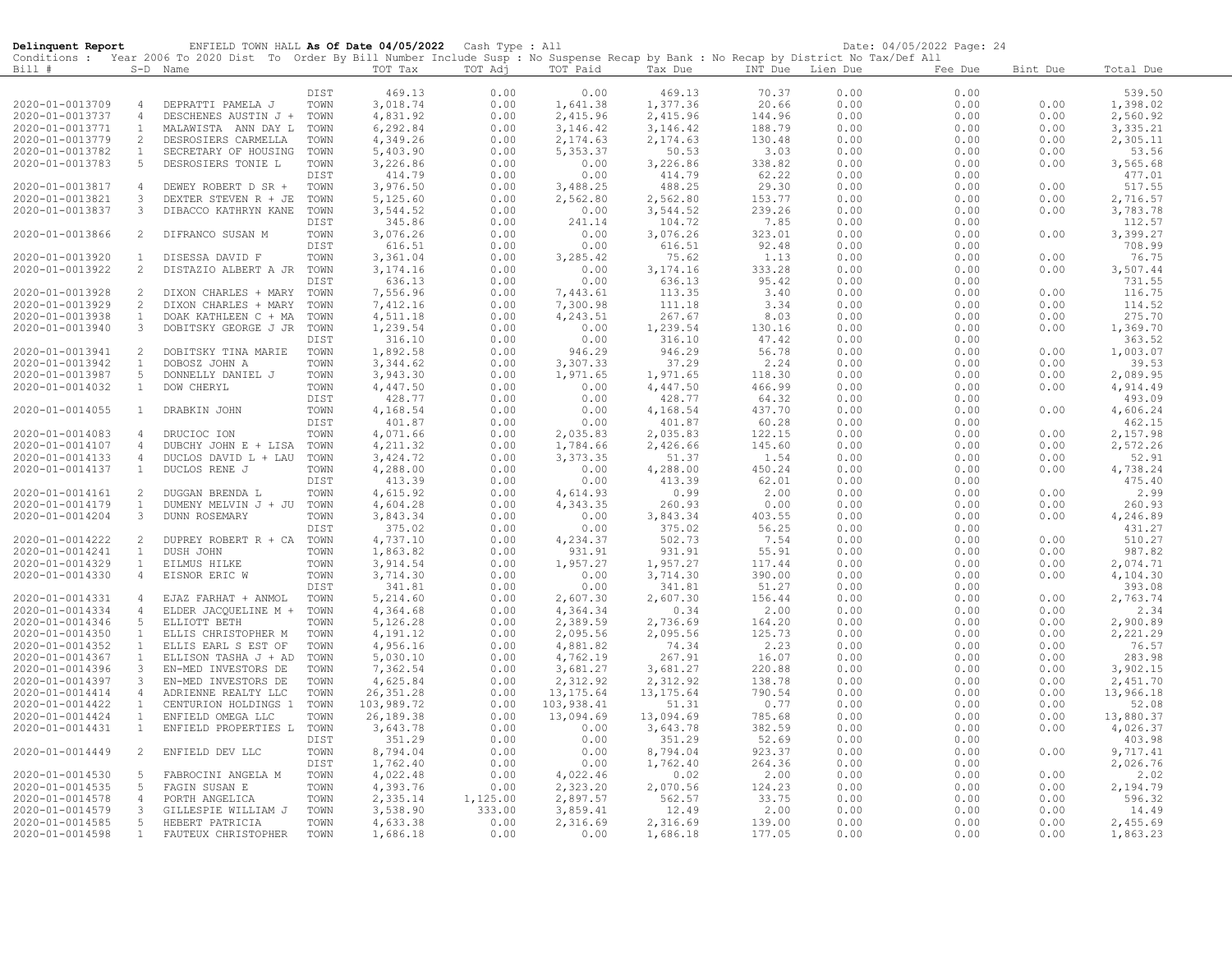| Delinquent Report                  |                                | ENFIELD TOWN HALL As Of Date 04/05/2022 Cash Type : All                                                                                    |              |                      |              |                    |                      |                  |              | Date: 04/05/2022 Page: 25 |              |                      |
|------------------------------------|--------------------------------|--------------------------------------------------------------------------------------------------------------------------------------------|--------------|----------------------|--------------|--------------------|----------------------|------------------|--------------|---------------------------|--------------|----------------------|
|                                    |                                | Conditions : Year 2006 To 2020 Dist To Order By Bill Number Include Susp : No Suspense Recap by Bank : No Recap by District No Tax/Def All |              |                      |              |                    |                      |                  |              |                           |              |                      |
| Bill #                             |                                | S-D Name                                                                                                                                   |              | TOT Tax              | TOT Adj      | TOT Paid           | Tax Due              | INT Due Lien Due |              | Fee Due                   | Bint Due     | Total Due            |
|                                    |                                |                                                                                                                                            | DIST         | 162.56               | 0.00         | 0.00               | 162.56               | 24.38            | 0.00         | 0.00                      |              | 186.94               |
| 2020-01-0014644                    | $\mathbf{1}$                   | FENNELL RANDALL C +                                                                                                                        | TOWN         | 3,747.50             | 0.00         | 0.00               | 3,747.50             | 393.49           | 0.00         | 0.00                      | 0.00         | 4,140.99             |
|                                    |                                |                                                                                                                                            | DIST         | 361.28               | 0.00         | 0.00               | 361.28               | 54.19            | 0.00         | 0.00                      |              | 415.47               |
| 2020-01-0014654                    | 4                              | FERGUSON KEVIN W + D                                                                                                                       | TOWN         | 6,399.98             | 0.00         | 3,199.99           | 3,199.99             | 192.00           | 0.00         | 0.00                      | 0.00         | 3,391.99             |
| 2020-01-0014696                    | -5                             | FIGGIE PETER M + SAN                                                                                                                       | TOWN         | 4,707.32             | 0.00         | 2,353.66           | 2,353.66             | 141.22           | 0.00         | 0.00                      | 0.00         | 2,494.88             |
| 2020-01-0014708                    | $\overline{4}$                 | FILIAULT DEBORAH                                                                                                                           | TOWN         | 4,009.70             | 0.00         | 2,004.85           | 2,004.85             | 120.29           | 0.00         | 0.00                      | 0.00         | 2,125.14             |
| 2020-01-0014709                    | $\overline{4}$                 | FILIAULT DEBORAH ANN                                                                                                                       | TOWN         | 3,565.40             | 0.00         | 1,782.70           | 1,782.70             | 106.96           | 0.00         | 0.00                      | 0.00         | 1,889.66             |
| 2020-01-0014720                    | 2                              | WINSTON PROPERTIES L                                                                                                                       | TOWN         | 1,693.36             | 0.00         | 846.68             | 846.68               | 50.80            | 0.00         | 0.00                      | 0.00         | 897.48               |
| 2020-01-0014773                    | $\mathbf{1}$                   | FISHER PETER D + LAU                                                                                                                       | TOWN         | 5,190.30             | 0.00         | 2,595.15           | 2,595.15             | 155.71           | 0.00         | 0.00                      | 0.00         | 2,750.86             |
| 2020-01-0014798                    | $\mathbf{3}$<br>$\overline{1}$ | FLAHERTY-VAUGHN LISA                                                                                                                       | TOWN         | 2,795.76             | 0.00         | 1,970.51           | 825.25               | 12.38            | 0.00         | 0.00                      | 0.00         | 837.63               |
| 2020-01-0014815<br>2020-01-0014819 | $\mathbf{1}$                   | FLEISHMAN MARK + JOA<br>FLEMING JOHN R JR (L                                                                                               | TOWN<br>TOWN | 4,347.22<br>4,290.06 | 0.00<br>0.00 | 306.44<br>2,145.03 | 4,040.78<br>2,145.03 | 121.23<br>128.70 | 0.00<br>0.00 | 0.00<br>0.00              | 0.00<br>0.00 | 4,162.01<br>2,273.73 |
| 2020-01-0014847                    | 3                              | FLOROS ROBERTA                                                                                                                             | TOWN         | 2,774.30             | 1,125.00     | 3,882.42           | 16.88                | 2.00             | 0.00         | 0.00                      | 0.00         | 18.88                |
| 2020-01-0014850                    | 3                              | FLUCKIGER KEVIN W +                                                                                                                        | TOWN         | 4,702.18             | 0.00         | 2,351.09           | 2,351.09             | 141.07           | 0.00         | 0.00                      | 0.00         | 2,492.16             |
| 2020-01-0014880                    | $\mathbf{3}$                   | FOLMSBEE CALVIN C +                                                                                                                        | TOWN         | 3,597.58             | 0.00         | 1,798.79           | 1,798.79             | 107.93           | 0.00         | 0.00                      | 0.00         | 1,906.72             |
| 2020-01-0014920                    | $\overline{4}$                 | FORSYTH BEVERLY A                                                                                                                          | TOWN         | 4,279.44             | 0.00         | 2,139.72           | 2,139.72             | 128.38           | 0.00         | 0.00                      | 0.00         | 2,268.10             |
| 2020-01-0014924                    |                                | FORTIN CHARLES G                                                                                                                           | TOWN         | 3,385.12             | 0.00         | 0.00               | 3,385.12             | 355.43           | 0.00         | 0.00                      | 0.00         | 3,740.55             |
|                                    |                                |                                                                                                                                            | DIST         | 499.40               | 0.00         | 0.00               | 499.40               | 74.91            | 0.00         | 0.00                      |              | 574.31               |
| 2020-01-0014928                    | $\mathbf{1}$                   | FORTUNE BUILDING + R                                                                                                                       | TOWN         | 2,059.62             | 0.00         | 1,029.81           | 1,029.81             | 61.79            | 0.00         | 0.00                      | 0.00         | 1,091.60             |
| 2020-01-0015019                    | 2                              | FRANK + PAMELA NEVES                                                                                                                       | TOWN         | 3,889.56             | 0.00         | 0.00               | 3,889.56             | 408.41           | 0.00         | 0.00                      | 0.00         | 4,297.97             |
| 2020-01-0015020                    | 2                              | DAIGLE RANDY + STACY                                                                                                                       | DIST<br>TOWN | 779.50<br>2,061.34   | 0.00<br>0.00 | 0.00<br>1,030.67   | 779.50<br>1,030.67   | 116.93<br>61.84  | 0.00<br>0.00 | 0.00<br>0.00              | 0.00         | 896.43<br>1,092.51   |
| 2020-01-0015030                    | 2                              | FRECHETTE JOENELL E                                                                                                                        | TOWN         | 1,817.28             | 0.00         | 908.64             | 908.64               | 54.52            | 0.00         | 0.00                      | 0.00         | 963.16               |
| 2020-01-0015042                    | $\overline{4}$                 | FREEMAN NOEL F                                                                                                                             | TOWN         | 3,764.28             | 0.00         | 1,882.14           | 1,882.14             | 112.93           | 0.00         | 0.00                      | 0.00         | 1,995.07             |
| 2020-01-0015069                    | 2                              | FRICKER CAROL ANITA                                                                                                                        | TOWN         | 1,903.20             | 0.00         | 1,874.65           | 28.55                | 0.86             | 0.00         | 0.00                      | 0.00         | 29.41                |
| 2020-01-0015081                    | $\mathbf{1}$                   | FRITZ KEVIN M + CHRI                                                                                                                       | TOWN         | 4,082.28             | 0.00         | 0.00               | 4,082.28             | 428.64           | 0.00         | 0.00                      | 0.00         | 4,510.92             |
|                                    |                                |                                                                                                                                            | DIST         | 393.56               | 0.00         | 0.00               | 393.56               | 59.03            | 0.00         | 0.00                      |              | 452.59               |
| 2020-01-0015090                    | 5                              | FROGAMENI THERESA                                                                                                                          | TOWN         | 5,542.18             | 0.00         | 2,771.09           | 2,771.09             | 166.27           | 0.00         | 0.00                      | 0.00         | 2,937.36             |
| 2020-01-0015124                    | 2                              | FUREY PATRICK G                                                                                                                            | TOWN         | 3,236.46             | 0.00         | 3,187.91           | 48.55                | 1.46             | 0.00         | 0.00                      | 0.00         | 50.01                |
| 2020-01-0015140                    | 3                              | GABOURY KEITH J                                                                                                                            | TOWN         | 4,293.48             | 0.00         | 0.00               | 4,293.48             | 450.81           | 0.00         | 0.00                      | 0.00         | 4,744.29             |
|                                    |                                |                                                                                                                                            | DIST         | 418.94               | 0.00         | 0.00               | 418.94               | 62.84            | 0.00         | 0.00                      |              | 481.78               |
| 2020-01-0015145<br>2020-01-0015146 | 2<br>4                         | GABRIEL HOMES LLC<br>GABRIEL JOSEPH A + L                                                                                                  | TOWN<br>TOWN | 3,489.06<br>574.38   | 0.00<br>0.00 | 1,744.53<br>287.19 | 1,744.53<br>287.19   | 104.67<br>17.23  | 0.00<br>0.00 | 0.00<br>0.00              | 0.00<br>0.00 | 1,849.20<br>304.42   |
| 2020-01-0015150                    | $\overline{4}$                 | GAETANI JOSEPH S + P                                                                                                                       | TOWN         | 5,125.60             | 0.00         | 0.00               | 5,125.60             | 538.19           | 0.00         | 0.00                      | 0.00         | 5,663.79             |
|                                    |                                |                                                                                                                                            | DIST         | 471.68               | 0.00         | 0.00               | 471.68               | 70.75            | 0.00         | 0.00                      |              | 542.43               |
| 2020-01-0015157                    | $\mathbf{1}$                   | GAGNER BARBARA                                                                                                                             | TOWN         | 2,959.88             | 0.00         | 0.00               | 2,959.88             | 310.79           | 0.00         | 0.00                      | 0.00         | 3,270.67             |
|                                    |                                |                                                                                                                                            | DIST         | 285.35               | 0.00         | 0.00               | 285.35               | 42.80            | 0.00         | 0.00                      |              | 328.15               |
| 2020-01-0015195                    | 3                              | GALLO JOYCE                                                                                                                                | TOWN         | 3,650.64             | 0.00         | 1,825.32           | 1,825.32             | 109.52           | 0.00         | 0.00                      | 0.00         | 1,934.84             |
| 2020-01-0015246                    | $\overline{4}$                 | GARROW SARAH A                                                                                                                             | TOWN         | 957.08               | 0.00         | 0.00               | 957.08               | 100.49           | 0.00         | 0.00                      | 0.00         | 1,057.57             |
|                                    |                                |                                                                                                                                            | DIST         | 88.07                | 0.00         | 0.00               | 88.07                | 13.21            | 0.00         | 0.00                      |              | 101.28               |
| 2020-01-0015247                    | 4                              | GARROW SARAH A                                                                                                                             | TOWN         | 986.52               | 0.00         | 0.00               | 986.52               | 103.59           | 0.00         | 0.00                      | 0.00         | 1,090.11             |
| 2020-01-0015248                    | 4                              |                                                                                                                                            | DIST<br>TOWN | 90.78<br>4,038.12    | 0.00<br>0.00 | 0.00<br>0.00       | 90.78                | 13.62            | 0.00<br>0.00 | 0.00<br>0.00              | 0.00         | 104.40               |
|                                    |                                | GARROW SARAH A                                                                                                                             | <b>DIST</b>  | 371.61               | 0.00         | 0.00               | 4,038.12<br>371.61   | 424.00<br>55.74  | 0.00         | 0.00                      |              | 4,462.12<br>427.35   |
| 2020-01-0015249                    | 4                              | GARROW SARAH A                                                                                                                             | TOWN         | 303.28               | 0.00         | 0.00               | 303.28               | 31.85            | 0.00         | 0.00                      | 0.00         | 335.13               |
|                                    |                                |                                                                                                                                            | DIST         | 27.91                | 0.00         | 0.00               | 27.91                | 4.19             | 0.00         | 0.00                      |              | 32.10                |
| 2020-01-0015260                    | $\mathbf{1}$                   | GASQUE KRISTINE                                                                                                                            | TOWN         | 5,239.60             | 0.00         | 2,619.80           | 2,619.80             | 157.19           | 0.00         | 0.00                      | 0.00         | 2,776.99             |
| 2020-01-0015311                    | 3                              | GEMME ANN K + NIKOLA                                                                                                                       | TOWN         | 4,261.64             | 0.00         | 0.00               | 4,261.64             | 447.47           | 0.00         | 0.00                      | 0.00         | 4,709.11             |
|                                    |                                |                                                                                                                                            | <b>DIST</b>  | 415.83               | 0.00         | 0.00               | 415.83               | 62.37            | 0.00         | 0.00                      |              | 478.20               |
| 2020-01-0015330                    | $\mathbf{1}$                   | FORBES CORNEL                                                                                                                              | TOWN         | 4,545.74             | 0.00         | 2,272.87           | 2,272.87             | 136.37           | 0.00         | 0.00                      | 0.00         | 2,409.24             |
| 2020-01-0015334                    | 3                              | GEORGE DOROTHY A(LU)                                                                                                                       | TOWN         | 4,308.20             | 0.00         | 0.00               | 4,308.20             | 452.37           | 0.00         | 0.00                      | 0.00         | 4,760.57             |
| 2020-01-0015405                    | -5                             | ANDERSON MICHAEL                                                                                                                           | DIST<br>TOWN | 420.37<br>190.66     | 0.00<br>0.00 | 0.00<br>0.00       | 420.37<br>190.66     | 63.06<br>20.02   | 0.00<br>0.00 | 0.00                      | 0.00         | 483.43<br>210.68     |
|                                    |                                |                                                                                                                                            | DIST         | 24.51                | 0.00         | 0.00               | 24.51                | 3.68             | 0.00         | 0.00<br>0.00              |              | 28.19                |
| 2020-01-0015466                    | 4                              | GLEMBOSKI STANLEY J                                                                                                                        | TOWN         | 8,804.30             | 0.00         | 0.00               | 8,804.30             | 924.45           | 0.00         | 0.00                      | 0.00         | 9,728.75             |
|                                    |                                |                                                                                                                                            | DIST         | 810.21               | 0.00         | 0.00               | 810.21               | 121.53           | 0.00         | 0.00                      |              | 931.74               |
| 2020-01-0015480                    | $\mathbf{1}$                   | GNATEK GREG P + SAMA                                                                                                                       | TOWN         | 2,997.86             | 0.00         | 1,498.93           | 1,498.93             | 89.94            | 0.00         | 0.00                      | 0.00         | 1,588.87             |
| 2020-01-0015513                    | $\mathbf{1}$                   | GOLDEN GEORGE L                                                                                                                            | TOWN         | 19.85                | 0.00         | 0.00               | 19.85                | 2.98             | 0.00         | 0.00                      | 0.00         | 22.83                |
|                                    |                                |                                                                                                                                            | DIST         | 1.91                 | 0.00         | 0.00               | 1.91                 | 0.29             | 0.00         | 0.00                      |              | 2.20                 |
| 2020-01-0015514                    | -5                             | GOLDEN HOLLY K                                                                                                                             | TOWN         | 4,328.38             | 0.00         | 4,275.99           | 52.39                | 0.79             | 0.00         | 0.00                      | 0.00         | 53.18                |
| 2020-01-0015538                    | $\mathbf{3}$                   | GONYEA RAYMOND W(LU)                                                                                                                       | TOWN         | 2,017.58             | 0.00         | 537.06             | 1,480.52             | 22.21            | 0.00         | 0.00                      | 0.00         | 1,502.73             |
| 2020-01-0015564                    | $\sqrt{5}$<br>$\overline{2}$   | GOODWIN JESSICA G                                                                                                                          | TOWN         | 4,926.72             | 0.00         | 1,324.05           | 3,602.67             | 250.34           | 0.00         | 0.00                      | 0.00         | 3,853.01             |
| 2020-01-0015575                    |                                | GORDON JOSEPHINE A +                                                                                                                       | TOWN<br>DIST | 2,902.36<br>581.66   | 0.00<br>0.00 | 0.00<br>0.00       | 2,902.36<br>581.66   | 304.75<br>87.25  | 0.00<br>0.00 | 0.00<br>0.00              | 0.00         | 3,207.11<br>668.91   |
|                                    |                                |                                                                                                                                            |              |                      |              |                    |                      |                  |              |                           |              |                      |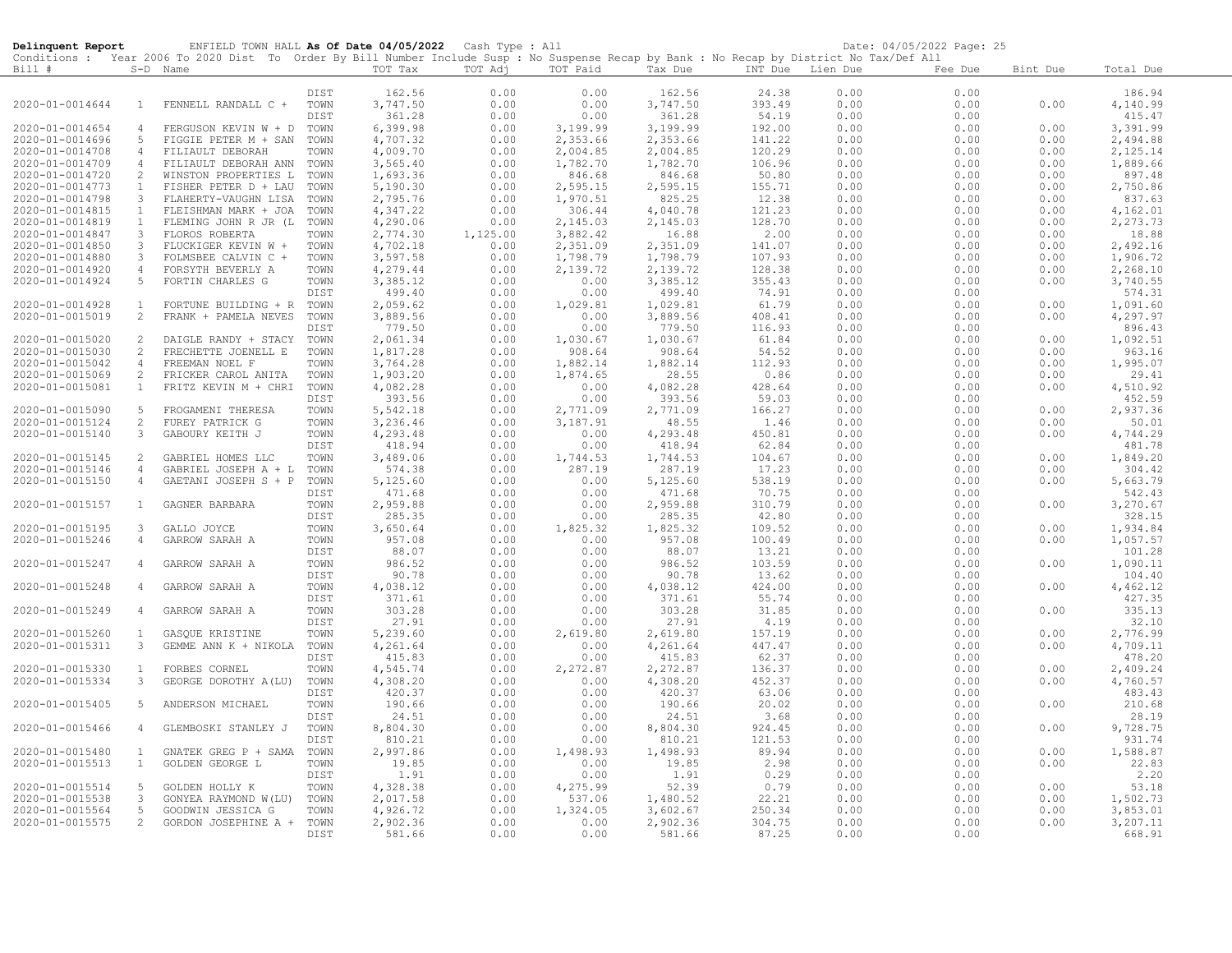| Delinquent Report                  |                              | ENFIELD TOWN HALL As Of Date 04/05/2022 Cash Type : All<br>Conditions : Year 2006 To 2020 Dist To Order By Bill Number Include Susp : No Suspense Recap by Bank : No Recap by District No Tax/Def All |              |                      |              |                      |                      |                  |              | Date: 04/05/2022 Page: 26 |              |                      |
|------------------------------------|------------------------------|-------------------------------------------------------------------------------------------------------------------------------------------------------------------------------------------------------|--------------|----------------------|--------------|----------------------|----------------------|------------------|--------------|---------------------------|--------------|----------------------|
| Bill #                             |                              | S-D Name                                                                                                                                                                                              |              | TOT Tax              | TOT Adj      | TOT Paid             | Tax Due              | INT Due Lien Due |              | Fee Due                   | Bint Due     | Total Due            |
| 2020-01-0015576                    | $\mathbf{1}$                 | GORDON MARGARET C                                                                                                                                                                                     | TOWN         | 5,301.54             | 0.00         | 5,297.31             | 4.23                 | 2.00             | 0.00         | 0.00                      | 0.00         | 6.23                 |
| 2020-01-0015599                    | 2                            | GOULD LAURA A                                                                                                                                                                                         | TOWN         | 5, 136.22            | 0.00         | 2,568.11             | 2,568.11             | 154.09           | 0.00         | 0.00                      | 0.00         | 2,722.20             |
| 2020-01-0015622                    | $\overline{4}$               | GOYETTE HENRY A III                                                                                                                                                                                   | TOWN         | 4,830.54             | 0.00         | 0.00                 | 4,830.54             | 507.21           | 0.00         | 0.00                      | 0.00         | 5,337.75             |
|                                    |                              |                                                                                                                                                                                                       | DIST         | 444.53               | 0.00         | 0.00                 | 444.53               | 66.68            | 0.00         | 0.00                      |              | 511.21               |
| 2020-01-0015643                    | $\overline{4}$               | GRAHAM LINDA W                                                                                                                                                                                        | TOWN         | 1,904.52             | 0.00         | 952.26               | 952.26               | 57.14            | 0.00         | 0.00                      | 0.00         | 1,009.40             |
| 2020-01-0015654                    | 5                            | GRANT ETHAN                                                                                                                                                                                           | TOWN         | 3,211.80             | 0.00         | 0.00                 | 3,211.80             | 337.24           | 0.00         | 0.00                      | 0.00         | 3,549.04             |
|                                    |                              |                                                                                                                                                                                                       | DIST         | 412.85               | 0.00         | 0.00                 | 412.85               | 61.93            | 0.00         | 0.00                      |              | 474.78               |
| 2020-01-0015659                    | 5                            | GRATTO GLENN                                                                                                                                                                                          | TOWN         | 4,351.66             | 0.00         | 2,175.83             | 2,175.83             | 130.55           | 0.00         | 0.00                      | 0.00         | 2,306.38             |
| 2020-01-0015671                    | $\mathbf{1}$                 | GRECO JANET M                                                                                                                                                                                         | TOWN         | 4,849.02             | 0.00         | 0.00                 | 4,849.02             | 509.15           | 0.00         | 0.00                      | 0.00         | 5,358.17             |
|                                    |                              |                                                                                                                                                                                                       | DIST         | 467.48               | 0.00         | 0.00                 | 467.48               | 70.12            | 0.00         | 0.00                      |              | 537.60               |
| 2020-01-0015675                    | 2                            | GREEN MICHAEL K                                                                                                                                                                                       | TOWN         | 3,053.66             | 0.00         | 1,526.83             | 1,526.83             | 91.61            | 0.00         | 0.00                      | 0.00         | 1,618.44             |
| 2020-01-0015683                    | $\mathbf{1}$                 | GREEN WILLIAM JR                                                                                                                                                                                      | TOWN         | 5, 322.42            | 0.00         | 2,661.21             | 2,661.21             | 159.67           | 0.00         | 0.00                      | 0.00         | 2,820.88             |
| 2020-01-0015806                    | $\mathbf{3}$                 | GROVES EMELINE M                                                                                                                                                                                      | TOWN         | 3,422.66             | 0.00         | 1,711.33             | 1,711.33             | 102.68           | 0.00         | 0.00                      | 0.00         | 1,814.01             |
| 2020-01-0015813                    | $\mathbf{1}$                 | GRYGIEL LEE                                                                                                                                                                                           | TOWN         | 3,237.48             | 0.00         | 1,618.74             | 1,618.74             | 97.12            | 0.00         | 0.00                      | 0.00         | 1,715.86             |
| 2020-01-0015846                    | $\overline{4}$               | GUILLEMETTE THOMAS +                                                                                                                                                                                  | TOWN         | 3,487.02             | 0.00<br>0.00 | 0.00                 | 3,487.02             | 366.14           | 0.00         | 0.00                      | 0.00         | 3,853.16             |
| 2020-01-0015872                    | 2                            | GUTIERREZ YESI + CAS                                                                                                                                                                                  | DIST<br>TOWN | 320.89<br>5,037.98   | 0.00         | 0.00<br>2,518.99     | 320.89<br>2,518.99   | 48.13<br>151.14  | 0.00<br>0.00 | 0.00<br>0.00              | 0.00         | 369.02<br>2,670.13   |
| 2020-01-0015877                    | 5                            | VARDAKAS LEE + MORGA                                                                                                                                                                                  | TOWN         | 4,437.92             | 0.00         | 0.00                 | 4,437.92             | 465.98           | 0.00         | 0.00                      | 0.00         | 4,903.90             |
|                                    |                              |                                                                                                                                                                                                       | DIST         | 570.46               | 0.00         | 0.00                 | 570.46               | 85.57            | 0.00         | 0.00                      |              | 656.03               |
| 2020-01-0015894                    | $\mathbf{3}$                 | H I O TRUST INC TRUS                                                                                                                                                                                  | TOWN         | 62.64                | 0.00         | 0.00                 | 62.64                | 9.40             | 0.00         | 0.00                      | 0.00         | 72.04                |
|                                    |                              |                                                                                                                                                                                                       | DIST         | 6.11                 | 0.00         | 0.00                 | 6.11                 | 0.92             | 0.00         | 0.00                      |              | 7.03                 |
| 2020-01-0015906                    | 1                            | HABERMEHL LAWRENCE L TOWN                                                                                                                                                                             |              | 7,647.68             | 0.00         | 3,823.84             | 3,823.84             | 229.43           | 0.00         | 0.00                      | 0.00         | 4,053.27             |
| 2020-01-0015908                    | 2                            | HACHI GROUP LLC                                                                                                                                                                                       | TOWN         | 3,856.02             | 0.00         | 0.00                 | 3,856.02             | 404.88           | 0.00         | 0.00                      | 0.00         | 4,260.90             |
|                                    |                              |                                                                                                                                                                                                       | DIST         | 772.78               | 0.00         | 0.00                 | 772.78               | 115.92           | 0.00         | 0.00                      |              | 888.70               |
| 2020-01-0015909                    | $\mathbf{1}$                 | HACHI GROUP LLC                                                                                                                                                                                       | TOWN         | 4,141.50             | 0.00         | 0.00                 | 4,141.50             | 434.86           | 0.00         | 0.00                      | 0.00         | 4,576.36             |
|                                    |                              |                                                                                                                                                                                                       | DIST         | 399.27               | 0.00         | 0.00                 | 399.27               | 59.89            | 0.00         | 0.00                      |              | 459.16               |
| 2020-01-0015925                    | 2                            | HAINS MICHAEL                                                                                                                                                                                         | TOWN         | 3,933.72             | 0.00         | 1,966.86             | 1,966.86             | 118.01           | 0.00         | 0.00                      | 0.00         | 2,084.87             |
| 2020-01-0015939                    | $\mathbf{3}$                 | HALL JEAN                                                                                                                                                                                             | TOWN         | 4,044.62             | 0.00         | 2,022.31             | 2,022.31             | 121.34           | 0.00         | 0.00                      | 0.00         | 2,143.65             |
| 2020-01-0015949                    | $\mathbf{1}$                 | HALLACK SHIRLEY L TR                                                                                                                                                                                  | TOWN         | 5,789.32             | 0.00         | 2,894.66             | 2,894.66             | 173.68           | 0.00         | 0.00                      | 0.00         | 3,068.34             |
| 2020-01-0015959                    | $\overline{4}$               | HALLIGAN HELENE C ES                                                                                                                                                                                  | TOWN         | 3,567.80             | 0.00         | 0.00                 | 3,567.80             | 333.16           | 0.00         | 0.00                      | 0.00         | 3,900.96             |
|                                    |                              |                                                                                                                                                                                                       | DIST         | 328.32               | 0.00         | 0.00                 | 328.32               | 19.70            | 0.00         | 0.00                      |              | 348.02               |
| 2020-01-0015982                    | 2                            | HAMLET HOMES LLC                                                                                                                                                                                      | TOWN         | 981.38               | 0.00         | 0.00                 | 981.38               | 103.04           | 0.00         | 0.00                      | 0.00         | 1,084.42             |
|                                    |                              |                                                                                                                                                                                                       | DIST         | 196.68               | 0.00         | 0.00                 | 196.68               | 29.50            | 0.00         | 0.00                      |              | 226.18               |
| 2020-01-0016022                    | $\mathbf{3}$<br>2            | HANSEN WILLIAM B                                                                                                                                                                                      | TOWN         | 2,223.54             | 0.00         | 1,111.77             | 1, 111.77            | 66.71            | 0.00         | 0.00                      | 0.00         | 1,178.48             |
| 2020-01-0016056                    |                              | HARRIS BEVERLY E EST                                                                                                                                                                                  | TOWN<br>DIST | 3,730.40<br>747.60   | 0.00<br>0.00 | 0.00<br>0.00         | 3,730.40<br>747.60   | 391.69<br>112.14 | 0.00<br>0.00 | 0.00<br>0.00              | 0.00         | 4,122.09<br>859.74   |
| 2020-01-0016116                    | $\mathbf{3}$                 | HASTINGS PAULA                                                                                                                                                                                        | TOWN         | 3,283.34             | 0.00         | 0.00                 | 3,283.34             | 344.75           | 0.00         | 0.00                      | 0.00         | 3,628.09             |
|                                    |                              |                                                                                                                                                                                                       | DIST         | 320.37               | 0.00         | 0.00                 | 320.37               | 48.06            | 0.00         | 0.00                      |              | 368.43               |
| 2020-01-0016124                    | $\mathbf{3}$                 | HATFIELD SANDRA R                                                                                                                                                                                     | TOWN         | 7,068.16             | 0.00         | 6,962.14             | 106.02               | 3.18             | 0.00         | 0.00                      | 0.00         | 109.20               |
| 2020-01-0016130                    | $\mathbf{1}$                 | HAVEN ROBERT L TRUST                                                                                                                                                                                  | TOWN         | 6, 210.02            | 0.00         | 0.00                 | 6, 210.02            | 652.05           | 0.00         | 0.00                      | 0.00         | 6,862.07             |
|                                    |                              |                                                                                                                                                                                                       | DIST         | 598.69               | 0.00         | 0.00                 | 598.69               | 89.80            | 0.00         | 0.00                      |              | 688.49               |
| 2020-01-0016162                    | $\mathbf{1}$                 | HAYFORD ELIZABETH J                                                                                                                                                                                   | TOWN         | 3,860.12             | 0.00         | 1,930.06             | 1,930.06             | 115.80           | 0.00         | 0.00                      | 0.00         | 2,045.86             |
| 2020-01-0016182                    | $\mathbf{3}$                 | HAZARDVILLE TRADE VI                                                                                                                                                                                  | TOWN         | 16,339.02            | 0.00         | 9,718.20             | 6,620.82             | 397.25           | 0.00         | 0.00                      | 0.00         | 7,018.07             |
| 2020-01-0016207                    | $\mathbf{1}$                 | HEBERT GAIL P                                                                                                                                                                                         | TOWN         | 4,040.86             | 0.00         | 501.98               | 3,538.88             | 280.67           | 0.00         | 0.00                      | 0.00         | 3,819.55             |
| 2020-01-0016227                    | $\overline{4}$               | HELLYER RICHARD W +                                                                                                                                                                                   | TOWN         | 3,245.36             | 0.00         | 3,242.96             | 2.40                 | 2.00             | 0.00         | 0.00                      | 0.00         | 4.40                 |
| 2020-01-0016241                    | 3                            | HENNEBERGER JOHN A J TOWN                                                                                                                                                                             |              | 3,071.80             | 0.00         | 0.00                 | 3,071.80             | 322.54           | 0.00         | 0.00                      | 0.00         | 3,394.34             |
|                                    |                              |                                                                                                                                                                                                       | DIST         | 299.73               | 0.00         | 0.00                 | 299.73               | 44.96            | 0.00         | 0.00                      |              | 344.69               |
| 2020-01-0016242                    | $\mathbf{1}$                 | LAMANNA JOHN C                                                                                                                                                                                        | TOWN         | 4,948.30             | 0.00         | 4,859.41             | 88.89                | 5.33             | 0.00         | 0.00                      | 0.00         | 94.22                |
| 2020-01-0016285                    | $\mathbf{1}$                 | HEWITT ERIC ALLEN                                                                                                                                                                                     | TOWN         | 5,416.90             | 0.00         | 0.00                 | 5,416.90             | 568.78           | 0.00         | 0.00                      | 0.00         | 5,985.68             |
|                                    |                              |                                                                                                                                                                                                       | DIST         | 522.23               | 0.00         | 0.00                 | 522.23               | 78.33            | 0.00         | 0.00                      |              | 600.56               |
| 2020-01-0016357                    | 5                            | HOANG LETHUY                                                                                                                                                                                          | TOWN         | 4,763.10             | 0.00         | 3,281.35             | 1,481.75             | 22.23            | 0.00         | 0.00                      | 0.00         | 1,503.98             |
| 2020-01-0016358                    | $\mathbf{1}$                 | HOBART PATRICIA + SU                                                                                                                                                                                  | TOWN         | 5,469.62             | 0.00<br>0.00 | 0.00                 | 5,469.62             | 574.31           | 0.00         | 0.00                      | 0.00         | 6,043.93             |
|                                    |                              |                                                                                                                                                                                                       | DIST         | 527.31               |              | 0.00                 | 527.31               | 79.10            | 0.00         | 0.00                      |              | 606.41               |
| 2020-01-0016370<br>2020-01-0016380 | $\mathbf{1}$<br>$\mathbf{1}$ | HOEY WILLIAM<br>HOGAN DANIEL L                                                                                                                                                                        | TOWN<br>TOWN | 5,477.14<br>5,045.84 | 0.00<br>0.00 | 2,738.57<br>2,522.92 | 2,738.57<br>2,522.92 | 164.31<br>151.38 | 0.00<br>0.00 | 0.00<br>0.00              | 0.00<br>0.00 | 2,902.88<br>2,674.30 |
| 2020-01-0016395                    | $\mathbf{1}$                 | HOLDEN HERBERT W JR                                                                                                                                                                                   | TOWN         | 5,941.64             | 0.00         | 0.00                 | 5,941.64             | 623.87           | 0.00         | 0.00                      | 0.00         | 6, 565.51            |
|                                    |                              |                                                                                                                                                                                                       | DIST         | 572.81               | 0.00         | 0.00                 | 572.81               | 85.92            | 0.00         | 0.00                      |              | 658.73               |
| 2020-01-0016397                    | 5                            | HOLDEN PATRICIA B +                                                                                                                                                                                   | TOWN         | 3,362.08             | 0.00         | 0.00                 | 3,362.08             | 353.02           | 0.00         | 0.00                      | 0.00         | 3,715.10             |
|                                    |                              |                                                                                                                                                                                                       | DIST         | 432.17               | 0.00         | 0.00                 | 432.17               | 64.83            | 0.00         | 0.00                      |              | 497.00               |
| 2020-01-0016475                    | $\mathbf{1}$                 | HOWARD KAREN S                                                                                                                                                                                        | TOWN         | 4,629.62             | 0.00         | 2,314.81             | 2,314.81             | 138.89           | 0.00         | 0.00                      | 0.00         | 2,453.70             |
| 2020-01-0016476                    | 2                            | HOWARD MARLIN G                                                                                                                                                                                       | TOWN         | 1,520.50             | 0.00         | 760.25               | 760.25               | 45.62            | 0.00         | 0.00                      | 0.00         | 805.87               |
| 2020-01-0016495                    | 2                            | HOWIE MAUREEN + GARY                                                                                                                                                                                  | TOWN         | 942.02               | 0.00         | 0.00                 | 942.02               | 98.91            | 0.00         | 0.00                      | 0.00         | 1,040.93             |
|                                    |                              |                                                                                                                                                                                                       | DIST         | 188.79               | 0.00         | 0.00                 | 188.79               | 28.32            | 0.00         | 0.00                      |              | 217.11               |
| 2020-01-0016505                    |                              | 1 HUBNER KURT R + ANTO                                                                                                                                                                                | TOWN         | 9,126.74             | 0.00         | 4,563.37             | 4,563.37             | 273.80           | 0.00         | 0.00                      | 0.00         | 4,837.17             |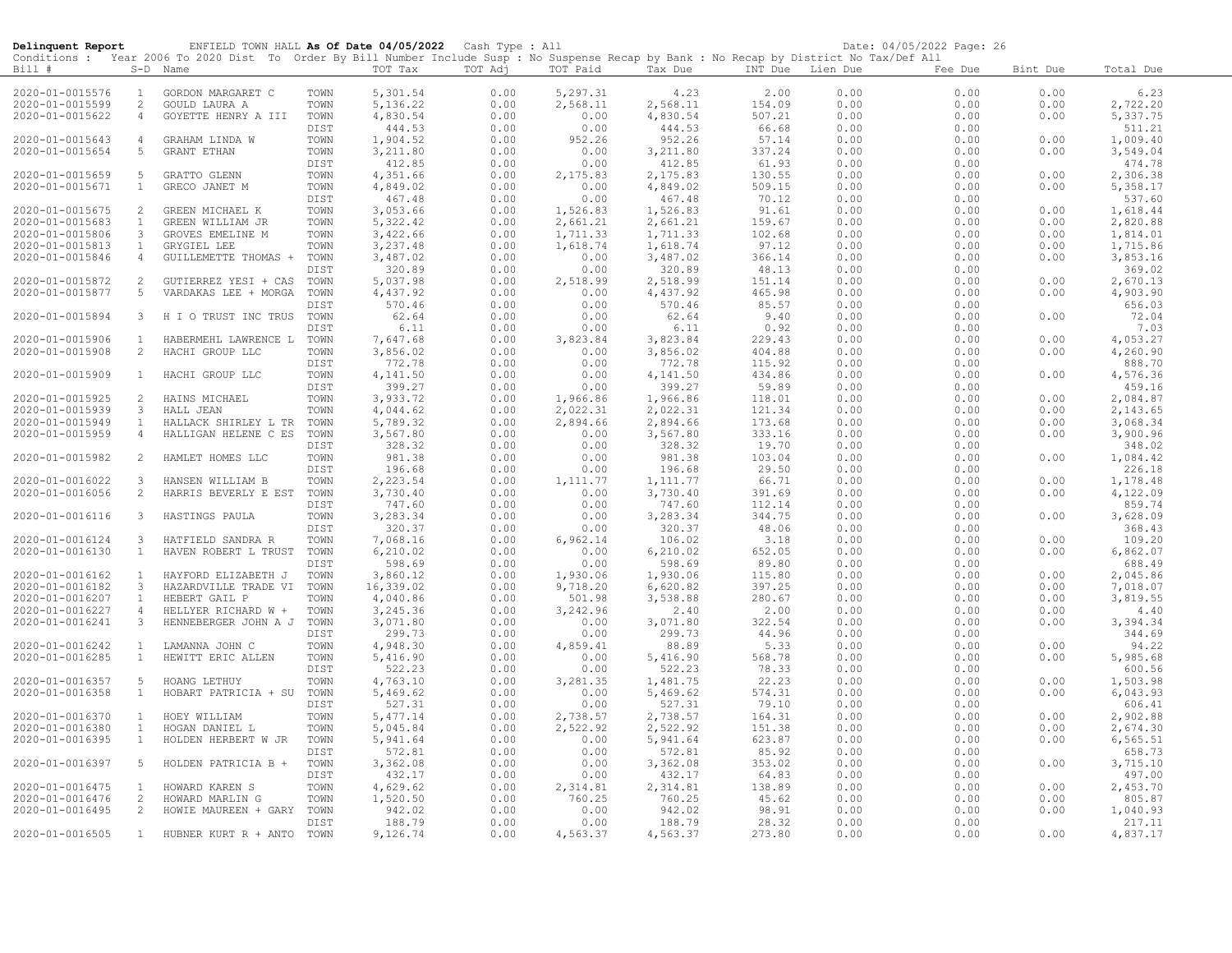| Delinquent Report                  |                                  | ENFIELD TOWN HALL As Of Date 04/05/2022 Cash Type : All                                                                                                  |              |                      |                |                      |                      |                  |              | Date: 04/05/2022 Page: 27 |              |                      |
|------------------------------------|----------------------------------|----------------------------------------------------------------------------------------------------------------------------------------------------------|--------------|----------------------|----------------|----------------------|----------------------|------------------|--------------|---------------------------|--------------|----------------------|
| Bill #                             |                                  | Conditions : Year 2006 To 2020 Dist To Order By Bill Number Include Susp : No Suspense Recap by Bank : No Recap by District No Tax/Def All<br>$S-D$ Name |              | TOT Tax              | TOT Adj        | TOT Paid             | Tax Due              | INT Due Lien Due |              | Fee Due                   | Bint Due     | Total Due            |
|                                    |                                  |                                                                                                                                                          |              |                      |                |                      |                      |                  |              |                           |              |                      |
| 2020-01-0016552<br>2020-01-0016576 | $\overline{2}$<br>$\overline{4}$ | TORRES WILFRED<br>HUTCHINS SUSAN H                                                                                                                       | TOWN<br>TOWN | 1,646.46             | 0.00<br>0.00   | 823.23               | 823.23               | 49.39            | 0.00<br>0.00 | 0.00<br>0.00              | 0.00<br>0.00 | 872.62               |
| 2020-01-0016608                    | $\mathbf{1}$                     | IMPROTA JOHN                                                                                                                                             | TOWN         | 4,605.30<br>3,057.08 | 0.00           | 2,302.65<br>1,528.54 | 2,302.65<br>1,528.54 | 138.16<br>91.71  | 0.00         | 0.00                      | 0.00         | 2,440.81<br>1,620.25 |
| 2020-01-0016619                    | $\mathbf{1}$                     | INGRAHAM CATHERINE E                                                                                                                                     | TOWN         | 4,189.42             | 0.00           | 4,126.58             | 62.84                | 1.89             | 0.00         | 0.00                      | 0.00         | 64.73                |
| 2020-01-0016624                    | $\mathbf{3}$                     | TALLIS ELIZABETH M                                                                                                                                       | TOWN         | 2,894.84             | 0.00           | 0.00                 | 2,894.84             | 303.96           | 0.00         | 0.00                      | 0.00         | 3,198.80             |
|                                    |                                  |                                                                                                                                                          | DIST         | 282.46               | 0.00           | 0.00                 | 282.46               | 42.37            | 0.00         | 0.00                      |              | 324.83               |
| 2020-01-0016637                    | 3                                | IRISH BEND FARM LLP                                                                                                                                      | TOWN         | 12.32                | 0.00           | 0.00                 | 12.32                | 2.00             | 0.00         | 0.00                      | 0.00         | 14.32                |
|                                    |                                  |                                                                                                                                                          | DIST         | 1.20                 | 0.00           | 0.00                 | 1.20                 | 0.18             | 0.00         | 0.00                      |              | 1.38                 |
| 2020-01-0016638                    | 3                                | IRISH BEND FARM LLP                                                                                                                                      | TOWN         | 99.96                | 0.00           | 0.00                 | 99.96                | 14.99            | 0.00         | 0.00                      | 0.00         | 114.95               |
|                                    |                                  |                                                                                                                                                          | DIST         | 9.75                 | 0.00           | 0.00                 | 9.75                 | 1.46             | 0.00         | 0.00                      |              | 11.21                |
| 2020-01-0016639                    | 3                                | IRISH BEND FARM LLP                                                                                                                                      | TOWN         | 203.68               | 0.00           | 0.00                 | 203.68               | 21.39            | 0.00         | 0.00                      | 0.00         | 225.07               |
|                                    |                                  |                                                                                                                                                          | DIST         | 19.87                | 0.00           | 0.00                 | 19.87                | 2.98             | 0.00         | 0.00                      |              | 22.85                |
| 2020-01-0016640                    | $\mathbf{3}$                     | IRISH BEND FARM LLP                                                                                                                                      | TOWN         | 1,506.46             | 0.00           | 0.00                 | 1,506.46             | 158.17           | 0.00         | 0.00                      | 0.00         | 1,664.63             |
|                                    |                                  |                                                                                                                                                          | DIST         | 146.99               | 0.00           | 0.00                 | 146.99               | 22.05            | 0.00         | 0.00                      |              | 169.04               |
| 2020-01-0016642                    | 3                                | IRISH FAY A                                                                                                                                              | TOWN         | 4,070.64             | 0.00           | 0.00                 | 4,070.64             | 427.42           | 0.00         | 0.00                      | 0.00         | 4,498.06             |
|                                    |                                  |                                                                                                                                                          | DIST         | 397.19               | 0.00           | 0.00                 | 397.19               | 59.58            | 0.00         | 0.00                      |              | 456.77               |
| 2020-01-0016652<br>2020-01-0016679 | 4                                | ISA SAHER + ZAKI SHA<br>IZZO THERESA                                                                                                                     | TOWN<br>TOWN | 4,570.74<br>4,592.98 | 0.00<br>0.00   | 2,285.37<br>0.00     | 2,285.37<br>4,592.98 | 137.12<br>482.26 | 0.00<br>0.00 | 0.00<br>0.00              | 0.00<br>0.00 | 2,422.49<br>5,075.24 |
|                                    | 3                                |                                                                                                                                                          | DIST         | 448.16               | 0.00           | 0.00                 | 448.16               | 67.22            | 0.00         | 0.00                      |              | 515.38               |
| 2020-01-0016681                    | $\overline{4}$                   | J AND E PROPERTY LLC                                                                                                                                     | TOWN         | 7,006.88             | 0.00           | 3,503.44             | 3,503.44             | 210.21           | 0.00         | 0.00                      | 0.00         | 3,713.65             |
| 2020-01-0016707                    | $\mathbf{1}$                     | JACOBS EDWARD + LUCI                                                                                                                                     | TOWN         | 5,472.02             | 0.00           | 0.00                 | 5,472.02             | 574.56           | 0.00         | 0.00                      | 0.00         | 6,046.58             |
|                                    |                                  |                                                                                                                                                          | DIST         | 527.54               | 0.00           | 0.00                 | 527.54               | 79.13            | 0.00         | 0.00                      |              | 606.67               |
| 2020-01-0016735                    | 5                                | JAMBARD SARA R                                                                                                                                           | TOWN         | 72.57                | 0.00           | 0.00                 | 72.57                | 10.89            | 0.00         | 0.00                      | 0.00         | 83.46                |
|                                    |                                  |                                                                                                                                                          | DIST         | 9.33                 | 0.00           | 0.00                 | 9.33                 | 1.40             | 0.00         | 0.00                      |              | 10.73                |
| 2020-01-0016740                    | 5                                | JAMES PATRICIA ANNE                                                                                                                                      | TOWN         | 4,659.74             | 0.00           | 2,329.87             | 2,329.87             | 139.79           | 0.00         | 0.00                      | 0.00         | 2,469.66             |
| 2020-01-0016754                    | $\mathbf{1}$                     | JANIK EDWARD                                                                                                                                             | TOWN         | 4,884.62             | 0.00           | 2,442.31             | 2,442.31             | 146.54           | 0.00         | 0.00                      | 0.00         | 2,588.85             |
| 2020-01-0016779                    | 3                                | LAUGHLIN ROAD LLC                                                                                                                                        | TOWN         | 191.70               | 0.00           | 0.00                 | 191.70               | 20.13            | 0.00         | 0.00                      | 0.00         | 211.83               |
|                                    |                                  |                                                                                                                                                          | DIST         | 18.70                | 0.00           | 0.00                 | 18.70                | 2.81             | 0.00         | 0.00                      |              | 21.51                |
| 2020-01-0016780                    | $\mathbf{3}$                     | BROAD BROOK ROAD EAS                                                                                                                                     | TOWN         | 3,599.28             | 0.00           | 0.00                 | 3,599.28             | 377.93           | 0.00         | 0.00                      | 0.00         | 3,977.21             |
|                                    |                                  |                                                                                                                                                          | DIST         | 351.20               | 0.00           | 0.00                 | 351.20               | 52.68            | 0.00         | 0.00                      |              | 403.88               |
| 2020-01-0016785                    | 3                                | JARMOC STEPHEN M + K                                                                                                                                     | TOWN         | 8,104.64             | 0.00           | 7,950.63             | 154.01               | 9.24             | 0.00         | 0.00                      | 0.00         | 163.25               |
| 2020-01-0016794                    | 5                                | JASMINKSI DANIEL + F                                                                                                                                     | TOWN         | 3,787.22             | 0.00           | 0.00                 | 3,787.22             | 397.66           | 0.00         | 0.00                      | 0.00         | 4,184.88             |
|                                    | 5                                |                                                                                                                                                          | DIST         | 486.82               | 0.00           | 0.00                 | 486.82               | 73.02<br>85.58   | 0.00         | 0.00<br>0.00              | 0.00         | 559.84               |
| 2020-01-0016801<br>2020-01-0016858 | $\mathbf{1}$                     | JASMINSKI CHRISTINE<br>JOHNSON ANTONIO F                                                                                                                 | TOWN<br>TOWN | 2,852.74<br>801.82   | 0.00<br>902.02 | 1,426.37<br>400.91   | 1,426.37<br>1,302.93 | 98.48            | 0.00<br>0.00 | 0.00                      | 0.00         | 1,511.95<br>1,401.41 |
| 2020-01-0016860                    | 3                                | JOHNSON BARBARA P                                                                                                                                        | TOWN         | 4,917.82             | 0.00           | 2,458.91             | 2,458.91             | 147.53           | 0.00         | 0.00                      | 0.00         | 2,606.44             |
| 2020-01-0016904                    | 3                                | JOHNSON NANCY J (LU)                                                                                                                                     | TOWN         | 3,966.24             | 0.00           | 0.00                 | 3,966.24             | 416.46           | 0.00         | 0.00                      | 0.00         | 4,382.70             |
|                                    |                                  |                                                                                                                                                          | DIST         | 387.01               | 0.00           | 0.00                 | 387.01               | 58.05            | 0.00         | 0.00                      |              | 445.06               |
| 2020-01-0016912                    | $\mathbf{1}$                     | JOHNSTON GREGORY R +                                                                                                                                     | TOWN         | 4,588.20             | 0.00           | 0.00                 | 4,588.20             | 481.77           | 0.00         | 0.00                      | 0.00         | 5,069.97             |
|                                    |                                  |                                                                                                                                                          | DIST         | 442.33               | 0.00           | 0.00                 | 442.33               | 66.35            | 0.00         | 0.00                      |              | 508.68               |
| 2020-01-0016914                    | $\overline{4}$                   | JOHNSTON JAMES V                                                                                                                                         | TOWN         | 3,200.52             | 0.00           | 2,600.52             | 600.00               | 36.00            | 0.00         | 0.00                      | 0.00         | 636.00               |
| 2020-01-0016925                    | 2                                | JONES BRIAN + CEKALA                                                                                                                                     | TOWN         | 3,360.36             | 0.00           | 1,680.18             | 1,680.18             | 100.81           | 0.00         | 0.00                      | 0.00         | 1,780.99             |
| 2020-01-0016930                    | 3                                | JONES EDWARD F + VIR                                                                                                                                     | TOWN         | 4,057.28             | 0.00           | 842.97               | 3, 214.31            | 299.57           | 0.00         | 0.00                      | 0.00         | 3,513.88             |
| 2020-01-0016940                    | 5                                | JONES MICHAEL C + BR                                                                                                                                     | TOWN         | 4,838.76             | 0.00           | 0.00                 | 4,838.76             | 508.07           | 0.00         | 0.00                      | 0.00         | 5,346.83             |
|                                    |                                  |                                                                                                                                                          | DIST         | 621.98               | 0.00           | 0.00                 | 621.98               | 93.30            | 0.00         | 0.00                      |              | 715.28               |
| 2020-01-0016944                    | $\overline{4}$                   | JONES RONALD H                                                                                                                                           | TOWN         | 4,344.48             | 0.00           | 2,172.24             | 2,172.24             | 130.33           | 0.00         | 0.00                      | 0.00         | 2,302.57             |
| 2020-01-0017015                    | 3                                | G-III HOLKINGS LLC                                                                                                                                       | TOWN         | 1,360.98             | 0.00           | 534.00               | 826.98               | 49.62            | 0.00         | 0.00                      | 0.00         | 876.60               |
| 2020-01-0017027                    | 5                                | KAMM DONALD N SR + G                                                                                                                                     | TOWN         | 5,423.40             | 0.00           | 5,423.20             | 0.20                 | 2.00             | 0.00         | 0.00                      | 0.00         | 2.20                 |
| 2020-01-0017033                    | 3                                | KANE MARY C EST OF +                                                                                                                                     | TOWN         | 4,257.54             | 0.00           | 0.00                 | 4,257.54             | 319.32           | 0.00         | 0.00                      | 0.00         | 4,576.86             |
| 2020-01-0017049                    | 2                                |                                                                                                                                                          | DIST<br>TOWN | 415.43<br>3,126.92   | 0.00<br>0.00   | 147.36<br>3,080.02   | 268.07<br>46.90      | 24.13<br>1.41    | 0.00<br>0.00 | 0.00<br>0.00              | 0.00         | 292.20<br>48.31      |
| 2020-01-0017050                    | $\overline{c}$                   | KARANIAN GEORGE K +<br>KARANIAN GEORGE K +                                                                                                               | TOWN         | 3,081.38             | 0.00           | 3,035.16             | 46.22                | 1.39             | 0.00         | 0.00                      | 0.00         | 47.61                |
| 2020-01-0017070                    | $\mathbf{1}$                     | KATAMA ACQUISITIONS                                                                                                                                      | TOWN         | 3,874.84             | 0.00           | 1,937.42             | 1,937.42             | 116.25           | 0.00         | 0.00                      | 0.00         | 2,053.67             |
| 2020-01-0017082                    | $\mathbf{1}$                     | KAUFMANN ANNA                                                                                                                                            | TOWN         | 5,034.56             | 0.00           | 2,517.28             | 2,517.28             | 151.04           | 0.00         | 0.00                      | 0.00         | 2,668.32             |
| 2020-01-0017091                    | $\mathbf{1}$                     | KAZUKYNAS DAVID P +                                                                                                                                      | TOWN         | 5,863.94             | 0.00           | 2,931.97             | 2,931.97             | 175.92           | 0.00         | 0.00                      | 0.00         | 3,107.89             |
| 2020-01-0017131                    | $\overline{2}$                   | KEDZIOR LORI ANN                                                                                                                                         | TOWN         | 1,892.58             | 0.00           | 0.00                 | 1,892.58             | 198.72           | 0.00         | 0.00                      | 0.00         | 2,091.30             |
|                                    |                                  |                                                                                                                                                          | DIST         | 379.29               | 0.00           | 0.00                 | 379.29               | 56.89            | 0.00         | 0.00                      |              | 436.18               |
| 2020-01-0017145                    | 3                                | KEENAN SUZANNE B +                                                                                                                                       | TOWN         | 4,502.28             | 0.00           | 4,400.98             | 101.30               | 1.52             | 0.00         | 0.00                      | 0.00         | 102.82               |
| 2020-01-0017165                    | $\mathbf{1}$                     | KELLEY PAUL S JR + J                                                                                                                                     | TOWN         | 4,027.16             | 0.00           | 2,013.58             | 2,013.58             | 120.81           | 0.00         | 0.00                      | 0.00         | 2,134.39             |
| 2020-01-0017166                    | $\overline{4}$                   | GRIFFITH RONALD A                                                                                                                                        | TOWN         | 3,018.74             | 0.00           | 1,509.37             | 1,509.37             | 90.56            | 0.00         | 0.00                      | 0.00         | 1,599.93             |
| 2020-01-0017205                    | $\mathbf{1}$                     | KENNEDY PATRICK                                                                                                                                          | TOWN         | 5,616.12             | 0.00           | 5,486.85             | 129.27               | 7.76             | 0.00         | 0.00                      | 0.00         | 137.03               |
| 2020-01-0017224                    | 5                                | KERTENIS JAMES R                                                                                                                                         | TOWN         | 4,752.84             | 0.00           | 2,376.42             | 2,376.42             | 142.59           | 0.00         | 0.00                      | 0.00         | 2,519.01             |
| 2020-01-0017225                    | $5 -$                            | KERTENIS MADELINE R                                                                                                                                      | TOWN         | 1,612.92             | 0.00           | 0.00                 | 1,612.92             | 169.36           | 0.00         | 0.00                      | 0.00         | 1,782.28             |
|                                    |                                  |                                                                                                                                                          | DIST         | 207.33               | 0.00           | 0.00                 | 207.33               | 31.10            | 0.00         | 0.00                      |              | 238.43               |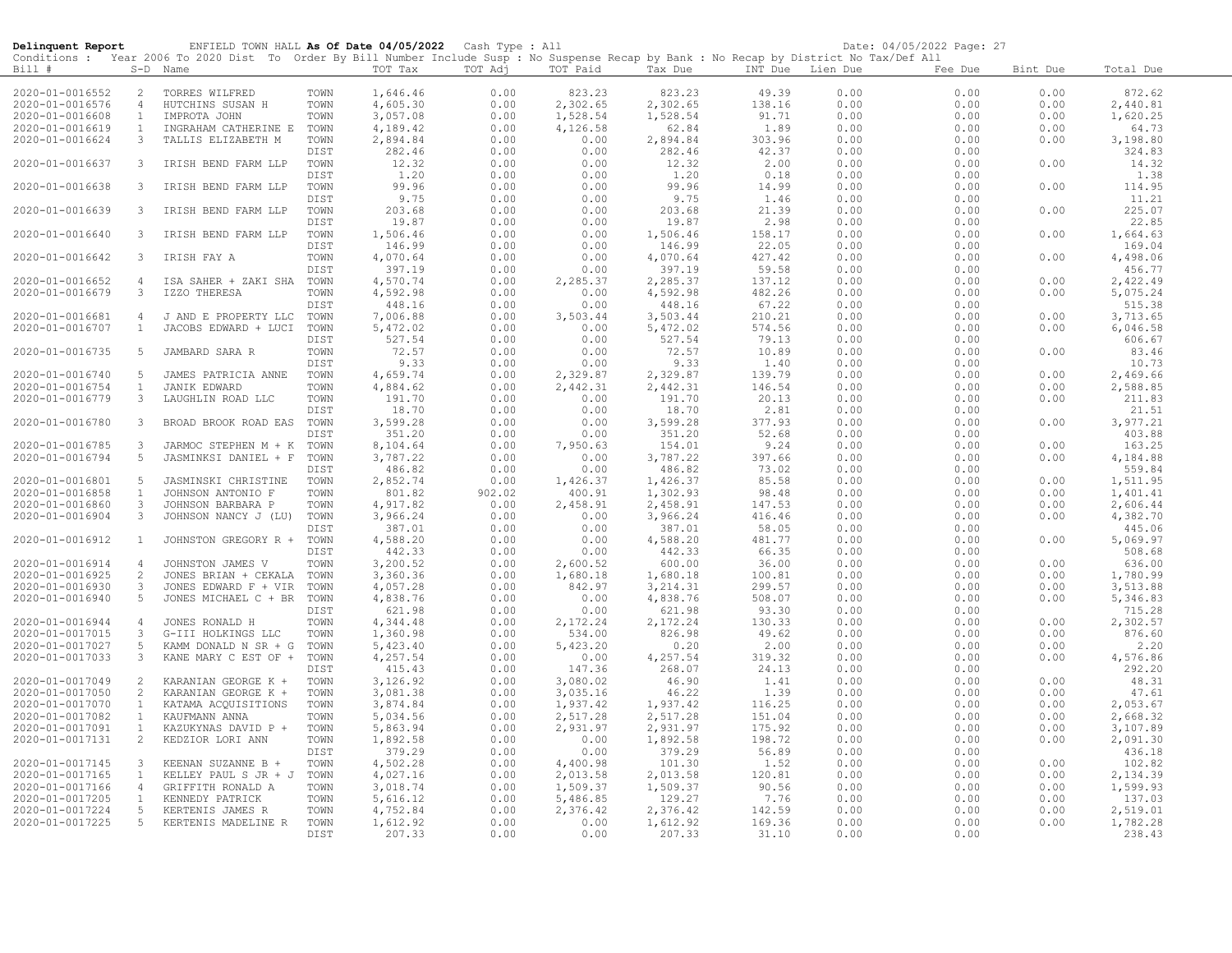| Delinquent Report                  |                | ENFIELD TOWN HALL As Of Date 04/05/2022 Cash Type : All                                                                                    |              |                      |              |                      |                    |                  |              | Date: 04/05/2022 Page: 28 |              |                    |
|------------------------------------|----------------|--------------------------------------------------------------------------------------------------------------------------------------------|--------------|----------------------|--------------|----------------------|--------------------|------------------|--------------|---------------------------|--------------|--------------------|
|                                    |                | Conditions : Year 2006 To 2020 Dist To Order By Bill Number Include Susp : No Suspense Recap by Bank : No Recap by District No Tax/Def All |              |                      |              |                      |                    |                  |              |                           |              |                    |
| Bill #                             |                | S-D Name                                                                                                                                   |              | TOT Tax              | TOT Adj      | TOT Paid             | Tax Due            | INT Due Lien Due |              | Fee Due                   | Bint Due     | Total Due          |
| 2020-01-0017226                    | 5              | KERTENIS MADELINE R                                                                                                                        | TOWN         | 1,628.32             | 0.00         | 814.16               | 814.16             | 48.85            | 0.00         | 0.00                      | 0.00         | 863.01             |
| 2020-01-0017229                    | $\mathbf{1}$   | GREENE JACOB                                                                                                                               | TOWN         | 2,522.96             | 833.00       | 3,078.04             | 277.92             | 16.68            | 0.00         | 0.00                      | 0.00         | 294.60             |
| 2020-01-0017237                    | $\overline{c}$ | KEY INVESTMENT PROPE                                                                                                                       | TOWN         | 3,047.84             | 0.00         | 1,523.92             | 1,523.92           | 91.44            | 0.00         | 0.00                      | 0.00         | 1,615.36           |
| 2020-01-0017253                    | 5              | KIDDER BEVERLY                                                                                                                             | TOWN         | 5,701.70             | 0.00         | 3,562.57             | 2,139.13           | 32.09            | 0.00         | 0.00                      | 0.00         | 2,171.22           |
| 2020-01-0017260                    | $\mathbf{1}$   | KIERSTEAD THOMAS B +                                                                                                                       | TOWN         | 3,577.38             | 0.00         | 0.00                 | 3,577.38           | 375.62           | 0.00         | 0.00                      | 0.00         | 3,953.00           |
|                                    |                |                                                                                                                                            | DIST         | 344.88               | 0.00         | 0.00                 | 344.88             | 51.73            | 0.00         | 0.00                      |              | 396.61             |
| 2020-01-0017265                    | 2              | KILLEEN MARY E                                                                                                                             | TOWN         | 3,453.82             | 0.00         | 1,726.91             | 1,726.91           | 103.61           | 0.00         | 0.00                      | 0.00         | 1,830.52           |
| 2020-01-0017272                    | 3              | SCUSSEL ANTHONY A                                                                                                                          | TOWN         | 4,740.86             | 0.00         | 2,370.43             | 2,370.43           | 142.23           | 0.00         | 0.00                      | 0.00         | 2,512.66           |
| 2020-01-0017279                    | $\overline{2}$ | KING ETHEL (LU) + LEO                                                                                                                      | TOWN         | 5,205.36             | 0.00         | 0.00                 | 5,205.36           | 546.56           | 0.00         | 0.00                      | 0.00         | 5,751.92           |
|                                    |                |                                                                                                                                            | DIST         | 1,043.20             | 0.00         | 0.00                 | 1,043.20           | 156.48           | 0.00         | 0.00                      |              | 1,199.68           |
| 2020-01-0017297                    | $\mathbf{1}$   | KING STREET PARTNERS                                                                                                                       | TOWN         | 3,432.94             | 0.00         | 0.00                 | 3,432.94           | 360.46           | 0.00         | 0.00                      | 0.00         | 3,793.40           |
| 2020-01-0017300                    | 2              |                                                                                                                                            | DIST         | 330.96<br>5,767.42   | 0.00<br>0.00 | 0.00<br>2,883.71     | 330.96<br>2,883.71 | 49.64<br>173.02  | 0.00<br>0.00 | 0.00<br>0.00              | 0.00         | 380.60<br>3,056.73 |
| 2020-01-0017314                    | $\overline{2}$ | KINGS ENTERPRISE LLC<br>KIRK CRAIG                                                                                                         | TOWN<br>TOWN | 4,710.06             | 0.00         | 0.00                 | 4,710.06           | 494.55           | 0.00         | 0.00                      | 0.00         | 5,204.61           |
|                                    |                |                                                                                                                                            | DIST         | 943.94               | 0.00         | 0.00                 | 943.94             | 141.59           | 0.00         | 0.00                      |              | 1,085.53           |
| 2020-01-0017320                    | 2              | KITTELL MARGARET A +                                                                                                                       | TOWN         | 3,356.26             | 0.00         | 2,118.79             | 1,237.47           | 37.12            | 0.00         | 0.00                      | 0.00         | 1,274.59           |
| 2020-01-0017326                    | 3              | KLASE SETH D                                                                                                                               | TOWN         | 4,337.64             | 0.00         | 2,168.82             | 2,168.82           | 130.13           | 0.00         | 0.00                      | 0.00         | 2,298.95           |
| 2020-01-0017337                    | $\mathbf{1}$   | KLEZOS DAVID A                                                                                                                             | TOWN         | 3,829.32             | 0.00         | 2,915.41             | 913.91             | 54.83            | 0.00         | 0.00                      | 0.00         | 968.74             |
| 2020-01-0017406                    | 1              | KONTNER DEBRAH S + D                                                                                                                       | TOWN         | 6,384.24             | 0.00         | 3,192.12             | 3, 192.12          | 191.53           | 0.00         | 0.00                      | 0.00         | 3,383.65           |
| 2020-01-0017428                    | $\mathbf{1}$   | KOSTOLECKI GERALDINE                                                                                                                       | TOWN         | 45.18                | 0.00         | 0.00                 | 45.18              | 6.78             | 0.00         | 0.00                      | 0.00         | 51.96              |
|                                    |                |                                                                                                                                            | DIST         | 4.36                 | 0.00         | 0.00                 | 4.36               | 0.65             | 0.00         | 0.00                      |              | 5.01               |
| 2020-01-0017434                    | 3              | KOVACO JOSIF + RODIC                                                                                                                       | TOWN         | 4,606.34             | 0.00         | 2,303.19             | 2,303.15           | 138.19           | 0.00         | 0.00                      | 0.00         | 2,441.34           |
| 2020-01-0017455                    | $\mathbf{1}$   | KRAMARENKO PAUL                                                                                                                            | TOWN         | 5,061.26             | 0.00         | 2,530.63             | 2,530.63           | 151.84           | 0.00         | 0.00                      | 0.00         | 2,682.47           |
| 2020-01-0017462                    | 2              | PLATA INVESTMENTS LL                                                                                                                       | TOWN         | 3,900.52             | 0.00         | 1,950.26             | 1,950.26           | 117.02           | 0.00         | 0.00                      | 0.00         | 2,067.28           |
| 2020-01-0017513                    | $\overline{4}$ | KUCAVICH JOHN M JR +                                                                                                                       | TOWN         | 3,806.72             | 0.00         | 1,903.36             | 1,903.36           | 114.20           | 0.00         | 0.00                      | 0.00         | 2,017.56           |
| 2020-01-0017548                    | $\mathbf{1}$   | KURMASKIE STEVEN M +                                                                                                                       | TOWN         | 3,571.90             | 0.00         | 1,147.61             | 2,424.29           | 36.37            | 0.00         | 0.00                      | 0.00         | 2,460.66           |
| 2020-01-0017556                    | 1              | KURUCA OGUZ                                                                                                                                | TOWN         | 5,245.42             | 0.00         | 2,622.71             | 2,622.71           | 157.36           | 0.00         | 0.00                      | 0.00         | 2,780.07           |
| 2020-01-0017569                    | 2              | PAN FAMILY LLC                                                                                                                             | TOWN         | 4,864.08             | 0.00         | 2,432.04             | 2,432.04           | 145.92           | 0.00         | 0.00                      | 0.00         | 2,577.96           |
| 2020-01-0017581                    | 1              | LABODY-PHELPS JANE                                                                                                                         | TOWN         | 5,761.94             | 0.00         | 2,880.97             | 2,880.97           | 172.86           | 0.00         | 0.00                      | 0.00         | 3,053.83           |
| 2020-01-0017599                    | $\overline{4}$ | LACHAPELLE SEAN M +                                                                                                                        | TOWN         | 3,428.14             | 0.00         | 0.00                 | 3,428.14           | 359.95           | 0.00         | 0.00                      | 0.00         | 3,788.09           |
|                                    |                |                                                                                                                                            | DIST         | 315.47               | 0.00         | 0.00                 | 315.47             | 47.32            | 0.00         | 0.00                      |              | 362.79             |
| 2020-01-0017600                    | $\mathbf{1}$   | LACHAPELLE WAYNE A +                                                                                                                       | TOWN<br>DIST | 4,076.12<br>392.96   | 0.00<br>0.00 | 0.00<br>0.00         | 4,076.12<br>392.96 | 427.99<br>58.94  | 0.00<br>0.00 | 0.00<br>0.00              | 0.00         | 4,504.11<br>451.90 |
| 2020-01-0017615                    | <sup>1</sup>   | LADD JENNY                                                                                                                                 | TOWN         | 2,654.88             | 0.00         | 2,652.49             | 2.39               | 2.00             | 0.00         | 0.00                      | 0.00         | 4.39               |
| 2020-01-0017649                    | 2              | LAING KEVIN ALAN + H                                                                                                                       | TOWN         | 4,839.10             | 0.00         | 0.00                 | 4,839.10           | 508.10           | 0.00         | 0.00                      | 0.00         | 5,347.20           |
|                                    |                |                                                                                                                                            | DIST         | 969.80               | 0.00         | 0.00                 | 969.80             | 145.47           | 0.00         | 0.00                      |              | 1, 115.27          |
| 2020-01-0017704                    | <sup>1</sup>   | LANCE OLSON BARBARA                                                                                                                        | TOWN         | 4,879.84             | 0.00         | 3,679.84             | 1,200.00           | 72.00            | 0.00         | 0.00                      | 0.00         | 1,272.00           |
| 2020-01-0017705                    | 3              | LANDBERG ULF                                                                                                                               | TOWN         | 10,973.12            | 0.00         | 10,955.12            | 18.00              | 2.00             | 0.00         | 0.00                      | 0.00         | 20.00              |
| 2020-01-0017711                    | $\mathbf{3}$   | LANDRY DAVID M + CRY                                                                                                                       | TOWN         | 3,661.58             | 0.00         | 0.00                 | 3,661.58           | 384.47           | 0.00         | 0.00                      | 0.00         | 4,046.05           |
|                                    |                |                                                                                                                                            | DIST         | 357.28               | 0.00         | 0.00                 | 357.28             | 53.59            | 0.00         | 0.00                      |              | 410.87             |
| 2020-01-0017723                    | 2              | LANDRY MAURICE J + A                                                                                                                       | TOWN         | 4,732.98             | 0.00         | 2,366.49             | 2,366.49           | 141.99           | 0.00         | 0.00                      | 0.00         | 2,508.48           |
| 2020-01-0017736                    | 4              | LANG DEBRA A                                                                                                                               | TOWN         | 3,379.88             | 0.00         | 1,689.94             | 1,689.94           | 101.40           | 0.00         | 0.00                      | 0.00         | 1,791.34           |
| 2020-01-0017745                    | $\overline{4}$ | LANGH JOHN III                                                                                                                             | TOWN         | 4,736.06             | 0.00         | 0.00                 | 4,736.06           | 497.28           | 0.00         | 0.00                      | 0.00         | 5,233.34           |
|                                    |                |                                                                                                                                            | DIST         | 435.83               | 0.00         | 0.00                 | 435.83             | 65.37            | 0.00         | 0.00                      |              | 501.20             |
| 2020-01-0017749                    | -5             | LANGLOIS EDGAR R                                                                                                                           | TOWN         | 2,887.64             | 0.00         | 0.00                 | 2,887.64           | 303.20           | 0.00         | 0.00                      | 0.00         | 3,190.84           |
|                                    |                |                                                                                                                                            | DIST         | 371.18               | 0.00         | 0.00                 | 371.18             | 55.68            | 0.00         | 0.00                      |              | 426.86             |
| 2020-01-0017763                    | $\mathbf{1}$   | LAPA ALLAN P                                                                                                                               | TOWN         | 2,396.10             | 0.00         | 0.00                 | 2,396.10           | 251.59           | 0.00         | 0.00                      | 0.00         | 2,647.69           |
|                                    |                |                                                                                                                                            | DIST         | 231.00               | 0.00         | 0.00                 | 231.00             | 34.65            | 0.00         | 0.00                      |              | 265.65             |
| 2020-01-0017787<br>2020-01-0017803 | 5<br>1         | LAQUERE RICHARD R +<br>LAROCHE DIANE                                                                                                       | TOWN<br>TOWN | 4,513.92<br>4,900.72 | 0.00<br>0.00 | 2,256.96<br>4,897.90 | 2,256.96<br>2.82   | 135.42<br>2.00   | 0.00<br>0.00 | 0.00<br>0.00              | 0.00<br>0.00 | 2,392.38<br>4.82   |
| 2020-01-0017809                    | $\mathbf{3}$   | LAROCQUE GUY J + JOA                                                                                                                       | TOWN         | 3,951.86             | 0.00         | 1,975.93             | 1,975.93           | 118.56           | 0.00         | 0.00                      | 0.00         | 2,094.49           |
| 2020-01-0017836                    | $\mathbf{1}$   | LATA JOSEPH N JR                                                                                                                           | TOWN         | 534.00               | 0.00         | 267.00               | 267.00             | 16.02            | 0.00         | 0.00                      | 0.00         | 283.02             |
| 2020-01-0017878                    | $\mathbf{1}$   | LAVITT SOL                                                                                                                                 | TOWN         | 165.68               | 0.00         | 0.00                 | 165.68             | 17.40            | 0.00         | 0.00                      | 0.00         | 183.08             |
|                                    |                |                                                                                                                                            | DIST         | 15.97                | 0.00         | 0.00                 | 15.97              | 2.40             | 0.00         | 0.00                      |              | 18.37              |
| 2020-01-0017913                    | 3              | LAYNE GLENN L JR + J                                                                                                                       | TOWN         | 3,841.64             | 0.00         | 0.00                 | 3,841.64           | 403.37           | 0.00         | 0.00                      | 0.00         | 4,245.01           |
|                                    |                |                                                                                                                                            | DIST         | 374.85               | 0.00         | 0.00                 | 374.85             | 56.23            | 0.00         | 0.00                      |              | 431.08             |
| 2020-01-0017924                    | $\mathbf{1}$   | LEAMY CAROL L (LU) +                                                                                                                       | TOWN         | 2,788.72             | 0.00         | 1,394.36             | 1,394.36           | 83.66            | 0.00         | 0.00                      | 0.00         | 1,478.02           |
| 2020-01-0017934                    | $\mathbf{1}$   | LEASON ROI LLC                                                                                                                             | TOWN         | 11,550.24            | 0.00         | 0.00                 | 11,550.24          | 1,212.78         | 0.00         | 0.00                      | 0.00         | 12,763.02          |
|                                    |                |                                                                                                                                            | DIST         | 1, 113.52            | 0.00         | 0.00                 | 1, 113.52          | 167.03           | 0.00         | 0.00                      |              | 1,280.55           |
| 2020-01-0017938                    | $\mathbf{3}$   | LEBENSTAN ASSOCIATES                                                                                                                       | TOWN         | 3,540.42             | 0.00         | 1,770.21             | 1,770.21           | 106.21           | 0.00         | 0.00                      | 0.00         | 1,876.42           |
| 2020-01-0017991                    | $\mathbf{1}$   | LEE LINDA                                                                                                                                  | TOWN         | 5,932.74             | 0.00         | 2,807.14             | 3,125.60           | 185.15           | 0.00         | 0.00                      | 0.00         | 3,310.75           |
| 2020-01-0018006                    | 2              | LEFANTE MARIA F                                                                                                                            | TOWN         | 1,606.42             | 0.00         | 803.21               | 803.21             | 48.19            | 0.00         | 0.00                      | 0.00         | 851.40             |
| 2020-01-0018040                    | 3              | LEMIEUX EDWARD H + J                                                                                                                       | TOWN         | 3,698.56             | 0.00         | 1,849.28             | 1,849.28           | 110.96           | 0.00         | 0.00                      | 0.00         | 1,960.24           |
| 2020-01-0018053                    | $\overline{4}$ | LENN DAVID A + SHELL                                                                                                                       | TOWN         | 82.84                | 0.00         | 0.00                 | 82.84              | 12.43            | 0.00         | 0.00                      | 0.00         | 95.27              |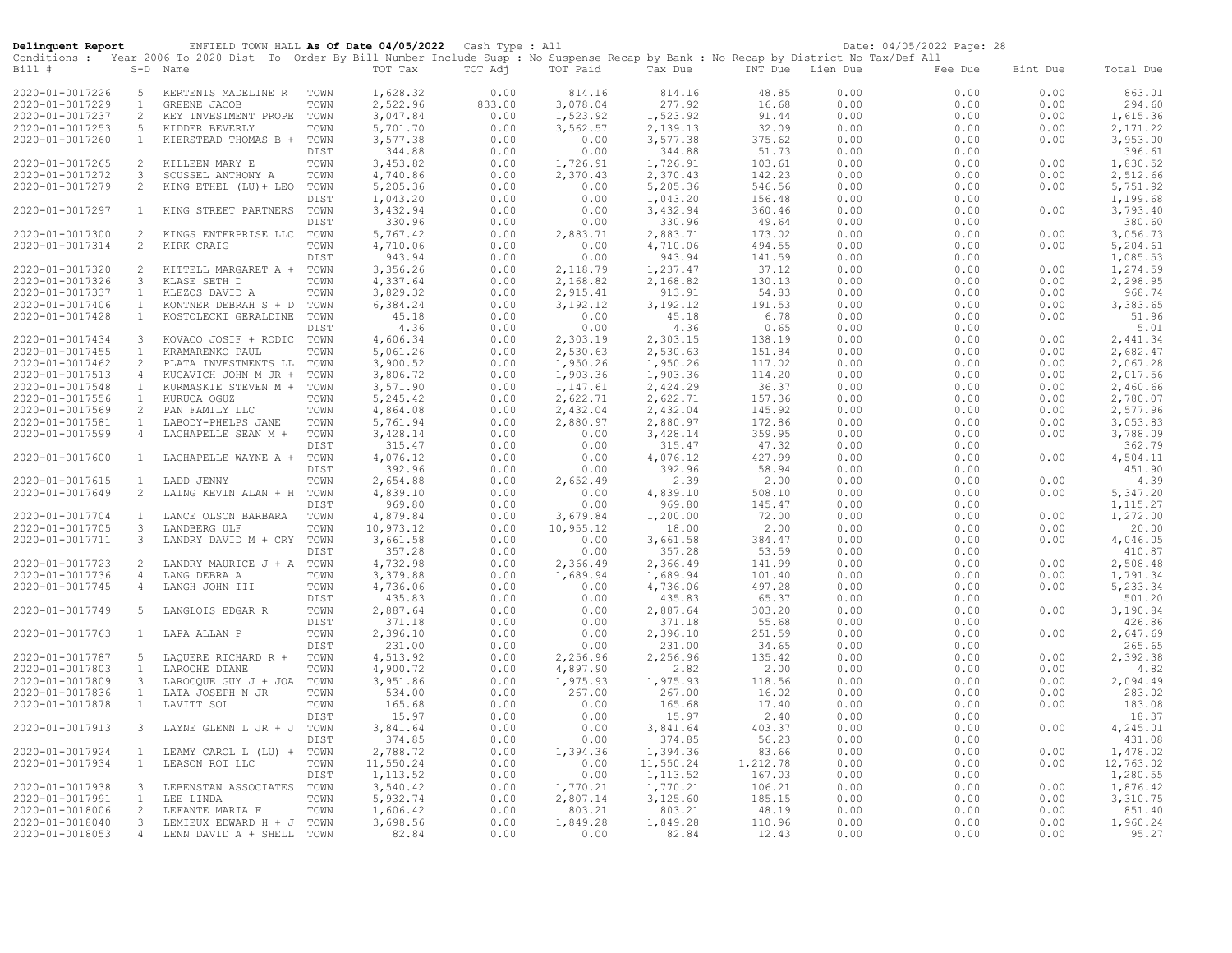| Delinquent Report                  |                                  | ENFIELD TOWN HALL As Of Date 04/05/2022 Cash Type : All                                                                                    |              |                      |              |                      |                      |                  |              | Date: 04/05/2022 Page: 29 |              |                      |
|------------------------------------|----------------------------------|--------------------------------------------------------------------------------------------------------------------------------------------|--------------|----------------------|--------------|----------------------|----------------------|------------------|--------------|---------------------------|--------------|----------------------|
|                                    |                                  | Conditions : Year 2006 To 2020 Dist To Order By Bill Number Include Susp : No Suspense Recap by Bank : No Recap by District No Tax/Def All |              |                      |              |                      |                      |                  |              |                           |              |                      |
| Bill #                             |                                  | S-D Name                                                                                                                                   |              | TOT Tax              | TOT Adj      | TOT Paid             | Tax Due              | INT Due Lien Due |              | Fee Due                   | Bint Due     | Total Due            |
|                                    |                                  |                                                                                                                                            |              |                      |              |                      |                      |                  |              |                           |              |                      |
| 2020-01-0018055                    |                                  | LENO ANTHONY K II                                                                                                                          | DIST<br>TOWN | 7.62                 | 0.00         | 0.00                 | 7.62                 | 1.14             | 0.00         | 0.00<br>0.00              | 0.00         | 8.76                 |
| 2020-01-0018076                    | $\overline{4}$<br>$\overline{4}$ | LEPORE ERIN                                                                                                                                | TOWN         | 5,105.06<br>3,297.04 | 0.00<br>0.00 | 2,552.53<br>1,648.52 | 2,552.53<br>1,648.52 | 153.15<br>98.91  | 0.00<br>0.00 | 0.00                      | 0.00         | 2,705.68<br>1,747.43 |
|                                    | 5                                |                                                                                                                                            |              |                      |              |                      |                      |                  |              |                           |              | 2,233.99             |
| 2020-01-0018077                    | 2                                | LERCH BARBARA H                                                                                                                            | TOWN<br>TOWN | 4,215.08             | 0.00         | 2,107.54<br>1,030.67 | 2,107.54<br>1,030.67 | 126.45           | 0.00<br>0.00 | 0.00                      | 0.00         | 1,092.51             |
| 2020-01-0018088                    |                                  | LESSARD BUILDERS LLC                                                                                                                       |              | 2,061.34             | 0.00         |                      |                      | 61.84            |              | 0.00                      | 0.00         |                      |
| 2020-01-0018091<br>2020-01-0018121 | $\mathbf{1}$<br>$\mathbf{1}$     | LESSARD JOSEPH L + S                                                                                                                       | TOWN<br>TOWN | 4,310.58             | 0.00         | 2,580.28<br>0.00     | 1,730.30<br>4,757.30 | 25.95            | 0.00         | 0.00                      | 0.00<br>0.00 | 1,756.25<br>5,256.82 |
|                                    |                                  | LEVESQUE JASON                                                                                                                             | DIST         | 4,757.30<br>458.63   | 0.00<br>0.00 | 0.00                 | 458.63               | 499.52<br>68.79  | 0.00<br>0.00 | 0.00<br>0.00              |              | 527.42               |
| 2020-01-0018160                    | $\mathbf{1}$                     | LIBBY CARL                                                                                                                                 | TOWN         | 6,846.34             | 0.00         | 3,423.17             | 3,423.17             | 205.39           | 0.00         | 0.00                      | 0.00         | 3,628.56             |
| 2020-01-0018204                    | $\mathbf{1}$                     | LINEHAN DAVID W + MA TOWN                                                                                                                  |              | 5,617.50             | 0.00         | 2,808.75             | 2,808.75             | 168.53           | 0.00         | 0.00                      | 0.00         | 2,977.28             |
| 2020-01-0018213                    | $\mathbf{1}$                     | LIPOMI THOMAS P                                                                                                                            | TOWN         | 3,002.66             | 0.00         | 0.00                 | 3,002.66             | 315.28           | 0.00         | 0.00                      | 0.00         | 3, 317.94            |
|                                    |                                  |                                                                                                                                            | DIST         | 289.48               | 0.00         | 0.00                 | 289.48               | 43.42            | 0.00         | 0.00                      |              | 332.90               |
| 2020-01-0018224                    | $\overline{4}$                   | LIQUORI CINDY ANN                                                                                                                          | TOWN         | 3,853.28             | 0.00         | 1,926.64             | 1,926.64             | 115.60           | 0.00         | 0.00                      | 0.00         | 2,042.24             |
| 2020-01-0018239                    | $\mathbf{1}$                     | LISTON WILLIAM J TRU                                                                                                                       | TOWN         | 3,696.84             | 0.00         | 1,815.35             | 1,881.49             | 113.39           | 0.00         | 0.00                      | 0.00         | 1,994.88             |
| 2020-01-0018241                    | 5                                | LITSERMEYER MARY R T TOWN                                                                                                                  |              | 4,372.54             | 0.00         | 2,186.27             | 2,186.27             | 131.18           | 0.00         | 0.00                      | 0.00         | 2,317.45             |
| 2020-01-0018259                    | 5                                | LIZZIE LLC                                                                                                                                 | TOWN         | 14,376.60            | 0.00         | 6,917.21             | 7,459.39             | 463.83           | 0.00         | 0.00                      | 0.00         | 7,923.22             |
| 2020-01-0018267                    | $\overline{4}$                   | LOCARIO ELIZABETH                                                                                                                          | TOWN         | 3,426.08             | 0.00         | 0.00                 | 3,426.08             | 359.74           | 0.00         | 0.00                      | 0.00         | 3,785.82             |
|                                    |                                  |                                                                                                                                            | DIST         | 315.28               | 0.00         | 0.00                 | 315.28               | 47.29            | 0.00         | 0.00                      |              | 362.57               |
| 2020-01-0018315                    | $\mathbf{1}$                     | LONGLEY KIM M + NITC                                                                                                                       | TOWN         | 4,946.58             | 0.00         | 4,851.43             | 95.15                | 5.71             | 0.00         | 0.00                      | 0.00         | 100.86               |
| 2020-01-0018364                    | -5                               | LOUTH DENNIS J + SPE                                                                                                                       | TOWN         | 4,632.36             | 0.00         | 1,082.36             | 3,550.00             | 0.00             | 0.00         | 0.00                      | 0.00         | 3,550.00             |
| 2020-01-0018374                    | $\perp$                          | LOVERING CHRISTOPHER                                                                                                                       | TOWN         | 5,207.76             | 0.00         | 2,603.88             | 2,603.88             | 156.23           | 0.00         | 0.00                      | 0.00         | 2,760.11             |
| 2020-01-0018429                    | 3                                | LUVERA CHARMAINE                                                                                                                           | TOWN         | 3,291.56             | 0.00         | 1,645.78             | 1,645.78             | 98.75            | 0.00         | 0.00                      | 0.00         | 1,744.53             |
| 2020-01-0018442                    | $\overline{4}$                   | LYNCH JOHN P + DEBOR                                                                                                                       | TOWN         | 3,618.80             | 0.00         | 1,809.40             | 1,809.40             | 108.56           | 0.00         | 0.00                      | 0.00         | 1,917.96             |
| 2020-01-0018460                    | $\mathbf{3}$                     | ORTIZ ALICIA                                                                                                                               | TOWN         | 4,368.10             | 0.00         | 4,243.59             | 124.51               | 7.47             | 0.00         | 0.00                      | 0.00         | 131.98               |
| 2020-01-0018465                    | $\overline{4}$                   | MACCIO PETER R                                                                                                                             | TOWN         | 4,270.54             | 0.00         | 2,135.27             | 2,135.27             | 128.12           | 0.00         | 0.00                      | 0.00         | 2,263.39             |
|                                    | 5                                |                                                                                                                                            |              |                      | 0.00         | 2,108.40             |                      | 126.50           | 0.00         | 0.00                      | 0.00         |                      |
| 2020-01-0018514<br>2020-01-0018516 |                                  | MADDALONI CAROLYN                                                                                                                          | TOWN         | 4,216.80             | 0.00         |                      | 2,108.40<br>1,142.60 | 119.98           | 0.00         | 0.00                      | 0.00         | 2,234.90             |
|                                    | 4                                | BERRY NICOLE                                                                                                                               | TOWN<br>DIST | 1,142.60             | 0.00         | 0.00                 | 105.15               |                  | 0.00         | 0.00                      |              | 1,262.58<br>120.92   |
|                                    |                                  |                                                                                                                                            |              | 105.15               |              | 0.00                 |                      | 15.77            |              |                           |              |                      |
| 2020-01-0018552                    | 4                                | DODSON DAVID                                                                                                                               | TOWN<br>DIST | 3,399.38             | 0.00         | 0.00<br>0.00         | 3,399.38             | 356.93           | 0.00         | 0.00<br>0.00              | 0.00         | 3,756.31<br>359.75   |
|                                    |                                  |                                                                                                                                            |              | 312.83               | 0.00         |                      | 312.83               | 46.92            | 0.00         |                           |              |                      |
| 2020-01-0018560                    | 2                                | MAHER MEGHAN                                                                                                                               | TOWN         | 4,083.98             | 0.00         | 2,041.99             | 2,041.99             | 122.52           | 0.00         | 0.00                      | 0.00         | 2,164.51             |
| 2020-01-0018607                    | $\overline{4}$                   | MALISZEWSKI DOROTA M                                                                                                                       | TOWN         | 3,543.50             | 0.00         | 3,543.00             | 0.50                 | 2.00             | 0.00         | 0.00                      | 0.00         | 2.50                 |
| 2020-01-0018612                    | 2                                | MALLOY PATRICK S                                                                                                                           | TOWN         | 3,881.00             | 0.00         | 1,940.50             | 1,940.50             | 116.43           | 0.00         | 0.00                      | 0.00         | 2,056.93             |
| 2020-01-0018651                    | 2                                | NOLASCO NINO                                                                                                                               | TOWN         | 1,723.14             | 0.00         | 861.57               | 861.57               | 51.69            | 0.00         | 0.00                      | 0.00         | 913.26               |
| 2020-01-0018652                    | 2                                | MANCUSO NICOLE                                                                                                                             | TOWN         | 2,399.88             | 0.00         | 1,199.94             | 1,199.94             | 72.00            | 0.00         | 0.00                      | 0.00         | 1,271.94             |
| 2020-01-0018653                    | $\overline{4}$                   | MANCUSO NICOLE R                                                                                                                           | TOWN         | 1,581.08             | 0.00         | 790.54               | 790.54               | 47.43            | 0.00         | 0.00                      | 0.00         | 837.97               |
| 2020-01-0018692                    | 1<br>$\mathbf{1}$                | MANNING JAMES ALLAN                                                                                                                        | TOWN         | 4,747.02             | 0.00         | 2,373.51             | 2,373.51             | 142.41           | 0.00         | 0.00                      | 0.00<br>0.00 | 2,515.92             |
| 2020-01-0018698                    |                                  | MANNING SYDNEY F                                                                                                                           | TOWN         | 1,682.40             | 0.00         | 0.00                 | 1,682.40<br>162.20   | 176.65           | 0.00         | 0.00                      |              | 1,859.05<br>186.53   |
| 2020-01-0018699                    | $\mathbf{1}$                     | MANNING SYDNEY F                                                                                                                           | DIST<br>TOWN | 162.20<br>1,753.60   | 0.00<br>0.00 | 0.00<br>0.00         | 1,753.60             | 24.33<br>184.13  | 0.00<br>0.00 | 0.00<br>0.00              | 0.00         | 1,937.73             |
|                                    |                                  |                                                                                                                                            | DIST         |                      |              |                      |                      |                  |              |                           |              |                      |
|                                    |                                  |                                                                                                                                            |              | 169.06               | 0.00         | 0.00                 | 169.06               | 25.36            | 0.00         | 0.00                      |              | 194.42               |
| 2020-01-0018739                    | $\mathbf{1}$<br>$\mathbf{3}$     | MAREK MYRON                                                                                                                                | TOWN<br>TOWN | 4,536.84             | 0.00         | 2,268.42             | 2,268.42             | 136.11           | 0.00         | 0.00                      | 0.00<br>0.00 | 2,404.53             |
| 2020-01-0018740                    | 3                                | MAREK MYRON J                                                                                                                              |              | 4,402.32             | 0.00<br>0.00 | 4,336.29<br>2,495.71 | 66.03<br>2,495.71    | 1.98<br>149.74   | 0.00         | 0.00                      | 0.00         | 68.01<br>2,645.45    |
| 2020-01-0018742                    | $\mathbf{1}$                     | MARGAVICH MARY A                                                                                                                           | TOWN         | 4,991.42             |              |                      | 2.81                 |                  | 0.00         | 0.00<br>0.00              |              | 4.81                 |
| 2020-01-0018808                    | $\mathbf{3}$                     | MARSHAUS MYRON P<br>MARSTERS LYNN M                                                                                                        | TOWN<br>TOWN | 4,025.46<br>6,065.90 | 0.00<br>0.00 | 4,022.65             | 6,065.90             | 2.00<br>636.92   | 0.00<br>0.00 | 0.00                      | 0.00<br>0.00 |                      |
| 2020-01-0018809                    |                                  |                                                                                                                                            |              | 591.88               | 0.00         | 0.00<br>0.00         | 591.88               |                  | 0.00         | 0.00                      |              | 6,702.82<br>680.66   |
| 2020-01-0018814                    | $\overline{4}$                   | MARTEL URBAIN R + VI TOWN                                                                                                                  | DIST         |                      |              | 0.00                 |                      | 88.78            |              |                           | 0.00         | 127.10               |
|                                    |                                  |                                                                                                                                            | DIST         | 115.02<br>10.58      | 0.00<br>0.00 | 0.00                 | 115.02<br>10.58      | 12.08<br>1.59    | 0.00<br>0.00 | 0.00                      |              | 12.17                |
|                                    | 1                                |                                                                                                                                            | TOWN         | 6,619.40             |              | 6,560.19             |                      |                  |              | 0.00<br>0.00              | 0.00         | 62.76                |
| 2020-01-0018851                    | $\mathbf{3}$                     | SIMMONS TIMOTHY J<br>MASON LANIE + ALAN                                                                                                    | TOWN         |                      | 0.00<br>0.00 | 0.00                 | 59.21                | 3.55<br>519.03   | 0.00         |                           | 0.00         | 5,462.19             |
| 2020-01-0018903                    |                                  |                                                                                                                                            |              | 4,943.16             |              |                      | 4,943.16             |                  | 0.00         | 0.00                      |              | 554.68               |
|                                    |                                  |                                                                                                                                            | DIST         | 482.33               | 0.00         | 0.00                 | 482.33               | 72.35            | 0.00         | 0.00                      | 0.00         |                      |
| 2020-01-0018921                    | $\mathbf{1}$                     | MASTROBERTI CHARLES                                                                                                                        | TOWN         | 3,910.44             | 0.00         | 3,691.56             | 218.88               | 6.57             | 0.00         | 0.00                      |              | 225.45               |
| 2020-01-0018938                    | $\mathbf{3}$                     | LANDMARK REALTY GROU                                                                                                                       | TOWN         | 3,585.94             | 0.00         | 1,792.97             | 1,792.97             | 107.58           | 0.00         | 0.00                      | 0.00         | 1,900.55             |
| 2020-01-0018948                    | $\overline{2}$                   | MATUSIK KRZYSZTOF                                                                                                                          | TOWN         | 1,864.86             | 0.00         | 0.00                 | 1,864.86             | 195.81           | 0.00         | 0.00                      | 0.00         | 2,060.67             |
|                                    |                                  |                                                                                                                                            | DIST         | 373.73               | 0.00         | 0.00                 | 373.73               | 56.06            | 0.00         | 0.00                      |              | 429.79               |
| 2020-01-0019022                    | $\mathbf{3}$                     | MCCAFFREY KENNETH +                                                                                                                        | TOWN         | 4,163.40             | 0.00         | 3,752.68             | 410.72               | 24.64            | 0.00         | 0.00                      | 0.00         | 435.36               |
| 2020-01-0019039                    | 1                                | MCCARTHY JAMES E SR                                                                                                                        | TOWN         | 4,171.62             | 0.00         | 2,085.81             | 2,085.81             | 125.15           | 0.00         | 0.00                      | 0.00         | 2,210.96             |
| 2020-01-0019043                    | $\mathbf{1}$                     | MCCARTHY JOHN E JR +                                                                                                                       | TOWN         | 4,010.40             | 0.00         | 3,950.24             | 60.16                | 1.80             | 0.00         | 0.00                      | 0.00         | 61.96                |
| 2020-01-0019047                    | 4                                | MCCARTNEY BRIAN + JO                                                                                                                       | TOWN         | 3,502.08             | 0.00         | 1,751.04             | 1,751.04             | 105.06           | 0.00         | 0.00                      | 0.00         | 1,856.10             |
| 2020-01-0019106                    | $\overline{4}$                   | MCFALL TRACEY                                                                                                                              | TOWN         | 3,640.02             | 0.00         | 1,820.01             | 1,820.01             | 109.20           | 0.00         | 0.00                      | 0.00         | 1,929.21             |
| 2020-01-0019131                    | 5                                | MCGUANE MARTIN S + L                                                                                                                       | TOWN         | 4,889.42             | 0.00         | 2,444.71             | 2,444.71             | 146.68           | 0.00         | 0.00                      | 0.00         | 2,591.39             |
| 2020-01-0019132                    | $\overline{4}$                   | MCGUINNESS DOLORES R                                                                                                                       | TOWN         | 4,862.04             | 0.00         | 2,431.02             | 2,431.02             | 145.86           | 0.00         | 0.00                      | 0.00         | 2,576.88             |
| 2020-01-0019185                    | 5 <sup>5</sup>                   | MCMAHON GERALD P                                                                                                                           | TOWN         | 4,587.16             | 0.00         | 0.00                 | 4,587.16             | 481.65           | 0.00         | 0.00                      | 0.00         | 5,068.81             |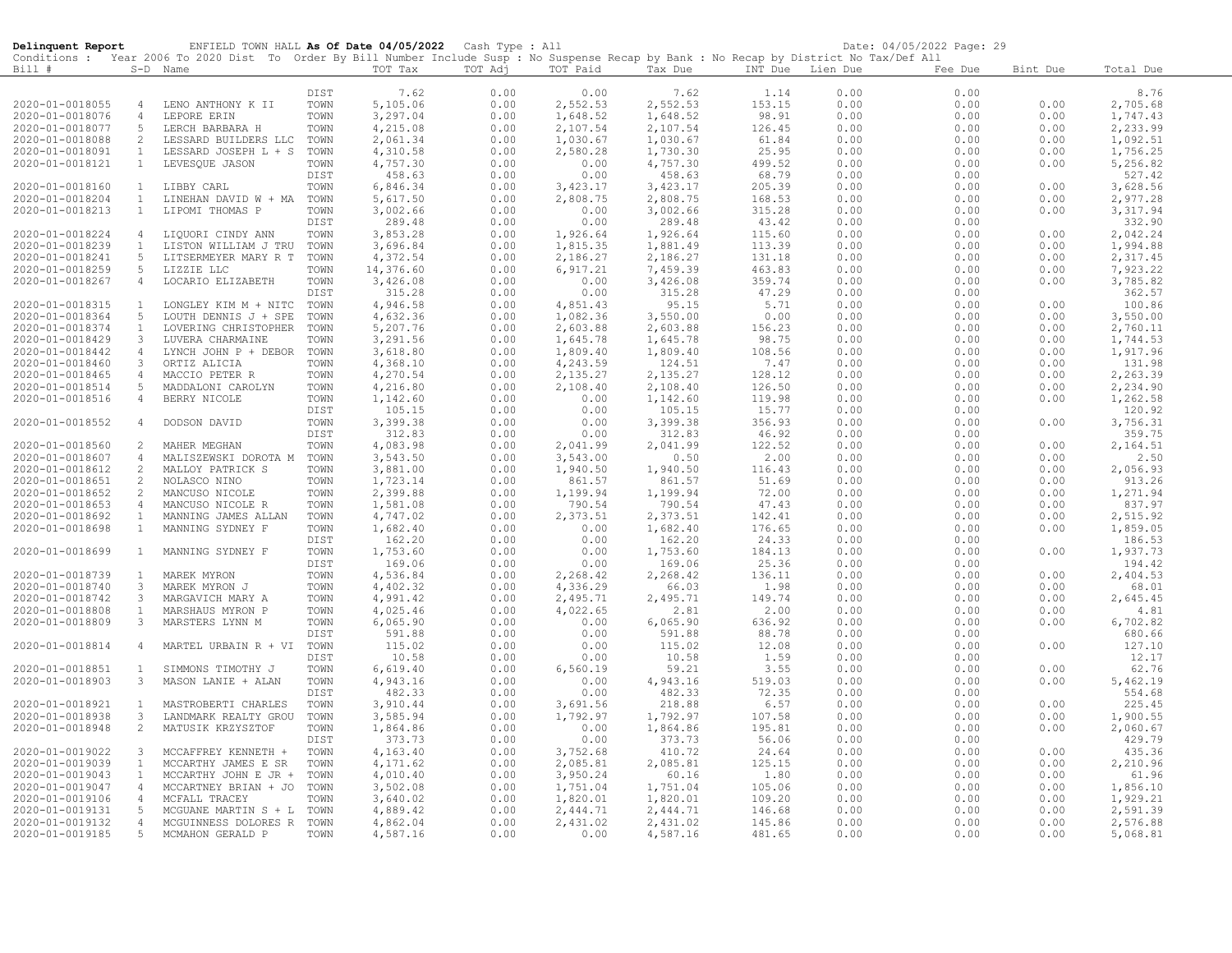| Delinquent Report                  |                               | ENFIELD TOWN HALL As Of Date 04/05/2022 Cash Type : All                                                                                    |              |                      |              |                      |                        |                  |              | Date: 04/05/2022 Page: 30 |              |                      |
|------------------------------------|-------------------------------|--------------------------------------------------------------------------------------------------------------------------------------------|--------------|----------------------|--------------|----------------------|------------------------|------------------|--------------|---------------------------|--------------|----------------------|
|                                    |                               | Conditions : Year 2006 To 2020 Dist To Order By Bill Number Include Susp : No Suspense Recap by Bank : No Recap by District No Tax/Def All |              |                      |              |                      |                        |                  |              |                           |              |                      |
| Bill #                             |                               | S-D Name                                                                                                                                   |              | TOT Tax              | TOT Adj      | TOT Paid             | Tax Due                | INT Due Lien Due |              | Fee Due                   | Bint Due     | Total Due            |
|                                    |                               |                                                                                                                                            | DIST         |                      |              |                      |                        |                  |              |                           |              |                      |
| 2020-01-0019240                    | $\mathbf{3}$                  | COCCOMO II LLC                                                                                                                             | TOWN         | 589.64<br>4,817.88   | 0.00<br>0.00 | 0.00<br>2,408.94     | 589.64                 | 88.45<br>144.54  | 0.00<br>0.00 | 0.00<br>0.00              | 0.00         | 678.09               |
| 2020-01-0019317                    | $\mathbf{1}$                  | MERRILL VERNON C                                                                                                                           | TOWN         | 2,865.06             | 0.00         | 0.00                 | $2,408.94$<br>2,865.06 | 300.83           | 0.00         | 0.00                      | 0.00         | 2,553.48<br>3,165.89 |
|                                    |                               |                                                                                                                                            | DIST         | 276.21               | 0.00         | 0.00                 | 276.21                 | 41.43            | 0.00         | 0.00                      |              | 317.64               |
| 2020-01-0019390                    | $\overline{4}$                | MIANO PATRICIA                                                                                                                             | TOWN         | 766.14               | 0.00         | 383.07               | 383.07                 | 22.98            | 0.00         | 0.00                      | 0.00         | 406.05               |
| 2020-01-0019410                    | 2                             | GETTO BRIAN                                                                                                                                | TOWN         | 3,594.16             | 0.00         | 1,797.08             | 1,797.08               | 107.82           | 0.00         | 0.00                      | 0.00         | 1,904.90             |
| 2020-01-0019435                    | 3                             | PREISSNER MARLENE                                                                                                                          | TOWN         | 4,371.18             | 0.00         | 624.31               | 3,746.87               | 56.20            | 0.00         | 0.00                      | 0.00         | 3,803.07             |
| 2020-01-0019439                    | $\mathbf{1}$                  | MIGLIOZZI ANTHONY +                                                                                                                        | TOWN         | 2,916.40             | 0.00         | 0.00                 | 2,916.40               | 306.22           | 0.00         | 0.00                      | 0.00         | 3,222.62             |
|                                    |                               |                                                                                                                                            | DIST         | 281.16               | 0.00         | 0.00                 | 281.16                 | 42.17            | 0.00         | 0.00                      |              | 323.33               |
| 2020-01-0019498                    | $\mathbf{3}$                  | MIMOSO SARA I                                                                                                                              | TOWN         | 4,382.12             | 0.00         | 2,191.06             | 2,191.06               | 131.46           | 0.00         | 0.00                      | 0.00         | 2,322.52             |
| 2020-01-0019500                    | $\overline{4}$                | MINARDI JOSEPH P + R                                                                                                                       | TOWN         | 4,202.42             | 0.00         | 2,101.21             | 2,101.21               | 126.07           | 0.00         | 0.00                      | 0.00         | 2,227.28             |
| 2020-01-0019529                    | 5                             | EDWARDS SAMANTHA P +                                                                                                                       | TOWN         | 6,177.84             | 0.00         | 3,088.92             | 3,088.92               | 185.34           | 0.00         | 0.00                      | 0.00         | 3, 274.26            |
| 2020-01-0019564                    | 2                             | MOLINAS PLAZA LLC                                                                                                                          | TOWN         | 16,102.48            | 0.00         | 8,051.24             | 8,051.24               | 483.07           | 0.00         | 0.00                      | 0.00         | 8,534.31             |
| 2020-01-0019612                    | $\mathbf{1}$                  | MOORE AGNES M B                                                                                                                            | TOWN         | 5,205.70             | 0.00         | 0.00                 | 5,205.70               | 546.60           | 0.00         | 0.00                      | 0.00         | 5,752.30             |
|                                    |                               |                                                                                                                                            | DIST         | 501.86               | 0.00         | 0.00                 | 501.86                 | 75.28            | 0.00         | 0.00                      |              | 577.14               |
| 2020-01-0019645                    | $\overline{4}$                | MOREAU CHRISTOPHER G TOWN                                                                                                                  |              | 2,884.90             | 0.00         | 1,439.04             | 1,445.86               | 21.69            | 0.00         | 0.00                      | 0.00         | 1,467.55             |
| 2020-01-0019651                    | $\overline{4}$                | MORELL EARL W EST OF                                                                                                                       | TOWN         | 1,149.16             | 1,500.00     | 1,092.91             | 1,556.25               | 89.90            | 0.00         | 0.00                      | 0.00         | 1,646.15             |
| 2020-01-0019653                    | $\mathbf{3}$                  | MORENCY DARCY L                                                                                                                            | TOWN<br>DIST | 3,788.58<br>369.67   | 0.00<br>0.00 | 0.00<br>0.00         | 3,788.58<br>369.67     | 397.80<br>55.45  | 0.00<br>0.00 | 0.00<br>0.00              | 0.00         | 4,186.38<br>425.12   |
| 2020-01-0019656                    | $\overline{4}$                | MORGAN BEVERLY ANN                                                                                                                         | TOWN         | 3,567.80             | 0.00         | 0.00                 | 3,567.80               | 374.62           | 0.00         | 0.00                      | 0.00         | 3,942.42             |
|                                    |                               |                                                                                                                                            | DIST         | 328.32               | 0.00         | 0.00                 | 328.32                 | 49.25            | 0.00         | 0.00                      |              | 377.57               |
| 2020-01-0019681                    | 5                             | MORIN PAUL A + ELIZA                                                                                                                       | TOWN         | 7,144.50             | 0.00         | 3,001.40             | 4,143.10               | 274.28           | 0.00         | 0.00                      | 0.00         | 4, 417.38            |
| 2020-01-0019706                    | 5                             | MORTENSEN SANDRA L                                                                                                                         | TOWN         | 5,799.26             | 0.00         | 5,625.29             | 173.97                 | 2.61             | 0.00         | 0.00                      | 0.00         | 176.58               |
| 2020-01-0019732                    | $\mathbf{1}$                  | MOWERY LORI A + JAME                                                                                                                       | TOWN         | 7,418.34             | 0.00         | 3,709.17             | 3,709.17               | 222.55           | 0.00         | 0.00                      | 0.00         | 3,931.72             |
| 2020-01-0019745                    | $\overline{4}$                | MUELLER ANDREAS                                                                                                                            | TOWN         | 3,444.92             | 0.00         | 1,722.46             | 1,722.46               | 103.35           | 0.00         | 0.00                      | 0.00         | 1,825.81             |
| 2020-01-0019827                    | 2                             | MURPHY SUSAN E                                                                                                                             | TOWN         | 2,232.10             | 0.00         | 1,057.79             | 1,174.31               | 70.46            | 0.00         | 0.00                      | 0.00         | 1,244.77             |
| 2020-01-0019828                    | $\overline{2}$                | MURPHY SUSAN E                                                                                                                             | TOWN         | 12.67                | 0.00         | 0.00                 | 12.67                  | 2.00             | 0.00         | 0.00                      | 0.00         | 14.67                |
|                                    |                               |                                                                                                                                            | DIST         | 2.54                 | 0.00         | 0.00                 | 2.54                   | 0.38             | 0.00         | 0.00                      |              | 2.92                 |
| 2020-01-0019831                    | $\mathbf{3}$                  | MURRAY ALLAN M + JAN                                                                                                                       | TOWN         | 4,257.54             | 937.90       | 0.00                 | 5,195.44               | 503.31           | 0.00         | 0.00                      | 0.00         | 5,698.75             |
|                                    |                               |                                                                                                                                            | DIST         | 415.43               | 91.52        | 0.00                 | 506.95                 | 67.81            | 0.00         | 0.00                      |              | 574.76               |
| 2020-01-0019885                    | $\mathbf{1}$                  | NADEAU BRUCE E                                                                                                                             | TOWN         | 924.36               | 0.00         | 781.49               | 142.87                 | 0.00             | 0.00         | 0.00                      | 0.00         | 142.87               |
| 2020-01-0019922                    | $\overline{4}$                | NASIATKA JAMES + POS                                                                                                                       | TOWN         | 4,247.60             | 0.00         | 0.00                 | 4,247.60               | 446.00           | 0.00         | 0.00                      | 0.00         | 4,693.60             |
|                                    |                               |                                                                                                                                            | DIST         | 390.88               | 0.00         | 0.00                 | 390.88                 | 58.63            | 0.00         | 0.00                      |              | 449.51               |
| 2020-01-0019924                    | $\overline{4}$                | NASUTA BENNY A + LOR                                                                                                                       | TOWN         | 4,083.40             | 0.00         | 2,041.70             | 2,041.70               | 122.50           | 0.00         | 0.00                      | 0.00         | 2,164.20             |
| 2020-01-0019931                    | $\mathbf{1}$<br>$\mathcal{E}$ | NATIONAL FLEET LEASI                                                                                                                       | TOWN<br>TOWN | 5,764.68             | 0.00         | 743.13               | 5,021.55               | 365.47           | 0.00<br>0.00 | 0.00                      | 0.00<br>0.00 | 5,387.02             |
| 2020-01-0019933<br>2020-01-0019943 | 4                             | NAUMAN RYAN D<br>NAZLIAN DONALD C (LU                                                                                                      | TOWN         | 4,928.78<br>2,610.00 | 0.00<br>0.00 | 2,464.39<br>2,570.85 | 2,464.39<br>39.15      | 147.86<br>1.17   | 0.00         | 0.00<br>0.00              | 0.00         | 2,612.25<br>40.32    |
| 2020-01-0019960                    | $\mathbf{1}$                  | NELLIGAN FRANCIS R +                                                                                                                       | TOWN         | 1,688.40             | 0.00         | 0.00                 | 1,688.40               | 177.28           | 0.00         | 0.00                      | 0.00         | 1,865.68             |
|                                    |                               |                                                                                                                                            | DIST         | 218.86               | 0.00         | 0.00                 | 218.86                 | 32.83            | 0.00         | 0.00                      |              | 251.69               |
| 2020-01-0019972                    | $\mathbf{1}$                  | NELSON KENNETH JR                                                                                                                          | TOWN         | 4,458.46             | 0.00         | 2,229.23             | 2,229.23               | 133.75           | 0.00         | 0.00                      | 0.00         | 2,362.98             |
| 2020-01-0019985                    | $\mathbf{3}$                  | NESERALLA JENNIFER +                                                                                                                       | TOWN         | 4,555.34             | 0.00         | 4,110.85             | 444.49                 | 26.67            | 0.00         | 0.00                      | 0.00         | 471.16               |
| 2020-01-0019999                    | $\mathbf{3}$                  | NEWPORT FRANCIS +                                                                                                                          | TOWN         | 156.44               | 0.00         | 78.22                | 78.22                  | 4.69             | 0.00         | 0.00                      | 0.00         | 82.91                |
| 2020-01-0020000                    | $\mathbf{3}$                  | NEWPORT FRANCIS C +                                                                                                                        | TOWN         | 174.58               | 0.00         | 87.29                | 87.29                  | 5.24             | 0.00         | 0.00                      | 0.00         | 92.53                |
| 2020-01-0020009                    | 2                             | NGUYEN HOLDING 2 LLC                                                                                                                       | TOWN         | 2,790.78             | 0.00         | 0.00                 | 2,790.78               | 293.03           | 0.00         | 0.00                      | 0.00         | 3,083.81             |
|                                    |                               |                                                                                                                                            | DIST         | 559.30               | 0.00         | 0.00                 | 559.30                 | 83.90            | 0.00         | 0.00                      |              | 643.20               |
| 2020-01-0020015                    | $\mathbf{1}$                  | NGUYEN TAM H                                                                                                                               | TOWN         | 4,374.60             | 0.00         | 0.00                 | 4,374.60               | 459.34           | 0.00         | 0.00                      | 0.00         | 4,833.94             |
|                                    |                               |                                                                                                                                            | DIST         | 421.74               | 0.00         | 0.00                 | 421.74                 | 63.26            | 0.00         | 0.00                      |              | 485.00               |
| 2020-01-0020032                    | 1                             | NICOTERA JACOUELINE                                                                                                                        | TOWN         | 4,208.24             | 0.00         | 2,104.12             | 2,104.12               | 126.25           | 0.00         | 0.00                      | 0.00         | 2,230.37             |
| 2020-01-0020064                    | $\mathbf{3}$                  | NOBLE GEORGE A JR +                                                                                                                        | TOWN         | 4,374.26             | 0.00         | 2,187.13             | 2,187.13               | 131.23           | 0.00         | 0.00                      | 0.00         | 2,318.36             |
| 2020-01-0020075                    | $\overline{4}$                | NOHMY LORA ANNE                                                                                                                            | TOWN         | 3,725.94             | 0.00         | 0.00                 | 3,725.94               | 391.23           | 0.00         | 0.00                      | 0.00         | 4, 117.17            |
| 2020-01-0020089                    | 5                             |                                                                                                                                            | DIST         | 342.88               | 0.00<br>0.00 | 0.00<br>0.00         | 342.88<br>4,277.04     | 51.43<br>449.09  | 0.00<br>0.00 | 0.00                      | 0.00         | 394.31               |
|                                    |                               | NOLASCO ERNESTO                                                                                                                            | TOWN<br>DIST | 4,277.04<br>549.78   | 0.00         | 0.00                 | 549.78                 | 82.47            | 0.00         | 0.00<br>0.00              |              | 4,726.13             |
| 2020-01-0020102                    | 2                             | NORMANDIN DIANE J                                                                                                                          | TOWN         | 3,734.16             | 0.00         | 1,867.08             | 1,867.08               | 112.02           | 0.00         | 0.00                      | 0.00         | 632.25<br>1,979.10   |
| 2020-01-0020128                    | 5                             | NOTO JOANNE C (LU) +                                                                                                                       | TOWN         | 4,535.48             | 0.00         | 2,267.74             | 2,267.74               | 136.06           | 0.00         | 0.00                      | 0.00         | 2,403.80             |
| 2020-01-0020138                    | $\mathbf{1}$                  | NOWIK CARL J                                                                                                                               | TOWN         | 150.28               | 0.00         | 0.00                 | 150.28                 | 15.78            | 0.00         | 0.00                      | 0.00         | 166.06               |
|                                    |                               |                                                                                                                                            | DIST         | 14.49                | 0.00         | 0.00                 | 14.49                  | 2.17             | 0.00         | 0.00                      |              | 16.66                |
| 2020-01-0020164                    | 5                             | NUBAR REALTY TRUST                                                                                                                         | TOWN         | 7,077.40             | 0.00         | 3,538.70             | 3,538.70               | 212.32           | 0.00         | 0.00                      | 0.00         | 3,751.02             |
| 2020-01-0020168                    | $\overline{4}$                | NUGER ROBERT AND SYL TOWN                                                                                                                  |              | 1,204.56             | 0.00         | 0.00                 | 1,204.56               | 126.48           | 0.00         | 0.00                      | 0.00         | 1,331.04             |
|                                    |                               |                                                                                                                                            | DIST         | 110.85               | 0.00         | 0.00                 | 110.85                 | 16.63            | 0.00         | 0.00                      |              | 127.48               |
| 2020-01-0020169                    | 2                             | NUNES HELDER                                                                                                                               | TOWN         | 1,646.46             | 0.00         | 0.00                 | 1,646.46               | 172.87           | 0.00         | 0.00                      | 0.00         | 1,819.33             |
|                                    |                               |                                                                                                                                            | DIST         | 329.97               | 0.00         | 0.00                 | 329.97                 | 49.50            | 0.00         | 0.00                      |              | 379.47               |
| 2020-01-0020172                    | $\mathbf{3}$                  | NUTMEG SOLAR LAND HO                                                                                                                       | TOWN         | 1,292.52             | 0.00         | 0.00                 | 1,292.52               | 135.72           | 0.00         | 0.00                      | 0.00         | 1,428.24             |
|                                    |                               |                                                                                                                                            | DIST         | 126.12               | 0.00         | 0.00                 | 126.12                 | 18.92            | 0.00         | 0.00                      |              | 145.04               |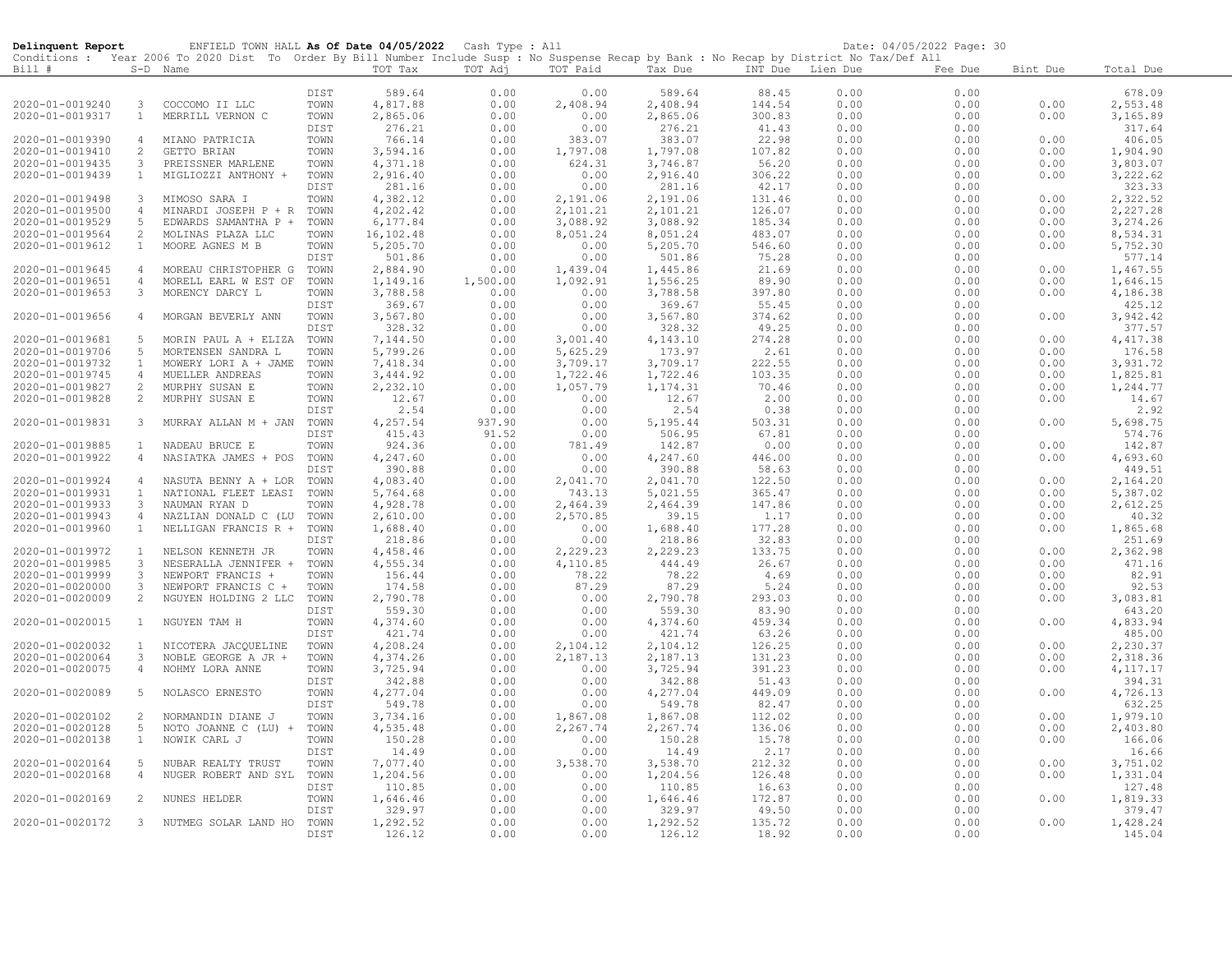| Delinquent Report                  |                                | ENFIELD TOWN HALL As Of Date 04/05/2022 Cash Type : All                                                                                    |              |                      |              |                      |                      |                  |              | Date: 04/05/2022 Page: 31 |              |                      |
|------------------------------------|--------------------------------|--------------------------------------------------------------------------------------------------------------------------------------------|--------------|----------------------|--------------|----------------------|----------------------|------------------|--------------|---------------------------|--------------|----------------------|
|                                    |                                | Conditions : Year 2006 To 2020 Dist To Order By Bill Number Include Susp : No Suspense Recap by Bank : No Recap by District No Tax/Def All |              |                      |              |                      |                      |                  |              |                           |              |                      |
| Bill #                             |                                | S-D Name                                                                                                                                   |              | TOT Tax              | TOT Adj      | TOT Paid             | Tax Due              | INT Due Lien Due |              | Fee Due                   | Bint Due     | Total Due            |
| 2020-01-0020190                    | $\overline{4}$                 | OBRIEN DAVID J                                                                                                                             | TOWN         | 4,891.48             | 0.00         | 0.00                 | 4,891.48             | 513.60           | 0.00         | 0.00                      | 0.00         | 5,405.08             |
|                                    |                                |                                                                                                                                            | <b>DIST</b>  | 450.14               | 0.00         | 0.00                 | 450.14               | 67.52            | 0.00         | 0.00                      |              | 517.66               |
| 2020-01-0020199                    | $\mathbf{1}$                   | OBRIEN MILDRED T TRU                                                                                                                       | TOWN         | 3,647.90             | 0.00         | 3,593.18             | 54.72                | 1.64             | 0.00         | 0.00                      | 0.00         | 56.36                |
| 2020-01-0020209                    | $\mathbf{3}$                   | OCONNELL DEBRA A + B                                                                                                                       | TOWN         | 6,770.36             | 0.00         | 3,385.18             | 3,385.18             | 203.11           | 0.00         | 0.00                      | 0.00         | 3,588.29             |
| 2020-01-0020226                    | $\overline{2}$                 | OCTAVE ANTHONY                                                                                                                             | TOWN         | 1,817.28             | 0.00         | 0.00                 | 1,817.28             | 190.82           | 0.00         | 0.00                      | 0.00         | 2,008.10             |
|                                    |                                |                                                                                                                                            | DIST         | 364.20               | 0.00         | 0.00                 | 364.20               | 54.63            | 0.00         | 0.00                      |              | 418.83               |
| 2020-01-0020231                    | $\overline{4}$                 | ODONNELL DOROTHY E                                                                                                                         | TOWN         | 2,482.90             | 0.00         | 2,445.66             | 37.24                | 1.12             | 0.00         | 0.00                      | 0.00         | 38.36                |
| 2020-01-0020264                    | 3                              | OLBRYCHT JERZY + STA                                                                                                                       | TOWN         | 4, 112.74            | 0.00         | 2,056.37             | 2,056.37             | 123.38           | 0.00         | 0.00                      | 0.00         | 2,179.75             |
| 2020-01-0020275                    | $\mathbf{1}$                   | OLENDER BERNARD                                                                                                                            | TOWN         | 5,672.94             | 0.00         | 2,836.47             | 2,836.47             | 170.19           | 0.00         | 0.00                      | 0.00         | 3,006.66             |
| 2020-01-0020279                    | 2                              | OLESEN REBECCA                                                                                                                             | TOWN         | 2,250.96             | 0.00         | 2,217.20             | 33.76                | 1.01             | 0.00         | 0.00                      | 0.00         | 34.77                |
| 2020-01-0020289                    | $\mathbf{1}$                   | OLIVER ERIC                                                                                                                                | TOWN         | 4,181.54             | 0.00         | 0.00                 | 4,181.54             | 439.07           | 0.00         | 0.00                      | 0.00         | 4,620.61             |
|                                    |                                |                                                                                                                                            | DIST         | 403.13               | 0.00         | 0.00                 | 403.13               | 60.47            | 0.00         | 0.00                      |              | 463.60               |
| 2020-01-0020295                    | $\overline{1}$                 | OLIVER MICHAEL W                                                                                                                           | TOWN         | 3,891.28             | 0.00         | 1,945.64             | 1,945.64             | 116.74           | 0.00         | 0.00                      | 0.00         | 2,062.38             |
| 2020-01-0020298                    | $\mathbf{1}$                   | OLIVER ROAD HOLDING                                                                                                                        | TOWN         | 2,444.36             | 0.00         | 0.00                 | 2,444.36             | 256.66           | 0.00         | 0.00                      | 0.00         | 2,701.02             |
|                                    |                                |                                                                                                                                            | <b>DIST</b>  | 235.65               | 0.00         | 0.00                 | 235.65               | 35.35            | 0.00         | 0.00                      |              | 271.00               |
| 2020-01-0020319                    | 2                              | OLSON JAMES R                                                                                                                              | TOWN         | 3,188.88             | 0.00         | 1,594.44             | 1,594.44             | 95.67            | 0.00         | 0.00                      | 0.00         | 1,690.11             |
| 2020-01-0020349                    | 1                              | ORIFICE SEBASTIAN T                                                                                                                        | TOWN         | 4,482.42             | 0.00         | 1,853.16             | 2,629.26             | 78.88            | 0.00         | 0.00                      | 0.00         | 2,708.14             |
| 2020-01-0020385                    | $\mathbf{1}$                   | OSHEA JOHN P + CYNTH                                                                                                                       | TOWN         | 4,309.90             | 0.00         | 2,154.95             | 2,154.95             | 129.30           | 0.00         | 0.00                      | 0.00         | 2,284.25             |
| 2020-01-0020397                    | $\mathbf{1}$                   | OTERO BERNARD + SHAR                                                                                                                       | TOWN         | 2,941.38             | 0.00         | 0.00                 | 2,941.38             | 308.84           | 0.00         | 0.00                      | 0.00         | 3,250.22             |
|                                    |                                |                                                                                                                                            | <b>DIST</b>  | 283.57               | 0.00         | 0.00                 | 283.57               | 42.54            | 0.00         | 0.00                      |              | 326.11               |
| 2020-01-0020398                    | 2                              | OTERO BERNARDO + SHA TOWN                                                                                                                  |              | 3,399.72             | 0.00         | 0.00                 | 3,399.72             | 356.97           | 0.00         | 0.00                      | 0.00         | 3,756.69             |
|                                    |                                |                                                                                                                                            | DIST         | 681.34               | 0.00         | 0.00                 | 681.34               | 102.20           | 0.00         | 0.00                      |              | 783.54               |
| 2020-01-0020405                    | $\overline{4}$<br>$\mathbf{1}$ | OTTMAN CLAIRE M                                                                                                                            | TOWN         | 1,554.10<br>3,397.34 | 0.00<br>0.00 | 777.05<br>0.00       | 777.05<br>3,397.34   | 46.62<br>356.72  | 0.00         | 0.00<br>0.00              | 0.00<br>0.00 | 823.67<br>3,754.06   |
| 2020-01-0020415                    |                                | OUELLETTE GERALD V + TOWN                                                                                                                  | DIST         | 327.53               | 0.00         | 0.00                 | 327.53               | 49.13            | 0.00<br>0.00 | 0.00                      |              | 376.66               |
| 2020-01-0020416                    | $\mathbf{3}$                   | JABLONSKI ALFRED + E TOWN                                                                                                                  |              | 6,347.62             | 0.00         | 3,173.81             | 3,173.81             | 190.43           | 0.00         | 0.00                      | 0.00         | 3,364.24             |
| 2020-01-0020417                    | 2                              | OUELLETTE JANICE N                                                                                                                         | TOWN         | 3,424.38             | 0.00         | 1,712.19             | 1,712.19             | 102.73           | 0.00         | 0.00                      | 0.00         | 1,814.92             |
| 2020-01-0020423                    | 2                              | OUELLETTE RICHARD G                                                                                                                        | TOWN         | 1,663.92             | 0.00         | 831.96               | 831.96               | 49.92            | 0.00         | 0.00                      | 0.00         | 881.88               |
| 2020-01-0020445                    | $\mathbf{1}$                   | P + J VENTURES LLC                                                                                                                         | TOWN         | 4,080.22             | 0.00         | 0.00                 | 4,080.22             | 428.43           | 0.00         | 0.00                      | 0.00         | 4,508.65             |
|                                    |                                |                                                                                                                                            | DIST         | 393.36               | 0.00         | 0.00                 | 393.36               | 59.00            | 0.00         | 0.00                      |              | 452.36               |
| 2020-01-0020447                    | 5                              | PA ENFIELD LLC                                                                                                                             | TOWN         | 82, 237.58           | 0.00         | 0.00                 | 82, 237.58           | 8,634.95         | 0.00         | 6.00                      | 0.00         | 90,878.53            |
|                                    |                                |                                                                                                                                            | DIST         | 10,571.00            | 0.00         | 0.00                 | 10,571.00            | 1,585.65         | 0.00         | 0.00                      |              | 12,156.65            |
| 2020-01-0020459                    | 3                              | PACKARD IDA M TRSTEE                                                                                                                       | TOWN         | 4,713.14             | 0.00         | 2,356.57             | 2,356.57             | 141.39           | 0.00         | 0.00                      | 0.00         | 2,497.96             |
| 2020-01-0020468                    | 5                              | PAGE CHARLES E + BOS                                                                                                                       | TOWN         | 4,512.88             | 0.00         | 0.00                 | 4,512.88             | 473.86           | 0.00         | 0.00                      | 0.00         | 4,986.74             |
|                                    |                                |                                                                                                                                            | <b>DIST</b>  | 580.10               | 0.00         | 0.00                 | 580.10               | 87.02            | 0.00         | 0.00                      |              | 667.12               |
| 2020-01-0020497                    | $\mathbf{1}$                   | PALMIERI PATRICK                                                                                                                           | TOWN         | 251.60               | 0.00         | 0.00                 | 251.60               | 26.42            | 0.00         | 0.00                      | 0.00         | 278.02               |
|                                    |                                |                                                                                                                                            | DIST         | 24.26                | 0.00         | 0.00                 | 24.26                | 3.64             | 0.00         | 0.00                      |              | 27.90                |
| 2020-01-0020500                    | 2                              | PALOMBA PROFESSIONAL                                                                                                                       | TOWN         | 45,163.06            | 0.00         | 44,011.12            | 1,151.94             | 34.56            | 0.00         | 0.00                      | 0.00         | 1,186.50             |
| 2020-01-0020502                    | 2                              | PALUCH PETER                                                                                                                               | TOWN         | 3,810.48             | 0.00         | 1,905.24             | 1,905.24             | 114.31           | 0.00         | 0.00                      | 0.00         | 2,019.55             |
| 2020-01-0020515                    | 3                              | PANELLA ANN (LU) + H                                                                                                                       | TOWN         | 4,939.40             | 0.00         | 2,469.70             | 2,469.70             | 148.18           | 0.00         | 0.00                      | 0.00         | 2,617.88             |
| 2020-01-0020516                    | 2                              | PANELLA MICHAEL T                                                                                                                          | TOWN         | 15,587.32            | 0.00         | 0.00                 | 15,587.32            | 1,636.67         | 0.00         | 0.00                      | 0.00         | 17,223.99            |
|                                    |                                |                                                                                                                                            | DIST         | 3,123.84             | 0.00         | 0.00                 | 3,123.84             | 468.58           | 0.00         | 0.00                      |              | 3,592.42             |
| 2020-01-0020537                    | $\mathbf{1}$                   | PAPPAS MARGARET R                                                                                                                          | TOWN         | 1,011.84             | 0.00         | 982.82               | 29.02                | 2.00             | 0.00         | 0.00                      | 0.00         | 31.02                |
| 2020-01-0020549                    | 2                              | PARADIS MICHELLE                                                                                                                           | TOWN         | 805.10               | 0.00         | 0.00                 | 805.10               | 84.53            | 0.00         | 0.00                      | 0.00         | 889.63               |
|                                    |                                |                                                                                                                                            | DIST         | 161.35               | 0.00         | 0.00                 | 161.35               | 24.20            | 0.00         | 0.00                      |              | 185.55               |
| 2020-01-0020555                    | $\mathbf{1}$                   | PARAKILAS MICHAEL +                                                                                                                        | TOWN         | 202.64               | 0.00         | 0.00                 | 202.64               | 21.28            | 0.00         | 0.00                      | 0.00         | 223.92               |
|                                    |                                |                                                                                                                                            | DIST         | 19.54                | 0.00         | 0.00                 | 19.54                | 2.93             | 0.00         | 0.00                      |              | 22.47                |
| 2020-01-0020586                    | 2                              | THE CENTER FOR THE H TOWN                                                                                                                  |              | 7,086.30             | 0.00         | 3,543.15             | 3,543.15             | 212.59           | 0.00         | 0.00                      | 0.00         | 3,755.74             |
| 2020-01-0020660<br>2020-01-0020690 | $\overline{4}$<br>2            | PATTERSON LINDA                                                                                                                            | TOWN<br>TOWN | 3,956.66<br>4,401.64 | 0.00<br>0.00 | 1,978.33<br>2,200.82 | 1,978.33<br>2,200.82 | 118.70<br>132.05 | 0.00<br>0.00 | 0.00<br>0.00              | 0.00<br>0.00 | 2,097.03<br>2,332.87 |
| 2020-01-0020692                    | 2                              | E + D STOVALL LLC<br>HIGH STREET ENTERPRI                                                                                                  | TOWN         | 4,671.04             | 0.00         | 2,335.52             | 2,335.52             | 140.13           | 0.00         | 0.00                      | 0.00         | 2,475.65             |
| 2020-01-0020699                    | $\overline{c}$                 | PEARSON-FINE LAND DE                                                                                                                       | TOWN         | 601.08               | 0.00         | 300.54               | 300.54               | 18.03            | 0.00         | 0.00                      | 0.00         | 318.57               |
| 2020-01-0020756                    | $\mathbf{1}$                   | PELLETIER ROY W                                                                                                                            | TOWN         | 3,070.10             | 0.00         | 0.00                 | 3,070.10             | 322.36           | 0.00         | 0.00                      | 0.00         | 3,392.46             |
|                                    |                                |                                                                                                                                            | DIST         | 295.98               | 0.00         | 0.00                 | 295.98               | 44.40            | 0.00         | 0.00                      |              | 340.38               |
| 2020-01-0020794                    | $\mathbf{1}$                   | PERCY LUCIE A                                                                                                                              | TOWN         | 3,448.34             | 0.00         | 0.00                 | 3,448.34             | 362.08           | 0.00         | 0.00                      | 0.00         | 3,810.42             |
|                                    |                                |                                                                                                                                            | DIST         | 332.44               | 0.00         | 0.00                 | 332.44               | 49.87            | 0.00         | 0.00                      |              | 382.31               |
| 2020-01-0020796                    | $\mathbf{1}$                   | PERDUENIETO DEVON A                                                                                                                        | TOWN         | 4,472.84             | 0.00         | 3,996.35             | 476.49               | 28.59            | 0.00         | 0.00                      | 0.00         | 505.08               |
| 2020-01-0020807                    | 3                              | STANDING AMANDA                                                                                                                            | TOWN         | 4,421.84             | 0.00         | 2,210.92             | 2,210.92             | 132.66           | 0.00         | 0.00                      | 0.00         | 2,343.58             |
| 2020-01-0020829                    | $\overline{4}$                 | PERRIER CHRISTOPHER                                                                                                                        | TOWN         | 4,408.48             | 0.00         | 2,204.24             | 2,204.24             | 132.25           | 0.00         | 0.00                      | 0.00         | 2,336.49             |
| 2020-01-0020837                    | -5                             | PERRONE KEVIN M                                                                                                                            | TOWN         | 72.57                | 0.00         | 0.00                 | 72.57                | 10.89            | 0.00         | 0.00                      | 0.00         | 83.46                |
|                                    |                                |                                                                                                                                            | DIST         | 9.33                 | 0.00         | 0.00                 | 9.33                 | 1.40             | 0.00         | 0.00                      |              | 10.73                |
| 2020-01-0020859                    | $\mathbf{1}$                   | PETERS RACHELLE                                                                                                                            | TOWN         | 4,646.72             | 0.00         | 2,323.36             | 2,323.36             | 139.40           | 0.00         | 0.00                      | 0.00         | 2,462.76             |
| 2020-01-0020868                    | $\mathbf{1}$                   | PETERSON DONALD F +                                                                                                                        | TOWN         | 5,040.72             | 0.00         | 2,520.36             | 2,520.36             | 151.22           | 0.00         | 0.00                      | 0.00         | 2,671.58             |
| 2020-01-0020892                    | $\overline{4}$                 | PETROSSI LEO L                                                                                                                             | TOWN         | 3,632.50             | 0.00         | 1,816.25             | 1,816.25             | 108.98           | 0.00         | 0.00                      | 0.00         | 1,925.23             |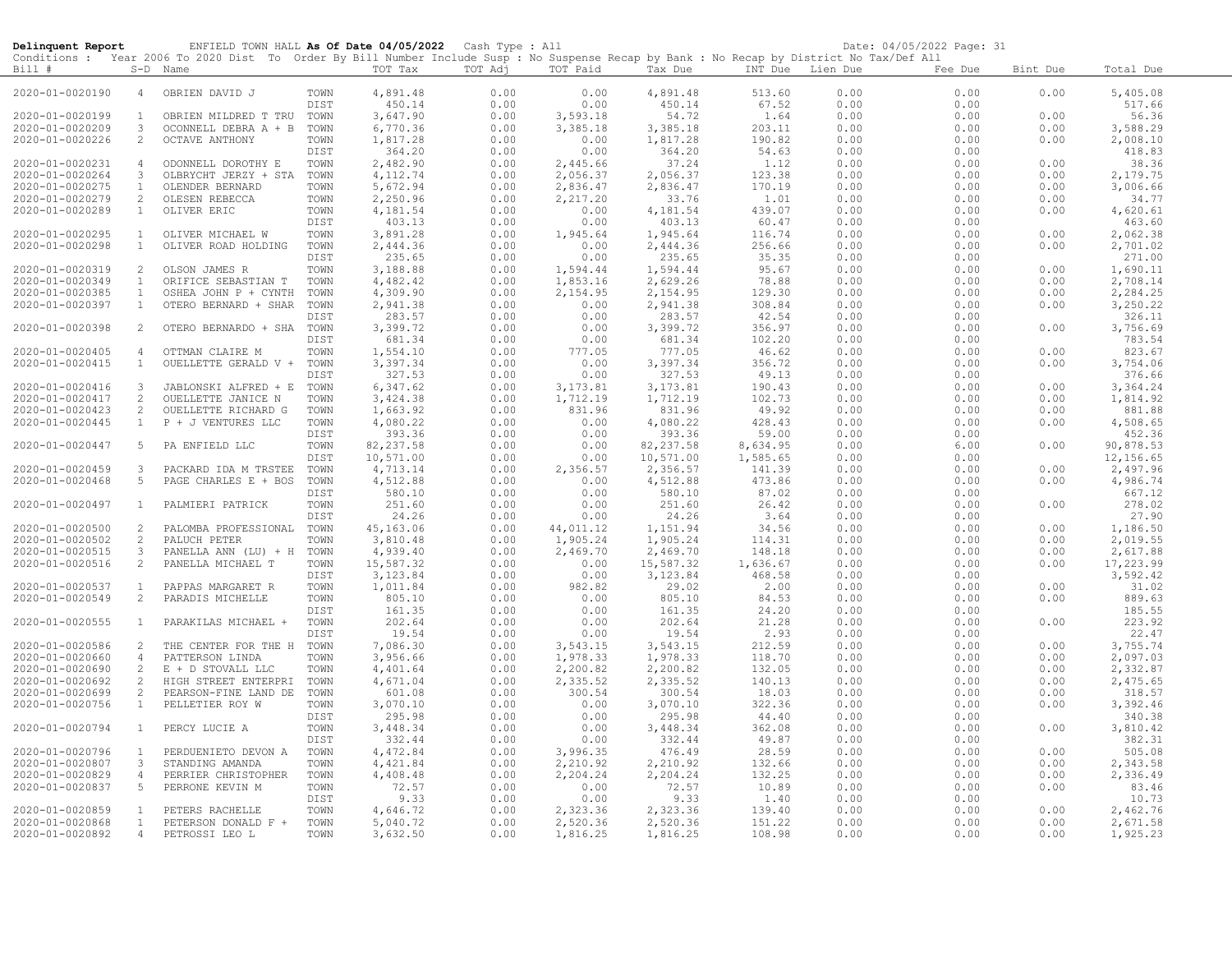| Delinquent Report                  |                                | ENFIELD TOWN HALL As Of Date 04/05/2022 Cash Type : All                                                                                    |              |                      |              |                      |                    |                  |              | Date: 04/05/2022 Page: 32 |              |                    |
|------------------------------------|--------------------------------|--------------------------------------------------------------------------------------------------------------------------------------------|--------------|----------------------|--------------|----------------------|--------------------|------------------|--------------|---------------------------|--------------|--------------------|
|                                    |                                | Conditions : Year 2006 To 2020 Dist To Order By Bill Number Include Susp : No Suspense Recap by Bank : No Recap by District No Tax/Def All |              |                      |              |                      |                    |                  |              |                           |              |                    |
| $Bill$ #                           |                                | S-D Name                                                                                                                                   |              | TOT Tax              | TOT Adj      | TOT Paid             | Tax Due            | INT Due Lien Due |              | Fee Due                   | Bint Due     | Total Due          |
|                                    | 5                              |                                                                                                                                            |              |                      |              |                      |                    |                  |              |                           |              |                    |
| 2020-01-0020921<br>2020-01-0020984 | 2                              | PHILLIPS GERALD A<br>PILCH FRANCIS J JR +                                                                                                  | TOWN<br>TOWN | 2,632.98<br>70.17    | 0.00<br>0.00 | 1,316.47<br>0.00     | 1,316.51<br>70.17  | 79.00<br>10.53   | 0.00<br>0.00 | 0.00<br>0.00              | 0.00<br>0.00 | 1,395.51<br>80.70  |
|                                    |                                |                                                                                                                                            | DIST         | 14.06                | 0.00         | 0.00                 | 14.06              | 2.11             | 0.00         | 0.00                      |              | 16.17              |
| 2020-01-0020985                    | 2                              | PILCH FRANCIS J JR +                                                                                                                       | TOWN         | 2,493.32             | 0.00         | 0.00                 | 2,493.32           | 261.80           | 0.00         | 0.00                      | 0.00         | 2,755.12           |
|                                    |                                |                                                                                                                                            | DIST         | 499.68               | 0.00         | 0.00                 | 499.68             | 74.95            | 0.00         | 0.00                      |              | 574.63             |
| 2020-01-0020997                    | 3                              | PINETTE LAURA                                                                                                                              | TOWN         | 3,709.86             | 0.00         | 3,632.66             | 77.20              | 2.32             | 0.00         | 0.00                      | 0.00         | 79.52              |
| 2020-01-0021004                    | 4                              | PINTO JAY                                                                                                                                  | TOWN         | 3,502.76             | 0.00         | 1,720.27             | 1,782.49           | 107.41           | 0.00         | 0.00                      | 0.00         | 1,889.90           |
| 2020-01-0021034                    | 4                              | SMYTH THOMAS P JR +                                                                                                                        | TOWN         | 3,636.60             | 0.00         | 1,818.30             | 1,818.30           | 109.10           | 0.00         | 0.00                      | 0.00         | 1,927.40           |
| 2020-01-0021066                    | 2                              | ROUND TWO LLC                                                                                                                              | TOWN         | 2,651.80             | 0.00         | 1,325.90             | 1,325.90           | 79.55            | 0.00         | 0.00                      | 0.00         | 1,405.45           |
| 2020-01-0021082                    | $\mathbf{1}$                   | POINTEK EILEEN J+JAM                                                                                                                       | TOWN         | 3,604.42             | 0.00         | 942.39               | 2,662.03           | 146.82           | 0.00         | 0.00                      | 0.00         | 2,808.85           |
| 2020-01-0021105                    | 3                              | POLINSKI SOPHIE Z                                                                                                                          | TOWN         | 3,544.86             | 0.00         | 0.00                 | 3,544.86           | 372.21           | 0.00         | 0.00                      | 0.00         | 3,917.07           |
|                                    |                                |                                                                                                                                            | DIST         | 345.89               | 0.00         | 0.00                 | 345.89             | 51.88            | 0.00         | 0.00                      |              | 397.77             |
| 2020-01-0021190                    | 3                              | PRAGUE KAREN                                                                                                                               | TOWN         | 7,331.38             | 0.00         | 7,321.38             | 10.00              | 2.00             | 0.00         | 0.00                      | 0.00         | 12.00              |
| 2020-01-0021227                    | 5                              | PRICE BARBARA                                                                                                                              | TOWN         | 4,184.62             | 0.00         | 2,092.31             | 2,092.31           | 125.54           | 0.00         | 0.00                      | 0.00         | 2,217.85           |
| 2020-01-0021239                    | 5                              | PRINTNOW TECHNOLOGIE                                                                                                                       | TOWN         | 6,966.50             | 0.00         | 0.00                 | 6,966.50           | 731.49           | 0.00         | 0.00                      | 0.00         | 7,697.99           |
|                                    |                                |                                                                                                                                            | DIST         | 895.49               | 0.00         | 0.00                 | 895.49             | 134.32           | 0.00         | 0.00                      |              | 1,029.81           |
| 2020-01-0021241                    | $\mathbf{1}$                   | PRIOR KEITH B + CARO                                                                                                                       | TOWN         | 3,384.66             | 0.00         | 1,692.33             | 1,692.33           | 101.54           | 0.00         | 0.00                      | 0.00         | 1,793.87           |
| 2020-01-0021245                    | $\mathbf{1}$                   | PRISK DEA                                                                                                                                  | TOWN         | 5,062.28             | 0.00         | 2,531.14             | 2,531.14           | 151.87           | 0.00         | 0.00                      | 0.00         | 2,683.01           |
| 2020-01-0021248                    | 4                              | PROCTOR AMBER L                                                                                                                            | TOWN         | 4,740.86             | 0.00         | 0.00                 | 4,740.86           | 497.79           | 0.00         | 0.00                      | 0.00         | 5,238.65           |
|                                    |                                |                                                                                                                                            | DIST         | 436.28               | 0.00         | 0.00                 | 436.28             | 65.44            | 0.00         | 0.00                      |              | 501.72             |
| 2020-01-0021250                    | $\overline{4}$                 | PROPERTY TWO LLC                                                                                                                           | TOWN         | 7,623.72             | 0.00         | 3,811.86             | 3,811.86           | 228.71           | 0.00         | 0.00                      | 0.00         | 4,040.57           |
| 2020-01-0021260                    | 3                              | PROVENCHER DAVID J                                                                                                                         | TOWN         | 2,976.64             | 0.00         | 0.00                 | 2,976.64           | 312.55           | 0.00         | 0.00                      | 0.00         | 3,289.19           |
|                                    |                                |                                                                                                                                            | DIST         | 290.45               | 0.00         | 0.00                 | 290.45             | 43.57            | 0.00         | 0.00                      |              | 334.02             |
| 2020-01-0021315                    | $\mathbf{1}$                   | PUZIA DIANA M EST OF                                                                                                                       | TOWN<br>DIST | 2,824.32<br>272.28   | 0.00         | 0.00<br>0.00         | 2,824.32<br>272.28 | 296.55<br>40.84  | 0.00         | 0.00<br>0.00              | 0.00         | 3,120.87<br>313.12 |
| 2020-01-0021318                    | 5                              | PUZZO SCOTT W                                                                                                                              | TOWN         | 3,279.58             | 0.00<br>0.00 | 3,217.74             | 61.84              | 3.71             | 0.00<br>0.00 | 0.00                      | 0.00         | 65.55              |
| 2020-01-0021321                    | 3                              | PYCZ THADDEUS J                                                                                                                            | TOWN         | 3,106.38             | 0.00         | 1,553.19             | 1,553.19           | 93.19            | 0.00         | 0.00                      | 0.00         | 1,646.38           |
| 2020-01-0021325                    | 2                              | QIAN XU + ZHAO SHENG                                                                                                                       | TOWN         | 1,109.74             | 0.00         | 554.87               | 554.87             | 33.29            | 0.00         | 0.00                      | 0.00         | 588.16             |
| 2020-01-0021339                    | 4                              | QUESNEL DALE J SR TR                                                                                                                       | TOWN         | 3,728.34             | 0.00         | 0.00                 | 3,728.34           | 391.48           | 0.00         | 0.00                      | 0.00         | 4,119.82           |
|                                    |                                |                                                                                                                                            | DIST         | 343.10               | 0.00         | 0.00                 | 343.10             | 51.47            | 0.00         | 0.00                      |              | 394.57             |
| 2020-01-0021340                    | $\overline{4}$                 | <b>OUESNEL JEANETTE M</b>                                                                                                                  | TOWN         | 4,487.56             | 0.00         | 0.00                 | 4,487.56           | 471.20           | 0.00         | 0.00                      | 0.00         | 4,958.76           |
|                                    |                                |                                                                                                                                            | DIST         | 412.97               | 0.00         | 0.00                 | 412.97             | 61.95            | 0.00         | 0.00                      |              | 474.92             |
| 2020-01-0021362                    | 3                              | RABB MERLINE EST OF                                                                                                                        | TOWN         | 3,930.64             | 0.00         | 0.00                 | 3,930.64           | 412.72           | 0.00         | 0.00                      | 0.00         | 4,343.36           |
|                                    |                                |                                                                                                                                            | DIST         | 383.53               | 0.00         | 0.00                 | 383.53             | 57.53            | 0.00         | 0.00                      |              | 441.06             |
| 2020-01-0021416                    | $\mathbf{1}$                   | RAGNAUTH PROPERTY MA                                                                                                                       | TOWN         | 4,914.06             | 0.00         | 0.00                 | 4,914.06           | 515.97           | 0.00         | 0.00                      | 0.00         | 5,430.03           |
|                                    |                                |                                                                                                                                            | DIST         | 473.75               | 0.00         | 0.00                 | 473.75             | 71.06            | 0.00         | 0.00                      |              | 544.81             |
| 2020-01-0021477                    | 3                              | RANDALL JOHN C EST O                                                                                                                       | TOWN         | 3,677.34             | 0.00         | 1,838.67             | 1,838.67           | 110.32           | 0.00         | 0.00                      | 0.00         | 1,948.99           |
| 2020-01-0021497                    | $\mathbf{1}$                   | RATHBUN CHARLES M                                                                                                                          | TOWN         | 5,003.74             | 0.00         | 0.00                 | 5,003.74           | 525.39           | 0.00         | 0.00                      | 0.00         | 5,529.13           |
|                                    |                                |                                                                                                                                            | DIST         | 482.39               | 0.00         | 0.00                 | 482.39             | 72.36            | 0.00         | 0.00                      |              | 554.75             |
| 2020-01-0021499                    | 2                              | RAU CHERY A + MICHAE                                                                                                                       | TOWN         | 5,180.04             | 0.00         | 2,590.02             | 2,590.02           | 155.40           | 0.00         | 0.00                      | 0.00         | 2,745.42           |
| 2020-01-0021520                    | $\overline{4}$                 | RAYMOND CLAIRE A (LU                                                                                                                       | TOWN         | 4,018.26             | 0.00         | 2,009.13             | 2,009.13           | 120.55           | 0.00         | 0.00                      | 0.00         | 2,129.68           |
| 2020-01-0021539                    | 5                              | REARDON JAMES J + PA                                                                                                                       | TOWN         | 3,511.66             | 0.00         | 0.00                 | 3,511.66           | 52.68            | 0.00         | 0.00                      | 0.00         | 3,564.34           |
|                                    |                                |                                                                                                                                            | DIST         | 451.40               | 0.00         | 348.54               | 102.86             | 1.54             | 0.00         | 0.00                      |              | 104.40             |
| 2020-01-0021549                    | 3                              | REDDEN ROBERT S                                                                                                                            | TOWN         | 6,388.00             | 0.00         | 3,194.00             | 3,194.00           | 191.64           | 0.00         | 0.00                      | 0.00         | 3,385.64           |
| 2020-01-0021561<br>2020-01-0021572 | $\overline{4}$<br>$\mathbf{1}$ | REED JOAN C<br>REESE CONSTANCE L                                                                                                           | TOWN<br>TOWN | 2,880.46<br>2,252.00 | 0.00<br>0.00 | 2,837.25<br>1,126.00 | 43.21<br>1,126.00  | 1.30<br>67.56    | 0.00<br>0.00 | 0.00<br>0.00              | 0.00<br>0.00 | 44.51<br>1,193.56  |
| 2020-01-0021579                    | 3                              | REGAN THOMAS J + MAR                                                                                                                       | TOWN         | 5,926.92             | 0.00         | 5,812.70             | 114.22             | 6.85             | 0.00         | 0.00                      | 0.00         | 121.07             |
| 2020-01-0021596                    | $\overline{4}$                 | REILLY JOHN A III                                                                                                                          | TOWN         | 3,335.04             | 0.00         | 1,667.52             | 1,667.52           | 100.05           | 0.00         | 0.00                      | 0.00         | 1,767.57           |
| 2020-01-0021597                    | 4                              | REILLY JOHN A III                                                                                                                          | TOWN         | 2,149.30             | 0.00         | 1,074.65             | 1,074.65           | 64.48            | 0.00         | 0.00                      | 0.00         | 1,139.13           |
| 2020-01-0021601                    | 2                              | REINO FRANK JR (LU)                                                                                                                        | TOWN         | 3,808.10             | 0.00         | 1,291.06             | 2,517.04           | 37.75            | 0.00         | 0.00                      | 0.00         | 2,554.79           |
| 2020-01-0021699                    | $\mathbf{1}$                   | RICHARDS HEATHER A                                                                                                                         | TOWN         | 4,818.56             | 0.00         | 0.00                 | 4,818.56           | 505.95           | 0.00         | 0.00                      | 0.00         | 5,324.51           |
|                                    |                                |                                                                                                                                            | DIST         | 464.54               | 0.00         | 0.00                 | 464.54             | 69.68            | 0.00         | 0.00                      |              | 534.22             |
| 2020-01-0021707                    | 2                              | RICHARDSON SARA                                                                                                                            | TOWN         | 3,434.64             | 0.00         | 3,408.88             | 25.76              | 0.39             | 0.00         | 0.00                      | 0.00         | 26.15              |
| 2020-01-0021718                    | $\mathbf{1}$                   | RIDGEWOOD HOMES INC                                                                                                                        | TOWN         | 1,581.08             | 0.00         | 0.00                 | 1,581.08           | 166.01           | 0.00         | 0.00                      | 0.00         | 1,747.09           |
|                                    |                                |                                                                                                                                            | DIST         | 152.43               | 0.00         | 0.00                 | 152.43             | 22.86            | 0.00         | 0.00                      |              | 175.29             |
| 2020-01-0021734                    | 3                              | RINALDI CHARLES A                                                                                                                          | TOWN         | 4,910.30             | 0.00         | 4,910.27             | 0.03               | 2.00             | 0.00         | 0.00                      | 0.00         | 2.03               |
| 2020-01-0021745                    | 2                              | RINALDI RAYMOND D                                                                                                                          | TOWN         | 1,916.54             | 0.00         | 958.27               | 958.27             | 57.50            | 0.00         | 0.00                      | 0.00         | 1,015.77           |
| 2020-01-0021812                    | $\mathbf{1}$                   | ROBERTS KEITH G + DO                                                                                                                       | TOWN         | 4,320.86             | 0.00         | 2,160.43             | 2,160.43           | 129.63           | 0.00         | 0.00                      | 0.00         | 2,290.06           |
| 2020-01-0021819                    | 2                              | ROBERTS SCOTT                                                                                                                              | TOWN         | 3,718.40             | 0.00         | 0.00                 | 3,718.40           | 390.43           | 0.00         | 0.00                      | 0.00         | 4,108.83           |
|                                    |                                |                                                                                                                                            | DIST         | 745.20               | 0.00         | 0.00                 | 745.20             | 111.78           | 0.00         | 0.00                      |              | 856.98             |
| 2020-01-0021843                    | 3                              | ROBSON GREGORY M                                                                                                                           | TOWN         | 4,582.72             | 0.00         | 0.00                 | 4,582.72           | 481.18           | 0.00         | 0.00                      | 0.00         | 5,063.90           |
|                                    |                                |                                                                                                                                            | DIST         | 447.16               | 0.00         | 0.00                 | 447.16             | 67.07            | 0.00         | 0.00                      |              | 514.23             |
| 2020-01-0021958                    | 3                              | ROPIAK DIANE M                                                                                                                             | TOWN         | 4,176.40             | 0.00         | 2,088.20             | 2,088.20           | 125.29           | 0.00         | 0.00                      | 0.00         | 2,213.49           |
| 2020-01-0022092                    | 3                              | ZIEMNICKI JOEL                                                                                                                             | TOWN         | 1,527.00             | 0.00         | 0.00                 | 1,527.00           | 160.34           | 0.00         | 0.00                      | 0.00         | 1,687.34           |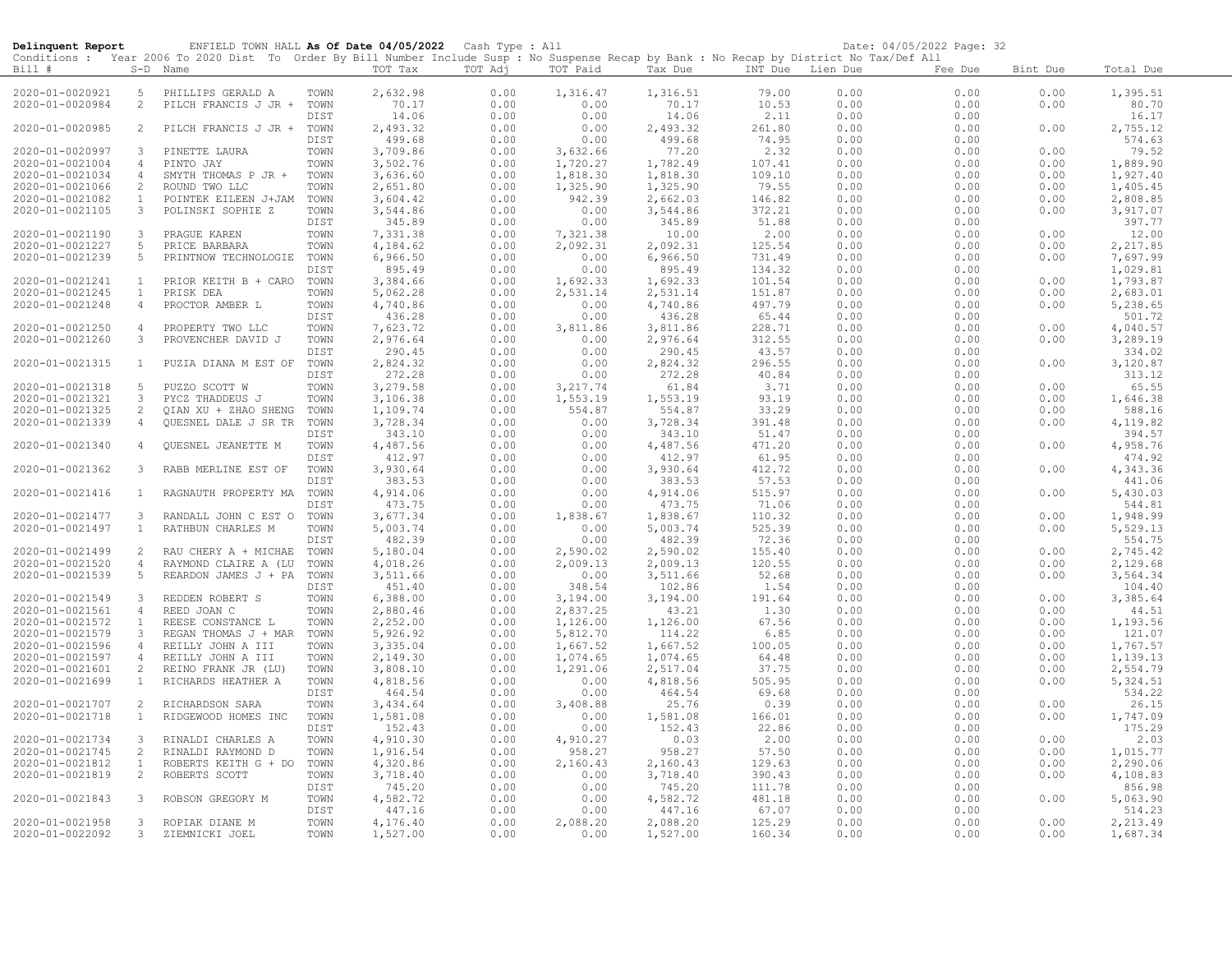| Delinquent Report                  |                   | ENFIELD TOWN HALL As Of Date 04/05/2022 Cash Type : All                                                                                    |              |                      |              |                    |                    |                  |                  | Date: 04/05/2022 Page: 33 |              |                    |
|------------------------------------|-------------------|--------------------------------------------------------------------------------------------------------------------------------------------|--------------|----------------------|--------------|--------------------|--------------------|------------------|------------------|---------------------------|--------------|--------------------|
|                                    |                   | Conditions : Year 2006 To 2020 Dist To Order By Bill Number Include Susp : No Suspense Recap by Bank : No Recap by District No Tax/Def All |              |                      |              |                    |                    |                  |                  |                           |              |                    |
| Bill #                             |                   | $S-D$ Name                                                                                                                                 |              | TOT Tax              | TOT Adj      | TOT Paid           | Tax Due            |                  | INT Due Lien Due | Fee Due                   | Bint Due     | Total Due          |
|                                    |                   |                                                                                                                                            | DIST         | 149.00               | 0.00         | 0.00               | 149.00             | 22.35            | 0.00             | 0.00                      |              | 171.35             |
| 2020-01-0022142                    | 3                 | RUNYON MICHELE                                                                                                                             | TOWN         | 2,881.00             | 0.00         | 0.00               | 2,881.00           | 302.51           | 0.00             | 0.00                      | 0.00         | 3,183.51           |
|                                    |                   |                                                                                                                                            | DIST         | 378.69               | 0.00         | 0.00               | 378.69             | 56.80            | 0.00             | 0.00                      |              | 435.49             |
| 2020-01-0022150                    | -5                | <b>DUFAULT KELLEY E</b>                                                                                                                    | TOWN         | 2,476.20             | 0.00         | 2,339.09           | 137.11             | 8.23             | 0.00             | 0.00                      | 0.00         | 145.34             |
| 2020-01-0022151                    | 5                 | RUSKAUP SIEGLINDE                                                                                                                          | TOWN         | 72.57                | 0.00         | 0.00               | 72.57              | 10.89            | 0.00             | 0.00                      | 0.00         | 83.46              |
|                                    |                   |                                                                                                                                            | DIST         | 9.33                 | 0.00         | 0.00               | 9.33               | 1.40             | 0.00             | 0.00                      |              | 10.73              |
| 2020-01-0022158                    | $\mathbf{1}$      | RUSSELL EILEEN C                                                                                                                           | TOWN         | 91.74                | 0.00         | 89.47              | 2.27               | 2.00             | 0.00             | 0.00                      | 0.00         | 4.27               |
| 2020-01-0022175                    | $\mathbf{1}$      | RUSSO ANDREW J + MAR                                                                                                                       | TOWN         | 4,250.68             | 0.00         | 2,125.34           | 2,125.34           | 127.52           | 0.00             | 0.00                      | 0.00         | 2,252.86           |
| 2020-01-0022189                    | $\mathbf{1}$      | RUTKIEWICZ WALTER ES                                                                                                                       | TOWN         | 9,448.52             | 0.00         | 9,304.14           | 144.38             | 4.33             | 0.00             | 0.00                      | 0.00         | 148.71             |
| 2020-01-0022224                    | 2                 | RYLIA PROPERTIES LLC                                                                                                                       | TOWN         | 1,846.38             | 0.00         | 923.19             | 923.19             | 55.39            | 0.00             | 0.00                      | 0.00         | 978.58             |
| 2020-01-0022241                    | 2                 | SACHI CORPORATION                                                                                                                          | TOWN         | 8,172.08             | 0.00         | 4,086.04           | 4,086.04           | 245.16           | 0.00             | 0.00                      | 0.00         | 4,331.20           |
| 2020-01-0022251                    | $\mathbf{1}$      | SAEED TARIQ                                                                                                                                | TOWN<br>DIST | 4,656.66<br>448.93   | 0.00<br>0.00 | 0.00<br>0.00       | 4,656.66<br>448.93 | 488.95<br>67.34  | 0.00<br>0.00     | 0.00<br>0.00              | 0.00         | 5,145.61<br>516.27 |
| 2020-01-0022265                    | 2                 | SALEH FAZZA                                                                                                                                | TOWN         | 1,817.28             | 0.00         | 908.64             | 908.64             | 54.52            | 0.00             | 0.00                      | 0.00         | 963.16             |
| 2020-01-0022293                    | 2                 | SAM + ZAK LLC                                                                                                                              | TOWN         | 6,184.34             | 0.00         | 3,092.17           | 3,092.17           | 185.53           | 0.00             | 0.00                      | 0.00         | 3,277.70           |
| 2020-01-0022310                    | 2                 | SAMSON DENTAL LLC                                                                                                                          | TOWN         | 22, 163.24           | 0.00         | 0.00               | 22, 163.24         | 2,327.14         | 0.00             | 6.00                      | 0.00         | 24,496.38          |
|                                    |                   |                                                                                                                                            | DIST         | 4,441.71             | 0.00         | 0.00               | 4, 441.71          | 666.26           | 0.00             | 0.00                      |              | 5,107.97           |
| 2020-01-0022330                    | $\mathbf{3}$      | STAPLES FRED R                                                                                                                             | TOWN         | 4,136.36             | 0.00         | 2,068.18           | 2,068.18           | 124.09           | 0.00             | 0.00                      | 0.00         | 2,192.27           |
| 2020-01-0022336                    | $\mathbf{1}$      | SANDRA H NUCCIO REV                                                                                                                        | TOWN         | 10,158.44            | 0.00         | 5,079.22           | 5,079.22           | 304.75           | 0.00             | 0.00                      | 0.00         | 5,383.97           |
| 2020-01-0022354                    | $\mathbf{3}$      | SANTANELLA CHARLES R                                                                                                                       | TOWN         | 4,851.42             | 0.00         | 1,647.93           | 3,203.49           | 180.54           | 0.00             | 0.00                      | 0.00         | 3,384.03           |
| 2020-01-0022361                    | $\overline{4}$    | SANTANIELLO HELEN E                                                                                                                        | TOWN         | 4,754.20             | 0.00         | 2,377.10           | 2,377.10           | 142.63           | 0.00             | 0.00                      | 0.00         | 2,519.73           |
| 2020-01-0022368                    | $\mathbf{3}$      | SANTILLI JOHN + KIMB                                                                                                                       | TOWN         | 4,410.20             | 0.00         | 2,205.10           | 2,205.10           | 132.31           | 0.00             | 0.00                      | 0.00         | 2,337.41           |
| 2020-01-0022399                    | $\overline{4}$    | SARNO EILEEN M                                                                                                                             | TOWN         | 3,647.90             | 0.00         | 1,823.95           | 1,823.95           | 109.44           | 0.00             | 0.00                      | 0.00         | 1,933.39           |
| 2020-01-0022415                    | $\overline{4}$    | SAS ROBERT J + STASI                                                                                                                       | TOWN         | 1,889.46             | 0.00         | 1,724.53           | 164.93             | 2.47             | 0.00             | 0.00                      | 0.00         | 167.40             |
| 2020-01-0022439                    | $\mathbf{3}$      | SAVILONIS MARY P                                                                                                                           | TOWN         | 2,506.62             | 0.00         | 0.00               | 2,506.62           | 263.20           | 0.00             | 0.00                      | 0.00         | 2,769.82           |
|                                    |                   |                                                                                                                                            | DIST         | 390.95               | 0.00         | 0.00               | 390.95             | 58.64            | 0.00             | 0.00                      |              | 449.59             |
| 2020-01-0022484                    | $\mathbf{3}$<br>3 | SCAVOTTO LINDA N                                                                                                                           | TOWN         | 4,005.46             | 0.00         | 3,288.91           | 716.55             | 10.75            | 0.00             | 0.00                      | 0.00         | 727.30<br>32.25    |
| 2020-01-0022507<br>2020-01-0022517 | 2                 | RODRIGUEZ JAVIER +<br>SCHIRALLI NICHOLAS +                                                                                                 | TOWN<br>TOWN | 3,749.56<br>1,646.46 | 0.00<br>0.00 | 3,719.31<br>823.23 | 30.25<br>823.23    | 2.00<br>49.39    | 0.00<br>0.00     | 0.00<br>0.00              | 0.00<br>0.00 | 872.62             |
| 2020-01-0022553                    | 2                 | WITTIG DAVID J                                                                                                                             | TOWN         | 5,227.62             | 0.00         | 2,820.91           | 2,406.71           | 144.40           | 0.00             | 0.00                      | 0.00         | 2,551.11           |
| 2020-01-0022567                    | 2                 | SCICOLONE MICHELLE C                                                                                                                       | TOWN         | 5,054.40             | 0.00         | 0.00               | 5,054.40           | 530.71           | 0.00             | 0.00                      | 0.00         | 5,585.11           |
|                                    |                   |                                                                                                                                            | DIST         | 1,012.95             | 0.00         | 0.00               | 1,012.95           | 151.94           | 0.00             | 0.00                      |              | 1,164.89           |
| 2020-01-0022568                    | $\mathbf{1}$      | SCIOSCIO DANIEL R +                                                                                                                        | TOWN         | 4,438.60             | 0.00         | 4,419.60           | 19.00              | 2.00             | 0.00             | 0.00                      | 0.00         | 21.00              |
| 2020-01-0022600                    | $\mathbf{1}$      | SEAGRAVE JOANNE P                                                                                                                          | TOWN         | 5,874.90             | 0.00         | 2,937.45           | 2,937.45           | 176.25           | 0.00             | 0.00                      | 0.00         | 3,113.70           |
| 2020-01-0022610                    | 2                 | SEC OF HOUSING + UR                                                                                                                        | TOWN         | 4,010.74             | 0.00         | 0.00               | 4,010.74           | 421.13           | 0.00             | 0.00                      | 0.00         | 4,431.87           |
|                                    |                   |                                                                                                                                            | DIST         | 803.79               | 0.00         | 0.00               | 803.79             | 120.57           | 0.00             | 0.00                      |              | 924.36             |
| 2020-01-0022628                    | -5                | SEELIG MELANIE                                                                                                                             | TOWN         | 2,934.54             | 0.00         | 308.60             | 2,625.94           | 209.70           | 0.00             | 0.00                      | 0.00         | 2,835.64           |
| 2020-01-0022660                    | $\overline{4}$    | SENIO LINDA J                                                                                                                              | TOWN         | 3,634.20             | 0.00         | 0.00               | 3,634.20           | 381.60           | 0.00             | 0.00                      | 0.00         | 4,015.80           |
|                                    |                   |                                                                                                                                            | DIST         | 334.44               | 0.00         | 0.00               | 334.44             | 50.17            | 0.00             | 0.00                      |              | 384.61             |
| 2020-01-0022662                    | $\mathbf{1}$      | SENN DARRYL F + DEAN                                                                                                                       | TOWN         | 4,997.58             | 0.00         | 2,498.79           | 2,498.79           | 149.93           | 0.00             | 0.00                      | 0.00         | 2,648.72           |
| 2020-01-0022663                    | $\mathbf{1}$      | SENTER DAVID H SR                                                                                                                          | TOWN<br>DIST | 5,391.24<br>519.75   | 0.00<br>0.00 | 0.00<br>0.00       | 5,391.24<br>519.75 | 566.08<br>77.96  | 0.00<br>0.00     | 0.00<br>0.00              | 0.00         | 5,957.32<br>597.71 |
| 2020-01-0022665                    | $\mathbf{1}$      | SERAFIN WALTER F JR                                                                                                                        | TOWN         | 3,282.66             | 0.00         | 1,715.84           | 1,566.82           | 94.01            | 0.00             | 0.00                      | 0.00         | 1,660.83           |
| 2020-01-0022683                    | $\overline{c}$    | SETARO ANTHONY E + S                                                                                                                       | TOWN         | 3,331.62             | 0.00         | 1,665.81           | 1,665.81           | 99.95            | 0.00             | 0.00                      | 0.00         | 1,765.76           |
| 2020-01-0022721                    | $\overline{4}$    | MAILHOT JOHN + LEE A                                                                                                                       | TOWN         | 4,024.76             | 0.00         | 2,012.38           | 2,012.38           | 120.74           | 0.00             | 0.00                      | 0.00         | 2,133.12           |
| 2020-01-0022739                    | $\overline{4}$    | SHAW SPENCER + OZA R TOWN                                                                                                                  |              | 4,409.52             | 0.00         | 2,204.76           | 2,204.76           | 132.29           | 0.00             | 0.00                      | 0.00         | 2,337.05           |
| 2020-01-0022753                    | $\overline{4}$    | SHELLEY JOHN                                                                                                                               | TOWN         | 3,455.18             | 0.00         | 0.00               | 3,455.18           | 362.80           | 0.00             | 0.00                      | 0.00         | 3,817.98           |
|                                    |                   |                                                                                                                                            | DIST         | 317.96               | 0.00         | 0.00               | 317.96             | 47.69            | 0.00             | 0.00                      |              | 365.65             |
| 2020-01-0022761                    | 2                 | SHEPARD WILLIAM G +A                                                                                                                       | TOWN         | 5,945.08             | 0.00         | 2,972.54           | 2,972.54           | 178.35           | 0.00             | 0.00                      | 0.00         | 3,150.89           |
| 2020-01-0022768                    | $\mathbf{3}$      | SHERIDAN JOHN D JR                                                                                                                         | TOWN         | 4,942.14             | 0.00         | 4,942.07           | 0.07               | 2.00             | 0.00             | 0.00                      | 0.00         | 2.07               |
| 2020-01-0022843                    | $\overline{4}$    | SIERRA DANIEL                                                                                                                              | TOWN         | 3,610.24             | 0.00         | 1,805.12           | 1,805.12           | 108.31           | 0.00             | 0.00                      | 0.00         | 1,913.43           |
| 2020-01-0022861                    | 5                 | SILVER PATRICIA H +                                                                                                                        | TOWN         | 5,126.28             | 0.00         | 2,563.14           | 2,563.14           | 153.79           | 0.00             | 0.00                      | 0.00         | 2,716.93           |
| 2020-01-0022866                    | 2                 | SILVIAS INTERNATIONA                                                                                                                       | TOWN         | 6,263.76             | $-5,662.40$  | 0.00               | 601.36             | 63.14            | 0.00             | 0.00                      | 0.00         | 664.50             |
|                                    |                   |                                                                                                                                            | DIST         | 1,255.31             | $-1, 134.79$ | 0.00               | 120.52             | 18.08            | 0.00             | 0.00                      |              | 138.60             |
| 2020-01-0022871                    | 2                 | SIMLICK STELLA H + J                                                                                                                       | TOWN         | 3,493.52             | 0.00         | 0.00               | 3,493.52           | 366.82           | 0.00             | 0.00                      | 0.00         | 3,860.34           |
| 2020-01-0022875                    | $\overline{4}$    | SIMMONS JOHN S + KIM                                                                                                                       | DIST<br>TOWN | 700.13<br>4,097.68   | 0.00<br>0.00 | 0.00               | 700.13<br>2,048.84 | 105.02<br>122.93 | 0.00<br>0.00     | 0.00<br>0.00              | 0.00         | 805.15<br>2,171.77 |
| 2020-01-0022882                    | 5                 | SIMONEAU ROBERT J JR                                                                                                                       | TOWN         | 4,037.44             | 0.00         | 2,048.84<br>0.00   | 4,037.44           | 423.93           | 0.00             | 0.00                      | 0.00         | 4,461.37           |
|                                    |                   |                                                                                                                                            | DIST         | 518.98               | 0.00         | 0.00               | 518.98             | 77.85            | 0.00             | 0.00                      |              | 596.83             |
| 2020-01-0022893                    | $\overline{4}$    | SIMPSON DEAN                                                                                                                               | TOWN         | 3,487.80             | 0.00         | 0.00               | 3,487.80           | 366.22           | 0.00             | 0.00                      | 0.00         | 3,854.02           |
|                                    |                   |                                                                                                                                            | DIST         | 366.98               | 0.00         | 0.00               | 366.98             | 55.05            | 0.00             | 0.00                      |              | 422.03             |
| 2020-01-0022894                    | 5                 | SIMPSON JON S                                                                                                                              | TOWN         | 4,304.08             | 0.00         | 2,152.04           | 2,152.04           | 129.12           | 0.00             | 0.00                      | 0.00         | 2,281.16           |
| 2020-01-0022910                    | $\mathbf{3}$      | SINSIGALLI NICHOLAS                                                                                                                        | TOWN         | 3,502.08             | 0.00         | 1,751.04           | 1,751.04           | 105.06           | 0.00             | 0.00                      | 0.00         | 1,856.10           |
| 2020-01-0022918                    | $\mathbf{1}$      | SITLER MICHELLE K                                                                                                                          | TOWN         | 4,828.48             | 0.00         | 2,414.24           | 2,414.24           | 144.85           | 0.00             | 0.00                      | 0.00         | 2,559.09           |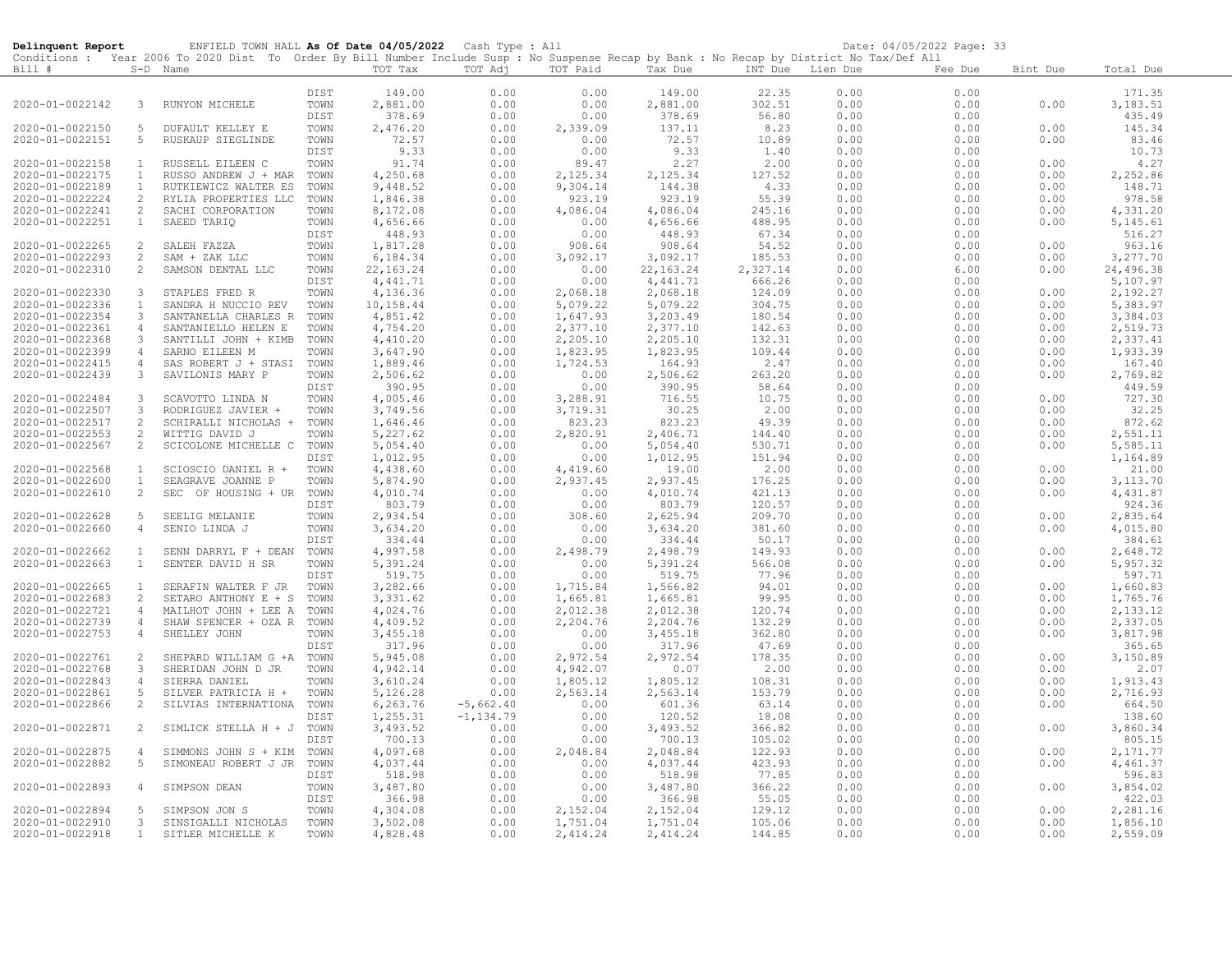| Delinquent Report |                | ENFIELD TOWN HALL As Of Date 04/05/2022 Cash Type : All                                                                                    |      |           |         |          |           |                  |      | Date: 04/05/2022 Page: 34 |          |            |
|-------------------|----------------|--------------------------------------------------------------------------------------------------------------------------------------------|------|-----------|---------|----------|-----------|------------------|------|---------------------------|----------|------------|
|                   |                | Conditions : Year 2006 To 2020 Dist To Order By Bill Number Include Susp : No Suspense Recap by Bank : No Recap by District No Tax/Def All |      |           |         |          |           |                  |      |                           |          |            |
| Bill #            |                | S-D Name                                                                                                                                   |      | TOT Tax   | TOT Adj | TOT Paid | Tax Due   | INT Due Lien Due |      | Fee Due                   | Bint Due | Total Due  |
|                   |                |                                                                                                                                            |      |           |         |          |           |                  |      |                           |          |            |
| 2020-01-0022928   | 2              | SKELTON JOSEPHINE AN TOWN                                                                                                                  |      | 1,908.66  | 0.00    | 1,880.03 | 28.63     | 0.86             | 0.00 | 0.00                      | 0.00     | 29.49      |
| 2020-01-0022965   | 2              | TORRES WILFRED JR                                                                                                                          | TOWN | 1,606.42  | 0.00    | 803.21   | 803.21    | 48.19            | 0.00 | 0.00                      | 0.00     | 851.40     |
| 2020-01-0023011   | $\mathbf{1}$   | SMITH ELLEN C                                                                                                                              | TOWN | 3,187.16  | 0.00    | 0.00     | 3,187.16  | 334.65           | 0.00 | 0.00                      | 0.00     | 3,521.81   |
|                   |                |                                                                                                                                            | DIST | 307.26    | 0.00    | 0.00     | 307.26    | 46.09            | 0.00 | 0.00                      |          | 353.35     |
| 2020-01-0023045   | $\overline{4}$ | SMITH LINDA L                                                                                                                              | TOWN | 3,204.48  | 0.00    | 0.00     | 3,204.48  | 336.47           | 0.00 | 0.00                      | 0.00     | 3,540.95   |
|                   |                |                                                                                                                                            | DIST | 386.91    | 0.00    | 0.00     | 386.91    | 58.04            | 0.00 | 0.00                      |          | 444.95     |
| 2020-01-0023091   | 2              | SMYTH ANDREA A + TIM                                                                                                                       | TOWN | 3,488.38  | 0.00    | 1,744.19 | 1,744.19  | 104.65           | 0.00 | 0.00                      | 0.00     | 1,848.84   |
| 2020-01-0023092   | 2              | SMYTH FARM DAIRY BAR                                                                                                                       | TOWN | 288.90    | 0.00    | 0.00     | 288.90    | 30.34            | 0.00 | 0.00                      | 0.00     | 319.24     |
|                   |                |                                                                                                                                            | DIST | 57.90     | 0.00    | 0.00     | 57.90     | 8.69             | 0.00 | 0.00                      |          | 66.59      |
| 2020-01-0023093   | 2              | SMYTH FARM DAIRY BAR                                                                                                                       | TOWN | 433.70    | 0.00    | 0.00     | 433.70    | 45.54            | 0.00 | 0.00                      | 0.00     | 479.24     |
|                   |                |                                                                                                                                            | DIST | 86.92     | 0.00    | 0.00     | 86.92     | 13.04            | 0.00 | 0.00                      |          | 99.96      |
| 2020-01-0023103   | 3              | SMYTH ROBERT D EST +                                                                                                                       | TOWN | 81.13     | 0.00    | 0.00     | 81.13     | 12.17            | 0.00 | 0.00                      | 0.00     | 93.30      |
|                   |                |                                                                                                                                            | DIST | 7.92      | 0.00    | 0.00     | 7.92      | 1.19             | 0.00 | 0.00                      |          | 9.11       |
| 2020-01-0023104   | 2              | SMYTH SISTERS LLC                                                                                                                          | TOWN | 193.74    | 0.00    | 0.00     | 193.74    | 20.34            | 0.00 | 0.00                      | 0.00     | 214.08     |
|                   |                |                                                                                                                                            | DIST | 38.83     | 0.00    | 0.00     | 38.83     | 5.82             | 0.00 | 0.00                      |          | 44.65      |
| 2020-01-0023108   | $\mathbf{1}$   | SMYTH TIMOTHY J                                                                                                                            | TOWN | 10,329.70 | 0.00    | 5,164.85 | 5,164.85  | 309.89           | 0.00 | 0.00                      | 0.00     | 5, 474.74  |
| 2020-01-0023109   | $\mathbf{1}$   | SMYTH TIMOTHY J +BEL                                                                                                                       | TOWN | 215.32    | 0.00    | 107.66   | 107.66    | 6.46             | 0.00 | 0.00                      | 0.00     | 114.12     |
| 2020-01-0023110   | -2             | ICE CREAM OFFICE LLC                                                                                                                       | TOWN | 1,802.22  | 0.00    | 901.11   | 901.11    | 54.07            | 0.00 | 0.00                      | 0.00     | 955.18     |
| 2020-01-0023158   | 2              | SON VAN + RANDY SA                                                                                                                         | TOWN | 3,645.16  | 0.00    | 1,822.58 | 1,822.58  | 109.35           | 0.00 | 0.00                      | 0.00     | 1,931.93   |
| 2020-01-0023212   | 5              | SPANO ANTHONY JOSEPH                                                                                                                       | TOWN | 2,595.32  | 0.00    | 1,315.51 | 1,279.81  | 76.79            | 0.00 | 0.00                      | 0.00     | 1,356.60   |
| 2020-01-0023239   | 3              | SPENCER ANTOINETTE B                                                                                                                       | TOWN | 3,516.12  | 0.00    | 0.00     | 3,516.12  | 369.19           | 0.00 | 0.00                      | 0.00     | 3,885.31   |
|                   |                |                                                                                                                                            | DIST | 343.08    | 0.00    | 0.00     | 343.08    | 51.46            | 0.00 | 0.00                      |          | 394.54     |
| 2020-01-0023241   | $\mathbf{3}$   | SPENCER KIMBERLEY R                                                                                                                        | TOWN | 11,924.02 | 0.00    | 5,962.01 | 5,962.01  | 357.72           | 0.00 | 0.00                      | 0.00     | 6,319.73   |
| 2020-01-0023244   | $\mathbf{1}$   | DAIGLE STACY + RANDY                                                                                                                       | TOWN | 4,433.48  | 0.00    | 2,216.74 | 2,216.74  | 133.00           | 0.00 | 0.00                      | 0.00     | 2,349.74   |
| 2020-01-0023268   | 2              | SQUIRES WILLIAM A TR                                                                                                                       | TOWN | 4,648.78  | 0.00    | 2,324.39 | 2,324.39  | 139.46           | 0.00 | 0.00                      | 0.00     | 2,463.85   |
| 2020-01-0023269   | 2              | SQUIRES WILLIAM A TR                                                                                                                       | TOWN | 2,578.20  | 0.00    | 1,289.10 | 1,289.10  | 77.35            | 0.00 | 0.00                      | 0.00     | 1,366.45   |
| 2020-01-0023292   | 1              | ST SAUVEUR LORRAINE                                                                                                                        | TOWN | 1,770.10  | 0.00    | 885.05   | 885.05    | 53.10            | 0.00 | 0.00                      | 0.00     | 938.15     |
| 2020-01-0023355   | $\mathbf{1}$   | STARVISH PETER M + S                                                                                                                       | TOWN | 245.44    | 0.00    | 122.72   | 122.72    | 7.36             | 0.00 | 0.00                      | 0.00     | 130.08     |
| 2020-01-0023361   | 2              | STATKUS GERALDINE PE                                                                                                                       | TOWN | 4,311.96  | 0.00    | 3,233.98 | 1,077.98  | 64.68            | 0.00 | 0.00                      | 0.00     | 1,142.66   |
| 2020-01-0023362   | 2              | STATKUS GERALDINE PE                                                                                                                       | TOWN | 170.12    | 0.00    | 0.00     | 170.12    | 17.86            | 0.00 | 0.00                      | 0.00     | 187.98     |
|                   |                |                                                                                                                                            | DIST | 34.09     | 0.00    | 0.00     | 34.09     | 5.11             | 0.00 | 0.00                      |          | 39.20      |
| 2020-01-0023431   | $\overline{4}$ | GROOM CHRISTOPHER BU                                                                                                                       | TOWN | 3,556.16  | 0.00    | 1,778.08 | 1,778.08  | 106.68           | 0.00 | 0.00                      | 0.00     | 1,884.76   |
| 2020-01-0023436   | $\overline{4}$ | STEVENS RANDALL L                                                                                                                          | TOWN | 2,954.40  | 0.00    | 0.00     | 2,954.40  | 310.21           | 0.00 | 0.00                      | 0.00     | 3,264.61   |
|                   |                |                                                                                                                                            | DIST | 271.88    | 0.00    | 0.00     | 271.88    | 40.78            | 0.00 | 0.00                      |          | 312.66     |
| 2020-01-0023491   | $\mathbf{1}$   | STOMSKY RICHARD + JA TOWN                                                                                                                  |      | 3,365.84  | 0.00    | 0.00     | 3,365.84  | 353.42           | 0.00 | 0.00                      | 0.00     | 3,719.26   |
|                   |                |                                                                                                                                            | DIST | 324.49    | 0.00    | 0.00     | 324.49    | 48.67            | 0.00 | 0.00                      |          | 373.16     |
| 2020-01-0023508   | $\overline{4}$ | STORK STUART + POLLY                                                                                                                       | TOWN | 3,571.90  | 0.00    | 1,785.95 | 1,785.95  | 107.16           | 0.00 | 0.00                      | 0.00     | 1,893.11   |
| 2020-01-0023552   | 2              | STROUTH-FELTAULT TAM                                                                                                                       | TOWN | 2, 115.42 | 0.00    | 0.00     | 2, 115.42 | 222.12           | 0.00 | 0.00                      | 0.00     | 2,337.54   |
|                   |                |                                                                                                                                            | DIST | 423.95    | 0.00    | 0.00     | 423.95    | 63.59            | 0.00 | 0.00                      |          | 487.54     |
| 2020-01-0023591   | 4              | SULEWSKI MARIA B                                                                                                                           | TOWN | 4,965.06  | 0.00    | 0.00     | 4,965.06  | 521.33           | 0.00 | 0.00                      | 0.00     | 5,486.39   |
|                   |                |                                                                                                                                            | DIST | 456.91    | 0.00    | 0.00     | 456.91    | 68.54            | 0.00 | 0.00                      |          | 525.45     |
| 2020-01-0023617   | $\mathbf{1}$   | SULLIVAN RICHARD D +                                                                                                                       | TOWN | 4,161.10  | 0.00    | 1,050.64 | 3,110.46  | 186.62           | 0.00 | 0.00                      | 0.00     | 3,297.08   |
| 2020-01-0023643   | $\mathbf{1}$   | SUTER RICHARD L + TI                                                                                                                       | TOWN | 4,752.50  | 0.00    | 4,750.20 | 2.30      | 2.00             | 0.00 | 0.00                      | 0.00     | 4.30       |
| 2020-01-0023662   | 2              | SWART FRANK A JR                                                                                                                           | TOWN | 4,124.38  | 0.00    | 2,062.19 | 2,062.19  | 123.73           | 0.00 | 0.00                      | 0.00     | 2,185.92   |
| 2020-01-0023687   | 2              | SWIFT DAMON T                                                                                                                              | TOWN | 3,914.20  | 0.00    | 1,957.10 | 1,957.10  | 117.43           | 0.00 | 0.00                      | 0.00     | 2,074.53   |
| 2020-01-0023722   | $\overline{4}$ | SZEWCZYK ELIZABETH F                                                                                                                       | TOWN | 2,920.16  | 0.00    | 1,460.08 | 1,460.08  | 87.60            | 0.00 | 0.00                      | 0.00     | 1,547.68   |
| 2020-01-0023752   | $\mathbf{1}$   | TALLARITA PATRICK L                                                                                                                        | TOWN | 6,442.44  | 0.00    | 3,221.22 | 3, 221.22 | 193.27           | 0.00 | 0.00                      | 0.00     | 3, 414.49  |
| 2020-01-0023799   | 3              | TAYLOR BRENDA Z                                                                                                                            | TOWN | 5,869.76  | 0.00    | 2,934.88 | 2,934.88  | 176.09           | 0.00 | 0.00                      | 0.00     | 3,110.97   |
| 2020-01-0023812   | 3              | TAYLOR MARK T                                                                                                                              | TOWN | 2,307.80  | 0.00    | 0.00     | 2,307.80  | 242.32           | 0.00 | 0.00                      | 0.00     | 2,550.12   |
|                   |                |                                                                                                                                            | DIST | 225.18    | 0.00    | 0.00     | 225.18    | 33.78            | 0.00 | 0.00                      |          | 258.96     |
| 2020-01-0023814   | $\overline{4}$ | TAYLOR PAUL D TRUSTE                                                                                                                       | TOWN | 4,660.42  | 0.00    | 2,330.21 | 2,330.21  | 139.81           | 0.00 | 0.00                      | 0.00     | 2,470.02   |
| 2020-01-0023839   | 2              | TEN & ELEVEN PALOMBA                                                                                                                       | TOWN | 2,648.04  | 0.00    | 1,324.02 | 1,324.02  | 79.44            | 0.00 | 0.00                      | 0.00     | 1,403.46   |
| 2020-01-0023840   | 2              | TEN & ELEVEN PALOMBA                                                                                                                       | TOWN | 2,896.54  | 0.00    | 1,448.27 | 1,448.27  | 86.90            | 0.00 | 0.00                      | 0.00     | 1,535.17   |
| 2020-01-0023853   | 2              | TERRITO DENNIS R + A                                                                                                                       | TOWN | 3,946.72  | 0.00    | 2,959.86 | 986.86    | 59.21            | 0.00 | 0.00                      | 0.00     | 1,046.07   |
| 2020-01-0023858   | $\mathbf{1}$   | TERRY SHARON                                                                                                                               | TOWN | 4,152.10  | 0.00    | 0.00     | 4,152.10  | 435.97           | 0.00 | 0.00                      | 0.00     | 4,588.07   |
|                   |                |                                                                                                                                            | DIST | 400.29    | 0.00    | 0.00     | 400.29    | 60.04            | 0.00 | 0.00                      |          | 460.33     |
| 2020-01-0023860   | 5              | TESENY JAMES + JENNI                                                                                                                       | TOWN | 5,771.86  | 0.00    | 2,885.93 | 2,885.93  | 173.16           | 0.00 | 0.00                      | 0.00     | 3,059.09   |
| 2020-01-0023868   | 1              | TETA MARIO                                                                                                                                 | TOWN | 4,349.96  | 0.00    | 2,174.98 | 2,174.98  | 130.50           | 0.00 | 0.00                      | 0.00     | 2,305.48   |
| 2020-01-0023873   | $\mathbf{1}$   | TETREAULT JOHN PAUL                                                                                                                        | TOWN | 4,039.82  | 0.00    | 0.00     | 4,039.82  | 424.18           | 0.00 | 0.00                      | 0.00     | 4,464.00   |
|                   |                |                                                                                                                                            | DIST | 389.47    | 0.00    | 0.00     | 389.47    | 58.42            | 0.00 | 0.00                      |          | 447.89     |
| 2020-01-0024000   | $\overline{4}$ | TILENDA VERONICA A                                                                                                                         | TOWN | 3,447.66  | 0.00    | 3,445.56 | 2.10      | 2.00             | 0.00 | 0.00                      | 0.00     | 4.10       |
| 2020-01-0024032   | $\mathbf{1}$   | TKACH MIROSLAV                                                                                                                             | TOWN | 4,514.94  | 0.00    | 2,257.47 | 2,257.47  | 135.45           | 0.00 | 0.00                      | 0.00     | 2,392.92   |
| 2020-01-0024067   | $\overline{4}$ | TOOMEY WILLIAM P                                                                                                                           | TOWN | 4,193.86  | 0.00    | 4,098.31 | 95.55     | 1.43             | 0.00 | 0.00                      | 0.00     | 96.98      |
| 2020-01-0024073   | 5 <sup>5</sup> | TORMAIN REALTY LLC                                                                                                                         | TOWN | 55,807.92 | 0.00    | 0.00     | 55,807.92 | 5,859.83         | 0.00 | 6.00                      | 0.00     | 61, 673.75 |
|                   |                |                                                                                                                                            |      |           |         |          |           |                  |      |                           |          |            |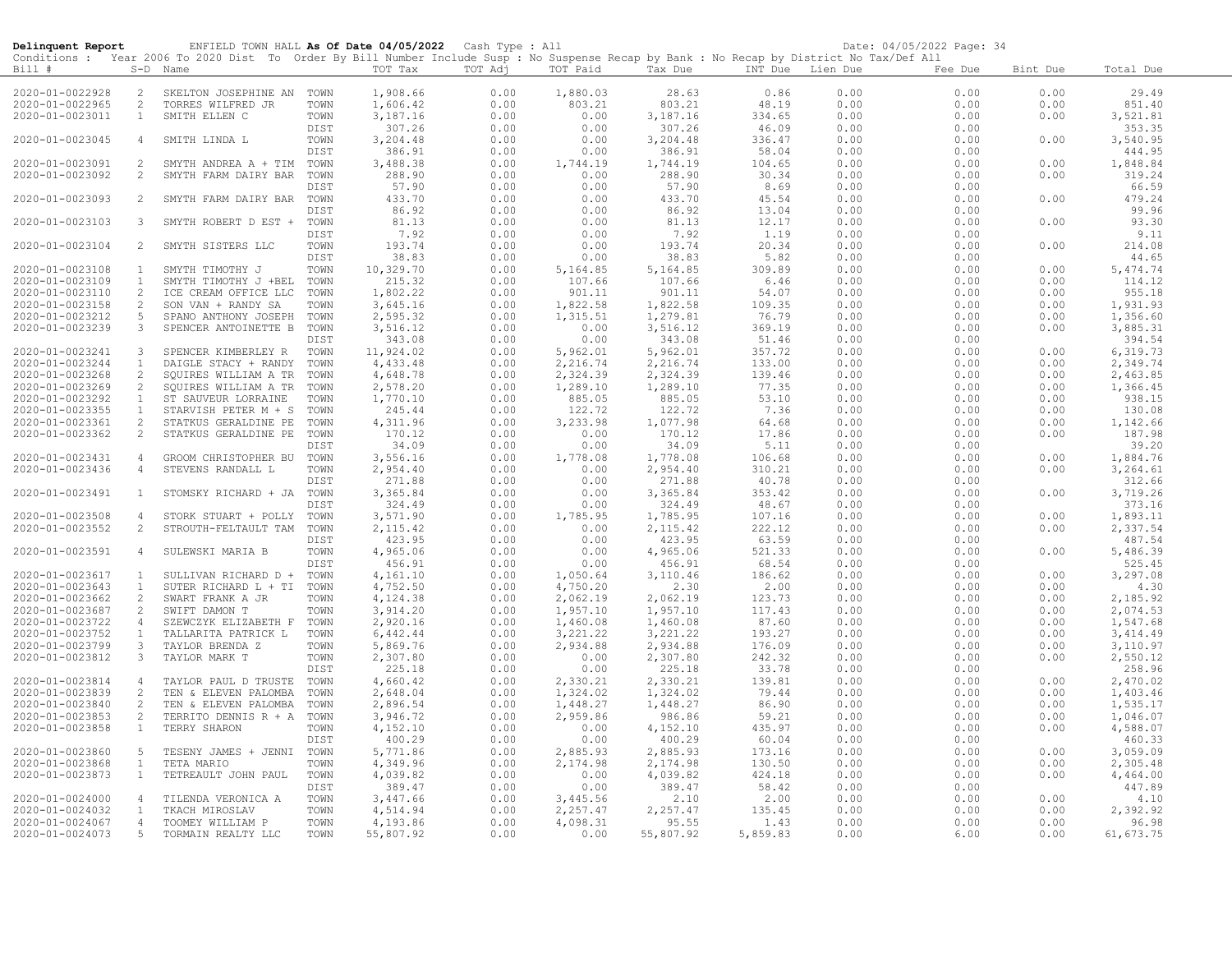| Delinquent Report |                | ENFIELD TOWN HALL As Of Date 04/05/2022 Cash Type : All                                                                                    |      |                      |         |            |           |                  |      | Date: 04/05/2022 Page: 35 |          |           |
|-------------------|----------------|--------------------------------------------------------------------------------------------------------------------------------------------|------|----------------------|---------|------------|-----------|------------------|------|---------------------------|----------|-----------|
|                   |                | Conditions : Year 2006 To 2020 Dist To Order By Bill Number Include Susp : No Suspense Recap by Bank : No Recap by District No Tax/Def All |      |                      |         |            |           |                  |      |                           |          |           |
| Bill #            |                | S-D Name                                                                                                                                   |      | TOT Tax              | TOT Adj | TOT Paid   | Tax Due   | INT Due Lien Due |      | Fee Due                   | Bint Due | Total Due |
|                   |                |                                                                                                                                            | DIST | 7,173.67             | 0.00    | 0.00       | 7,173.67  | 1,076.05         | 0.00 | 0.00                      |          | 8,249.72  |
| 2020-01-0024092   | 2              | TORRES WILFRED                                                                                                                             | TOWN | 438.84               | 0.00    | 219.42     | 219.42    | 13.17            | 0.00 | 0.00                      | 0.00     | 232.59    |
| 2020-01-0024109   | 3              | TR THREE LLC                                                                                                                               | TOWN | 5,143.06             | 0.00    | 2,571.53   | 2,571.53  | 154.29           | 0.00 | 0.00                      | 0.00     | 2,725.82  |
| 2020-01-0024110   | $\mathbf{3}$   | TR THREE LLC                                                                                                                               | TOWN | 4,813.76             | 0.00    | 2,406.88   | 2,406.88  | 144.41           | 0.00 | 0.00                      | 0.00     | 2,551.29  |
| 2020-01-0024114   | $\mathbf{1}$   | TRACEY TIMOTHY J                                                                                                                           | TOWN | 2,916.40             | 0.00    | 0.00       | 2,916.40  | 306.22           | 0.00 | 0.00                      | 0.00     | 3,222.62  |
|                   |                |                                                                                                                                            | DIST | 281.16               | 0.00    | 0.00       | 281.16    | 42.17            | 0.00 | 0.00                      |          | 323.33    |
| 2020-01-0024126   | 2              | SHIREY PATRICE                                                                                                                             | TOWN | 3,609.90             | 0.00    | 1,372.71   | 2,237.19  | 127.75           | 0.00 | 0.00                      | 0.00     | 2,364.94  |
| 2020-01-0024128   | 4              | TRAN CHARLES                                                                                                                               | TOWN | 3,666.38             | 0.00    | 0.00       | 3,666.38  | 384.97           | 0.00 | 0.00                      | 0.00     | 4,051.35  |
|                   |                |                                                                                                                                            | DIST | 337.40               | 0.00    | 0.00       | 337.40    | 50.61            | 0.00 | 0.00                      |          | 388.01    |
| 2020-01-0024171   | 2              | TRIOLO SEBASTIAN C+M                                                                                                                       | TOWN | 4,818.56             | 0.00    | 0.00       | 4,818.56  | 505.95           | 0.00 | 0.00                      | 0.00     | 5,324.51  |
|                   |                |                                                                                                                                            | DIST | 965.68               | 0.00    | 0.00       | 965.68    | 144.85           | 0.00 | 0.00                      |          | 1,110.53  |
| 2020-01-0024173   | 2              | TRIUMPH NADIA                                                                                                                              | TOWN |                      | 0.00    | 3,452.09   | 0.01      | 38.32            | 0.00 | 0.00                      | 0.00     |           |
| 2020-01-0024185   | 2              |                                                                                                                                            | TOWN | 3,452.10<br>1,317.18 |         |            |           |                  |      |                           | 0.00     | 38.33     |
|                   |                | TROIANO FRANK JOSEPH                                                                                                                       |      |                      | 0.00    | 0.00       | 1,317.18  | 138.31           | 0.00 | 0.00                      |          | 1,455.49  |
|                   |                |                                                                                                                                            | DIST | 263.97               | 0.00    | 0.00       | 263.97    | 39.60            | 0.00 | 0.00                      |          | 303.57    |
| 2020-01-0024191   | 2              | TROIANO PROPERTIES L                                                                                                                       | TOWN | 15,594.16            | 0.00    | 7,797.08   | 7,797.08  | 467.82           | 0.00 | 0.00                      | 0.00     | 8,264.90  |
| 2020-01-0024195   | 5              | TROIANO REALTY CORP                                                                                                                        | TOWN | 154,648.06           | 0.00    | 151,557.02 | 3,091.04  | 185.46           | 0.00 | 0.00                      | 0.00     | 3,276.50  |
| 2020-01-0024214   | 4              | TROWBRIDGE FRANK JR                                                                                                                        | TOWN | 3,640.70             | 0.00    | 3,586.09   | 54.61     | 1.64             | 0.00 | 0.00                      | 0.00     | 56.25     |
| 2020-01-0024217   | 2              | TRUAX HENRY L + HAGA                                                                                                                       | TOWN | 5,599.00             | 0.00    | 4,476.91   | 1,122.09  | 69.33            | 0.00 | 0.00                      | 0.00     | 1,191.42  |
| 2020-01-0024246   | 4              | TURCOTTE ALBERT H +                                                                                                                        | TOWN | 4,624.48             | 0.00    | 4,612.24   | 12.24     | 2.00             | 0.00 | 0.00                      | 0.00     | 14.24     |
| 2020-01-0024319   | $\overline{4}$ | UNDERHILL DANA L                                                                                                                           | TOWN | 4,195.24             | 0.00    | 2,097.62   | 2,097.62  | 125.86           | 0.00 | 0.00                      | 0.00     | 2,223.48  |
| 2020-01-0024322   | $\mathbf{1}$   | UNGHIRE JOHN F III +                                                                                                                       | TOWN | 5, 913.24            | 0.00    | 2,956.62   | 2,956.62  | 177.40           | 0.00 | 0.00                      | 0.00     | 3,134.02  |
| 2020-01-0024407   | $\overline{4}$ | VAN NOSTRAND ROBERT                                                                                                                        | TOWN | 4,814.46             | 0.00    | 2,407.23   | 2,407.23  | 144.43           | 0.00 | 0.00                      | 0.00     | 2,551.66  |
| 2020-01-0024422   | 3              | VANDEVANTER MARK                                                                                                                           | TOWN | 6,847.72             | 0.00    | 6,745.00   | 102.72    | 3.08             | 0.00 | 0.00                      | 0.00     | 105.80    |
| 2020-01-0024441   | 2              | VARGAS THOMAS                                                                                                                              | TOWN | 4,541.30             | 0.00    | 0.00       | 4,541.30  | 476.84           | 0.00 | 0.00                      | 0.00     | 5,018.14  |
|                   |                |                                                                                                                                            | DIST | 910.12               | 0.00    | 0.00       | 910.12    | 136.52           | 0.00 | 0.00                      |          | 1,046.64  |
| 2020-01-0024451   | $\mathbf{3}$   | VASSALLO ORAZIO (LU) +                                                                                                                     | TOWN | 5,441.20             | 0.00    | 5,440.82   | 0.38      | 2.00             | 0.00 | 0.00                      | 0.00     | 2.38      |
| 2020-01-0024467   | 3              | VECCHIARELLI BRIAN +                                                                                                                       | TOWN | 2,133.22             | 0.00    | 0.00       | 2, 133.22 | 223.99           | 0.00 | 0.00                      | 0.00     | 2,357.21  |
|                   |                |                                                                                                                                            | DIST | 208.15               | 0.00    | 0.00       | 208.15    | 31.22            | 0.00 | 0.00                      |          | 239.37    |
| 2020-01-0024497   | 4              | VENTI BILLIE E                                                                                                                             | TOWN | 118.78               | 0.00    | 0.00       | 118.78    | 12.47            | 0.00 | 0.00                      | 0.00     | 131.25    |
|                   |                |                                                                                                                                            | DIST | 10.93                | 0.00    | 0.00       | 10.93     | 1.64             | 0.00 | 0.00                      |          | 12.57     |
| 2020-01-0024510   | 2              | VERSA LLC                                                                                                                                  | TOWN | 4,960.62             | 0.00    | 0.00       | 4,960.62  | 520.87           | 0.00 | 0.00                      | 0.00     | 5,481.49  |
|                   |                |                                                                                                                                            | DIST | 994.15               | 0.00    | 0.00       | 994.15    | 149.12           | 0.00 | 0.00                      |          | 1,143.27  |
| 2020-01-0024540   | $\overline{4}$ | SOKOLOWSKI COLIN                                                                                                                           | TOWN | 3,233.02             | 0.00    | 1,616.51   | 1,616.51  | 266.72           | 0.00 | 0.00                      | 0.00     | 1,883.23  |
|                   |                |                                                                                                                                            | DIST | 297.52               | 0.00    | 0.00       | 297.52    | 44.63            | 0.00 | 0.00                      |          | 342.15    |
| 2020-01-0024588   | $\mathbf{1}$   | VOLODZKO MICHAEL + M                                                                                                                       | TOWN | 5,438.12             | 0.00    | 5,356.55   | 81.57     | 2.45             | 0.00 | 0.00                      | 0.00     | 84.02     |
| 2020-01-0024690   | 3              | SHI-IV SHD ENFIELD O                                                                                                                       | TOWN | 312.86               | 0.00    | 310.52     | 2.34      | 0.07             | 0.00 | 0.00                      | 0.00     | 2.41      |
| 2020-01-0024698   | 2              | WARMOUTH ETHEL M TRS                                                                                                                       | TOWN | 3,593.82             | 0.00    | 0.00       | 3,593.82  | 377.35           | 0.00 | 0.00                      | 0.00     | 3,971.17  |
|                   |                |                                                                                                                                            | DIST | 720.23               | 0.00    | 0.00       | 720.23    | 108.03           | 0.00 | 0.00                      |          | 828.26    |
| 2020-01-0024704   | 3              | WARNER DAVID A                                                                                                                             | TOWN | 3,531.18             | 0.00    | 1,670.63   | 1,860.55  | 110.21           | 0.00 | 0.00                      | 0.00     | 1,970.76  |
| 2020-01-0024717   | 3              | WARZYSKI FREDERICK P                                                                                                                       | TOWN | 3,773.86             | 0.00    | 1,886.93   | 1,886.93  | 113.22           | 0.00 | 0.00                      | 0.00     | 2,000.15  |
| 2020-01-0024735   | 3              | WASSUNG DAVID P +MUF                                                                                                                       | TOWN | 5,584.98             | 0.00    | 2,792.49   | 2,792.49  | 167.55           | 0.00 | 0.00                      | 0.00     | 2,960.04  |
| 2020-01-0024768   | 2              | WEAVER ROBERT CARL +                                                                                                                       | TOWN | 5,168.40             | 0.00    | 0.00       | 5,168.40  | 542.68           | 0.00 | 0.00                      | 0.00     | 5,711.08  |
|                   |                |                                                                                                                                            | DIST | 1,035.79             | 0.00    | 0.00       | 1,035.79  | 155.37           | 0.00 | 0.00                      |          | 1,191.16  |
| 2020-01-0024791   | 3              | WEIS ROBERT G + SUSA                                                                                                                       | TOWN | 4,982.52             | 0.00    | 2,491.26   | 2,491.26  | 149.48           | 0.00 | 0.00                      | 0.00     | 2,640.74  |
| 2020-01-0024794   | 2              | WEISS STEPHEN E                                                                                                                            | TOWN | 4,226.04             | 0.00    | 0.00       | 4,226.04  | 443.73           | 0.00 | 0.00                      | 0.00     | 4,669.77  |
|                   |                |                                                                                                                                            | DIST | 846.94               | 0.00    | 0.00       | 846.94    | 127.04           | 0.00 | 0.00                      |          | 973.98    |
| 2020-01-0024800   | $\mathbf{1}$   | WELCH KATHERINE A                                                                                                                          | TOWN | 5,474.40             | 0.00    | 5,392.28   | 82.12     | 2.46             | 0.00 | 0.00                      | 0.00     | 84.58     |
| 2020-01-0024803   | $\overline{4}$ | WELCH TERESA B                                                                                                                             | TOWN | 3,531.18             | 0.00    | 2,875.00   | 656.18    | 0.00             | 0.00 | 0.00                      | 0.00     | 656.18    |
| 2020-01-0024859   | 2              | WEST KYLE ROBERT                                                                                                                           | TOWN | 3,004.38             | 0.00    | 2,959.31   | 45.07     | 1.35             | 0.00 | 0.00                      | 0.00     | 46.42     |
| 2020-01-0024860   | 2              | WEST KYLE ROBERT                                                                                                                           | TOWN | 538.44               | 0.00    | 269.22     | 269.22    | 16.15            | 0.00 | 0.00                      | 0.00     | 285.37    |
| 2020-01-0024874   | 5              | WESTON SHAWN R + JAN                                                                                                                       | TOWN | 4,626.88             | 0.00    | 2,313.44   | 2,313.44  | 138.81           | 0.00 | 0.00                      | 0.00     | 2,452.25  |
| 2020-01-0024896   | $5^{\circ}$    | WHITE CHARLES A + BR                                                                                                                       | TOWN | 16.43                | 0.00    | 0.00       | 16.43     |                  | 0.00 | 0.00                      | 0.00     | 18.89     |
|                   |                |                                                                                                                                            | DIST | 2.11                 | 0.00    | 0.00       |           | 2.46<br>0.32     | 0.00 | 0.00                      |          | 2.43      |
|                   |                |                                                                                                                                            |      |                      |         |            | 2.11      |                  |      |                           |          |           |
| 2020-01-0024897   | 4              | WHITE DANIEL J + JOA                                                                                                                       | TOWN | 70.17                | 0.00    | 67.87      | 2.30      | 0.28             | 0.00 | 0.00                      | 0.00     | 2.58      |
| 2020-01-0024903   | 2              | WHITE JAY A TRUSTEE                                                                                                                        | TOWN | 18,915.16            | 0.00    | 9,457.58   | 9,457.58  | 567.45           | 0.00 | 0.00                      | 0.00     | 10,025.03 |
| 2020-01-0024923   | 2              | WHITEWAY MARIE A                                                                                                                           | TOWN | 5,009.22             | 0.00    | 2,504.61   | 2,504.61  | 150.28           | 0.00 | 0.00                      | 0.00     | 2,654.89  |
| 2020-01-0024934   | 3              | WHYTE EARLE E + CARO                                                                                                                       | TOWN | 4,652.54             | 0.00    | 0.00       | 4,652.54  | 488.52           | 0.00 | 0.00                      | 0.00     | 5,141.06  |
|                   |                |                                                                                                                                            | DIST | 453.97               | 0.00    | 0.00       | 453.97    | 68.10            | 0.00 | 0.00                      |          | 522.07    |
| 2020-01-0024950   | 4              | WIETECHA ANNE                                                                                                                              | TOWN | 5.48                 | 0.00    | 0.00       | 5.48      | 2.00             | 0.00 | 0.00                      | 0.00     | 7.48      |
|                   |                |                                                                                                                                            | DIST | 0.50                 | 0.00    | 0.00       | 0.50      | 0.08             | 0.00 | 0.00                      |          | 0.58      |
| 2020-01-0024978   | 3              | WILKS SHIRLEY A (LU)                                                                                                                       | TOWN | 3,658.84             | 0.00    | 0.00       | 3,658.84  | 384.18           | 0.00 | 0.00                      | 0.00     | 4,043.02  |
|                   |                |                                                                                                                                            | DIST | 357.01               | 0.00    | 0.00       | 357.01    | 53.55            | 0.00 | 0.00                      |          | 410.56    |
| 2020-01-0025031   | 5              | FRIGO GREGORY D +                                                                                                                          | TOWN | 5,756.80             | 0.00    | 2,878.40   | 2,878.40  | 172.70           | 0.00 | 0.00                      | 0.00     | 3,051.10  |
| 2020-01-0025056   | 3              | WINGO RANNEI                                                                                                                               | TOWN | 3,868.68             | 0.00    | 0.00       | 3,868.68  | 406.21           | 0.00 | 0.00                      | 0.00     | 4,274.89  |